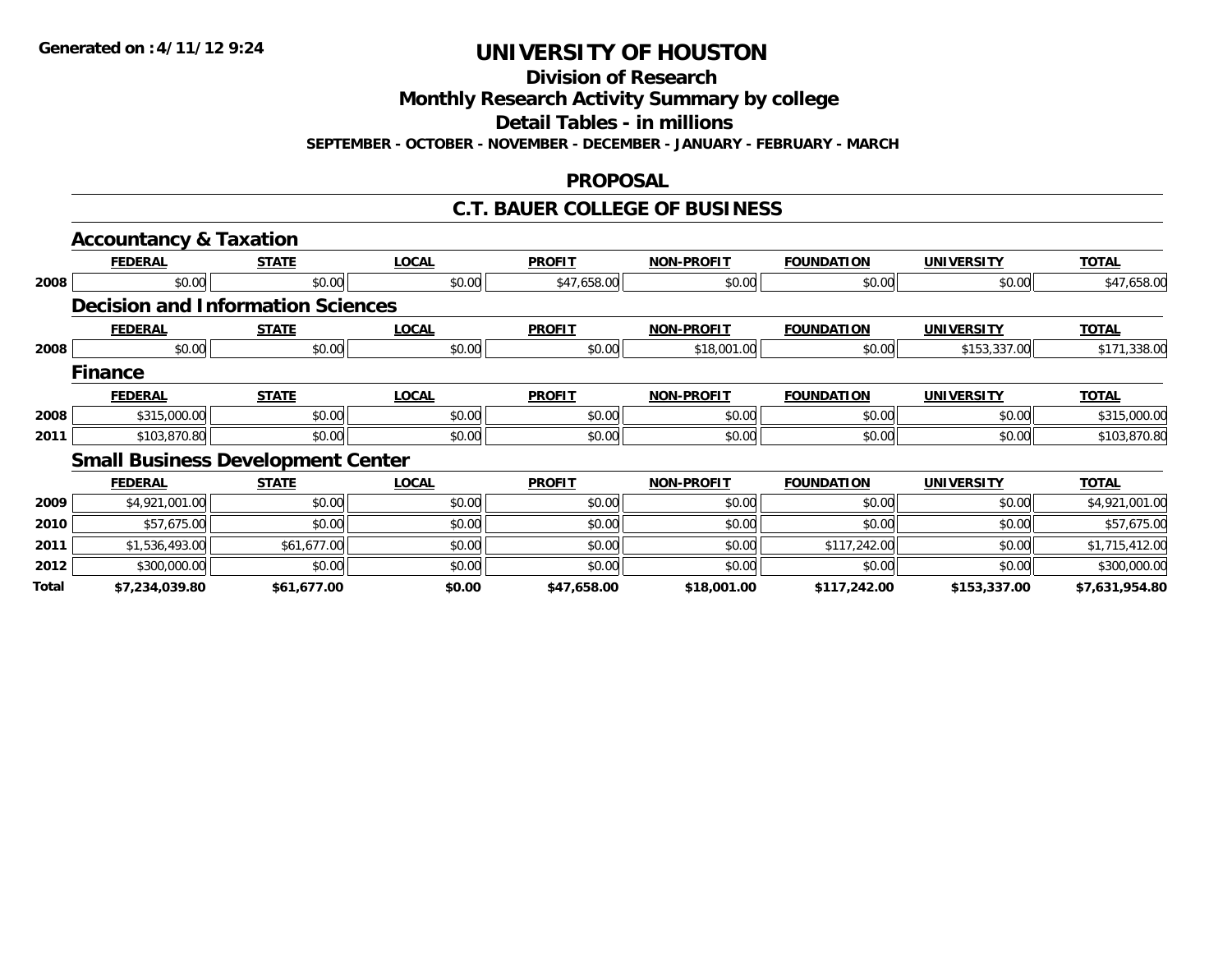### **Division of Research Monthly Research Activity Summary by college Detail Tables - in millions SEPTEMBER - OCTOBER - NOVEMBER - DECEMBER - JANUARY - FEBRUARY - MARCH**

#### **PROPOSAL**

### **COLLEGE OF ARCHITECTURE**

|       | Architecture   |              |              |               |                   |                   |                   |                |
|-------|----------------|--------------|--------------|---------------|-------------------|-------------------|-------------------|----------------|
|       | <b>FEDERAL</b> | <b>STATE</b> | <b>LOCAL</b> | <b>PROFIT</b> | <b>NON-PROFIT</b> | <b>FOUNDATION</b> | <b>UNIVERSITY</b> | <b>TOTAL</b>   |
| 2008  | \$62,938.00    | \$96,124.00  | \$0.00       | \$65,000.00   | \$0.00            | \$0.00            | \$0.00            | \$224,062.00   |
| 2009  | \$25,000.00    | \$0.00       | \$0.00       | \$47,500.00   | \$0.00            | \$0.00            | \$49,500.00       | \$122,000.00   |
| 2010  | \$2,739,299.10 | \$0.00       | \$0.00       | \$0.00        | \$0.00            | \$0.00            | \$0.00            | \$2,739,299.10 |
| 2011  | \$1,587,604.88 | \$0.00       | \$0.00       | \$5,000.00    | \$0.00            | \$25,000.00       | \$0.00            | \$1,617,604.88 |
| 2012  | \$140,758.05   | \$0.00       | \$0.00       | \$0.00        | \$0.00            | \$8,200.00        | \$0.00            | \$148,958.05   |
| Total | \$4,555,600.03 | \$96,124.00  | \$0.00       | \$117,500.00  | \$0.00            | \$33,200.00       | \$49,500.00       | \$4,851,924.03 |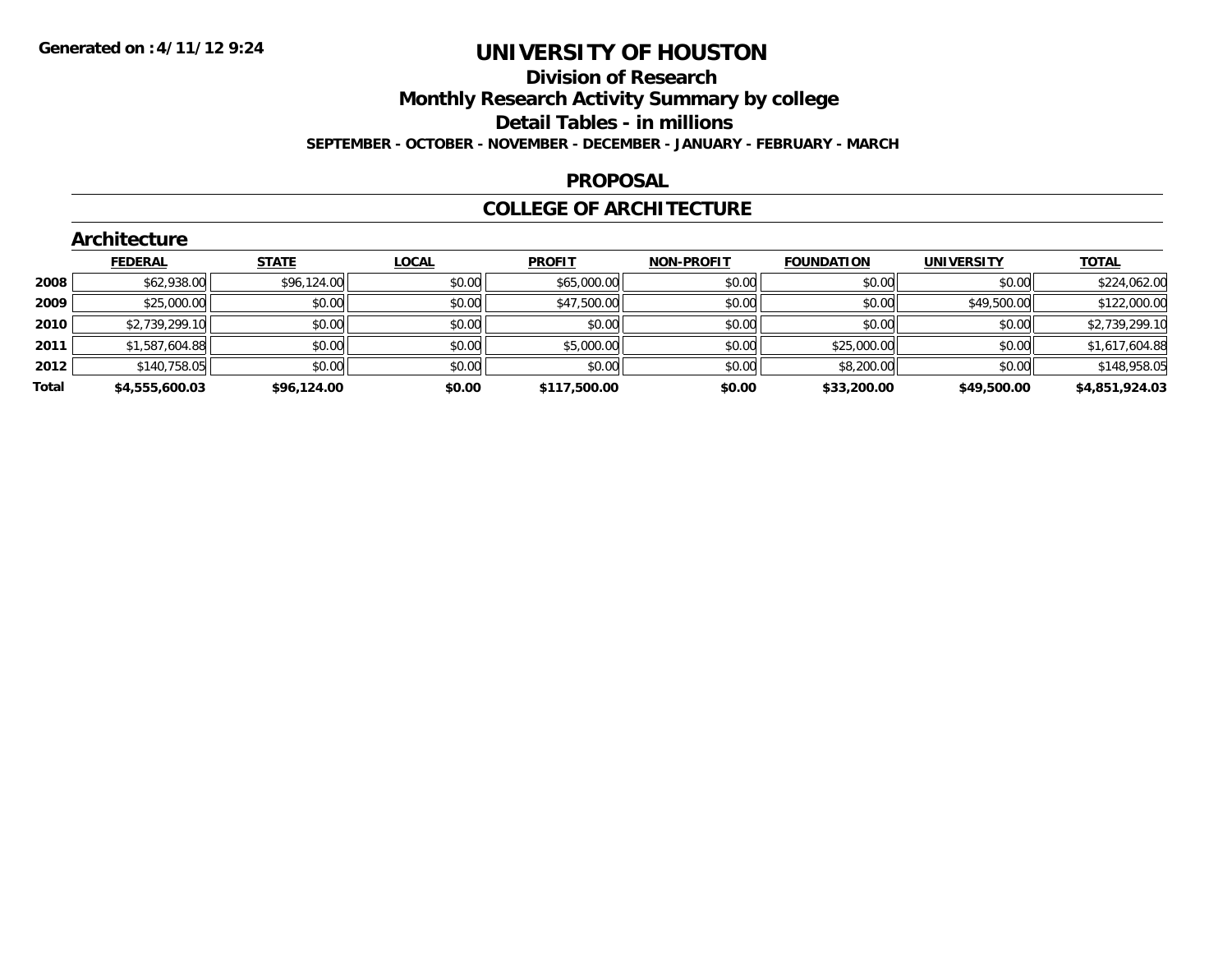# **Division of Research**

**Monthly Research Activity Summary by college**

**Detail Tables - in millions**

**SEPTEMBER - OCTOBER - NOVEMBER - DECEMBER - JANUARY - FEBRUARY - MARCH**

#### **PROPOSAL**

### **COLLEGE OF EDUCATION**

### **Consistency Mgmt and Coop Disc**

|      | <b>FEDERAL</b>                                                            | <b>CTATI</b>                 | $\sim$<br>vu.                                | <b>PROFIT</b>        | <b>PROFIT</b><br><b>NON</b> | ΊΩΝ                      | JNI<br>ne i TV | $T^{\prime}$<br>$U_{\rm L}$ |
|------|---------------------------------------------------------------------------|------------------------------|----------------------------------------------|----------------------|-----------------------------|--------------------------|----------------|-----------------------------|
| 2010 | $\begin{array}{c} \uparrow \\ \uparrow \\ \uparrow \end{array}$<br>,,,,,, | $\sim$ $\sim$ $\sim$<br>JU.U | $\triangle$ $\triangle$ $\triangle$<br>pu.uu | $\sim$ $\sim$<br>υU. | 0000<br>vv.vv               | 0.00                     | 0.001<br>PU.UU | $\sim$ $\sim$<br>⊅∪.∪       |
| 2011 | $\uparrow$<br>וטטוע                                                       | ሖ ^<br>JU.U                  | $\triangle$ $\triangle$ $\triangle$<br>wu.uu | $\sim$<br>JU.UU      | 0000<br>JU.UU               | $\overline{\phantom{a}}$ | nn nn<br>JU.UU | JU.UL                       |

### **Curriculum and Instruction**

|      | <b>FEDERAL</b> | <b>STATE</b>   | <u>LOCAL</u> | <b>PROFIT</b> | <b>NON-PROFIT</b> | <b>FOUNDATION</b> | UNIVERSITY     | <b>TOTAL</b>   |
|------|----------------|----------------|--------------|---------------|-------------------|-------------------|----------------|----------------|
| 2008 | \$3,924,895.00 | \$256,000.00   | \$10,041.00  | \$195,831.58  | \$377,231.15      | \$49,562.00       | \$0.00         | \$4,813,560.73 |
| 2009 | \$1,112,148.30 | \$50,000.00    | \$24,522.00  | \$100,428,00  | \$432,421.54      | \$3,038,672.26    | \$156,791.00   | \$4,914,983.10 |
| 2010 | \$5,607,288.25 | \$322,538.00   | \$37,786.00  | \$0.00        | \$115,778.00      | \$39,952.00       | \$0.00         | \$6,123,342.25 |
| 2011 | \$4,713,291.90 | \$1,422,733.00 | \$295,410.00 | \$124,500.00  | \$268,868.00      | \$0.00            | \$246,279.00   | \$7,071,081.90 |
| 2012 | \$6,337,442.55 | \$714,991.00   | \$150,000.00 | \$0.00        | \$1,014,561.00    | \$0.00            | \$1,024,174.00 | \$9,241,168.55 |

### **Educational Leadership & Cultural Studies**

|      | <b>FEDERAL</b> | <b>CTATE</b><br>эiai              | LOCAI          | <b>PROFIT</b> | -PROFIT<br><b>NON</b> | ΠΟΝ<br><b>COLINDAT.</b>                                  | UNIVERSITY | <b>TOTAL</b> |
|------|----------------|-----------------------------------|----------------|---------------|-----------------------|----------------------------------------------------------|------------|--------------|
| 2008 | 0000<br>pv.uu  | $\sim$ $\sim$<br>งง.งง            | ሶስ ሰሰ<br>J∪.∪∪ | \$0.00        | 0.200000              | \$0.00                                                   | \$0.00     | \$39,988.00  |
| 2010 | 0000<br>ט.טע   | $\overline{a}$<br>$\sim$<br>JU.UU | ሶስ ሰሰ<br>PO.OO | \$0.00        | \$0.00                | $\sim$ $\sim$ $\sim$<br>$\sim$<br>7.OU<br>- 109<br>,,,,, | \$0.00     | 10           |

# **Educational Psychology**

|       | <b>FEDERAL</b>  | <b>STATE</b>   | <b>LOCAL</b> | <b>PROFIT</b> | <b>NON-PROFIT</b> | <b>FOUNDATION</b> | <b>UNIVERSITY</b> | <b>TOTAL</b>    |
|-------|-----------------|----------------|--------------|---------------|-------------------|-------------------|-------------------|-----------------|
| 2008  | \$1,814,214.75  | \$50,000.00    | \$0.00       | \$0.00        | \$0.00            | \$0.00            | \$321,014.00      | \$2,185,228.75  |
| 2009  | \$903,310.70    | \$49,999.00    | \$0.00       | \$0.00        | \$0.00            | \$48,618.70       | \$389,000.00      | \$1,390,928.40  |
| 2010  | \$1,642,333.50  | \$1,608,227.90 | \$0.00       | \$118,211.00  | \$295,140.00      | \$0.00            | \$281,528.00      | \$3,945,440.40  |
| 2011  | \$4,681,381.50  | \$485,699.60   | \$0.00       | \$68,419.00   | \$0.00            | \$510,310.65      | \$20,758.00       | \$5,766,568.75  |
| 2012  | \$4,897,201.76  | \$1,562,159.00 | \$0.00       | \$0.00        | \$32,160.00       | \$87,667.00       | \$1,752,798.74    | \$8,331,986.50  |
| Total | \$35,633,508.21 | \$6,522,347.50 | \$517,759.00 | \$607,389.58  | \$2,576,147.69    | \$3,944,159.61    | \$4,192,342.74    | \$53,993,654.33 |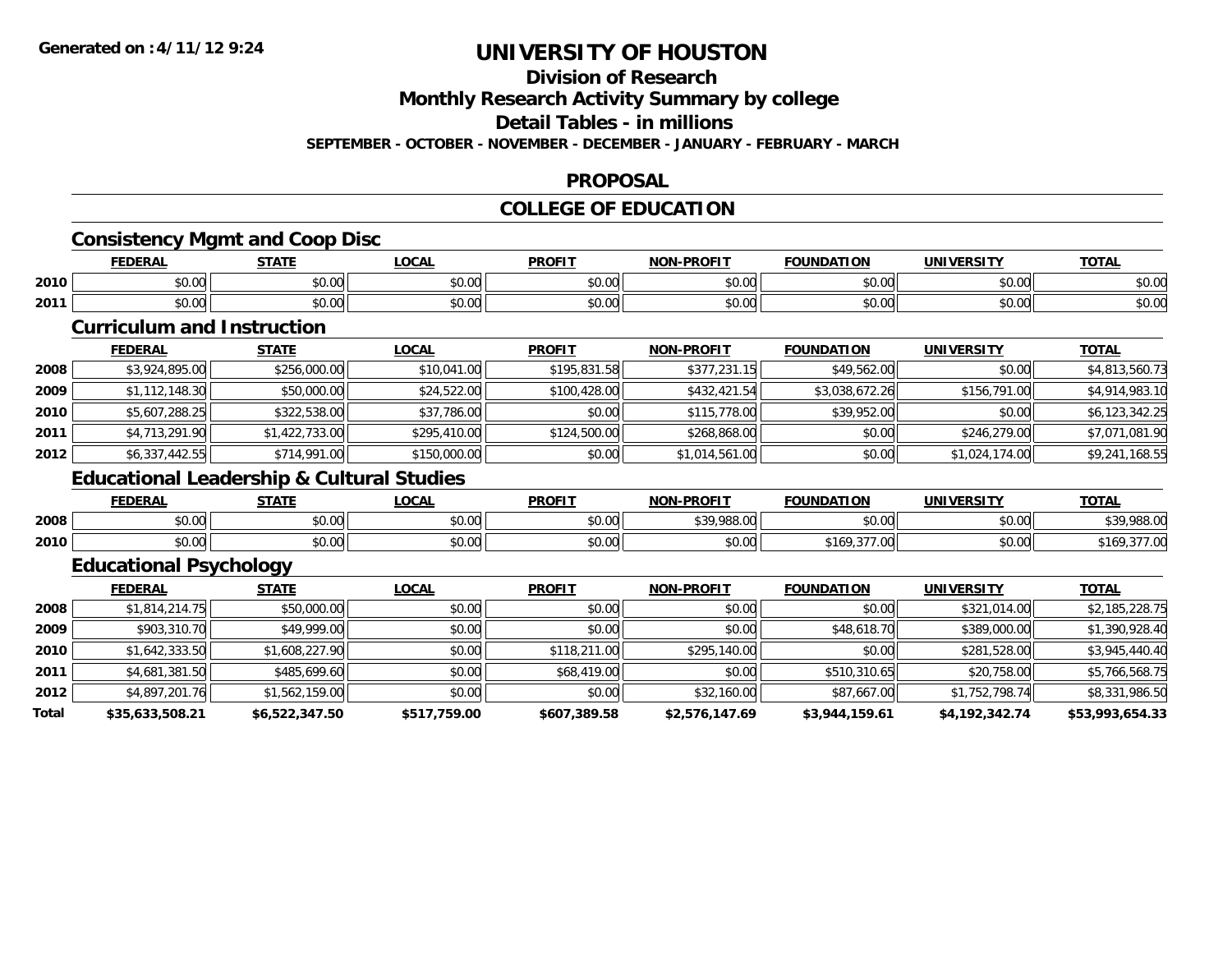### **Division of Research Monthly Research Activity Summary by college Detail Tables - in millions SEPTEMBER - OCTOBER - NOVEMBER - DECEMBER - JANUARY - FEBRUARY - MARCH**

#### **PROPOSAL**

### **COLLEGE OF LIBERAL ARTS AND SOCIAL SCIENCES**

|      | Art                              |                                     |              |               |                   |                   |                   |                |
|------|----------------------------------|-------------------------------------|--------------|---------------|-------------------|-------------------|-------------------|----------------|
|      | <b>FEDERAL</b>                   | <b>STATE</b>                        | <b>LOCAL</b> | <b>PROFIT</b> | <b>NON-PROFIT</b> | <b>FOUNDATION</b> | <b>UNIVERSITY</b> | <b>TOTAL</b>   |
| 2008 | \$0.00                           | \$0.00                              | \$0.00       | \$0.00        | \$9,300.00        | \$0.00            | \$0.00            | \$9,300.00     |
| 2011 | \$14,979.30                      | \$0.00                              | \$0.00       | \$0.00        | \$0.00            | \$0.00            | \$0.00            | \$14,979.30    |
| 2012 | \$238,306.59                     | \$0.00                              | \$0.00       | \$0.00        | \$35,000.00       | \$0.00            | \$0.00            | \$273,306.59   |
|      | <b>Arte Publico Press</b>        |                                     |              |               |                   |                   |                   |                |
|      | <b>FEDERAL</b>                   | <b>STATE</b>                        | <b>LOCAL</b> | <b>PROFIT</b> | <b>NON-PROFIT</b> | <b>FOUNDATION</b> | <b>UNIVERSITY</b> | <b>TOTAL</b>   |
| 2008 | \$100,319.60                     | \$0.00                              | \$0.00       | \$0.00        | \$121,655.00      | \$0.00            | \$0.00            | \$221,974.60   |
| 2009 | \$125,000.00                     | \$0.00                              | \$0.00       | \$0.00        | \$128,032.00      | \$0.00            | \$0.00            | \$253,032.00   |
| 2010 | \$100,000.00                     | \$120,000.00                        | \$0.00       | \$0.00        | \$145,536.00      | \$75,000.00       | \$0.00            | \$440,536.00   |
| 2011 | \$100,000.00                     | \$0.00                              | \$0.00       | \$0.00        | \$94,479.00       | \$120,000.00      | \$0.00            | \$314,479.00   |
| 2012 | \$298,497.00                     | \$20,000.00                         | \$0.00       | \$0.00        | \$98,393.00       | \$0.00            | \$0.00            | \$416,890.00   |
|      | <b>Blaffer Gallery</b>           |                                     |              |               |                   |                   |                   |                |
|      | <b>FEDERAL</b>                   | <b>STATE</b>                        | <b>LOCAL</b> | <b>PROFIT</b> | <b>NON-PROFIT</b> | <b>FOUNDATION</b> | <b>UNIVERSITY</b> | <b>TOTAL</b>   |
| 2008 | \$179,200.00                     | \$20,000.00                         | \$0.00       | \$0.00        | \$258,022.00      | \$0.00            | \$0.00            | \$457,222.00   |
| 2009 | \$50,000.00                      | \$3,000.00                          | \$0.00       | \$0.00        | \$149,858.00      | \$0.00            | \$0.00            | \$202,858.00   |
| 2010 | \$10,000.00                      | \$8,500.00                          | \$0.00       | \$0.00        | \$149,425.00      | \$0.00            | \$0.00            | \$167,925.00   |
| 2011 | \$50,000.00                      | \$8,500.00                          | \$0.00       | \$0.00        | \$102,445.00      | \$0.00            | \$0.00            | \$160,945.00   |
| 2012 | \$0.00                           | \$5,132.00                          | \$0.00       | \$0.00        | \$85,759.00       | \$0.00            | \$0.00            | \$90,891.00    |
|      | <b>Center for Public History</b> |                                     |              |               |                   |                   |                   |                |
|      | <u>FEDERAL</u>                   | <b>STATE</b>                        | <b>LOCAL</b> | <b>PROFIT</b> | NON-PROFIT        | <b>FOUNDATION</b> | <b>UNIVERSITY</b> | <b>TOTAL</b>   |
| 2011 | \$0.00                           | \$0.00                              | \$0.00       | \$0.00        | \$369,000.00      | \$0.00            | \$0.00            | \$369,000.00   |
|      | <b>Communication Disorders</b>   |                                     |              |               |                   |                   |                   |                |
|      | <b>FEDERAL</b>                   | <b>STATE</b>                        | <b>LOCAL</b> | <b>PROFIT</b> | <b>NON-PROFIT</b> | <b>FOUNDATION</b> | <b>UNIVERSITY</b> | <b>TOTAL</b>   |
| 2008 | \$176,756.10                     | \$30,008.00                         | \$3,200.00   | \$0.00        | \$242,574.00      | \$0.00            | \$0.00            | \$452,538.10   |
| 2009 | \$0.00                           | \$254,377.00                        | \$1,500.00   | \$0.00        | \$247,668.00      | \$40,278.00       | \$131,248.00      | \$675,071.00   |
| 2010 | \$797,623.00                     | \$227,907.00                        | \$0.00       | \$0.00        | \$227,284.00      | \$0.00            | \$0.00            | \$1,252,814.00 |
| 2011 | \$148,670.00                     | \$0.00                              | \$0.00       | \$0.00        | \$0.00            | \$0.00            | \$0.00            | \$148,670.00   |
| 2012 | \$447,207.00                     | \$11,723.40                         | \$0.00       | \$0.00        | \$58,248.00       | \$22,770.00       | \$263,177.00      | \$803,125.40   |
|      |                                  | <b>Comparative Cultural Studies</b> |              |               |                   |                   |                   |                |
|      | <b>FEDERAL</b>                   | <b>STATE</b>                        | <b>LOCAL</b> | <b>PROFIT</b> | <b>NON-PROFIT</b> | <b>FOUNDATION</b> | <b>UNIVERSITY</b> | <b>TOTAL</b>   |
| 2009 | \$74,500.00                      | \$0.00                              | \$0.00       | \$0.00        | \$40,000.00       | \$24,590.00       | \$0.00            | \$139,090.00   |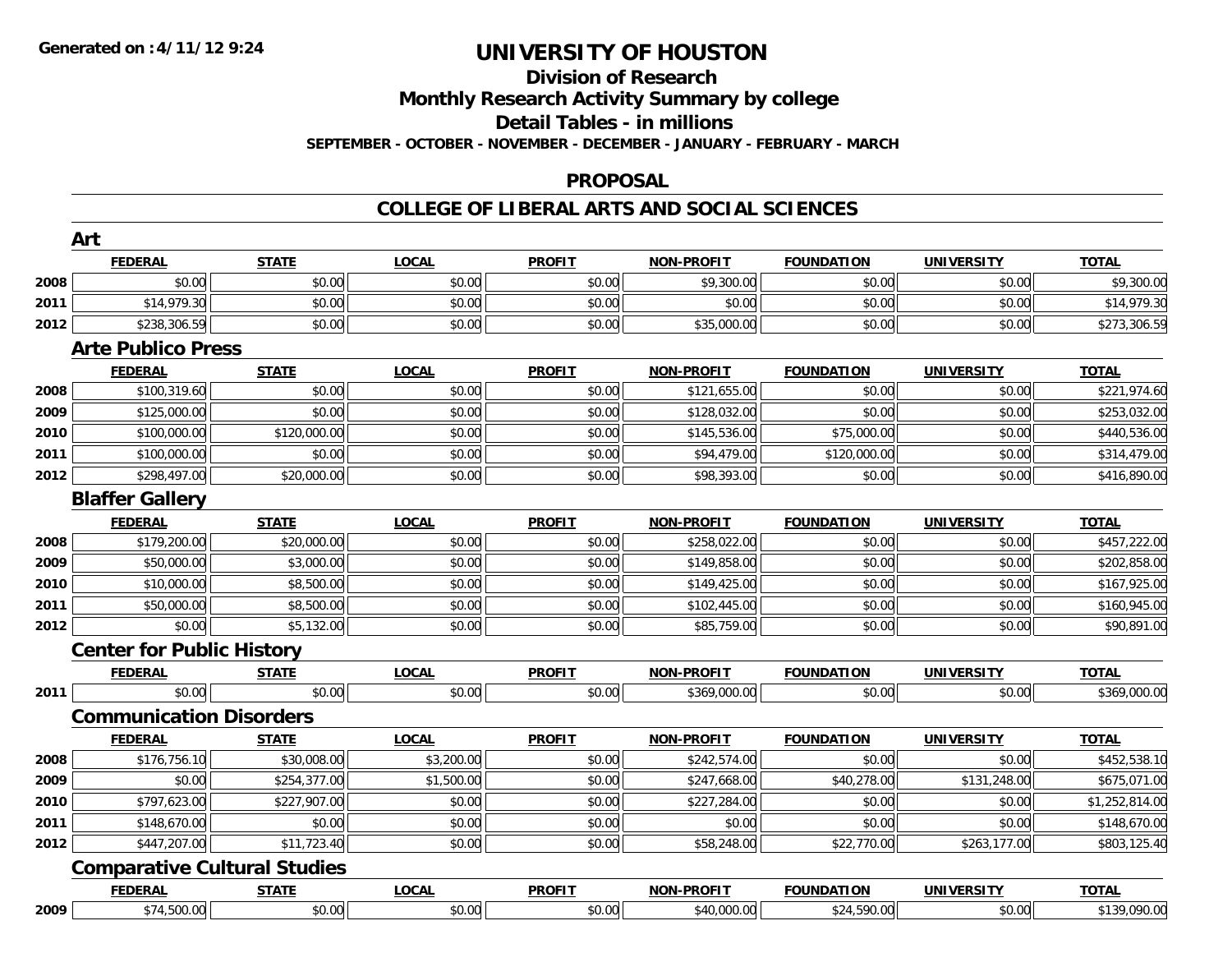# **Division of Research**

**Monthly Research Activity Summary by college**

**Detail Tables - in millions**

**SEPTEMBER - OCTOBER - NOVEMBER - DECEMBER - JANUARY - FEBRUARY - MARCH**

#### **PROPOSAL**

### **COLLEGE OF LIBERAL ARTS AND SOCIAL SCIENCES**

### **Dean, Liberal Arts and Social Sciences**

|      | <b>FEDERAL</b>                      | <b>STATE</b>   | <b>LOCAL</b> | <b>PROFIT</b>  | <b>NON-PROFIT</b> | <b>FOUNDATION</b> | <b>UNIVERSITY</b> | <b>TOTAL</b>    |
|------|-------------------------------------|----------------|--------------|----------------|-------------------|-------------------|-------------------|-----------------|
| 2008 | \$567,614.50                        | \$0.00         | \$0.00       | \$0.00         | \$0.00            | \$0.00            | \$0.00            | \$567,614.50    |
| 2009 | \$1,372,512.00                      | \$0.00         | \$0.00       | \$0.00         | \$0.00            | \$0.00            | \$0.00            | \$1,372,512.00  |
| 2010 | \$0.00                              | \$0.00         | \$0.00       | \$0.00         | \$0.00            | \$0.00            | \$0.00            | \$0.00          |
|      | <b>Economics</b>                    |                |              |                |                   |                   |                   |                 |
|      | <b>FEDERAL</b>                      | <b>STATE</b>   | <b>LOCAL</b> | <b>PROFIT</b>  | <b>NON-PROFIT</b> | <b>FOUNDATION</b> | <b>UNIVERSITY</b> | <b>TOTAL</b>    |
| 2008 | \$1,113,803.00                      | \$75,000.00    | \$0.00       | \$0.00         | \$0.00            | \$0.00            | \$0.00            | \$1,188,803.00  |
| 2009 | \$229,871.00                        | \$0.00         | \$0.00       | \$0.00         | \$0.00            | \$0.00            | \$0.00            | \$229,871.00    |
| 2010 | \$0.00                              | \$0.00         | \$0.00       | \$0.00         | \$0.00            | \$37,000.00       | \$227,082.00      | \$264,082.00    |
| 2011 | \$0.00                              | \$0.00         | \$0.00       | \$0.00         | \$78,014.00       | \$234,719.00      | \$75,000.00       | \$387,733.00    |
| 2012 | \$0.00                              | \$0.00         | \$0.00       | \$0.00         | \$1,074,132.00    | \$158,086.00      | \$0.00            | \$1,232,218.00  |
|      | English                             |                |              |                |                   |                   |                   |                 |
|      | <b>FEDERAL</b>                      | <b>STATE</b>   | <b>LOCAL</b> | <b>PROFIT</b>  | <b>NON-PROFIT</b> | <b>FOUNDATION</b> | <b>UNIVERSITY</b> | <b>TOTAL</b>    |
| 2008 | \$0.00                              | \$0.00         | \$0.00       | \$0.00         | \$58,875.00       | \$0.00            | \$0.00            | \$58,875.00     |
| 2010 | \$190,000.00                        | \$0.00         | \$0.00       | \$0.00         | \$1,000.00        | \$0.00            | \$0.00            | \$191,000.00    |
| 2011 | \$0.00                              | \$0.00         | \$0.00       | \$0.00         | \$1,500.00        | \$0.00            | \$0.00            | \$1,500.00      |
| 2012 | \$932,888.40                        | \$0.00         | \$0.00       | \$0.00         | \$0.00            | \$0.00            | \$0.00            | \$932,888.40    |
|      | <b>Health and Human Performance</b> |                |              |                |                   |                   |                   |                 |
|      | <b>FEDERAL</b>                      | <b>STATE</b>   | <b>LOCAL</b> | <b>PROFIT</b>  | <b>NON-PROFIT</b> | <b>FOUNDATION</b> | <b>UNIVERSITY</b> | <b>TOTAL</b>    |
| 2008 | \$1,973,477.00                      | \$372,437.00   | \$0.00       | \$2,068,659.73 | \$360,967.00      | \$149,195.00      | \$1,604,127.00    | \$6,528,862.73  |
| 2009 | \$232,380.30                        | \$10,200.00    | \$0.00       | \$1,026,489.50 | \$1,117,821.00    | \$257,474.40      | \$1,676,010.00    | \$4,320,375.20  |
| 2010 | \$8,410,462.50                      | \$4,715,544.61 | \$0.00       | \$825,429.00   | \$80,000.00       | \$249,999.00      | \$6,000.00        | \$14,287,435.11 |
| 2011 | \$9,482,796.35                      | \$0.00         | \$0.00       | \$94,276.00    | \$0.00            | \$209,569.30      | \$908,023.00      | \$10,694,664.65 |
| 2012 | \$7,555,071.61                      | \$302,818.00   | \$0.00       | \$827,163.00   | \$141,879.20      | \$0.00            | \$1,179,339.00    | \$10,006,270.81 |
|      | <b>Hispanic Studies</b>             |                |              |                |                   |                   |                   |                 |
|      | <b>FEDERAL</b>                      | <b>STATE</b>   | <b>LOCAL</b> | <b>PROFIT</b>  | <b>NON-PROFIT</b> | <b>FOUNDATION</b> | <b>UNIVERSITY</b> | <b>TOTAL</b>    |
| 2012 | \$38,419.59                         | \$0.00         | \$0.00       | \$0.00         | \$0.00            | \$0.00            | \$0.00            | \$38,419.59     |
|      | <b>History</b>                      |                |              |                |                   |                   |                   |                 |
|      | <b>FEDERAL</b>                      | <b>STATE</b>   | <b>LOCAL</b> | <b>PROFIT</b>  | <b>NON-PROFIT</b> | <b>FOUNDATION</b> | <b>UNIVERSITY</b> | <b>TOTAL</b>    |
| 2008 | \$172,500.00                        | \$0.00         | \$0.00       | \$0.00         | \$0.00            | \$0.00            | \$0.00            | \$172,500.00    |
| 2009 | \$25,000.00                         | \$0.00         | \$0.00       | \$0.00         | \$0.00            | \$0.00            | \$0.00            | \$25,000.00     |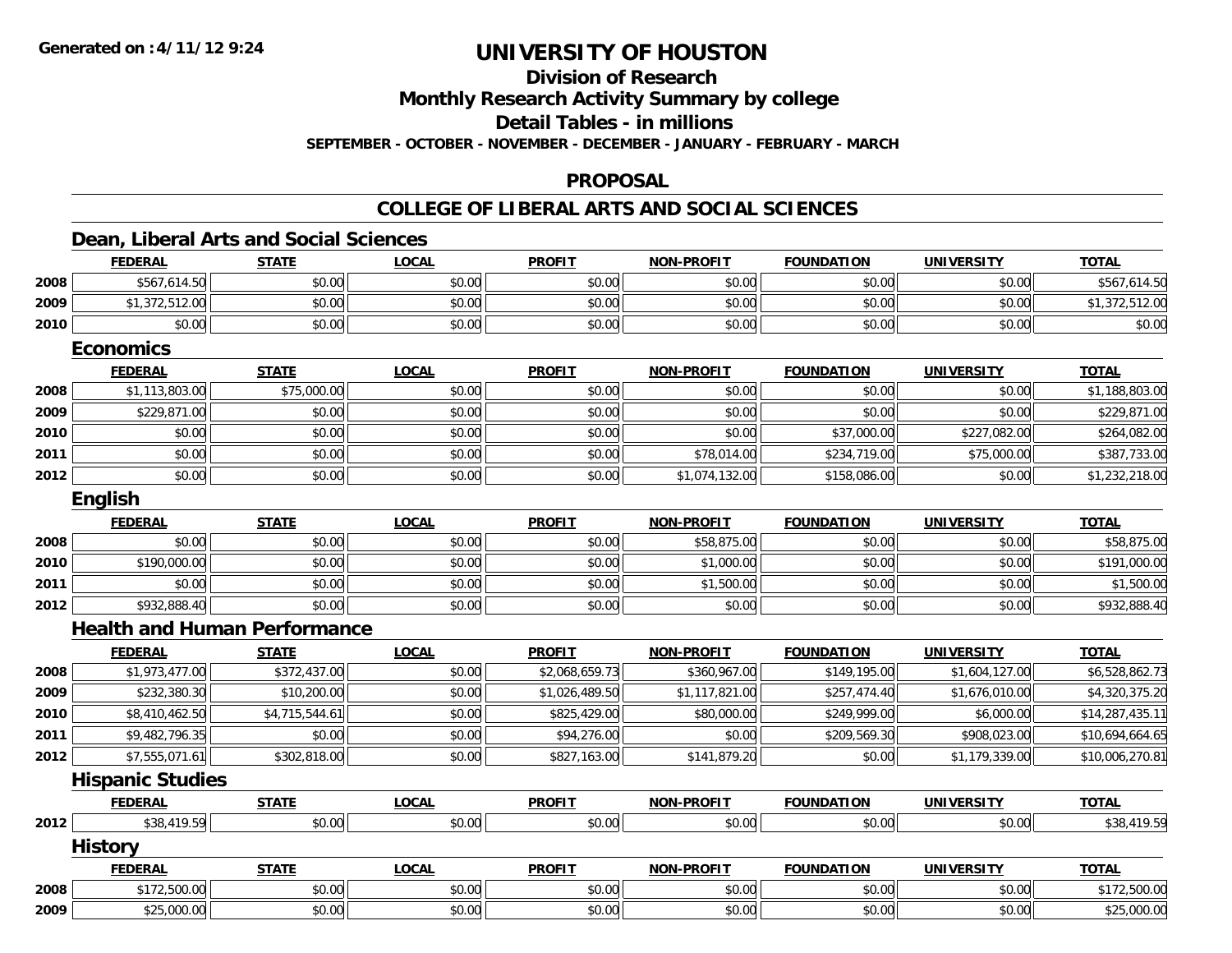# **Division of Research**

**Monthly Research Activity Summary by college**

**Detail Tables - in millions**

**SEPTEMBER - OCTOBER - NOVEMBER - DECEMBER - JANUARY - FEBRUARY - MARCH**

### **PROPOSAL**

### **COLLEGE OF LIBERAL ARTS AND SOCIAL SCIENCES**

|      | <b>History</b>                        |                |              |               |                   |                   |                   |                 |
|------|---------------------------------------|----------------|--------------|---------------|-------------------|-------------------|-------------------|-----------------|
|      | <b>FEDERAL</b>                        | <b>STATE</b>   | <b>LOCAL</b> | <b>PROFIT</b> | <b>NON-PROFIT</b> | <b>FOUNDATION</b> | <b>UNIVERSITY</b> | <b>TOTAL</b>    |
| 2010 | \$569,406.00                          | \$0.00         | \$0.00       | \$0.00        | \$0.00            | \$0.00            | \$0.00            | \$569,406.00    |
| 2011 | \$0.00                                | \$0.00         | \$0.00       | \$0.00        | \$14,000.00       | \$0.00            | \$0.00            | \$14,000.00     |
| 2012 | \$63,776.82                           | \$0.00         | \$0.00       | \$0.00        | \$0.00            | \$0.00            | \$0.00            | \$63,776.82     |
|      | <b>Hobby Center for Public Policy</b> |                |              |               |                   |                   |                   |                 |
|      | <b>FEDERAL</b>                        | <b>STATE</b>   | <b>LOCAL</b> | <b>PROFIT</b> | <b>NON-PROFIT</b> | <b>FOUNDATION</b> | <b>UNIVERSITY</b> | <b>TOTAL</b>    |
| 2008 | \$2,910,741.00                        | \$0.00         | \$0.00       | \$0.00        | \$0.00            | \$0.00            | \$0.00            | \$2,910,741.00  |
| 2009 | \$24,750.00                           | \$0.00         | \$0.00       | \$0.00        | \$0.00            | \$0.00            | \$0.00            | \$24,750.00     |
| 2010 | \$409,788.20                          | \$0.00         | \$0.00       | \$0.00        | \$0.00            | \$0.00            | \$0.00            | \$409,788.20    |
| 2011 | \$8,435.00                            | \$0.00         | \$0.00       | \$0.00        | \$0.00            | \$0.00            | \$0.00            | \$8,435.00      |
|      | <b>Modern/Classical Languages</b>     |                |              |               |                   |                   |                   |                 |
|      | <b>FEDERAL</b>                        | <b>STATE</b>   | <b>LOCAL</b> | <b>PROFIT</b> | <b>NON-PROFIT</b> | <b>FOUNDATION</b> | <b>UNIVERSITY</b> | <b>TOTAL</b>    |
| 2009 | \$0.00                                | \$0.00         | \$0.00       | \$0.00        | \$19,899.50       | \$0.00            | \$0.00            | \$19,899.50     |
| 2010 | \$0.00                                | \$0.00         | \$0.00       | \$0.00        | \$7,000.00        | \$0.00            | \$0.00            | \$7,000.00      |
| 2012 | \$296,996.00                          | \$0.00         | \$0.00       | \$0.00        | \$0.00            | \$0.00            | \$99,981.00       | \$396,977.00    |
|      | <b>Philosophy</b>                     |                |              |               |                   |                   |                   |                 |
|      | <b>FEDERAL</b>                        | <b>STATE</b>   | <b>LOCAL</b> | <b>PROFIT</b> | <b>NON-PROFIT</b> | <b>FOUNDATION</b> | <b>UNIVERSITY</b> | <b>TOTAL</b>    |
| 2011 | \$29,932.50                           | \$0.00         | \$0.00       | \$0.00        | \$0.00            | \$0.00            | \$0.00            | \$29,932.50     |
| 2012 | \$23,229.00                           | \$0.00         | \$0.00       | \$0.00        | \$0.00            | \$0.00            | \$0.00            | \$23,229.00     |
|      | <b>Political Science</b>              |                |              |               |                   |                   |                   |                 |
|      | <b>FEDERAL</b>                        | <b>STATE</b>   | <b>LOCAL</b> | <b>PROFIT</b> | <b>NON-PROFIT</b> | <b>FOUNDATION</b> | <b>UNIVERSITY</b> | <b>TOTAL</b>    |
| 2008 | \$267,751.00                          | \$0.00         | \$0.00       | \$0.00        | \$0.00            | \$0.00            | \$55,241.00       | \$322,992.00    |
| 2009 | \$12,000.00                           | \$0.00         | \$0.00       | \$0.00        | \$0.00            | \$0.00            | \$0.00            | \$12,000.00     |
| 2010 | \$156,642.00                          | \$0.00         | \$0.00       | \$0.00        | \$0.00            | \$0.00            | \$0.00            | \$156,642.00    |
| 2011 | \$315,129.00                          | \$0.00         | \$0.00       | \$0.00        | \$0.00            | \$0.00            | \$0.00            | \$315,129.00    |
| 2012 | \$383,429.00                          | \$77,296.00    | \$0.00       | \$0.00        | \$0.00            | \$0.00            | \$0.00            | \$460,725.00    |
|      | <b>Psychology</b>                     |                |              |               |                   |                   |                   |                 |
|      | <b>FEDERAL</b>                        | <b>STATE</b>   | <b>LOCAL</b> | <b>PROFIT</b> | <b>NON-PROFIT</b> | <b>FOUNDATION</b> | <b>UNIVERSITY</b> | <b>TOTAL</b>    |
| 2008 | \$8,867,873.45                        | \$545,972.00   | \$0.00       | \$162,000.00  | \$212,356.00      | \$293,766.00      | \$135,944.00      | \$10,217,911.45 |
| 2009 | \$4,754,319.06                        | \$4,997,153.76 | \$0.00       | \$364,895.00  | \$1,191,236.00    | \$239,064.00      | \$661,516.00      | \$12,208,183.82 |
| 2010 | \$19,447,990.06                       | \$9,056,676.35 | \$630,307.00 | \$464,000.00  | \$1,024,713.00    | \$14,672.00       | \$2,220,633.00    | \$32,858,991.41 |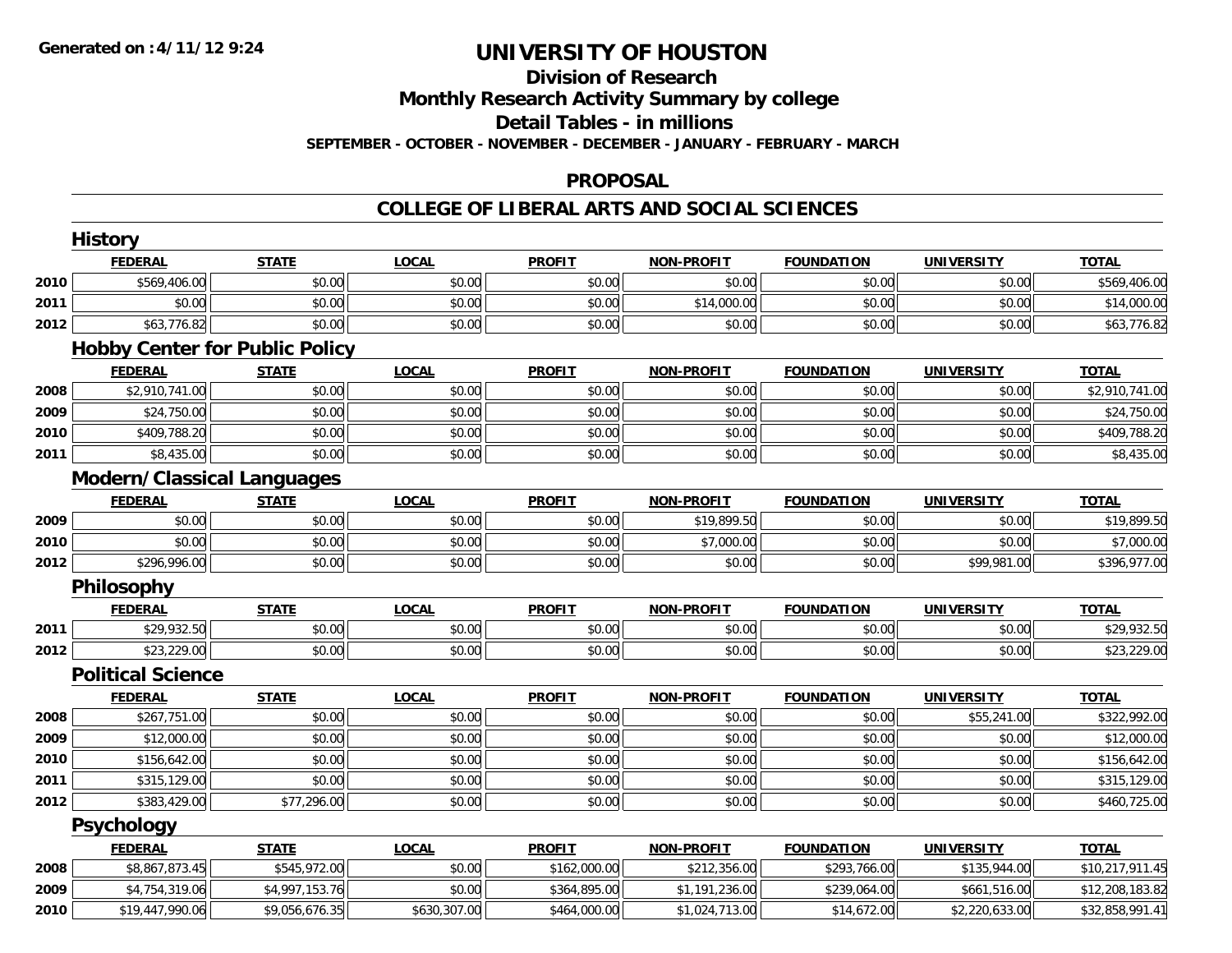# **Division of Research**

**Monthly Research Activity Summary by college**

**Detail Tables - in millions**

**SEPTEMBER - OCTOBER - NOVEMBER - DECEMBER - JANUARY - FEBRUARY - MARCH**

#### **PROPOSAL**

#### **COLLEGE OF LIBERAL ARTS AND SOCIAL SCIENCES**

|       | <b>Psychology</b>              |                 |                |                |                   |                   |                   |                  |
|-------|--------------------------------|-----------------|----------------|----------------|-------------------|-------------------|-------------------|------------------|
|       | <b>FEDERAL</b>                 | <b>STATE</b>    | <b>LOCAL</b>   | <b>PROFIT</b>  | <b>NON-PROFIT</b> | <b>FOUNDATION</b> | <b>UNIVERSITY</b> | <b>TOTAL</b>     |
| 2011  | \$8,694,065.80                 | \$2,892,589.00  | \$472,984.00   | \$1,095,674.40 | \$254,256.00      | \$174,672.00      | \$2,121,483.00    | \$15,705,724.20  |
| 2012  | \$9,168,093.47                 | \$13,431.15     | \$0.00         | \$1,214,109.00 | \$119,028.00      | \$0.00            | \$1,851,063.00    | \$12,365,724.62  |
|       | <b>School of Communication</b> |                 |                |                |                   |                   |                   |                  |
|       | <b>FEDERAL</b>                 | <b>STATE</b>    | <b>LOCAL</b>   | <b>PROFIT</b>  | <b>NON-PROFIT</b> | <b>FOUNDATION</b> | <b>UNIVERSITY</b> | <b>TOTAL</b>     |
| 2011  | \$294,900.00                   | \$0.00          | \$0.00         | \$0.00         | \$0.00            | \$0.00            | \$0.00            | \$294,900.00     |
| 2012  | \$336,545.00                   | \$0.00          | \$0.00         | \$0.00         | \$0.00            | \$0.00            | \$0.00            | \$336,545.00     |
|       | <b>School of Music</b>         |                 |                |                |                   |                   |                   |                  |
|       | <b>FEDERAL</b>                 | <b>STATE</b>    | <b>LOCAL</b>   | <b>PROFIT</b>  | <b>NON-PROFIT</b> | <b>FOUNDATION</b> | <b>UNIVERSITY</b> | <b>TOTAL</b>     |
| 2009  | \$0.00                         | \$143,067.00    | \$0.00         | \$0.00         | \$98,060.00       | \$0.00            | \$0.00            | \$241,127.00     |
| 2010  | \$0.00                         | \$14,500.00     | \$0.00         | \$0.00         | \$0.00            | \$0.00            | \$0.00            | \$14,500.00      |
| 2011  | \$0.00                         | \$26,500.00     | \$0.00         | \$0.00         | \$0.00            | \$0.00            | \$0.00            | \$26,500.00      |
|       | Sociology                      |                 |                |                |                   |                   |                   |                  |
|       | <b>FEDERAL</b>                 | <b>STATE</b>    | <b>LOCAL</b>   | <b>PROFIT</b>  | <b>NON-PROFIT</b> | <b>FOUNDATION</b> | <b>UNIVERSITY</b> | <b>TOTAL</b>     |
| 2008  | \$1,134,727.60                 | \$0.00          | \$59,350.00    | \$0.00         | \$0.00            | \$0.00            | \$26,250.00       | \$1,220,327.60   |
| 2009  | \$1,442,468.50                 | \$0.00          | \$60,000.00    | \$0.00         | \$0.00            | \$14,997.00       | \$0.00            | \$1,517,465.50   |
| 2010  | \$1,415,674.00                 | \$0.00          | \$0.00         | \$0.00         | \$0.00            | \$0.00            | \$0.00            | \$1,415,674.00   |
| 2011  | \$796,309.80                   | \$0.00          | \$0.00         | \$0.00         | \$0.00            | \$0.00            | \$0.00            | \$796,309.80     |
| 2012  | \$0.00                         | \$0.00          | \$0.00         | \$0.00         | \$0.00            | \$16,808.00       | \$508,467.30      | \$525,275.30     |
|       | <b>Theatre</b>                 |                 |                |                |                   |                   |                   |                  |
|       | <b>FEDERAL</b>                 | <b>STATE</b>    | <b>LOCAL</b>   | <b>PROFIT</b>  | <b>NON-PROFIT</b> | <b>FOUNDATION</b> | <b>UNIVERSITY</b> | <b>TOTAL</b>     |
| 2010  | \$119,000.00                   | \$0.00          | \$0.00         | \$0.00         | \$0.00            | \$0.00            | \$0.00            | \$119,000.00     |
| Total | \$97,151,827.10                | \$23,952,332.27 | \$1,227,341.00 | \$8,142,695.63 | \$8,417,414.70    | \$2,332,659.70    | \$13,750,584.30   | \$154,974,854.70 |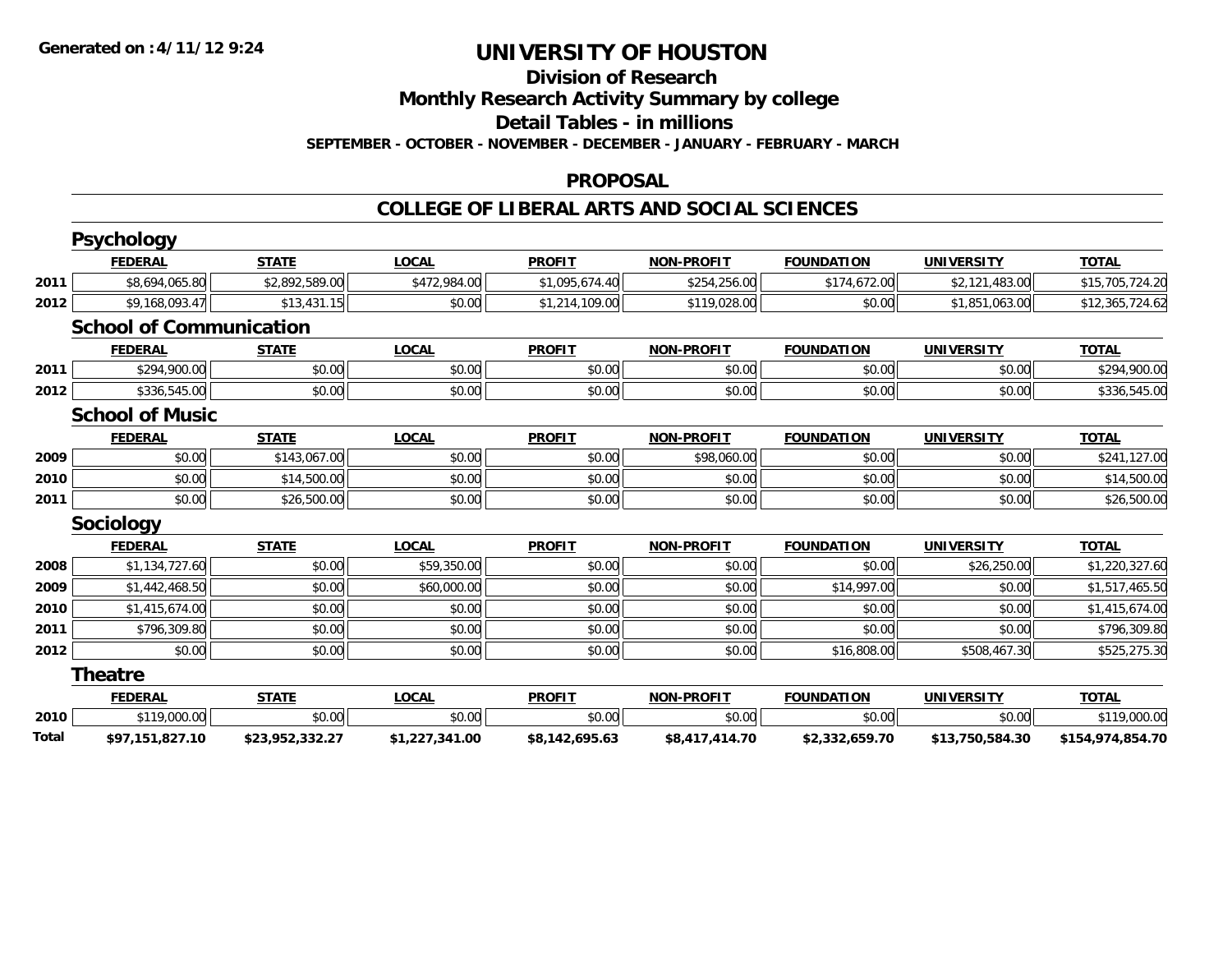**2012**

# **UNIVERSITY OF HOUSTON**

**Division of Research**

**Monthly Research Activity Summary by college**

**Detail Tables - in millions**

**SEPTEMBER - OCTOBER - NOVEMBER - DECEMBER - JANUARY - FEBRUARY - MARCH**

#### **PROPOSAL**

### **COLLEGE OF NATURAL SCIENCES AND MATHEMATICS**

|      | <b>Allied Geophysical Laboratories</b>                 |                 |              |                |                   |                   |                   |                 |
|------|--------------------------------------------------------|-----------------|--------------|----------------|-------------------|-------------------|-------------------|-----------------|
|      | <b>FEDERAL</b>                                         | <b>STATE</b>    | <b>LOCAL</b> | <b>PROFIT</b>  | <b>NON-PROFIT</b> | <b>FOUNDATION</b> | <b>UNIVERSITY</b> | <b>TOTAL</b>    |
| 2011 | \$0.00                                                 | \$0.00          | \$0.00       | \$70,000.00    | \$0.00            | \$0.00            | \$0.00            | \$70,000.00     |
|      | <b>Biology/Biochemistry</b>                            |                 |              |                |                   |                   |                   |                 |
|      | <b>FEDERAL</b>                                         | <b>STATE</b>    | <b>LOCAL</b> | <b>PROFIT</b>  | <b>NON-PROFIT</b> | <b>FOUNDATION</b> | <b>UNIVERSITY</b> | <b>TOTAL</b>    |
| 2008 | \$14,270,278.65                                        | \$1,952,959.45  | \$0.00       | \$1,485,598.00 | \$150,530.00      | \$1,527,412.37    | \$2,012,772.22    | \$21,399,550.69 |
| 2009 | \$22,366,791.49                                        | \$100,000.00    | \$0.00       | \$1,400,523.00 | \$432,147.00      | \$1,395,000.00    | \$943,096.00      | \$26,637,557.49 |
| 2010 | \$20,248,232.55                                        | \$12,346,189.50 | \$0.00       | \$1,314,639.00 | \$1,521,402.00    | \$4,171,470.00    | \$3,942,745.00    | \$43,544,678.05 |
| 2011 | \$33,892,842.20                                        | \$225,000.00    | \$0.00       | \$520,396.57   | \$959,421.31      | \$1,289,882.00    | \$1,146,259.00    | \$38,033,801.08 |
| 2012 | \$29,572,423.66                                        | \$1,414,381.00  | \$0.00       | \$60,000.00    | \$3,055,527.80    | \$1,799,822.00    | \$1,438,642.08    | \$37,340,796.54 |
|      | <b>Center for Nuclear Receptors and Cell Signaling</b> |                 |              |                |                   |                   |                   |                 |
|      | <b>FEDERAL</b>                                         | <b>STATE</b>    | <b>LOCAL</b> | <b>PROFIT</b>  | <b>NON-PROFIT</b> | <b>FOUNDATION</b> | <b>UNIVERSITY</b> | <b>TOTAL</b>    |
| 2009 | \$3,199,993.00                                         | \$0.00          | \$0.00       | \$0.00         | \$0.00            | \$0.00            | \$0.00            | \$3,199,993.00  |
| 2010 | \$2,794,952.00                                         | \$5,300,266.50  | \$0.00       | \$58,989.00    | \$140,000.00      | \$3,593,402.80    | \$0.00            | \$11,887,610.30 |
| 2011 | \$2,218,311.00                                         | \$7,420,923.00  | \$0.00       | \$240,000.00   | \$270,126.00      | \$610,000.00      | \$506,361.00      | \$11,265,721.00 |
| 2012 | \$2,067,740.00                                         | \$0.00          | \$0.00       | \$0.00         | \$403,096.00      | \$75,000.00       | \$0.00            | \$2,545,836.00  |
|      | Chemistry                                              |                 |              |                |                   |                   |                   |                 |
|      | <b>FEDERAL</b>                                         | <b>STATE</b>    | <b>LOCAL</b> | <b>PROFIT</b>  | <b>NON-PROFIT</b> | <b>FOUNDATION</b> | <b>UNIVERSITY</b> | <b>TOTAL</b>    |
| 2008 | \$6,280,564.71                                         | \$1,870,818.00  | \$0.00       | \$14,293.00    | \$283,475.80      | \$2,075,774.00    | \$746,185.36      | \$11,271,110.87 |
| 2009 | \$14,405,633.37                                        | \$100,000.00    | \$0.00       | \$12,009.00    | \$331,730.00      | \$1,760,000.00    | \$1,497,469.00    | \$18,106,841.37 |
| 2010 | \$16,925,216.75                                        | \$8,544,968.10  | \$0.00       | \$211,699.50   | \$2,930,116.26    | \$1,417,156.99    | \$685,992.00      | \$30,715,149.60 |
| 2011 | \$13,399,195.95                                        | \$217,519.00    | \$0.00       | \$130,000.00   | \$219,998.00      | \$960,000.00      | \$669,942.00      | \$15,596,654.95 |
| 2012 | \$11,830,129.88                                        | \$2,914,220.00  | \$0.00       | \$80,000.00    | \$1,114,109.00    | \$940,000.00      | \$170,000.00      | \$17,048,458.88 |
|      | <b>Computer Science</b>                                |                 |              |                |                   |                   |                   |                 |
|      | <b>FEDERAL</b>                                         | <b>STATE</b>    | <b>LOCAL</b> | <b>PROFIT</b>  | <b>NON-PROFIT</b> | <b>FOUNDATION</b> | <b>UNIVERSITY</b> | <b>TOTAL</b>    |
| 2008 | \$17,306,426.82                                        | \$2,094,619.00  | \$0.00       | \$769,139.00   | \$1,065,006.80    | \$199,535.00      | \$999,543.00      | \$22,434,269.62 |
| 2009 | \$16,853,065.41                                        | \$0.00          | \$0.00       | \$1,027,084.00 | \$1,039,637.50    | \$0.00            | \$506,126.00      | \$19,425,912.91 |
| 2010 | \$12,369,391.80                                        | \$4,571,502.00  | \$0.00       | \$3,239,303.80 | \$1,217,143.50    | \$0.00            | \$1,274,392.00    | \$22,671,733.10 |
| 2011 | \$13,179,278.36                                        | \$433,402.00    | \$0.00       | \$1,037,248.70 | \$212,696.00      | \$302,606.25      | \$0.00            | \$15,165,231.31 |

\$25,360,018.24 \$1,396,932.00 \$0.00 \$139,721.00 \$1,449,357.00 \$185,918.20 \$1,186,195.20 \$29,718,141.64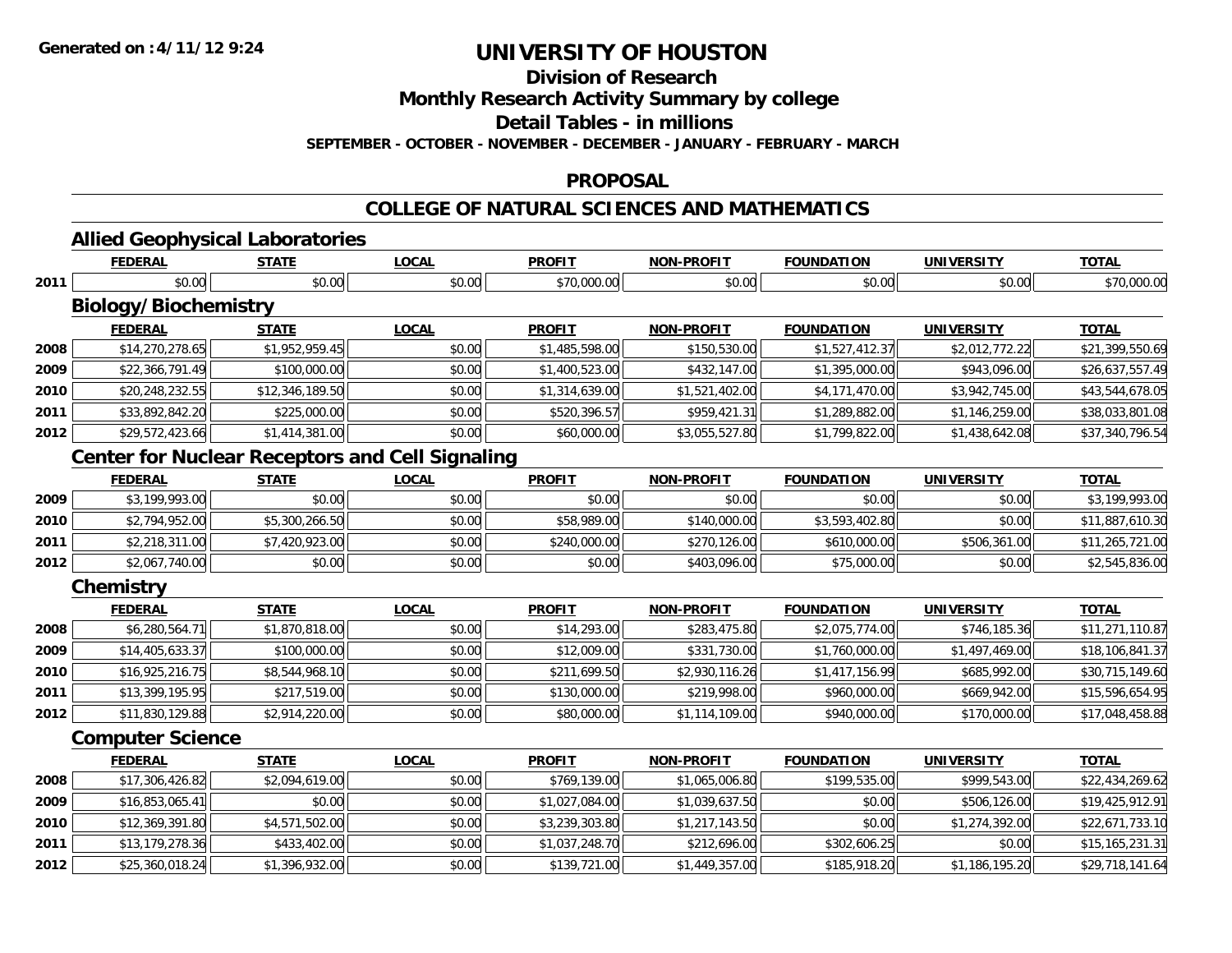# **Division of Research**

**Monthly Research Activity Summary by college**

**Detail Tables - in millions**

**SEPTEMBER - OCTOBER - NOVEMBER - DECEMBER - JANUARY - FEBRUARY - MARCH**

### **PROPOSAL**

### **COLLEGE OF NATURAL SCIENCES AND MATHEMATICS**

### **Dean, Natural Sciences and Mathematics**

|       | <b>FEDERAL</b>                                            | <b>STATE</b>    | <b>LOCAL</b> | <b>PROFIT</b>   | <b>NON-PROFIT</b> | <b>FOUNDATION</b> | <b>UNIVERSITY</b> | <b>TOTAL</b>     |
|-------|-----------------------------------------------------------|-----------------|--------------|-----------------|-------------------|-------------------|-------------------|------------------|
| 2009  | \$2,075,710.00                                            | \$0.00          | \$0.00       | \$0.00          | \$0.00            | \$0.00            | \$0.00            | \$2,075,710.00   |
| 2010  | \$4,999.95                                                | \$130,000.00    | \$0.00       | \$0.00          | \$0.00            | \$0.00            | \$0.00            | \$134,999.95     |
| 2011  | \$1,804,398.00                                            | \$750,000.00    | \$0.00       | \$0.00          | \$0.00            | \$0.00            | \$0.00            | \$2,554,398.00   |
| 2012  | \$2,520,444.76                                            | \$0.00          | \$0.00       | \$0.00          | \$0.00            | \$0.00            | \$44,591.00       | \$2,565,035.76   |
|       | <b>Geosciences</b>                                        |                 |              |                 |                   |                   |                   |                  |
|       | <b>FEDERAL</b>                                            | <b>STATE</b>    | <b>LOCAL</b> | <b>PROFIT</b>   | <b>NON-PROFIT</b> | <b>FOUNDATION</b> | <b>UNIVERSITY</b> | <b>TOTAL</b>     |
| 2008  | \$1,846,439.00                                            | \$530,000.00    | \$0.00       | \$576,475.00    | \$715,500.00      | \$0.00            | \$0.00            | \$3,668,414.00   |
| 2009  | \$2,931,767.00                                            | \$205,478.00    | \$0.00       | \$852,770.88    | \$0.00            | \$0.00            | \$0.00            | \$3,990,015.88   |
| 2010  | \$2,362,687.50                                            | \$743,750.00    | \$0.00       | \$281,610.00    | \$551,664.00      | \$0.00            | \$1,132,394.00    | \$5,072,105.50   |
| 2011  | \$4,427,997.00                                            | \$990,980.20    | \$0.00       | \$87,000.00     | \$2,426,934.80    | \$0.00            | \$1,021,113.00    | \$8,954,025.00   |
| 2012  | \$4,368,287.74                                            | \$58,305.00     | \$0.00       | \$915,154.00    | \$51,387.00       | \$150,000.00      | \$355,768.00      | \$5,898,901.74   |
|       | <b>Institute for Multidimensional Air Quality Studies</b> |                 |              |                 |                   |                   |                   |                  |
|       | <b>FEDERAL</b>                                            | <b>STATE</b>    | <b>LOCAL</b> | <b>PROFIT</b>   | <b>NON-PROFIT</b> | <b>FOUNDATION</b> | <b>UNIVERSITY</b> | <b>TOTAL</b>     |
| 2009  | \$0.00                                                    | \$0.00          | \$0.00       | \$0.00          | \$0.00            | \$0.00            | \$0.00            | \$0.00           |
| 2011  | \$0.00                                                    | \$0.00          | \$0.00       | \$0.00          | \$0.00            | \$0.00            | \$0.00            | \$0.00           |
|       | <b>Mathematics</b>                                        |                 |              |                 |                   |                   |                   |                  |
|       | <b>FEDERAL</b>                                            | <b>STATE</b>    | <b>LOCAL</b> | <b>PROFIT</b>   | <b>NON-PROFIT</b> | <b>FOUNDATION</b> | <b>UNIVERSITY</b> | <b>TOTAL</b>     |
| 2008  | \$9,127,345.19                                            | \$547,120.00    | \$0.00       | \$14,293.00     | \$279,451.60      | \$139,098.63      | \$336,181.89      | \$10,443,490.31  |
| 2009  | \$12,656,342.45                                           | \$0.00          | \$0.00       | \$0.00          | \$0.00            | \$0.00            | \$32,382.00       | \$12,688,724.45  |
| 2010  | \$7,149,235.10                                            | \$1,543,437.00  | \$0.00       | \$604,786.50    | \$459,604.50      | \$80,000.00       | \$0.00            | \$9,837,063.10   |
| 2011  | \$6,270,560.28                                            | \$645,077.00    | \$0.00       | \$321,626.00    | \$22,622.00       | \$115,000.00      | \$64,383.00       | \$7,439,268.28   |
| 2012  | \$4,145,693.97                                            | \$0.00          | \$0.00       | \$210,000.00    | \$0.00            | \$222,725.00      | \$703,825.00      | \$5,282,243.97   |
|       | <b>Physics</b>                                            |                 |              |                 |                   |                   |                   |                  |
|       | <b>FEDERAL</b>                                            | <b>STATE</b>    | <b>LOCAL</b> | <b>PROFIT</b>   | <b>NON-PROFIT</b> | <b>FOUNDATION</b> | <b>UNIVERSITY</b> | <b>TOTAL</b>     |
| 2008  | \$19,549,284.04                                           | \$3,147,007.00  | \$0.00       | \$81,500.00     | \$496,909.80      | \$1,150,782.00    | \$1,059,313.89    | \$25,484,796.73  |
| 2009  | \$9,414,021.59                                            | \$556,454.50    | \$0.00       | \$850,849.00    | \$42,500.00       | \$1,529,793.00    | \$4,357,660.00    | \$16,751,278.09  |
| 2010  | \$17,209,220.00                                           | \$3,307,000.00  | \$0.00       | \$1,885,004.00  | \$2,657,368.74    | \$870,990.21      | \$24,160.00       | \$25,953,742.95  |
| 2011  | \$15,948,376.68                                           | \$0.00          | \$0.00       | \$843,439.50    | \$2,068,969.60    | \$658,356.00      | \$0.00            | \$19,519,141.78  |
| 2012  | \$11,016,767.93                                           | \$177,557.00    | \$0.00       | \$560,517.00    | \$258,667.00      | \$964,851.80      | \$1,060,600.00    | \$14,038,960.73  |
| Total | \$413,370,064.01                                          | \$64,235,865.25 | \$0.00       | \$19,895,668.45 | \$26.827.099.01   | \$28,184,576.25   | \$27.918.091.64   | \$580.431.364.61 |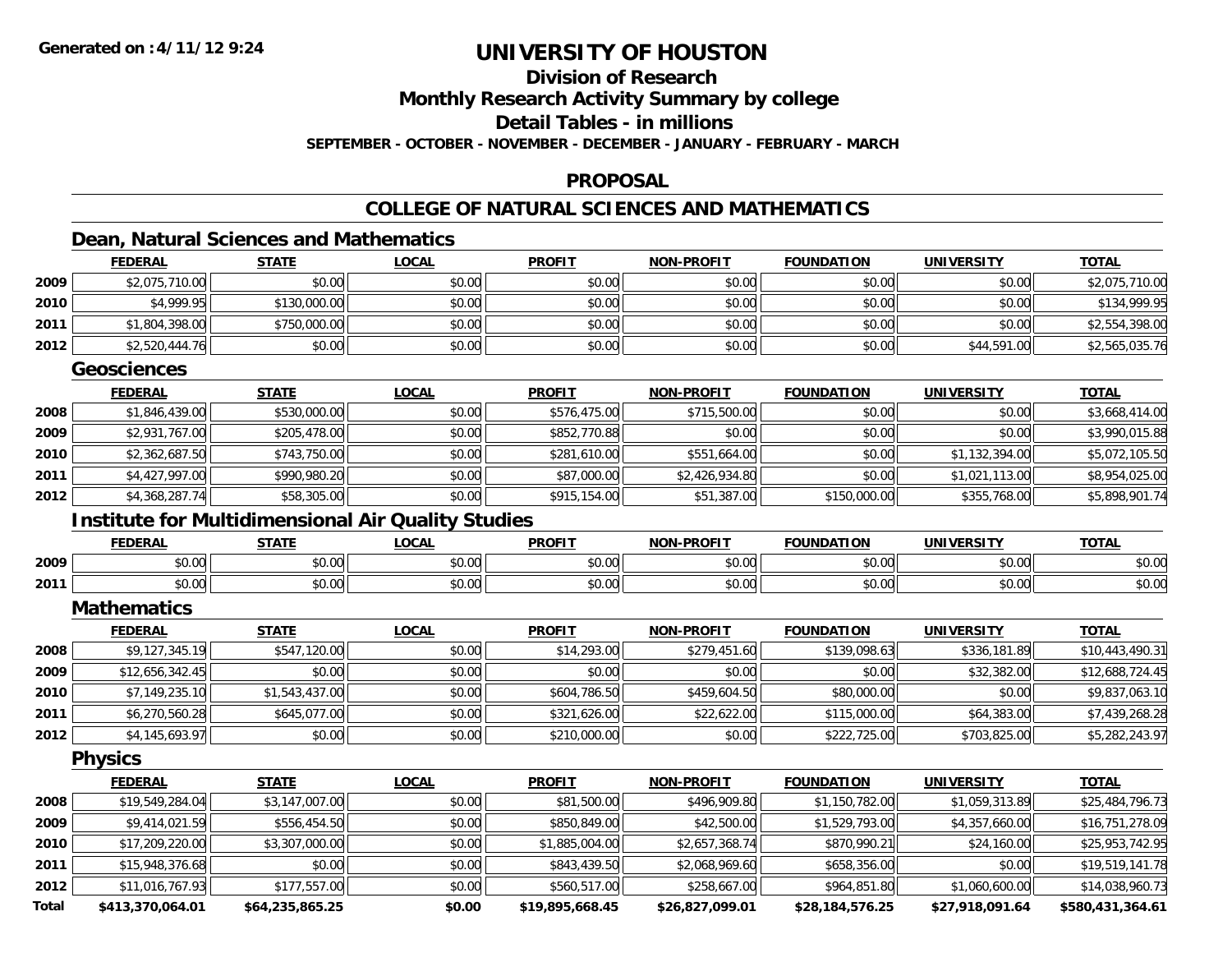# **Division of Research**

**Monthly Research Activity Summary by college**

**Detail Tables - in millions**

**SEPTEMBER - OCTOBER - NOVEMBER - DECEMBER - JANUARY - FEBRUARY - MARCH**

#### **PROPOSAL**

#### **COLLEGE OF OPTOMETRY**

### **Clinical Optometry - Old Dept**

|       | <b>FEDERAL</b>              | <b>STATE</b>   | <b>LOCAL</b>     | <b>PROFIT</b>  | <b>NON-PROFIT</b> | <b>FOUNDATION</b> | <b>UNIVERSITY</b> | <b>TOTAL</b>    |
|-------|-----------------------------|----------------|------------------|----------------|-------------------|-------------------|-------------------|-----------------|
| 2010  | \$0.00                      |                | \$0.00<br>\$0.00 | \$0.00         | \$0.00            | \$0.00            | \$0.00            | \$0.00          |
|       | <b>Optometry, Community</b> |                |                  |                |                   |                   |                   |                 |
|       | <b>FEDERAL</b>              | <b>STATE</b>   | <b>LOCAL</b>     | <b>PROFIT</b>  | <b>NON-PROFIT</b> | <b>FOUNDATION</b> | <b>UNIVERSITY</b> | <b>TOTAL</b>    |
| 2008  | \$10,561,838.00             | \$1,035,733.52 | \$0.00           | \$242,120.00   | \$90,000.00       | \$151,948.00      | \$35,000.00       | \$12,116,639.52 |
| 2009  | \$4,842,592.00              | \$73,713.52    | \$0.00           | \$119,516.00   | \$21,563.00       | \$140,000.00      | \$57,250.00       | \$5,254,634.52  |
| 2010  | \$4,721,808.00              | \$832,859.00   | \$0.00           | \$427,914.40   | \$47,927.00       | \$0.00            | \$875,487.00      | \$6,905,995.40  |
| 2011  | \$12,969,594.25             | \$62,945.00    | \$0.00           | \$1,346,770.16 | \$328,078.00      | \$220,000.00      | \$0.00            | \$14,927,387.41 |
| 2012  | \$11,034,820.00             | \$74,750.00    | \$0.00           | \$238,178.00   | \$0.00            | \$0.00            | \$1,257,311.00    | \$12,605,059.00 |
| Total | \$44,130,652.25             | \$2,080,001.04 | \$0.00           | \$2,374,498.56 | \$487,568.00      | \$511,948.00      | \$2,225,048.00    | \$51,809,715.85 |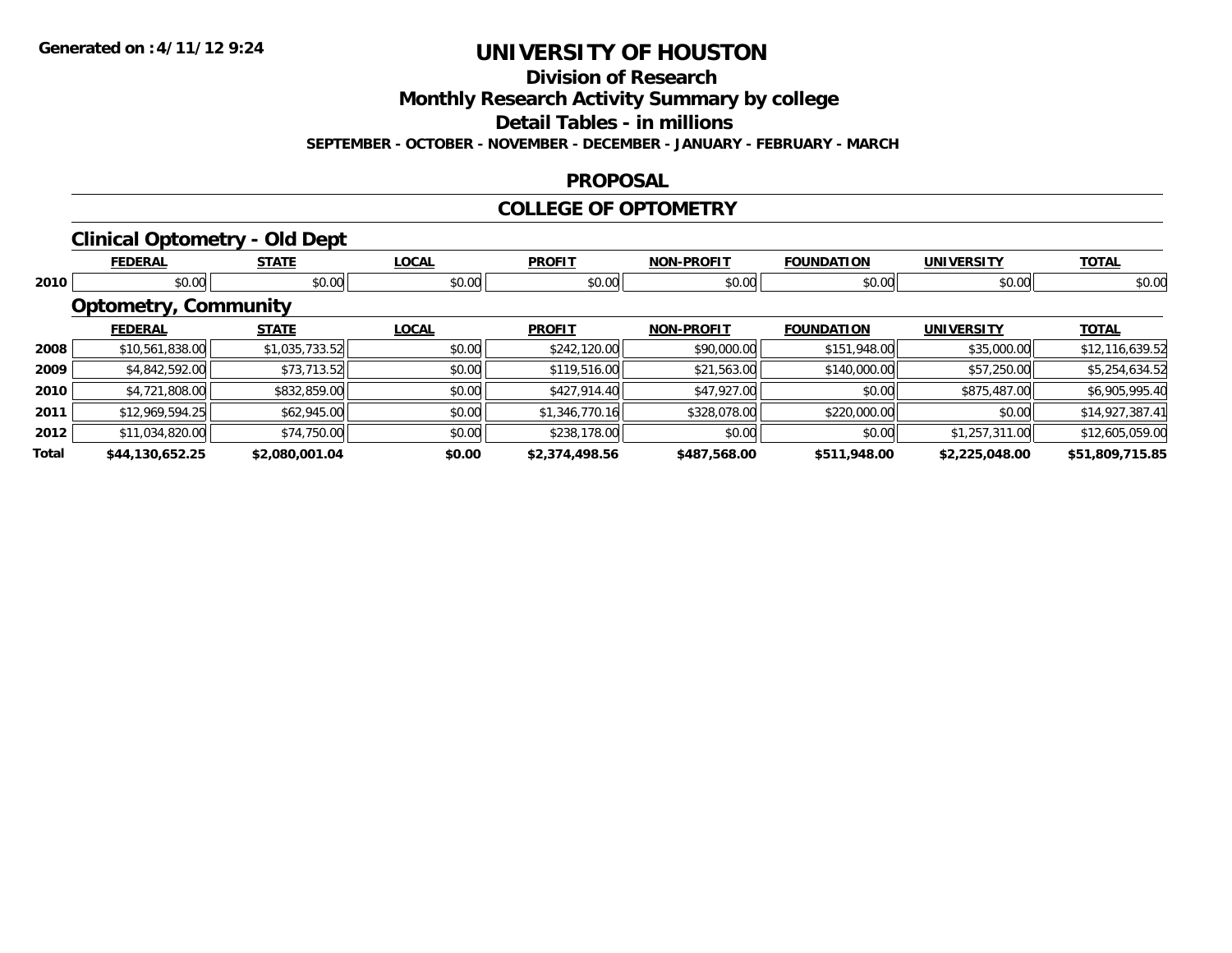**2012**

**Total**

# **UNIVERSITY OF HOUSTON**

### **Division of ResearchMonthly Research Activity Summary by college Detail Tables - in millions SEPTEMBER - OCTOBER - NOVEMBER - DECEMBER - JANUARY - FEBRUARY - MARCH**

#### **PROPOSAL**

#### **COLLEGE OF PHARMACY**

### **Clinical Sciences and Administration**

|      | <b>FEDERAL</b>                                     | <b>STATE</b>   | <b>LOCAL</b> | <b>PROFIT</b>  | <b>NON-PROFIT</b> | <b>FOUNDATION</b> | <b>UNIVERSITY</b> | <b>TOTAL</b>    |
|------|----------------------------------------------------|----------------|--------------|----------------|-------------------|-------------------|-------------------|-----------------|
| 2008 | \$2,278,345.00                                     | \$99,400.00    | \$0.00       | \$579,765.32   | \$470,000.00      | \$39,000.00       | \$62,519.00       | \$3,529,029.32  |
| 2009 | \$2,786,229.00                                     | \$137,075.00   | \$0.00       | \$261,605.00   | \$56,500.00       | \$5,000.00        | \$1,485.00        | \$3,247,894.00  |
| 2010 | \$4,583,489.58                                     | \$521,897.80   | \$0.00       | \$1,138,462.57 | \$589,500.00      | \$5,000.00        | \$49,809.00       | \$6,888,158.95  |
| 2011 | \$2,683,649.40                                     | \$11,000.00    | \$0.00       | \$308,065.80   | \$410,354.50      | \$170,340.00      | \$50,578.00       | \$3,633,987.70  |
| 2012 | \$5,244,856.84                                     | \$35,547.00    | \$0.00       | \$323,734.00   | \$323,734.00      | \$142,630.00      | \$380,235.72      | \$6,450,737.56  |
|      | Dean, Pharmacy                                     |                |              |                |                   |                   |                   |                 |
|      | <b>FEDERAL</b>                                     | <b>STATE</b>   | <b>LOCAL</b> | <b>PROFIT</b>  | <b>NON-PROFIT</b> | <b>FOUNDATION</b> | <b>UNIVERSITY</b> | <b>TOTAL</b>    |
| 2009 | \$0.00                                             | \$0.00         | \$0.00       | \$0.00         | \$25,000.00       | \$0.00            | \$0.00            | \$25,000.00     |
| 2010 | \$0.00                                             | \$0.00         | \$0.00       | \$0.00         | \$0.00            | \$0.00            | \$0.00            | \$0.00          |
| 2011 | \$0.00                                             | \$0.00         | \$0.00       | \$0.00         | \$0.00            | \$0.00            | \$0.00            | \$0.00          |
|      | <b>Institute for Community Health</b>              |                |              |                |                   |                   |                   |                 |
|      | <b>FEDERAL</b>                                     | <b>STATE</b>   | <b>LOCAL</b> | <b>PROFIT</b>  | <b>NON-PROFIT</b> | <b>FOUNDATION</b> | <b>UNIVERSITY</b> | <b>TOTAL</b>    |
| 2011 | \$2,547,618.00                                     | \$0.00         | \$0.00       | \$0.00         | \$0.00            | \$0.00            | \$0.00            | \$2,547,618.00  |
|      | <b>Pharmacological and Pharmaceutical Sciences</b> |                |              |                |                   |                   |                   |                 |
|      | <b>FEDERAL</b>                                     | <b>STATE</b>   | <b>LOCAL</b> | <b>PROFIT</b>  | <b>NON-PROFIT</b> | <b>FOUNDATION</b> | <b>UNIVERSITY</b> | <b>TOTAL</b>    |
| 2008 | \$7,016,036.00                                     | \$3,259,132.00 | \$0.00       | \$40,000.00    | \$1,797,927.00    | \$1,067,908.00    | \$0.00            | \$13,181,003.00 |
| 2009 | \$12,430,511.00                                    | \$100,000.00   | \$0.00       | \$140,516.00   | \$869,000.00      | \$735,000.00      | \$1,876,139.00    | \$16,151,166.00 |
| 2010 | \$18,449,304.64                                    | \$7,460,115.20 | \$0.00       | \$71,200.00    | \$2,715,560.00    | \$235,210.00      | \$214,489.00      | \$29,145,878.84 |
| 2011 | \$16,442,517.60                                    | \$0.00         | \$0.00       | \$25,760.00    | \$573,454.50      | \$1,204,169.00    | \$976,878.00      | \$19,222,779.10 |

\$23,847,075.12 \$172,389.00 \$0.00 \$282,500.00 \$1,927,924.20 \$74,822.00 \$2,057,556.00 \$28,362,266.32

**\$98,309,632.18 \$11,796,556.00 \$0.00 \$3,171,608.69 \$9,758,954.20 \$3,679,079.00 \$5,669,688.72 \$132,385,518.79**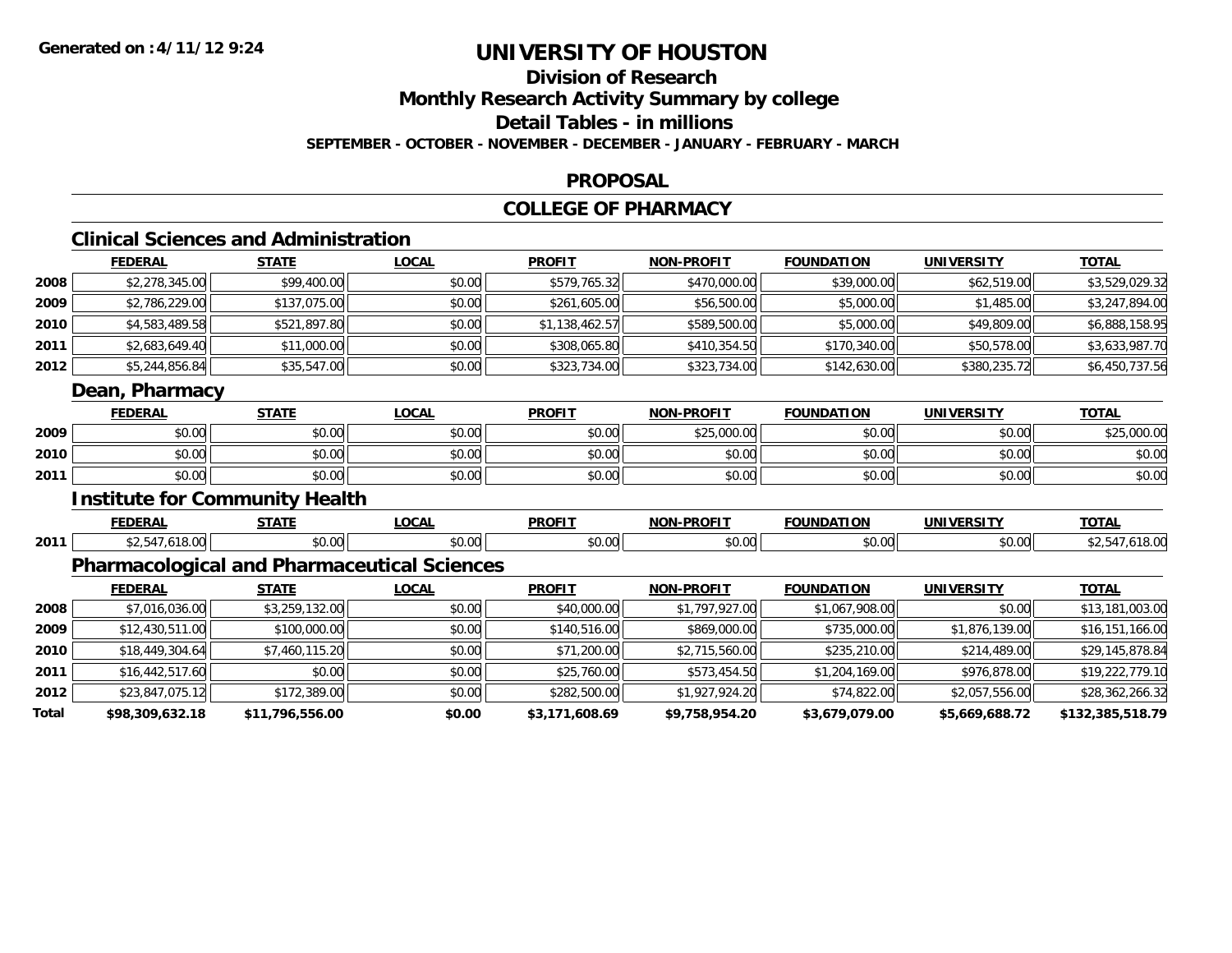**Division of Research**

**Monthly Research Activity Summary by college**

**Detail Tables - in millions**

**SEPTEMBER - OCTOBER - NOVEMBER - DECEMBER - JANUARY - FEBRUARY - MARCH**

#### **PROPOSAL**

#### **COLLEGE OF TECHNOLOGY**

|      | <b>Center for Life Sciences Technology</b>    |                |              |                |                   |                   |                   |                 |
|------|-----------------------------------------------|----------------|--------------|----------------|-------------------|-------------------|-------------------|-----------------|
|      | <b>FEDERAL</b>                                | <b>STATE</b>   | <b>LOCAL</b> | <b>PROFIT</b>  | <b>NON-PROFIT</b> | <b>FOUNDATION</b> | <b>UNIVERSITY</b> | <b>TOTAL</b>    |
| 2009 | \$0.00                                        | \$0.00         | \$0.00       | \$0.00         | \$0.00            | \$0.00            | \$0.00            | \$0.00          |
|      | <b>Center for Technology Literacy</b>         |                |              |                |                   |                   |                   |                 |
|      | <b>FEDERAL</b>                                | <b>STATE</b>   | <b>LOCAL</b> | <b>PROFIT</b>  | <b>NON-PROFIT</b> | <b>FOUNDATION</b> | <b>UNIVERSITY</b> | <b>TOTAL</b>    |
| 2010 | \$2,499,903.90                                | \$0.00         | \$0.00       | \$0.00         | \$0.00            | \$0.00            | \$0.00            | \$2,499,903.90  |
| 2011 | \$59,903.20                                   | \$0.00         | \$0.00       | \$0.00         | \$0.00            | \$0.00            | \$0.00            | \$59,903.20     |
| 2012 | \$0.00                                        | \$111,690.00   | \$0.00       | \$0.00         | \$0.00            | \$0.00            | \$0.00            | \$111,690.00    |
|      | Dean, Technology                              |                |              |                |                   |                   |                   |                 |
|      | <b>FEDERAL</b>                                | <b>STATE</b>   | <b>LOCAL</b> | <b>PROFIT</b>  | <b>NON-PROFIT</b> | <b>FOUNDATION</b> | <b>UNIVERSITY</b> | <b>TOTAL</b>    |
| 2008 | \$0.00                                        | \$736,051.00   | \$0.00       | \$0.00         | \$318,769.00      | \$0.00            | \$0.00            | \$1,054,820.00  |
| 2009 | \$0.00                                        | \$761,051.00   | \$0.00       | \$0.00         | \$318,769.50      | \$0.00            | \$0.00            | \$1,079,820.50  |
| 2010 | \$0.00                                        | \$1,460,115.00 | \$0.00       | \$0.00         | \$0.00            | \$0.00            | \$0.00            | \$1,460,115.00  |
| 2011 | \$501,908.50                                  | \$1,153,800.00 | \$0.00       | \$0.00         | \$0.00            | \$0.00            | \$31,415.00       | \$1,687,123.50  |
| 2012 | \$514,128.64                                  | \$784,578.80   | \$0.00       | \$0.00         | \$100,000.00      | \$0.00            | \$0.00            | \$1,398,707.44  |
|      | <b>Engineering Technology</b>                 |                |              |                |                   |                   |                   |                 |
|      | <b>FEDERAL</b>                                | <b>STATE</b>   | <b>LOCAL</b> | <b>PROFIT</b>  | <b>NON-PROFIT</b> | <b>FOUNDATION</b> | <b>UNIVERSITY</b> | <b>TOTAL</b>    |
| 2008 | \$5,835,673.46                                | \$1,372,805.95 | \$0.00       | \$171,828.00   | \$30,000.00       | \$0.00            | \$12,141.30       | \$7,422,448.71  |
| 2009 | \$5,562,859.93                                | \$766,063.00   | \$0.00       | \$1,575,431.00 | \$198,376.50      | \$0.00            | \$0.00            | \$8,102,730.43  |
| 2010 | \$6,156,437.85                                | \$3,463,067.00 | \$0.00       | \$89,928.00    | \$566,570.00      | \$0.00            | \$201,163.92      | \$10,477,166.77 |
| 2011 | \$3,567,756.70                                | \$1,443,594.00 | \$0.00       | \$0.00         | \$334,158.00      | \$55,473.30       | \$0.00            | \$5,400,982.00  |
| 2012 | \$4,403,313.46                                | \$196,336.20   | \$0.00       | \$100,000.00   | \$126,294.00      | \$194,810.00      | \$156,774.00      | \$5,177,527.66  |
|      | <b>Human Development and Consumer Science</b> |                |              |                |                   |                   |                   |                 |
|      | <b>FEDERAL</b>                                | <b>STATE</b>   | <b>LOCAL</b> | <b>PROFIT</b>  | <b>NON-PROFIT</b> | <b>FOUNDATION</b> | <b>UNIVERSITY</b> | <b>TOTAL</b>    |
| 2008 | \$2,963,429.00                                | \$0.00         | \$0.00       | \$0.00         | \$0.00            | \$0.00            | \$0.00            | \$2,963,429.00  |
| 2009 | \$127,020.40                                  | \$0.00         | \$0.00       | \$0.00         | \$189,631.00      | \$0.00            | \$19,316.00       | \$335,967.40    |
| 2010 | \$13,498.75                                   | \$0.00         | \$0.00       | \$62,704.00    | \$0.00            | \$66,442.00       | \$0.00            | \$142,644.75    |
| 2011 | \$115,500.00                                  | \$0.00         | \$0.00       | \$0.00         | \$0.00            | \$0.00            | \$0.00            | \$115,500.00    |
| 2012 | \$898,718.00                                  | \$0.00         | \$0.00       | \$0.00         | \$0.00            | \$0.00            | \$0.00            | \$898,718.00    |
|      | <b>Information &amp; Logistics Technology</b> |                |              |                |                   |                   |                   |                 |
|      | <b>FEDERAL</b>                                | <b>STATE</b>   | <b>LOCAL</b> | <b>PROFIT</b>  | <b>NON-PROFIT</b> | <b>FOUNDATION</b> | <b>UNIVERSITY</b> | <b>TOTAL</b>    |
| 2008 | \$704,668.89                                  | \$0.00         | \$0.00       | \$1,500.00     | \$0.00            | \$0.00            | \$0.00            | \$706,168.89    |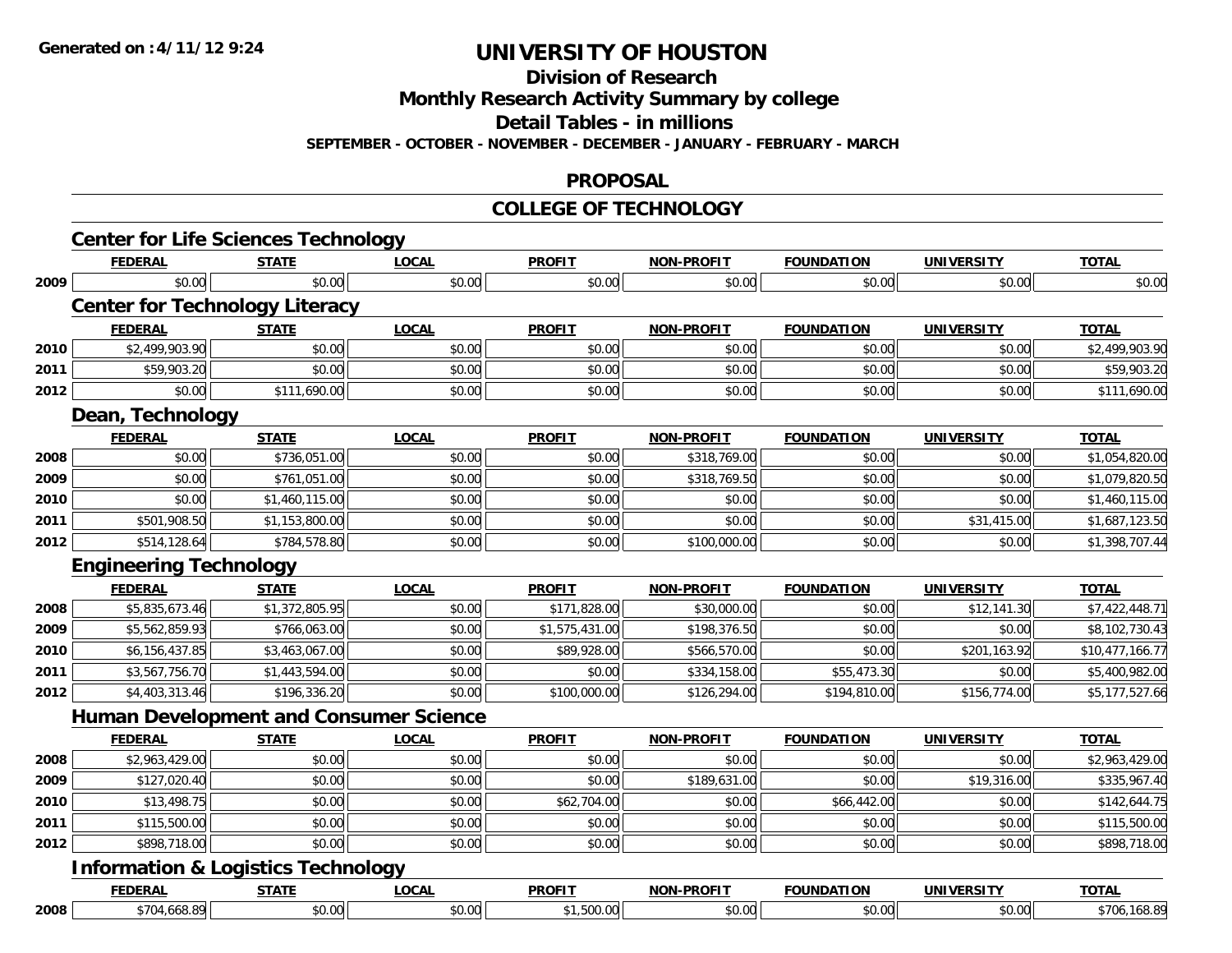# **Division of Research**

**Monthly Research Activity Summary by college**

**Detail Tables - in millions**

**SEPTEMBER - OCTOBER - NOVEMBER - DECEMBER - JANUARY - FEBRUARY - MARCH**

### **PROPOSAL**

### **COLLEGE OF TECHNOLOGY**

### **Information & Logistics Technology**

|      | <b>FEDERAL</b> | <u>STATE</u> | <u>LOCAL</u> | <b>PROFIT</b> | <b>NON-PROFIT</b> | <b>FOUNDATION</b> | <b>UNIVERSITY</b> | <b>TOTAL</b>   |
|------|----------------|--------------|--------------|---------------|-------------------|-------------------|-------------------|----------------|
| 2009 | \$60,000.00    | \$0.00       | \$0.00       | \$0.00        | \$20,094.00       | \$0.00            | \$0.00            | \$80,094.00    |
| 2010 | \$4,649,095.00 | \$200,000.00 | \$0.00       | \$0.00        | \$0.00            | \$19,999.00       | \$0.00            | \$4,869,094.00 |
| 2011 | \$665,512.80   | \$0.00       | \$0.00       | \$0.00        | \$0.00            | \$0.00            | \$0.00            | \$665,512.80   |
| 2012 | \$15,784.60    | \$0.00       | \$0.00       | \$70,625.00   | \$48,974.00       | \$0.00            | \$111,934.00      | \$247,317.60   |

### **Texas Manufacturing Assistance Center**

|              | <b>FEDERAL</b>  | <b>STATE</b>    | <u>LOCAL</u> | <b>PROFIT</b>  | <b>NON-PROFIT</b> | <b>FOUNDATION</b> | UNIVERSITY   | <b>TOTAL</b>    |
|--------------|-----------------|-----------------|--------------|----------------|-------------------|-------------------|--------------|-----------------|
| 2008         | \$0.00          | \$0.00          | \$0.00       | \$0.00         | \$0.00            | \$0.00            | \$0.00       | \$0.00          |
| 2009         | \$1,132,551.00  | \$0.00          | \$0.00       | \$0.00         | \$0.00            | \$0.00            | \$0.00       | \$1,132,551.00  |
| 2010         | \$0.00          | \$0.00          | \$0.00       | \$0.00         | \$0.00            | \$0.00            | \$0.00       | \$0.00          |
| 2011         | \$0.00          | \$0.00          | \$0.00       | \$0.00         | \$0.00            | \$0.00            | \$0.00       | \$0.00          |
| <b>Total</b> | \$40,447,664.08 | \$12,449,151.95 | \$0.00       | \$2,072,016.00 | \$2,251,636.00    | \$336,724.30      | \$532,744.22 | \$58,089,936.55 |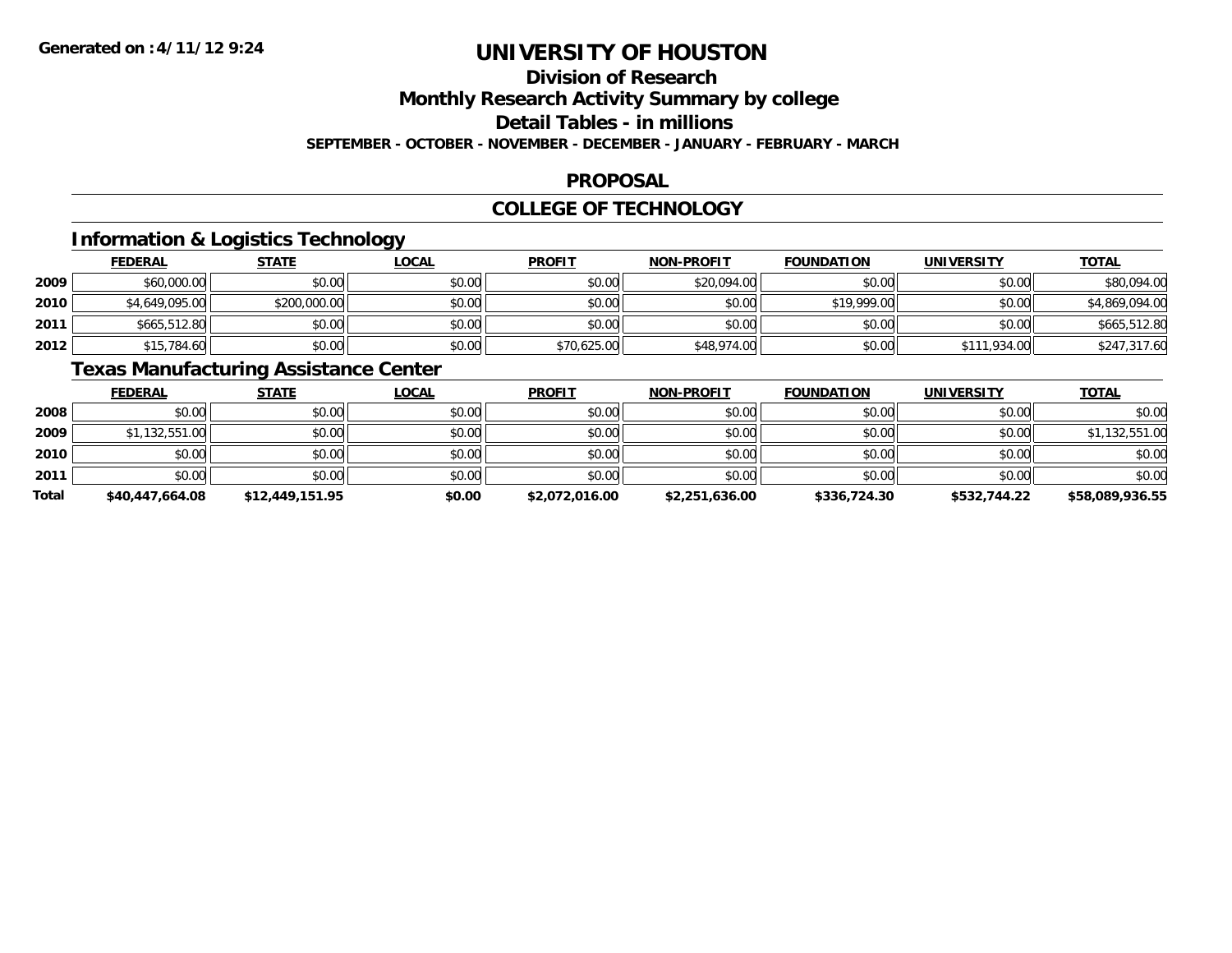# **Division of ResearchMonthly Research Activity Summary by college Detail Tables - in millions**

**SEPTEMBER - OCTOBER - NOVEMBER - DECEMBER - JANUARY - FEBRUARY - MARCH**

### **PROPOSAL**

### **CULLEN COLLEGE OF ENGINEERING**

# **Biomedical Engineering**

|      | <b>FEDERAL</b> | <b>STATE</b> | <b>LOCAL</b> | <b>PROFIT</b> | <b>NON-PROFIT</b> | <b>FOUNDATION</b> | <b>UNIVERSITY</b> | <b>TOTAL</b>    |
|------|----------------|--------------|--------------|---------------|-------------------|-------------------|-------------------|-----------------|
| 2008 | \$6,477,892.25 | \$150,000.00 | \$0.00       | \$0.00        | \$140,001.00      | \$0.00            | \$0.00            | \$6,767,893.25  |
| 2009 | \$1,766,771.70 | \$0.00       | \$0.00       | \$0.00        | \$75,000.00       | \$139,900.36      | \$750,000.00      | \$2,731,672.06  |
| 2010 | \$1,333,721.32 | \$0.00       | \$0.00       | \$0.00        | \$525,000.00      | \$0.00            | \$206,250.00      | \$2,064,971.32  |
| 2011 | \$2,755,645.95 | \$0.00       | \$0.00       | \$0.00        | \$0.00            | \$0.00            | \$821,250.00      | \$3,576,895.95  |
| 2012 | \$8,121,830.10 | \$672,750.00 | \$0.00       | \$0.00        | \$0.00            | \$0.00            | \$1,403,125.00    | \$10,197,705.10 |

### **Chemical Engineering**

|      | <b>FEDERAL</b>  | <b>STATE</b>   | <b>LOCAL</b> | <b>PROFIT</b>  | <b>NON-PROFIT</b> | <b>FOUNDATION</b> | UNIVERSITY     | <u>TOTAL</u>    |
|------|-----------------|----------------|--------------|----------------|-------------------|-------------------|----------------|-----------------|
| 2008 | \$2,914,237.30  | \$1,620,500.00 | \$0.00       | \$887,689.68   | \$1,971,317.00    | \$600,000.00      | \$1,490,000.00 | \$9,483,743.98  |
| 2009 | \$13,244,565.70 | \$2,476,188.65 | \$0.00       | \$1,409,411.12 | \$1,556,092.00    | \$535,230.00      | \$2,118,565.00 | \$21,340,052.47 |
| 2010 | \$13,152,480.17 | \$4,320,491.00 | \$59,400.00  | \$617,076.43   | \$200,000.00      | \$624,140.00      | \$289,193.00   | \$19,262,780.60 |
| 2011 | \$17,790,299.50 | \$559,512.00   | \$153,000.00 | \$3,976,981.21 | \$2,783,651.00    | \$899,695.00      | \$411,805.00   | \$26,574,943.71 |
| 2012 | \$9,633,742.33  | \$1,489,348.10 | \$0.00       | \$1,743,754.00 | \$1,493,238.75    | \$3,142,448.00    | \$553,490.00   | \$18,056,021.18 |

### **Civil Engineering**

|      | <b>FEDERAL</b>  | <u>STATE</u>   | <b>LOCAL</b> | <b>PROFIT</b> | <b>NON-PROFIT</b> | <b>FOUNDATION</b> | <b>UNIVERSITY</b> | <b>TOTAL</b>    |
|------|-----------------|----------------|--------------|---------------|-------------------|-------------------|-------------------|-----------------|
| 2008 | \$2,802,034.32  | \$3,611,352.08 | \$0.00       | \$40,000.00   | \$14,000.00       | \$0.00            | \$12,675.00       | \$6,480,061.40  |
| 2009 | \$8,773,314.83  | \$922,703.73   | \$165,000.00 | \$370,823.00  | \$217,499.60      | \$0.00            | \$199,235.00      | \$10,648,576.16 |
| 2010 | \$4,091,781.80  | \$4,202,890.00 | \$0.00       | \$158,529.20  | \$12,000.00       | \$0.00            | \$1,829,387.00    | \$10,294,588.00 |
| 2011 | \$16,660,453.79 | \$3,609,082.20 | \$100,000.00 | \$83,500.00   | \$1,877,242.40    | \$112,854.25      | \$545,464.00      | \$22,988,596.64 |
| 2012 | \$6,384,456.85  | \$2,248,284.00 | \$0.00       | \$157,678.10  | \$3,328,048.50    | \$177,426.20      | \$2,173,776.00    | \$14,469,669.65 |

### **Composites Engineering and Applications Center**

|      | <b>FEDERAL</b>    | <b>STATE</b> | <b>LOCAL</b> | <b>PROFIT</b> | <b>NON-PROFIT</b> | <b>FOUNDATION</b> | <b>UNIVERSITY</b> | <b>TOTAL</b> |
|------|-------------------|--------------|--------------|---------------|-------------------|-------------------|-------------------|--------------|
| 2010 | \$0.00            | \$0.00       | \$0.00       | \$0.00        | \$0.00            | \$0.00            | \$0.00            | \$0.00       |
|      | Dean, Engineering |              |              |               |                   |                   |                   |              |
|      | <b>FEDERAL</b>    | <b>STATE</b> | LOCAL        | <b>PROFIT</b> | <b>NON-PROFIT</b> | <b>FOUNDATION</b> | <b>UNIVERSITY</b> | <b>TOTAL</b> |
| 2008 | \$553,071.65      | \$80,000.00  | \$0.00       | \$0.00        | \$0.00            | \$0.00            | \$0.00            | \$633,071.65 |
| 2009 | \$325,710.00      | \$0.00       | \$0.00       | \$0.00        | \$0.00            | \$0.00            | \$0.00            | \$325,710.00 |
| 2010 | \$0.00            | \$0.00       | \$0.00       | \$0.00        | \$0.00            | \$12,465.50       | \$0.00            | \$12,465.50  |
| 2012 | \$882,933.40      | \$0.00       | \$0.00       | \$0.00        | \$0.00            | \$0.00            | \$0.00            | \$882,933.40 |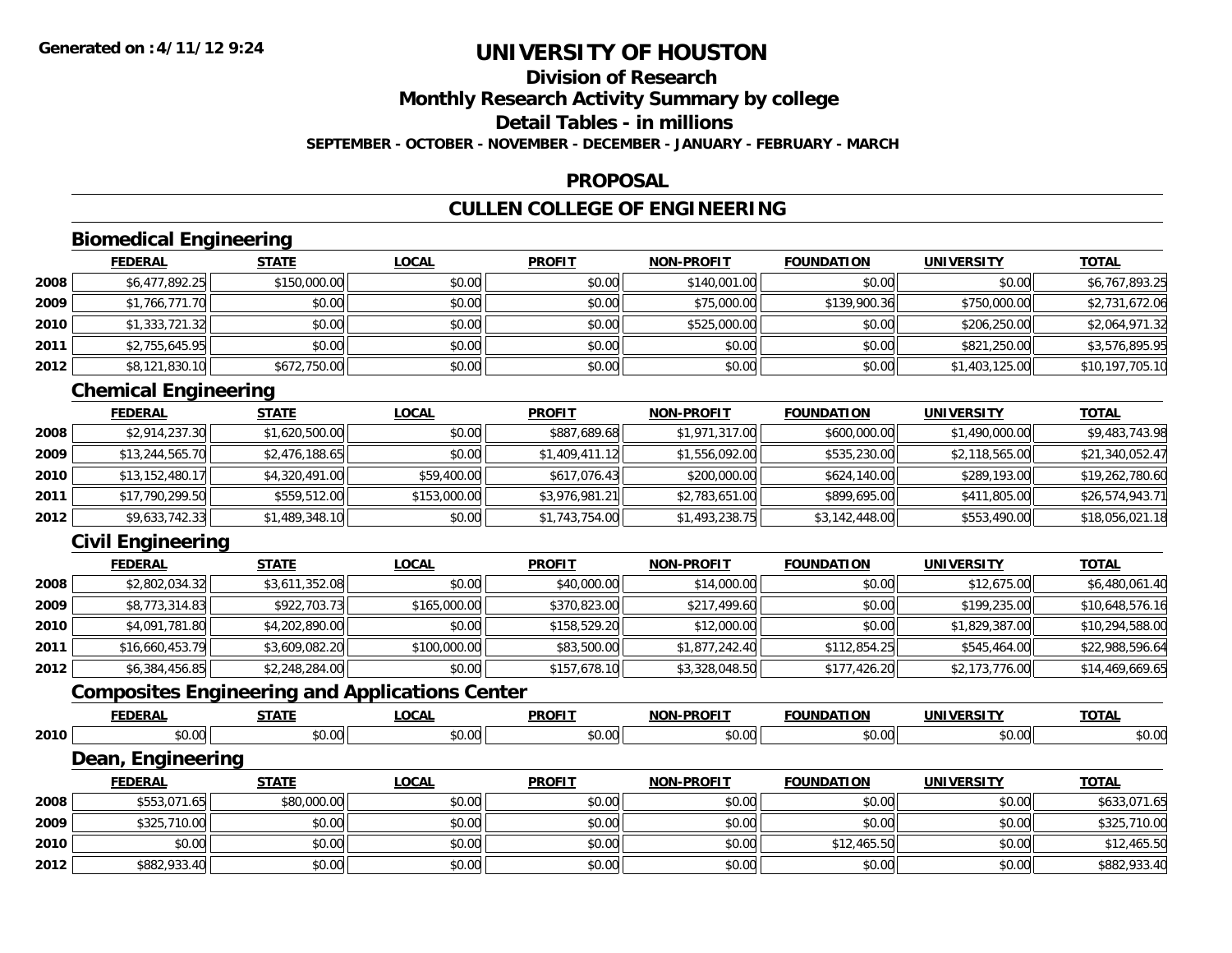# **Division of Research**

**Monthly Research Activity Summary by college**

**Detail Tables - in millions**

**SEPTEMBER - OCTOBER - NOVEMBER - DECEMBER - JANUARY - FEBRUARY - MARCH**

#### **PROPOSAL**

# **CULLEN COLLEGE OF ENGINEERING**

### **Electrical & Computer Engineering**

|      | <b>FEDERAL</b>  | <b>STATE</b>   | <u>LOCAL</u> | <b>PROFIT</b>  | <b>NON-PROFIT</b> | <b>FOUNDATION</b> | <b>UNIVERSITY</b> | <u>TOTAL</u>    |
|------|-----------------|----------------|--------------|----------------|-------------------|-------------------|-------------------|-----------------|
| 2008 | \$11,170,327.40 | \$4,154,944.00 | \$0.00       | \$412,657.00   | \$955,292.30      | \$0.00            | \$149,007.78      | \$16,842,228.48 |
| 2009 | \$9,970,357.39  | \$409,999.00   | \$0.00       | \$203,229.00   | \$82,000.00       | \$349,786.00      | \$299,932.00      | \$11,315,303.39 |
| 2010 | \$10,500,825.77 | \$4,339,878.70 | \$204,000.00 | \$284,990.00   | \$758,835.00      | \$281,665.06      | \$35,678.08       | \$16,405,872.61 |
| 2011 | \$15,259,922.43 | \$0.00         | \$0.00       | \$1,500,297.81 | \$308,012.00      | \$446,524.00      | \$1,301,812.00    | \$18,816,568.24 |
| 2012 | \$21,435,004.22 | \$1,217,179.85 | \$0.00       | \$1,227,851.00 | \$1,073,562.25    | \$415,800.00      | \$1,676,013.00    | \$27,045,410.32 |

### **Industrial Engineering**

|      | <b>FEDERAL</b> | <b>STATE</b> | <u>LOCAL</u> | <b>PROFIT</b> | <b>NON-PROFIT</b> | <b>FOUNDATION</b> | <b>UNIVERSITY</b> | <b>TOTAL</b>   |
|------|----------------|--------------|--------------|---------------|-------------------|-------------------|-------------------|----------------|
| 2008 | \$1,219,495.80 | \$526,819.00 | \$7,410.00   | \$0.00        | \$7,966.00        | \$0.00            | \$79,728.00       | \$1,841,418.80 |
| 2009 | \$2,129,710.90 | \$70,858.00  | \$0.00       | \$0.00        | \$549,945.00      | \$0.00            | \$1,056,426.00    | \$3,806,939.90 |
| 2010 | \$709,746.50   | \$409,080.00 | \$404,701.00 | \$0.00        | \$0.00            | \$0.00            | \$0.00            | \$1,523,527.50 |
| 2011 | \$574,762.38   | \$0.00       | \$0.00       | \$11,317.00   | \$0.00            | \$336,822.00      | \$0.00            | \$922,901.38   |
| 2012 | \$3,720,622.80 | \$397,915.60 | \$0.00       | \$61,162.50   | \$0.00            | \$0.00            | \$0.00            | \$4,179,700.90 |

# **Mechanical Engineering**

|      | <b>FEDERAL</b>  | <u>STATE</u>   | <u>LOCAL</u> | <b>PROFIT</b>  | <b>NON-PROFIT</b> | <b>FOUNDATION</b> | UNIVERSITY     | <u>TOTAL</u>    |
|------|-----------------|----------------|--------------|----------------|-------------------|-------------------|----------------|-----------------|
| 2008 | \$6,488,128.13  | \$2,210,000.00 | \$0.00       | \$2,088,679.00 | \$397,282.60      | \$149,640.00      | \$568,308.64   | \$11,902,038.37 |
| 2009 | \$11,258,021.87 | \$2,333,063.00 | \$0.00       | \$382,315.00   | \$1,047,196.40    | \$242,453.64      | \$1,561,006.00 | \$16,824,055.91 |
| 2010 | \$9,512,395.20  | \$8,881,067.40 | \$0.00       | \$398,630.80   | \$292,498.00      | \$2,711,972.44    | \$230,000.00   | \$22,026,563.84 |
| 2011 | \$17.667.553.91 | \$0.00         | \$0.00       | \$788,355.50   | \$1,090,000.00    | \$1,564,990.20    | \$1,165,283.00 | \$22,276,182.61 |
| 2012 | \$26,208,597.72 | \$0.00         | \$0.00       | \$1,251,646.90 | \$1,019,270.76    | \$1,342,759.60    | \$1,000,244.00 | \$30,822,518.98 |

#### **National Wind Energy Center**

|       | <b>FEDERAL</b>   | <u>STATE</u>                              | <u>LOCAL</u>   | <b>PROFIT</b>   | <b>NON-PROFIT</b> | <b>FOUNDATION</b> | UNIVERSITY      | <b>TOTAL</b>     |
|-------|------------------|-------------------------------------------|----------------|-----------------|-------------------|-------------------|-----------------|------------------|
| 2010  | \$0.00           | \$0.00                                    | \$0.00         | \$0.00          | \$0.00            | \$0.00            | \$0.00          | \$0.00           |
|       |                  | <b>SW Public Safety Technology Center</b> |                |                 |                   |                   |                 |                  |
|       | <b>FEDERAL</b>   | <u>STATE</u>                              | <u>LOCAL</u>   | <b>PROFIT</b>   | <b>NON-PROFIT</b> | <b>FOUNDATION</b> | UNIVERSITY      | <b>TOTAL</b>     |
| 2008  | \$209,956.20     | \$0.00                                    | \$0.00         | \$0.00          | \$0.00            | \$0.00            | \$0.00          | \$209,956.20     |
| Total | \$265,700,371.58 | \$50,913,906.31                           | \$1,093,511.00 | \$18,056,574.24 | \$21,774,950.56   | \$14,086,572.25   | \$21,927,653.50 | \$393,553,539.44 |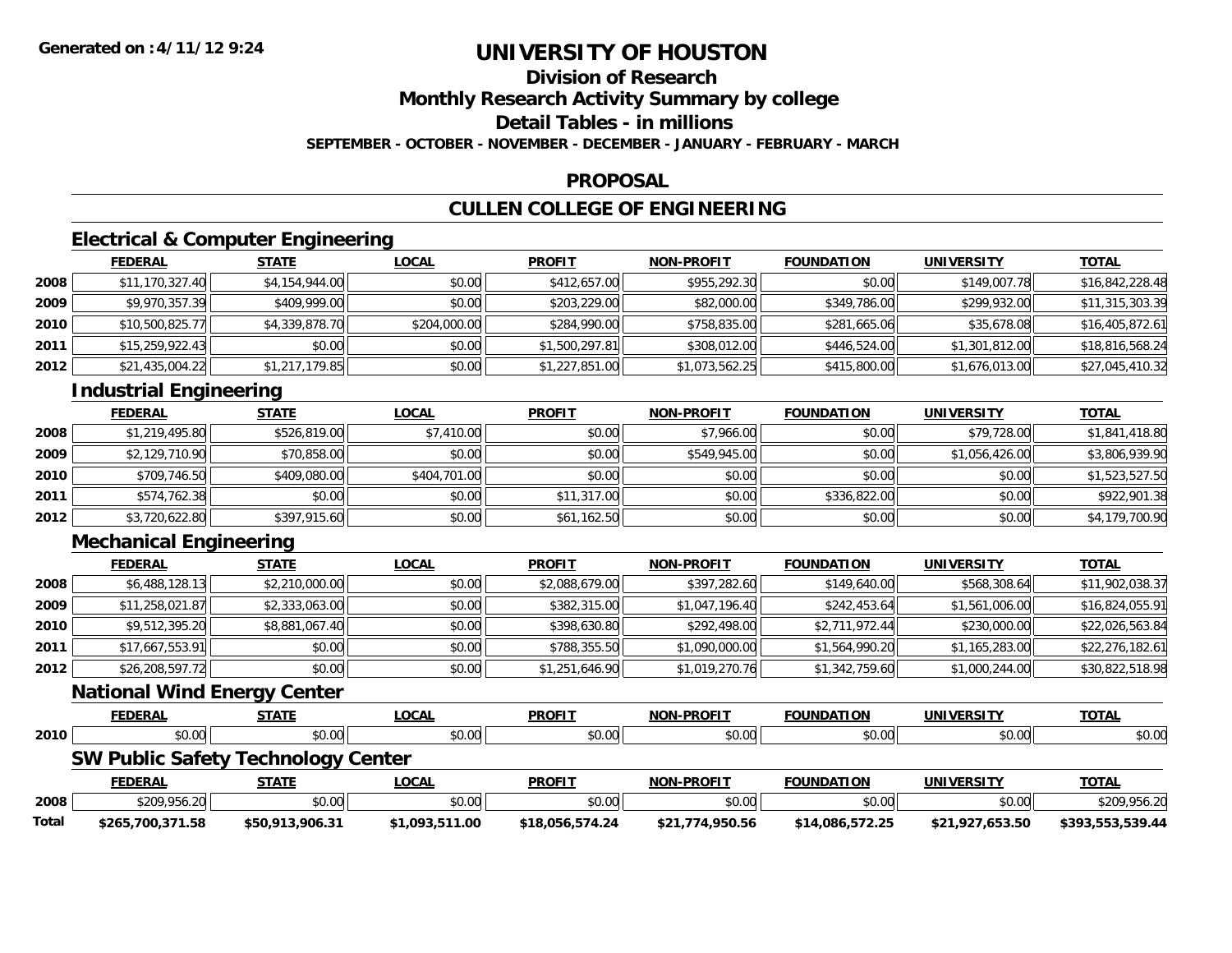**Division of Research**

**Monthly Research Activity Summary by college**

**Detail Tables - in millions**

**SEPTEMBER - OCTOBER - NOVEMBER - DECEMBER - JANUARY - FEBRUARY - MARCH**

#### **PROPOSAL**

# **DIVISION OF RESEARCH**

|      | <b>Animal Care Operations</b>                             |                |              |               |                   |                   |                   |                |
|------|-----------------------------------------------------------|----------------|--------------|---------------|-------------------|-------------------|-------------------|----------------|
|      | <b>FEDERAL</b>                                            | <b>STATE</b>   | <b>LOCAL</b> | <b>PROFIT</b> | <b>NON-PROFIT</b> | <b>FOUNDATION</b> | <b>UNIVERSITY</b> | <b>TOTAL</b>   |
| 2010 | \$7,546,514.00                                            | \$0.00         | \$0.00       | \$0.00        | \$0.00            | \$0.00            | \$0.00            | \$7,546,514.00 |
|      | <b>Center for Advanced Materials</b>                      |                |              |               |                   |                   |                   |                |
|      | <b>FEDERAL</b>                                            | <b>STATE</b>   | <b>LOCAL</b> | <b>PROFIT</b> | NON-PROFIT        | <b>FOUNDATION</b> | <b>UNIVERSITY</b> | <b>TOTAL</b>   |
| 2008 | \$109,870.50                                              | \$128,200.00   | \$0.00       | \$0.00        | \$0.00            | \$0.00            | \$0.00            | \$238,070.50   |
| 2009 | \$128,066.00                                              | \$0.00         | \$0.00       | \$0.00        | \$0.00            | \$0.00            | \$0.00            | \$128,066.00   |
| 2010 | \$0.00                                                    | \$156,000.00   | \$0.00       | \$0.00        | \$0.00            | \$0.00            | \$0.00            | \$156,000.00   |
| 2011 | \$112,781.50                                              | \$0.00         | \$0.00       | \$0.00        | \$0.00            | \$0.00            | \$0.00            | \$112,781.50   |
| 2012 | \$846,829.10                                              | \$0.00         | \$0.00       | \$0.00        | \$0.00            | \$109,222.20      | \$0.00            | \$956,051.30   |
|      | <b>Center for Biomedical &amp; Environmental Genomics</b> |                |              |               |                   |                   |                   |                |
|      | <b>FEDERAL</b>                                            | <b>STATE</b>   | <b>LOCAL</b> | <b>PROFIT</b> | <b>NON-PROFIT</b> | <b>FOUNDATION</b> | <b>UNIVERSITY</b> | <b>TOTAL</b>   |
| 2009 | \$0.00                                                    | \$0.00         | \$0.00       | \$0.00        | \$0.00            | \$0.00            | \$0.00            | \$0.00         |
| 2010 | \$0.00                                                    | \$0.00         | \$0.00       | \$0.00        | \$0.00            | \$0.00            | \$0.00            | \$0.00         |
| 2011 | \$0.00                                                    | \$0.00         | \$0.00       | \$0.00        | \$0.00            | \$0.00            | \$0.00            | \$0.00         |
|      | <b>Division of Research</b>                               |                |              |               |                   |                   |                   |                |
|      | <b>FEDERAL</b>                                            | <b>STATE</b>   | <b>LOCAL</b> | <b>PROFIT</b> | NON-PROFIT        | <b>FOUNDATION</b> | <b>UNIVERSITY</b> | <b>TOTAL</b>   |
| 2009 | \$3,241,558.00                                            | \$0.00         | \$0.00       | \$0.00        | \$0.00            | \$0.00            | \$0.00            | \$3,241,558.00 |
| 2010 | \$0.00                                                    | \$3,716,280.00 | \$0.00       | \$0.00        | \$0.00            | \$0.00            | \$0.00            | \$3,716,280.00 |
| 2012 | \$0.00                                                    | \$2,500,000.00 | \$0.00       | \$0.00        | \$0.00            | \$0.00            | \$0.00            | \$2,500,000.00 |
|      | <b>Institute for Molecular Design</b>                     |                |              |               |                   |                   |                   |                |
|      | <b>FEDERAL</b>                                            | <b>STATE</b>   | <b>LOCAL</b> | <b>PROFIT</b> | <b>NON-PROFIT</b> | <b>FOUNDATION</b> | <b>UNIVERSITY</b> | <b>TOTAL</b>   |
| 2008 | \$0.00                                                    | \$150,000.00   | \$0.00       | \$0.00        | \$0.00            | \$0.00            | \$0.00            | \$150,000.00   |
|      | <b>Institute for Nanoenergy</b>                           |                |              |               |                   |                   |                   |                |
|      | <b>FEDERAL</b>                                            | <b>STATE</b>   | <b>LOCAL</b> | <b>PROFIT</b> | <b>NON-PROFIT</b> | <b>FOUNDATION</b> | <b>UNIVERSITY</b> | <b>TOTAL</b>   |
| 2008 | \$0.00                                                    | \$0.00         | \$0.00       | \$0.00        | \$0.00            | \$0.00            | \$0.00            | \$0.00         |
| 2011 | \$0.00                                                    | \$0.00         | \$0.00       | \$0.00        | \$0.00            | \$0.00            | \$0.00            | \$0.00         |
|      | <b>Office of Contracts and Grants</b>                     |                |              |               |                   |                   |                   |                |
|      | <b>FEDERAL</b>                                            | <b>STATE</b>   | <b>LOCAL</b> | <b>PROFIT</b> | <b>NON-PROFIT</b> | <b>FOUNDATION</b> | <b>UNIVERSITY</b> | <b>TOTAL</b>   |
| 2009 | \$0.00                                                    | \$0.00         | \$0.00       | \$0.00        | \$0.00            | \$2,300,000.00    | \$0.00            | \$2,300,000.00 |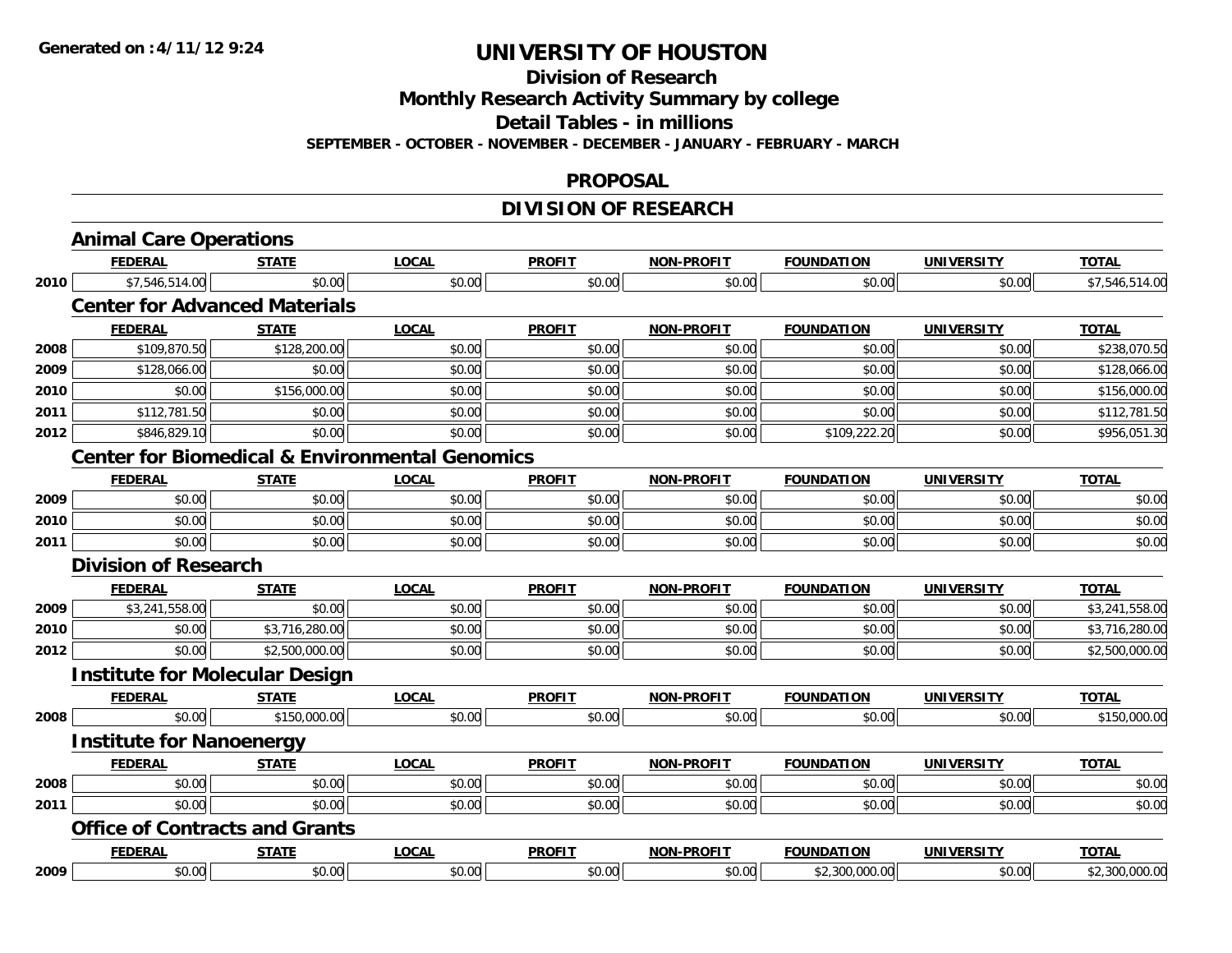**Division of Research**

**Monthly Research Activity Summary by college**

**Detail Tables - in millions**

**SEPTEMBER - OCTOBER - NOVEMBER - DECEMBER - JANUARY - FEBRUARY - MARCH**

### **PROPOSAL**

### **DIVISION OF RESEARCH**

|              | <b>Research Financial Services</b>       |                 |              |               |                   |                   |                   |                 |
|--------------|------------------------------------------|-----------------|--------------|---------------|-------------------|-------------------|-------------------|-----------------|
|              | <b>FEDERAL</b>                           | <b>STATE</b>    | <b>LOCAL</b> | <b>PROFIT</b> | <b>NON-PROFIT</b> | <b>FOUNDATION</b> | <b>UNIVERSITY</b> | <b>TOTAL</b>    |
| 2008         | \$0.00                                   | \$5,000,000.00  | \$0.00       | \$0.00        | \$0.00            | \$0.00            | \$0.00            | \$5,000,000.00  |
|              | <b>TcSAM</b>                             |                 |              |               |                   |                   |                   |                 |
|              | <b>FEDERAL</b>                           | <b>STATE</b>    | <b>LOCAL</b> | <b>PROFIT</b> | <b>NON-PROFIT</b> | <b>FOUNDATION</b> | <b>UNIVERSITY</b> | <b>TOTAL</b>    |
| 2008         | \$0.00                                   | \$0.00          | \$0.00       | \$0.00        | \$0.00            | \$0.00            | \$0.00            | \$0.00          |
|              | <b>TcSUH</b>                             |                 |              |               |                   |                   |                   |                 |
|              | <b>FEDERAL</b>                           | <b>STATE</b>    | <b>LOCAL</b> | <b>PROFIT</b> | <b>NON-PROFIT</b> | <b>FOUNDATION</b> | <b>UNIVERSITY</b> | <b>TOTAL</b>    |
| 2008         | \$2,040,633.84                           | \$968,480.00    | \$0.00       | \$100,000.00  | \$0.00            | \$298,347.00      | \$0.00            | \$3,407,460.84  |
| 2009         | \$3,171,167.68                           | \$556,454.50    | \$0.00       | \$50,000.00   | \$45,440.00       | \$311,313.00      | \$0.00            | \$4,134,375.18  |
| 2010         | \$418,260.00                             | \$689,508.00    | \$0.00       | \$55,000.00   | \$0.00            | \$98,596.00       | \$65,718.00       | \$1,327,082.00  |
| 2011         | \$346,446.76                             | \$0.00          | \$0.00       | \$374,479.50  | \$72,000.00       | \$0.00            | \$0.00            | \$792,926.26    |
| 2012         | \$2,304,745.15                           | \$124,768.05    | \$0.00       | \$70,000.00   | \$37,926.00       | \$0.00            | \$80,077.00       | \$2,617,516.20  |
|              | <b>Texas Learning/Computation Center</b> |                 |              |               |                   |                   |                   |                 |
|              | <b>FEDERAL</b>                           | <b>STATE</b>    | <b>LOCAL</b> | <b>PROFIT</b> | <b>NON-PROFIT</b> | <b>FOUNDATION</b> | <b>UNIVERSITY</b> | <b>TOTAL</b>    |
| 2008         | \$0.00                                   | \$0.00          | \$0.00       | \$0.00        | \$0.00            | \$0.00            | \$0.00            | \$0.00          |
| 2009         | \$0.00                                   | \$0.00          | \$0.00       | \$0.00        | \$0.00            | \$0.00            | \$0.00            | \$0.00          |
| 2010         | \$0.00                                   | \$0.00          | \$0.00       | \$0.00        | \$0.00            | \$0.00            | \$0.00            | \$0.00          |
| 2011         | \$0.00                                   | \$0.00          | \$0.00       | \$0.00        | \$0.00            | \$0.00            | \$0.00            | \$0.00          |
|              | <b>Texas Obesity Research Center</b>     |                 |              |               |                   |                   |                   |                 |
|              | <b>FEDERAL</b>                           | <b>STATE</b>    | <b>LOCAL</b> | <b>PROFIT</b> | <b>NON-PROFIT</b> | <b>FOUNDATION</b> | <b>UNIVERSITY</b> | <b>TOTAL</b>    |
| 2009         | \$0.00                                   | \$0.00          | \$0.00       | \$0.00        | \$0.00            | \$0.00            | \$0.00            | \$0.00          |
| 2010         | \$0.00                                   | \$0.00          | \$0.00       | \$0.00        | \$0.00            | \$0.00            | \$0.00            | \$0.00          |
|              | <b>TIMES</b>                             |                 |              |               |                   |                   |                   |                 |
|              | <b>FEDERAL</b>                           | <b>STATE</b>    | <b>LOCAL</b> | <b>PROFIT</b> | <b>NON-PROFIT</b> | <b>FOUNDATION</b> | <b>UNIVERSITY</b> | <b>TOTAL</b>    |
| 2008         | \$35,990.04                              | \$0.00          | \$0.00       | \$0.00        | \$0.00            | \$0.00            | \$499,504.00      | \$535,494.04    |
| 2009         | \$176,818.00                             | \$0.00          | \$0.00       | \$0.00        | \$0.00            | \$0.00            | \$0.00            | \$176,818.00    |
| 2010         | \$960,738.00                             | \$0.00          | \$0.00       | \$0.00        | \$0.00            | \$0.00            | \$0.00            | \$960,738.00    |
| 2011         | \$0.00                                   | \$0.00          | \$0.00       | \$0.00        | \$0.00            | \$0.00            | \$0.00            | \$0.00          |
| 2012         | \$0.00                                   | \$0.00          | \$0.00       | \$0.00        | \$0.00            | \$0.00            | \$303,945.00      | \$303,945.00    |
| <b>Total</b> | \$21,440,418.57                          | \$13,989,690.55 | \$0.00       | \$649,479.50  | \$155,366.00      | \$3,117,478.20    | \$949,244.00      | \$40,301,676.82 |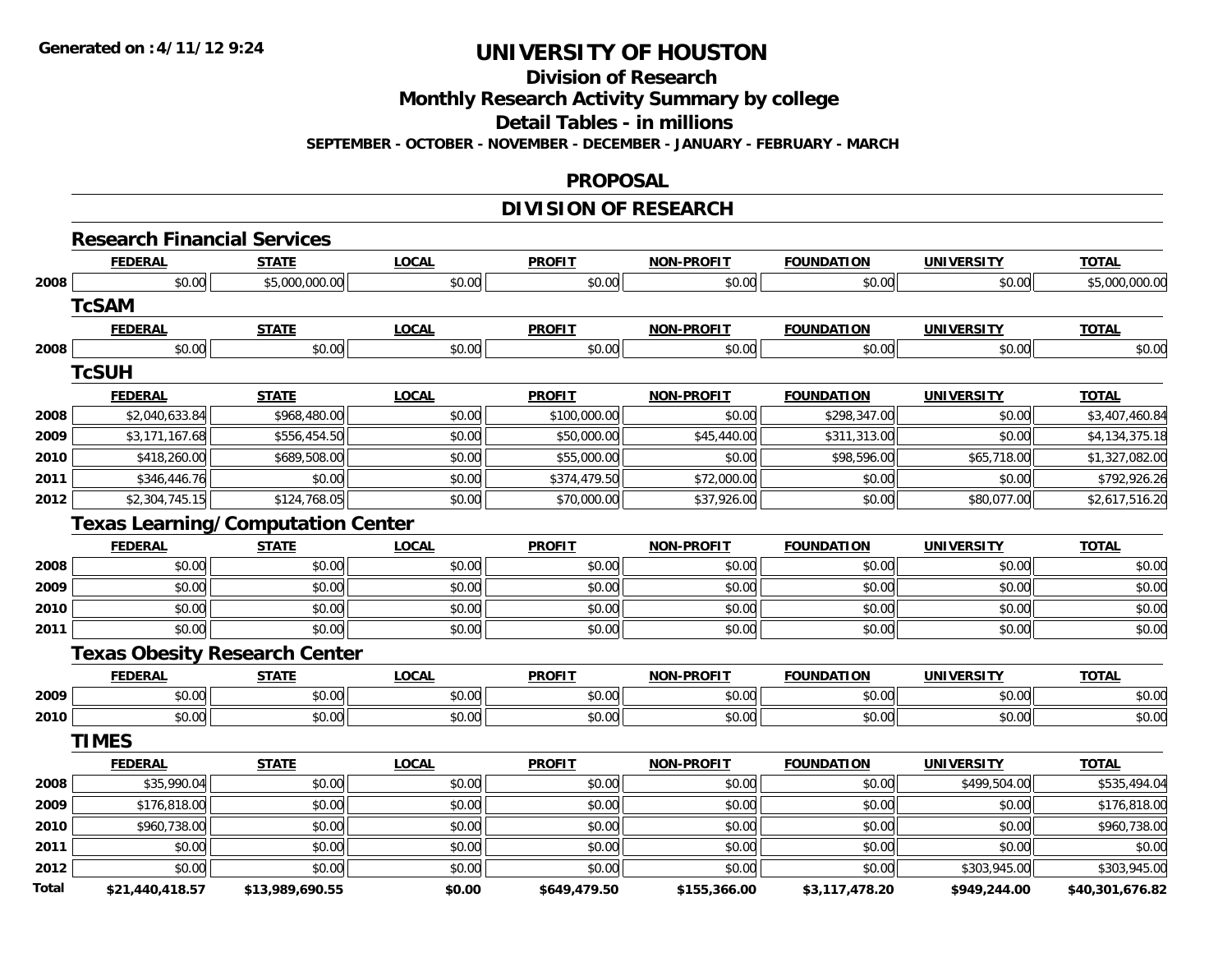**Division of Research**

**Monthly Research Activity Summary by college**

**Detail Tables - in millions**

**SEPTEMBER - OCTOBER - NOVEMBER - DECEMBER - JANUARY - FEBRUARY - MARCH**

#### **PROPOSAL**

### **GRADUATE COLLEGE OF SOCIAL WORK**

|       | <b>Center for Health Equities &amp; Evaluation Research</b> |                |              |                |                   |                   |                   |                 |
|-------|-------------------------------------------------------------|----------------|--------------|----------------|-------------------|-------------------|-------------------|-----------------|
|       | <b>FEDERAL</b>                                              | <b>STATE</b>   | <b>LOCAL</b> | <b>PROFIT</b>  | <b>NON-PROFIT</b> | <b>FOUNDATION</b> | <b>UNIVERSITY</b> | <b>TOTAL</b>    |
| 2012  | \$163,277.00                                                | \$0.00         | \$0.00       | \$0.00         | \$0.00            | \$0.00            | \$0.00            | \$163,277.00    |
|       | <b>Child &amp; Family for Innovative Research</b>           |                |              |                |                   |                   |                   |                 |
|       | <b>FEDERAL</b>                                              | <b>STATE</b>   | <b>LOCAL</b> | <b>PROFIT</b>  | <b>NON-PROFIT</b> | <b>FOUNDATION</b> | <b>UNIVERSITY</b> | <b>TOTAL</b>    |
| 2008  | \$0.00                                                      | \$0.00         | \$0.00       | \$0.00         | \$0.00            | \$0.00            | \$0.00            | \$0.00          |
| 2009  | \$0.00                                                      | \$0.00         | \$0.00       | \$0.00         | \$0.00            | \$0.00            | \$0.00            | \$0.00          |
|       | <b>Community Projects - Social Work</b>                     |                |              |                |                   |                   |                   |                 |
|       | <b>FEDERAL</b>                                              | <b>STATE</b>   | <b>LOCAL</b> | <b>PROFIT</b>  | <b>NON-PROFIT</b> | <b>FOUNDATION</b> | <b>UNIVERSITY</b> | <b>TOTAL</b>    |
| 2008  | \$354,500.00                                                | \$0.00         | \$0.00       | \$0.00         | \$27,507.00       | \$0.00            | \$11,920.00       | \$393,927.00    |
| 2009  | \$396,000.00                                                | \$0.00         | \$0.00       | \$0.00         | \$0.00            | \$0.00            | \$0.00            | \$396,000.00    |
| 2011  | \$2,420,245.00                                              | \$0.00         | \$0.00       | \$0.00         | \$0.00            | \$0.00            | \$0.00            | \$2,420,245.00  |
|       | Dean, Social Work                                           |                |              |                |                   |                   |                   |                 |
|       | <b>FEDERAL</b>                                              | <b>STATE</b>   | <b>LOCAL</b> | <b>PROFIT</b>  | <b>NON-PROFIT</b> | <b>FOUNDATION</b> | <b>UNIVERSITY</b> | <b>TOTAL</b>    |
| 2008  | \$5,245,287.10                                              | \$1,366,731.00 | \$0.00       | \$65,138.00    | \$85,813.00       | \$0.00            | \$80,733.00       | \$6,843,702.10  |
| 2009  | \$5,622,289.50                                              | \$1,192,410.60 | \$0.00       | \$495,459.00   | \$25,000.00       | \$91,365.90       | \$46,660.00       | \$7,473,185.00  |
| 2010  | \$2,123,511.00                                              | \$99,420.00    | \$0.00       | \$657,165.00   | \$797,794.00      | \$157,829.00      | \$0.00            | \$3,835,719.00  |
| 2011  | \$9,529,879.80                                              | \$0.00         | \$0.00       | \$100,982.00   | \$25,000.00       | \$0.05            | \$150,609.00      | \$9,806,470.85  |
| 2012  | \$2,603,524.82                                              | \$110,342.00   | \$56,704.00  | \$230,559.00   | \$35,469.80       | \$146,060.00      | \$190,477.00      | \$3,373,136.62  |
|       | <b>Drug and Social Policy Research</b>                      |                |              |                |                   |                   |                   |                 |
|       | <b>FEDERAL</b>                                              | <b>STATE</b>   | <b>LOCAL</b> | <b>PROFIT</b>  | <b>NON-PROFIT</b> | <b>FOUNDATION</b> | <b>UNIVERSITY</b> | <b>TOTAL</b>    |
| 2009  | \$0.00                                                      | \$0.00         | \$0.00       | \$0.00         | \$0.00            | \$0.00            | \$0.00            | \$0.00          |
|       | <b>Office for Drug SPR</b>                                  |                |              |                |                   |                   |                   |                 |
|       | <b>FEDERAL</b>                                              | <b>STATE</b>   | <b>LOCAL</b> | <b>PROFIT</b>  | <b>NON-PROFIT</b> | <b>FOUNDATION</b> | <b>UNIVERSITY</b> | <b>TOTAL</b>    |
| 2009  | \$0.00                                                      | \$0.00         | \$0.00       | \$0.00         | \$0.00            | \$0.00            | \$0.00            | \$0.00          |
| Total | \$28,458,514.22                                             | \$2,768,903.60 | \$56,704.00  | \$1,549,303.00 | \$996,583.80      | \$395,254.95      | \$480,399.00      | \$34,705,662.57 |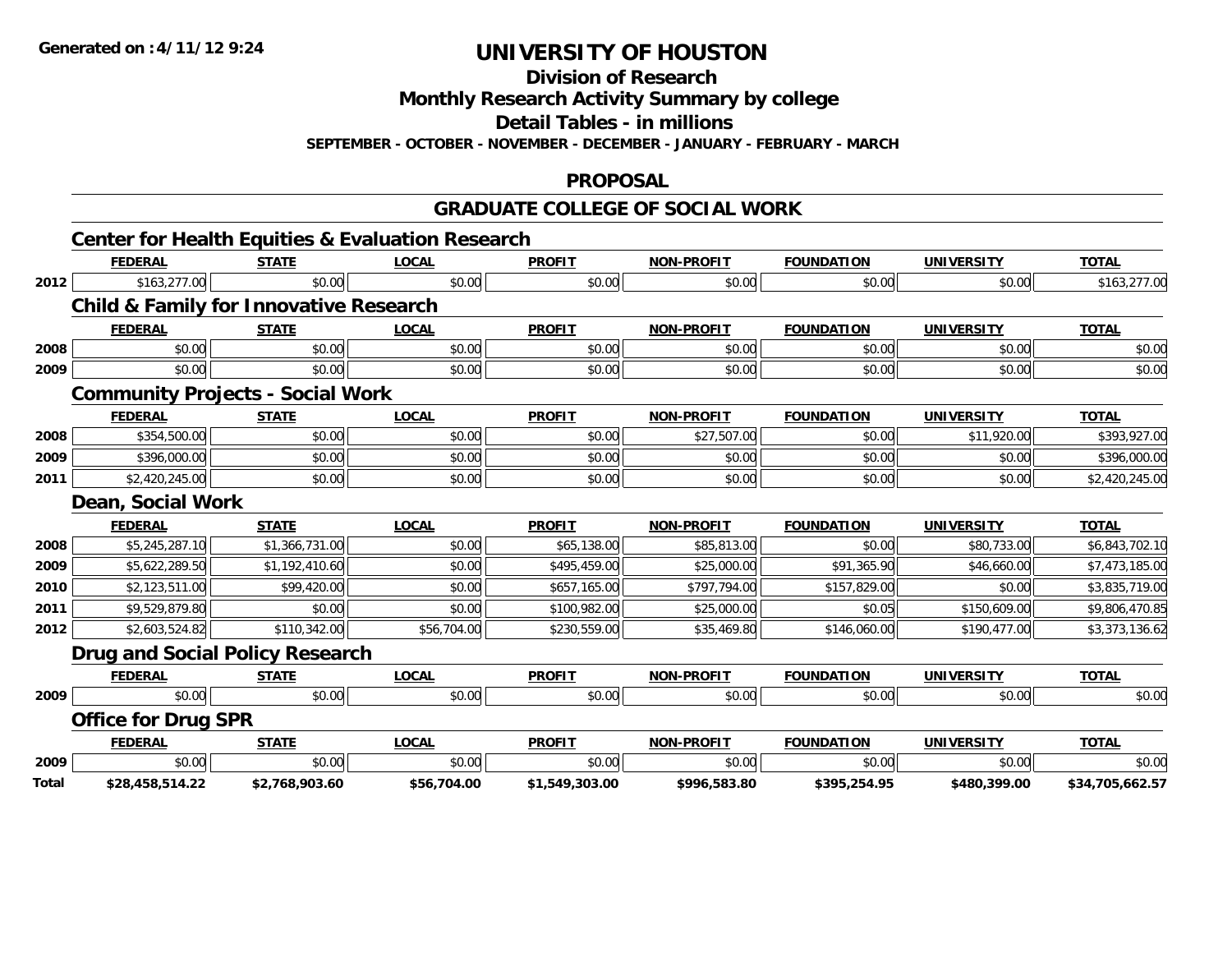#### **Division of Research**

**Monthly Research Activity Summary by college**

**Detail Tables - in millions**

**SEPTEMBER - OCTOBER - NOVEMBER - DECEMBER - JANUARY - FEBRUARY - MARCH**

### **PROPOSAL**

### **HILTON COLLEGE OF HOTEL AND RESTAURANT MANAGEMENT**

### **Hotel and Restaurant Management**

|       | <b>FEDERAL</b> | <b>STATE</b> | <u>LOCAL</u> | <b>PROFIT</b> | <b>NON-PROFIT</b> | <b>FOUNDATION</b> | <b>UNIVERSITY</b> | <b>TOTAL</b>   |
|-------|----------------|--------------|--------------|---------------|-------------------|-------------------|-------------------|----------------|
| 2009  | \$0.00         | \$0.00       | \$60,000.00  | \$9,047.50    | \$135,002.00      | \$0.00            | \$0.00            | \$204,049.50   |
| 2010  | \$560,802.00   | \$178,158.00 | \$70,000.00  | \$0.00        | \$82,548.00       | \$0.00            | \$163,662.00      | \$1,055,170.00 |
| 2011  | \$0.00         | \$0.00       | \$0.00       | \$0.00        | \$27,280.00       | \$0.00            | \$113,780.00      | \$141,060.00   |
| 2012  | \$0.00         | \$174,830.00 | \$0.00       | \$0.00        | \$118,422.00      | \$0.00            | \$37,354.00       | \$330,606.00   |
| Total | \$560,802.00   | \$352,988.00 | \$130,000.00 | \$9,047.50    | \$363,252.00      | \$0.00            | \$314,796.00      | \$1,730,885.50 |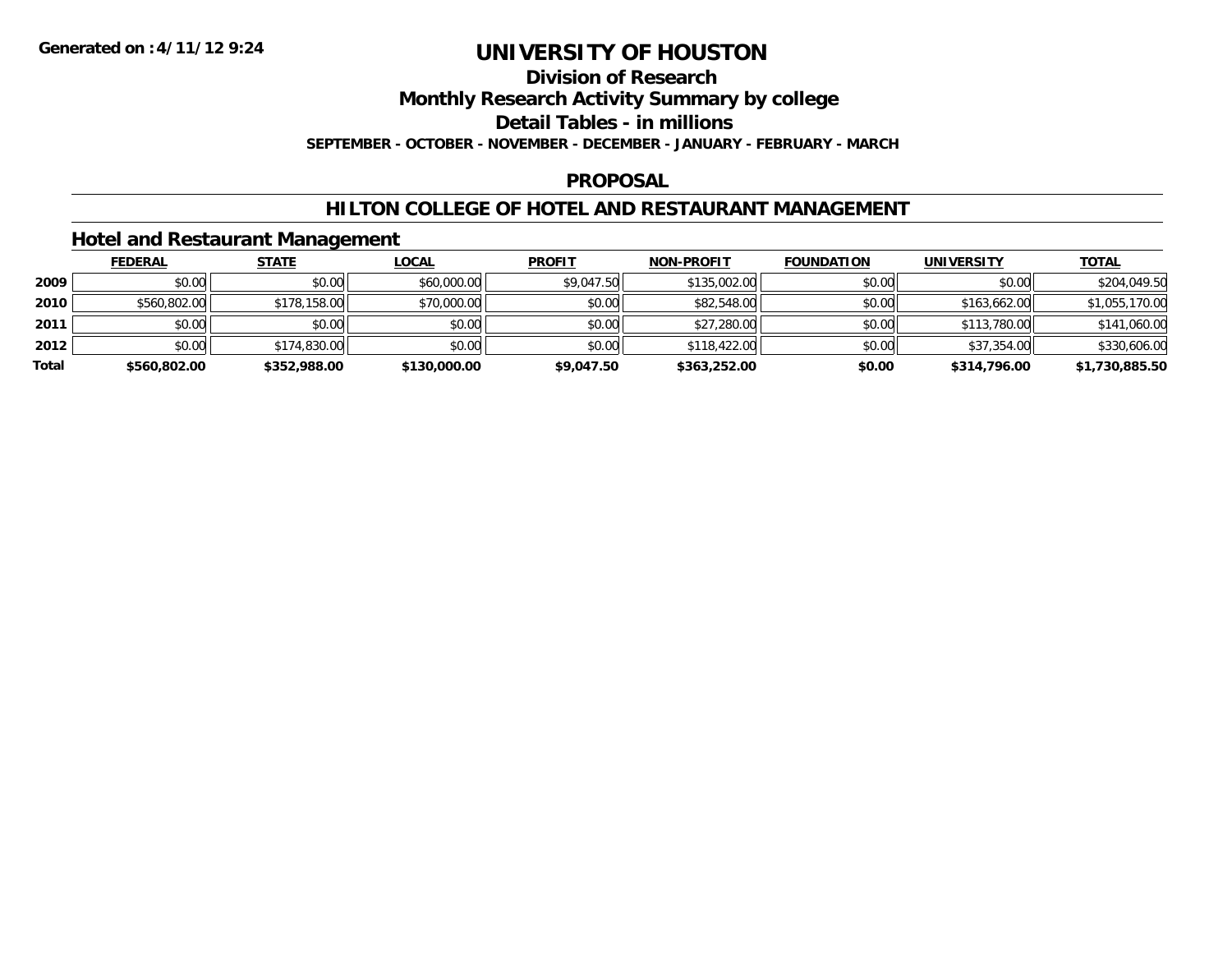### **Division of ResearchMonthly Research Activity Summary by college Detail Tables - in millions SEPTEMBER - OCTOBER - NOVEMBER - DECEMBER - JANUARY - FEBRUARY - MARCH**

#### **PROPOSAL**

#### **HONORS COLLEGE**

### **Houston Teachers Institute**

|       | <b>FEDERAL</b> | <b>STATE</b> | <b>LOCAL</b> | <b>PROFIT</b> | <b>NON-PROFIT</b> | <b>FOUNDATION</b> | <b>UNIVERSITY</b> | <b>TOTAL</b> |
|-------|----------------|--------------|--------------|---------------|-------------------|-------------------|-------------------|--------------|
| 2008  | \$175,000.00   | \$0.00       | \$0.00       | \$0.00        | \$0.00            | \$0.00            | \$0.00            | \$175,000.00 |
| 2009  | \$0.00         | \$0.00       | \$0.00       | \$0.00        | \$4,899.50        | \$0.00            | \$0.00            | \$4,899.50   |
| 2010  | \$500,851.00   | \$25,000.00  | \$0.00       | \$0.00        | \$0.00            | \$0.00            | \$0.00            | \$525,851.00 |
| 2011  | \$34,951.70    | \$0.00       | \$0.00       | \$0.00        | \$53,185.20       | \$0.00            | \$0.00            | \$88,136.90  |
| Total | \$710,802.70   | \$25,000.00  | \$0.00       | \$0.00        | \$58,084.70       | \$0.00            | \$0.00            | \$793,887.40 |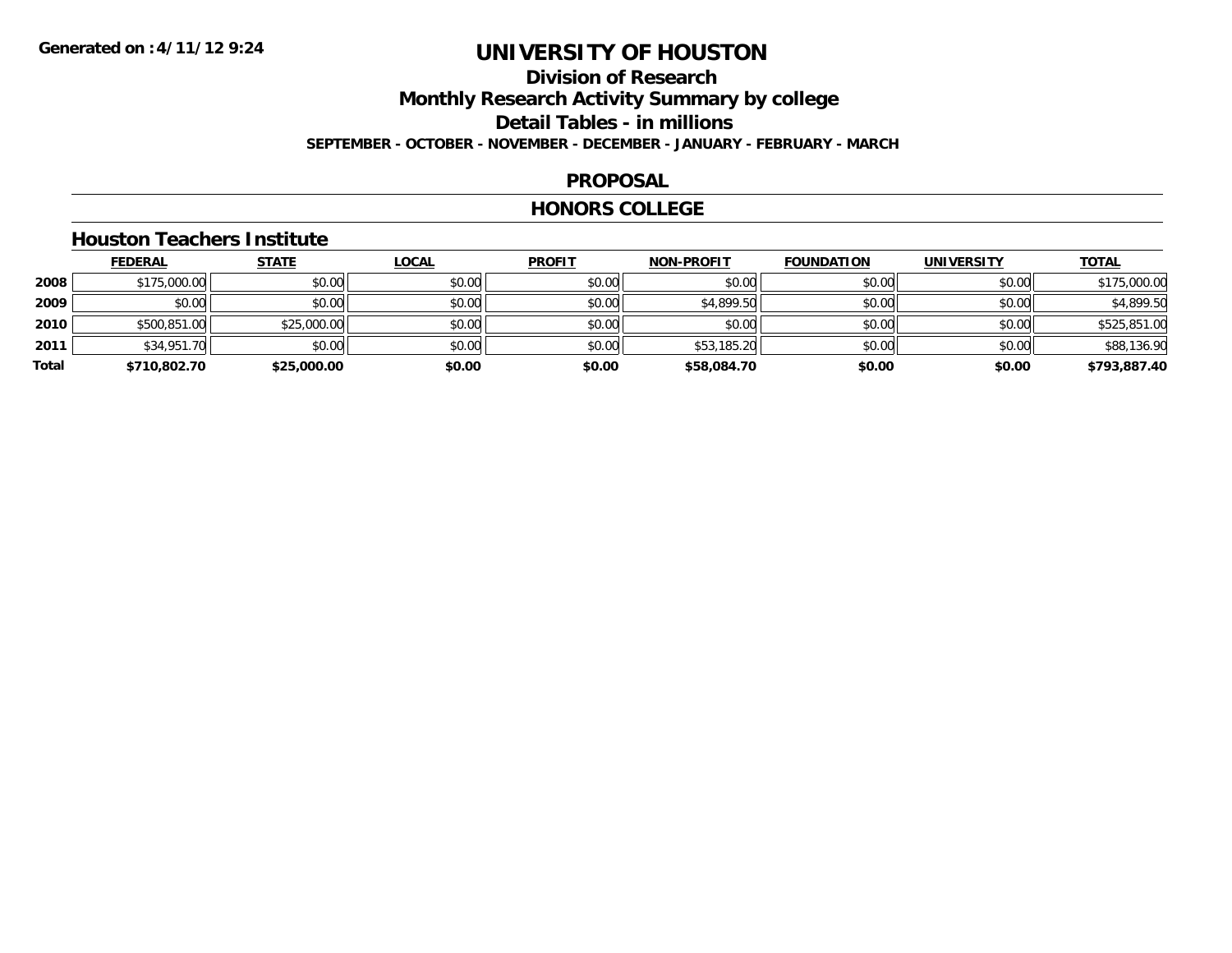### **Division of ResearchMonthly Research Activity Summary by college Detail Tables - in millions SEPTEMBER - OCTOBER - NOVEMBER - DECEMBER - JANUARY - FEBRUARY - MARCH**

#### **PROPOSAL**

#### **LIBRARY**

### **Administration, Library**

|       | <b>FEDERAL</b>         | STATE       | _OCAL  | <b>PROFIT</b> | <b>NON-PROFIT</b> | <b>FOUNDATION</b> | UNIVERSITY | <u>TOTAL</u> |
|-------|------------------------|-------------|--------|---------------|-------------------|-------------------|------------|--------------|
| 2008  | 170 M<br><b>¢150</b>   | \$0.00      | \$0.00 | \$0.00        | \$0.00            | \$0.00            | \$0.00     |              |
| 2010  | $\sim$<br>…∩∩<br>DU.UU | \$19,863.00 | \$0.00 | \$0.00        | \$0.00            | \$0.00            | \$0.00     | \$19,863.00  |
| Total | \$150,479.40           | \$19,863.00 | \$0.00 | \$0.00        | \$0.00            | \$0.00            | \$0.00     | \$170,342.40 |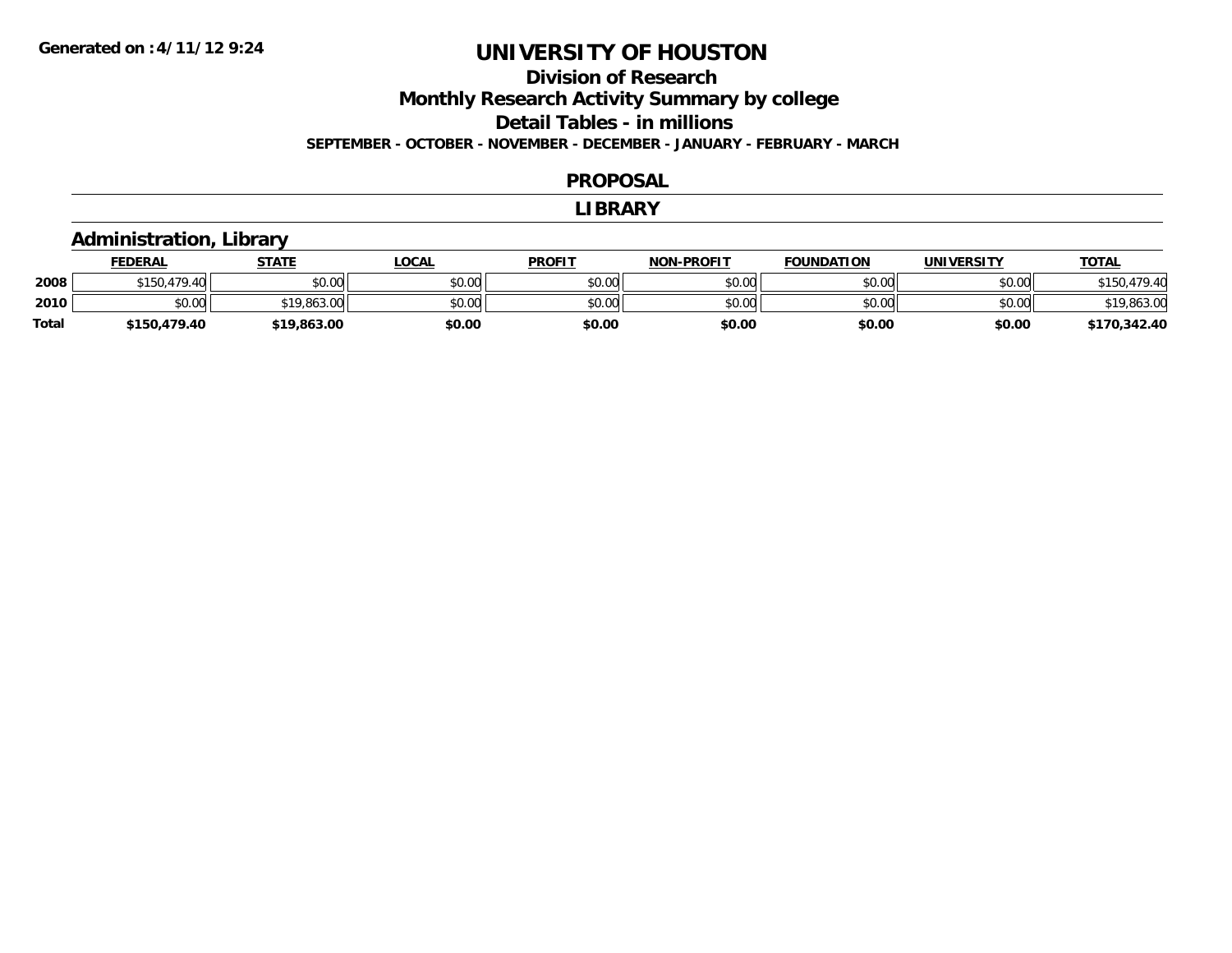**Division of Research**

**Monthly Research Activity Summary by college**

**Detail Tables - in millions**

**SEPTEMBER - OCTOBER - NOVEMBER - DECEMBER - JANUARY - FEBRUARY - MARCH**

### **PROPOSAL**

### **OTHER OUTSIDE ORGANIZATIONS USED FOR CPHS LOGINS**

### **University of Houston - Clear Lake Campus**

|       | FEDERAL | -----  | .OCAI          | <b>PROFIT</b>      | -PROFIT<br>NON | <b>FOUNDATION</b> | <b>UNIVERSITY</b>   | <b>TOTAL</b> |
|-------|---------|--------|----------------|--------------------|----------------|-------------------|---------------------|--------------|
| 2009  | \$0.00  | \$0.00 | nn na<br>pu.uu | $\sim$ 00<br>וטטוע | ልስ ስስ<br>PU.UU | \$0.00            | $\sim$ 00<br>וטט.טע | \$0.00       |
| Total | \$0.00  | \$0.00 | \$0.00         | \$0.00             | \$0.00         | \$0.00            | \$0.00              | \$0.00       |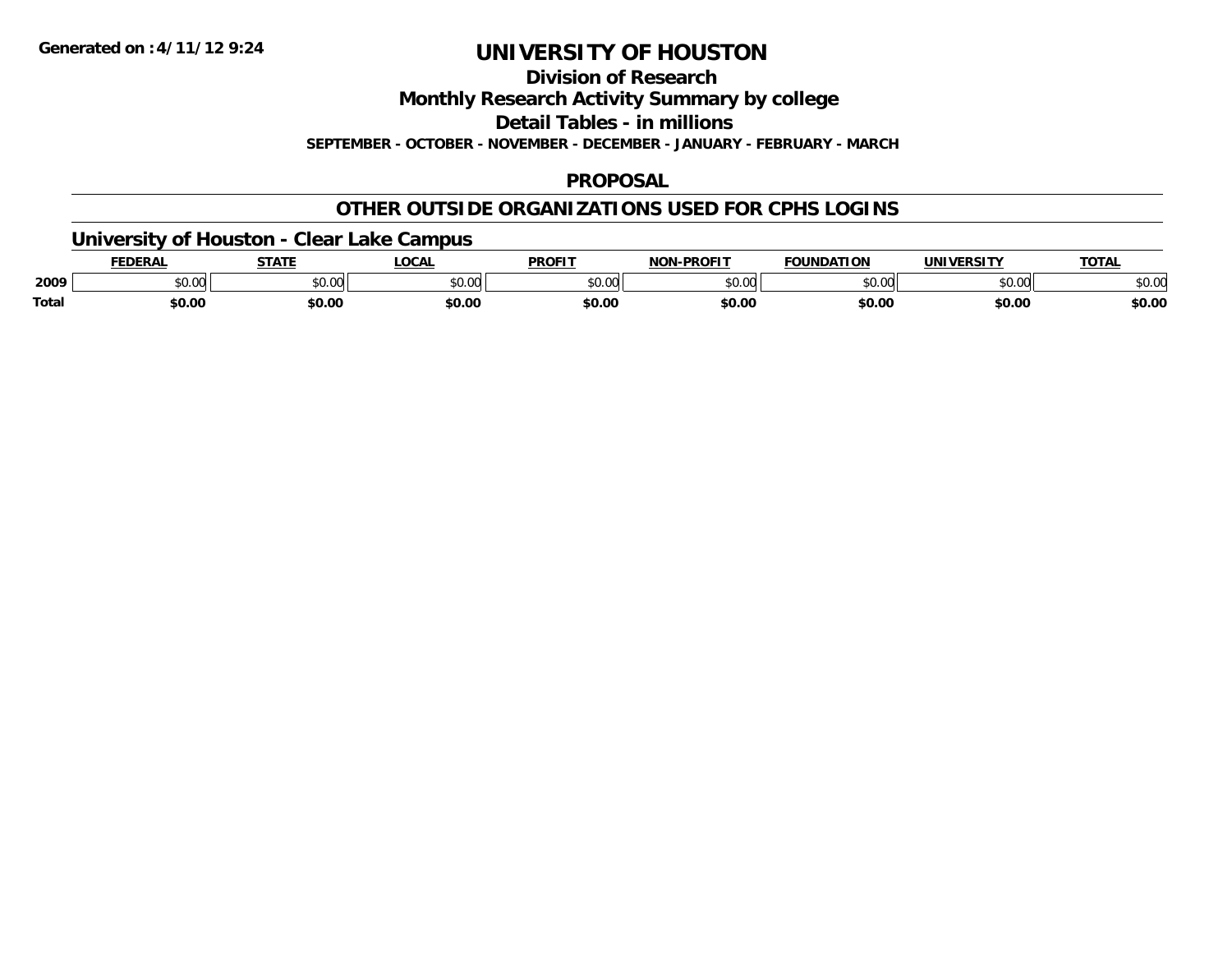# **Division of Research**

**Monthly Research Activity Summary by college**

**Detail Tables - in millions**

**SEPTEMBER - OCTOBER - NOVEMBER - DECEMBER - JANUARY - FEBRUARY - MARCH**

### **PROPOSAL**

### **PRESIDENT**

#### **Office of the President**

|      | <b>FEDERAL</b>                      | <b>STATE</b> | <b>LOCAL</b> | <b>PROFIT</b> | <b>NON-PROFIT</b> | <b>FOUNDATION</b> | <b>UNIVERSITY</b> | <b>TOTAL</b> |
|------|-------------------------------------|--------------|--------------|---------------|-------------------|-------------------|-------------------|--------------|
| 2009 | \$0.00                              | \$0.00       | \$0.00       | \$0.00        | \$0.00            | \$0.00            | \$0.00            | \$0.00       |
|      | <b>Vice President Admin/Finance</b> |              |              |               |                   |                   |                   |              |
|      |                                     |              |              |               |                   |                   |                   |              |
|      | <b>FEDERAL</b>                      | <b>STATE</b> | <u>LOCAL</u> | <b>PROFIT</b> | <b>NON-PROFIT</b> | <b>FOUNDATION</b> | <b>UNIVERSITY</b> | <b>TOTAL</b> |
| 2011 | \$15,000.00                         | \$0.00       | \$0.00       | \$0.00        | \$0.00            | \$0.00            | \$0.00            | \$15,000.00  |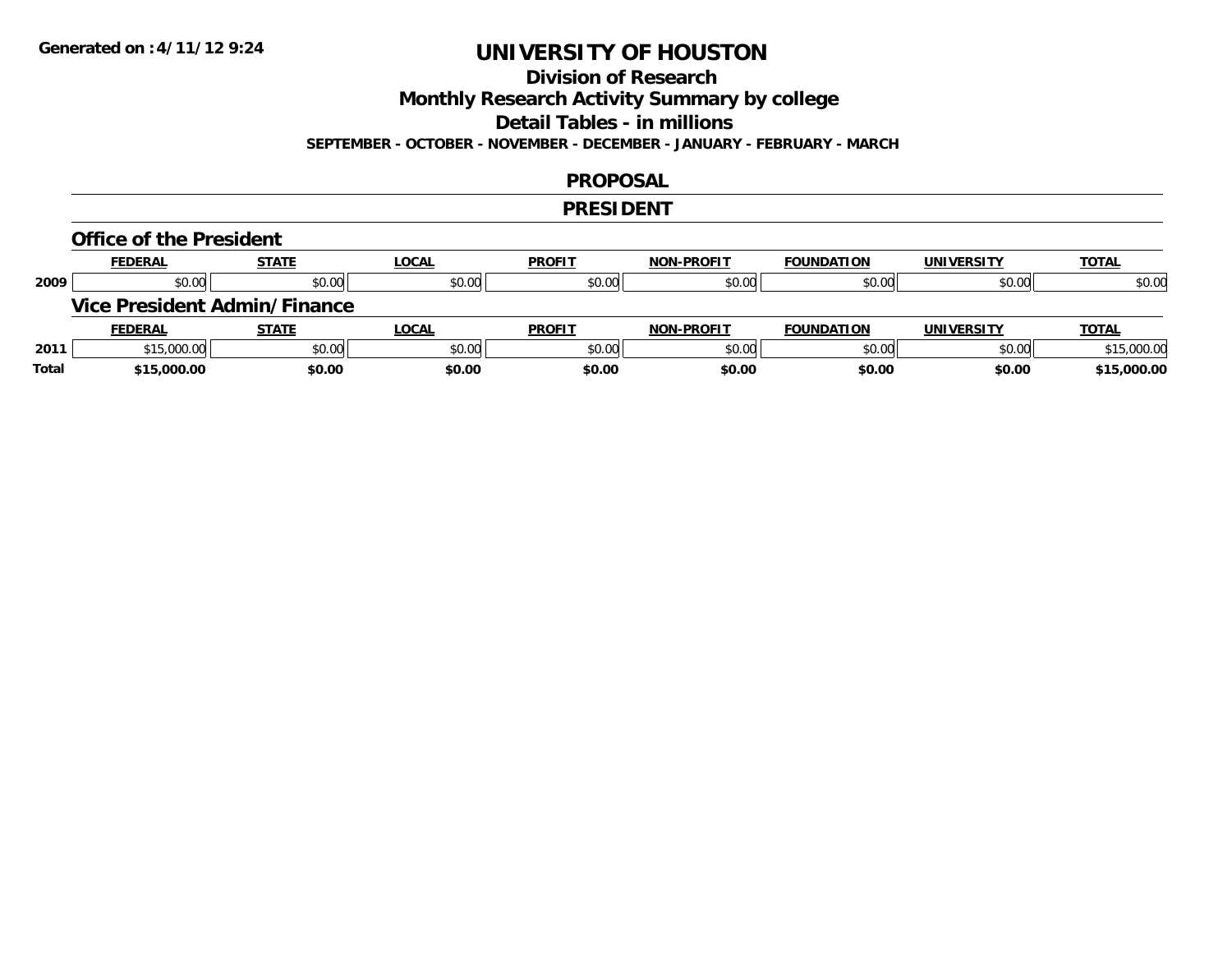### **Division of ResearchMonthly Research Activity Summary by college Detail Tables - in millions SEPTEMBER - OCTOBER - NOVEMBER - DECEMBER - JANUARY - FEBRUARY - MARCH**

#### **PROPOSAL**

#### **SENIOR V.P. FOR ACADEMIC AFFAIRS AND PROVOST**

|      | <b>FEDERAL</b>                               | <b>STATE</b> | <b>LOCAL</b> | <b>PROFIT</b> | <b>NON-PROFIT</b> | <b>FOUNDATION</b> | <b>UNIVERSITY</b> | <b>TOTAL</b>   |
|------|----------------------------------------------|--------------|--------------|---------------|-------------------|-------------------|-------------------|----------------|
| 2008 | \$126,705.00                                 | \$0.00       | \$0.00       | \$0.00        | \$467,974.00      | \$0.00            | \$0.00            | \$594,679.00   |
| 2009 | \$101,338.00                                 | \$250,000.00 | \$0.00       | \$0.00        | \$465,086.00      | \$0.00            | \$0.00            | \$816,424.00   |
| 2010 | \$192,564.00                                 | \$0.00       | \$0.00       | \$0.00        | \$644,309.46      | \$0.00            | \$0.00            | \$836,873.46   |
| 2011 | \$0.00                                       | \$12,500.00  | \$0.00       | \$0.00        | \$623,146.00      | \$0.00            | \$0.00            | \$635,646.00   |
| 2012 | \$24,500.00                                  | \$0.00       | \$0.00       | \$0.00        | \$2,261,596.00    | \$0.00            | \$0.00            | \$2,286,096.00 |
|      | <b>Learning and Assessment Services</b>      |              |              |               |                   |                   |                   |                |
|      | <b>FEDERAL</b>                               | <b>STATE</b> | <b>LOCAL</b> | <b>PROFIT</b> | NON-PROFIT        | <b>FOUNDATION</b> | <b>UNIVERSITY</b> | <b>TOTAL</b>   |
| 2008 | \$0.00                                       | \$0.00       | \$0.00       | \$0.00        | \$0.00            | \$0.00            | \$0.00            | \$0.00         |
| 2009 | \$0.00                                       | \$166,043.09 | \$0.00       | \$0.00        | \$0.00            | \$0.00            | \$0.00            | \$166,043.09   |
| 2010 | \$1,869,569.00                               | \$0.00       | \$0.00       | \$0.00        | \$0.00            | \$10,000.00       | \$0.00            | \$1,879,569.00 |
| 2011 | \$0.00                                       | \$0.00       | \$0.00       | \$0.00        | \$430,048.00      | \$0.00            | \$0.00            | \$430,048.00   |
|      | <b>Learning Support Services</b>             |              |              |               |                   |                   |                   |                |
|      | <b>FEDERAL</b>                               | <b>STATE</b> | <b>LOCAL</b> | <b>PROFIT</b> | NON-PROFIT        | <b>FOUNDATION</b> | <b>UNIVERSITY</b> | <b>TOTAL</b>   |
| 2008 | \$0.00                                       | \$37,501.00  | \$0.00       | \$0.00        | \$0.00            | \$0.00            | \$0.00            | \$37,501.00    |
|      | Senior V.P. for Academic Affairs and Provost |              |              |               |                   |                   |                   |                |
|      | <b>FEDERAL</b>                               | <b>STATE</b> | <b>LOCAL</b> | <b>PROFIT</b> | <b>NON-PROFIT</b> | <b>FOUNDATION</b> | <b>UNIVERSITY</b> | <b>TOTAL</b>   |
| 2009 | \$0.00                                       | \$15,000.00  | \$0.00       | \$0.00        | \$0.00            | \$0.00            | \$0.00            | \$15,000.00    |
| 2010 | \$0.00                                       | \$15,000.00  | \$0.00       | \$0.00        | \$0.00            | \$0.00            | \$0.00            | \$15,000.00    |
| 2011 | \$0.00                                       | \$29,456.00  | \$0.00       | \$0.00        | \$0.00            | \$0.00            | \$0.00            | \$29,456.00    |
| 2012 | \$882,933.40                                 | \$94,051.00  | \$0.00       | \$0.00        | \$0.00            | \$0.00            | \$234,196.00      | \$1,211,180.40 |
|      | <b>Student Support Services</b>              |              |              |               |                   |                   |                   |                |
|      | <b>FEDERAL</b>                               | <b>STATE</b> | <b>LOCAL</b> | <b>PROFIT</b> | <b>NON-PROFIT</b> | <b>FOUNDATION</b> | <b>UNIVERSITY</b> | <b>TOTAL</b>   |
| 2012 | \$198,944.00                                 | \$0.00       | \$0.00       | \$0.00        | \$0.00            | \$0.00            | \$0.00            | \$198,944.00   |
|      | <b>UH Charter School</b>                     |              |              |               |                   |                   |                   |                |
|      | <b>FEDERAL</b>                               | <b>STATE</b> | <b>LOCAL</b> | <b>PROFIT</b> | NON-PROFIT        | <b>FOUNDATION</b> | <b>UNIVERSITY</b> | <b>TOTAL</b>   |
| 2011 | \$0.00                                       | \$20,843.00  | \$0.00       | \$0.00        | \$0.00            | \$0.00            | \$0.00            | \$20,843.00    |
| 2012 | \$0.00                                       | \$7,150.00   | \$0.00       | \$0.00        | \$0.00            | \$0.00            | \$0.00            | \$7,150.00     |
|      | <b>Undergraduate Scholars</b>                |              |              |               |                   |                   |                   |                |
|      | <b>FEDERAL</b>                               | <b>STATE</b> | <b>LOCAL</b> | <b>PROFIT</b> | <b>NON-PROFIT</b> | <b>FOUNDATION</b> | <b>UNIVERSITY</b> | <b>TOTAL</b>   |
| 2009 | \$0.00                                       | \$15,000.00  | \$0.00       | \$0.00        | \$0.00            | \$0.00            | \$0.00            | \$15,000.00    |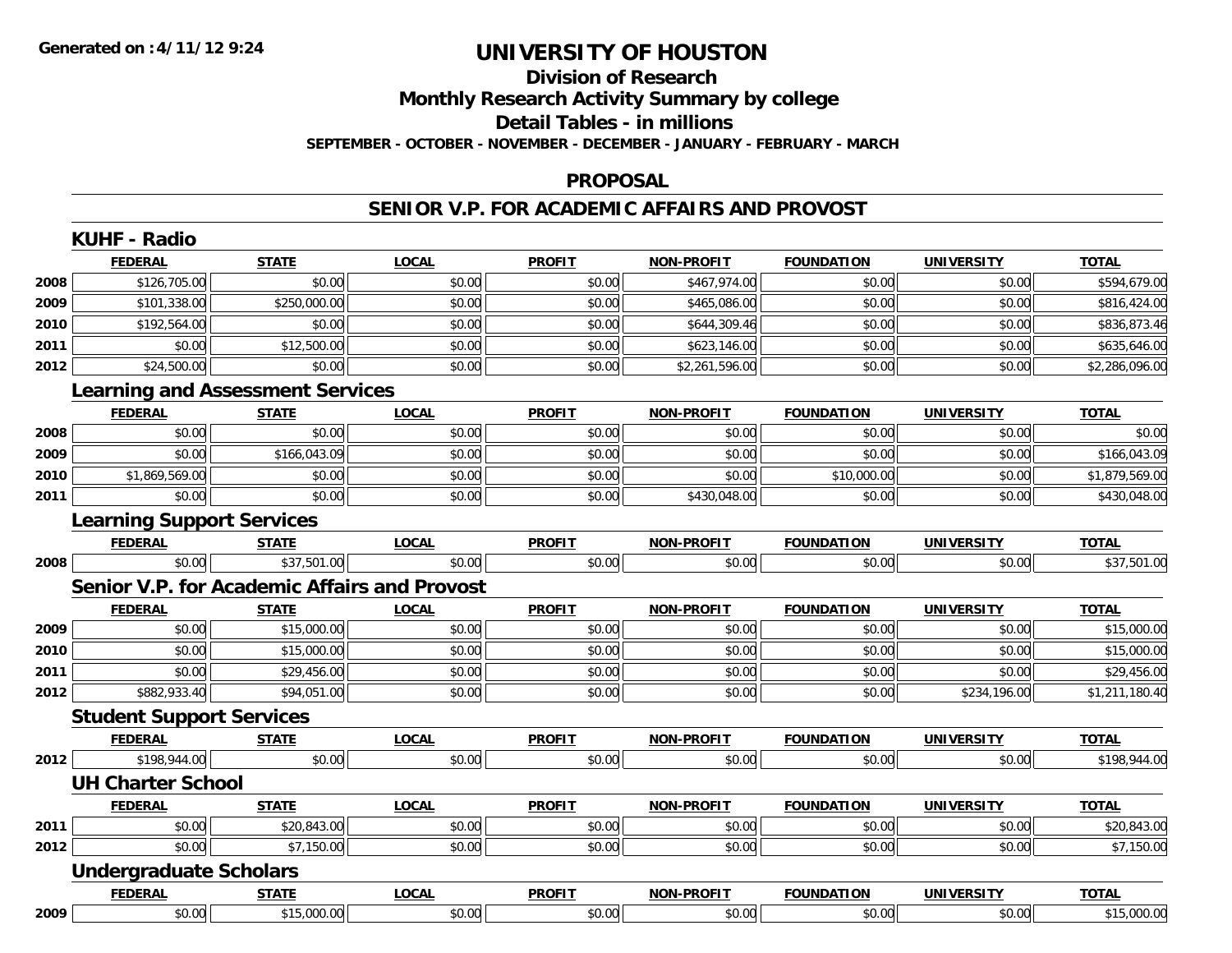### **Division of Research**

**Monthly Research Activity Summary by college**

**Detail Tables - in millions**

**SEPTEMBER - OCTOBER - NOVEMBER - DECEMBER - JANUARY - FEBRUARY - MARCH**

#### **PROPOSAL**

#### **SENIOR V.P. FOR ACADEMIC AFFAIRS AND PROVOST**

### **Undergraduate Scholars**

|              | <b>FEDERAL</b> | <b>STATE</b> | <u>LOCAL</u> | <b>PROFIT</b> | <b>NON-PROFIT</b> | <b>FOUNDATION</b> | <b>UNIVERSITY</b> | <u>TOTAL</u>   |
|--------------|----------------|--------------|--------------|---------------|-------------------|-------------------|-------------------|----------------|
| 2010         | \$0.00         | \$10,000.00  | \$0.00       | \$0.00        | \$0.00            | \$28,750.00       | \$0.00            | \$38,750.00    |
| 2011         | \$0.00         | \$300,000.00 | \$0.00       | \$0.00        | \$0.00            | \$0.00            | \$0.00            | \$300,000.00   |
| 2012         | \$0.00         | \$0.00       | \$0.00       | \$0.00        | \$0.00            | \$0.00            | \$0.00            | \$0.00         |
| <b>Total</b> | \$3,396,553.40 | \$972,544.09 | \$0.00       | \$0.00        | \$4,892,159.46    | \$38,750.00       | \$234,196.00      | \$9,534,202.95 |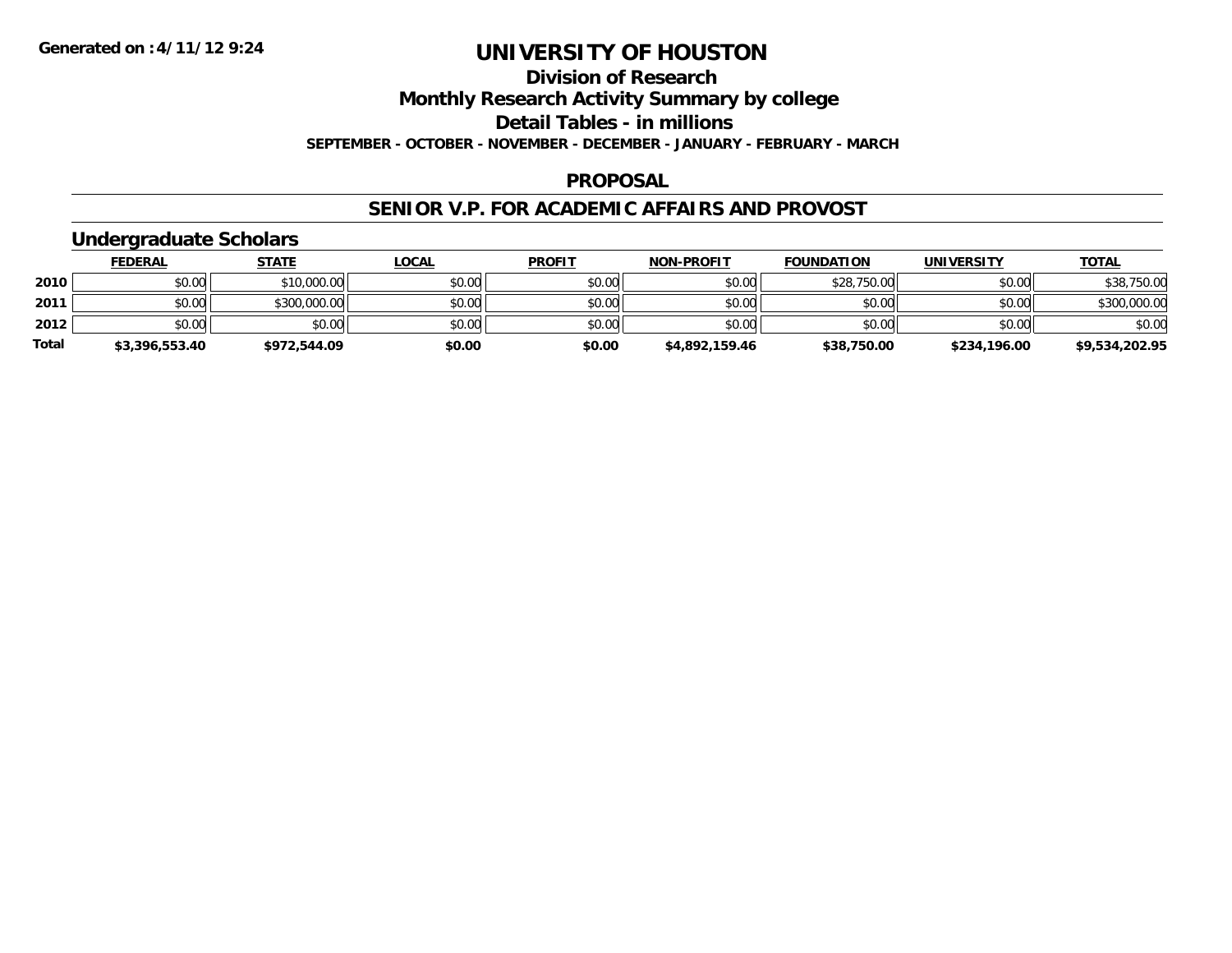**Division of Research**

**Monthly Research Activity Summary by college**

**Detail Tables - in millions**

**SEPTEMBER - OCTOBER - NOVEMBER - DECEMBER - JANUARY - FEBRUARY - MARCH**

#### **PROPOSAL**

#### **UH LAW CENTER**

|       | Dean, Law      |              |              |               |                   |                   |                   |                |
|-------|----------------|--------------|--------------|---------------|-------------------|-------------------|-------------------|----------------|
|       | <b>FEDERAL</b> | <b>STATE</b> | <b>LOCAL</b> | <b>PROFIT</b> | <b>NON-PROFIT</b> | <b>FOUNDATION</b> | <b>UNIVERSITY</b> | <b>TOTAL</b>   |
| 2009  | \$564,057.00   | \$0.00       | \$0.00       | \$0.00        | \$0.00            | \$0.00            | \$0.00            | \$564,057.00   |
|       | Law-UH         |              |              |               |                   |                   |                   |                |
|       | <b>FEDERAL</b> | <b>STATE</b> | <b>LOCAL</b> | <b>PROFIT</b> | <b>NON-PROFIT</b> | <b>FOUNDATION</b> | <b>UNIVERSITY</b> | <b>TOTAL</b>   |
| 2008  | \$0.00         | \$0.00       | \$0.00       | \$100,079.00  | \$0.00            | \$0.00            | \$0.00            | \$100,079.00   |
| 2009  | \$1,050,565.28 | \$0.00       | \$0.00       | \$0.00        | \$0.00            | \$0.00            | \$0.00            | \$1,050,565.28 |
| 2010  | \$0.00         | \$200,000.00 | \$0.00       | \$0.00        | \$0.00            | \$0.00            | \$0.00            | \$200,000.00   |
| 2011  | \$0.00         | \$103,966.00 | \$0.00       | \$10,063.00   | \$0.00            | \$0.00            | \$68,956.00       | \$182,985.00   |
| 2012  | \$0.00         | \$160,000.00 | \$0.00       | \$0.00        | \$0.00            | \$0.00            | \$0.00            | \$160,000.00   |
| Total | \$1,614,622.28 | \$463,966.00 | \$0.00       | \$110,142.00  | \$0.00            | \$0.00            | \$68,956.00       | \$2,257,686.28 |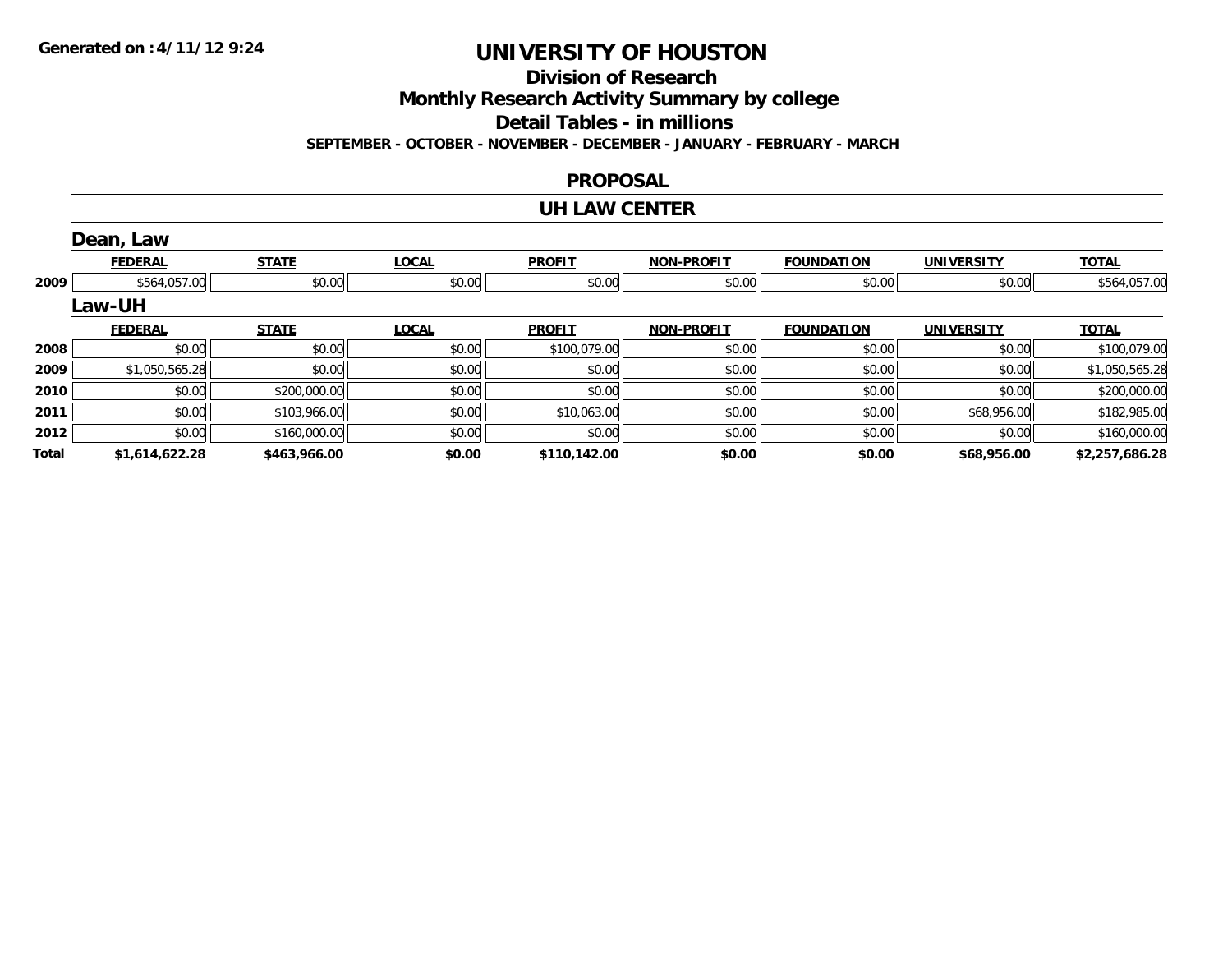### **Division of Research Monthly Research Activity Summary by college Detail Tables - in millions SEPTEMBER - OCTOBER - NOVEMBER - DECEMBER - JANUARY - FEBRUARY - MARCH**

#### **PROPOSAL**

#### **UH SYSTEM**

|       | <b>KUHT-TV</b> |              |              |               |                   |                   |                   |                |
|-------|----------------|--------------|--------------|---------------|-------------------|-------------------|-------------------|----------------|
|       | <b>FEDERAL</b> | <b>STATE</b> | <b>LOCAL</b> | <b>PROFIT</b> | <b>NON-PROFIT</b> | <b>FOUNDATION</b> | <b>UNIVERSITY</b> | <b>TOTAL</b>   |
| 2008  | \$0.00         | \$0.00       | \$0.00       | \$0.00        | \$1,310,104.00    | \$0.00            | \$0.00            | \$1,310,104.00 |
| 2009  | \$0.00         | \$0.00       | \$0.00       | \$0.00        | \$1,675,919.00    | \$0.00            | \$0.00            | \$1,675,919.00 |
| 2010  | \$104,421.00   | \$0.00       | \$0.00       | \$0.00        | \$1,483,936.12    | \$0.00            | \$0.00            | \$1,588,357.12 |
| 2011  | \$0.00         | \$0.00       | \$0.00       | \$0.00        | \$1,606,903.00    | \$0.00            | \$0.00            | \$1,606,903.00 |
| 2012  | \$0.00         | \$0.00       | \$0.00       | \$0.00        | \$14,132.00       | \$0.00            | \$0.00            | \$14,132.00    |
| Total | \$104,421.00   | \$0.00       | \$0.00       | \$0.00        | \$6,090,994.12    | \$0.00            | \$0.00            | \$6,195,415.12 |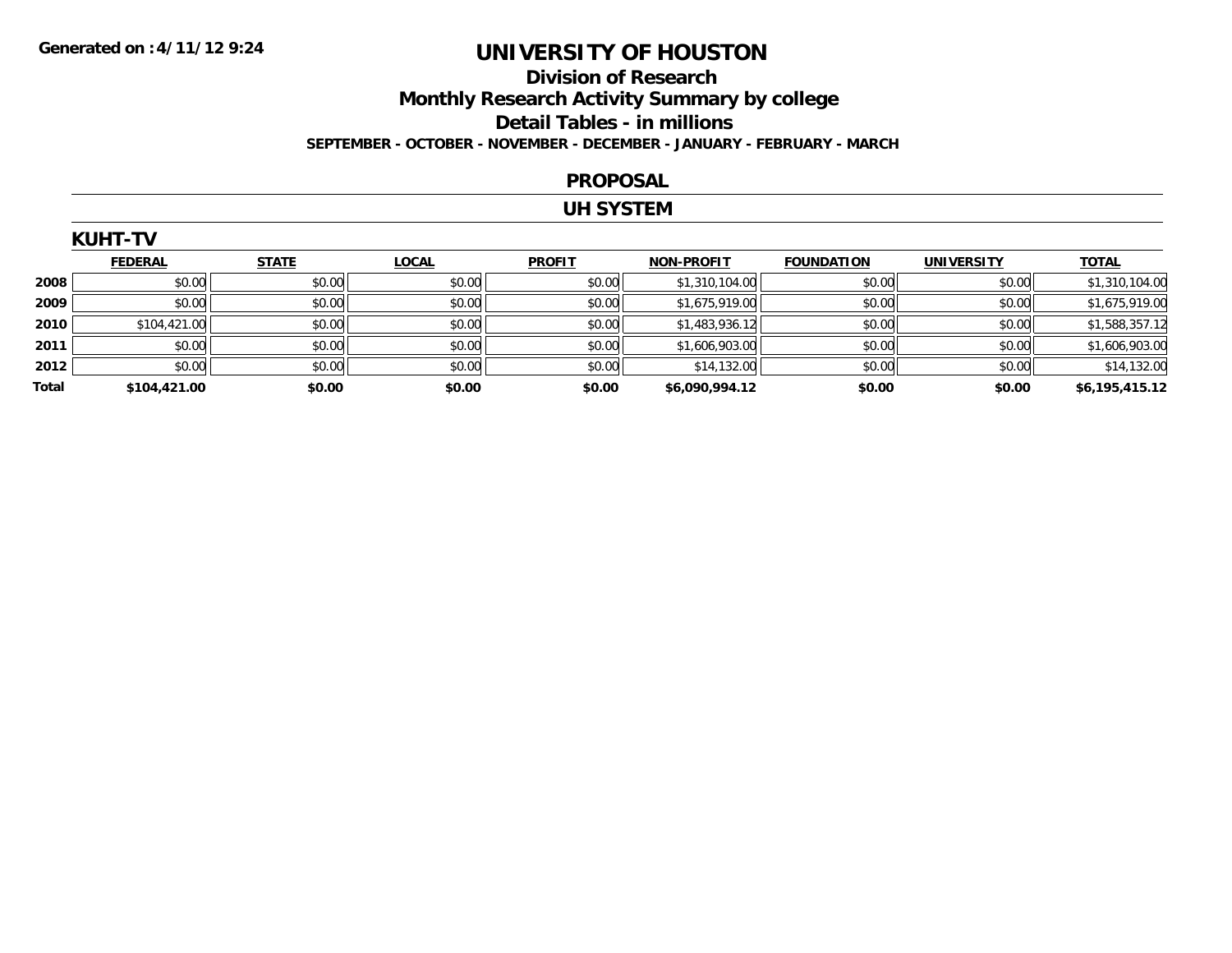### **Division of ResearchMonthly Research Activity Summary by college Detail Tables - in millions SEPTEMBER - OCTOBER - NOVEMBER - DECEMBER - JANUARY - FEBRUARY - MARCH**

#### **PROPOSAL**

#### **UKNOWN COLLEGE**

### **Unknown Department**

|       | <b>FEDERAL</b> | <b>STATE</b> | <u>LOCAL</u> | <b>PROFIT</b> | <b>NON-PROFIT</b> | <b>FOUNDATION</b> | <b>UNIVERSITY</b> | <b>TOTAL</b>   |
|-------|----------------|--------------|--------------|---------------|-------------------|-------------------|-------------------|----------------|
| 2008  | \$4,775,283.20 | \$240,000.00 | \$0.00       | \$0.00        | \$0.00            | \$0.00            | \$0.00            | \$5,015,283.20 |
| 2009  | \$793,003.04   | \$0.00       | \$0.00       | \$0.00        | \$0.00            | \$0.00            | \$0.00            | \$793,003.04   |
| 2010  | \$13,000.00    | \$329,594.19 | \$0.00       | \$81,992.20   | \$0.00            | \$0.00            | \$0.00            | \$424,586.39   |
| 2011  | \$840,000.00   | \$0.00       | \$0.00       | \$409,411.30  | \$0.00            | \$0.00            | \$0.00            | \$1,249,411.30 |
| Total | \$6,421,286.24 | \$569,594.19 | \$0.00       | \$491,403.50  | \$0.00            | \$0.00            | \$0.00            | \$7,482,283.92 |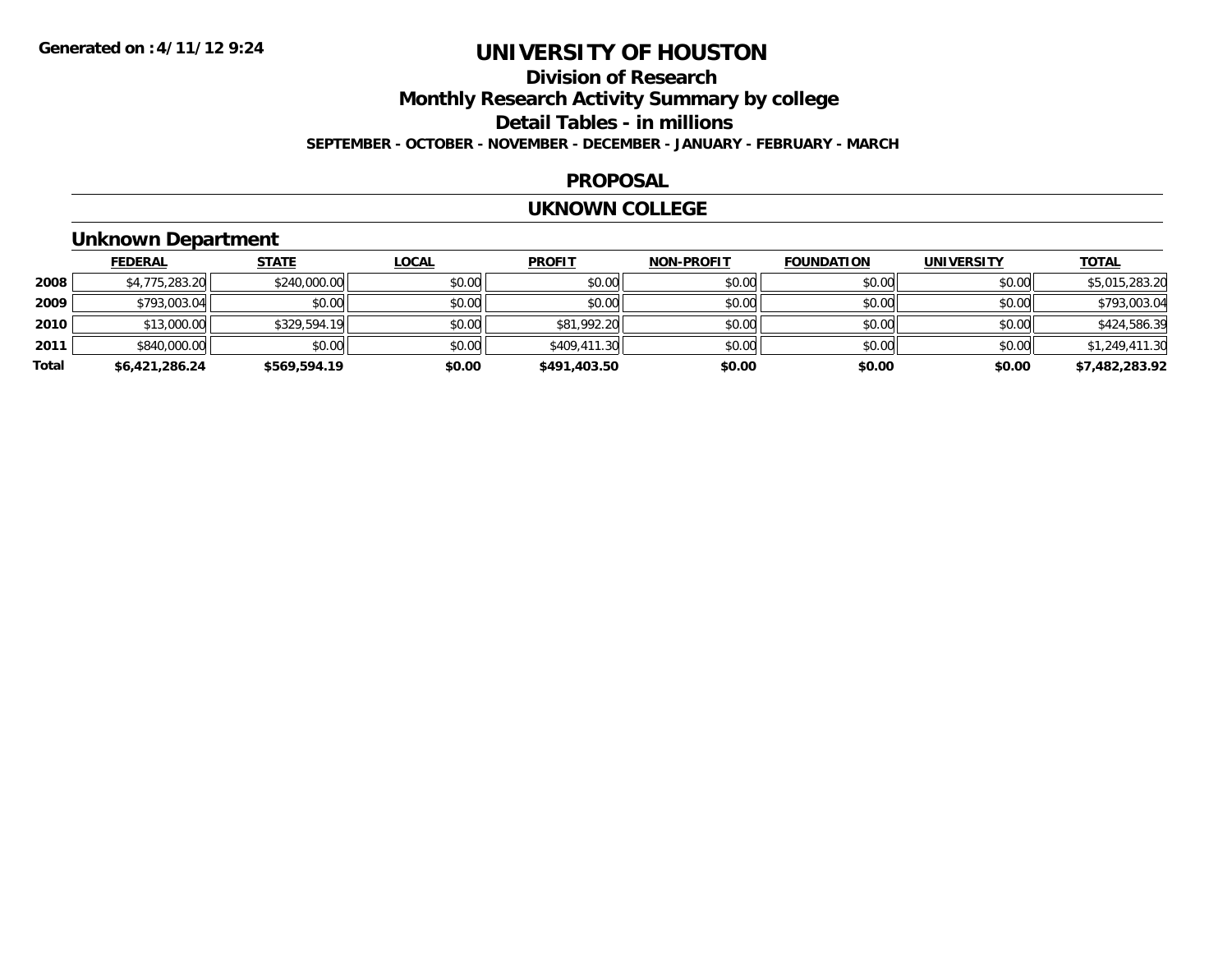# **Division of Research**

**Monthly Research Activity Summary by college**

**Detail Tables - in millions**

**SEPTEMBER - OCTOBER - NOVEMBER - DECEMBER - JANUARY - FEBRUARY - MARCH**

### **PROPOSAL**

# **VICE PRESIDENT FOR ADMINISTRATION**

### **UH Police Department**

|              | <b>FEDERAL</b> | <u>STATE</u> | <u>LOCAL</u> | <b>PROFIT</b> | <b>NON-PROFIT</b> | <b>FOUNDATION</b> | <b>UNIVERSITY</b> | <b>TOTAL</b> |
|--------------|----------------|--------------|--------------|---------------|-------------------|-------------------|-------------------|--------------|
| 2009         | \$0.00         | \$227,432.50 | \$0.00       | \$0.00        | \$0.00            | \$0.00            | \$0.00            | \$227,432.50 |
| 2010         | \$88,917.00    | \$0.00       | \$0.00       | \$0.00        | \$0.00            | \$0.00            | \$0.00            | \$88,917.00  |
| 2011         | \$53,805.00    | \$0.00       | \$0.00       | \$0.00        | \$0.00            | \$0.00            | \$0.00            | \$53,805.00  |
| <b>Total</b> | \$142,722.00   | \$227,432.50 | \$0.00       | \$0.00        | \$0.00            | \$0.00            | \$0.00            | \$370,154.50 |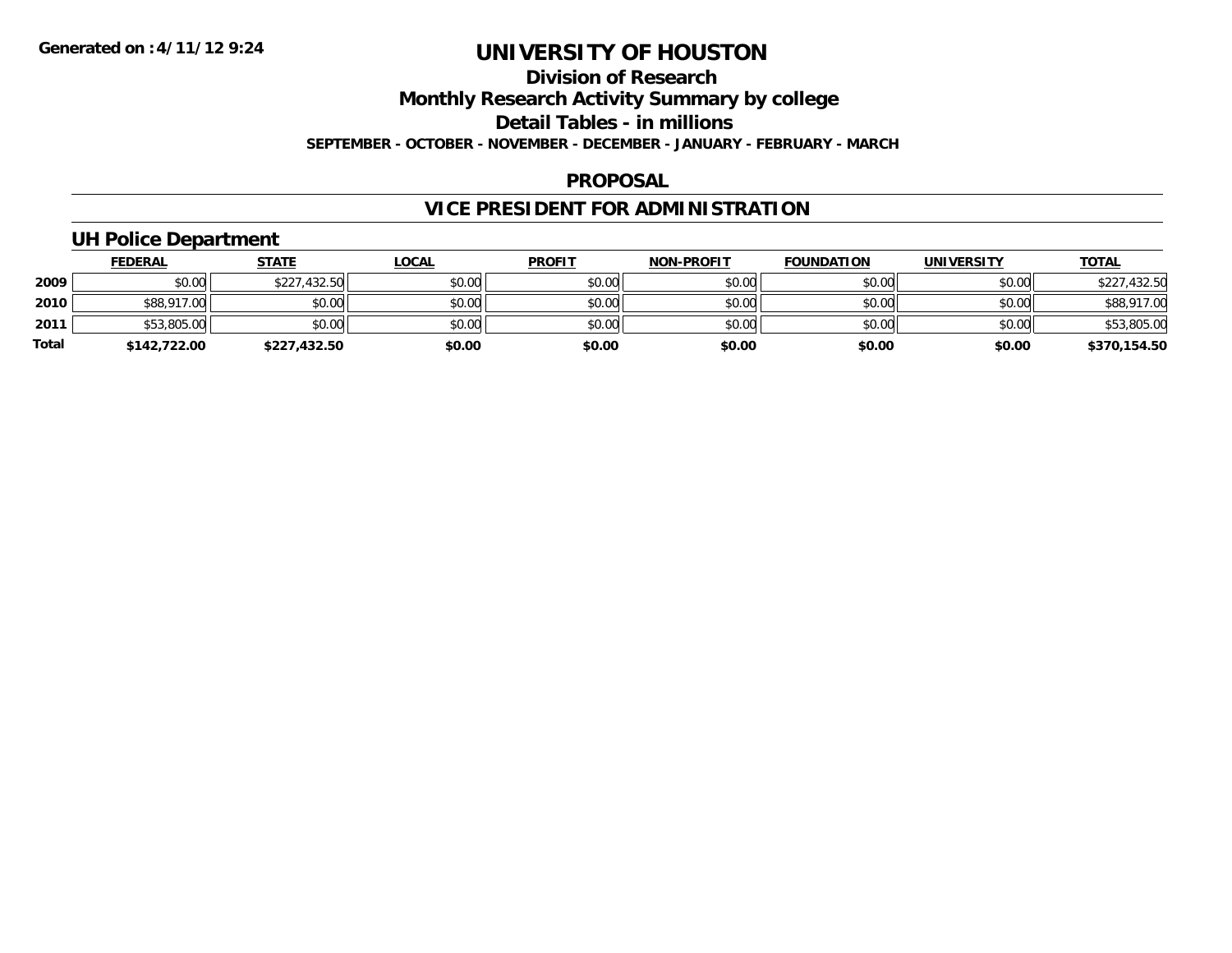### **Division of Research**

**Monthly Research Activity Summary by college**

**Detail Tables - in millions**

**SEPTEMBER - OCTOBER - NOVEMBER - DECEMBER - JANUARY - FEBRUARY - MARCH**

### **PROPOSAL**

# **VICE PRESIDENT FOR COMPUTING**

### **Central Computing Services**

|              | FEDERAL | <b>STATE</b>                        | <b>.OCAL</b> | <b>PROFIT</b> | <b>I-PROFIT</b><br><b>NON</b> | <b>FOUNDATION</b> | UNIVERSITY | TOTA.           |
|--------------|---------|-------------------------------------|--------------|---------------|-------------------------------|-------------------|------------|-----------------|
| 2009         | \$0.00  | 100E<br>ふへへへ<br>- - - - - - - - - - | \$0.00       | \$0.00        | ልስ ለሰ<br>pv.uu                | \$0.00            | \$0.00     | שט.∠ט+          |
| <b>Total</b> | \$0.00  | $\sqrt{22}$<br>*^^^<br>,452.50      | \$0.00       | \$0.00        | \$0.00                        | \$0.00            | \$0.00     | ,432.50<br>ナつつつ |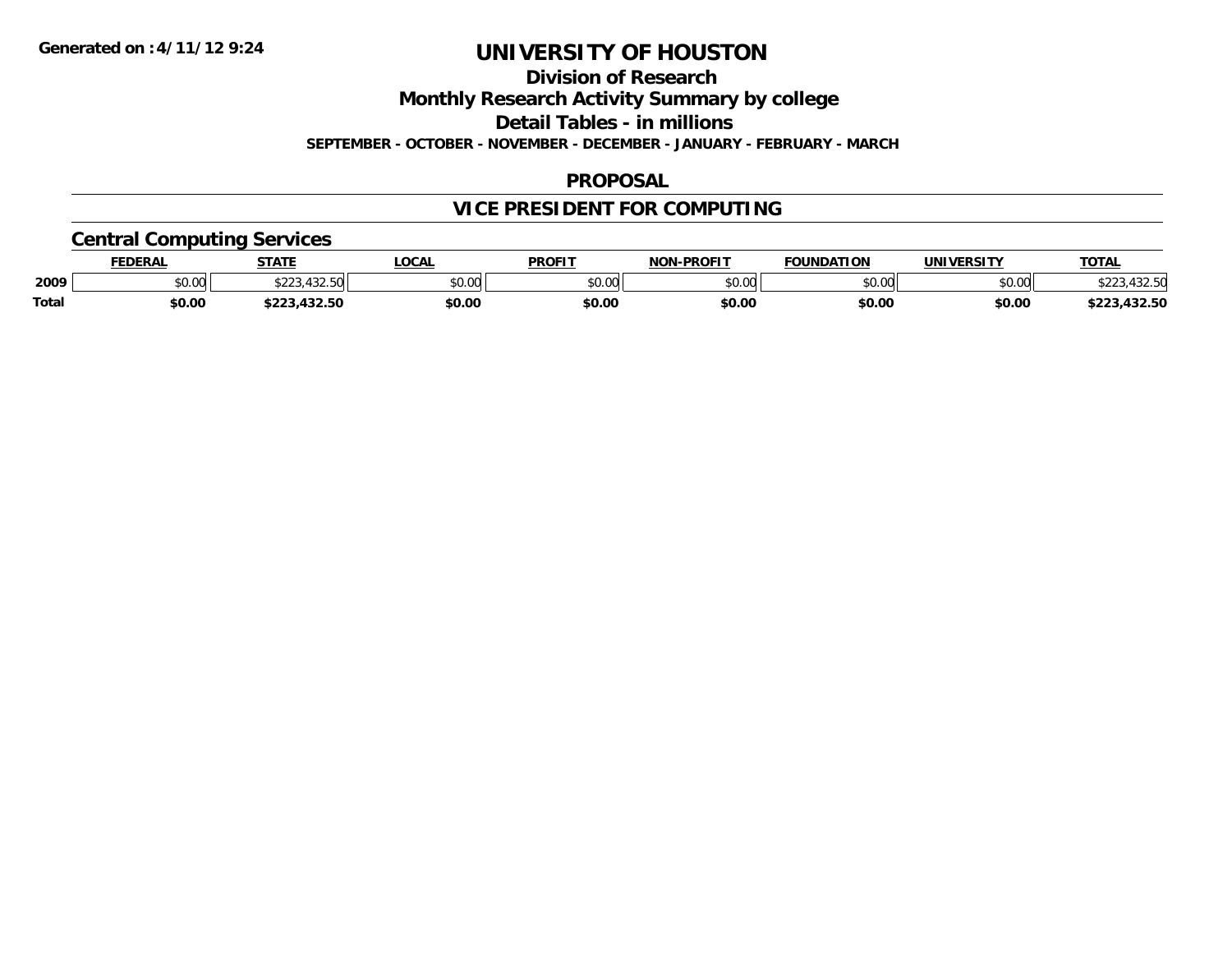## **Division of Research**

**Monthly Research Activity Summary by college**

**Detail Tables - in millions**

**SEPTEMBER - OCTOBER - NOVEMBER - DECEMBER - JANUARY - FEBRUARY - MARCH**

### **PROPOSAL**

### **VICE PRESIDENT FOR STUDENT AFFAIRS**

### **Dean, Student Affairs**

|      | <b>FEDERAL</b> | <b>STATE</b>      | <b>LOCAL</b> | <b>PROFIT</b> | <b>NON-PROFIT</b> | <b>FOUNDATION</b> | <b>UNIVERSITY</b> | <b>TOTAL</b>     |
|------|----------------|-------------------|--------------|---------------|-------------------|-------------------|-------------------|------------------|
| 2008 | \$0.00         | \$0.00            | \$0.00       | \$0.00        | \$0.00            | \$0.00            | \$0.00            | \$0.00           |
| 2010 | \$0.00         | $- - -$<br>/55.00 | \$0.00       | \$0.00        | \$0.00            | \$0.00            | \$0.00            | 15.50<br>. JJ.UU |
| 2012 | \$78,438.00    | \$0.00            | \$0.00       | \$0.00        | \$0.00            | \$0.00            | \$0.00            | \$78,438.00      |

### **Vice President, Student Affairs**

|       | <b>FEDERAL</b>     | <b>STATE</b>                                                                          | <b>OCAL</b> | <b>PROFIT</b> | <b>NON-PROFIT</b> | <b>FOUNDATION</b> | UNIVERSITY | <b>TOTAL</b>       |
|-------|--------------------|---------------------------------------------------------------------------------------|-------------|---------------|-------------------|-------------------|------------|--------------------|
| 2012  | $\sim$ 00<br>DU.UU | $\uparrow$ $\uparrow$ $\uparrow$<br>$\sim$ $\sim$ $\sim$ $\sim$ $\sim$<br>. . Uu<br>. | \$0.00      | 0000<br>JU.UU | 0000<br>JU.UU     | \$0.00            | \$0.00     | $*224.027.00$      |
| Total | \$78,438.00        | 6242.592.00                                                                           | \$0.00      | \$0.00        | \$0.00            | \$0.00            | \$0.00     | 1.030.00<br>\$321, |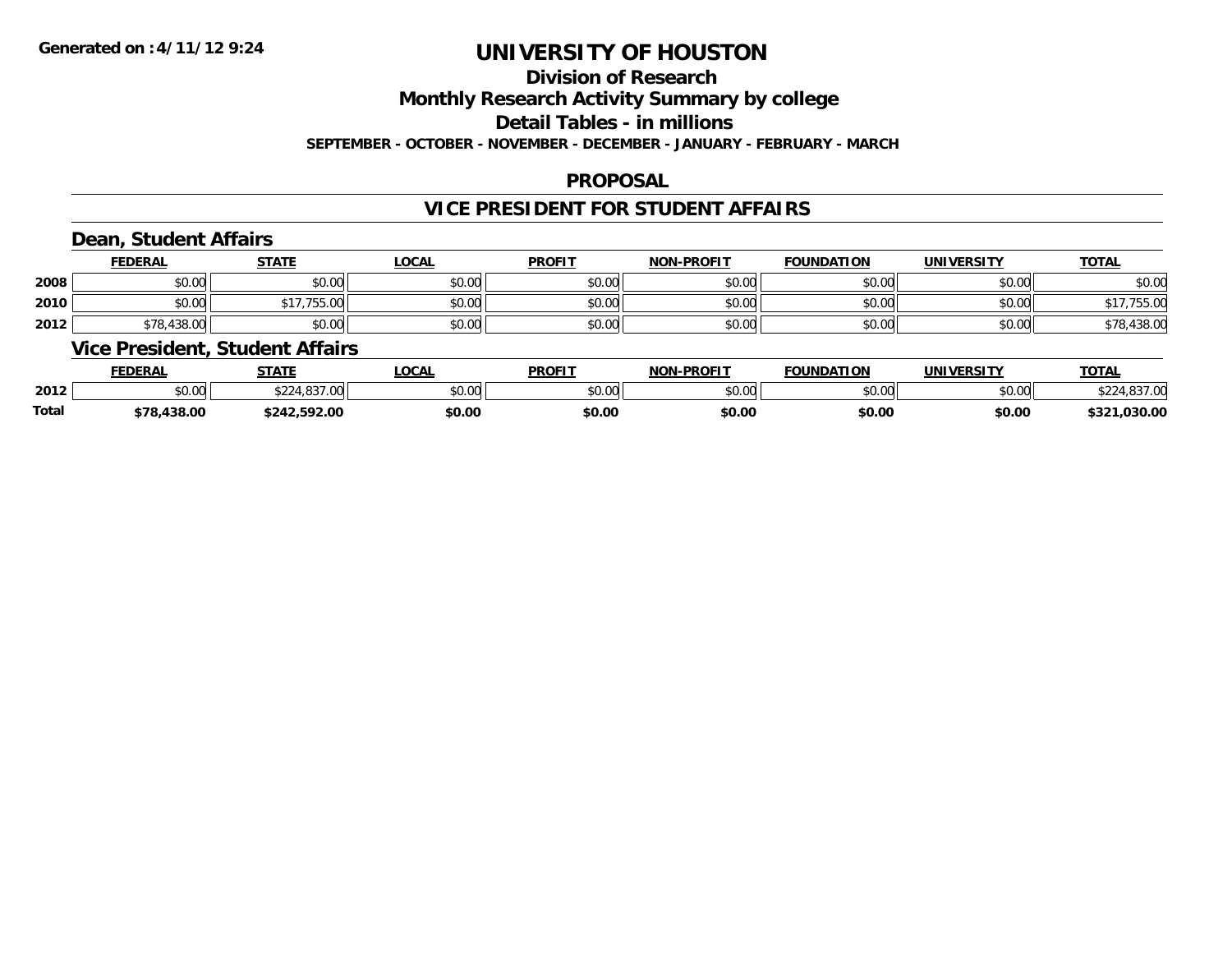**Division of Research**

**Monthly Research Activity Summary by college**

**Detail Tables - in millions**

**SEPTEMBER - OCTOBER - NOVEMBER - DECEMBER - JANUARY - FEBRUARY - MARCH**

### **AWARD**

### **C.T. BAUER COLLEGE OF BUSINESS**

### **Decision and Information Sciences**

|              | <b>FEDERAL</b>                           | <b>STATE</b> | <b>LOCAL</b> | <b>PROFIT</b> | <b>NON-PROFIT</b> | <b>FOUNDATION</b> | <b>UNIVERSITY</b> | <b>TOTAL</b>   |
|--------------|------------------------------------------|--------------|--------------|---------------|-------------------|-------------------|-------------------|----------------|
| 2008         | \$30,082.00                              | \$0.00       | \$0.00       | \$0.00        | \$0.00            | \$0.00            | \$0.00            | \$30,082.00    |
|              | <b>Finance</b>                           |              |              |               |                   |                   |                   |                |
|              | <b>FEDERAL</b>                           | <b>STATE</b> | <b>LOCAL</b> | <b>PROFIT</b> | <b>NON-PROFIT</b> | <b>FOUNDATION</b> | <b>UNIVERSITY</b> | <b>TOTAL</b>   |
| 2008         | \$121,176.00                             | \$0.00       | \$0.00       | \$0.00        | \$0.00            | \$0.00            | \$0.00            | \$121,176.00   |
| 2010         | \$100,000.00                             | \$0.00       | \$0.00       | \$0.00        | \$0.00            | \$0.00            | \$0.00            | \$100,000.00   |
| 2011         | \$198,870.80                             | \$0.00       | \$0.00       | \$0.00        | \$0.00            | \$0.00            | \$0.00            | \$198,870.80   |
|              | <b>Small Business Development Center</b> |              |              |               |                   |                   |                   |                |
|              | <b>FEDERAL</b>                           | <b>STATE</b> | <b>LOCAL</b> | <b>PROFIT</b> | <b>NON-PROFIT</b> | <b>FOUNDATION</b> | <b>UNIVERSITY</b> | <b>TOTAL</b>   |
| 2008         | \$221,250.00                             | \$0.00       | \$0.00       | \$0.00        | \$0.00            | \$0.00            | \$0.00            | \$221,250.00   |
| 2009         | \$1,200,000.00                           | \$0.00       | \$0.00       | \$0.00        | \$0.00            | \$0.00            | \$0.00            | \$1,200,000.00 |
| 2010         | \$3,453,724.00                           | \$0.00       | \$0.00       | \$0.00        | \$0.00            | \$0.00            | \$0.00            | \$3,453,724.00 |
| 2011         | \$30,274.00                              | \$61,677.00  | \$0.00       | \$0.00        | \$0.00            | \$0.00            | \$0.00            | \$91,951.00    |
| 2012         | \$2,821,600.00                           | \$0.00       | \$0.00       | \$0.00        | \$0.00            | \$0.00            | \$0.00            | \$2,821,600.00 |
| <b>Total</b> | \$8,176,976.80                           | \$61,677.00  | \$0.00       | \$0.00        | \$0.00            | \$0.00            | \$0.00            | \$8,238,653.80 |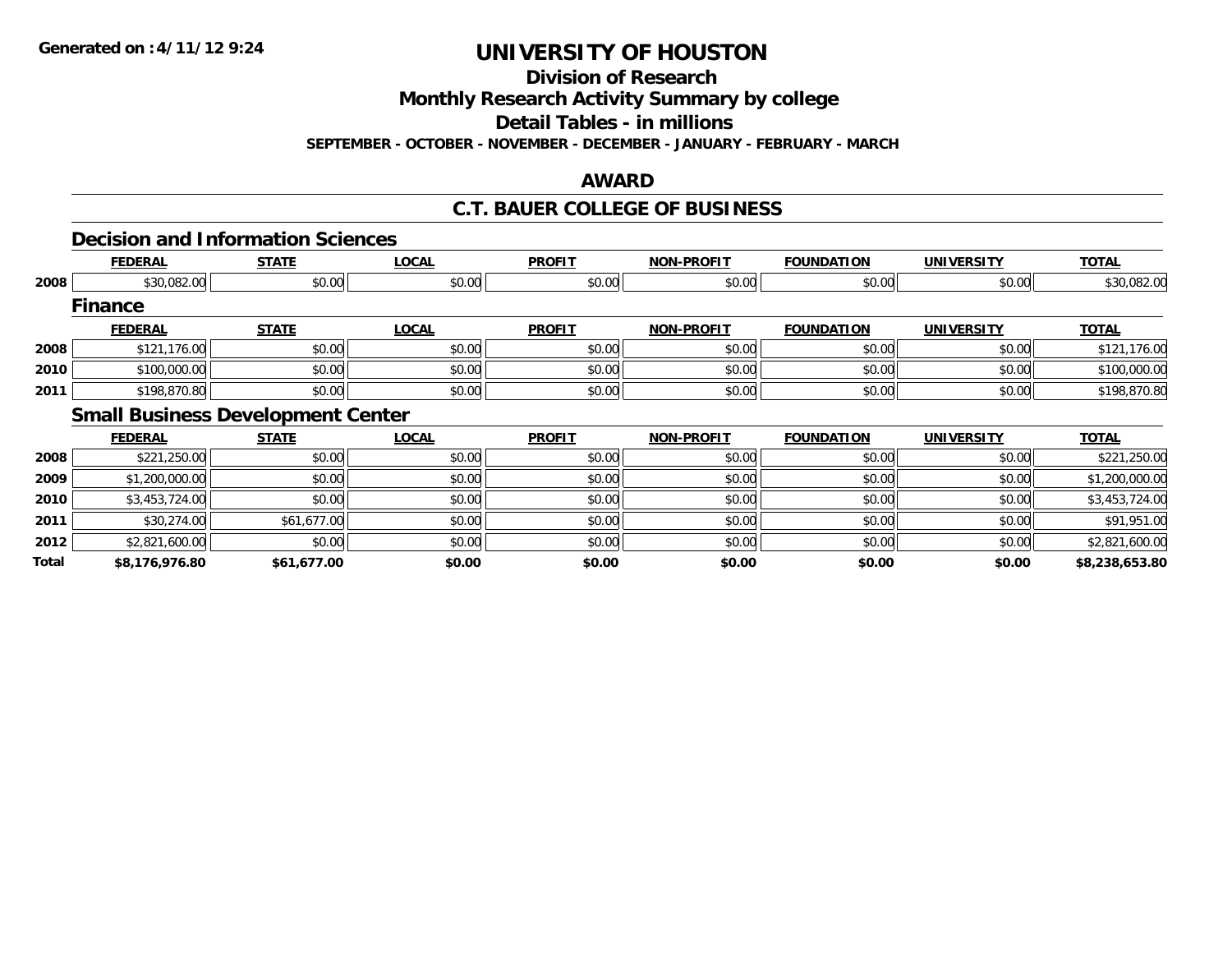### **Division of Research Monthly Research Activity Summary by college Detail Tables - in millions**

**SEPTEMBER - OCTOBER - NOVEMBER - DECEMBER - JANUARY - FEBRUARY - MARCH**

### **AWARD**

#### **COLLEGE OF ARCHITECTURE**

|       | Architecture   |              |              |               |                   |                   |                   |              |
|-------|----------------|--------------|--------------|---------------|-------------------|-------------------|-------------------|--------------|
|       | <b>FEDERAL</b> | <b>STATE</b> | <b>LOCAL</b> | <b>PROFIT</b> | <b>NON-PROFIT</b> | <b>FOUNDATION</b> | <b>UNIVERSITY</b> | <b>TOTAL</b> |
| 2008  | \$0.00         | \$0.00       | \$0.00       | \$65,000.00   | \$0.00            | \$0.00            | \$0.00            | \$65,000.00  |
| 2009  | \$0.00         | \$0.00       | \$0.00       | \$40,000.00   | \$0.00            | \$0.00            | \$0.00            | \$40,000.00  |
| 2011  | \$0.00         | \$0.00       | \$0.00       | \$7,500.00    | \$0.00            | \$0.00            | \$0.00            | \$7,500.00   |
| 2012  | \$0.00         | \$0.00       | \$0.00       | \$0.00        | \$5,000.00        | \$0.00            | \$0.00            | \$5,000.00   |
| Total | \$0.00         | \$0.00       | \$0.00       | \$112,500.00  | \$5,000.00        | \$0.00            | \$0.00            | \$117,500.00 |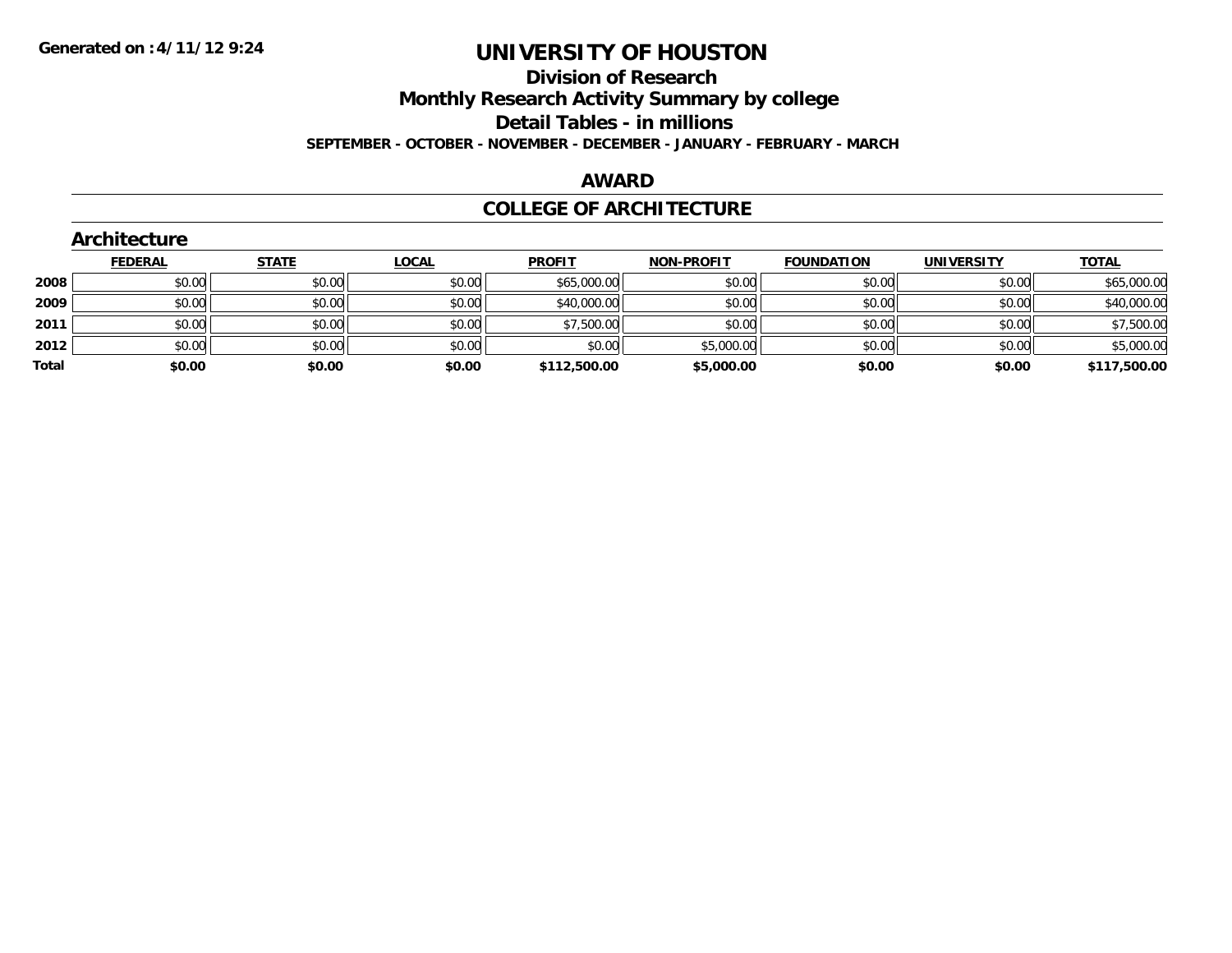#### **Division of Research**

**Monthly Research Activity Summary by college**

**Detail Tables - in millions**

**SEPTEMBER - OCTOBER - NOVEMBER - DECEMBER - JANUARY - FEBRUARY - MARCH**

#### **AWARD**

# **COLLEGE OF EDUCATION**

|       | <b>FEDERAL</b>                                       | <b>STATE</b> | <b>LOCAL</b> | <b>PROFIT</b> | <b>NON-PROFIT</b> | <b>FOUNDATION</b> | <b>UNIVERSITY</b> | <b>TOTAL</b>   |
|-------|------------------------------------------------------|--------------|--------------|---------------|-------------------|-------------------|-------------------|----------------|
| 2010  | \$0.00                                               | \$0.00       | \$0.00       | \$0.00        | \$0.00            | \$0.00            | \$0.00            | \$0.00         |
| 2011  | \$0.00                                               | \$0.00       | \$0.00       | \$0.00        | \$0.00            | \$0.00            | \$0.00            | \$0.00         |
|       | <b>Curriculum and Instruction</b>                    |              |              |               |                   |                   |                   |                |
|       | <b>FEDERAL</b>                                       | <b>STATE</b> | <b>LOCAL</b> | <b>PROFIT</b> | <b>NON-PROFIT</b> | <b>FOUNDATION</b> | <b>UNIVERSITY</b> | <b>TOTAL</b>   |
| 2008  | \$1,470,795.00                                       | \$27,554.00  | \$10,041.00  | \$466.77      | \$320,485.00      | \$0.60            | \$0.00            | \$1,829,342.37 |
| 2009  | \$679,932.50                                         | \$55,000.00  | \$0.00       | \$0.00        | \$248,560.15      | \$0.00            | \$0.00            | \$983,492.65   |
| 2010  | \$306,743.20                                         | \$50,000.00  | \$37,786.06  | \$120.61      | \$116,095.00      | \$0.00            | \$0.00            | \$510,744.87   |
| 2011  | \$793,181.75                                         | \$50,000.00  | \$0.00       | \$0.00        | \$225,601.00      | \$0.00            | \$0.00            | \$1,068,782.75 |
| 2012  | \$230,430.20                                         | \$0.00       | \$0.00       | \$0.00        | \$84,725.00       | \$18,400.00       | \$0.00            | \$333,555.20   |
|       | <b>Educational Leadership &amp; Cultural Studies</b> |              |              |               |                   |                   |                   |                |
|       | <b>FEDERAL</b>                                       | <b>STATE</b> | <b>LOCAL</b> | <b>PROFIT</b> | <b>NON-PROFIT</b> | <b>FOUNDATION</b> | <b>UNIVERSITY</b> | <b>TOTAL</b>   |
| 2009  | \$39,988.00                                          | \$0.00       | \$0.00       | \$0.00        | \$0.00            | \$0.00            | \$0.00            | \$39,988.00    |
|       | <b>Educational Psychology</b>                        |              |              |               |                   |                   |                   |                |
|       | <b>FEDERAL</b>                                       | <b>STATE</b> | <b>LOCAL</b> | <b>PROFIT</b> | <b>NON-PROFIT</b> | <b>FOUNDATION</b> | <b>UNIVERSITY</b> | <b>TOTAL</b>   |
| 2008  | \$68,083.00                                          | \$199,995.00 | \$0.00       | \$0.00        | \$12,791.00       | \$210,048.00      | \$0.00            | \$490,917.00   |
| 2009  | \$0.00                                               | \$49,999.00  | \$0.00       | \$0.00        | \$0.00            | \$162,702.00      | \$0.00            | \$212,701.00   |
| 2010  | \$0.00                                               | \$0.00       | \$0.00       | \$0.00        | \$0.00            | \$0.00            | \$0.00            | \$0.00         |
| 2011  | \$0.00                                               | \$49,995.00  | \$0.00       | \$0.00        | \$0.00            | \$14,901.90       | \$0.00            | \$64,896.90    |
| 2012  | \$32,875.40                                          | \$0.00       | \$0.00       | \$0.00        | \$12,718.04       | \$0.00            | \$0.00            | \$45,593.44    |
|       | <b>Institute for Urban Education</b>                 |              |              |               |                   |                   |                   |                |
|       | <b>FEDERAL</b>                                       | <b>STATE</b> | <b>LOCAL</b> | <b>PROFIT</b> | <b>NON-PROFIT</b> | <b>FOUNDATION</b> | <b>UNIVERSITY</b> | <b>TOTAL</b>   |
| 2008  | \$0.00                                               | \$0.00       | \$0.00       | \$0.00        | \$0.00            | \$0.00            | \$0.00            | \$0.00         |
| 2009  | \$0.00                                               | \$0.00       | \$0.00       | \$0.00        | \$0.00            | \$0.00            | \$0.00            | \$0.00         |
| 2010  | \$0.00                                               | \$0.00       | \$0.00       | \$0.00        | \$0.00            | \$0.00            | \$0.00            | \$0.00         |
| 2011  | \$0.00                                               | \$0.00       | \$0.00       | \$0.00        | \$0.00            | \$0.00            | \$0.00            | \$0.00         |
| 2012  | \$0.00                                               | \$0.00       | \$0.00       | \$0.00        | \$0.00            | \$0.00            | \$0.00            | \$0.00         |
| Total | \$3,622,029.05                                       | \$482,543.00 | \$47,827.06  | \$587.38      | \$1,020,975.19    | \$406,052.50      | \$0.00            | \$5,580,014.18 |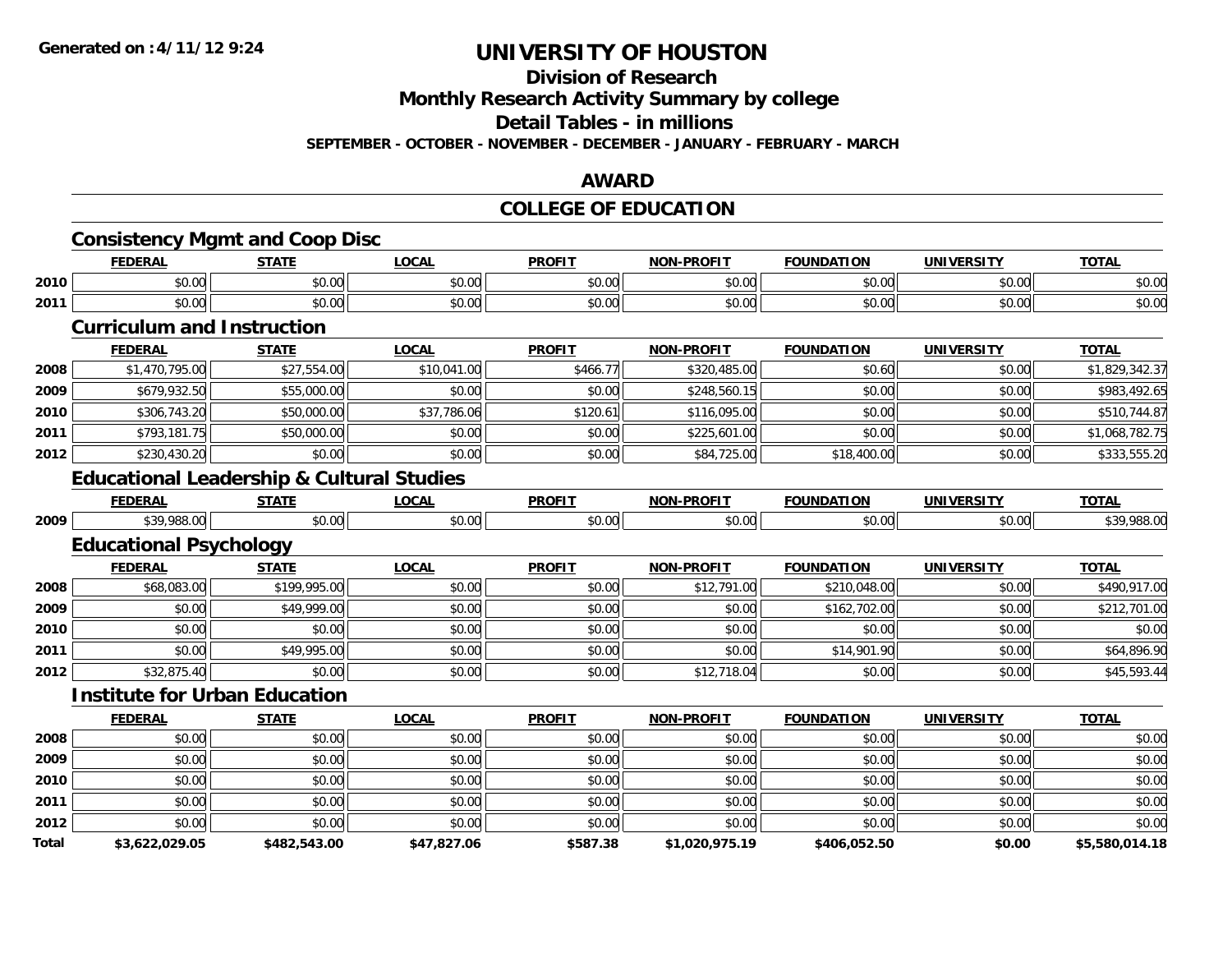**Division of Research**

**Monthly Research Activity Summary by college**

**Detail Tables - in millions**

**SEPTEMBER - OCTOBER - NOVEMBER - DECEMBER - JANUARY - FEBRUARY - MARCH**

#### **AWARD**

#### **COLLEGE OF LIBERAL ARTS AND SOCIAL SCIENCES**

|      | Art                                 |              |              |               |                   |                   |                   |              |
|------|-------------------------------------|--------------|--------------|---------------|-------------------|-------------------|-------------------|--------------|
|      | <b>FEDERAL</b>                      | <b>STATE</b> | <b>LOCAL</b> | <b>PROFIT</b> | <b>NON-PROFIT</b> | <b>FOUNDATION</b> | <b>UNIVERSITY</b> | <b>TOTAL</b> |
| 2012 | \$14,979.30                         | \$0.00       | \$0.00       | \$0.00        | \$0.00            | \$0.00            | \$0.00            | \$14,979.30  |
|      | <b>Arte Publico Press</b>           |              |              |               |                   |                   |                   |              |
|      | <b>FEDERAL</b>                      | <b>STATE</b> | <b>LOCAL</b> | <b>PROFIT</b> | <b>NON-PROFIT</b> | <b>FOUNDATION</b> | <b>UNIVERSITY</b> | <b>TOTAL</b> |
| 2008 | \$0.00                              | \$0.00       | \$0.00       | \$0.00        | \$67,300.00       | \$20.10           | \$0.00            | \$67,320.10  |
| 2009 | \$0.00                              | \$0.00       | \$0.00       | \$0.00        | \$56,800.00       | \$0.00            | \$0.00            | \$56,800.00  |
| 2010 | \$30,000.00                         | \$0.00       | \$0.00       | \$0.00        | \$51,200.00       | \$0.00            | \$0.00            | \$81,200.00  |
| 2011 | \$30,000.00                         | \$9,500.00   | \$0.00       | \$0.00        | \$56,600.00       | \$0.00            | \$0.00            | \$96,100.00  |
| 2012 | \$6,000.00                          | \$2,250.00   | \$0.00       | \$0.00        | \$39,100.00       | \$0.00            | \$0.00            | \$47,350.00  |
|      | <b>Blaffer Gallery</b>              |              |              |               |                   |                   |                   |              |
|      | <b>FEDERAL</b>                      | <b>STATE</b> | <b>LOCAL</b> | <b>PROFIT</b> | <b>NON-PROFIT</b> | <b>FOUNDATION</b> | <b>UNIVERSITY</b> | <b>TOTAL</b> |
| 2008 | \$7,551.00                          | \$0.00       | \$0.00       | \$0.00        | \$36,800.00       | \$0.00            | \$0.00            | \$44,351.00  |
| 2009 | \$0.00                              | \$4,007.00   | \$0.00       | \$0.00        | \$0.00            | \$0.00            | \$0.00            | \$4,007.00   |
| 2010 | \$60,000.00                         | \$8,500.00   | \$0.00       | \$0.00        | \$67,300.00       | \$0.00            | \$0.00            | \$135,800.00 |
| 2011 | \$0.00                              | \$11,500.00  | \$0.00       | \$0.00        | \$70,200.00       | \$0.00            | \$0.00            | \$81,700.00  |
| 2012 | \$20,000.00                         | \$5,132.00   | \$0.00       | \$0.00        | \$50,800.00       | \$0.00            | \$0.00            | \$75,932.00  |
|      | <b>Center for Public History</b>    |              |              |               |                   |                   |                   |              |
|      | <b>FEDERAL</b>                      | <b>STATE</b> | <b>LOCAL</b> | <b>PROFIT</b> | <b>NON-PROFIT</b> | <b>FOUNDATION</b> | <b>UNIVERSITY</b> | <b>TOTAL</b> |
| 2012 | \$100,000.00                        | \$0.00       | \$0.00       | \$0.00        | \$0.00            | \$0.00            | \$0.00            | \$100,000.00 |
|      | <b>Communication Disorders</b>      |              |              |               |                   |                   |                   |              |
|      | <b>FEDERAL</b>                      | <b>STATE</b> | <b>LOCAL</b> | <b>PROFIT</b> | <b>NON-PROFIT</b> | <b>FOUNDATION</b> | <b>UNIVERSITY</b> | <b>TOTAL</b> |
| 2008 | \$24,006.00                         | \$0.00       | \$3,200.00   | \$0.00        | \$60,644.00       | \$0.00            | \$0.00            | \$87,850.00  |
| 2009 | \$0.00                              | \$0.00       | \$1,500.00   | \$0.00        | \$61,917.00       | \$0.00            | \$0.00            | \$63,417.00  |
| 2010 | \$0.00                              | \$0.00       | \$0.00       | \$0.00        | \$56,821.00       | \$0.00            | \$0.00            | \$56,821.00  |
| 2011 | \$0.00                              | \$0.00       | \$0.00       | \$0.00        | \$56,693.00       | \$0.00            | \$0.00            | \$56,693.00  |
| 2012 | \$2,942.90                          | \$0.00       | \$0.00       | \$0.00        | \$58,428.00       | \$0.00            | \$0.00            | \$61,370.90  |
|      | <b>Comparative Cultural Studies</b> |              |              |               |                   |                   |                   |              |
|      | <b>FEDERAL</b>                      | <b>STATE</b> | <b>LOCAL</b> | <b>PROFIT</b> | <b>NON-PROFIT</b> | <b>FOUNDATION</b> | <b>UNIVERSITY</b> | <b>TOTAL</b> |
| 2008 | \$18,883.00                         | \$0.00       | \$0.00       | \$0.00        | \$0.00            | \$0.00            | \$0.00            | \$18,883.00  |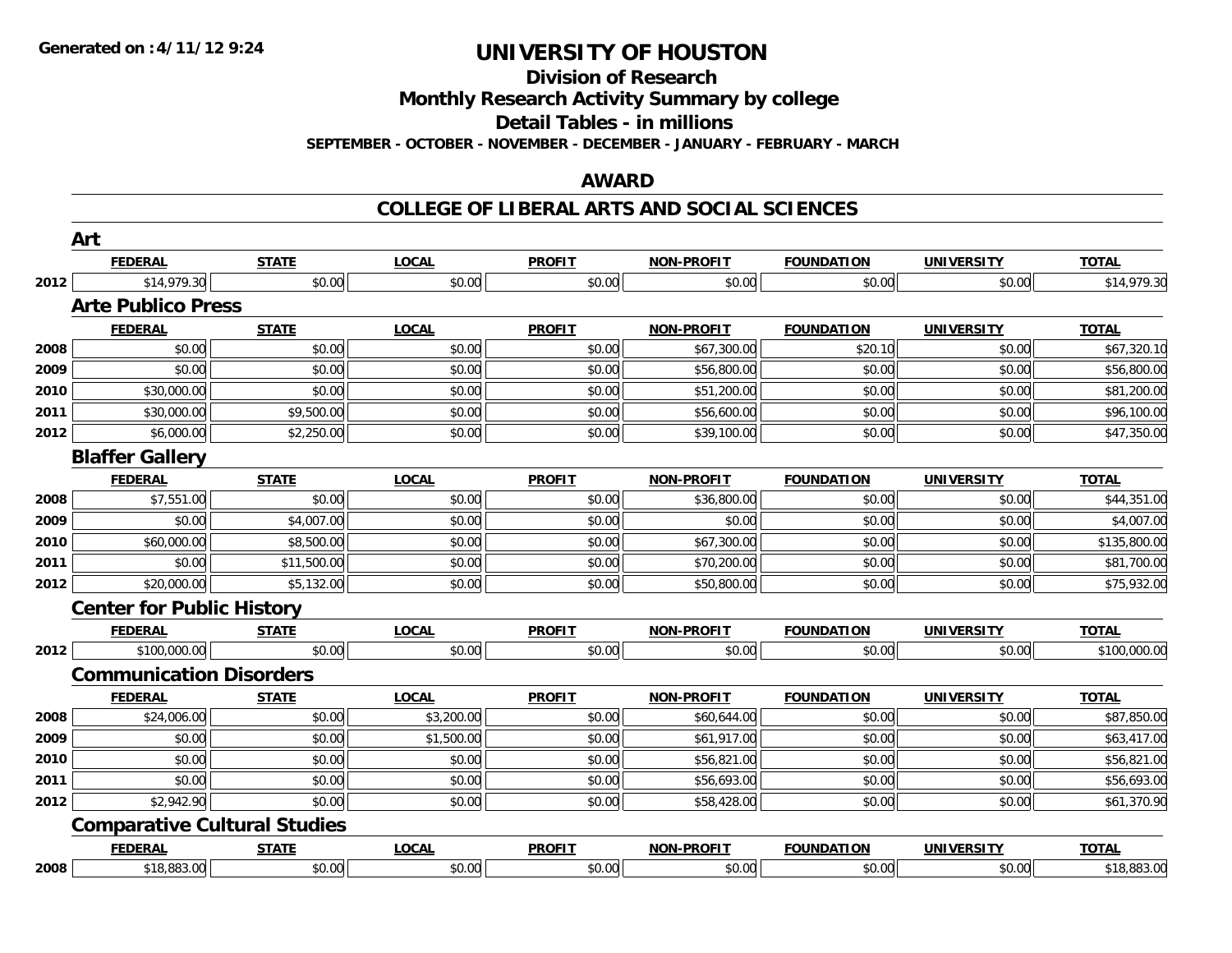**Division of Research**

**Monthly Research Activity Summary by college**

**Detail Tables - in millions**

**SEPTEMBER - OCTOBER - NOVEMBER - DECEMBER - JANUARY - FEBRUARY - MARCH**

#### **AWARD**

#### **COLLEGE OF LIBERAL ARTS AND SOCIAL SCIENCES**

|      | <b>Cynthia Woods Mitchell Center for the Arts</b> |              |              |               |                   |                   |                   |                |
|------|---------------------------------------------------|--------------|--------------|---------------|-------------------|-------------------|-------------------|----------------|
|      | <b>FEDERAL</b>                                    | <b>STATE</b> | <b>LOCAL</b> | <b>PROFIT</b> | <b>NON-PROFIT</b> | <b>FOUNDATION</b> | <b>UNIVERSITY</b> | <b>TOTAL</b>   |
| 2011 | \$0.00                                            | \$0.00       | \$0.00       | \$0.00        | \$15,000.00       | \$0.00            | \$0.00            | \$15,000.00    |
|      | Dean, Liberal Arts and Social Sciences            |              |              |               |                   |                   |                   |                |
|      | <b>FEDERAL</b>                                    | <b>STATE</b> | <b>LOCAL</b> | <b>PROFIT</b> | <b>NON-PROFIT</b> | <b>FOUNDATION</b> | <b>UNIVERSITY</b> | <b>TOTAL</b>   |
| 2008 | \$150,000.00                                      | \$0.00       | \$0.00       | \$0.00        | \$0.00            | \$0.00            | \$0.00            | \$150,000.00   |
| 2010 | \$0.00                                            | \$0.00       | \$0.00       | \$0.00        | \$0.00            | \$0.00            | \$0.00            | \$0.00         |
| 2011 | \$0.00                                            | \$0.00       | \$0.00       | \$0.00        | \$0.00            | \$0.00            | \$0.00            | \$0.00         |
| 2012 | \$0.00                                            | \$0.00       | \$0.00       | \$0.00        | \$0.00            | \$0.00            | \$0.00            | \$0.00         |
|      | <b>Economics</b>                                  |              |              |               |                   |                   |                   |                |
|      | <b>FEDERAL</b>                                    | <b>STATE</b> | <b>LOCAL</b> | <b>PROFIT</b> | <b>NON-PROFIT</b> | <b>FOUNDATION</b> | <b>UNIVERSITY</b> | <b>TOTAL</b>   |
| 2008 | \$57,274.00                                       | \$0.00       | \$0.00       | \$0.00        | \$0.00            | \$0.00            | \$0.00            | \$57,274.00    |
| 2009 | \$24,750.00                                       | \$0.00       | \$0.00       | \$0.00        | \$0.00            | \$0.00            | \$0.00            | \$24,750.00    |
| 2011 | \$0.00                                            | \$0.00       | \$0.00       | \$0.00        | \$55,000.00       | \$0.00            | \$0.00            | \$55,000.00    |
| 2012 | \$124,999.88                                      | \$0.00       | \$0.00       | \$0.00        | \$0.00            | \$38,500.00       | \$0.00            | \$163,499.88   |
|      | <b>English</b>                                    |              |              |               |                   |                   |                   |                |
|      | <b>FEDERAL</b>                                    |              |              |               |                   |                   |                   |                |
|      |                                                   | <b>STATE</b> | <b>LOCAL</b> | <b>PROFIT</b> | <b>NON-PROFIT</b> | <b>FOUNDATION</b> | <b>UNIVERSITY</b> | <b>TOTAL</b>   |
| 2008 | \$0.00                                            | \$0.00       | \$0.00       | \$0.00        | \$1,000.00        | \$0.00            | \$0.00            | \$1,000.00     |
| 2009 | \$7,500.00                                        | \$0.00       | \$0.00       | \$0.00        | \$0.00            | \$0.00            | \$0.00            | \$7,500.00     |
| 2010 | \$1,000.00                                        | \$0.00       | \$0.00       | \$14,264.60   | \$0.00            | \$0.00            | \$0.00            | \$15,264.60    |
| 2011 | \$1,000.00                                        | \$0.00       | \$0.00       | \$0.00        | \$0.00            | \$0.00            | \$0.00            | \$1,000.00     |
|      | <b>Health and Human Performance</b>               |              |              |               |                   |                   |                   |                |
|      | <b>FEDERAL</b>                                    | <b>STATE</b> | <b>LOCAL</b> | <b>PROFIT</b> | <b>NON-PROFIT</b> | <b>FOUNDATION</b> | <b>UNIVERSITY</b> | <b>TOTAL</b>   |
| 2008 | \$830,155.75                                      | \$0.00       | \$0.00       | \$134,000.00  | \$0.00            | \$25,266.00       | \$0.00            | \$989,421.75   |
| 2009 | \$980,800.37                                      | \$0.00       | \$0.00       | \$402,000.00  | \$0.00            | \$12,234.00       | \$0.00            | \$1,395,034.37 |
| 2010 | \$2,072,229.60                                    | \$0.00       | \$0.00       | \$0.00        | \$0.00            | \$0.00            | \$0.00            | \$2,072,229.60 |
| 2011 | \$1,074,868.38                                    | \$0.00       | \$0.00       | \$91,870.00   | \$0.00            | \$56,877.80       | \$0.00            | \$1,223,616.18 |
| 2012 | \$1,400,513.95                                    | \$0.00       | \$0.00       | \$607,434.00  | \$0.00            | \$0.00            | \$0.00            | \$2,007,947.95 |
|      | <b>Hispanic Studies</b>                           |              |              |               |                   |                   |                   |                |
|      | <b>FEDERAL</b>                                    | <b>STATE</b> | <b>LOCAL</b> | <b>PROFIT</b> | <b>NON-PROFIT</b> | <b>FOUNDATION</b> | <b>UNIVERSITY</b> | <b>TOTAL</b>   |
| 2011 | \$0.00                                            | \$0.00       | \$0.00       | \$0.00        | \$0.00            | \$72,400.00       | \$0.00            | \$72,400.00    |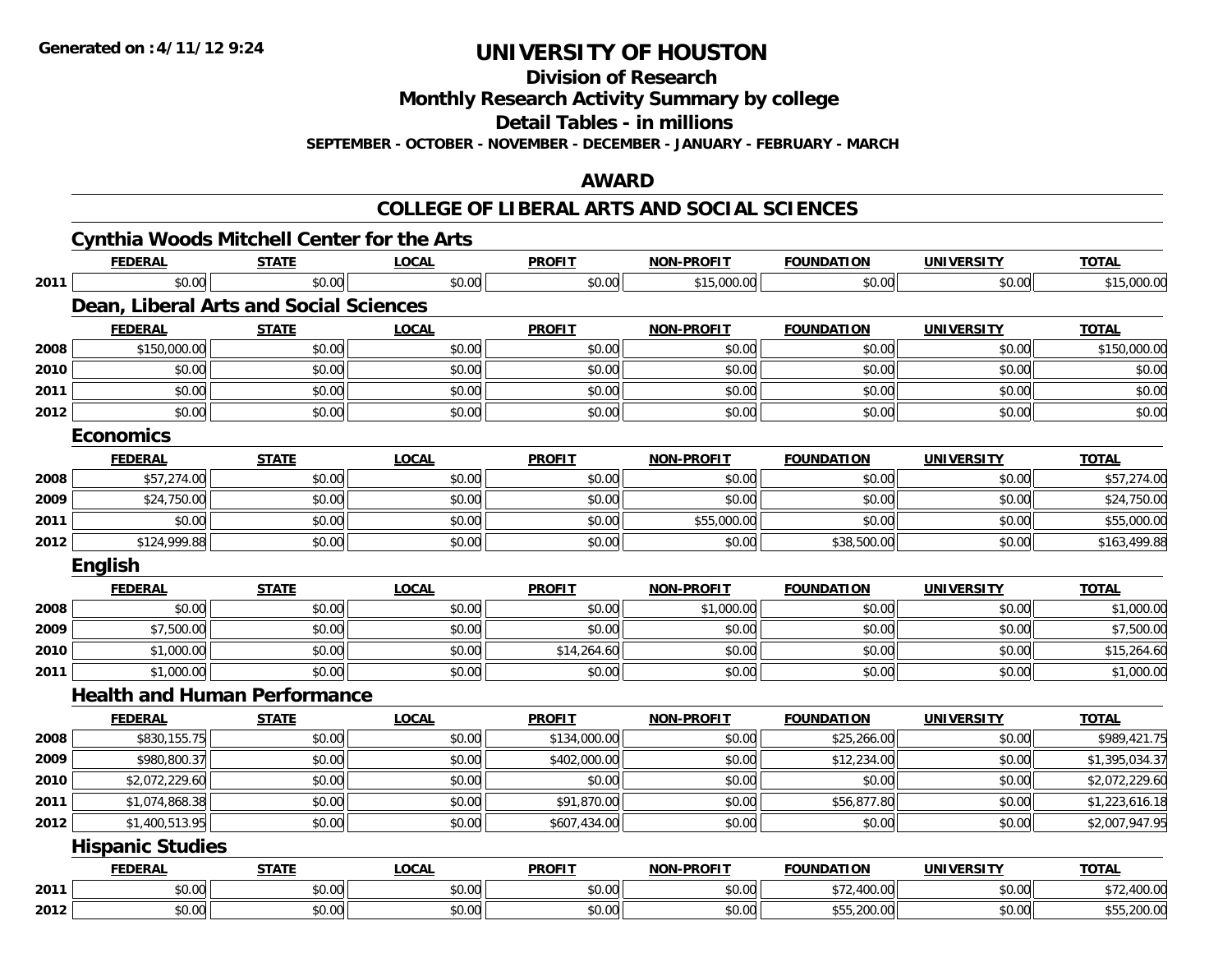### **Division of ResearchMonthly Research Activity Summary by college Detail Tables - in millions SEPTEMBER - OCTOBER - NOVEMBER - DECEMBER - JANUARY - FEBRUARY - MARCH**

#### **AWARD**

#### **COLLEGE OF LIBERAL ARTS AND SOCIAL SCIENCES**

|      | <b>History</b>                        |                |              |               |                   |                   |                   |                 |
|------|---------------------------------------|----------------|--------------|---------------|-------------------|-------------------|-------------------|-----------------|
|      | <b>FEDERAL</b>                        | <b>STATE</b>   | <b>LOCAL</b> | <b>PROFIT</b> | <b>NON-PROFIT</b> | <b>FOUNDATION</b> | <b>UNIVERSITY</b> | <b>TOTAL</b>    |
| 2008 | \$0.00                                | \$0.00         | \$0.00       | \$131,643.49  | \$0.00            | \$0.00            | \$0.00            | \$131,643.49    |
| 2010 | \$25,000.00                           | \$0.00         | \$0.00       | \$47,990.42   | \$0.00            | \$0.00            | \$0.00            | \$72,990.42     |
| 2011 | \$14,000.00                           | \$0.00         | \$0.00       | \$19,256.96   | \$0.00            | \$0.00            | \$0.00            | \$33,256.96     |
| 2012 | \$0.00                                | \$0.00         | \$0.00       | \$16,965.60   | \$0.00            | \$0.00            | \$0.00            | \$16,965.60     |
|      | <b>Hobby Center for Public Policy</b> |                |              |               |                   |                   |                   |                 |
|      | <b>FEDERAL</b>                        | <b>STATE</b>   | <b>LOCAL</b> | <b>PROFIT</b> | <b>NON-PROFIT</b> | <b>FOUNDATION</b> | <b>UNIVERSITY</b> | <b>TOTAL</b>    |
| 2009 | \$24,750.00                           | \$0.00         | \$0.00       | \$0.00        | \$0.00            | \$0.00            | \$0.00            | \$24,750.00     |
| 2010 | \$249,989.00                          | \$0.00         | \$0.00       | \$0.00        | \$0.00            | \$0.00            | \$0.00            | \$249,989.00    |
|      | <b>Modern/Classical Languages</b>     |                |              |               |                   |                   |                   |                 |
|      | <b>FEDERAL</b>                        | <b>STATE</b>   | <b>LOCAL</b> | <b>PROFIT</b> | <b>NON-PROFIT</b> | <b>FOUNDATION</b> | <b>UNIVERSITY</b> | <b>TOTAL</b>    |
| 2008 | \$40,000.00                           | \$0.00         | \$0.00       | \$0.00        | \$0.00            | \$0.00            | \$0.00            | \$40,000.00     |
| 2011 | \$0.00                                | \$0.00         | \$0.00       | \$0.00        | \$0.00            | \$0.00            | \$0.00            | \$0.00          |
|      | Philosophy                            |                |              |               |                   |                   |                   |                 |
|      | <b>FEDERAL</b>                        | <b>STATE</b>   | <b>LOCAL</b> | <b>PROFIT</b> | <b>NON-PROFIT</b> | <b>FOUNDATION</b> | <b>UNIVERSITY</b> | <b>TOTAL</b>    |
| 2009 | \$0.00                                | \$0.00         | \$0.00       | \$0.00        | \$0.00            | \$0.00            | \$0.00            | \$0.00          |
| 2010 | \$0.00                                | \$0.00         | \$0.00       | \$0.00        | \$0.00            | \$0.00            | \$0.00            | \$0.00          |
| 2012 | \$29,932.50                           | \$0.00         | \$0.00       | \$0.00        | \$0.00            | \$0.00            | \$0.00            | \$29,932.50     |
|      | <b>Political Science</b>              |                |              |               |                   |                   |                   |                 |
|      | <b>FEDERAL</b>                        | <b>STATE</b>   | <b>LOCAL</b> | <b>PROFIT</b> | <b>NON-PROFIT</b> | <b>FOUNDATION</b> | <b>UNIVERSITY</b> | <b>TOTAL</b>    |
| 2008 | \$0.00                                | \$0.00         | \$0.00       | \$0.00        | \$0.00            | \$0.00            | \$36,041.00       | \$36,041.00     |
| 2009 | \$34,995.00                           | \$0.00         | \$0.00       | \$0.00        | \$0.00            | \$0.00            | \$19,200.00       | \$54,195.00     |
| 2010 | \$0.00                                | \$0.00         | \$0.00       | \$0.00        | \$0.00            | \$0.00            | \$0.00            | \$0.00          |
| 2011 | \$11,941.00                           | \$0.00         | \$0.00       | \$0.00        | \$0.00            | \$0.00            | \$0.00            | \$11,941.00     |
| 2012 | \$0.00                                | \$0.00         | \$0.00       | \$0.00        | \$0.00            | \$0.00            | \$0.00            | \$0.00          |
|      | <b>Psychology</b>                     |                |              |               |                   |                   |                   |                 |
|      | <b>FEDERAL</b>                        | <b>STATE</b>   | <b>LOCAL</b> | <b>PROFIT</b> | <b>NON-PROFIT</b> | <b>FOUNDATION</b> | <b>UNIVERSITY</b> | <b>TOTAL</b>    |
| 2008 | \$6,892,950.56                        | \$5,473,500.68 | \$0.00       | \$165,596.08  | \$82,063.36       | \$0.00            | \$63,717.44       | \$12,677,828.12 |
| 2009 | \$3,468,626.54                        | \$4,377,953.12 | \$0.00       | \$83,955.00   | \$134,730.00      | \$0.00            | \$44,523.00       | \$8,109,787.66  |
| 2010 | \$5,619,981.55                        | \$1,032,389.00 | \$0.00       | \$58,067.00   | \$86,556.00       | \$0.00            | \$36,067.00       | \$6,833,060.55  |
| 2011 | \$4,258,116.21                        | \$562,880.00   | \$0.00       | \$153,430.00  | \$105,759.00      | \$229,331.15      | \$18,852.00       | \$5,328,368.36  |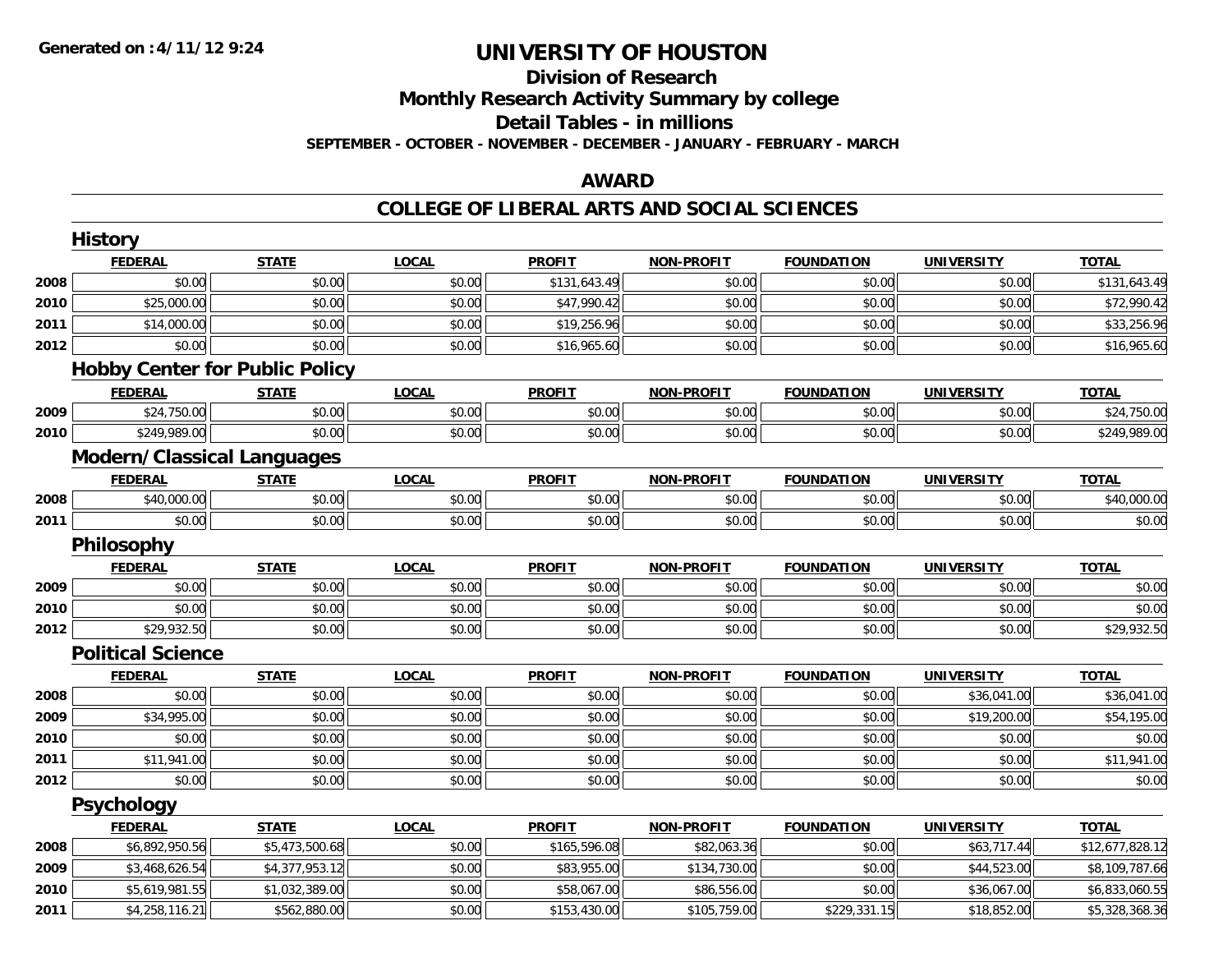### **Division of Research**

**Monthly Research Activity Summary by college**

**Detail Tables - in millions**

**SEPTEMBER - OCTOBER - NOVEMBER - DECEMBER - JANUARY - FEBRUARY - MARCH**

#### **AWARD**

#### **COLLEGE OF LIBERAL ARTS AND SOCIAL SCIENCES**

|       | <b>Psychology</b>      |                 |              |                |                   |                   |                   |                 |
|-------|------------------------|-----------------|--------------|----------------|-------------------|-------------------|-------------------|-----------------|
|       | <b>FEDERAL</b>         | <b>STATE</b>    | <b>LOCAL</b> | <b>PROFIT</b>  | <b>NON-PROFIT</b> | <b>FOUNDATION</b> | <b>UNIVERSITY</b> | <b>TOTAL</b>    |
| 2012  | \$5,353,755.17         | \$39,662.00     | \$0.00       | \$38,168.00    | \$304,641.00      | \$53,798.00       | \$36,531.00       | \$5,826,555.17  |
|       | <b>School of Music</b> |                 |              |                |                   |                   |                   |                 |
|       | <b>FEDERAL</b>         | <b>STATE</b>    | <b>LOCAL</b> | <b>PROFIT</b>  | <b>NON-PROFIT</b> | <b>FOUNDATION</b> | <b>UNIVERSITY</b> | <b>TOTAL</b>    |
| 2008  | \$0.00                 | \$0.00          | \$0.00       | \$0.00         | \$6,200.00        | \$0.00            | \$0.00            | \$6,200.00      |
| 2010  | \$14,500.00            | \$0.00          | \$0.00       | \$0.00         | \$40,900.00       | \$0.00            | \$0.00            | \$55,400.00     |
| 2011  | \$0.00                 | \$15,865.00     | \$0.00       | \$0.00         | \$0.00            | \$0.00            | \$0.00            | \$15,865.00     |
| 2012  | \$0.00                 | \$3,347.00      | \$0.00       | \$0.00         | \$0.00            | \$0.00            | \$0.00            | \$3,347.00      |
|       | <b>Sociology</b>       |                 |              |                |                   |                   |                   |                 |
|       | <b>FEDERAL</b>         | <b>STATE</b>    | <b>LOCAL</b> | <b>PROFIT</b>  | <b>NON-PROFIT</b> | <b>FOUNDATION</b> | <b>UNIVERSITY</b> | <b>TOTAL</b>    |
| 2008  | \$0.00                 | \$0.00          | \$59,350.00  | \$0.00         | \$1,500.00        | \$0.00            | \$26,250.00       | \$87,100.00     |
| 2009  | \$132,051.20           | \$0.00          | \$60,000.00  | \$0.00         | \$0.00            | \$0.00            | \$0.00            | \$192,051.20    |
| 2011  | \$0.00                 | \$0.00          | \$0.00       | \$0.00         | \$3,500.00        | \$0.00            | \$0.00            | \$3,500.00      |
| 2012  | \$54,502.40            | \$0.00          | \$0.00       | \$0.00         | \$0.00            | \$0.00            | \$0.00            | \$54,502.40     |
|       | <b>Theatre</b>         |                 |              |                |                   |                   |                   |                 |
|       | <b>FEDERAL</b>         | <b>STATE</b>    | <b>LOCAL</b> | <b>PROFIT</b>  | <b>NON-PROFIT</b> | <b>FOUNDATION</b> | <b>UNIVERSITY</b> | <b>TOTAL</b>    |
| 2008  | \$0.00                 | \$0.00          | \$0.00       | \$0.00         | \$44,014.23       | \$0.00            | \$0.00            | \$44,014.23     |
| 2010  | \$0.00                 | \$0.00          | \$0.00       | \$0.00         | \$46,537.16       | \$0.00            | \$0.00            | \$46,537.16     |
| 2011  | \$0.00                 | \$0.00          | \$0.00       | \$47,990.37    | \$0.00            | \$0.00            | \$0.00            | \$47,990.37     |
| Total | \$33,264,545.25        | \$11,546,485.80 | \$124,050.00 | \$2,012,631.52 | \$1,718,003.75    | \$543,627.05      | \$281,181.44      | \$49,490,524.81 |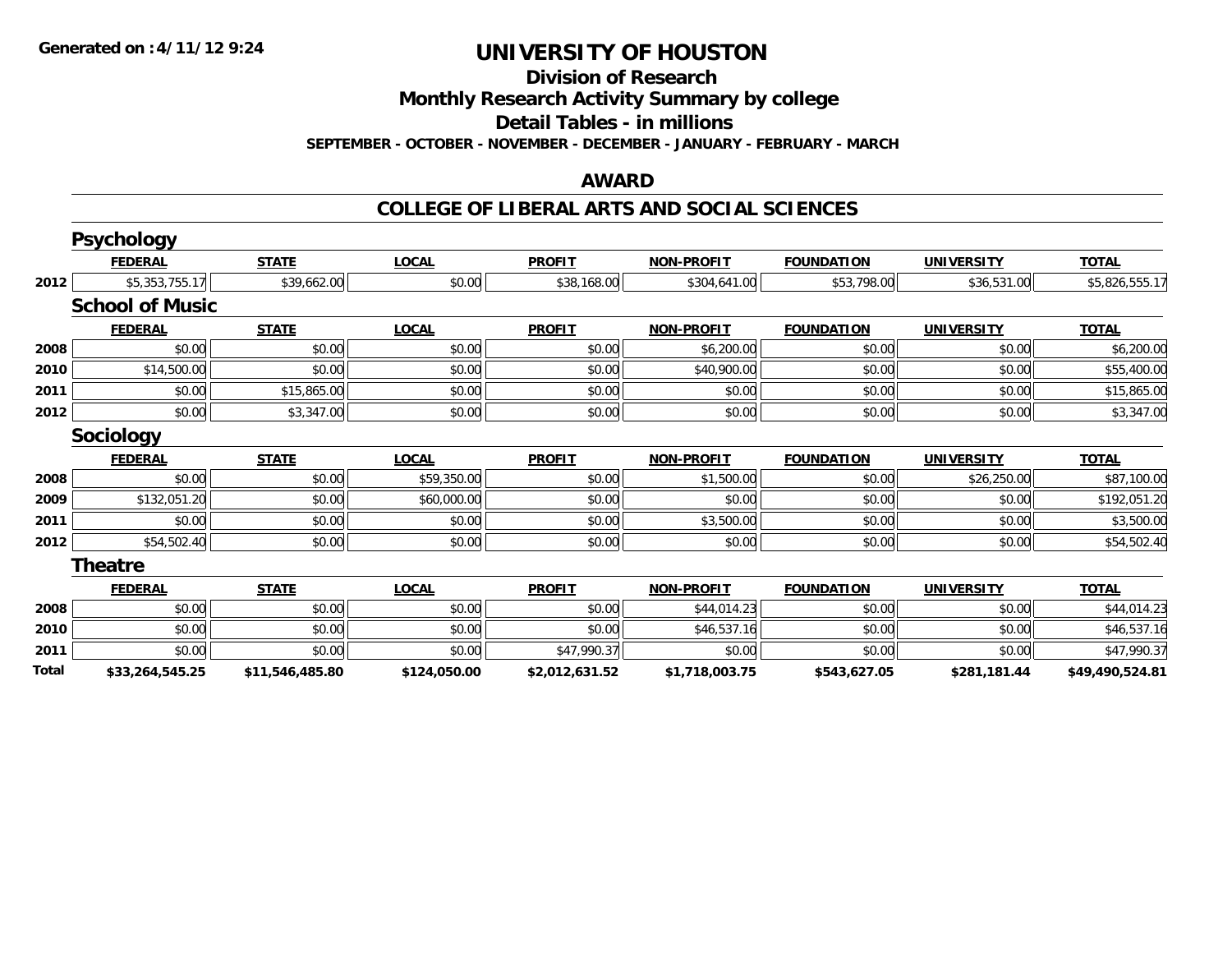**Division of Research**

**Monthly Research Activity Summary by college**

**Detail Tables - in millions**

**SEPTEMBER - OCTOBER - NOVEMBER - DECEMBER - JANUARY - FEBRUARY - MARCH**

#### **AWARD**

#### **COLLEGE OF NATURAL SCIENCES AND MATHEMATICS**

|      | <b>Allied Geophysical Laboratories</b><br><b>FEDERAL</b> | <b>STATE</b>   | <b>LOCAL</b> | <b>PROFIT</b> | <b>NON-PROFIT</b> | <b>FOUNDATION</b> | <b>UNIVERSITY</b> | <b>TOTAL</b>   |
|------|----------------------------------------------------------|----------------|--------------|---------------|-------------------|-------------------|-------------------|----------------|
|      | \$0.00                                                   | \$0.00         | \$0.00       |               |                   |                   |                   |                |
| 2011 |                                                          |                |              | \$70,000.00   | \$0.00            | \$0.00            | \$0.00            | \$70,000.00    |
|      | <b>Biology/Biochemistry</b>                              |                |              |               |                   |                   |                   |                |
|      | <b>FEDERAL</b>                                           | <b>STATE</b>   | <b>LOCAL</b> | <b>PROFIT</b> | <b>NON-PROFIT</b> | <b>FOUNDATION</b> | <b>UNIVERSITY</b> | <b>TOTAL</b>   |
| 2008 | \$1,762,565.20                                           | \$0.00         | \$0.00       | \$0.00        | \$61,771.00       | \$99,300.00       | \$0.00            | \$1,923,636.20 |
| 2009 | \$1,476,252.00                                           | \$0.00         | \$0.00       | \$0.00        | \$0.00            | \$166,871.42      | \$0.00            | \$1,643,123.42 |
| 2010 | \$2,695,489.50                                           | \$0.00         | \$0.00       | \$0.00        | \$324,759.00      | \$103,171.61      | \$0.00            | \$3,123,420.11 |
| 2011 | \$1,911,687.45                                           | \$300,565.75   | \$0.00       | \$0.00        | \$539,496.11      | \$84,378.25       | \$0.00            | \$2,836,127.56 |
| 2012 | \$1,097,350.76                                           | \$146,670.00   | \$0.00       | \$0.00        | \$301,000.00      | \$0.00            | \$0.00            | \$1,545,020.76 |
|      | <b>Center for Applied Geoscience Excellence</b>          |                |              |               |                   |                   |                   |                |
|      | <b>FEDERAL</b>                                           | <b>STATE</b>   | <b>LOCAL</b> | <b>PROFIT</b> | <b>NON-PROFIT</b> | <b>FOUNDATION</b> | <b>UNIVERSITY</b> | <b>TOTAL</b>   |
| 2008 | \$0.00                                                   | \$0.00         | \$0.00       | \$0.00        | \$0.00            | \$0.00            | \$0.00            | \$0.00         |
| 2009 | \$0.00                                                   | \$0.00         | \$0.00       | \$0.00        | \$0.00            | \$0.00            | \$0.00            | \$0.00         |
|      | <b>Center for Nuclear Receptors and Cell Signaling</b>   |                |              |               |                   |                   |                   |                |
|      | <b>FEDERAL</b>                                           | <b>STATE</b>   | <b>LOCAL</b> | <b>PROFIT</b> | <b>NON-PROFIT</b> | <b>FOUNDATION</b> | <b>UNIVERSITY</b> | <b>TOTAL</b>   |
| 2010 | \$843,984.00                                             | \$0.00         | \$0.00       | \$0.00        | \$0.00            | \$41,181.28       | \$0.00            | \$885,165.28   |
| 2011 | \$823,950.00                                             | \$45,000.00    | \$0.00       | \$240,000.00  | \$0.00            | \$50,000.00       | \$0.00            | \$1,158,950.00 |
| 2012 | \$519,968.00                                             | \$1,035,286.00 | \$0.00       | \$0.00        | \$20,000.00       | \$50,000.00       | \$0.00            | \$1,625,254.00 |
|      | Chemistry                                                |                |              |               |                   |                   |                   |                |
|      | <b>FEDERAL</b>                                           | <b>STATE</b>   | <b>LOCAL</b> | <b>PROFIT</b> | <b>NON-PROFIT</b> | <b>FOUNDATION</b> | <b>UNIVERSITY</b> | <b>TOTAL</b>   |
| 2008 | \$1,002,736.88                                           | \$21,816.00    | \$0.00       | \$0.00        | \$240,000.00      | \$0.00            | \$0.00            | \$1,264,552.88 |
| 2009 | \$1,623,411.00                                           | \$22,222.00    | \$0.00       | \$30,634.40   | \$121,100.00      | \$0.00            | \$159,770.00      | \$1,957,137.40 |
| 2010 | \$3,027,867.60                                           | \$1,772,622.00 | \$0.00       | \$0.00        | \$0.00            | \$100,000.00      | \$226,934.00      | \$5,127,423.60 |
| 2011 | \$3,664,136.39                                           | \$0.00         | \$0.00       | \$80,000.00   | \$0.00            | \$100,003.58      | \$200,000.00      | \$4,044,139.97 |
| 2012 | \$1,414,370.88                                           | \$0.00         | \$0.00       | \$0.00        | \$30,000.00       | \$0.00            | \$0.00            | \$1,444,370.88 |
|      | <b>Computer Science</b>                                  |                |              |               |                   |                   |                   |                |
|      | <b>FEDERAL</b>                                           | <b>STATE</b>   | <b>LOCAL</b> | <b>PROFIT</b> | <b>NON-PROFIT</b> | <b>FOUNDATION</b> | <b>UNIVERSITY</b> | <b>TOTAL</b>   |
| 2008 | \$1,012,061.58                                           | \$0.00         | \$0.00       | \$25,000.00   | \$127,968.00      | \$0.00            | \$0.00            | \$1,165,029.58 |
| 2009 | \$4,444,104.56                                           | \$0.00         | \$0.00       | \$59,801.00   | \$162,262.00      | \$0.00            | \$0.00            | \$4,666,167.56 |
| 2010 | \$3,279,721.52                                           | \$51,496.00    | \$0.00       | \$152,865.00  | \$134,364.18      | \$0.00            | \$0.00            | \$3,618,446.70 |
| 2011 | \$1,823,666.50                                           | \$9,392.00     | \$0.00       | \$373,576.00  | \$101,323.12      | \$0.00            | \$0.00            | \$2,307,957.62 |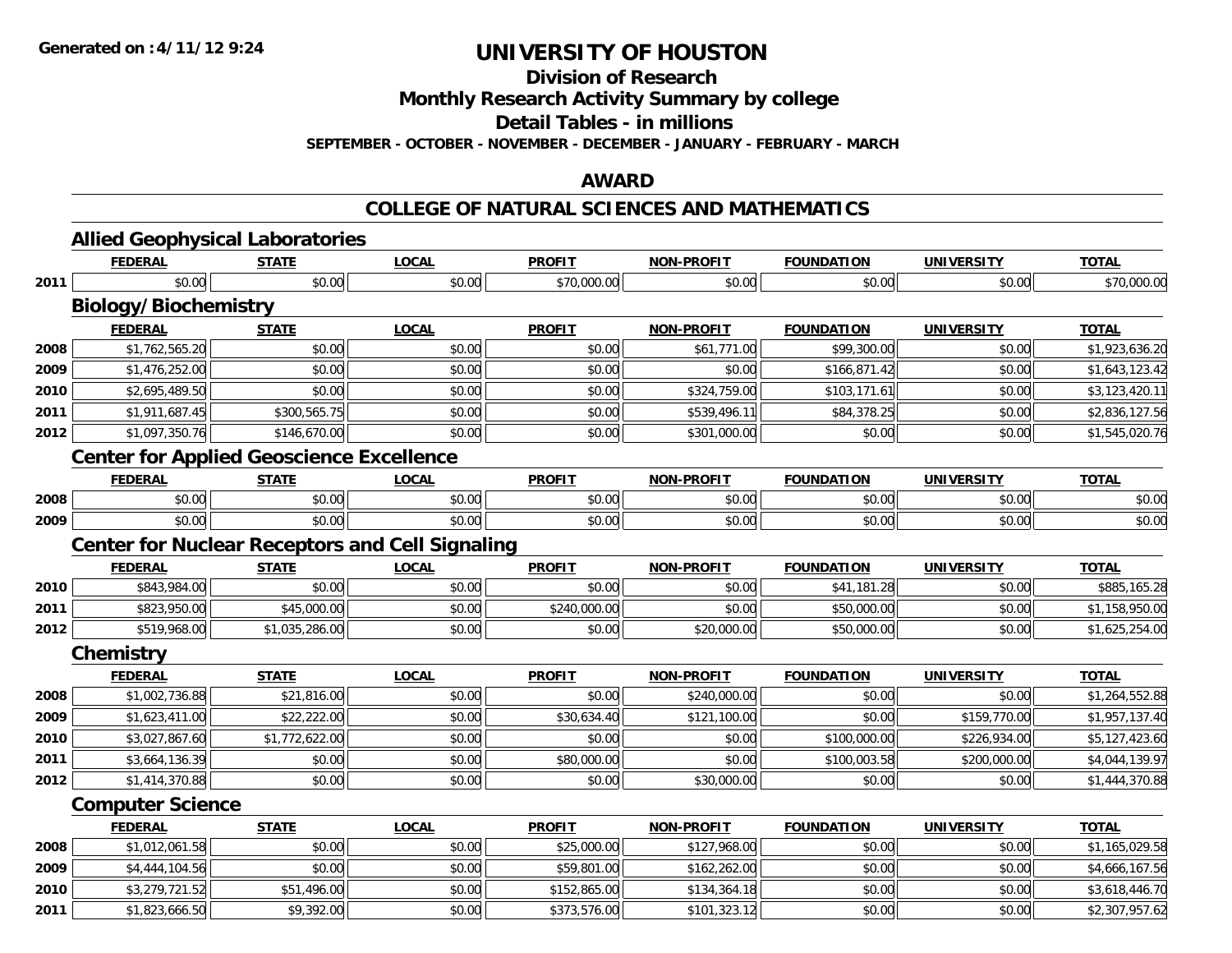**Division of Research**

**Monthly Research Activity Summary by college**

**Detail Tables - in millions**

**SEPTEMBER - OCTOBER - NOVEMBER - DECEMBER - JANUARY - FEBRUARY - MARCH**

#### **AWARD**

#### **COLLEGE OF NATURAL SCIENCES AND MATHEMATICS**

|      | <b>Computer Science</b>                |              |                                                           |                |                   |                   |                   |                |
|------|----------------------------------------|--------------|-----------------------------------------------------------|----------------|-------------------|-------------------|-------------------|----------------|
|      | <b>FEDERAL</b>                         | <b>STATE</b> | <b>LOCAL</b>                                              | <b>PROFIT</b>  | <b>NON-PROFIT</b> | <b>FOUNDATION</b> | <b>UNIVERSITY</b> | <b>TOTAL</b>   |
| 2012 | \$1,515,377.38                         | \$61,050.00  | \$0.00                                                    | \$165,000.00   | \$10,000.00       | \$65,940.00       | \$25,000.00       | \$1,842,367.38 |
|      | Dean, Natural Sciences and Mathematics |              |                                                           |                |                   |                   |                   |                |
|      | <b>FEDERAL</b>                         | <b>STATE</b> | <b>LOCAL</b>                                              | <b>PROFIT</b>  | <b>NON-PROFIT</b> | <b>FOUNDATION</b> | <b>UNIVERSITY</b> | <b>TOTAL</b>   |
| 2009 | \$0.00                                 | \$0.00       | \$0.00                                                    | \$0.00         | \$0.00            | \$0.00            | \$0.00            | \$0.00         |
| 2010 | \$0.00                                 | \$0.00       | \$0.00                                                    | \$0.00         | \$0.00            | \$0.00            | \$0.00            | \$0.00         |
| 2011 | \$710,000.00                           | \$0.00       | \$0.00                                                    | \$0.00         | \$0.00            | \$0.00            | \$0.00            | \$710,000.00   |
| 2012 | \$40,000.00                            | \$0.00       | \$0.00                                                    | \$0.00         | \$0.00            | \$0.00            | \$0.00            | \$40,000.00    |
|      | <b>Geosciences</b>                     |              |                                                           |                |                   |                   |                   |                |
|      | <b>FEDERAL</b>                         | <b>STATE</b> | <b>LOCAL</b>                                              | <b>PROFIT</b>  | <b>NON-PROFIT</b> | <b>FOUNDATION</b> | <b>UNIVERSITY</b> | <b>TOTAL</b>   |
| 2008 | \$380,500.00                           | \$60,000.00  | \$0.00                                                    | \$694,550.00   | \$0.00            | \$0.00            | \$0.00            | \$1,135,050.00 |
| 2009 | \$1,230,187.00                         | \$180,500.00 | \$0.00                                                    | \$999,238.00   | \$1,440,602.00    | \$0.00            | \$0.00            | \$3,850,527.00 |
| 2010 | \$951,419.00                           | \$258,850.00 | \$0.00                                                    | \$554,241.00   | \$0.00            | \$0.00            | \$0.00            | \$1,764,510.00 |
| 2011 | \$1,837,833.00                         | \$273,954.00 | \$0.00                                                    | \$766,766.00   | \$0.00            | \$0.00            | \$0.00            | \$2,878,553.00 |
| 2012 | \$732,057.00                           | \$265,950.00 | \$0.00                                                    | \$3,158,564.68 | \$262,752.00      | \$0.00            | \$0.00            | \$4,419,323.68 |
|      |                                        |              | <b>Institute for Multidimensional Air Quality Studies</b> |                |                   |                   |                   |                |
|      | <b>FEDERAL</b>                         | <b>STATE</b> | <b>LOCAL</b>                                              | <b>PROFIT</b>  | <b>NON-PROFIT</b> | <b>FOUNDATION</b> | <b>UNIVERSITY</b> | <b>TOTAL</b>   |
| 2010 | \$0.00                                 | \$0.00       | \$0.00                                                    | \$0.00         | \$0.00            | \$0.00            | \$0.00            | \$0.00         |
|      | <b>Mathematics</b>                     |              |                                                           |                |                   |                   |                   |                |
|      | <b>FEDERAL</b>                         | <b>STATE</b> | <b>LOCAL</b>                                              | <b>PROFIT</b>  | <b>NON-PROFIT</b> | <b>FOUNDATION</b> | <b>UNIVERSITY</b> | <b>TOTAL</b>   |
| 2008 | \$80,087.00                            | \$14,858.00  | \$0.00                                                    | \$0.00         | \$12,500.00       | \$0.00            | \$0.00            | \$107,445.00   |
| 2009 | \$412,537.50                           | \$396,181.00 | \$0.00                                                    | \$0.00         | \$169,637.00      | \$57,563.53       | \$0.00            | \$1,035,919.03 |
| 2010 | \$540,982.98                           | \$350,000.00 | \$0.00                                                    | \$300,000.00   | \$44,000.00       | \$127,436.75      | \$0.00            | \$1,362,419.73 |
| 2011 | \$281,993.00                           | \$100,036.00 | \$0.00                                                    | \$150,000.00   | \$22,622.00       | \$111,708.69      | \$10,000.00       | \$676,359.69   |
| 2012 | \$728,425.92                           | \$139,739.00 | \$0.00                                                    | \$210,000.00   | \$99,312.00       | \$80,000.00       | \$10,000.00       | \$1,267,476.92 |
|      | <b>Physics</b>                         |              |                                                           |                |                   |                   |                   |                |
|      | <b>FEDERAL</b>                         | <b>STATE</b> | <b>LOCAL</b>                                              | <b>PROFIT</b>  | <b>NON-PROFIT</b> | <b>FOUNDATION</b> | <b>UNIVERSITY</b> | <b>TOTAL</b>   |
| 2008 | \$812,203.80                           | \$0.00       | \$0.00                                                    | \$375,000.00   | \$68,189.00       | \$0.00            | \$0.00            | \$1,255,392.80 |
| 2009 | \$680,897.71                           | \$0.00       | \$0.00                                                    | \$689,800.00   | \$178,481.02      | \$0.00            | \$0.00            | \$1,549,178.73 |
| 2010 | \$1,712,986.25                         | \$0.00       | \$0.00                                                    | \$900,457.88   | \$45,397.10       | \$0.00            | \$0.00            | \$2,658,841.23 |
| 2011 | \$2,680,712.53                         | \$0.00       | \$0.00                                                    | \$810,300.00   | \$5,333.00        | \$0.00            | \$0.00            | \$3,496,345.53 |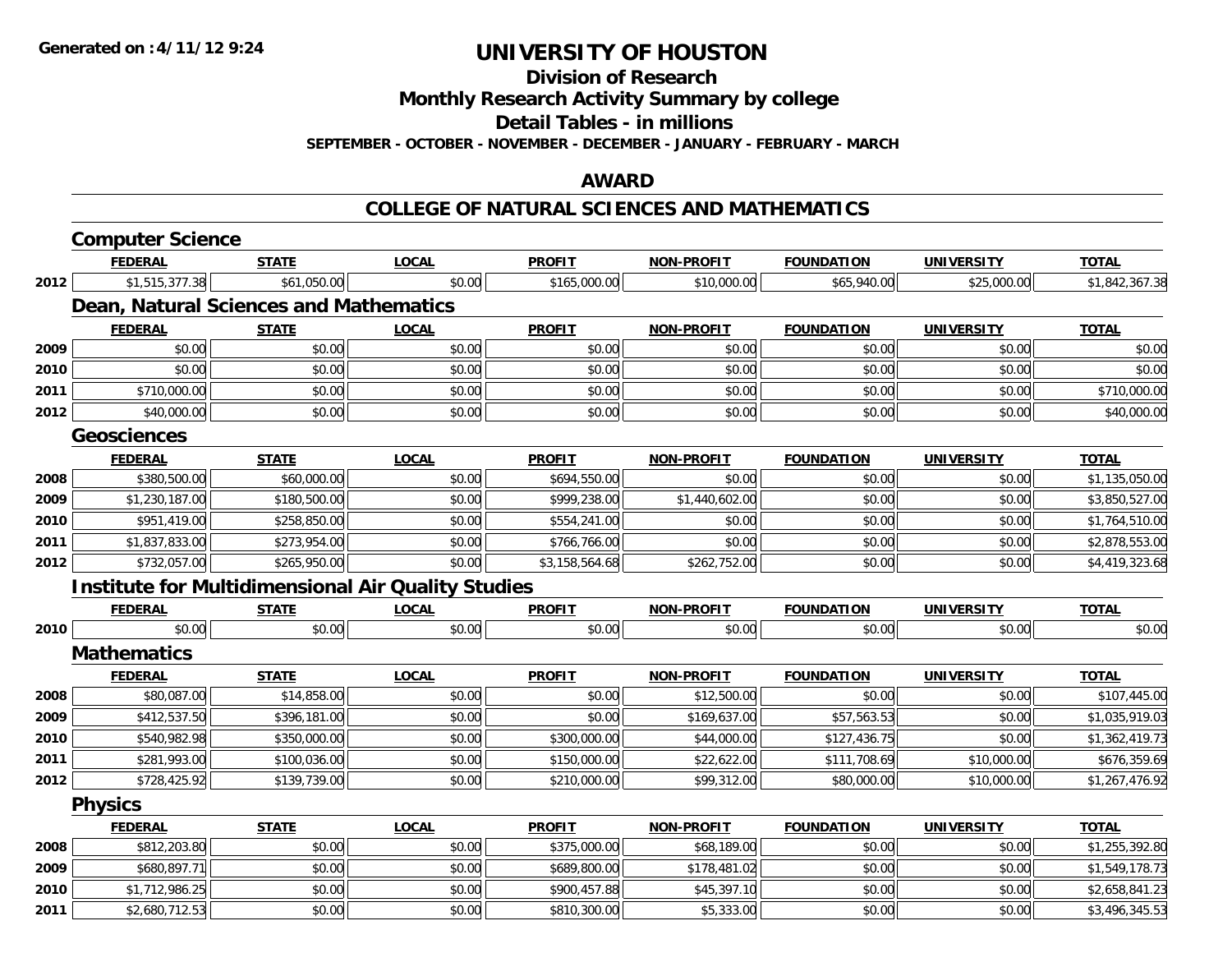**Division of Research**

**Monthly Research Activity Summary by college**

**Detail Tables - in millions**

**SEPTEMBER - OCTOBER - NOVEMBER - DECEMBER - JANUARY - FEBRUARY - MARCH**

#### **AWARD**

#### **COLLEGE OF NATURAL SCIENCES AND MATHEMATICS**

|              | <b>Physics</b>  |                |             |                 |                   |                   |              |                     |  |  |  |
|--------------|-----------------|----------------|-------------|-----------------|-------------------|-------------------|--------------|---------------------|--|--|--|
|              | <b>FEDERAL</b>  | <b>STATE</b>   | <b>OCAL</b> | <b>PROFIT</b>   | <b>NON-PROFIT</b> | <b>FOUNDATION</b> | UNIVERSITY   | <b>TOTAL</b>        |  |  |  |
| 2012         | \$1.833.541.94  | \$0.00         | \$0.00      | 149,600.00      | \$49,225.00       | \$0.00            | \$0.00       | \$3,032<br>: 366.94 |  |  |  |
| <b>Total</b> | \$49,585,065.83 | \$5,506,187.75 | \$0.00      | \$11,955,393.96 | \$4,572,093.53    | \$1,237,555.11    | \$631,704.00 | \$73,488,000.18     |  |  |  |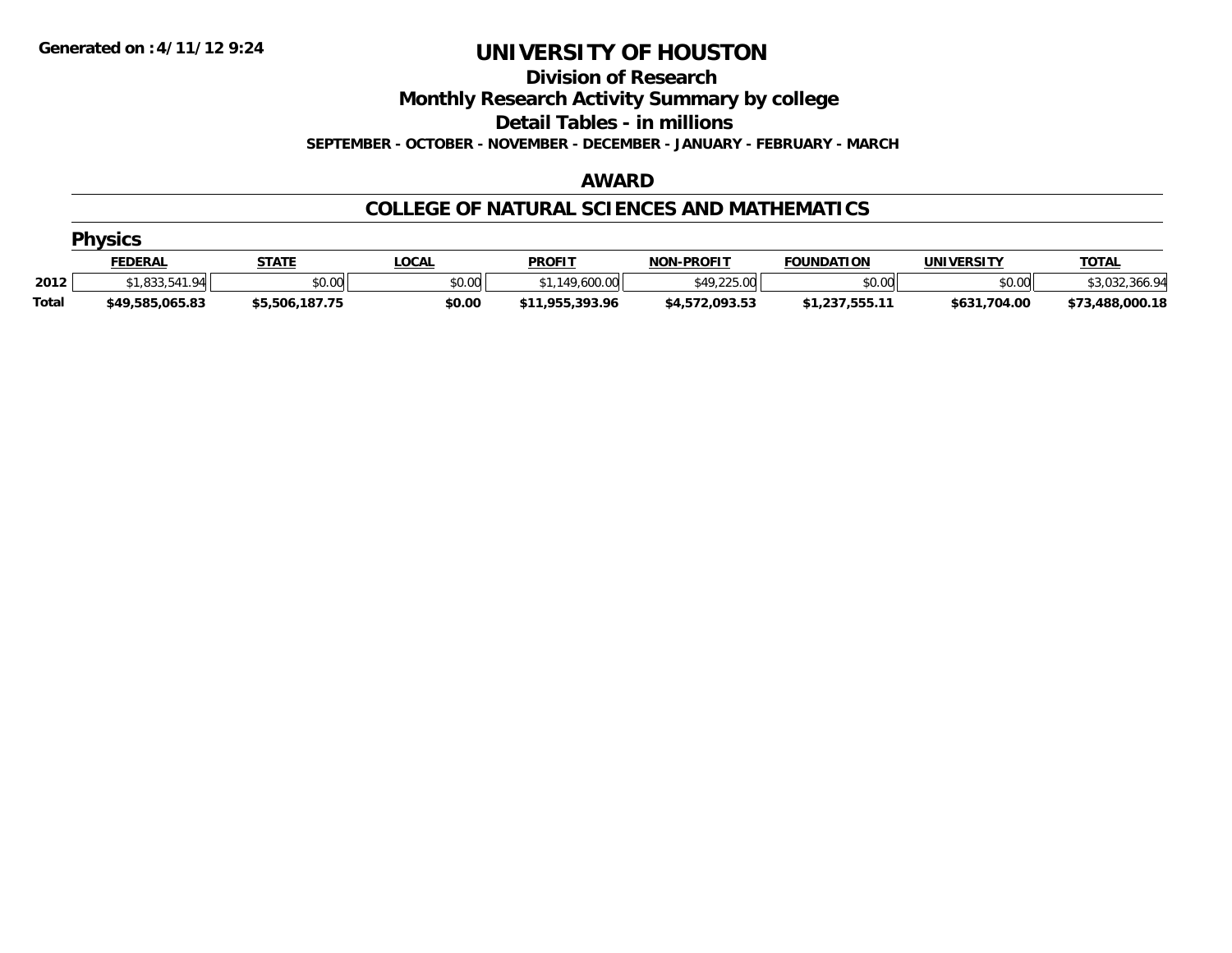# **Division of Research**

**Monthly Research Activity Summary by college**

**Detail Tables - in millions**

**SEPTEMBER - OCTOBER - NOVEMBER - DECEMBER - JANUARY - FEBRUARY - MARCH**

### **AWARD**

#### **COLLEGE OF OPTOMETRY**

### **Optometry, Community**

|       | ___             |              |              |                |                   |                   |                   |                 |
|-------|-----------------|--------------|--------------|----------------|-------------------|-------------------|-------------------|-----------------|
|       | <b>FEDERAL</b>  | <b>STATE</b> | <u>LOCAL</u> | <b>PROFIT</b>  | <b>NON-PROFIT</b> | <b>FOUNDATION</b> | <b>UNIVERSITY</b> | <b>TOTAL</b>    |
| 2008  | \$1,420,623.00  | \$0.00       | \$0.00       | \$143,620.00   | \$90,000.00       | \$0.00            | \$119,135.93      | \$1,773,378.93  |
| 2009  | \$2,985,731.57  | \$32,321.00  | \$0.00       | \$130,650.00   | \$0.00            | \$0.00            | \$103,100.28      | \$3,251,802.85  |
| 2010  | \$3,624,555.96  | \$0.00       | \$0.00       | \$278,498.00   | \$2,100.00        | \$0.00            | \$178,976.28      | \$4,084,130.24  |
| 2011  | \$2,311,367.00  | \$0.00       | \$0.00       | \$264,111.26   | \$0.00            | \$0.00            | \$193,620.00      | \$2,769,098.26  |
| 2012  | \$2,787,789.80  | \$0.00       | \$0.00       | \$393,188.04   | \$0.00            | \$40,000.00       | \$207,310.00      | \$3,428,287.84  |
| Total | \$13,130,067.33 | \$32,321.00  | \$0.00       | \$1,210,067.30 | \$92,100.00       | \$40,000.00       | \$802,142.49      | \$15,306,698.12 |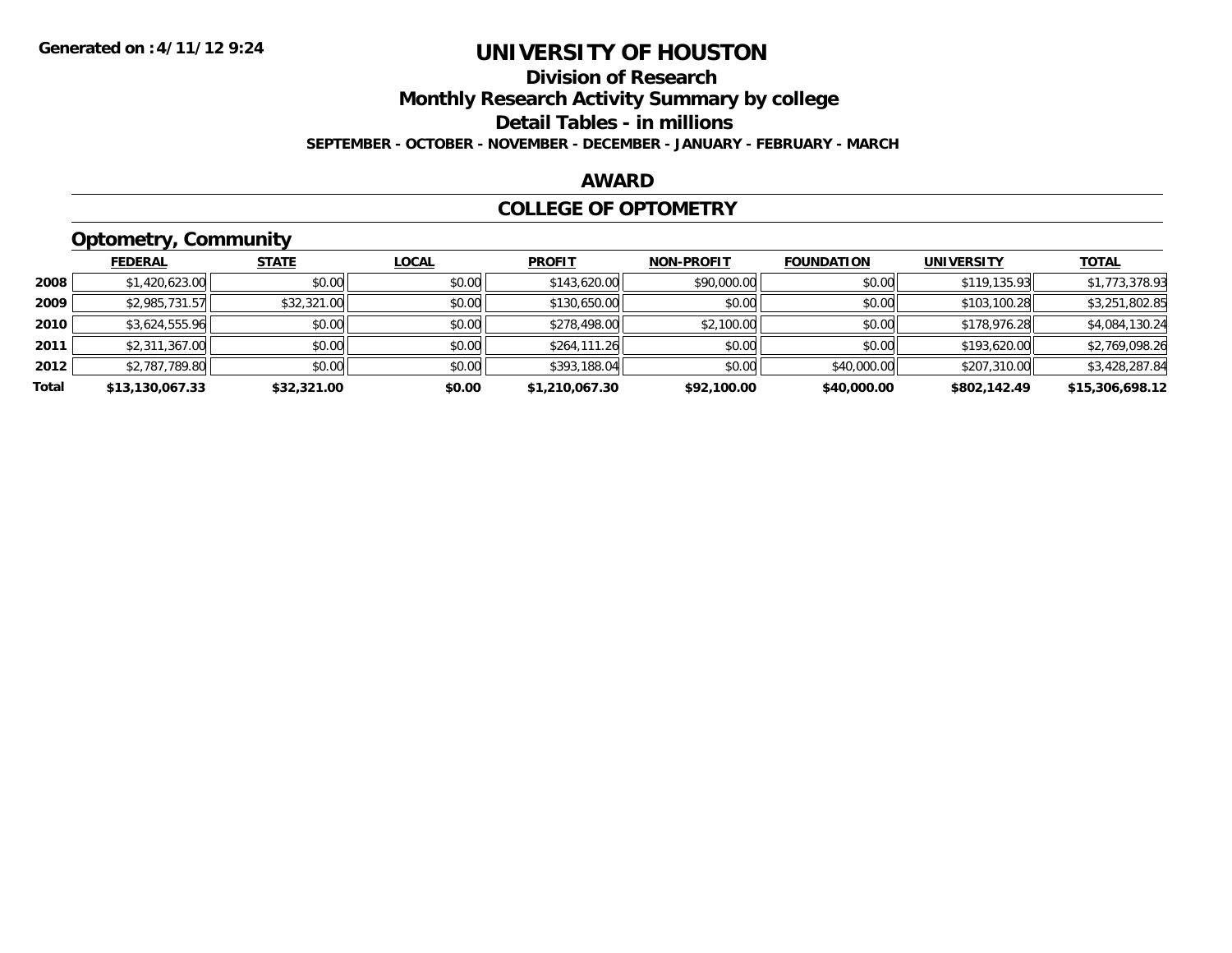## **Division of ResearchMonthly Research Activity Summary by college Detail Tables - in millions**

**SEPTEMBER - OCTOBER - NOVEMBER - DECEMBER - JANUARY - FEBRUARY - MARCH**

#### **AWARD**

### **COLLEGE OF PHARMACY**

### **Clinical Sciences and Administration**

|      | <b>FEDERAL</b> | <u>STATE</u> | <b>LOCAL</b> | <b>PROFIT</b> | <b>NON-PROFIT</b> | <b>FOUNDATION</b> | <b>UNIVERSITY</b> | <b>TOTAL</b> |
|------|----------------|--------------|--------------|---------------|-------------------|-------------------|-------------------|--------------|
| 2008 | \$304,052.00   | \$0.00       | \$0.00       | \$277,421.00  | \$25,000.00       | \$0.00            | \$0.00            | \$606,473.00 |
| 2009 | \$0.00         | \$0.00       | \$0.00       | \$47,653.00   | \$398,160.00      | \$0.00            | \$1,485.00        | \$447,298.00 |
| 2010 | \$42,151.25    | \$0.00       | \$0.00       | \$85,140.00   | \$60,001.00       | \$0.00            | \$0.00            | \$187,292.25 |
| 2011 | \$73,572.60    | \$14,886.00  | \$0.00       | \$4,438.80    | \$359,968.00      | \$0.00            | \$0.00            | \$452,865.40 |
| 2012 | \$299,290.30   | \$17,618.62  | \$0.00       | \$218,750.00  | \$6,500.00        | \$0.00            | \$0.00            | \$542,158.92 |

### **Dean, Pharmacy**

|      | <b>FEDERAL</b> | <b>STATE</b> | <u>LOCAL</u> | <b>PROFIT</b> | <b>NON-PROFIT</b> | <b>FOUNDATION</b> | <b>UNIVERSITY</b> | <b>TOTAL</b> |
|------|----------------|--------------|--------------|---------------|-------------------|-------------------|-------------------|--------------|
| 2008 | \$0.00         | \$0.00       | \$0.00       | \$0.00        | \$0.00            | \$0.00            | \$0.00            | \$0.00       |
| 2009 | \$0.00         | \$0.00       | \$0.00       | \$0.00        | \$0.00            | \$0.00            | \$0.00            | \$0.00       |
| 2010 | \$0.00         | \$0.00       | \$0.00       | \$0.00        | \$0.00            | \$0.00            | \$0.00            | \$0.00       |
| 2011 | \$0.00         | \$0.00       | \$0.00       | \$0.00        | \$0.00            | \$0.00            | \$0.00            | \$0.00       |

### **Pharmacological and Pharmaceutical Sciences**

|       | <b>FEDERAL</b> | <b>STATE</b> | <b>LOCAL</b> | <b>PROFIT</b> | <b>NON-PROFIT</b> | <b>FOUNDATION</b> | <b>UNIVERSITY</b> | <b>TOTAL</b>   |
|-------|----------------|--------------|--------------|---------------|-------------------|-------------------|-------------------|----------------|
| 2008  | \$587,481.78   | \$0.00       | \$0.00       | \$40,000.00   | \$0.00            | \$0.00            | \$0.00            | \$627,481.78   |
| 2009  | \$950,049.31   | \$0.00       | \$0.00       | \$104,700.00  | \$99,970.00       | \$90,775.00       | \$0.00            | \$1,245,494.31 |
| 2010  | \$2,333,859.00 | \$0.00       | \$0.00       | \$19,200.00   | \$0.00            | \$0.00            | \$0.00            | \$2,353,059.00 |
| 2011  | \$1,929,840.40 | \$0.00       | \$0.00       | \$25,760.00   | \$0.00            | \$0.00            | \$0.00            | \$1,955,600.40 |
| 2012  | \$854,609.70   | \$0.00       | \$0.00       | \$16,000.00   | \$147,000.00      | \$0.00            | \$0.00            | \$1,017,609.70 |
| Total | \$7,374,906.34 | \$32,504.62  | \$0.00       | \$839,062.80  | \$1,096,599.00    | \$90,775.00       | \$1,485.00        | \$9,435,332.76 |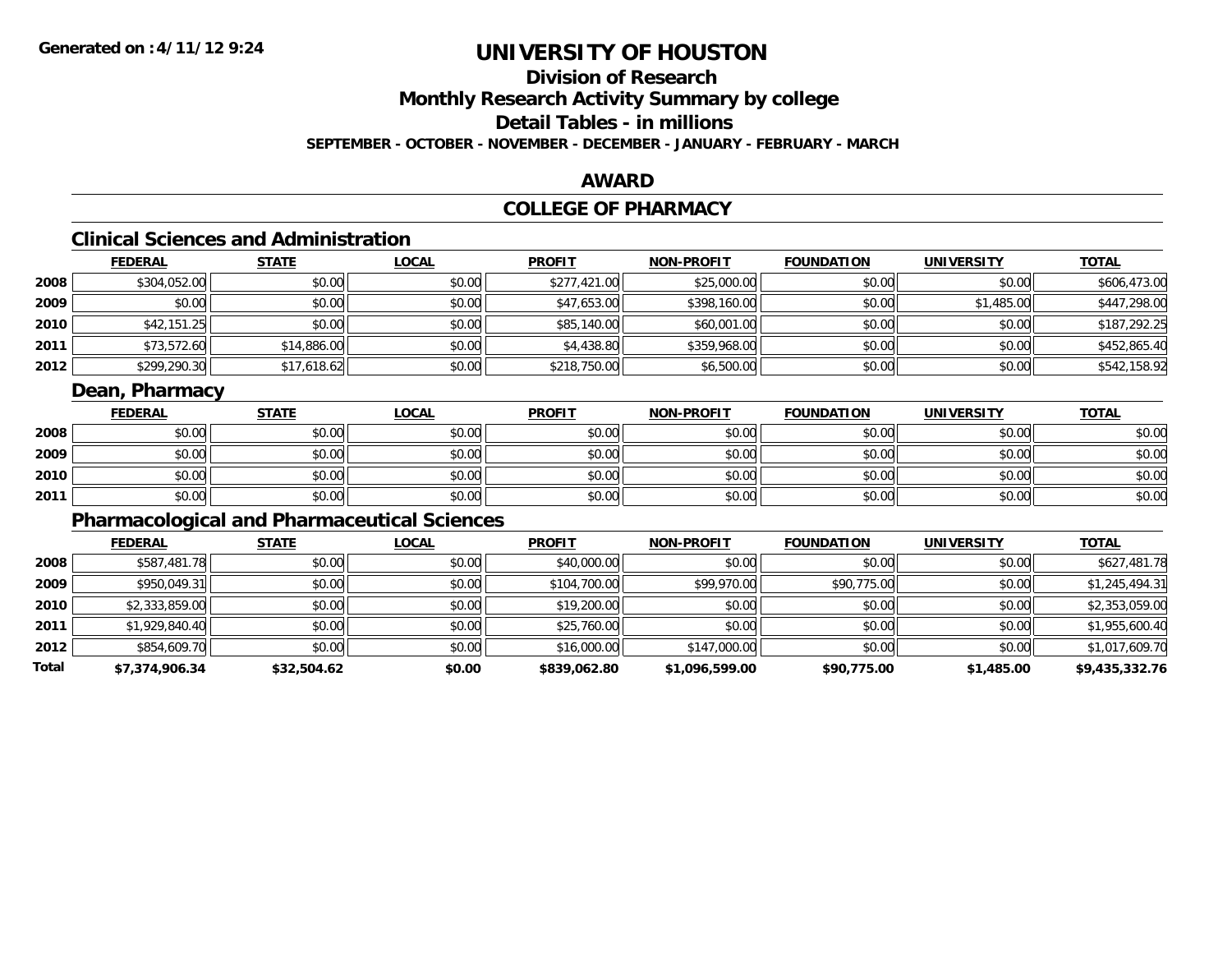**Division of Research**

**Monthly Research Activity Summary by college**

**Detail Tables - in millions**

**SEPTEMBER - OCTOBER - NOVEMBER - DECEMBER - JANUARY - FEBRUARY - MARCH**

#### **AWARD**

#### **COLLEGE OF TECHNOLOGY**

|      | <b>Center for Life Sciences Technology</b>    |              |              |               |                   |                   |                   |              |
|------|-----------------------------------------------|--------------|--------------|---------------|-------------------|-------------------|-------------------|--------------|
|      | <b>FEDERAL</b>                                | <b>STATE</b> | <b>LOCAL</b> | <b>PROFIT</b> | <b>NON-PROFIT</b> | <b>FOUNDATION</b> | <b>UNIVERSITY</b> | <b>TOTAL</b> |
| 2011 | \$0.00                                        | \$0.00       | \$0.00       | \$0.00        | \$0.00            | \$0.00            | \$0.00            | \$0.00       |
|      | <b>Center for Technology Literacy</b>         |              |              |               |                   |                   |                   |              |
|      | <b>FEDERAL</b>                                | <b>STATE</b> | <b>LOCAL</b> | <b>PROFIT</b> | NON-PROFIT        | <b>FOUNDATION</b> | <b>UNIVERSITY</b> | <b>TOTAL</b> |
| 2010 | \$16,800.00                                   | \$0.00       | \$0.00       | \$0.00        | \$0.00            | \$0.00            | \$0.00            | \$16,800.00  |
| 2011 | \$0.00                                        | \$0.00       | \$0.00       | \$0.00        | \$0.00            | \$0.00            | \$0.00            | \$0.00       |
|      | Dean, Technology                              |              |              |               |                   |                   |                   |              |
|      | <b>FEDERAL</b>                                | <b>STATE</b> | <b>LOCAL</b> | <b>PROFIT</b> | NON-PROFIT        | <b>FOUNDATION</b> | <b>UNIVERSITY</b> | <b>TOTAL</b> |
| 2008 | \$736,051.00                                  | \$0.00       | \$0.00       | \$0.00        | \$0.00            | \$0.00            | \$0.00            | \$736,051.00 |
| 2009 | \$317,127.00                                  | \$0.00       | \$0.00       | \$0.00        | \$0.00            | \$0.00            | \$0.00            | \$317,127.00 |
| 2010 | \$178,336.10                                  | \$0.00       | \$0.00       | \$0.00        | \$0.00            | \$0.00            | \$0.00            | \$178,336.10 |
| 2011 | \$138,001.49                                  | \$0.00       | \$0.00       | \$0.00        | \$0.00            | \$0.00            | \$0.00            | \$138,001.49 |
| 2012 | \$342,089.00                                  | \$0.00       | \$0.00       | \$0.00        | \$0.00            | \$0.00            | \$0.00            | \$342,089.00 |
|      | <b>Engineering Technology</b>                 |              |              |               |                   |                   |                   |              |
|      | <b>FEDERAL</b>                                | <b>STATE</b> | <b>LOCAL</b> | <b>PROFIT</b> | <b>NON-PROFIT</b> | <b>FOUNDATION</b> | <b>UNIVERSITY</b> | <b>TOTAL</b> |
| 2008 | \$149,129.90                                  | \$0.00       | \$0.00       | \$0.00        | \$0.00            | \$0.00            | \$12,000.00       | \$161,129.90 |
| 2009 | \$148,556.30                                  | \$0.00       | \$0.00       | \$47,000.00   | \$55,603.00       | \$0.00            | \$0.00            | \$251,159.30 |
| 2010 | \$343,560.70                                  | \$0.00       | \$0.00       | \$111,000.00  | \$0.00            | \$0.00            | \$0.00            | \$454,560.70 |
| 2011 | \$431,491.00                                  | \$0.00       | \$0.00       | \$0.00        | \$16,732.00       | \$18,100.00       | \$0.00            | \$466,323.00 |
| 2012 | \$171,655.00                                  | \$0.00       | \$0.00       | \$0.00        | \$0.00            | \$18,400.00       | \$0.00            | \$190,055.00 |
|      | <b>Human Development and Consumer Science</b> |              |              |               |                   |                   |                   |              |
|      | <b>FEDERAL</b>                                | <b>STATE</b> | <b>LOCAL</b> | <b>PROFIT</b> | <b>NON-PROFIT</b> | <b>FOUNDATION</b> | <b>UNIVERSITY</b> | <b>TOTAL</b> |
| 2008 | \$64,421.20                                   | \$0.00       | \$0.00       | \$0.00        | \$0.00            | \$0.00            | \$0.00            | \$64,421.20  |
| 2009 | \$0.00                                        | \$0.00       | \$0.00       | \$0.00        | \$0.00            | \$0.00            | \$0.00            | \$0.00       |
| 2010 | \$1,000.00                                    | \$0.00       | \$0.00       | \$20,704.00   | \$0.00            | \$0.00            | \$0.00            | \$21,704.00  |
|      | <b>Information &amp; Logistics Technology</b> |              |              |               |                   |                   |                   |              |
|      | <b>FEDERAL</b>                                | <b>STATE</b> | <b>LOCAL</b> | <b>PROFIT</b> | <b>NON-PROFIT</b> | <b>FOUNDATION</b> | <b>UNIVERSITY</b> | <b>TOTAL</b> |
| 2009 | \$199,117.20                                  | \$0.00       | \$0.00       | \$0.00        | \$12,500.00       | \$0.00            | \$0.00            | \$211,617.20 |
| 2010 | \$121,248.00                                  | \$0.00       | \$0.00       | \$0.00        | \$0.00            | \$0.00            | \$0.00            | \$121,248.00 |
| 2011 | \$65,000.00                                   | \$0.00       | \$0.00       | \$0.00        | \$5,100.00        | \$0.00            | \$0.00            | \$70,100.00  |
| 2012 | \$5,000.00                                    | \$0.00       | \$0.00       | \$0.00        | \$0.00            | \$0.00            | \$0.00            | \$5,000.00   |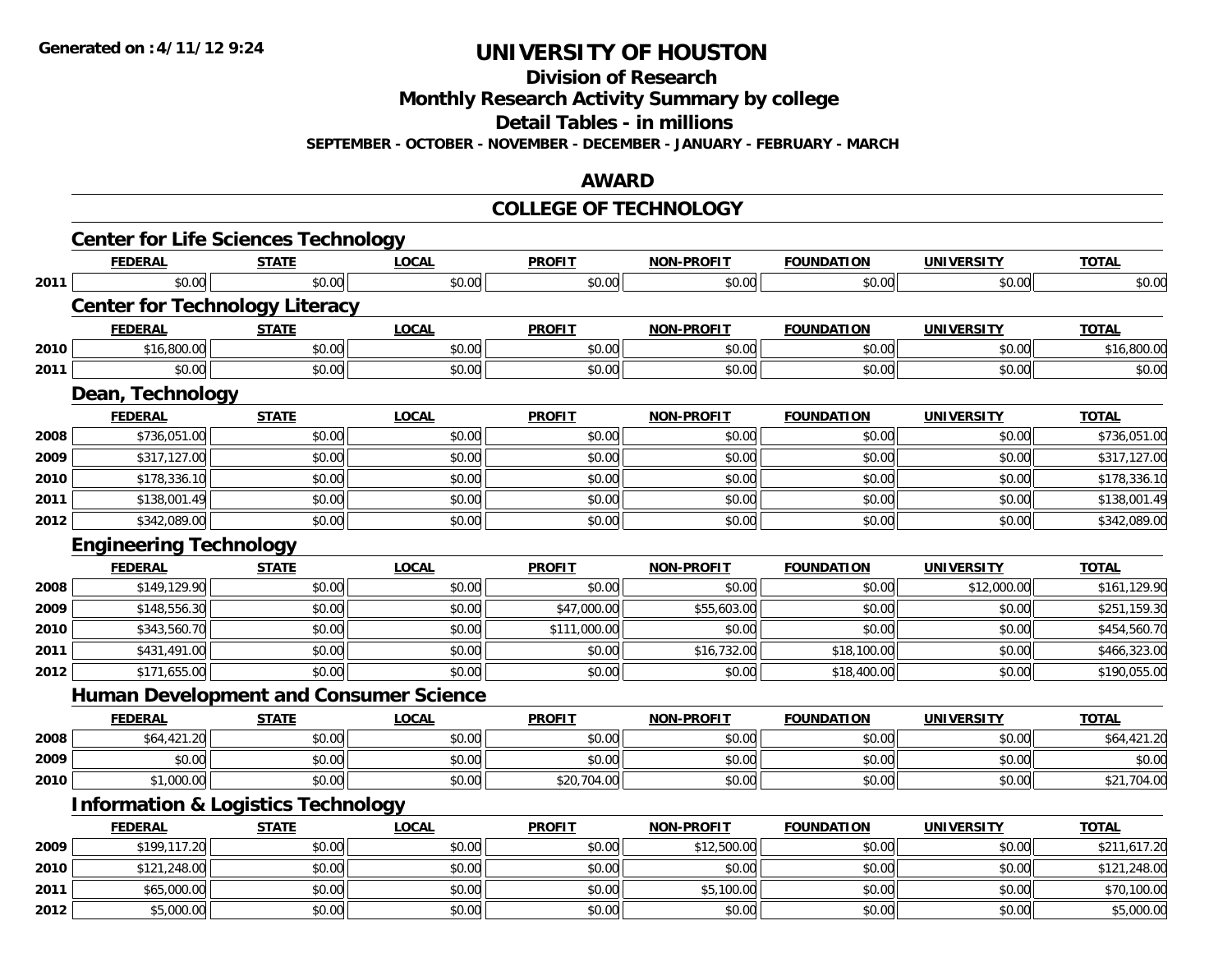### **Division of Research**

**Monthly Research Activity Summary by college**

**Detail Tables - in millions**

**SEPTEMBER - OCTOBER - NOVEMBER - DECEMBER - JANUARY - FEBRUARY - MARCH**

#### **AWARD**

#### **COLLEGE OF TECHNOLOGY**

### **Texas Manufacturing Assistance Center**

|       | <b>FEDERAL</b> | <b>STATE</b> | <b>LOCAL</b> | <b>PROFIT</b> | <b>NON-PROFIT</b> | <b>FOUNDATION</b> | <b>UNIVERSITY</b> | <b>TOTAL</b>   |
|-------|----------------|--------------|--------------|---------------|-------------------|-------------------|-------------------|----------------|
| 2008  | \$0.00         | \$0.00       | \$0.00       | \$0.00        | \$0.00            | \$0.00            | \$0.00            | \$0.00         |
| 2009  | \$0.00         | \$0.00       | \$0.00       | \$0.00        | \$0.00            | \$0.00            | \$0.00            | \$0.00         |
| 2010  | \$0.00         | \$0.00       | \$0.00       | \$0.00        | \$0.00            | \$0.00            | \$0.00            | \$0.00         |
| 2011  | \$0.00         | \$0.00       | \$0.00       | \$0.00        | \$0.00            | \$0.00            | \$0.00            | \$0.00         |
| Total | \$3,428,583.89 | \$0.00       | \$0.00       | \$178,704.00  | \$89,935.00       | \$36,500.00       | \$12,000.00       | \$3,745,722.89 |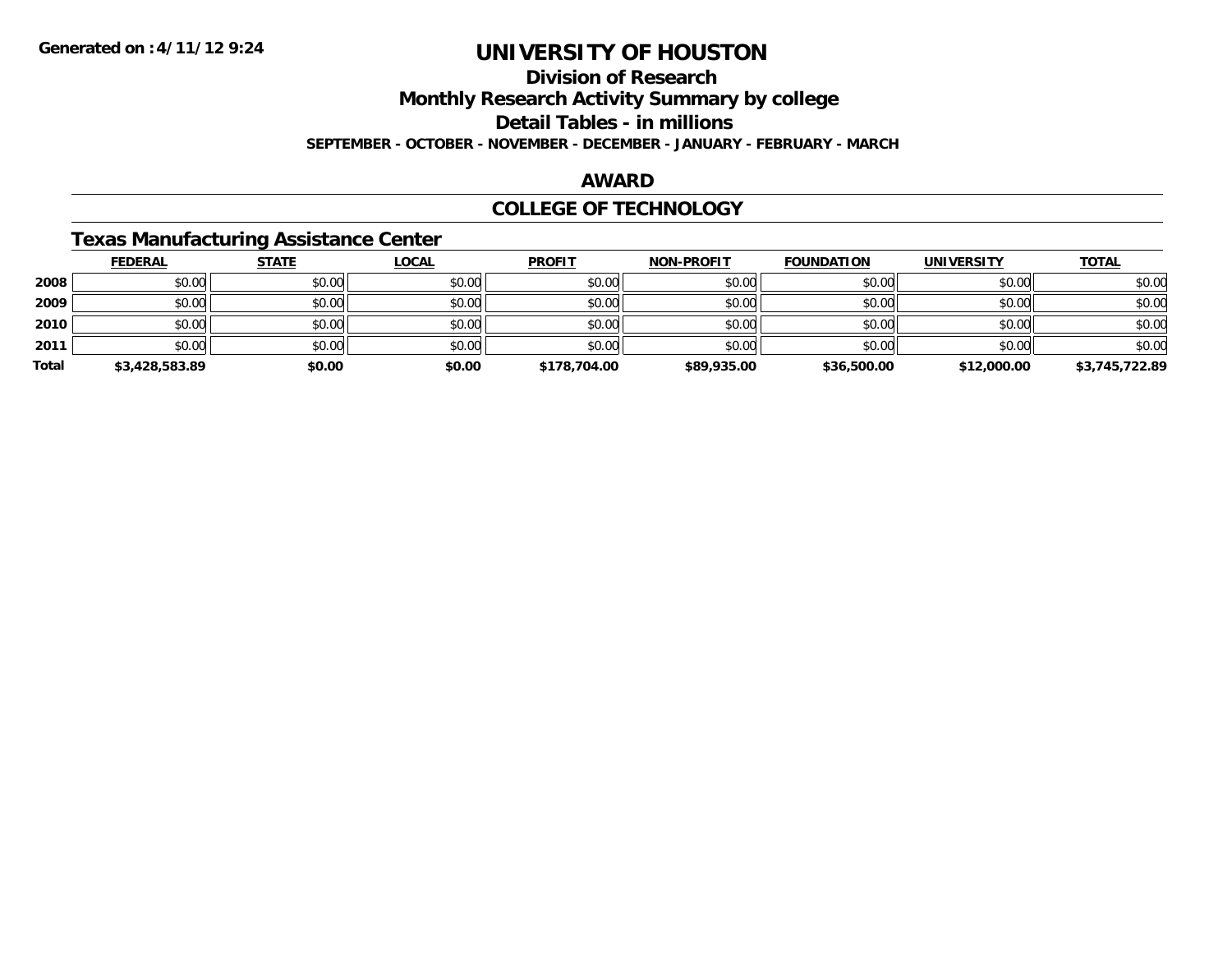## **Division of Research**

**Monthly Research Activity Summary by college**

**Detail Tables - in millions**

**SEPTEMBER - OCTOBER - NOVEMBER - DECEMBER - JANUARY - FEBRUARY - MARCH**

#### **AWARD**

### **CULLEN COLLEGE OF ENGINEERING**

|      | <b>Biomedical Engineering</b> |                |                                                          |               |                   |                   |                   |                |
|------|-------------------------------|----------------|----------------------------------------------------------|---------------|-------------------|-------------------|-------------------|----------------|
|      | <b>FEDERAL</b>                | <b>STATE</b>   | <b>LOCAL</b>                                             | <b>PROFIT</b> | <b>NON-PROFIT</b> | <b>FOUNDATION</b> | <b>UNIVERSITY</b> | <b>TOTAL</b>   |
| 2008 | \$0.00                        | \$0.00         | \$0.00                                                   | \$0.00        | \$0.00            | \$114,406.00      | \$0.00            | \$114,406.00   |
| 2009 | \$524,789.48                  | \$0.00         | \$0.00                                                   | \$0.00        | \$100,000.00      | \$0.00            | \$0.00            | \$624,789.48   |
| 2010 | \$250,710.00                  | \$0.00         | \$0.00                                                   | \$0.00        | \$0.00            | \$4,594.00        | \$0.00            | \$255,304.00   |
| 2011 | \$228,016.00                  | \$0.00         | \$0.00                                                   | \$0.00        | \$0.00            | \$0.00            | \$0.00            | \$228,016.00   |
| 2012 | \$719,467.00                  | \$0.00         | \$0.00                                                   | \$0.00        | \$0.00            | \$0.00            | \$0.00            | \$719,467.00   |
|      |                               |                | <b>Center for Innovative Grouting Materials and Tech</b> |               |                   |                   |                   |                |
|      | <b>FEDERAL</b>                | <b>STATE</b>   | <b>LOCAL</b>                                             | <b>PROFIT</b> | <b>NON-PROFIT</b> | <b>FOUNDATION</b> | <b>UNIVERSITY</b> | <b>TOTAL</b>   |
| 2010 | \$0.00                        | \$0.00         | \$0.00                                                   | \$0.00        | \$0.00            | \$0.00            | \$0.00            | \$0.00         |
| 2012 | \$0.00                        | \$0.00         | \$0.00                                                   | \$0.00        | \$0.00            | \$0.00            | \$0.00            | \$0.00         |
|      | <b>Chemical Engineering</b>   |                |                                                          |               |                   |                   |                   |                |
|      | <b>FEDERAL</b>                | <b>STATE</b>   | <b>LOCAL</b>                                             | <b>PROFIT</b> | <b>NON-PROFIT</b> | <b>FOUNDATION</b> | <b>UNIVERSITY</b> | <b>TOTAL</b>   |
| 2008 | \$957,653.29                  | \$1,521,823.50 | \$392,238.00                                             | \$586,265.00  | \$15,000.00       | \$13,570.00       | \$0.00            | \$3,486,549.79 |
| 2009 | \$962,836.55                  | \$7,072,059.00 | \$0.00                                                   | \$262,140.00  | \$40,000.00       | \$19,499.84       | \$10,200.00       | \$8,366,735.39 |
| 2010 | \$5,105,489.85                | \$37,500.00    | \$60,588.00                                              | \$436,766.79  | \$0.00            | \$12,200.00       | \$40,818.00       | \$5,693,362.64 |
| 2011 | \$3,210,970.21                | \$301,766.25   | \$0.00                                                   | \$662,881.00  | \$0.00            | \$10,900.00       | \$114,642.00      | \$4,301,159.46 |
| 2012 | \$1,671,868.30                | \$0.00         | \$0.00                                                   | \$952,746.57  | \$0.00            | \$10,900.00       | \$0.00            | \$2,635,514.87 |
|      | <b>Civil Engineering</b>      |                |                                                          |               |                   |                   |                   |                |
|      | <b>FEDERAL</b>                | <b>STATE</b>   | <b>LOCAL</b>                                             | <b>PROFIT</b> | <b>NON-PROFIT</b> | <b>FOUNDATION</b> | <b>UNIVERSITY</b> | <b>TOTAL</b>   |
| 2008 | \$1,419,992.98                | \$574,987.50   | \$0.00                                                   | \$54,000.00   | \$75,752.00       | \$100,000.00      | \$0.00            | \$2,224,732.48 |
| 2009 | \$1,202,785.60                | \$576,864.00   | \$0.00                                                   | \$70,000.00   | \$0.00            | \$100,000.00      | \$20,000.00       | \$1,969,649.60 |
| 2010 | \$704,854.20                  | \$584,367.00   | \$0.00                                                   | \$0.00        | \$0.00            | \$0.00            | \$0.00            | \$1,289,221.20 |
| 2011 | \$725,154.00                  | \$523,795.00   | \$100,000.00                                             | \$195,311.80  | \$75,623.00       | \$0.00            | \$0.00            | \$1,619,883.80 |
| 2012 | \$2,290,284.33                | \$612,633.00   | \$0.00                                                   | \$70,253.10   | \$185,685.00      | \$66,667.00       | \$0.00            | \$3,225,522.43 |
|      | Dean, Engineering             |                |                                                          |               |                   |                   |                   |                |
|      | <b>FEDERAL</b>                | <b>STATE</b>   | <b>LOCAL</b>                                             | <b>PROFIT</b> | <b>NON-PROFIT</b> | <b>FOUNDATION</b> | <b>UNIVERSITY</b> | <b>TOTAL</b>   |
| 2008 | \$60,000.00                   | \$49,700.00    | \$0.00                                                   | \$0.00        | \$0.00            | \$180.56          | \$0.00            | \$109,880.56   |
| 2009 | \$0.00                        | \$0.00         | \$0.00                                                   | \$0.00        | \$0.00            | \$0.00            | \$0.00            | \$0.00         |
| 2010 | \$0.00                        | \$0.00         | \$0.00                                                   | \$0.00        | \$0.00            | \$0.00            | \$0.00            | \$0.00         |
| 2011 | \$0.00                        | \$0.00         | \$0.00                                                   | \$0.00        | \$0.00            | \$0.00            | \$0.00            | \$0.00         |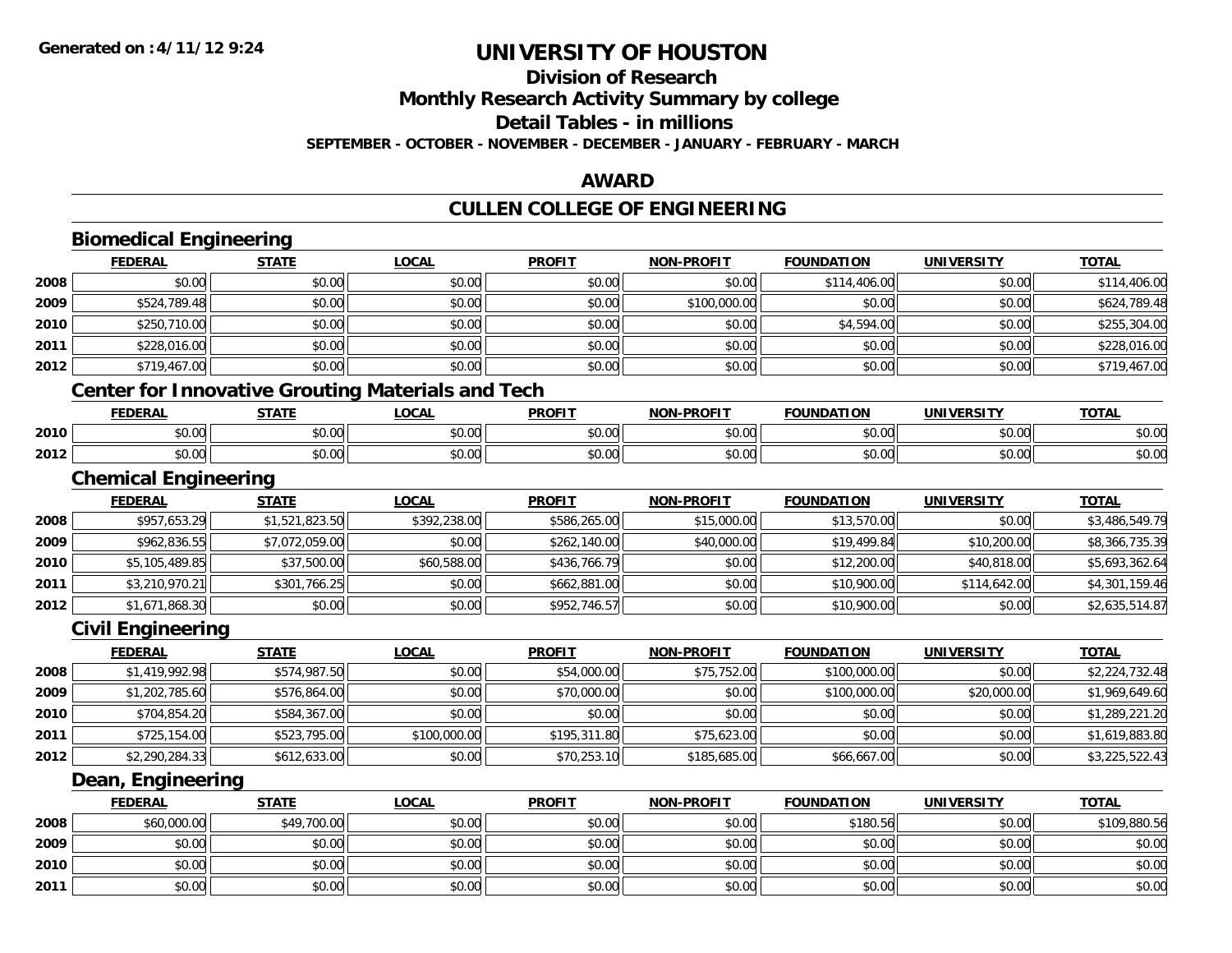## **Division of Research**

**Monthly Research Activity Summary by college**

**Detail Tables - in millions**

**SEPTEMBER - OCTOBER - NOVEMBER - DECEMBER - JANUARY - FEBRUARY - MARCH**

#### **AWARD**

### **CULLEN COLLEGE OF ENGINEERING**

### **Electrical & Computer Engineering**

|      | <b>FEDERAL</b> | <b>STATE</b> | <u>LOCAL</u> | <b>PROFIT</b> | <b>NON-PROFIT</b> | <b>FOUNDATION</b> | <b>UNIVERSITY</b> | <b>TOTAL</b>   |
|------|----------------|--------------|--------------|---------------|-------------------|-------------------|-------------------|----------------|
| 2008 | \$2,825,565.68 | \$332,411.00 | \$0.00       | \$0.00        | \$267,780.00      | \$0.00            | \$28,000.00       | \$3,453,756.68 |
| 2009 | \$1,859,202.38 | \$59,985.00  | \$0.00       | \$275,485.00  | \$267,012.28      | \$0.00            | \$19,800.00       | \$2,481,484.66 |
| 2010 | \$2,874,603.58 | \$249,324.51 | \$0.00       | \$205,000.00  | \$31,500.00       | \$0.00            | \$0.00            | \$3,360,428.09 |
| 2011 | \$4,287,863.17 | \$23,391.24  | \$0.00       | \$274,195.00  | \$0.00            | \$0.00            | \$0.00            | \$4,585,449.41 |
| 2012 | \$1,816,266.85 | \$19,441.00  | \$0.00       | \$326,157.50  | \$27,500.00       | \$0.00            | \$0.00            | \$2,189,365.35 |

### **Industrial Engineering**

|      | <b>FEDERAL</b> | <b>STATE</b> | <u>LOCAL</u> | <b>PROFIT</b> | <b>NON-PROFIT</b> | <b>FOUNDATION</b> | <b>UNIVERSITY</b> | <b>TOTAL</b> |
|------|----------------|--------------|--------------|---------------|-------------------|-------------------|-------------------|--------------|
| 2008 | \$125,698.32   | \$0.00       | \$0.00       | \$0.00        | \$0.00            | \$0.00            | \$0.00            | \$125,698.32 |
| 2009 | \$260,381.00   | \$50,685.00  | \$0.00       | \$0.00        | \$0.00            | \$0.00            | \$0.00            | \$311,066.00 |
| 2010 | \$166,198.00   | \$45,741.00  | \$26,566.00  | \$0.00        | \$0.00            | \$0.00            | \$0.00            | \$238,505.00 |
| 2011 | \$0.00         | \$16,828.00  | \$0.00       | \$0.00        | \$0.00            | \$0.00            | \$0.00            | \$16,828.00  |
| 2012 | \$0.00         | \$0.00       | \$0.00       | \$0.00        | \$0.00            | \$0.00            | \$0.00            | \$0.00       |

### **Mechanical Engineering**

|      | <b>FEDERAL</b> | <u>STATE</u>   | <b>LOCAL</b> | <b>PROFIT</b> | <b>NON-PROFIT</b> | <b>FOUNDATION</b> | <b>UNIVERSITY</b> | <b>TOTAL</b>   |
|------|----------------|----------------|--------------|---------------|-------------------|-------------------|-------------------|----------------|
| 2008 | \$753,370.37   | \$0.00         | \$0.00       | \$215,692.00  | \$33,500.00       | \$0.00            | \$35,191.00       | \$1,037,753.37 |
| 2009 | \$2,164,935.91 | \$0.00         | \$0.00       | \$166,458.00  | \$30,600.00       | \$0.00            | \$44,809.00       | \$2,406,802.91 |
| 2010 | \$1,309,723.15 | \$1,750,000.00 | \$0.00       | \$284,210.00  | \$0.00            | \$0.00            | \$0.00            | \$3,343,933.15 |
| 2011 | \$531,723.00   | \$0.00         | \$0.00       | \$607,265.20  | \$0.00            | \$0.00            | \$0.00            | \$1,138,988.20 |
| 2012 | \$3,851,625.40 | \$0.00         | \$0.00       | \$166,997.90  | \$0.00            | \$133,096.00      | \$0.00            | \$4,151,719.30 |

### **SW Public Safety Technology Center**

|       | <b>FEDERAL</b>  | STATE           | _OCAL        | <b>PROFIT</b>  | <b>NON-PROFIT</b> | <b>FOUNDATION</b> | <b>UNIVERSITY</b> | <b>TOTAL</b>    |
|-------|-----------------|-----------------|--------------|----------------|-------------------|-------------------|-------------------|-----------------|
| 2009  | \$0.00          | \$0.00          | \$0.00       | \$0.00         | \$0.00            | \$0.00            | \$0.00            | \$0.00          |
| Total | \$42,862,028.58 | \$14,403,302.00 | \$579.392.00 | \$5.811.824.86 | 1.149.952.28      | \$586.013.40      | \$313,460.00      | \$65,705,973.13 |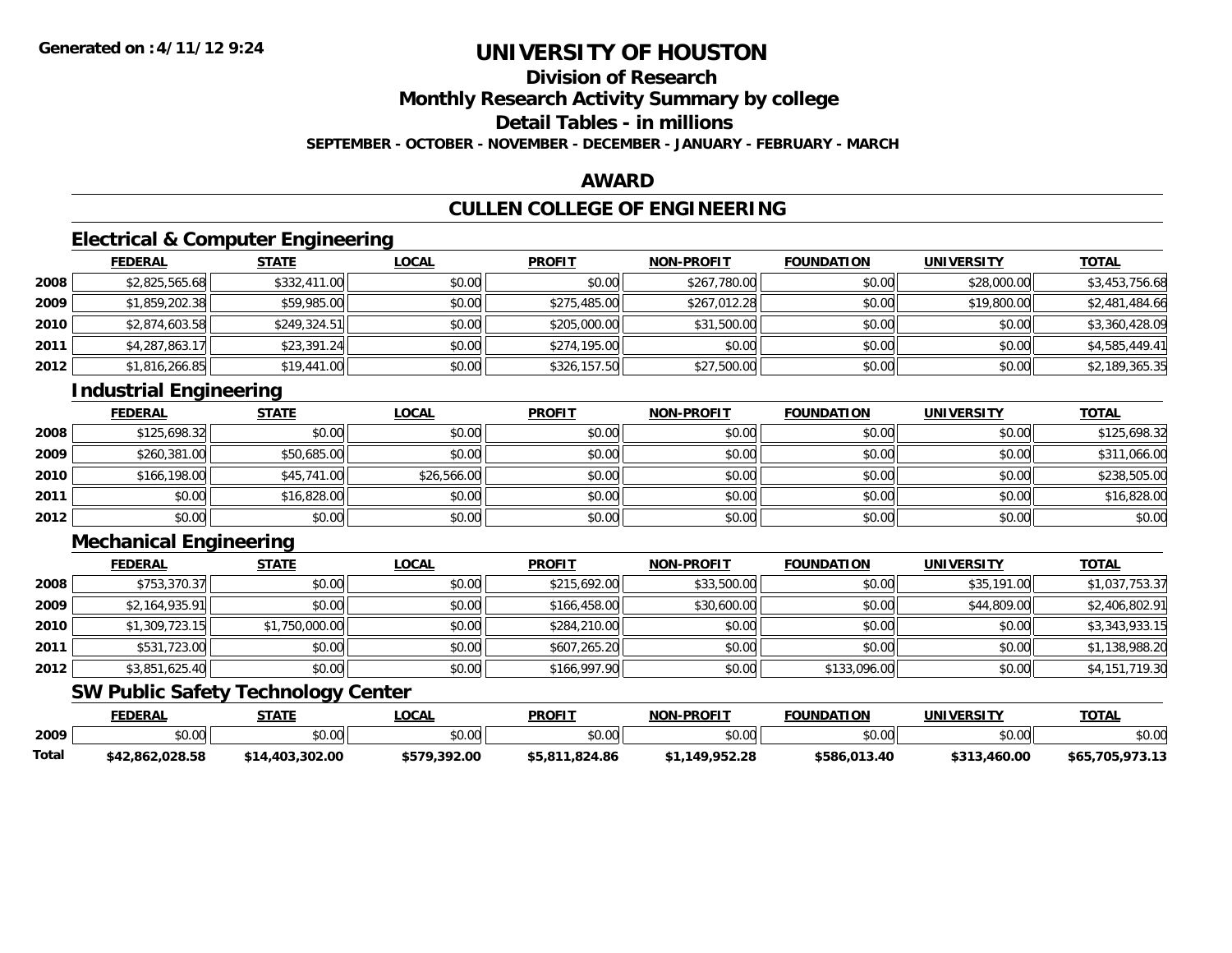# **Division of Research**

**Monthly Research Activity Summary by college**

**Detail Tables - in millions**

**SEPTEMBER - OCTOBER - NOVEMBER - DECEMBER - JANUARY - FEBRUARY - MARCH**

### **AWARD**

### **DIVISION OF RESEARCH**

### **Center for Advanced Materials**

|      | <b>FEDERAL</b> | <b>STATE</b> | <b>LOCAL</b> | <b>PROFIT</b> | <b>NON-PROFIT</b> | <b>FOUNDATION</b> | <b>UNIVERSITY</b> | <b>TOTAL</b> |
|------|----------------|--------------|--------------|---------------|-------------------|-------------------|-------------------|--------------|
| 2008 | \$0.00         | \$0.00       | \$0.00       | \$0.00        | \$0.00            | \$0.00            | \$0.00            | \$0.00       |
| 2009 | \$0.00         | \$0.00       | \$0.00       | \$0.00        | \$0.00            | \$0.00            | \$0.00            | \$0.00       |
| 2010 | \$0.00         | \$0.00       | \$0.00       | \$0.00        | \$0.00            | \$0.00            | \$0.00            | \$0.00       |
| 2011 | \$0.00         | \$0.00       | \$0.00       | \$0.00        | \$0.00            | \$0.00            | \$0.00            | \$0.00       |
| 2012 | \$0.00         | \$0.00       | \$0.00       | \$0.00        | \$0.00            | \$0.00            | \$0.00            | \$0.00       |

### **Center for Biomedical & Environmental Genomics**

|      | <b>FEDERAL</b> | <b>STATE</b> | <u>LOCAL</u> | <b>PROFIT</b> | <b>NON-PROFIT</b> | <b>FOUNDATION</b> | <b>UNIVERSITY</b> | <b>TOTAL</b> |
|------|----------------|--------------|--------------|---------------|-------------------|-------------------|-------------------|--------------|
| 2008 | \$0.00         | \$0.00       | \$0.00       | \$0.00        | \$0.00            | \$0.00            | \$0.00            | \$0.00       |
| 2009 | \$0.00         | \$0.00       | \$0.00       | \$0.00        | \$0.00            | \$0.00            | \$0.00            | \$0.00       |
| 2010 | \$0.00         | \$0.00       | \$0.00       | \$0.00        | \$0.00            | \$0.00            | \$0.00            | \$0.00       |
| 2011 | \$0.00         | \$0.00       | \$0.00       | \$0.00        | \$0.00            | \$0.00            | \$0.00            | \$0.00       |
| 2012 | \$0.00         | \$0.00       | \$0.00       | \$0.00        | \$0.00            | \$0.00            | \$0.00            | \$0.00       |

#### **Division of Research**

|      | <b>FEDERAL</b> | <b>STATE</b>       | $\sim$<br>.UUNL    | <b>PROFIT</b>          | <b>NON-PROFIT</b> | <b>FOUNDATION</b> | UNIVERSITY     | <b>TOTAL</b> |
|------|----------------|--------------------|--------------------|------------------------|-------------------|-------------------|----------------|--------------|
| 2009 | 11240'         | $\sim$ 00<br>JU.UU | $\sim$ 00<br>pu.uu | $\sim$ $\sim$<br>JU.UU | 0000<br>PO.OO     | \$0.00            | nn nn<br>DU.UU | $\sqrt{2}$   |
| 2012 | 200<br>uu.uu   | $\sim$ 00<br>JU.UU | nn nn<br>DU.UU     | $\sim$ $\sim$<br>JU.UU | 0.00<br>\$U.UU    | \$0.00            | \$0.00         | 373,300.00   |

#### **Institute for Nanoenergy**

|      | FEDERA.       | $- - - -$     | <b>OCAI</b>            | <b>PROFIT</b> | .<br>. | I ON          | INIVE              | <b>TOT</b>           |
|------|---------------|---------------|------------------------|---------------|--------|---------------|--------------------|----------------------|
| 2011 | 0000<br>טט.טע | 0000<br>JU.UU | $\sim$ $\sim$<br>טט.טי | 0000<br>JU.UU | JU.    | 0000<br>JU.UU | $\sim$ 00<br>JU.UU | $\sim$ 0.00<br>JU.UU |

#### **Office of Contracts and Grants**

|      | <b>FEDERAL</b> | <b>STATE</b> | <u>LOCAL</u> | <b>PROFIT</b> | <b>NON-PROFIT</b> | <b>FOUNDATION</b> | <b>UNIVERSITY</b> | <b>TOTAL</b> |
|------|----------------|--------------|--------------|---------------|-------------------|-------------------|-------------------|--------------|
| 2008 | \$0.00         | \$0.00       | \$0.00       | \$0.00        | \$0.00            | \$661,535.78      | \$0.00            | \$661,535.78 |
| 2009 | \$0.00         | \$0.00       | \$0.00       | \$0.00        | \$0.00            | \$323,350.56      | \$0.00            | \$323,350.56 |
| 2010 | \$0.00         | \$0.00       | \$0.00       | \$0.00        | \$0.00            | \$767,050.25      | \$0.00            | \$767,050.25 |
| 2011 | \$0.00         | \$0.00       | \$0.00       | \$0.00        | \$0.00            | \$542,609.00      | \$0.00            | \$542,609.00 |
| 2012 | \$0.00         | \$0.00       | \$0.00       | \$0.00        | \$0.00            | \$11,942.60       | \$0.00            | \$11,942.60  |

#### **Research Financial Services**

|      | <b>FEDERAL</b> | <b>CTATE</b><br>,,,,, | <b>LOCAL</b> | <b>PROFIT</b> | $M-PROF1$<br>NON.   | <b>FOUNDATION</b> | UNIVERSITY                 | <b>TOTAL</b> |
|------|----------------|-----------------------|--------------|---------------|---------------------|-------------------|----------------------------|--------------|
| 2008 | 0000<br>pu.uu  | 0000<br>JU.UU         | \$0.00       | ¢∩<br>JU.UU   | $\sim$ 00<br>vu.vu  | 0000<br>JU.UU     | $\sim$<br>tn.<br>JU.UU     | ሳሳ<br>PO.OO  |
| 2009 | 0000<br>pu.uu  | 0000<br><b>JU.UU</b>  | \$0.00       | ሰሰ<br>JU.UU   | $\sim$ 00<br>\$U.UU | 0000<br>PO.OO     | $\sim$<br>$\sim$<br>\$0.00 | ¢Λ<br>JU.UU  |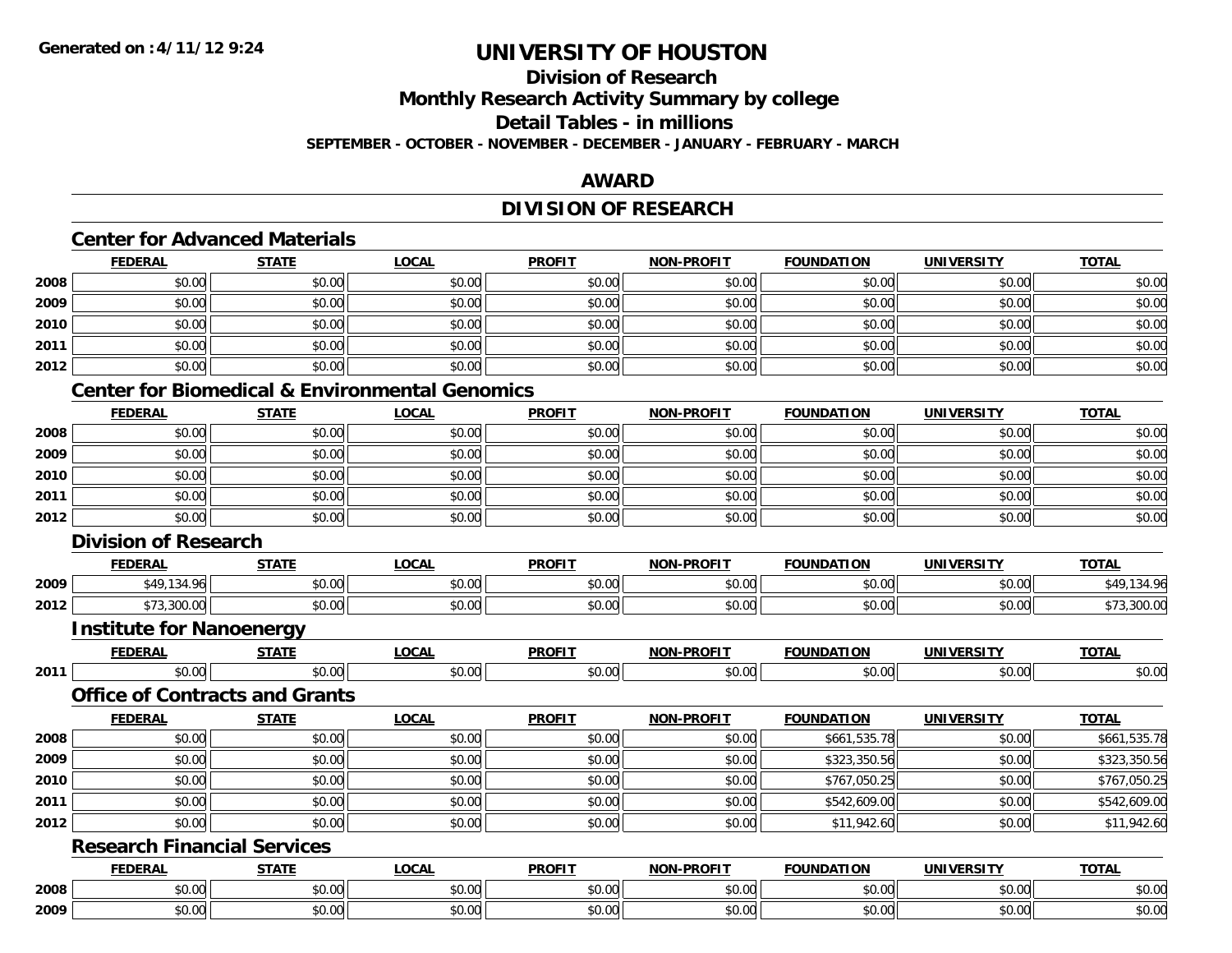#### **Division of Research**

**Monthly Research Activity Summary by college**

**Detail Tables - in millions**

**SEPTEMBER - OCTOBER - NOVEMBER - DECEMBER - JANUARY - FEBRUARY - MARCH**

#### **AWARD**

### **DIVISION OF RESEARCH**

|      | <b>Research Financial Services</b> |                                          |              |               |                   |                   |                   |              |
|------|------------------------------------|------------------------------------------|--------------|---------------|-------------------|-------------------|-------------------|--------------|
|      | <b>FEDERAL</b>                     | <b>STATE</b>                             | <b>LOCAL</b> | <b>PROFIT</b> | <b>NON-PROFIT</b> | <b>FOUNDATION</b> | <b>UNIVERSITY</b> | <b>TOTAL</b> |
| 2010 | \$0.00                             | \$0.00                                   | \$0.00       | \$0.00        | \$0.00            | \$0.00            | \$0.00            | \$0.00       |
| 2011 | \$0.00                             | \$0.00                                   | \$0.00       | \$0.00        | \$0.00            | \$0.00            | \$0.00            | \$0.00       |
| 2012 | \$0.00                             | \$0.00                                   | \$0.00       | \$0.00        | \$0.00            | \$0.00            | \$0.00            | \$0.00       |
|      |                                    | <b>Research Information Center</b>       |              |               |                   |                   |                   |              |
|      | <b>FEDERAL</b>                     | <b>STATE</b>                             | <b>LOCAL</b> | <b>PROFIT</b> | <b>NON-PROFIT</b> | <b>FOUNDATION</b> | <b>UNIVERSITY</b> | <b>TOTAL</b> |
| 2008 | \$0.00                             | \$0.00                                   | \$0.00       | \$0.00        | \$0.00            | \$0.00            | \$0.00            | \$0.00       |
|      | <b>TcSAM</b>                       |                                          |              |               |                   |                   |                   |              |
|      | <b>FEDERAL</b>                     | <b>STATE</b>                             | <b>LOCAL</b> | <b>PROFIT</b> | <b>NON-PROFIT</b> | <b>FOUNDATION</b> | <b>UNIVERSITY</b> | <b>TOTAL</b> |
| 2008 | \$0.00                             | \$0.00                                   | \$0.00       | \$0.00        | \$0.00            | \$0.00            | \$0.00            | \$0.00       |
| 2009 | \$0.00                             | \$0.00                                   | \$0.00       | \$0.00        | \$0.00            | \$0.00            | \$0.00            | \$0.00       |
| 2011 | \$0.00                             | \$0.00                                   | \$0.00       | \$0.00        | \$0.00            | \$0.00            | \$0.00            | \$0.00       |
| 2012 | \$0.00                             | \$0.00                                   | \$0.00       | \$0.00        | \$0.00            | \$0.00            | \$0.00            | \$0.00       |
|      | <b>TcSUH</b>                       |                                          |              |               |                   |                   |                   |              |
|      | <b>FEDERAL</b>                     | <b>STATE</b>                             | <b>LOCAL</b> | <b>PROFIT</b> | <b>NON-PROFIT</b> | <b>FOUNDATION</b> | <b>UNIVERSITY</b> | <b>TOTAL</b> |
| 2008 | \$62,959.00                        | \$0.00                                   | \$0.00       | \$0.00        | \$0.00            | \$0.00            | \$0.00            | \$62,959.00  |
| 2009 | \$108,139.00                       | \$0.00                                   | \$0.00       | \$50,000.00   | \$35,780.00       | \$0.00            | \$0.00            | \$193,919.00 |
| 2010 | \$30,000.00                        | \$0.00                                   | \$0.00       | \$0.00        | \$0.00            | \$0.00            | \$0.00            | \$30,000.00  |
| 2011 | \$372,159.50                       | \$0.00                                   | \$0.00       | \$124,335.00  | \$0.00            | \$0.00            | \$0.00            | \$496,494.50 |
| 2012 | \$70,000.00                        | \$0.00                                   | \$0.00       | \$9,000.00    | \$0.00            | \$0.00            | \$0.00            | \$79,000.00  |
|      |                                    | <b>Texas Learning/Computation Center</b> |              |               |                   |                   |                   |              |
|      | <b>FEDERAL</b>                     | <b>STATE</b>                             | <b>LOCAL</b> | <b>PROFIT</b> | <b>NON-PROFIT</b> | <b>FOUNDATION</b> | <b>UNIVERSITY</b> | <b>TOTAL</b> |
| 2008 | \$0.00                             | \$0.00                                   | \$0.00       | \$0.00        | \$0.00            | \$0.00            | \$0.00            | \$0.00       |
| 2009 | \$0.00                             | \$0.00                                   | \$0.00       | \$0.00        | \$0.00            | \$0.00            | \$0.00            | \$0.00       |
| 2010 | \$0.00                             | \$0.00                                   | \$0.00       | \$0.00        | \$0.00            | \$0.00            | \$0.00            | \$0.00       |
| 2011 | \$0.00                             | \$0.00                                   | \$0.00       | \$0.00        | \$0.00            | \$0.00            | \$0.00            | \$0.00       |
| 2012 | \$0.00                             | \$0.00                                   | \$0.00       | \$0.00        | \$0.00            | \$0.00            | \$0.00            | \$0.00       |
|      |                                    | <b>Texas Obesity Research Center</b>     |              |               |                   |                   |                   |              |
|      | <b>FEDERAL</b>                     | <b>STATE</b>                             | <b>LOCAL</b> | <b>PROFIT</b> | <b>NON-PROFIT</b> | <b>FOUNDATION</b> | <b>UNIVERSITY</b> | <b>TOTAL</b> |
| 2010 | \$0.00                             | \$0.00                                   | \$0.00       | \$0.00        | \$0.00            | \$0.00            | \$0.00            | \$0.00       |
| 2011 | \$0.00                             | \$0.00                                   | \$0.00       | \$0.00        | \$0.00            | \$0.00            | \$0.00            | \$0.00       |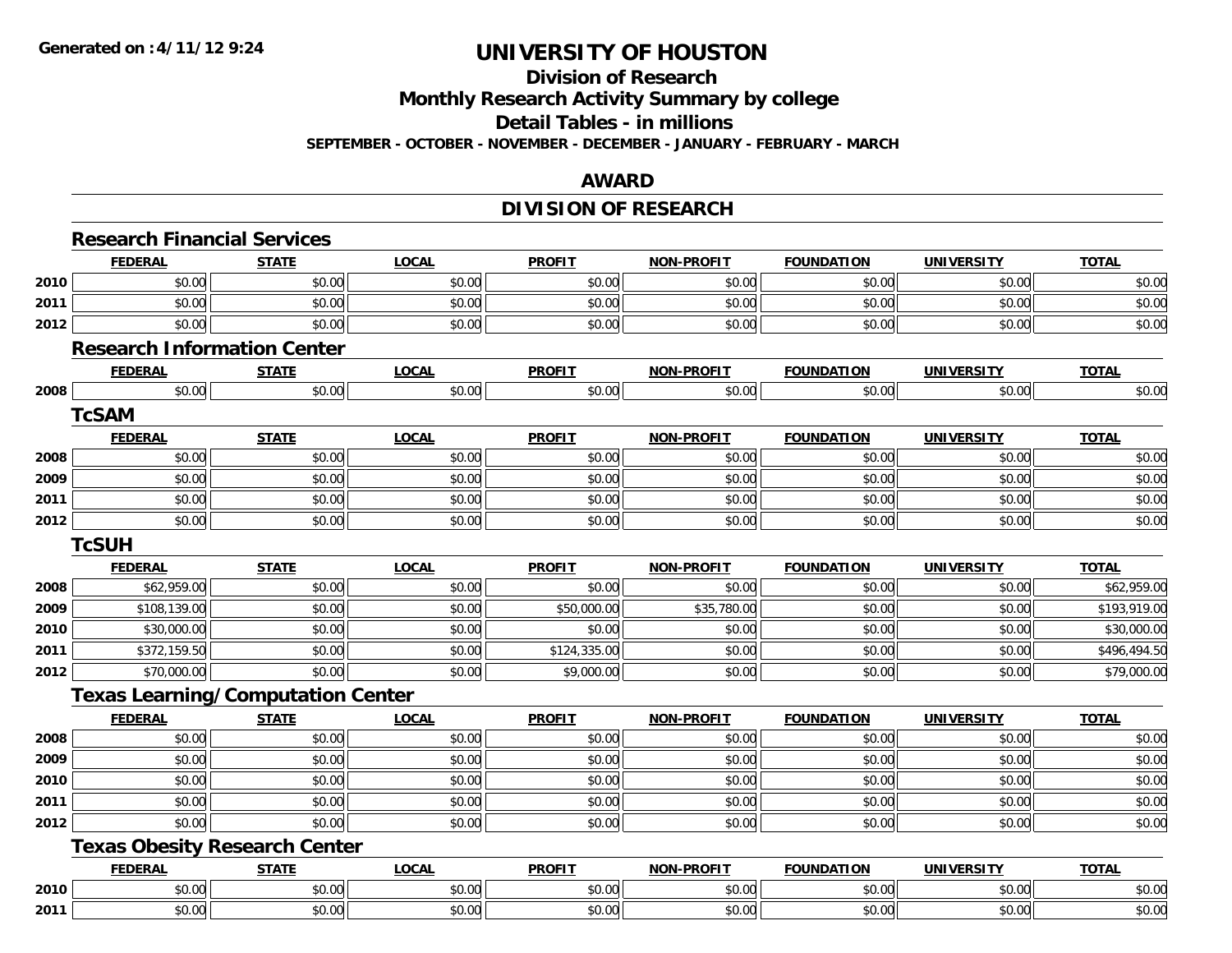**Division of Research**

**Monthly Research Activity Summary by college**

**Detail Tables - in millions**

**SEPTEMBER - OCTOBER - NOVEMBER - DECEMBER - JANUARY - FEBRUARY - MARCH**

#### **AWARD**

### **DIVISION OF RESEARCH**

### **Texas Obesity Research Center**

|       | <b>FEDERAL</b> | <b>STATE</b> | <b>LOCAL</b> | <b>PROFIT</b> | <b>NON-PROFIT</b> | <b>FOUNDATION</b> | <b>UNIVERSITY</b> | <b>TOTAL</b>   |
|-------|----------------|--------------|--------------|---------------|-------------------|-------------------|-------------------|----------------|
| 2012  | \$0.00         | \$0.00       | \$0.00       | \$0.00        | \$0.00            | \$0.00            | \$0.00            | \$0.00         |
|       | <b>TIMES</b>   |              |              |               |                   |                   |                   |                |
|       | <b>FEDERAL</b> | <b>STATE</b> | <b>LOCAL</b> | <b>PROFIT</b> | <b>NON-PROFIT</b> | <b>FOUNDATION</b> | <b>UNIVERSITY</b> | <b>TOTAL</b>   |
| 2008  | \$0.00         | \$0.00       | \$0.00       | \$0.00        | \$0.00            | \$0.00            | \$0.00            | \$0.00         |
| 2009  | \$99,959.00    | \$0.00       | \$0.00       | \$0.00        | \$0.00            | \$0.00            | \$45,259.00       | \$145,218.00   |
| 2010  | \$0.00         | \$0.00       | \$0.00       | \$0.00        | \$0.00            | \$0.00            | \$0.00            | \$0.00         |
| 2011  | \$305,726.64   | \$0.00       | \$0.00       | \$0.00        | \$0.00            | \$0.00            | \$0.00            | \$305,726.64   |
| 2012  | \$407,941.70   | \$0.00       | \$0.00       | \$0.00        | \$0.00            | \$0.00            | \$0.00            | \$407,941.70   |
| Total | \$1,579,319.80 | \$0.00       | \$0.00       | \$183,335.00  | \$35,780.00       | \$2,306,488.19    | \$45,259.00       | \$4,150,181.99 |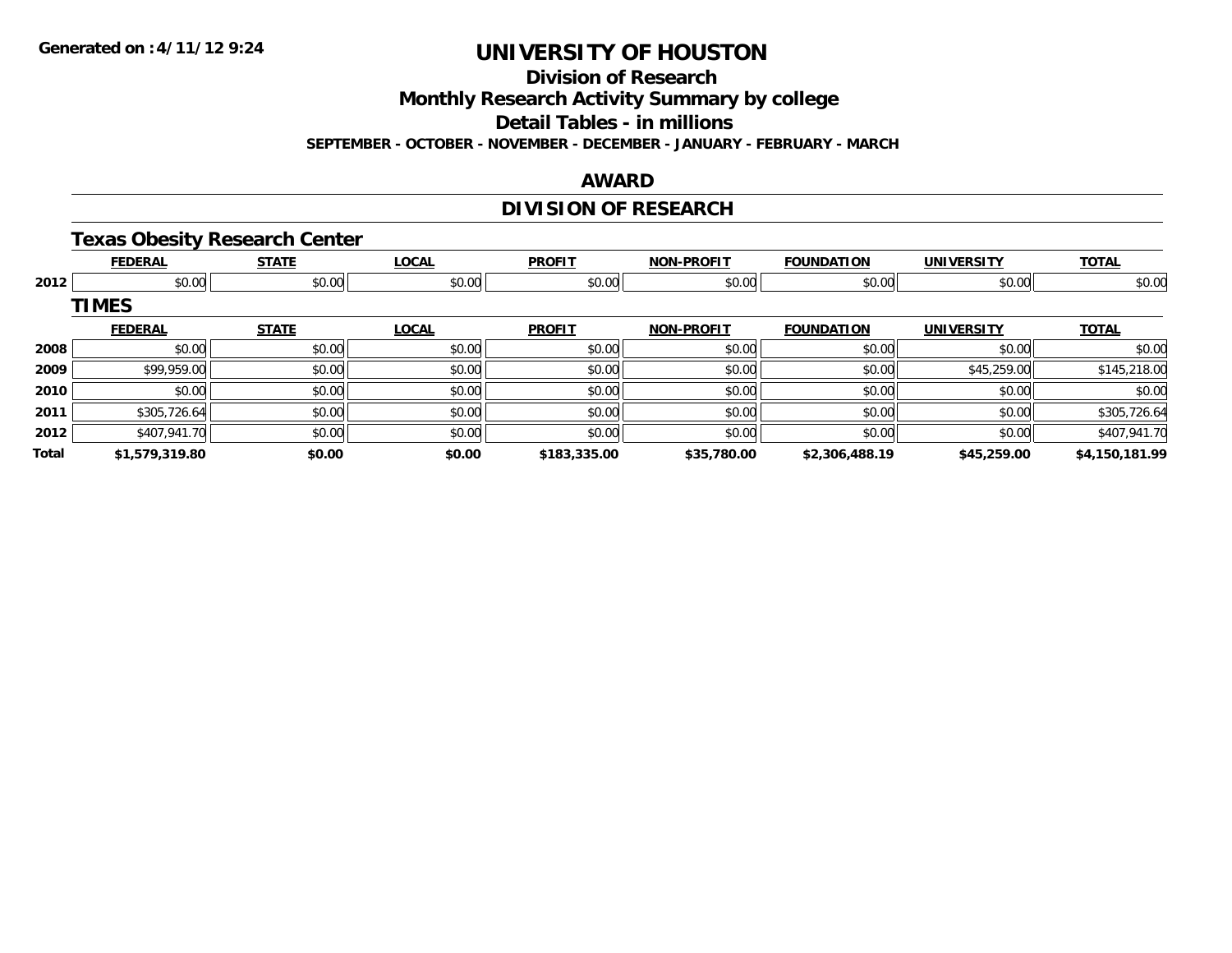**Division of Research**

**Monthly Research Activity Summary by college**

**Detail Tables - in millions**

**SEPTEMBER - OCTOBER - NOVEMBER - DECEMBER - JANUARY - FEBRUARY - MARCH**

#### **AWARD**

#### **GRADUATE COLLEGE OF SOCIAL WORK**

### **Child & Family for Innovative Research**

|      | <b>FEDERAL</b>                          | <b>STATE</b>                    | <b>LOCAL</b> | <b>PROFIT</b> | <b>NON-PROFIT</b> | <b>FOUNDATION</b> | <b>UNIVERSITY</b> | <b>TOTAL</b>   |  |  |  |
|------|-----------------------------------------|---------------------------------|--------------|---------------|-------------------|-------------------|-------------------|----------------|--|--|--|
| 2009 | \$0.00                                  | \$0.00                          | \$0.00       | \$0.00        | \$0.00            | \$0.00            | \$0.00            | \$0.00         |  |  |  |
| 2010 | \$0.00                                  | \$0.00                          | \$0.00       | \$0.00        | \$0.00            | \$0.00            | \$0.00            | \$0.00         |  |  |  |
| 2011 | \$0.00                                  | \$0.00                          | \$0.00       | \$0.00        | \$0.00            | \$0.00            | \$0.00            | \$0.00         |  |  |  |
| 2012 | \$0.00                                  | \$0.00                          | \$0.00       | \$0.00        | \$0.00            | \$0.00            | \$0.00            | \$0.00         |  |  |  |
|      | <b>Community Projects - Social Work</b> |                                 |              |               |                   |                   |                   |                |  |  |  |
|      | <b>FEDERAL</b>                          | <b>STATE</b>                    | <b>LOCAL</b> | <b>PROFIT</b> | <b>NON-PROFIT</b> | <b>FOUNDATION</b> | <b>UNIVERSITY</b> | <b>TOTAL</b>   |  |  |  |
| 2008 | \$248,092.00                            | \$0.00                          | \$0.00       | \$0.00        | \$207.06          | \$0.00            | \$0.00            | \$248,299.06   |  |  |  |
| 2009 | \$36,900.00                             | \$0.00                          | \$0.00       | \$0.00        | \$0.00            | \$0.00            | \$0.00            | \$36,900.00    |  |  |  |
| 2010 | \$0.00                                  | \$0.00                          | \$0.00       | \$0.00        | \$0.00            | \$0.00            | \$0.00            | \$0.00         |  |  |  |
| 2012 | \$2,942.90                              | \$0.00                          | \$0.00       | \$0.00        | \$0.00            | \$0.00            | \$0.00            | \$2,942.90     |  |  |  |
|      | <b>Dean, Social Work</b>                |                                 |              |               |                   |                   |                   |                |  |  |  |
|      | <b>FEDERAL</b>                          | <b>STATE</b>                    | <b>LOCAL</b> | <b>PROFIT</b> | <b>NON-PROFIT</b> | <b>FOUNDATION</b> | <b>UNIVERSITY</b> | <b>TOTAL</b>   |  |  |  |
| 2008 | \$57,801.00                             | \$830,237.89                    | \$0.00       | \$0.00        | \$53,740.00       | \$0.00            | \$0.00            | \$941,778.89   |  |  |  |
| 2009 | \$840,736.01                            | \$788,888.96                    | \$0.00       | \$0.00        | \$32,073.00       | \$0.00            | \$0.00            | \$1,661,697.97 |  |  |  |
| 2010 | \$383,239.68                            | \$401,203.26                    | \$0.00       | \$0.00        | \$17,000.00       | \$0.00            | \$0.00            | \$801,442.94   |  |  |  |
| 2011 | \$569,631.62                            | \$0.00                          | \$0.00       | \$0.00        | \$0.00            | \$1,146.30        | \$0.00            | \$570,777.92   |  |  |  |
| 2012 | \$369,325.78                            | \$0.00                          | \$0.00       | \$176,507.00  | \$0.00            | \$0.00            | \$0.00            | \$545,832.78   |  |  |  |
|      |                                         | Drug and Social Doliey Dessarch |              |               |                   |                   |                   |                |  |  |  |

#### **Drug and Social Policy Research**

|      | <b>FEDERAL</b>             | <b>STATE</b> | <u>LOCAL</u> | <b>PROFIT</b> | <b>NON-PROFIT</b> | <b>FOUNDATION</b> | <b>UNIVERSITY</b> | <b>TOTAL</b> |
|------|----------------------------|--------------|--------------|---------------|-------------------|-------------------|-------------------|--------------|
| 2009 | \$0.00                     | \$0.00       | \$0.00       | \$0.00        | \$0.00            | \$0.00            | \$0.00            | \$0.00       |
|      | <b>Office for Drug SPR</b> |              |              |               |                   |                   |                   |              |
|      | <b>FEDERAL</b>             | <b>STATE</b> | LOCAL        | <b>PROFIT</b> | <b>NON-PROFIT</b> | <b>FOUNDATION</b> | <b>UNIVERSITY</b> | <b>TOTAL</b> |
| 2009 | \$0.00                     | \$0.00       | \$0.00       | \$0.00        | \$0.00            | \$0.00            | \$0.00            | \$0.00       |
|      |                            |              |              |               |                   |                   |                   |              |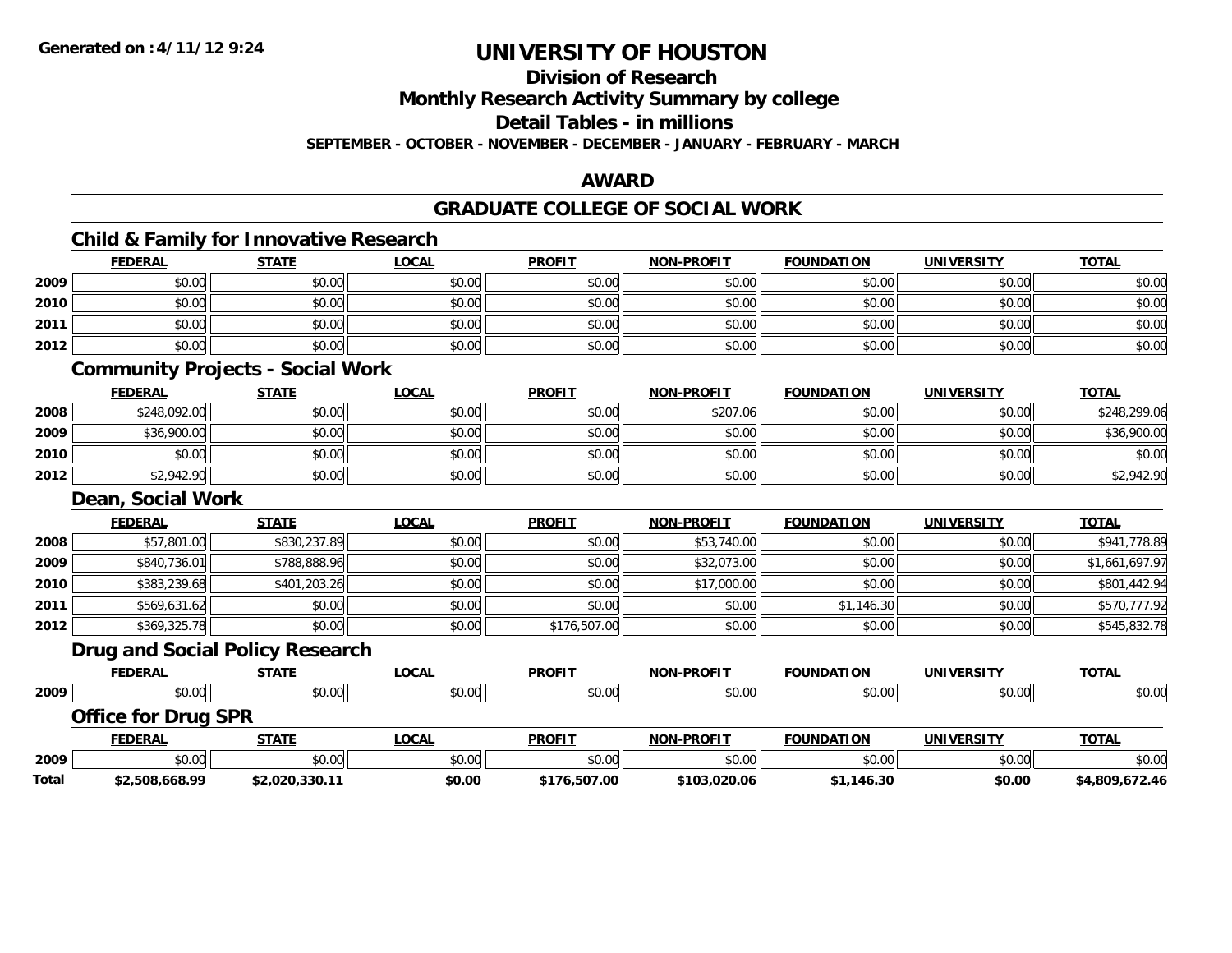#### **Division of Research**

**Monthly Research Activity Summary by college**

**Detail Tables - in millions**

**SEPTEMBER - OCTOBER - NOVEMBER - DECEMBER - JANUARY - FEBRUARY - MARCH**

### **AWARD**

### **HILTON COLLEGE OF HOTEL AND RESTAURANT MANAGEMENT**

### **Hotel and Restaurant Management**

|       | <b>FEDERAL</b> | <b>STATE</b> | <u>LOCAL</u> | <b>PROFIT</b> | <b>NON-PROFIT</b> | <b>FOUNDATION</b> | <b>UNIVERSITY</b> | <u>TOTAL</u> |
|-------|----------------|--------------|--------------|---------------|-------------------|-------------------|-------------------|--------------|
| 2009  | \$60,000.00    | \$0.00       | \$0.00       | \$9,047.50    | \$0.00            | \$0.00            | \$0.00            | \$69,047.50  |
| 2010  | \$70,000.00    | \$0.00       | \$0.00       | \$0.00        | \$82,548.00       | \$0.00            | \$0.00            | \$152,548.00 |
| 2011  | \$173,995.00   | \$0.00       | \$0.00       | \$0.00        | \$27,280.00       | \$0.00            | \$0.00            | \$201,275.00 |
| 2012  | \$58,837.68    | \$103,763.44 | \$0.00       | \$1,500.00    | \$10,887.00       | \$0.00            | \$0.00            | \$174,988.12 |
| Total | \$362,832.68   | \$103,763.44 | \$0.00       | \$10,547.50   | \$120,715.00      | \$0.00            | \$0.00            | \$597,858.62 |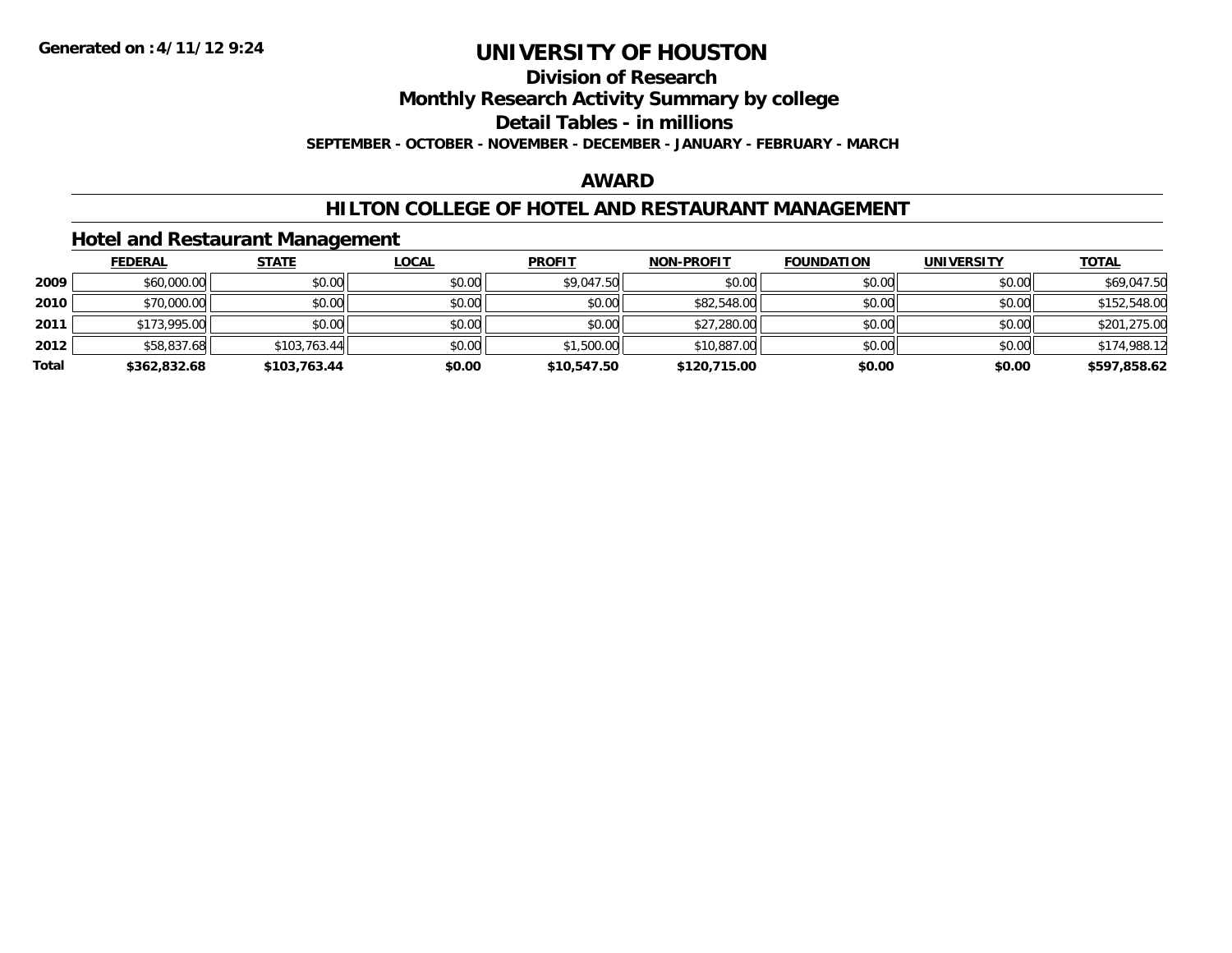### **Division of ResearchMonthly Research Activity Summary by college Detail Tables - in millions SEPTEMBER - OCTOBER - NOVEMBER - DECEMBER - JANUARY - FEBRUARY - MARCH**

### **AWARD**

#### **HONORS COLLEGE**

#### **Houston Teachers Institute**

|       | <b>FEDERAL</b>    | STATE  | <u>LOCAL</u> | <b>PROFIT</b> | <b>NON-PROFIT</b> | <b>FOUNDATION</b> | <b>UNIVERSITY</b> | <u>TOTAL</u> |
|-------|-------------------|--------|--------------|---------------|-------------------|-------------------|-------------------|--------------|
| 2009  | \$126,000.00      | \$0.00 | \$0.00       | \$0.00        | \$0.00            | \$0.00            | \$0.00            | \$126,000.00 |
| 2012  | \$34.951.<br>. 70 | \$0.00 | \$0.00       | \$0.00        | \$0.00            | \$0.00            | \$0.00            | \$34,951.70  |
| Total | \$160,951.70      | \$0.00 | \$0.00       | \$0.00        | \$0.00            | \$0.00            | \$0.00            | \$160,951.70 |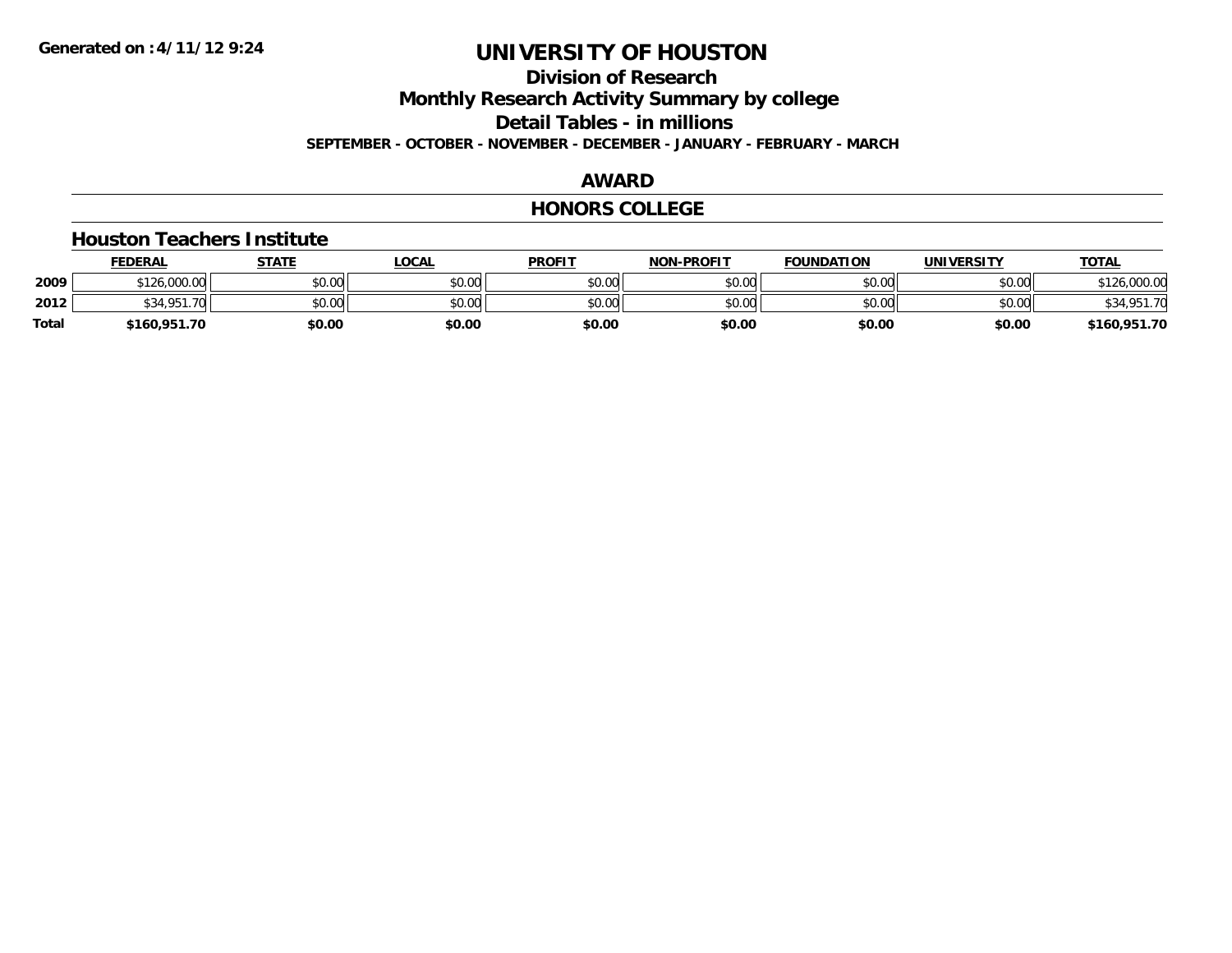**Division of Research**

**Monthly Research Activity Summary by college**

**Detail Tables - in millions**

**SEPTEMBER - OCTOBER - NOVEMBER - DECEMBER - JANUARY - FEBRUARY - MARCH**

### **AWARD**

#### **INSTITUTIONAL**

#### **Associate Vice Chancellor**

|              | FEDERA.         | CTATE  | .OCAL         | <b>PROFIT</b> | -PROFIT<br>NON. | חחו־<br>רמרווחו ורי | <b>INIVE</b><br>EDCIT\ | TOTA.                 |
|--------------|-----------------|--------|---------------|---------------|-----------------|---------------------|------------------------|-----------------------|
| 2010         | $\sqrt{2}$<br>. | \$0.00 | 0.00<br>JU.UU | 40M<br>JU.U   | 0000<br>JU.UU   | 0000<br>וט.טי       | ልስ ባህ<br>PU.UU         | 100y<br>3 r<br>172.JU |
| <b>Total</b> | י ההו<br>2.51   | \$0.00 | \$0.00        | \$0.00        | \$0.00          | \$0.00              | \$0.00                 | 492.36                |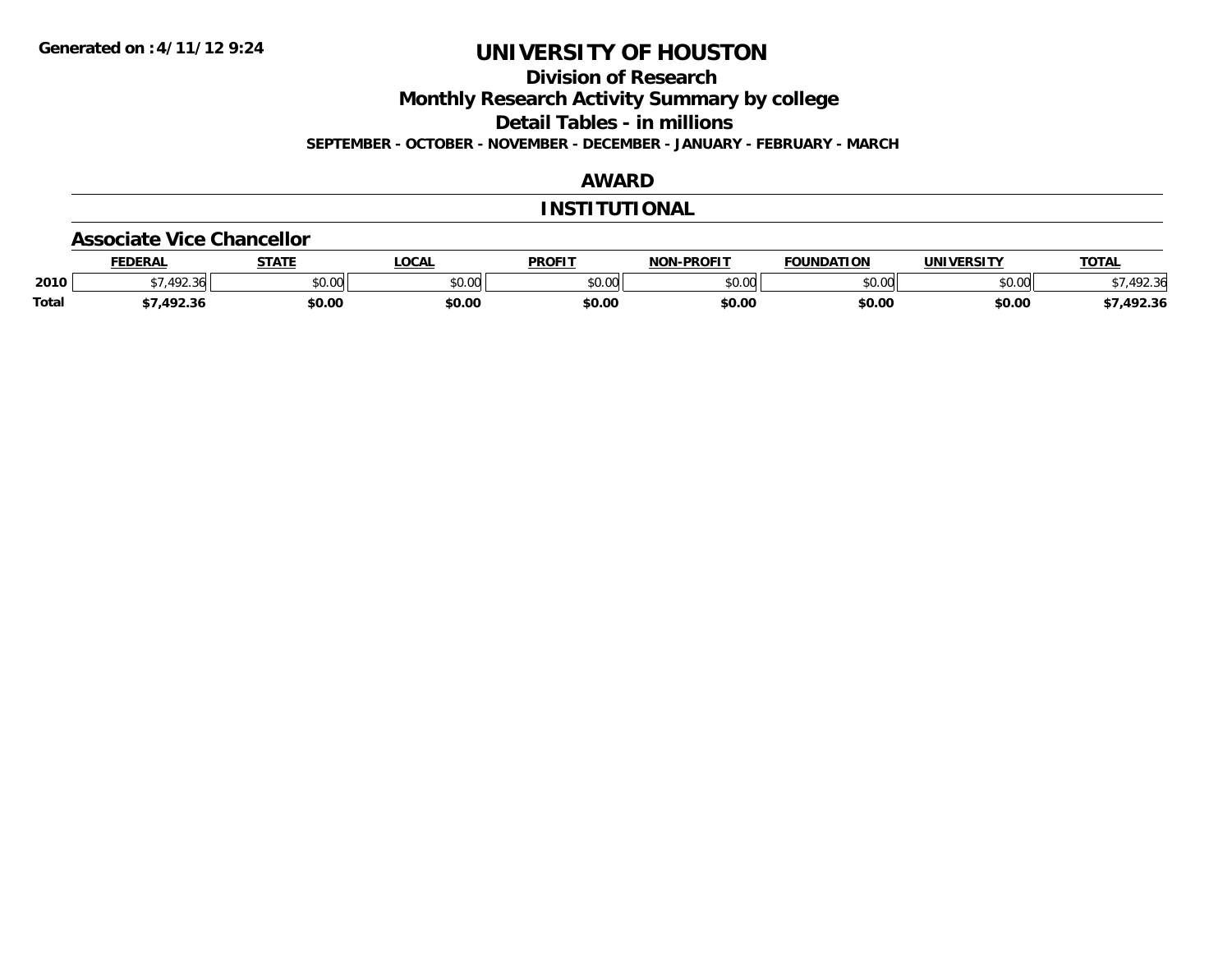### **Division of Research Monthly Research Activity Summary by college Detail Tables - in millions SEPTEMBER - OCTOBER - NOVEMBER - DECEMBER - JANUARY - FEBRUARY - MARCH**

#### **AWARD**

#### **LIBRARY**

### **Administration, Library**

|       | <b>FEDERAL</b> | <b>STATE</b> | <b>LOCAL</b> | <b>PROFIT</b> | <b>NON-PROFIT</b> | <b>FOUNDATION</b> | <b>UNIVERSITY</b> | <b>TOTAL</b> |
|-------|----------------|--------------|--------------|---------------|-------------------|-------------------|-------------------|--------------|
| 2008  | \$32,755.00    | \$0.00       | \$0.00       | \$0.00        | \$0.00            | \$0.00            | \$0.00            | \$32,755.00  |
| 2009  | \$33,605.00    | \$0.00       | \$0.00       | \$0.00        | \$0.00            | \$0.00            | \$0.00            | \$33,605.00  |
| 2010  | \$34,475.00    | \$0.00       | \$0.00       | \$0.00        | \$0.00            | \$0.00            | \$0.00            | \$34,475.00  |
| 2011  | \$19,863.00    | \$0.00       | \$0.00       | \$0.00        | \$0.00            | \$0.00            | \$0.00            | \$19,863.00  |
| Total | \$120,698.00   | \$0.00       | \$0.00       | \$0.00        | \$0.00            | \$0.00            | \$0.00            | \$120,698.00 |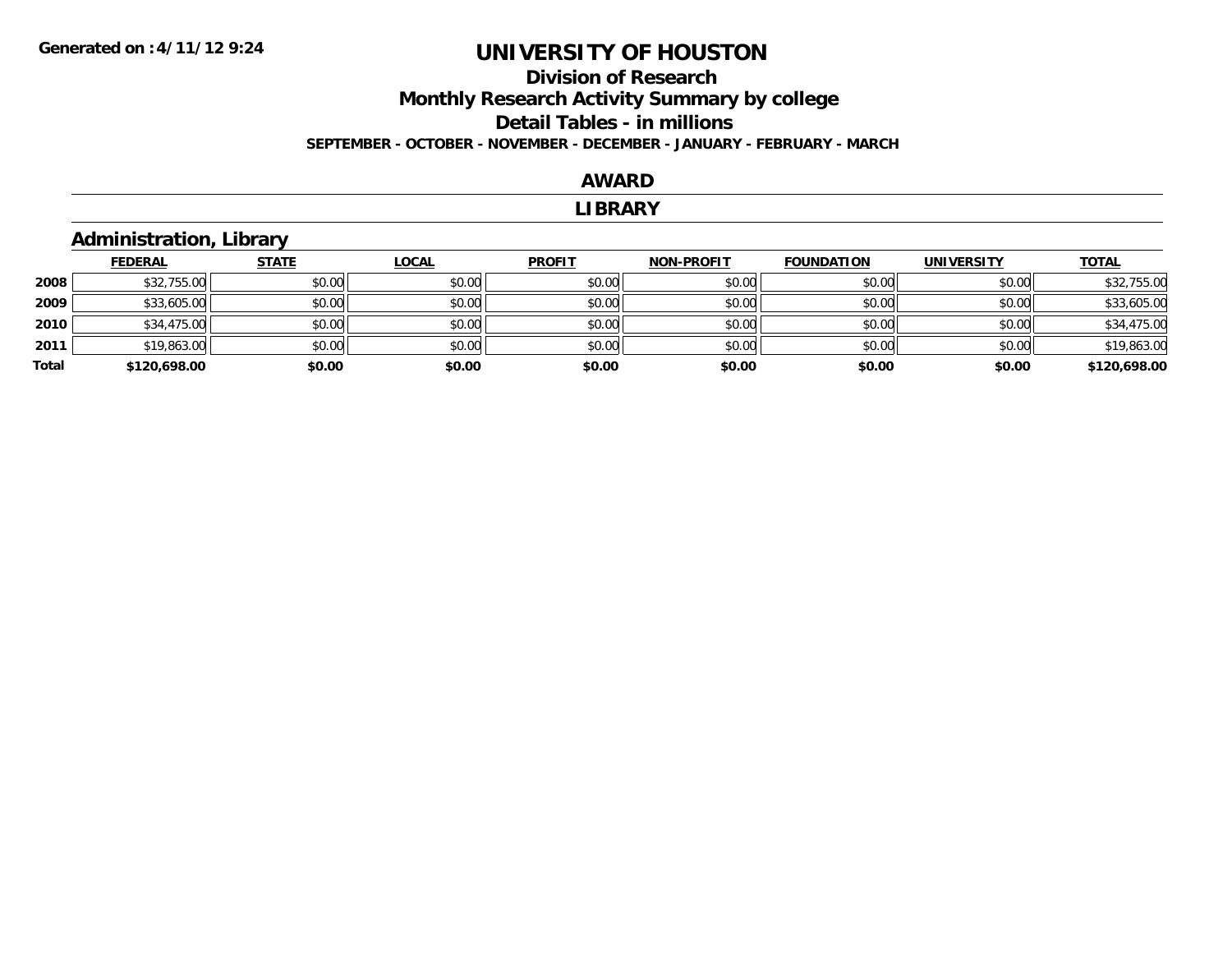### **Division of ResearchMonthly Research Activity Summary by college Detail Tables - in millions SEPTEMBER - OCTOBER - NOVEMBER - DECEMBER - JANUARY - FEBRUARY - MARCH**

#### **AWARD**

### **OTHER OUTSIDE ORGANIZATIONS USED FOR CPHS LOGINS**

### **University of Houston - Clear Lake Campus**

|              | <b>FEDERAL</b> | <b>STATE</b> | <b>LOCAL</b> | <b>PROFIT</b> | <b>NON-PROFIT</b> | <b>FOUNDATION</b> | <b>UNIVERSITY</b> | <b>TOTAL</b> |
|--------------|----------------|--------------|--------------|---------------|-------------------|-------------------|-------------------|--------------|
| 2009         | \$0.00         | \$0.00       | \$0.00       | \$0.00        | \$0.00            | \$0.00            | \$0.00            | \$0.00       |
| 2010         | \$0.00         | \$0.00       | \$0.00       | \$0.00        | \$0.00            | \$0.00            | \$0.00            | \$0.00       |
| 2011         | \$0.00         | \$0.00       | \$0.00       | \$0.00        | \$0.00            | \$0.00            | \$0.00            | \$0.00       |
| <b>Total</b> | \$0.00         | \$0.00       | \$0.00       | \$0.00        | \$0.00            | \$0.00            | \$0.00            | \$0.00       |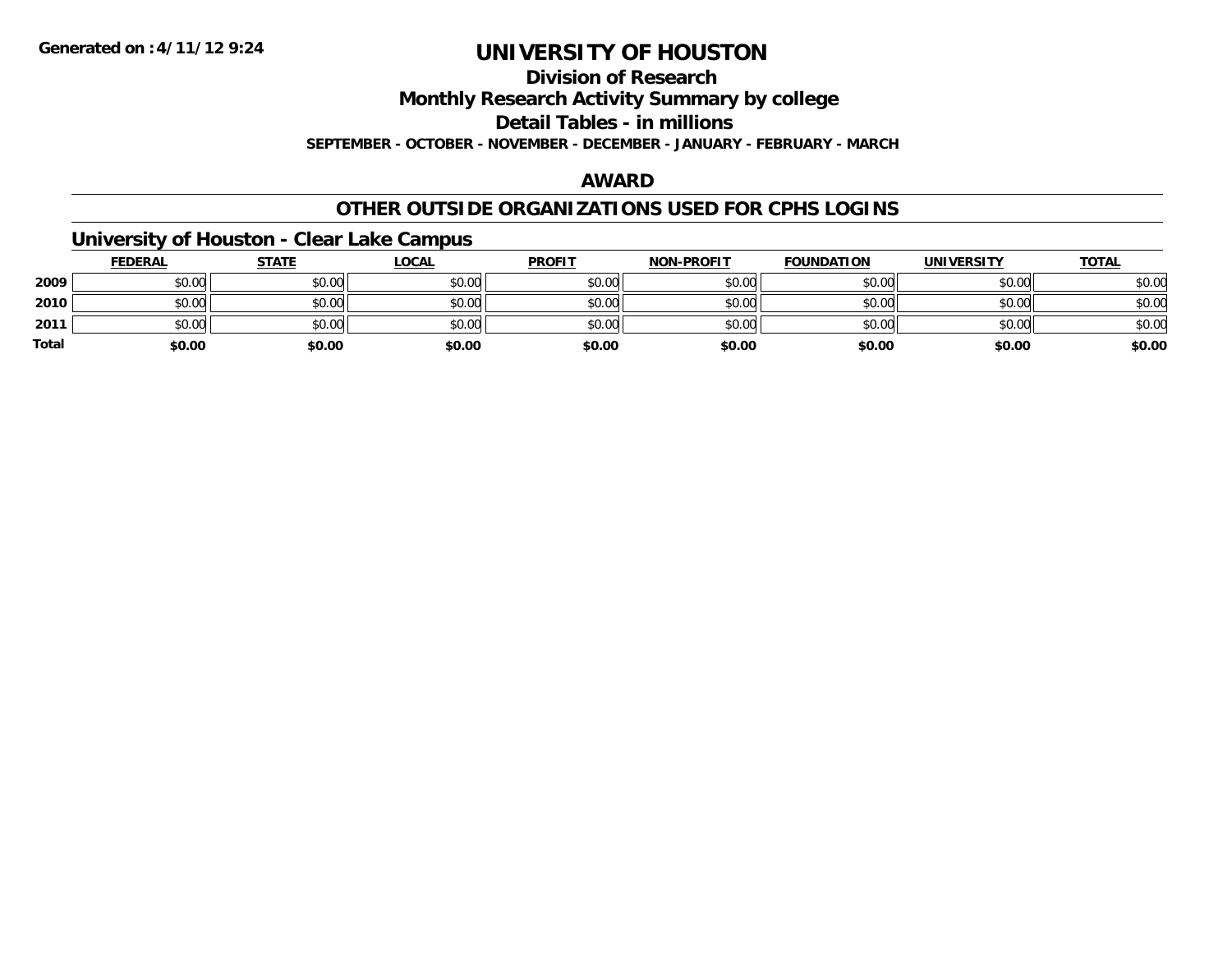**Division of Research**

**Monthly Research Activity Summary by college**

**Detail Tables - in millions**

**SEPTEMBER - OCTOBER - NOVEMBER - DECEMBER - JANUARY - FEBRUARY - MARCH**

#### **AWARD**

#### **PRESIDENT**

#### **Office of the President**

|              | <b>EDERAI</b>   | <b>CTATE</b> | <b>OCAL</b> | <b>PROFIT</b>  | <b>DDOCLT</b><br>NIAR | <b>FOUNDATION</b>       | UNIVERSITY | <b>TOTAL</b>   |
|--------------|-----------------|--------------|-------------|----------------|-----------------------|-------------------------|------------|----------------|
| 2011         | $\sim$<br>JU.UU | JU.UU        | \$0.00      | ტი იი<br>JU.UU | 0.00<br>וטטוע         | $\sim$ 00 $\mu$<br>u.uu | \$0.00     | ልስ አር<br>JU.UU |
| <b>Total</b> | \$0.00          | \$0.00       | \$0.00      | \$0.00         | \$0.00                | \$0.00                  | \$0.00     | \$0.00         |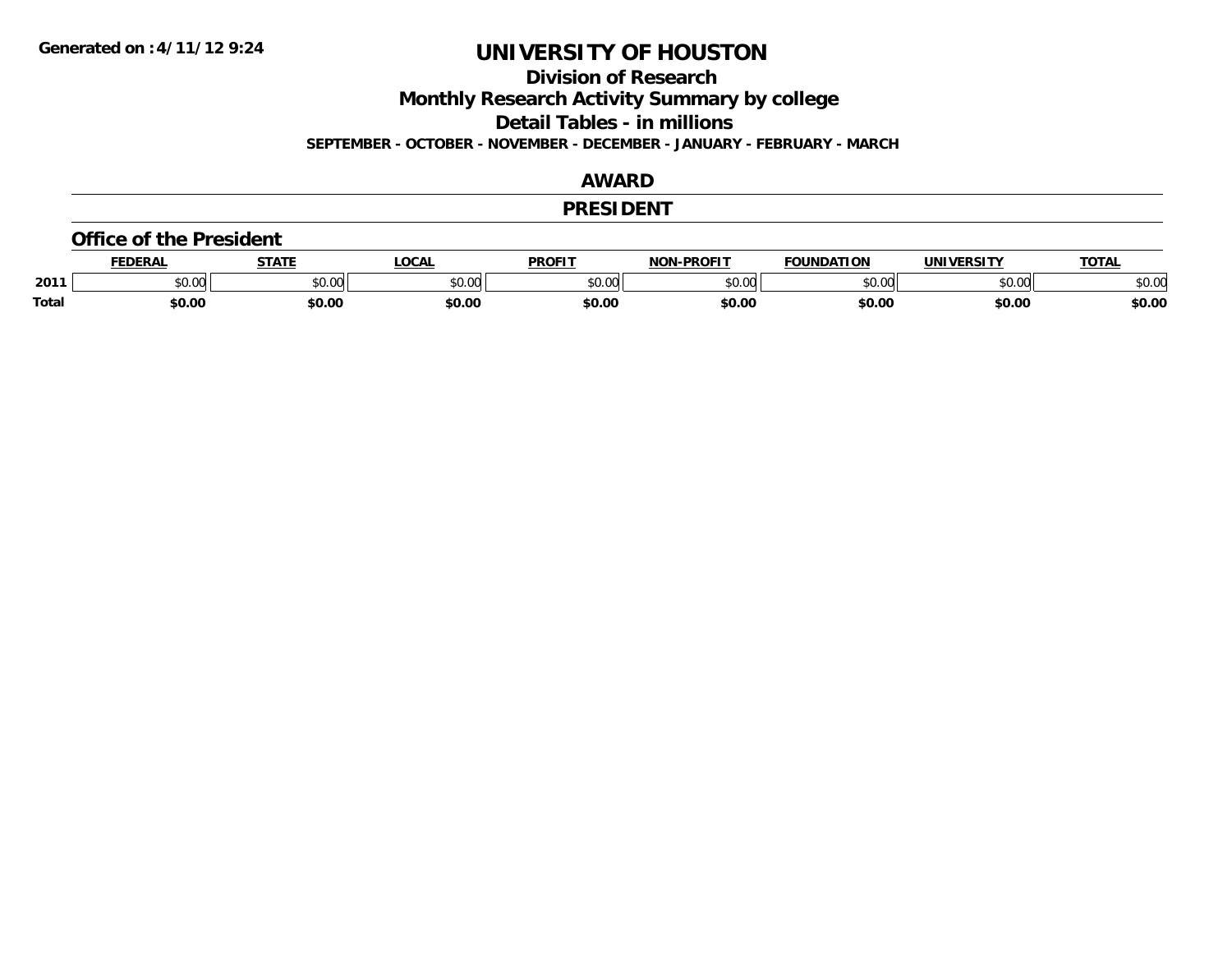### **Division of ResearchMonthly Research Activity Summary by college Detail Tables - in millions SEPTEMBER - OCTOBER - NOVEMBER - DECEMBER - JANUARY - FEBRUARY - MARCH**

#### **AWARD**

#### **SENIOR V.P. FOR ACADEMIC AFFAIRS AND PROVOST**

|      | <b>KUHF - Radio</b>              |                                                     |              |               |                   |                   |                   |                |
|------|----------------------------------|-----------------------------------------------------|--------------|---------------|-------------------|-------------------|-------------------|----------------|
|      | <b>FEDERAL</b>                   | <b>STATE</b>                                        | <b>LOCAL</b> | <b>PROFIT</b> | <b>NON-PROFIT</b> | <b>FOUNDATION</b> | <b>UNIVERSITY</b> | <b>TOTAL</b>   |
| 2008 | \$0.00                           | \$0.00                                              | \$0.00       | \$0.00        | \$467,947.00      | \$0.00            | \$0.00            | \$467,947.00   |
| 2009 | \$38,352.00                      | \$0.00                                              | \$0.00       | \$0.00        | \$455,086.00      | \$0.00            | \$0.00            | \$493,438.00   |
| 2010 | \$0.00                           | \$12,500.00                                         | \$0.00       | \$0.00        | \$654,309.46      | \$0.00            | \$0.00            | \$666,809.46   |
| 2011 | \$38,616.00                      | \$0.00                                              | \$0.00       | \$0.00        | \$588,146.00      | \$0.00            | \$0.00            | \$626,762.00   |
| 2012 | \$0.00                           | \$0.00                                              | \$0.00       | \$0.00        | \$2,266,596.00    | \$0.00            | \$0.00            | \$2,266,596.00 |
|      |                                  | <b>Learning and Assessment Services</b>             |              |               |                   |                   |                   |                |
|      | <b>FEDERAL</b>                   | <b>STATE</b>                                        | <b>LOCAL</b> | <b>PROFIT</b> | <b>NON-PROFIT</b> | <b>FOUNDATION</b> | <b>UNIVERSITY</b> | <b>TOTAL</b>   |
| 2008 | \$286,897.00                     | \$127,630.00                                        | \$0.00       | \$0.00        | \$66,000.00       | \$0.00            | \$0.00            | \$480,527.00   |
| 2009 | \$301,959.00                     | \$140,895.00                                        | \$0.00       | \$0.00        | \$67,500.00       | \$4,000.00        | \$0.00            | \$514,354.00   |
| 2010 | \$227,609.00                     | \$148,027.00                                        | \$0.00       | \$0.00        | \$67,500.00       | \$10,000.00       | \$0.00            | \$453,136.00   |
| 2011 | \$311,018.00                     | \$0.00                                              | \$0.00       | \$0.00        | \$67,500.00       | \$0.00            | \$0.00            | \$378,518.00   |
| 2012 | \$301,376.00                     | \$130,000.00                                        | \$0.00       | \$0.00        | \$77,158.00       | \$0.00            | \$0.00            | \$508,534.00   |
|      | <b>Learning Support Services</b> |                                                     |              |               |                   |                   |                   |                |
|      | <b>FEDERAL</b>                   | <b>STATE</b>                                        | <b>LOCAL</b> | <b>PROFIT</b> | <b>NON-PROFIT</b> | <b>FOUNDATION</b> | <b>UNIVERSITY</b> | <b>TOTAL</b>   |
| 2009 | \$124,000.00                     | \$0.00                                              | \$0.00       | \$0.00        | \$0.00            | \$0.00            | \$0.00            | \$124,000.00   |
|      |                                  | <b>Senior V.P. for Academic Affairs and Provost</b> |              |               |                   |                   |                   |                |
|      | <b>FEDERAL</b>                   | <b>STATE</b>                                        | <b>LOCAL</b> | <b>PROFIT</b> | <b>NON-PROFIT</b> | <b>FOUNDATION</b> | UNIVERSITY        | <b>TOTAL</b>   |
| 2008 | \$0.00                           | \$15,000.00                                         | \$0.00       | \$0.00        | \$0.00            | \$0.00            | \$0.00            | \$15,000.00    |
| 2009 | \$0.00                           | \$15,000.00                                         | \$0.00       | \$0.00        | \$0.00            | \$0.00            | \$0.00            | \$15,000.00    |
| 2010 | \$0.00                           | \$15,000.00                                         | \$0.00       | \$0.00        | \$0.00            | \$0.00            | \$0.00            | \$15,000.00    |
| 2011 | \$0.00                           | \$29,456.00                                         | \$0.00       | \$0.00        | \$0.00            | \$0.00            | \$0.00            | \$29,456.00    |
| 2012 | \$0.00                           | \$19,051.00                                         | \$0.00       | \$75,000.00   | \$0.00            | \$0.00            | \$0.00            | \$94,051.00    |
|      | <b>UH Charter School</b>         |                                                     |              |               |                   |                   |                   |                |
|      | <b>FEDERAL</b>                   | <b>STATE</b>                                        | <b>LOCAL</b> | <b>PROFIT</b> | <b>NON-PROFIT</b> | <b>FOUNDATION</b> | <b>UNIVERSITY</b> | <b>TOTAL</b>   |
| 2012 | \$557.00                         | \$1,017,984.00                                      | \$0.00       | \$0.00        | \$0.00            | \$0.00            | \$0.00            | \$1,018,541.00 |
|      | <b>Undergraduate Scholars</b>    |                                                     |              |               |                   |                   |                   |                |
|      | <b>FEDERAL</b>                   | <b>STATE</b>                                        | <b>LOCAL</b> | <b>PROFIT</b> | <b>NON-PROFIT</b> | <b>FOUNDATION</b> | <b>UNIVERSITY</b> | <b>TOTAL</b>   |
| 2009 | \$0.00                           | \$30,000.00                                         | \$0.00       | \$0.00        | \$0.00            | \$0.00            | \$0.00            | \$30,000.00    |
| 2010 | \$0.00                           | \$210,000.00                                        | \$0.00       | \$0.00        | \$0.00            | \$28,750.00       | \$0.00            | \$238,750.00   |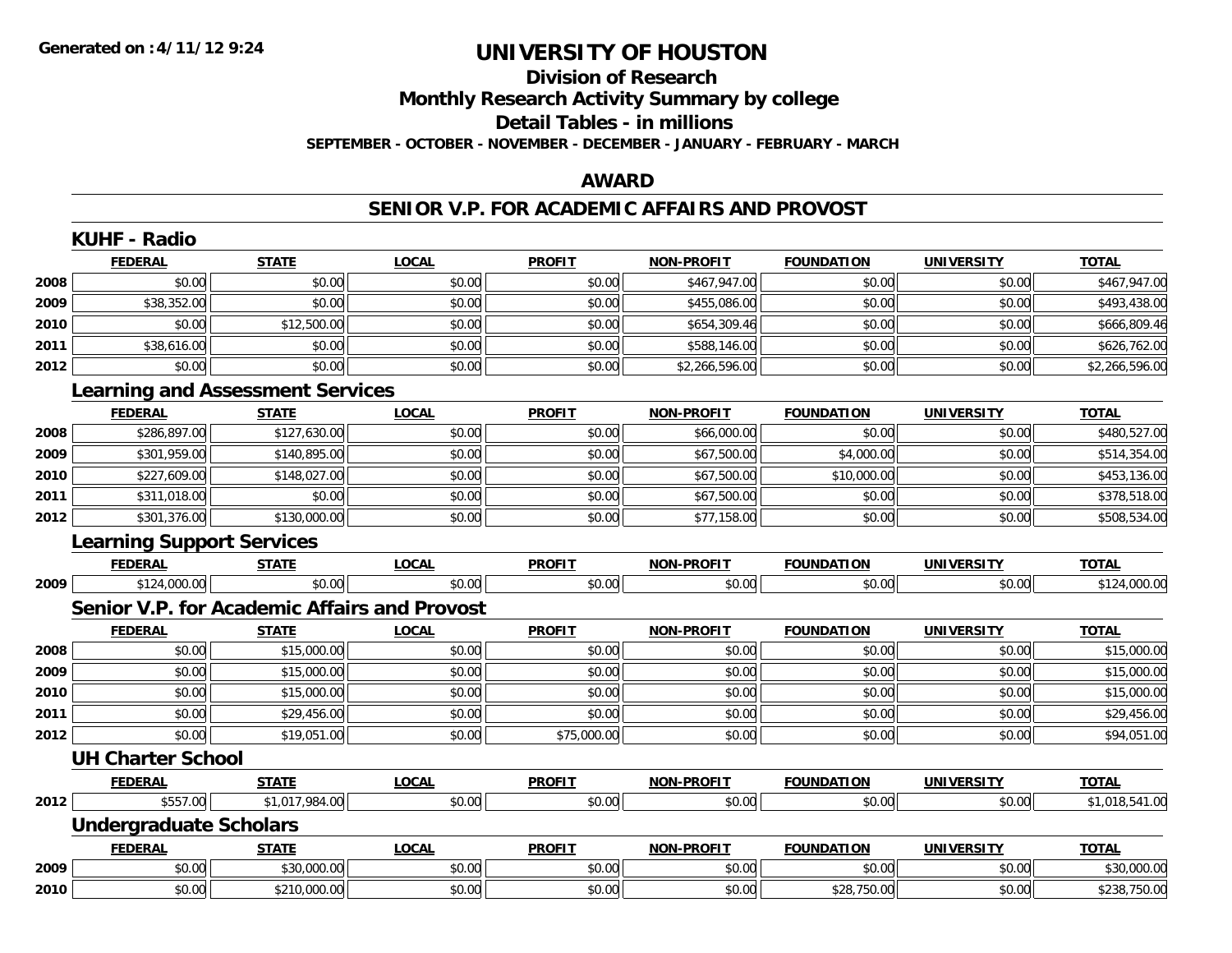**Division of Research**

**Monthly Research Activity Summary by college**

**Detail Tables - in millions**

**SEPTEMBER - OCTOBER - NOVEMBER - DECEMBER - JANUARY - FEBRUARY - MARCH**

#### **AWARD**

#### **SENIOR V.P. FOR ACADEMIC AFFAIRS AND PROVOST**

### **Undergraduate Scholars**

|              | <b>FEDERAL</b> | <b>STATE</b>      | LOCAL  | <b>PROFIT</b>  | <b>NON-PROFIT</b> | <b>FOUNDATION</b> | <b>UNIVERSITY</b> | <b>TOTAL</b>         |
|--------------|----------------|-------------------|--------|----------------|-------------------|-------------------|-------------------|----------------------|
| 2011         | 0000<br>vv.vv  | 000.00.<br>$+111$ | \$0.00 | ≮N UV<br>DU.UU | \$0.00            | \$0.00            | \$0.00            | non no<br>140,000.00 |
| <b>Total</b> | 630,384.00     | \$2,050,543.00    | \$0.00 | \$75.000.00    |                   | 2,750.00<br>\$42  | \$0.00            | ,419.46<br>\$8,576   |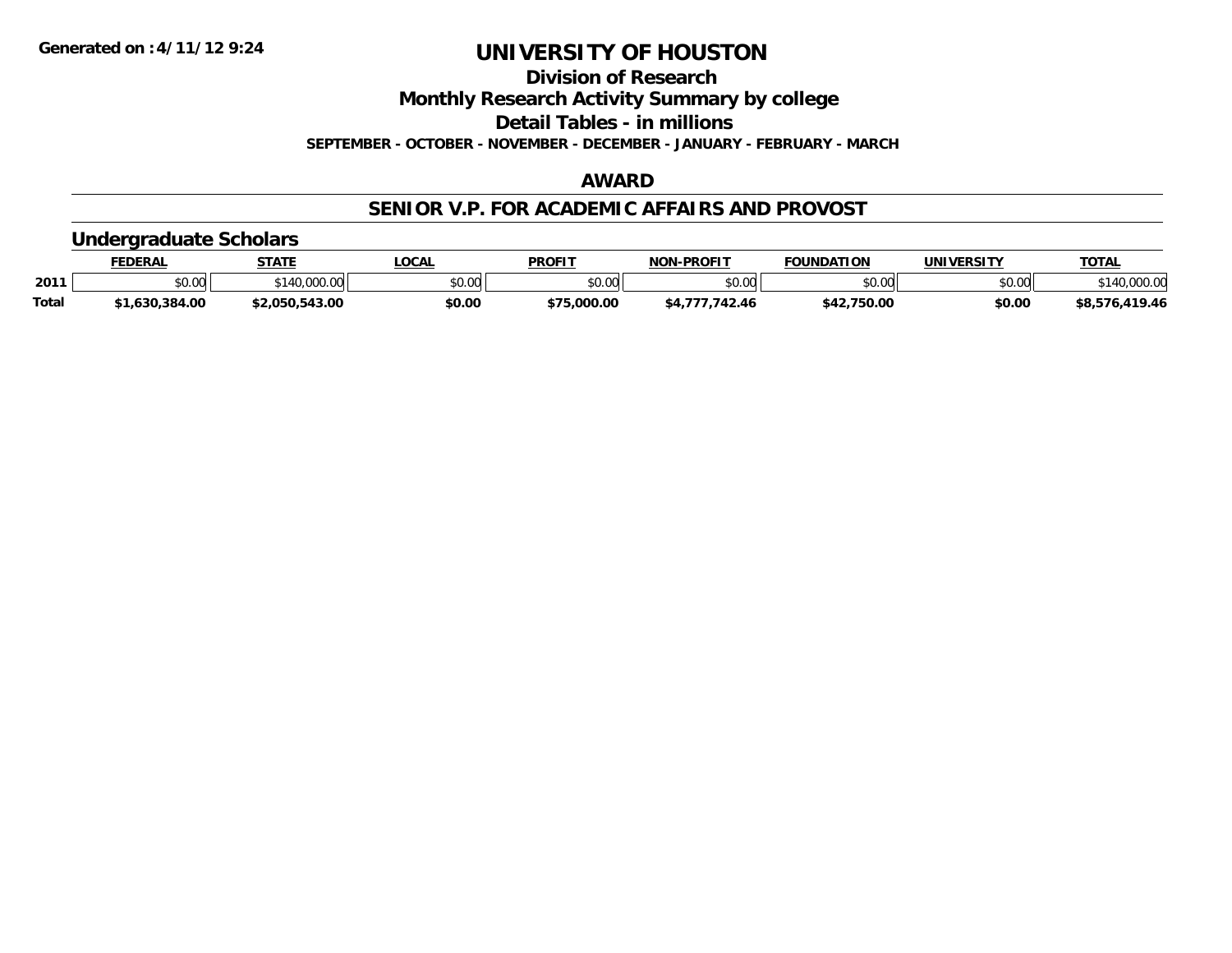**Division of Research**

**Monthly Research Activity Summary by college**

**Detail Tables - in millions**

**SEPTEMBER - OCTOBER - NOVEMBER - DECEMBER - JANUARY - FEBRUARY - MARCH**

#### **AWARD**

#### **UH LAW CENTER**

|       | Dean, Law      |              |              |               |                   |                   |                   |                |
|-------|----------------|--------------|--------------|---------------|-------------------|-------------------|-------------------|----------------|
|       | <b>FEDERAL</b> | <b>STATE</b> | <b>LOCAL</b> | <b>PROFIT</b> | <b>NON-PROFIT</b> | <b>FOUNDATION</b> | <b>UNIVERSITY</b> | <b>TOTAL</b>   |
| 2009  | \$564,427.00   | \$0.00       | \$0.00       | \$0.00        | \$0.00            | \$0.00            | \$0.00            | \$564,427.00   |
|       | Law-UH         |              |              |               |                   |                   |                   |                |
|       | <b>FEDERAL</b> | <b>STATE</b> | <b>LOCAL</b> | <b>PROFIT</b> | <b>NON-PROFIT</b> | <b>FOUNDATION</b> | <b>UNIVERSITY</b> | <b>TOTAL</b>   |
| 2008  | \$0.00         | \$44,955.00  | \$0.00       | \$0.00        | \$0.00            | \$84.50           | \$0.00            | \$45,039.50    |
| 2009  | \$0.00         | \$45,717.00  | \$0.00       | \$0.00        | \$0.00            | \$0.00            | \$0.00            | \$45,717.00    |
| 2010  | \$20,000.00    | \$200,000.00 | \$0.00       | \$0.00        | \$0.00            | \$21.72           | \$0.00            | \$220,021.72   |
| 2011  | \$68,103.00    | \$50,000.00  | \$0.00       | \$0.00        | \$0.00            | \$0.00            | \$0.00            | \$118,103.00   |
| 2012  | \$2,942.90     | \$160,000.00 | \$0.00       | \$0.00        | \$0.00            | \$0.00            | \$0.00            | \$162,942.90   |
| Total | \$655,472.90   | \$500,672.00 | \$0.00       | \$0.00        | \$0.00            | \$106.22          | \$0.00            | \$1,156,251.12 |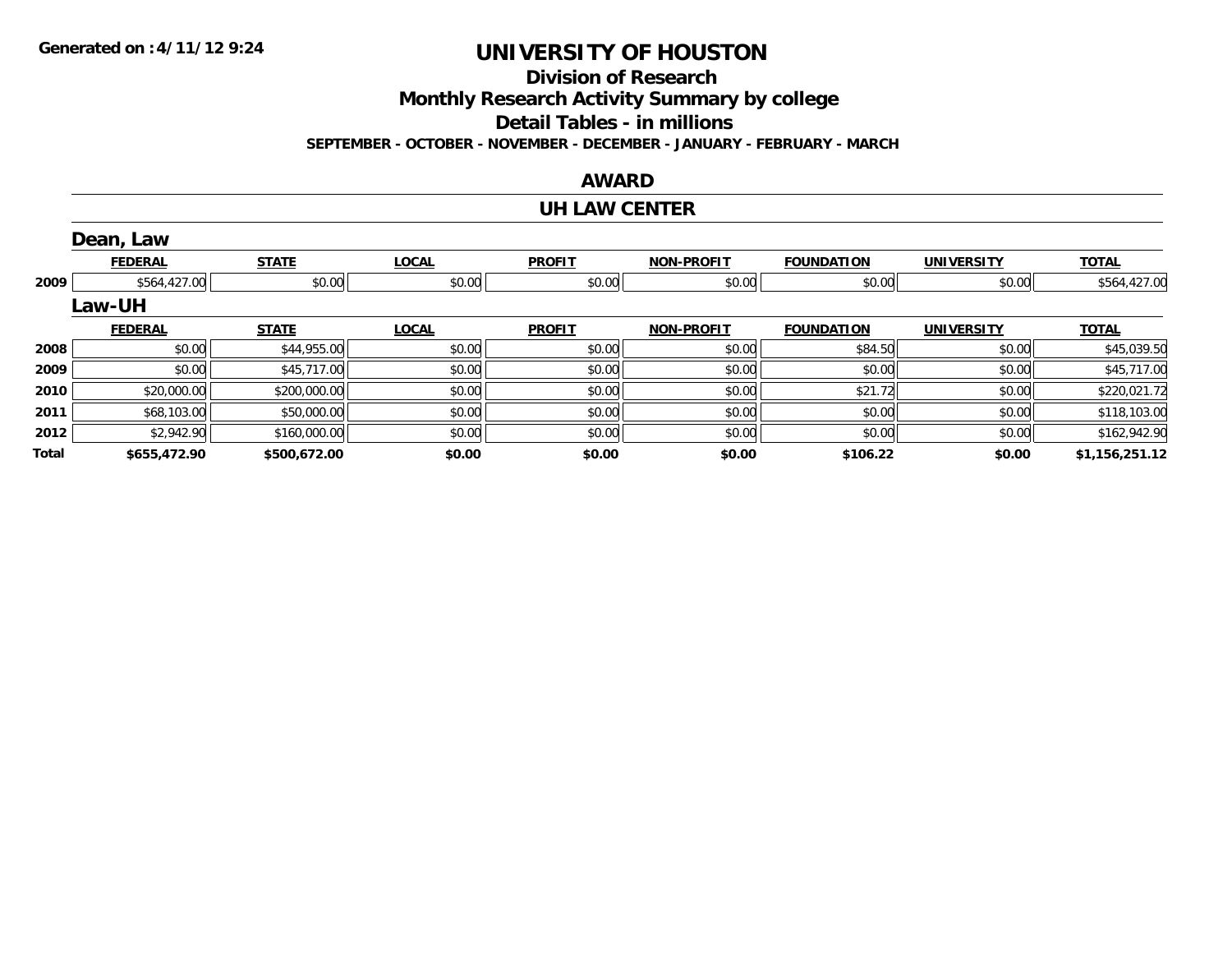### **Division of Research Monthly Research Activity Summary by college Detail Tables - in millions SEPTEMBER - OCTOBER - NOVEMBER - DECEMBER - JANUARY - FEBRUARY - MARCH**

#### **AWARD**

### **UH SYSTEM**

|       | <b>KUHT-TV</b> |              |              |               |                   |                   |                   |                |  |  |  |
|-------|----------------|--------------|--------------|---------------|-------------------|-------------------|-------------------|----------------|--|--|--|
|       | <b>FEDERAL</b> | <b>STATE</b> | <b>LOCAL</b> | <b>PROFIT</b> | <b>NON-PROFIT</b> | <b>FOUNDATION</b> | <b>UNIVERSITY</b> | <b>TOTAL</b>   |  |  |  |
| 2008  | \$0.00         | \$0.00       | \$0.00       | \$0.00        | \$1,810,104.00    | \$0.00            | \$0.00            | \$1,810,104.00 |  |  |  |
| 2009  | \$0.00         | \$0.00       | \$0.00       | \$0.00        | \$1,361,093.00    | \$0.00            | \$0.00            | \$1,361,093.00 |  |  |  |
| 2010  | \$0.00         | \$0.00       | \$0.00       | \$0.00        | \$1,483,936.12    | \$0.00            | \$0.00            | \$1,483,936.12 |  |  |  |
| 2011  | \$0.00         | \$0.00       | \$0.00       | \$0.00        | \$1,606,903.00    | \$0.00            | \$0.00            | \$1,606,903.00 |  |  |  |
| 2012  | \$0.00         | \$0.00       | \$0.00       | \$0.00        | \$14,132.00       | \$0.00            | \$0.00            | \$14,132.00    |  |  |  |
| Total | \$0.00         | \$0.00       | \$0.00       | \$0.00        | \$6,276,168.12    | \$0.00            | \$0.00            | \$6,276,168.12 |  |  |  |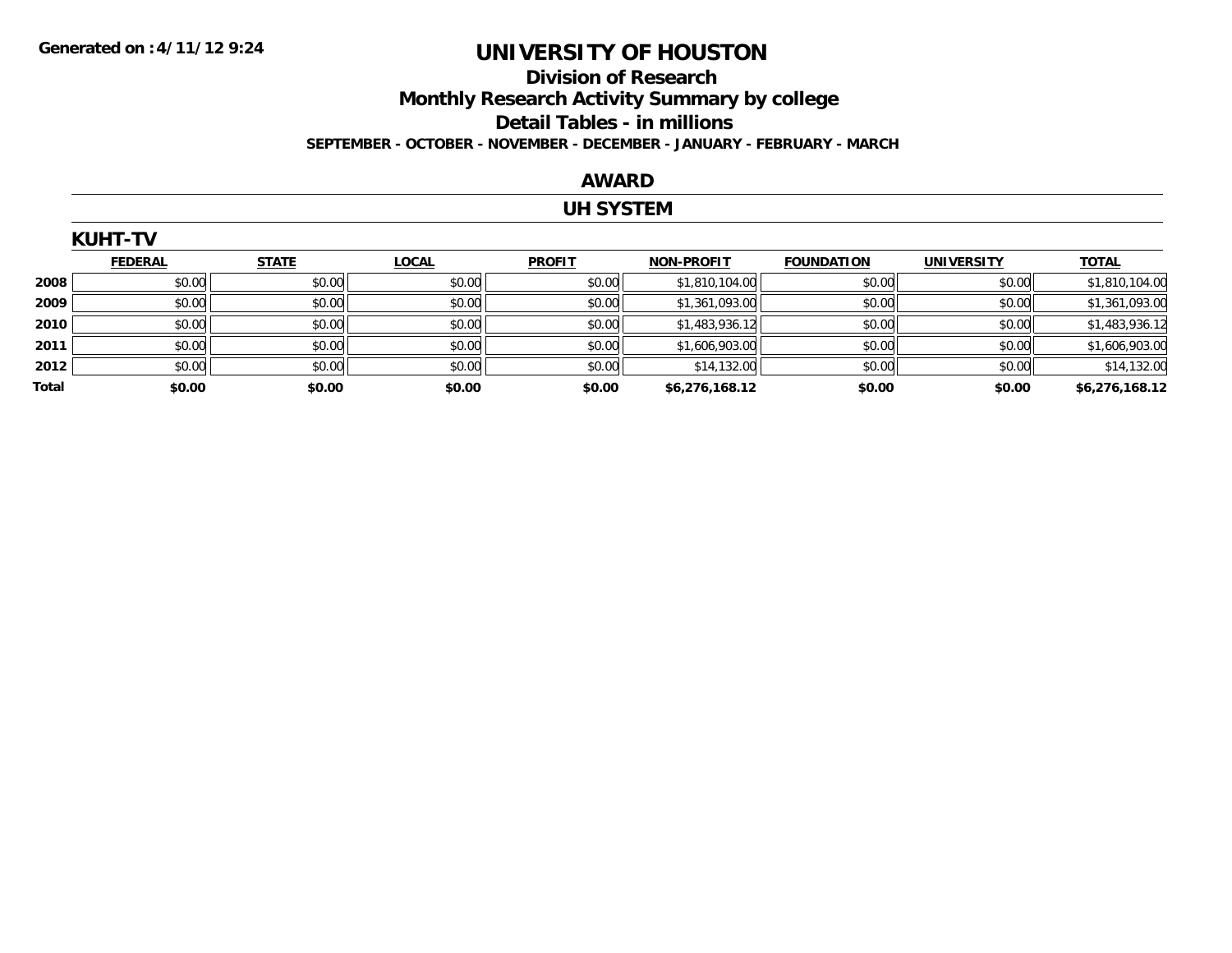### **Division of ResearchMonthly Research Activity Summary by college Detail Tables - in millions SEPTEMBER - OCTOBER - NOVEMBER - DECEMBER - JANUARY - FEBRUARY - MARCH**

#### **AWARD**

#### **UKNOWN COLLEGE**

### **Unknown Department**

|      | <b>FEDERAL</b> | <b>STATE</b> | <b>LOCAL</b> | <b>PROFIT</b> | <b>NON-PROFIT</b> | <b>FOUNDATION</b> | <b>UNIVERSITY</b> | <b>TOTAL</b> |
|------|----------------|--------------|--------------|---------------|-------------------|-------------------|-------------------|--------------|
| 2008 | \$166,210.00   | \$0.00       | \$0.00       | \$0.00        | \$0.00            | \$0.00            | \$0.00            | \$166,210.00 |
| 2009 | \$0.00         | \$0.00       | \$0.00       | \$0.00        | \$0.00            | \$0.00            | \$0.00            | \$0.00       |
| 2010 | \$0.00         | \$68,153.35  | \$0.00       | \$10,000.00   | \$0.00            | \$0.00            | \$0.00            | \$78,153.35  |
| 2011 | \$78,806.50    | \$2,229.90   | \$0.00       | \$0.00        | \$0.00            | \$0.00            | \$0.00            | \$81,036.40  |
| 2012 | \$33,185.70    | \$0.00       | \$0.00       | \$0.00        | \$0.00            | \$0.00            | \$0.00            | \$33,185.70  |

## **Wrong Department - Please Dont Select It**

|       | <b>FEDERAI</b>     | <b>CTATE</b>  | ne N<br>UUMI | <b>PROFIT</b> | <b>LDDAFIT</b><br><b>ארות</b> | <b>FOUNDATION</b> | IINIIVEDCIT   | <b>TOTAL</b> |
|-------|--------------------|---------------|--------------|---------------|-------------------------------|-------------------|---------------|--------------|
| 2010  | $\sim$ 00<br>טט.טע | 0.00<br>PU.UU | vv.vv        | 0000<br>JU.UU | \$0.00                        | $\sim$ 00         | ስ ለሰ<br>90.OC | \$U.UU       |
| Total | 5070<br>.uz.z      | המ            | \$0.00       | 0000          | \$0.00                        | \$0.00            | \$0.00        | 585 45       |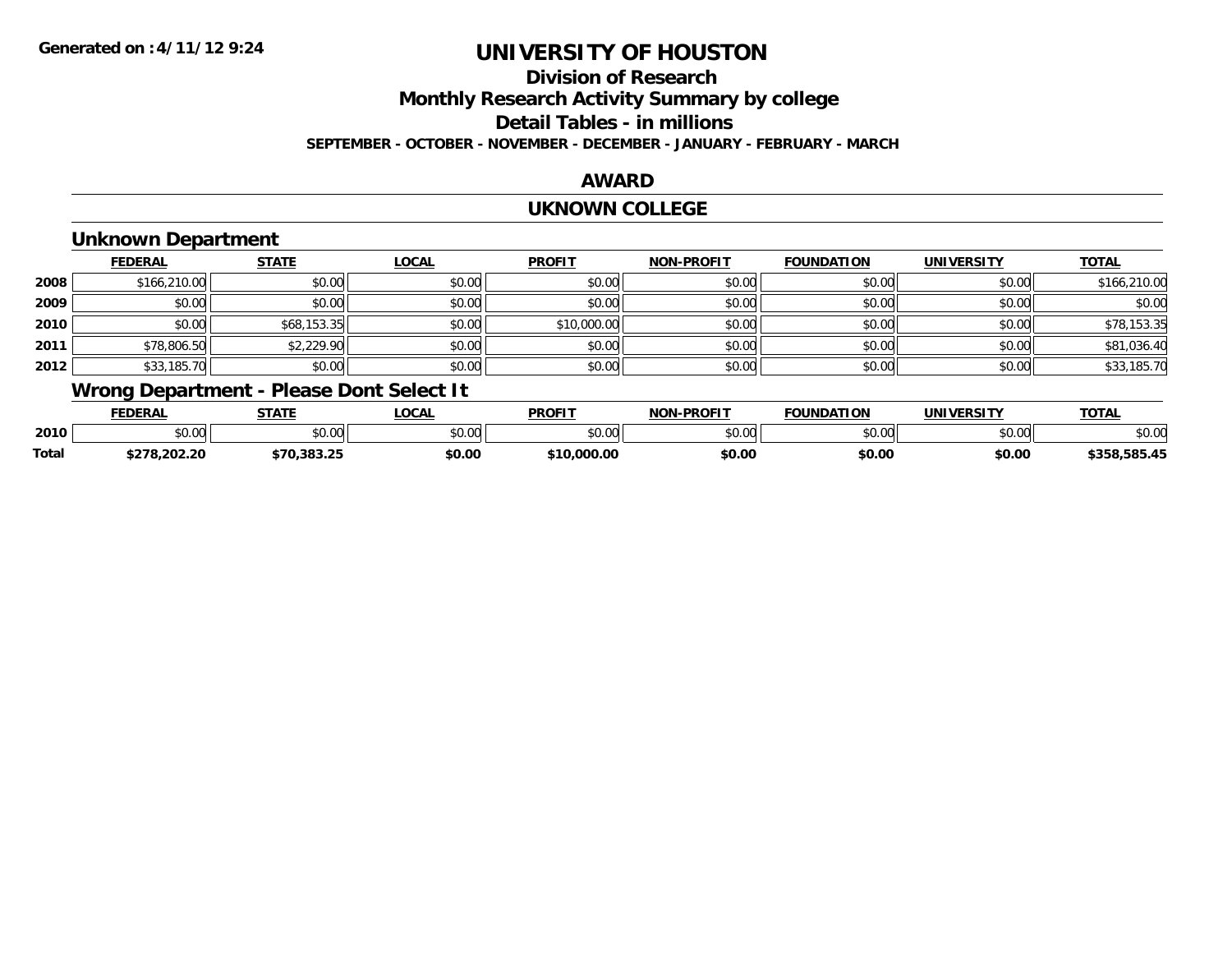### **Division of Research**

**Monthly Research Activity Summary by college**

**Detail Tables - in millions**

**SEPTEMBER - OCTOBER - NOVEMBER - DECEMBER - JANUARY - FEBRUARY - MARCH**

### **AWARD**

### **VICE PRESIDENT FOR ADMINISTRATION**

### **UH Police Department**

|       | <b>FEDERAL</b> | <b>STATE</b>   | LOCAI         | <b>PROFIT</b>                   | <b>J-PROFIT</b><br><b>NON</b> | <b>FOUNDATION</b> | <b>UNIVERSITY</b> | <b>TOTAL</b>      |
|-------|----------------|----------------|---------------|---------------------------------|-------------------------------|-------------------|-------------------|-------------------|
| 2009  | 0000<br>vv.vv  | 00000<br>uuu.u | 0000<br>pv.uu | $\circ$ $\circ$ $\circ$<br>ט.טע | \$0.00                        | ደበ በበ<br>,,,,,    | 0000<br>יט.טי     | 00000<br>4,UUU.UL |
| Total | \$0.00         | .000.00        | \$0.OC        | \$0.00                          | \$0.00                        | \$0.00            | \$0.00            | 4,000.00          |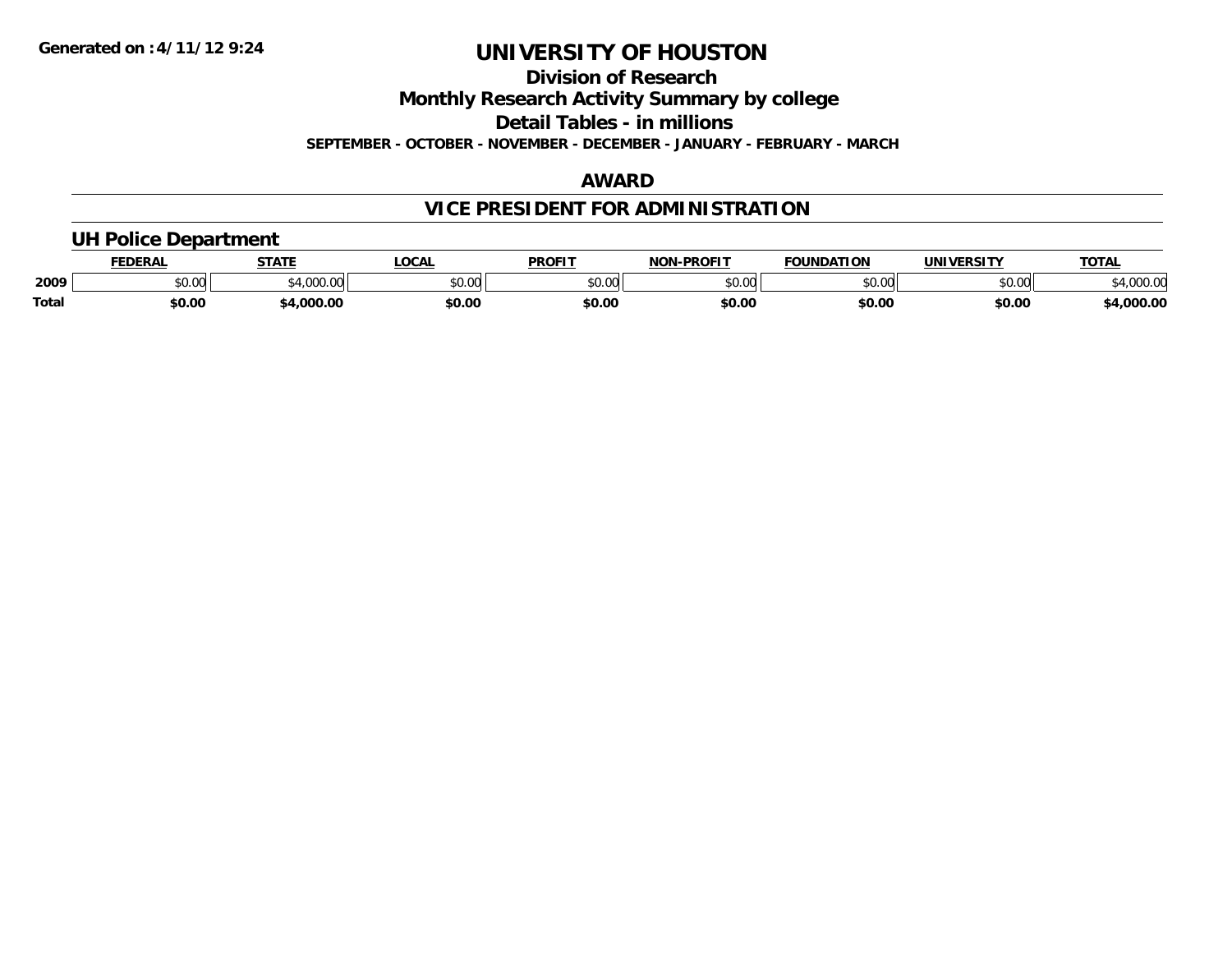## **Division of Research**

**Monthly Research Activity Summary by college**

**Detail Tables - in millions**

**SEPTEMBER - OCTOBER - NOVEMBER - DECEMBER - JANUARY - FEBRUARY - MARCH**

#### **AWARD**

#### **VICE PRESIDENT FOR STUDENT AFFAIRS**

#### **Vice President, Student Affairs**

|       | <b>FEDERAL</b> | <u>STATE</u> | <b>LOCAL</b> | <b>PROFIT</b> | <b>NON-PROFIT</b> | <b>FOUNDATION</b> | <b>UNIVERSITY</b> | <b>TOTAL</b> |
|-------|----------------|--------------|--------------|---------------|-------------------|-------------------|-------------------|--------------|
| 2008  | \$52,000.00    | \$0.00       | \$0.00       | \$0.00        | \$0.00            | \$0.00            | \$0.00            | \$52,000.00  |
| 2009  | \$236,300.00   | \$0.00       | \$0.00       | \$0.00        | \$0.00            | \$0.00            | \$0.00            | \$236,300.00 |
| 2010  | \$236,300.00   | \$0.00       | \$0.00       | \$0.00        | \$0.00            | \$0.00            | \$0.00            | \$236,300.00 |
| 2011  | \$236,300.00   | \$0.00       | \$0.00       | \$0.00        | \$0.00            | \$0.00            | \$0.00            | \$236,300.00 |
| Total | \$760,900.00   | \$0.00       | \$0.00       | \$0.00        | \$0.00            | \$0.00            | \$0.00            | \$760,900.00 |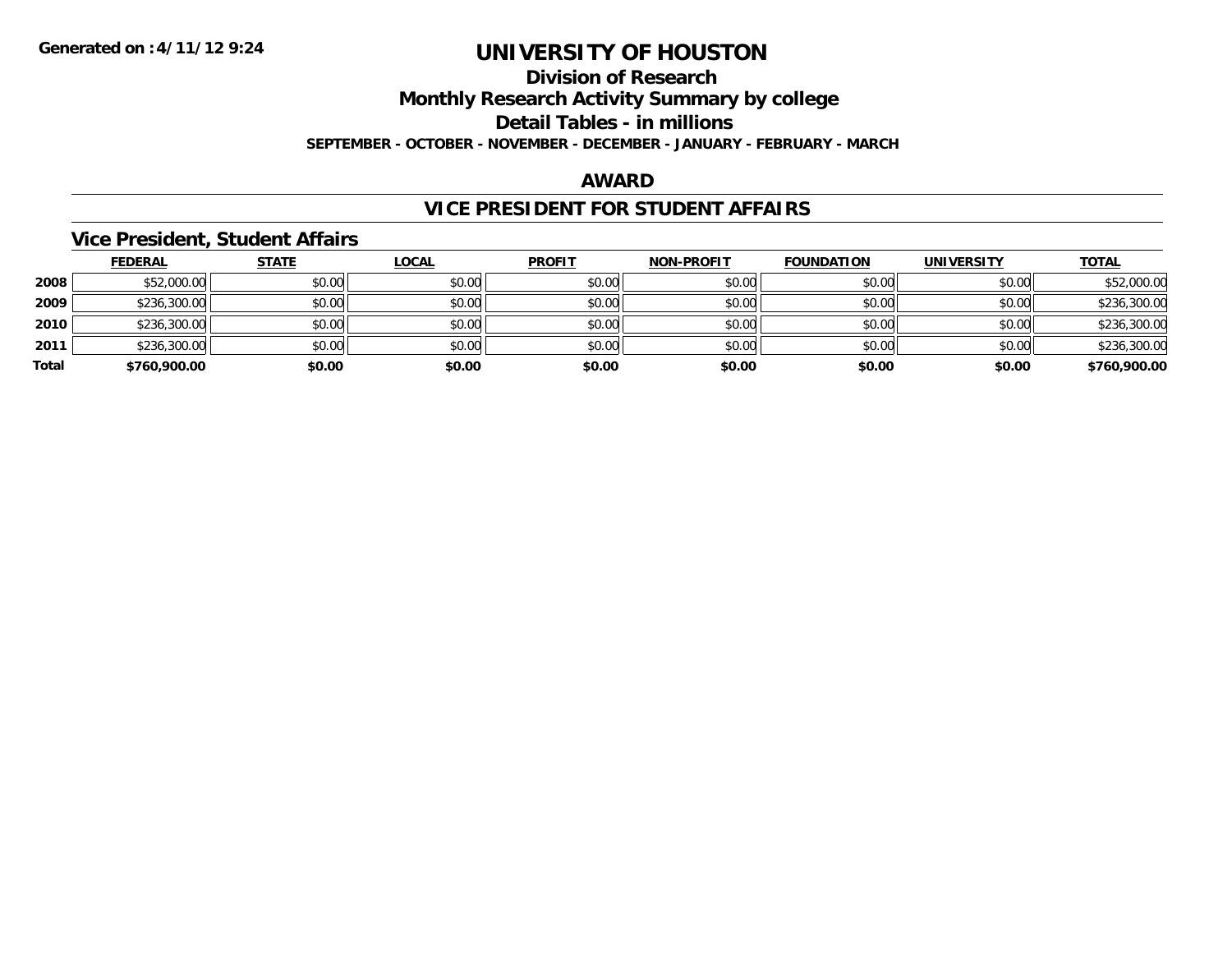**Total**

## **UNIVERSITY OF HOUSTON**

**Division of Research**

**Monthly Research Activity Summary by college**

**Detail Tables - in millions**

**SEPTEMBER - OCTOBER - NOVEMBER - DECEMBER - JANUARY - FEBRUARY - MARCH**

### **TOTAL EXPENDITURE**

### **C.T. BAUER COLLEGE OF BUSINESS**

#### **Decision and Information Sciences**

|      | <b>FEDERAL</b>                            | <b>STATE</b> | <b>LOCAL</b> | <b>PROFIT</b> | <b>NON-PROFIT</b> | <b>FOUNDATION</b> | <b>UNIVERSITY</b> | <b>TOTAL</b>   |
|------|-------------------------------------------|--------------|--------------|---------------|-------------------|-------------------|-------------------|----------------|
| 2008 | \$18,657.15                               | \$0.00       | \$0.00       | \$0.00        | \$0.00            | \$0.00            | \$0.00            | \$18,657.15    |
|      | <b>Finance</b>                            |              |              |               |                   |                   |                   |                |
|      | <b>FEDERAL</b>                            | <b>STATE</b> | <b>LOCAL</b> | <b>PROFIT</b> | <b>NON-PROFIT</b> | <b>FOUNDATION</b> | <b>UNIVERSITY</b> | <b>TOTAL</b>   |
| 2008 | \$133,782.38                              | \$0.00       | \$0.00       | \$0.00        | \$0.00            | \$0.00            | \$0.00            | \$133,782.38   |
| 2009 | \$229,760.33                              | \$0.00       | \$0.00       | \$0.00        | \$0.00            | \$0.00            | \$0.00            | \$229,760.33   |
| 2010 | \$249,683.45                              | \$0.00       | \$0.00       | \$0.00        | \$0.00            | \$0.00            | \$0.00            | \$249,683.45   |
| 2011 | \$167,114.86                              | \$0.00       | \$0.00       | \$0.00        | \$0.00            | \$0.00            | \$0.00            | \$167,114.86   |
| 2012 | \$40,126.20                               | \$0.00       | \$0.00       | \$0.00        | \$0.00            | \$0.00            | \$0.00            | \$40,126.20    |
|      | <b>Global Energy Management Institute</b> |              |              |               |                   |                   |                   |                |
|      | <b>FEDERAL</b>                            | <b>STATE</b> | <b>LOCAL</b> | <b>PROFIT</b> | <b>NON-PROFIT</b> | <b>FOUNDATION</b> | <b>UNIVERSITY</b> | <b>TOTAL</b>   |
| 2008 | \$0.00                                    | \$0.00       | \$0.00       | (\$67.50)     | \$0.00            | \$0.00            | \$0.00            | (\$67.50)      |
|      | Management                                |              |              |               |                   |                   |                   |                |
|      | <b>FEDERAL</b>                            | <b>STATE</b> | <b>LOCAL</b> | <b>PROFIT</b> | <b>NON-PROFIT</b> | <b>FOUNDATION</b> | <b>UNIVERSITY</b> | <b>TOTAL</b>   |
| 2009 | \$0.00                                    | \$0.00       | \$0.00       | \$0.00        | \$0.00            | \$0.00            | \$0.00            | \$0.00         |
| 2010 | \$0.00                                    | \$0.00       | \$0.00       | \$0.00        | \$0.00            | \$0.00            | \$0.00            | \$0.00         |
| 2011 | \$0.00                                    | \$0.00       | \$0.00       | \$0.00        | \$0.00            | \$0.00            | \$0.00            | \$0.00         |
| 2012 | \$0.00                                    | \$0.00       | \$0.00       | \$0.00        | \$0.00            | \$0.00            | \$0.00            | \$0.00         |
|      | <b>Small Business Development Center</b>  |              |              |               |                   |                   |                   |                |
|      | <b>FEDERAL</b>                            | <b>STATE</b> | <b>LOCAL</b> | <b>PROFIT</b> | <b>NON-PROFIT</b> | <b>FOUNDATION</b> | <b>UNIVERSITY</b> | <b>TOTAL</b>   |
| 2008 | \$800,537.83                              | \$0.00       | \$0.00       | \$0.00        | \$0.00            | \$0.00            | \$0.00            | \$800,537.83   |
| 2009 | \$1,061,003.91                            | \$0.00       | \$0.00       | \$0.00        | \$0.00            | \$0.00            | \$0.00            | \$1,061,003.91 |
| 2010 | \$1,381,324.02                            | \$0.00       | \$0.00       | \$0.00        | \$0.00            | \$0.00            | \$0.00            | \$1,381,324.02 |
| 2011 | \$1,860,106.54                            | \$41,080.19  | \$0.00       | \$0.00        | \$0.00            | \$0.00            | \$0.00            | \$1,901,186.73 |
| 2012 | \$2,046,911.71                            | \$0.00       | \$0.00       | \$0.00        | \$0.00            | \$0.00            | \$0.00            | \$2,046,911.71 |

**\$7,989,008.38 \$41,080.19 \$0.00 (\$67.50) \$0.00 \$0.00 \$0.00 \$8,030,021.07**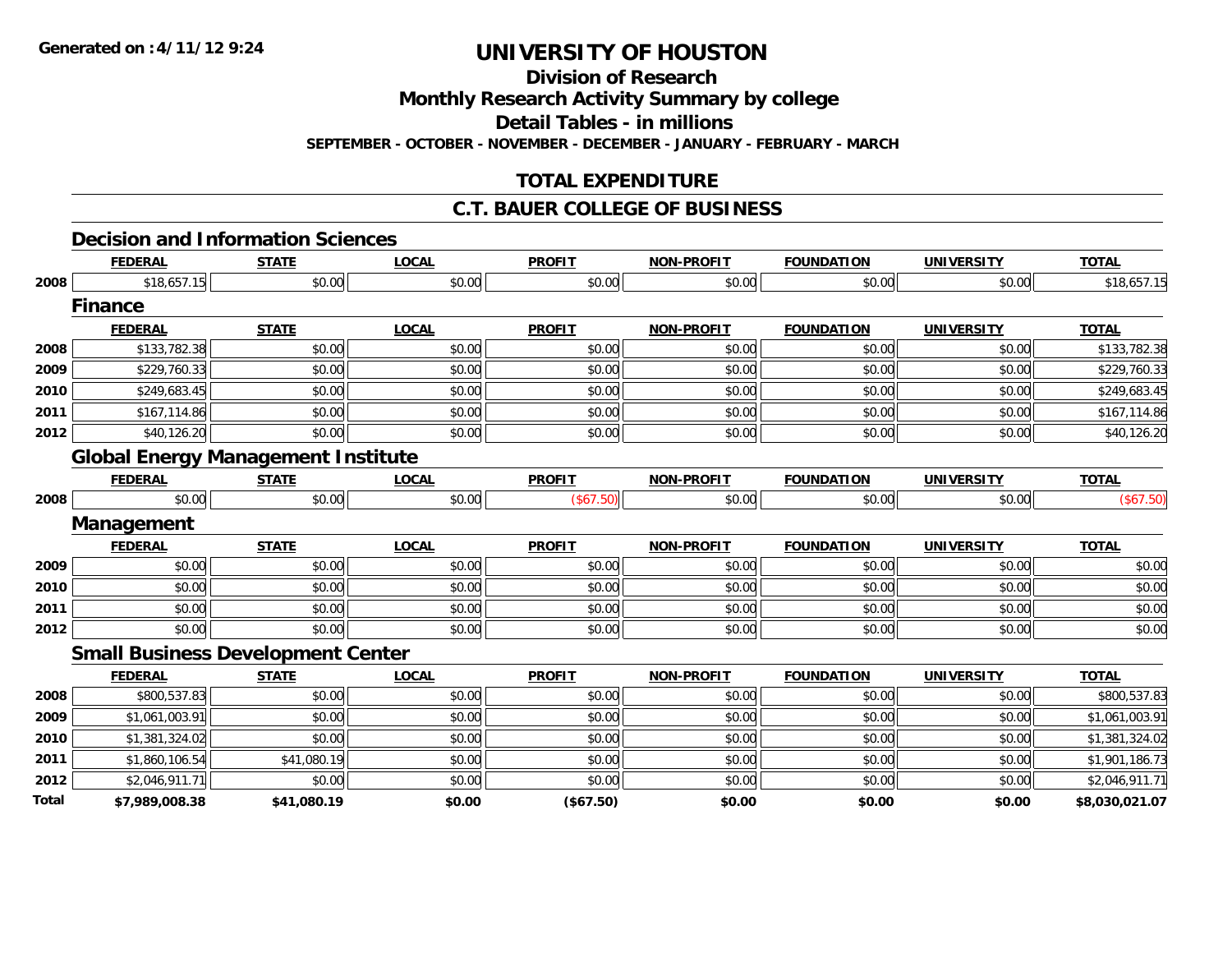#### **Division of Research Monthly Research Activity Summary by college Detail Tables - in millions SEPTEMBER - OCTOBER - NOVEMBER - DECEMBER - JANUARY - FEBRUARY - MARCH**

#### **TOTAL EXPENDITURE**

#### **COLLEGE OF ARCHITECTURE**

|       | Architecture   |                  |              |               |                   |                   |                   |              |
|-------|----------------|------------------|--------------|---------------|-------------------|-------------------|-------------------|--------------|
|       | <b>FEDERAL</b> | <b>STATE</b>     | <b>LOCAL</b> | <b>PROFIT</b> | <b>NON-PROFIT</b> | <b>FOUNDATION</b> | <b>UNIVERSITY</b> | <b>TOTAL</b> |
| 2008  | \$0.00         | $($ \$52.19) $ $ | \$0.00       | \$22,206.50   | \$0.00            | \$0.00            | \$0.00            | \$22,154.31  |
| 2009  | \$0.00         | \$0.00           | \$0.00       | \$37,174.06   | \$0.00            | \$0.00            | \$0.00            | \$37,174.06  |
| 2010  | \$3,499.65     | \$0.00           | \$0.00       | \$0.00        | \$0.00            | \$19,898.68       | \$0.00            | \$23,398.33  |
| 2011  | \$0.00         | \$0.00           | \$0.00       | \$0.00        | \$0.00            | \$33,437.12       | \$0.00            | \$33,437.12  |
| 2012  | \$5,785.86     | \$0.00           | \$0.00       | \$0.00        | \$4,815.68        | \$3,235.46        | \$0.00            | \$13,837.00  |
| Total | \$9,285.51     | (\$52.19)        | \$0.00       | \$59,380.56   | \$4,815.68        | \$56,571.27       | \$0.00            | \$130,000.83 |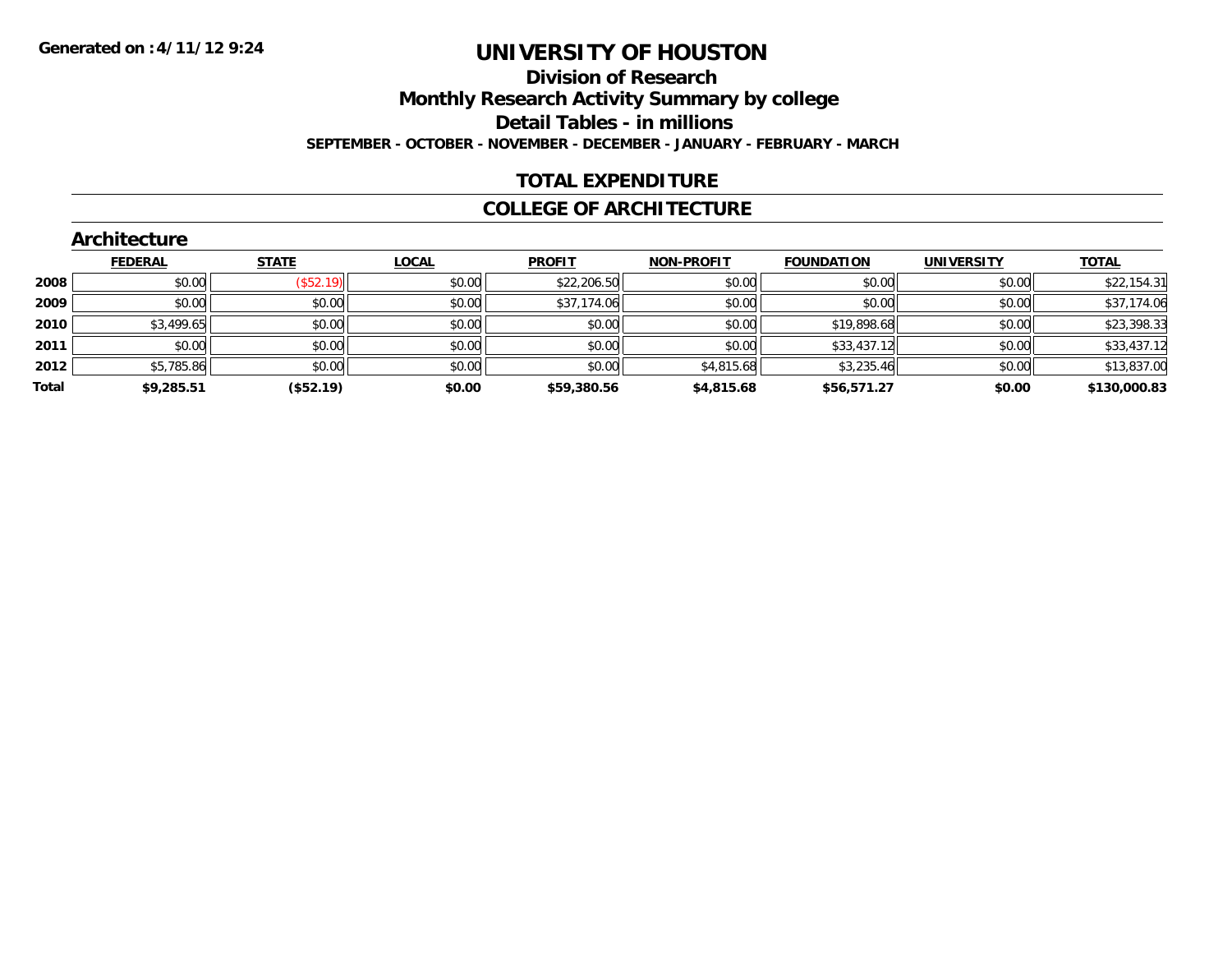### **Division of Research**

**Monthly Research Activity Summary by college**

**Detail Tables - in millions**

**SEPTEMBER - OCTOBER - NOVEMBER - DECEMBER - JANUARY - FEBRUARY - MARCH**

### **TOTAL EXPENDITURE**

#### **COLLEGE OF EDUCATION**

### **Consistency Mgmt and Coop Disc**

|      | <b>FEDERAL</b> | <b>STATE</b> | LOCAL  | <b>PROFIT</b> | <b>NON-PROFIT</b> | <b>FOUNDATION</b> | <b>UNIVERSITY</b> | <b>TOTAL</b> |
|------|----------------|--------------|--------|---------------|-------------------|-------------------|-------------------|--------------|
| 2010 | \$0.00         | \$0.00       | \$0.00 | \$0.00        | \$0.00            | \$0.00            | \$0.00            | \$0.00       |
| 2011 | \$0.00         | \$0.00       | \$0.00 | \$0.00        | \$0.00            | \$0.00            | \$0.00            | \$0.00       |
| 2012 | \$0.00         | \$0.00       | \$0.00 | \$0.00        | \$0.00            | \$0.00            | \$0.00            | \$0.00       |

#### **Curriculum and Instruction**

|      | <u>FEDERAL</u> | <u>STATE</u> | <u>LOCAL</u> | <b>PROFIT</b> | <b>NON-PROFIT</b> | <b>FOUNDATION</b> | <b>UNIVERSITY</b> | <b>TOTAL</b>   |
|------|----------------|--------------|--------------|---------------|-------------------|-------------------|-------------------|----------------|
| 2008 | \$819,552.95   | \$40,371.47  | (\$32.85)    | \$0.00        | \$294,546.20      | \$11.40           | \$0.00            | \$1,154,449.17 |
| 2009 | \$736,228.50   | \$49,524.89  | \$2,178.89   | \$0.00        | \$356,140.68      | \$0.00            | \$0.00            | \$1,144,072.96 |
| 2010 | \$536,024.63   | \$16,138.78  | \$8,662.36   | \$0.00        | \$376,337.35      | \$30,138.52       | \$0.00            | \$967,301.64   |
| 2011 | \$541,199.30   | \$17,822.42  | \$0.00       | \$0.00        | \$149,277.80      | \$123,572.42      | \$0.00            | \$831,871.94   |
| 2012 | \$733,109.35   | \$128,776.20 | \$0.00       | \$0.00        | \$136,194.83      | \$185,919.05      | \$0.00            | \$1,183,999.43 |

### **Educational Leadership & Cultural Studies**

|      | <b>FEDERAL</b> | <b>STATE</b> | <u>LOCAL</u> | <b>PROFIT</b> | <b>NON-PROFIT</b>                        | <b>FOUNDATION</b> | UNIVERSITY | <b>TOTAL</b> |
|------|----------------|--------------|--------------|---------------|------------------------------------------|-------------------|------------|--------------|
| 2008 | JZU.UU,        | \$0.00       | \$0.00       | \$0.00        | <b>¢1252232</b><br>, , , , , , , , , , , |                   | \$0.00     | .277.83      |
| 2010 | \$0.00         | וס∠.טני      | \$0.00       | \$0.00        | \$0.00                                   | \$0.00            | \$0.00     | \$35.4       |
| 2011 | \$0.00         |              | \$0.00       | \$0.00        | \$0.00                                   | \$0.00            | \$0.00     |              |

#### **Educational Psychology**

|      | <b>FEDERAL</b> | STATE       | <b>LOCAL</b> | <b>PROFIT</b> | <b>NON-PROFIT</b> | <b>FOUNDATION</b> | <b>UNIVERSITY</b> | <b>TOTAL</b> |
|------|----------------|-------------|--------------|---------------|-------------------|-------------------|-------------------|--------------|
| 2008 | \$150,461.61   | \$64,810.56 | \$0.00       | \$0.00        | \$0.00            | \$39,017.10       | \$0.00            | \$254,289.27 |
| 2009 | \$47,907.77    | \$15,260.70 | \$0.00       | \$0.00        | \$0.00            | \$93,165.43       | \$0.00            | \$156,333.90 |
| 2010 | \$0.00         | \$1,493.95  | \$0.00       | \$0.00        | \$9,137.35        | \$57,279.23       | \$0.00            | \$67,910.53  |
| 2011 | \$29,566.04    | \$94,616.15 | \$0.00       | \$0.00        | \$1,234.66        | \$66,051.65       | \$0.00            | \$191,468.51 |
| 2012 | \$102,564.29   | \$71,148.51 | \$0.00       | \$0.00        | \$6,878.26        | \$1,656.63        | \$0.00            | \$182,247.69 |

### **Institute for Urban Education**

|              | <b>FEDERAL</b> | <b>STATE</b> | LOCAL       | <b>PROFIT</b> | <b>NON-PROFIT</b> | <b>FOUNDATION</b> | <b>UNIVERSITY</b> | <b>TOTAL</b>   |
|--------------|----------------|--------------|-------------|---------------|-------------------|-------------------|-------------------|----------------|
| 2008         | \$0.00         | \$0.00       | \$0.00      | \$0.00        | \$0.00            | \$0.00            | \$0.00            | \$0.00         |
| 2009         | \$0.00         | \$0.00       | \$0.00      | \$0.00        | \$0.00            | \$0.00            | \$0.00            | \$0.00         |
| 2010         | \$0.00         | \$0.00       | \$0.00      | \$0.00        | \$0.00            | \$0.00            | \$0.00            | \$0.00         |
| 2011         | \$0.00         | \$0.00       | \$0.00      | \$0.00        | \$0.00            | \$0.00            | \$0.00            | \$0.00         |
| 2012         | \$0.00         | \$0.00       | \$0.00      | \$0.00        | \$0.00            | \$0.00            | \$0.00            | \$0.00         |
| <b>Total</b> | \$3,696,594.44 | \$499,774.82 | \$10,808.40 | \$0.00        | \$1,343,280.46    | \$596,575.93      | \$0.00            | \$6,147,034.05 |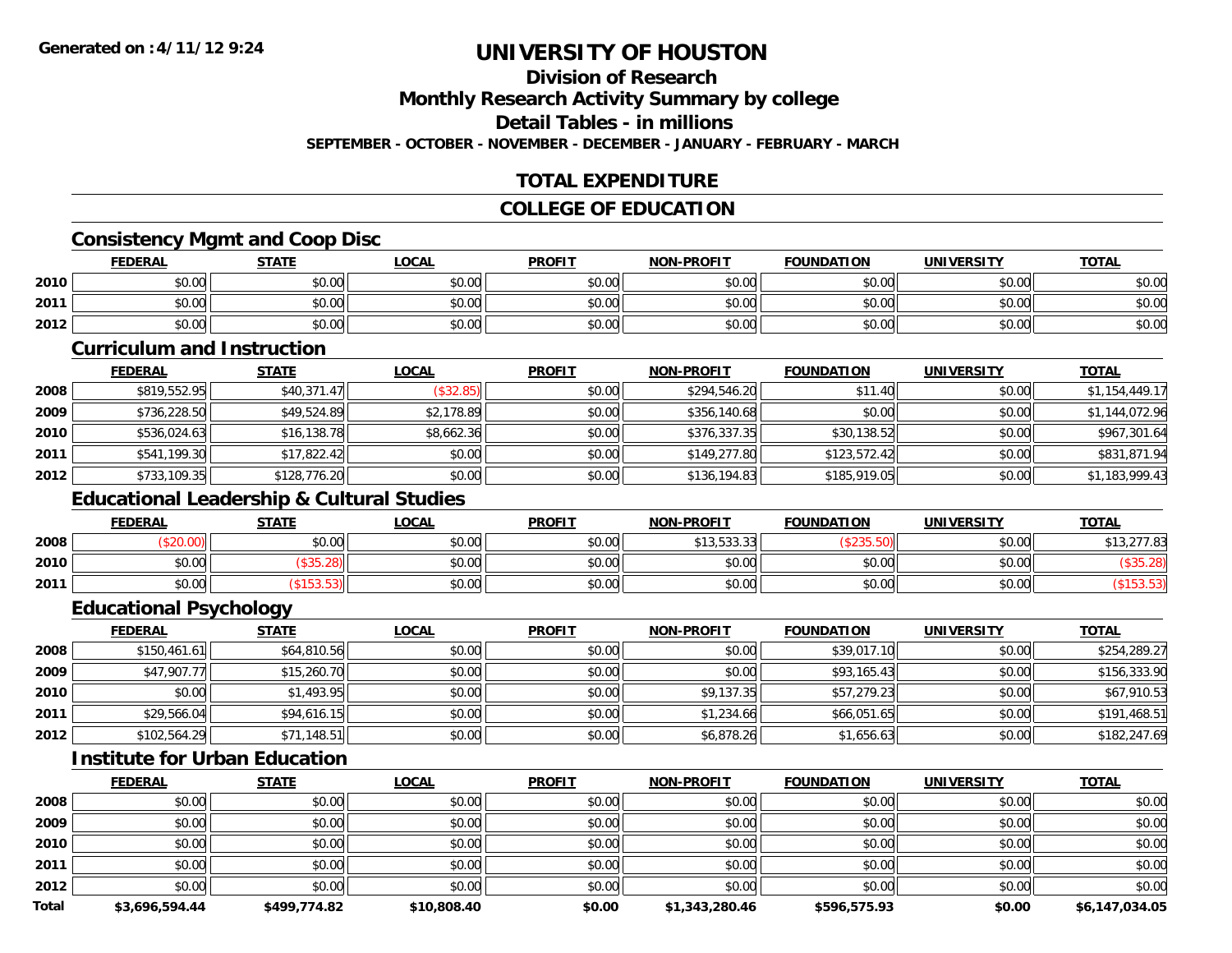# **Division of Research**

**Monthly Research Activity Summary by college**

**Detail Tables - in millions**

**SEPTEMBER - OCTOBER - NOVEMBER - DECEMBER - JANUARY - FEBRUARY - MARCH**

### **TOTAL EXPENDITURE**

#### **COLLEGE OF LIBERAL ARTS AND SOCIAL SCIENCES**

|      | Art<br><b>FEDERAL</b>                    | <b>STATE</b>                        | <b>LOCAL</b> | <b>PROFIT</b> | <b>NON-PROFIT</b> | <b>FOUNDATION</b> | <b>UNIVERSITY</b> | <b>TOTAL</b> |
|------|------------------------------------------|-------------------------------------|--------------|---------------|-------------------|-------------------|-------------------|--------------|
| 2009 | \$0.00                                   | \$0.00                              | \$0.00       | \$0.00        | \$8,272.99        | \$0.00            | \$0.00            | \$8,272.99   |
|      | \$861.09                                 | \$0.00                              | \$0.00       | \$0.00        | \$0.00            | \$0.00            | \$0.00            |              |
| 2012 | <b>Arte Publico Press</b>                |                                     |              |               |                   |                   |                   | \$861.09     |
|      | <b>FEDERAL</b>                           | <b>STATE</b>                        | <b>LOCAL</b> | <b>PROFIT</b> | NON-PROFIT        | <b>FOUNDATION</b> | <b>UNIVERSITY</b> | <b>TOTAL</b> |
| 2008 | \$0.00                                   | \$0.00                              | \$0.00       | \$0.00        | \$67,195.29       | \$22,011.66       | \$0.00            | \$89,206.95  |
| 2009 | \$7,286.20                               | \$0.00                              | \$0.00       | \$0.00        | \$29,448.97       | \$0.00            | \$0.00            | \$36,735.17  |
| 2010 | \$24,918.28                              | \$0.00                              | \$0.00       | \$0.00        | \$39,319.57       | \$91,216.10       | \$0.00            | \$155,453.95 |
| 2011 | \$11,973.77                              | \$1,785.00                          | \$0.00       | \$0.00        | \$52,714.85       | \$184,114.81      | \$0.00            | \$250,588.43 |
| 2012 | \$26,794.39                              | \$410.70                            | \$0.00       | \$0.00        | \$34,899.09       | \$0.00            | \$0.00            | \$62,104.18  |
|      |                                          |                                     |              |               |                   |                   |                   |              |
|      | <b>Blaffer Gallery</b><br><b>FEDERAL</b> | <b>STATE</b>                        | <b>LOCAL</b> | <b>PROFIT</b> | <b>NON-PROFIT</b> | <b>FOUNDATION</b> | <b>UNIVERSITY</b> | <b>TOTAL</b> |
| 2008 | \$28,182.41                              | \$0.00                              | \$0.00       | \$0.00        | \$11,253.08       | \$0.00            | \$0.00            | \$39,435.49  |
| 2009 | \$8,285.15                               | \$1,000.00                          | \$0.00       | \$0.00        | \$43,981.08       | \$0.00            | \$0.00            | \$53,266.23  |
|      |                                          |                                     |              |               |                   |                   |                   |              |
| 2010 | \$56,647.04                              | \$407.88                            | \$0.00       | \$0.00        | \$32,934.43       | \$0.00            | \$0.00            | \$89,989.35  |
| 2011 | \$9,418.06                               | \$4,451.34                          | \$0.00       | \$0.00        | \$18,830.05       | \$0.00            | \$0.00            | \$32,699.45  |
| 2012 | \$2,604.93                               | \$1,420.49                          | \$0.00       | \$0.00        | \$7,399.70        | \$0.00            | \$0.00            | \$11,425.12  |
|      | <b>Center for Public History</b>         |                                     |              |               |                   |                   |                   |              |
|      | <b>FEDERAL</b>                           | <b>STATE</b>                        | <b>LOCAL</b> | <b>PROFIT</b> | <b>NON-PROFIT</b> | <b>FOUNDATION</b> | <b>UNIVERSITY</b> | <b>TOTAL</b> |
| 2012 | \$18,516.19                              | \$0.00                              | \$0.00       | \$0.00        | \$0.00            | \$0.00            | \$0.00            | \$18,516.19  |
|      | <b>Communication Disorders</b>           |                                     |              |               |                   |                   |                   |              |
|      | <b>FEDERAL</b>                           | <b>STATE</b>                        | <b>LOCAL</b> | <b>PROFIT</b> | <b>NON-PROFIT</b> | <b>FOUNDATION</b> | <b>UNIVERSITY</b> | <b>TOTAL</b> |
| 2008 | \$0.02                                   | \$0.00                              | \$325.00     | \$0.00        | \$103,731.77      | \$0.00            | \$0.00            | \$104,056.79 |
| 2009 | (\$26,857.43)                            | \$0.00                              | \$0.00       | \$0.00        | \$47,542.69       | \$0.00            | \$26,634.03       | \$47,319.29  |
| 2010 | (\$0.09)                                 | \$0.00                              | \$0.00       | \$0.00        | \$141,555.06      | \$0.00            | \$0.00            | \$141,554.97 |
| 2011 | \$5,793.14                               | \$0.00                              | \$0.00       | \$0.00        | \$43,667.39       | \$0.00            | \$0.00            | \$49,460.53  |
| 2012 | \$4,713.77                               | \$0.00                              | \$0.00       | \$0.00        | \$118,900.96      | \$0.00            | \$0.00            | \$123,614.73 |
|      |                                          | <b>Comparative Cultural Studies</b> |              |               |                   |                   |                   |              |
|      | <b>FEDERAL</b>                           | <b>STATE</b>                        | <b>LOCAL</b> | <b>PROFIT</b> | <b>NON-PROFIT</b> | <b>FOUNDATION</b> | <b>UNIVERSITY</b> | <b>TOTAL</b> |
| 2008 | \$5,789.40                               | \$0.00                              | \$0.00       | \$0.00        | \$0.00            | \$0.00            | \$0.00            | \$5,789.40   |
| 2009 | \$0.00                                   | \$0.00                              | \$0.00       | \$0.00        | (\$1,891.44)      | \$0.00            | \$0.00            | (\$1,891.44) |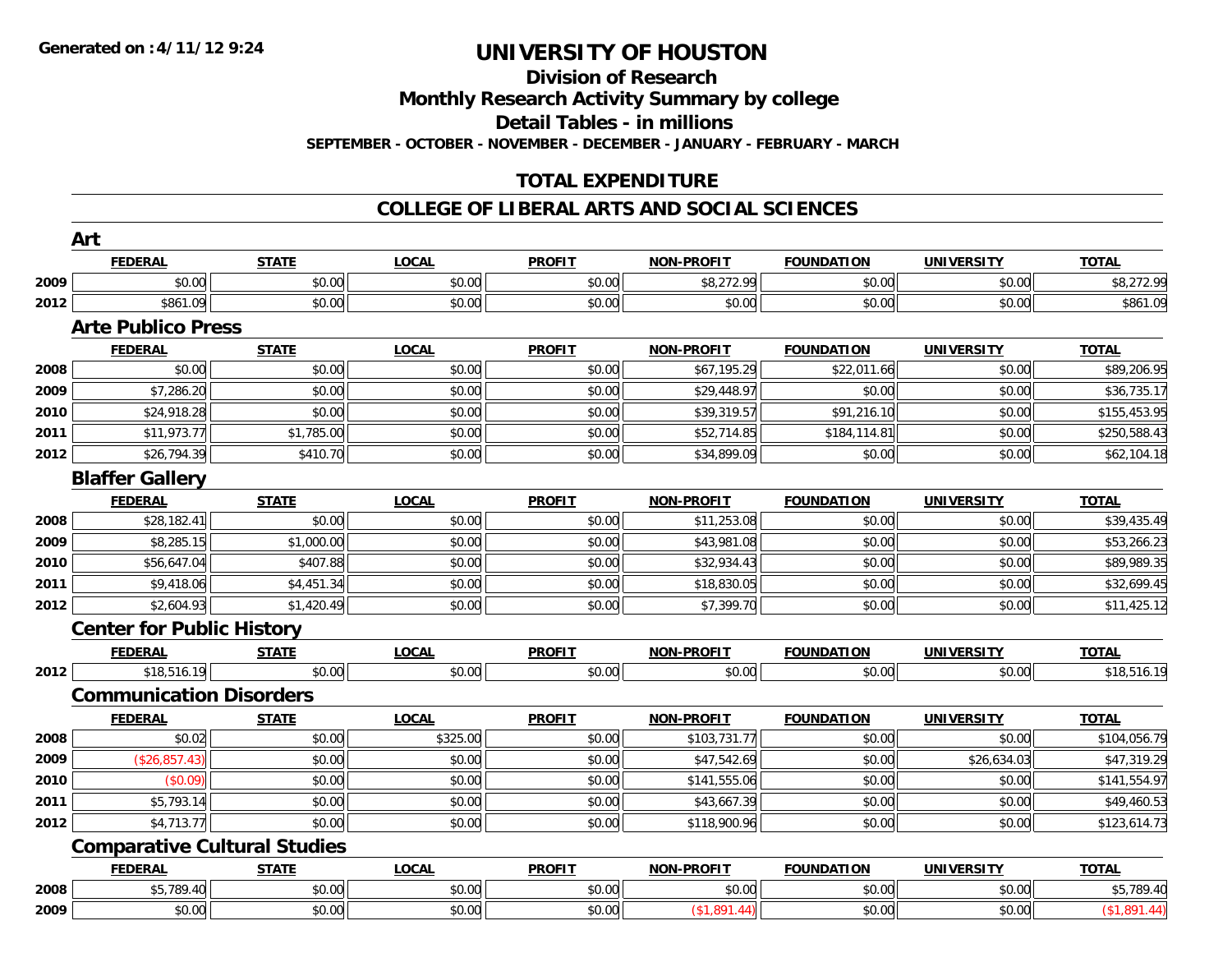**Division of Research**

**Monthly Research Activity Summary by college**

**Detail Tables - in millions**

**SEPTEMBER - OCTOBER - NOVEMBER - DECEMBER - JANUARY - FEBRUARY - MARCH**

### **TOTAL EXPENDITURE**

#### **COLLEGE OF LIBERAL ARTS AND SOCIAL SCIENCES**

|      | <b>Comparative Cultural Studies</b>               |              |              |               |                   |                   |                   |                |
|------|---------------------------------------------------|--------------|--------------|---------------|-------------------|-------------------|-------------------|----------------|
|      | <b>FEDERAL</b>                                    | <b>STATE</b> | <b>LOCAL</b> | <b>PROFIT</b> | <b>NON-PROFIT</b> | <b>FOUNDATION</b> | <b>UNIVERSITY</b> | <b>TOTAL</b>   |
| 2010 | \$0.00                                            | \$0.00       | \$0.00       | \$0.00        | (\$88.94)         | \$0.00            | \$0.00            | (\$88.94)      |
| 2011 | \$0.00                                            | \$0.00       | \$0.00       | \$757.50      | \$0.00            | \$0.00            | \$0.00            | \$757.50       |
|      | <b>Cynthia Woods Mitchell Center for the Arts</b> |              |              |               |                   |                   |                   |                |
|      | <b>FEDERAL</b>                                    | <b>STATE</b> | <b>LOCAL</b> | <b>PROFIT</b> | <b>NON-PROFIT</b> | <b>FOUNDATION</b> | <b>UNIVERSITY</b> | <b>TOTAL</b>   |
| 2011 | \$0.00                                            | \$0.00       | \$0.00       | \$0.00        | \$15,000.00       | \$0.00            | \$0.00            | \$15,000.00    |
|      | Dean, Liberal Arts and Social Sciences            |              |              |               |                   |                   |                   |                |
|      | <b>FEDERAL</b>                                    | <b>STATE</b> | <b>LOCAL</b> | <b>PROFIT</b> | <b>NON-PROFIT</b> | <b>FOUNDATION</b> | <b>UNIVERSITY</b> | <b>TOTAL</b>   |
| 2008 | \$30,927.42                                       | \$0.00       | \$0.00       | \$0.00        | \$0.00            | \$0.00            | \$0.00            | \$30,927.42    |
| 2009 | \$90,456.52                                       | \$0.00       | \$0.00       | \$0.00        | \$0.00            | \$0.00            | \$0.00            | \$90,456.52    |
| 2010 | \$1,085.32                                        | \$0.00       | \$0.00       | \$0.00        | \$0.00            | \$0.00            | \$0.00            | \$1,085.32     |
| 2011 | (\$2,146.29)                                      | \$0.00       | \$0.00       | \$0.00        | \$0.00            | \$0.00            | \$0.00            | (\$2,146.29)   |
| 2012 | \$0.00                                            | \$0.00       | \$0.00       | \$0.00        | \$0.00            | \$0.00            | \$0.00            | \$0.00         |
|      | <b>Economics</b>                                  |              |              |               |                   |                   |                   |                |
|      | <b>FEDERAL</b>                                    | <b>STATE</b> | <b>LOCAL</b> | <b>PROFIT</b> | <b>NON-PROFIT</b> | <b>FOUNDATION</b> | <b>UNIVERSITY</b> | <b>TOTAL</b>   |
| 2008 | \$16,311.40                                       | \$0.00       | \$0.00       | (\$67.50)     | \$0.00            | \$2,230.00        | \$0.00            | \$18,473.90    |
| 2009 | (\$7,789.10)                                      | \$0.00       | \$0.00       | \$0.00        | \$0.00            | \$0.00            | \$0.00            | (\$7,789.10)   |
| 2010 | \$7,424.99                                        | \$0.00       | \$0.00       | \$0.00        | \$0.00            | \$0.00            | \$0.00            | \$7,424.99     |
| 2011 | \$0.00                                            | \$0.00       | \$0.00       | \$0.00        | \$5,027.39        | \$22,021.38       | \$0.00            | \$27,048.77    |
| 2012 | \$1,426.58                                        | \$0.00       | \$0.00       | \$16,543.97   | \$2,419.06        | \$20,885.82       | \$0.00            | \$41,275.43    |
|      | English                                           |              |              |               |                   |                   |                   |                |
|      | <b>FEDERAL</b>                                    | <b>STATE</b> | <b>LOCAL</b> | <b>PROFIT</b> | <b>NON-PROFIT</b> | <b>FOUNDATION</b> | <b>UNIVERSITY</b> | <b>TOTAL</b>   |
| 2008 | \$0.00                                            | \$0.00       | \$0.00       | \$0.00        | \$432.09          | \$0.00            | \$0.00            | \$432.09       |
| 2009 | \$7,072.00                                        | \$0.00       | \$0.00       | \$0.00        | \$0.00            | \$0.00            | \$0.00            | \$7,072.00     |
| 2010 | \$565.00                                          | \$0.00       | \$0.00       | \$0.00        | \$0.00            | \$0.00            | \$0.00            | \$565.00       |
| 2011 | \$0.00                                            | \$0.00       | \$0.00       | \$0.00        | \$0.00            | \$0.00            | \$0.00            | \$0.00         |
| 2012 | \$1,000.00                                        | \$0.00       | \$0.00       | \$0.00        | \$0.00            | \$0.00            | \$0.00            | \$1,000.00     |
|      | <b>Health and Human Performance</b>               |              |              |               |                   |                   |                   |                |
|      | <b>FEDERAL</b>                                    | <b>STATE</b> | <b>LOCAL</b> | <b>PROFIT</b> | <b>NON-PROFIT</b> | <b>FOUNDATION</b> | <b>UNIVERSITY</b> | <b>TOTAL</b>   |
| 2008 | \$963,261.70                                      | \$0.00       | \$0.00       | \$66,891.95   | \$0.00            | \$2,360.88        | \$0.00            | \$1,032,514.52 |
| 2009 | \$974,560.46                                      | \$0.00       | \$0.00       | \$20,953.41   | \$0.00            | \$11,809.26       | \$0.00            | \$1,007,323.13 |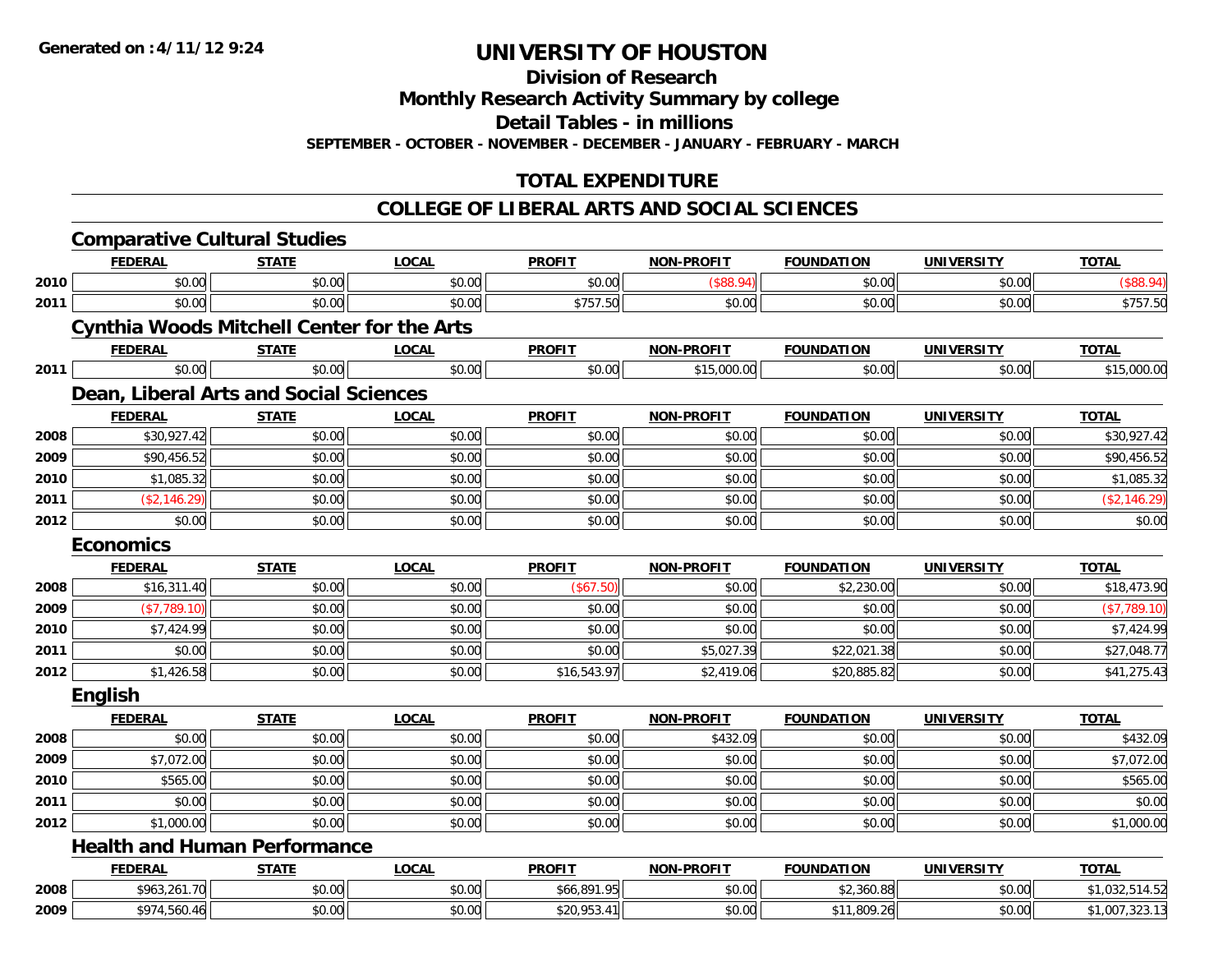**Division of Research**

**Monthly Research Activity Summary by college**

**Detail Tables - in millions**

**SEPTEMBER - OCTOBER - NOVEMBER - DECEMBER - JANUARY - FEBRUARY - MARCH**

### **TOTAL EXPENDITURE**

#### **COLLEGE OF LIBERAL ARTS AND SOCIAL SCIENCES**

## **Health and Human Performance**

|              | <b>FEDERAL</b>                        | <b>STATE</b> | <b>LOCAL</b> | <b>PROFIT</b> | <b>NON-PROFIT</b> | <b>FOUNDATION</b> | <b>UNIVERSITY</b> | <b>TOTAL</b>   |
|--------------|---------------------------------------|--------------|--------------|---------------|-------------------|-------------------|-------------------|----------------|
| 2010         | \$1,041,556.87                        | \$0.00       | \$0.00       | \$38,415.46   | \$0.00            | \$8,947.91        | \$0.00            | \$1,088,920.24 |
| 2011         | \$806,725.43                          | \$0.00       | \$0.00       | \$231,365.73  | \$0.00            | \$7,245.94        | \$0.00            | \$1,045,337.10 |
| 2012         | \$479,388.27                          | \$0.00       | \$0.00       | \$183,134.21  | \$0.00            | \$12,638.82       | \$0.00            | \$675,161.30   |
|              | <b>Hispanic Studies</b>               |              |              |               |                   |                   |                   |                |
|              | <b>FEDERAL</b>                        | <b>STATE</b> | <b>LOCAL</b> | <b>PROFIT</b> | <b>NON-PROFIT</b> | <b>FOUNDATION</b> | <b>UNIVERSITY</b> | <b>TOTAL</b>   |
| 2012         | \$0.00                                | \$0.00       | \$0.00       | \$0.00        | \$0.00            | \$59,802.75       | \$0.00            | \$59,802.75    |
|              | <b>History</b>                        |              |              |               |                   |                   |                   |                |
|              | <b>FEDERAL</b>                        | <b>STATE</b> | <b>LOCAL</b> | <b>PROFIT</b> | <b>NON-PROFIT</b> | <b>FOUNDATION</b> | <b>UNIVERSITY</b> | <b>TOTAL</b>   |
| 2008         | \$6,756.75                            | \$0.00       | \$0.00       | \$50,771.87   | \$13,435.64       | \$0.00            | \$0.00            | \$70,964.26    |
| 2009         | \$0.00                                | \$0.00       | \$0.00       | \$32,308.67   | \$0.00            | \$0.00            | \$0.00            | \$32,308.67    |
| 2010         | \$0.00                                | \$0.00       | \$0.00       | \$49,979.32   | \$0.00            | \$41,250.00       | \$0.00            | \$91,229.32    |
| 2011         | \$10,372.34                           | \$0.00       | \$0.00       | \$23,624.22   | \$0.00            | \$27,500.00       | \$0.00            | \$61,496.56    |
| 2012         | \$4,468.38                            | \$0.00       | \$0.00       | \$10,446.10   | (\$332.43)        | \$27,500.00       | \$0.00            | \$42,082.05    |
|              | <b>Hobby Center for Public Policy</b> |              |              |               |                   |                   |                   |                |
|              |                                       |              |              |               |                   |                   |                   |                |
|              | <b>FEDERAL</b>                        | <b>STATE</b> | <b>LOCAL</b> | <b>PROFIT</b> | <b>NON-PROFIT</b> | <b>FOUNDATION</b> | <b>UNIVERSITY</b> | <b>TOTAL</b>   |
| 2010         | \$12,872.17                           | \$0.00       | \$0.00       | \$0.00        | \$0.00            | \$0.00            | \$0.00            | \$12,872.17    |
| 2011         | \$8,719.82                            | \$0.00       | \$0.00       | \$0.00        | \$0.00            | \$0.00            | \$0.00            | \$8,719.82     |
| 2012         | \$47,797.83                           | \$0.00       | \$0.00       | \$0.00        | \$0.00            | \$0.00            | \$0.00            | \$47,797.83    |
|              | <b>Modern/Classical Languages</b>     |              |              |               |                   |                   |                   |                |
|              | <b>FEDERAL</b>                        | <b>STATE</b> | <b>LOCAL</b> | <b>PROFIT</b> | <b>NON-PROFIT</b> | <b>FOUNDATION</b> | <b>UNIVERSITY</b> | <b>TOTAL</b>   |
|              | \$32,865.81                           | \$0.00       | \$0.00       | \$0.00        | \$0.00            | \$0.00            | \$0.00            | \$32,865.81    |
| 2008<br>2012 | \$0.00                                | \$0.00       | \$0.00       | \$0.00        | \$0.00            | \$0.00            | \$0.00            | \$0.00         |
|              | <b>Philosophy</b>                     |              |              |               |                   |                   |                   |                |
|              | <b>FEDERAL</b>                        | <b>STATE</b> | <b>LOCAL</b> | <b>PROFIT</b> | <b>NON-PROFIT</b> | <b>FOUNDATION</b> | <b>UNIVERSITY</b> | <b>TOTAL</b>   |
| 2008         | \$0.00                                | \$0.00       | \$0.00       | \$0.00        | \$0.00            | \$0.00            | \$0.00            | \$0.00         |
|              | \$0.00                                | \$0.00       | \$0.00       | \$0.00        | \$0.00            | \$0.00            | \$0.00            | \$0.00         |
| 2009<br>2010 | \$0.00                                | \$0.00       | \$0.00       | \$0.00        | \$0.00            | \$0.00            | \$0.00            | \$0.00         |
| 2011         | \$0.00                                | \$0.00       | \$0.00       | \$0.00        | \$0.00            | \$0.00            | \$0.00            | \$0.00         |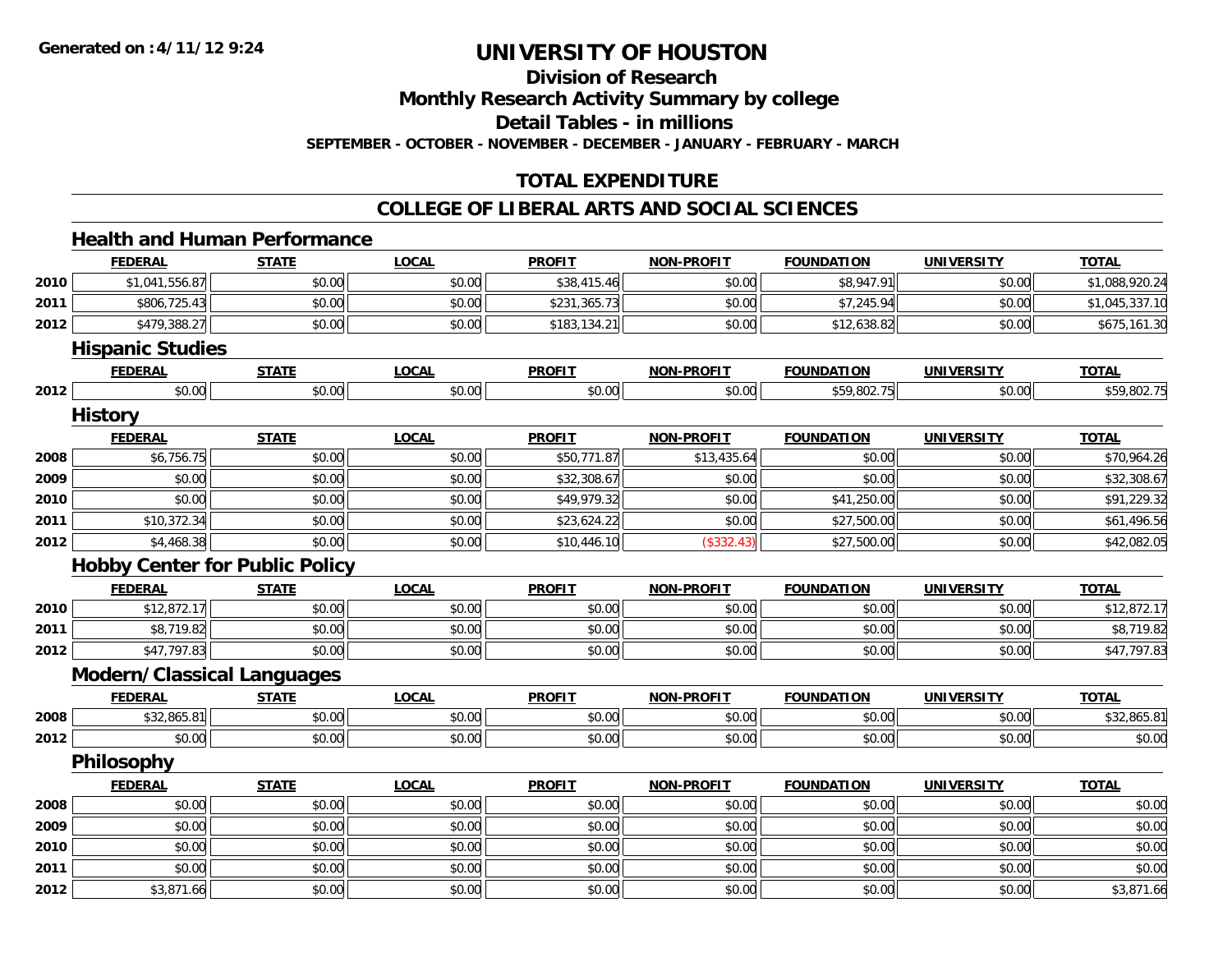### **Division of ResearchMonthly Research Activity Summary by college Detail Tables - in millions SEPTEMBER - OCTOBER - NOVEMBER - DECEMBER - JANUARY - FEBRUARY - MARCH**

### **TOTAL EXPENDITURE**

#### **COLLEGE OF LIBERAL ARTS AND SOCIAL SCIENCES**

|              | <b>Political Science</b> |                |              |                |                   |                   |                   |                 |
|--------------|--------------------------|----------------|--------------|----------------|-------------------|-------------------|-------------------|-----------------|
|              | <b>FEDERAL</b>           | <b>STATE</b>   | <b>LOCAL</b> | <b>PROFIT</b>  | <b>NON-PROFIT</b> | <b>FOUNDATION</b> | <b>UNIVERSITY</b> | <b>TOTAL</b>    |
| 2008         | \$4,311.69               | \$0.00         | \$0.00       | \$0.00         | \$0.00            | \$0.00            | \$0.00            | \$4,311.69      |
| 2009         | \$195,086.76             | \$0.00         | \$0.00       | \$0.00         | \$0.00            | \$0.00            | \$27,969.22       | \$223,055.98    |
| 2010         | \$4,227.71               | \$0.00         | \$0.00       | \$0.00         | \$0.00            | \$0.00            | \$0.00            | \$4,227.71      |
| 2011         | \$0.00                   | \$0.00         | \$0.00       | (\$179.60)     | \$0.00            | \$0.00            | \$0.00            | (\$179.60)      |
| 2012         | \$0.00                   | \$0.00         | \$0.00       | \$0.00         | \$0.00            | \$0.00            | \$0.00            | \$0.00          |
|              | <b>Psychology</b>        |                |              |                |                   |                   |                   |                 |
|              | <b>FEDERAL</b>           | <b>STATE</b>   | <b>LOCAL</b> | <b>PROFIT</b>  | <b>NON-PROFIT</b> | <b>FOUNDATION</b> | <b>UNIVERSITY</b> | <b>TOTAL</b>    |
| 2008         | \$6,781,762.90           | \$4,146,834.25 | \$3,449.88   | \$45,798.38    | \$10,925.61       | \$0.00            | \$35,822.00       | \$11,024,593.02 |
| 2009         | \$4,158,635.60           | \$1,318,644.17 | \$1,690.44   | \$52,137.15    | \$29,589.37       | \$15,788.21       | \$45,766.20       | \$5,622,251.14  |
| 2010         | \$4,158,088.02           | \$1,682,384.92 | \$0.00       | \$79,451.47    | \$71,284.94       | \$6,416.28        | \$35,636.31       | \$6,033,261.94  |
| 2011         | \$4,004,281.71           | \$294,688.36   | \$0.00       | \$43,583.31    | \$133,674.00      | \$138,823.05      | \$9,178.23        | \$4,624,228.66  |
| 2012         | \$4,161,571.19           | \$45,676.95    | \$0.00       | \$38,423.55    | \$134,789.68      | \$97,468.54       | (\$458.24)        | \$4,477,471.67  |
|              | <b>School of Music</b>   |                |              |                |                   |                   |                   |                 |
|              | <b>FEDERAL</b>           | <b>STATE</b>   | <b>LOCAL</b> | <b>PROFIT</b>  | <b>NON-PROFIT</b> | <b>FOUNDATION</b> | <b>UNIVERSITY</b> | <b>TOTAL</b>    |
| 2011         | \$0.00                   | \$1,365.00     | \$0.00       | \$0.00         | \$0.00            | \$0.00            | \$0.00            | \$1,365.00      |
|              | Sociology                |                |              |                |                   |                   |                   |                 |
|              | <b>FEDERAL</b>           | <b>STATE</b>   | <b>LOCAL</b> | <b>PROFIT</b>  | <b>NON-PROFIT</b> | <b>FOUNDATION</b> | <b>UNIVERSITY</b> | <b>TOTAL</b>    |
| 2008         | \$43,255.92              | \$0.00         | \$3,538.20   | \$0.00         | \$0.00            | \$0.00            | \$26,240.66       | \$73,034.78     |
| 2009         | \$58,988.13              | \$0.00         | \$20,032.51  | \$0.00         | \$6.47            | \$0.00            | \$0.00            | \$79,027.11     |
| 2010         | \$111,849.89             | \$0.00         | \$5,405.91   | \$0.00         | \$18,492.38       | \$0.00            | \$0.00            | \$135,748.18    |
| 2011         | \$89,466.34              | \$0.00         | \$0.00       | \$0.00         | \$0.00            | \$0.00            | \$0.00            | \$89,466.34     |
| 2012         | \$3,475.49               | \$0.00         | \$0.00       | \$0.00         | \$0.00            | \$0.00            | \$0.00            | \$3,475.49      |
|              | <b>Theatre</b>           |                |              |                |                   |                   |                   |                 |
|              | <b>FEDERAL</b>           | <b>STATE</b>   | <b>LOCAL</b> | <b>PROFIT</b>  | <b>NON-PROFIT</b> | <b>FOUNDATION</b> | <b>UNIVERSITY</b> | <b>TOTAL</b>    |
| 2008         | \$0.00                   | \$0.00         | \$0.00       | \$0.00         | \$38,124.23       | \$0.00            | \$0.00            | \$38,124.23     |
| 2011         | \$0.00                   | \$0.00         | \$0.00       | \$47,993.40    | (\$962.31)        | \$0.00            | \$0.00            | \$47,031.09     |
| 2012         | \$0.00                   | \$0.00         | \$0.00       | (\$8,884.27)   | \$0.00            | \$0.00            | \$0.00            | (\$8,884.27)    |
| <b>Total</b> | \$28.499.479.00          | \$7.499.069.06 | \$34.441.94  | \$1.023.448.30 | \$1.271.572.71    | \$800.031.40      | \$206.788.41      | \$39.334.830.82 |

**\$28,499,479.00 \$7,499,069.06 \$34,441.94 \$1,023,448.30 \$1,271,572.71 \$800,031.40 \$206,788.41 \$39,334,830.82**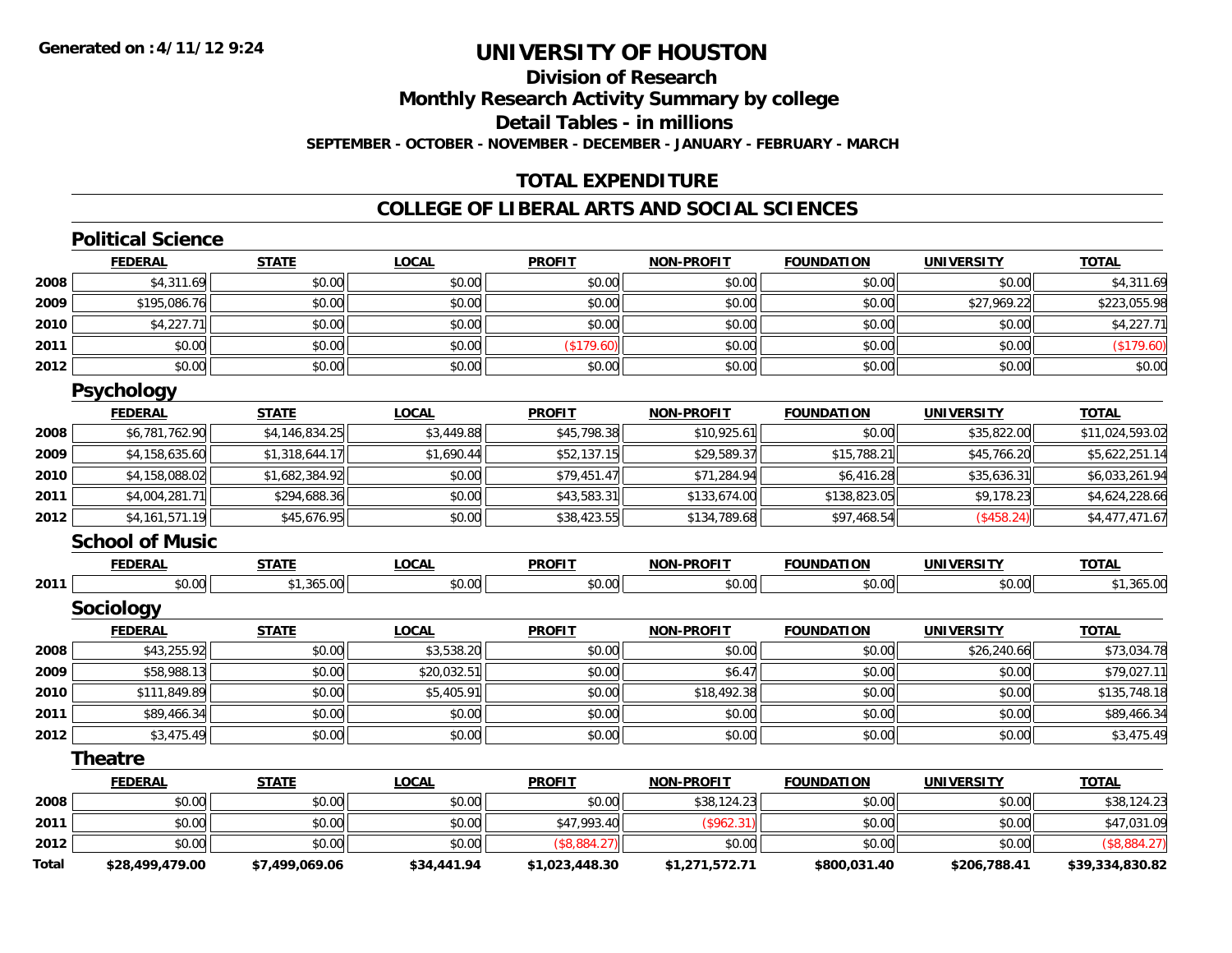**Division of Research**

**Monthly Research Activity Summary by college**

**Detail Tables - in millions**

**SEPTEMBER - OCTOBER - NOVEMBER - DECEMBER - JANUARY - FEBRUARY - MARCH**

### **TOTAL EXPENDITURE**

#### **COLLEGE OF NATURAL SCIENCES AND MATHEMATICS**

<u> 1989 - Johann Stoff, amerikansk politiker (d. 1989)</u>

#### **Allied Geophysical Laboratories**

|      | FEDERA                       | <b>CTATE</b>       | 00 <sub>n</sub><br>.UUAL | <b>PROFIT</b>                                                     | NON-PROFIT | <b>FOUNDATION</b> | UNIVERSITY | <b>TOTAL</b>              |
|------|------------------------------|--------------------|--------------------------|-------------------------------------------------------------------|------------|-------------------|------------|---------------------------|
| 2011 | $*$ $\circ$ $\circ$<br>שט.טע | $\sim$ 00<br>JU.UU | 0.00<br>pu.uu            | 14<br>⊔∠د…د                                                       | \$0.00     | \$0.00            | \$0.00     | ن. ب                      |
| 2012 | 0.00<br>JU.UU                | ስስ ስስ<br>DU.UG     | 0.00<br>pu.uu            | $\land$ $\land$ $\land$ $\land$ $\land$<br>$\sim$<br>422, UJJ. 47 | \$0.00     | \$0.00            | \$0.00     | ቀሳሳ ሰሮነ<br>. . د ټې رغ غه |

# **Biology/Biochemistry**

|      | <b>FEDERAL</b> | <b>STATE</b> | <b>LOCAL</b> | <b>PROFIT</b> | <b>NON-PROFIT</b> | <b>FOUNDATION</b> | <b>UNIVERSITY</b> | <b>TOTAL</b>   |
|------|----------------|--------------|--------------|---------------|-------------------|-------------------|-------------------|----------------|
| 2008 | \$1,514,119.94 | \$36,144.88  | \$0.00       | (S69.55)      | \$27,140.93       | \$231,805.24      | \$0.00            | \$1,809,141.44 |
| 2009 | \$1,115,684.90 | \$73,345.54  | \$0.00       | \$0.00        | \$5,461.55        | \$327,533.25      | \$0.00            | \$1,522,025.24 |
| 2010 | \$1,972,739.32 | \$59,434.02  | \$0.00       | \$0.00        | \$223,428.34      | \$126,000.17      | \$0.00            | \$2,381,601.85 |
| 2011 | \$2,139,765.99 | \$295,826.93 | \$0.00       | \$0.00        | \$403,360.70      | \$148,672.29      | \$0.00            | \$2,987,625.91 |
| 2012 | \$1,769,675.94 | \$366,551.78 | \$0.00       | \$0.00        | \$457,227.34      | \$84,242.36       | \$0.00            | \$2,677,697.42 |

### **Center for Applied Geoscience Excellence**

|      | <b>FEDERAL</b> | <b>STATE</b> | <u>_OCAL</u> | <b>PROFIT</b> | <b>NON-PROFIT</b> | <b>FOUNDATION</b> | <b>UNIVERSITY</b> | <b>TOTAL</b> |
|------|----------------|--------------|--------------|---------------|-------------------|-------------------|-------------------|--------------|
| 2008 | \$0.00         | \$0.00       | \$0.00       | \$0.00        | \$0.00            | \$0.00            | \$0.00            | \$0.00       |
| 2009 | \$0.00         | \$0.00       | \$0.00       | \$0.00        | \$0.00            | \$0.00            | \$0.00            | \$0.00       |
| 2010 | \$0.00         | \$0.00       | \$0.00       | \$0.00        | \$0.00            | \$0.00            | \$0.00            | \$0.00       |

### **Center for Nuclear Receptors and Cell Signaling**

|      | <b>FEDERAL</b> | <u>STATE</u>   | <u>LOCAL</u> | <b>PROFIT</b> | <b>NON-PROFIT</b> | <b>FOUNDATION</b> | UNIVERSITY | <b>TOTAL</b>   |
|------|----------------|----------------|--------------|---------------|-------------------|-------------------|------------|----------------|
| 2010 | \$370,499.21   | \$1,301,986.93 | \$0.00       | \$0.00        | \$0.00            | \$13,862.24       | \$0.00     | \$1,686,348.38 |
| 2011 | \$760,877.74   | \$67.979.34    | \$0.00       | \$0.00        | \$23,341.31       | \$27,473.89       | \$0.00     | \$879,672.27   |
| 2012 | \$1,181,063.47 | \$718,850.98   | \$0.00       | \$209,582.78  | ' / 1.6، 3        | \$243,705.38      | \$0.00     | \$2,353,170.94 |

#### **Chemistry**

|      | <b>FEDERAL</b> | <b>STATE</b>   | <u>LOCAL</u> | <b>PROFIT</b> | <b>NON-PROFIT</b> | <b>FOUNDATION</b> | <b>UNIVERSITY</b> | <b>TOTAL</b>   |
|------|----------------|----------------|--------------|---------------|-------------------|-------------------|-------------------|----------------|
| 2008 | \$2,365,315.01 | \$12,725.85    | \$0.00       | \$23,016.61   | \$80,570.27       | \$571,517.31      | \$0.00            | \$3,053,145.05 |
| 2009 | \$2,914,310.02 | \$77,054.19    | \$0.00       | \$65,257.95   | \$134,041.95      | \$652,622.29      | \$91,873.39       | \$3,935,159.79 |
| 2010 | \$2,910,749.05 | \$1,385,582.42 | \$0.00       | \$50,277.96   | \$17,220.66       | \$597,588.72      | \$121,807.51      | \$5,083,226.32 |
| 2011 | \$2,054,778.06 | \$351,272.11   | \$0.00       | \$2,415.49    | \$35,295.25       | \$1,221,846.08    | \$42,379.14       | \$3,707,986.12 |
| 2012 | \$1,607,350.75 | \$329,151.27   | \$0.00       | \$18,509.12   | \$29,359.19       | \$1,062,339.68    | \$34,826.31       | \$3,081,536.32 |

#### **Computer Science**

|      | <b>FEDERAL</b>         | STATE          | <b>LOCAL</b>   | <b>PROFIT</b>      | <b>NON-PROFIT</b> | <b>FOUNDATION</b> | UNIVERSITY | <b>TOTAL</b>           |
|------|------------------------|----------------|----------------|--------------------|-------------------|-------------------|------------|------------------------|
| 2008 | 298.96<br>$\mathbf{A}$ | 105.23<br>0.11 | ሶስ ሰሰ<br>PU.UU | ່າເາ່າດ<br>.262.28 | 71<br>76I         | \$0.00            |            | $\sim$ 0.00<br>200.ZJ. |
| 2009 | -QRN<br>. .<br>,,,,,,  | \$149.881.15   | \$0.00         | 210.72             | \$102.016.65      | \$0.00            | \$0.00     | 00003<br>,UYO.U        |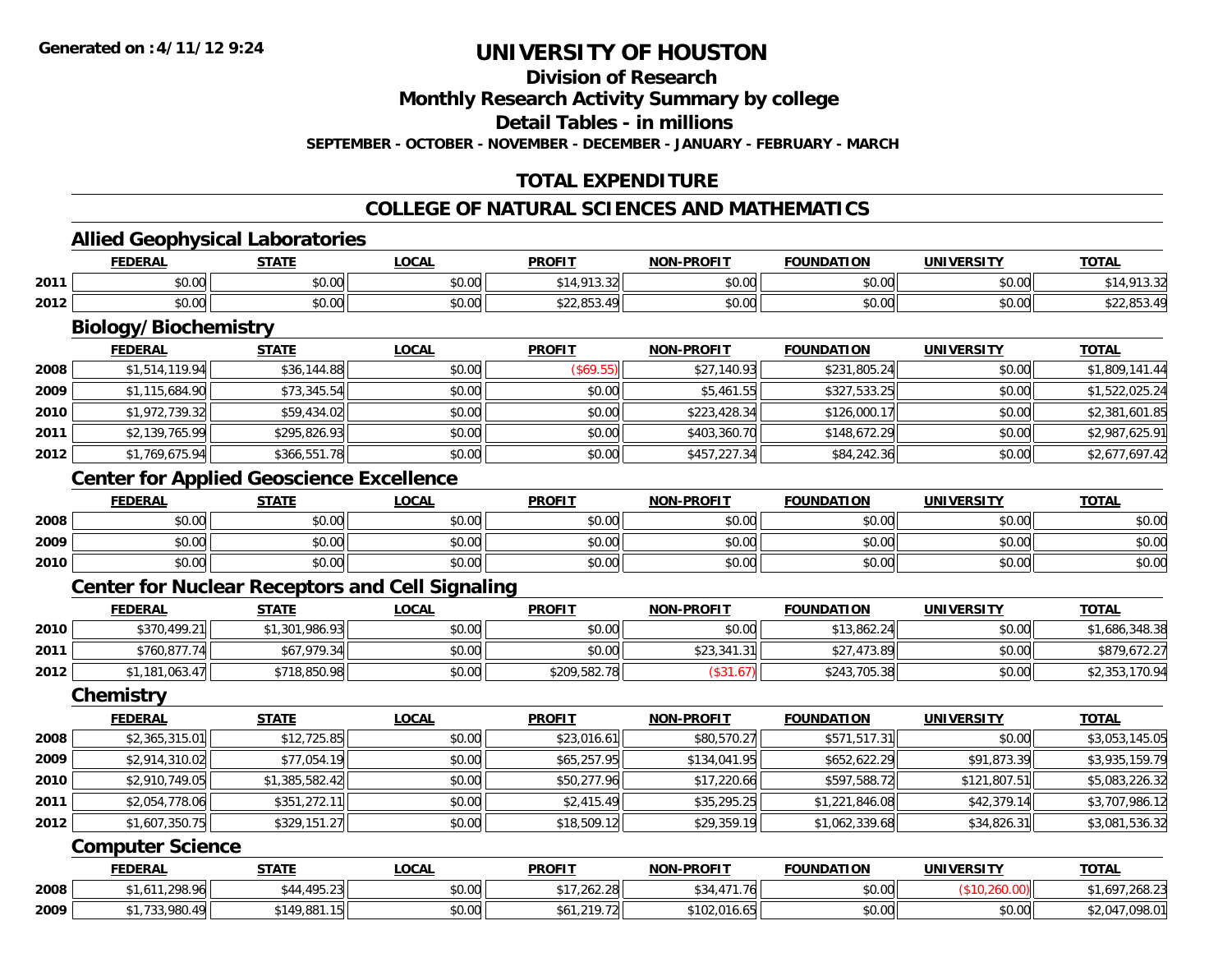### **Division of Research**

**Monthly Research Activity Summary by college**

**Detail Tables - in millions**

**SEPTEMBER - OCTOBER - NOVEMBER - DECEMBER - JANUARY - FEBRUARY - MARCH**

### **TOTAL EXPENDITURE**

### **COLLEGE OF NATURAL SCIENCES AND MATHEMATICS**

### **Computer Science**

|      | <b>FEDERAL</b> | <u>STATE</u> | <u>LOCAL</u> | <b>PROFIT</b> | <b>NON-PROFIT</b> | <b>FOUNDATION</b> | <b>UNIVERSITY</b> | <b>TOTAL</b>   |
|------|----------------|--------------|--------------|---------------|-------------------|-------------------|-------------------|----------------|
| 2010 | \$1,971,771.59 | \$73,439.68  | \$0.00       | \$71,362.12   | \$77,766.11       | \$0.00            | \$0.00            | \$2,194,339.51 |
| 2011 | \$3,306,982.79 | \$84,975.54  | \$0.00       | \$195.402.51  | \$41,752.96       | \$0.00            | \$0.00            | \$3,629,113.79 |
| 2012 | \$1,681,363.41 | \$24,169.34  | \$0.00       | \$283,107.61  | \$40,392.16       | \$16,465.08       | \$0.00            | \$2,045,497.59 |

## **Dean, Natural Sciences and Mathematics**

|      | <u>FEDERAL</u> | <u>STATE</u> | <u>LOCAL</u> | <b>PROFIT</b> | <b>NON-PROFIT</b> | <b>FOUNDATION</b> | <b>UNIVERSITY</b> | <b>TOTAL</b> |
|------|----------------|--------------|--------------|---------------|-------------------|-------------------|-------------------|--------------|
| 2008 | \$0.00         | \$0.00       | \$0.00       | \$0.00        | \$0.00            | \$0.00            | \$0.00            | \$0.00       |
| 2009 | \$0.00         | \$0.00       | \$0.00       | \$0.00        | \$0.00            | \$0.00            | \$0.00            | \$0.00       |
| 2010 | \$96,588.67    | \$0.00       | \$0.00       | \$0.00        | \$0.00            | \$0.00            | \$0.00            | \$96,588.67  |
| 2011 | \$276,767.28   | \$0.00       | \$0.00       | \$0.00        | \$0.00            | \$0.00            | \$0.00            | \$276,767.28 |
| 2012 | \$309,537.60   | \$0.00       | \$0.00       | \$0.00        | \$0.00            | \$0.00            | \$0.00            | \$309,537.60 |

### **Geosciences**

|      | <b>FEDERAL</b> | <b>STATE</b> | <b>LOCAL</b> | <b>PROFIT</b>  | <b>NON-PROFIT</b> | <b>FOUNDATION</b> | <b>UNIVERSITY</b> | <b>TOTAL</b>   |
|------|----------------|--------------|--------------|----------------|-------------------|-------------------|-------------------|----------------|
| 2008 | \$821,894.57   | \$183,558.22 | \$0.00       | \$562,158.09   | \$53,316.47       | \$0.00            | \$20,070.01       | \$1,640,997.36 |
| 2009 | \$842,598.04   | \$115,002.68 | \$0.00       | \$790,154.06   | \$414,987.44      | \$0.00            | \$52.00           | \$2,162,794.22 |
| 2010 | \$1,019,821.21 | \$317,493.87 | \$0.00       | \$1,072,763.41 | \$685,504.45      | \$0.00            | \$0.00            | \$3,095,582.94 |
| 2011 | \$666,701.43   | \$572,504.86 | \$0.00       | \$963,511.31   | \$110,909.68      | \$0.00            | \$0.00            | \$2,313,627.28 |
| 2012 | \$1,035,090.48 | \$358,523.00 | \$0.00       | \$1,246,768.49 | \$104,948.54      | \$0.00            | \$0.00            | \$2,745,330.51 |

#### **Institute for Multidimensional Air Quality Studies**

|      | <u>FEDERAL</u> | <b>STATE</b> | <b>LOCAL</b> | <b>PROFIT</b> | <b>NON-PROFIT</b> | <b>FOUNDATION</b> | <b>UNIVERSITY</b> | <b>TOTAL</b> |
|------|----------------|--------------|--------------|---------------|-------------------|-------------------|-------------------|--------------|
| 2008 | \$0.00         | \$0.00       | \$0.00       | \$0.00        | \$0.00            | \$0.00            | \$0.00            | \$0.00       |
| 2009 | \$0.00         | \$0.00       | \$0.00       | \$0.00        | \$0.00            | \$0.00            | \$0.00            | \$0.00       |
| 2010 | \$0.00         | \$0.00       | \$0.00       | \$0.00        | \$0.00            | \$0.00            | \$0.00            | \$0.00       |
| 2011 | \$0.00         | \$0.00       | \$0.00       | \$0.00        | \$0.00            | \$0.00            | \$0.00            | \$0.00       |
| 2012 | \$0.00         | \$0.00       | \$0.00       | \$0.00        | \$0.00            | \$0.00            | \$0.00            | \$0.00       |

#### **Mathematics**

|      | <b>FEDERAL</b> | <u>STATE</u> | <u>LOCAL</u> | <b>PROFIT</b> | <b>NON-PROFIT</b> | <b>FOUNDATION</b> | <b>UNIVERSITY</b> | <b>TOTAL</b> |
|------|----------------|--------------|--------------|---------------|-------------------|-------------------|-------------------|--------------|
| 2008 | \$499,606.18   | \$60,686.54  | \$0.00       | \$24,284.21   | \$23,292.18       | \$0.00            | \$0.00            | \$607,869.12 |
| 2009 | \$356,068.11   | \$209,988.15 | \$0.00       | \$6.782.81    | \$49,115.07       | \$16,076.88       | \$0.00            | \$638,031.01 |
| 2010 | \$649,425.29   | \$111,398.25 | \$0.00       | \$14,677.98   | \$63,142.10       | \$22,242.86       | \$0.00            | \$860,886.48 |
| 2011 | \$485,832.29   | \$226,959.11 | \$0.00       | \$50,474.28   | \$99,076.60       | \$22,514.97       | \$10,000.00       | \$894,857.25 |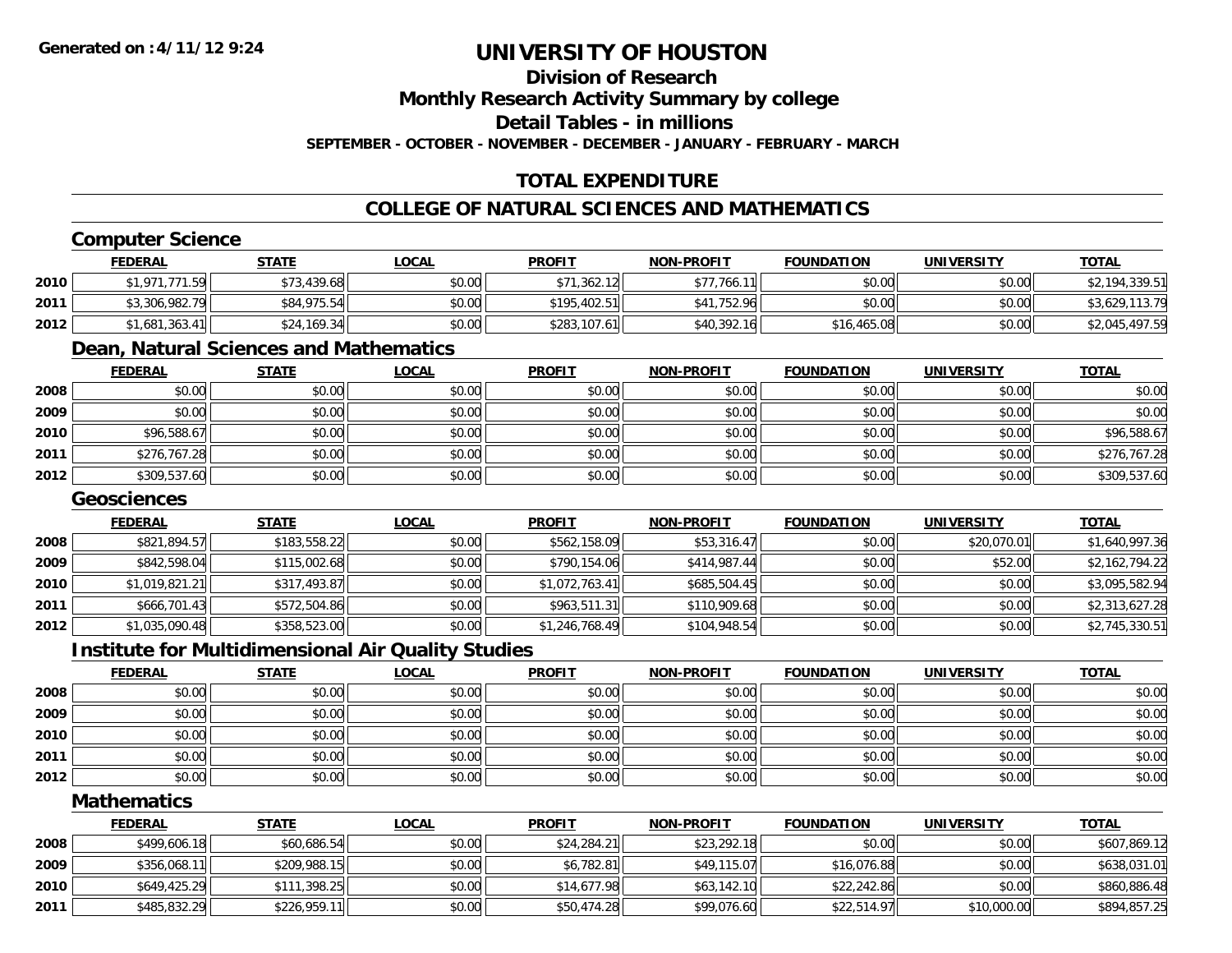#### **Division of Research**

**Monthly Research Activity Summary by college**

**Detail Tables - in millions**

**SEPTEMBER - OCTOBER - NOVEMBER - DECEMBER - JANUARY - FEBRUARY - MARCH**

### **TOTAL EXPENDITURE**

### **COLLEGE OF NATURAL SCIENCES AND MATHEMATICS**

|       | <b>Mathematics</b> |                |              |                |                   |                   |                   |                 |
|-------|--------------------|----------------|--------------|----------------|-------------------|-------------------|-------------------|-----------------|
|       | <b>FEDERAL</b>     | <b>STATE</b>   | <b>LOCAL</b> | <b>PROFIT</b>  | <b>NON-PROFIT</b> | <b>FOUNDATION</b> | <b>UNIVERSITY</b> | <b>TOTAL</b>    |
| 2012  | \$406,277.61       | \$194,599.93   | \$7,488.83   | \$108,402.32   | \$75,681.85       | \$20,155.42       | \$13,759.72       | \$826,365.68    |
|       | <b>Physics</b>     |                |              |                |                   |                   |                   |                 |
|       | <b>FEDERAL</b>     | <b>STATE</b>   | <b>LOCAL</b> | <b>PROFIT</b>  | <b>NON-PROFIT</b> | <b>FOUNDATION</b> | <b>UNIVERSITY</b> | <b>TOTAL</b>    |
| 2008  | \$936,422.75       | \$0.00         | \$0.00       | \$364,803.64   | \$89,803.91       | \$151,967.35      | \$0.00            | \$1,542,997.66  |
| 2009  | \$885,036.79       | \$38,215.61    | \$0.00       | \$550,806.37   | \$119,460.70      | \$141,400.41      | \$0.00            | \$1,734,919.87  |
| 2010  | \$967,617.66       | \$34,682.13    | \$0.00       | \$677,458.52   | \$48,451.09       | \$140,452.00      | \$0.00            | \$1,868,661.39  |
| 2011  | \$1,232,699.27     | \$16,134.98    | \$0.00       | \$726,912.07   | \$17,533.62       | \$126,354.36      | \$0.00            | \$2,119,634.29  |
| 2012  | \$1,602,851.89     | (\$2,619.95)   | \$0.00       | \$663,006.51   | \$30,579.66       | \$151,021.35      | \$0.00            | \$2,444,839.45  |
| Total | \$46,073,163.74    | \$7,889,994.54 | \$7,488.83   | \$8,858,075.47 | \$3,718,618.80    | \$6,117,859.58    | \$324,508.08      | \$72,989,709.04 |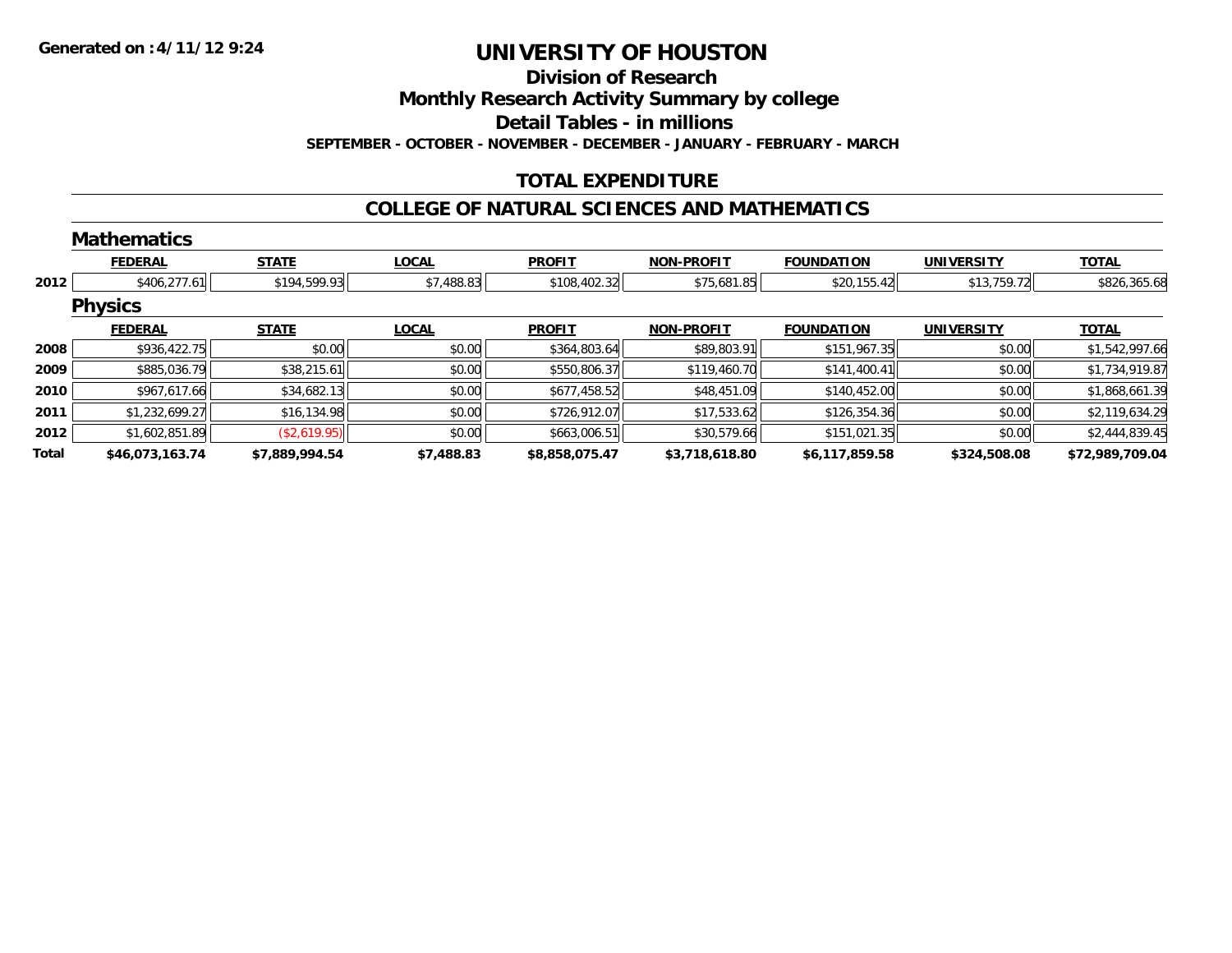### **Division of ResearchMonthly Research Activity Summary by college Detail Tables - in millions SEPTEMBER - OCTOBER - NOVEMBER - DECEMBER - JANUARY - FEBRUARY - MARCH**

### **TOTAL EXPENDITURE**

#### **COLLEGE OF OPTOMETRY**

## **Optometry, Community**

|       | ___             |              |              |               |                   |                   |                   |                 |
|-------|-----------------|--------------|--------------|---------------|-------------------|-------------------|-------------------|-----------------|
|       | <b>FEDERAL</b>  | <b>STATE</b> | <b>LOCAL</b> | <b>PROFIT</b> | <b>NON-PROFIT</b> | <b>FOUNDATION</b> | <b>UNIVERSITY</b> | <b>TOTAL</b>    |
| 2008  | \$2,182,326.11  | \$0.00       | \$0.00       | \$171,843.95  | \$23,453.59       | \$32,393.51       | \$135,947.00      | \$2,545,964.16  |
| 2009  | \$1,813,592.29  | \$65,911.90  | \$0.00       | \$116,347.94  | (S71.73)          | \$4,096.97        | \$148,562.95      | \$2,148,440.32  |
| 2010  | \$2,560,778.60  | \$106,380.99 | \$0.00       | \$318,206.86  | \$9,641.84        | \$24,208.72       | \$97,724.65       | \$3,116,941.66  |
| 2011  | \$1,924,297.74  | \$39,371.78  | \$0.00       | \$154,772.90  | (\$103.90)        | \$0.00            | \$104,258.77      | \$2,222,597.29  |
| 2012  | \$2,198,175.63  | \$0.00       | \$0.00       | \$199,649.30  | (\$105.00)        | \$13,582.99       | \$165,735.65      | \$2,577,038.57  |
| Total | \$10,679,170.37 | \$211,664.67 | \$0.00       | \$960,820.95  | \$32,814.80       | \$74,282.19       | \$652,229.02      | \$12,610,982.00 |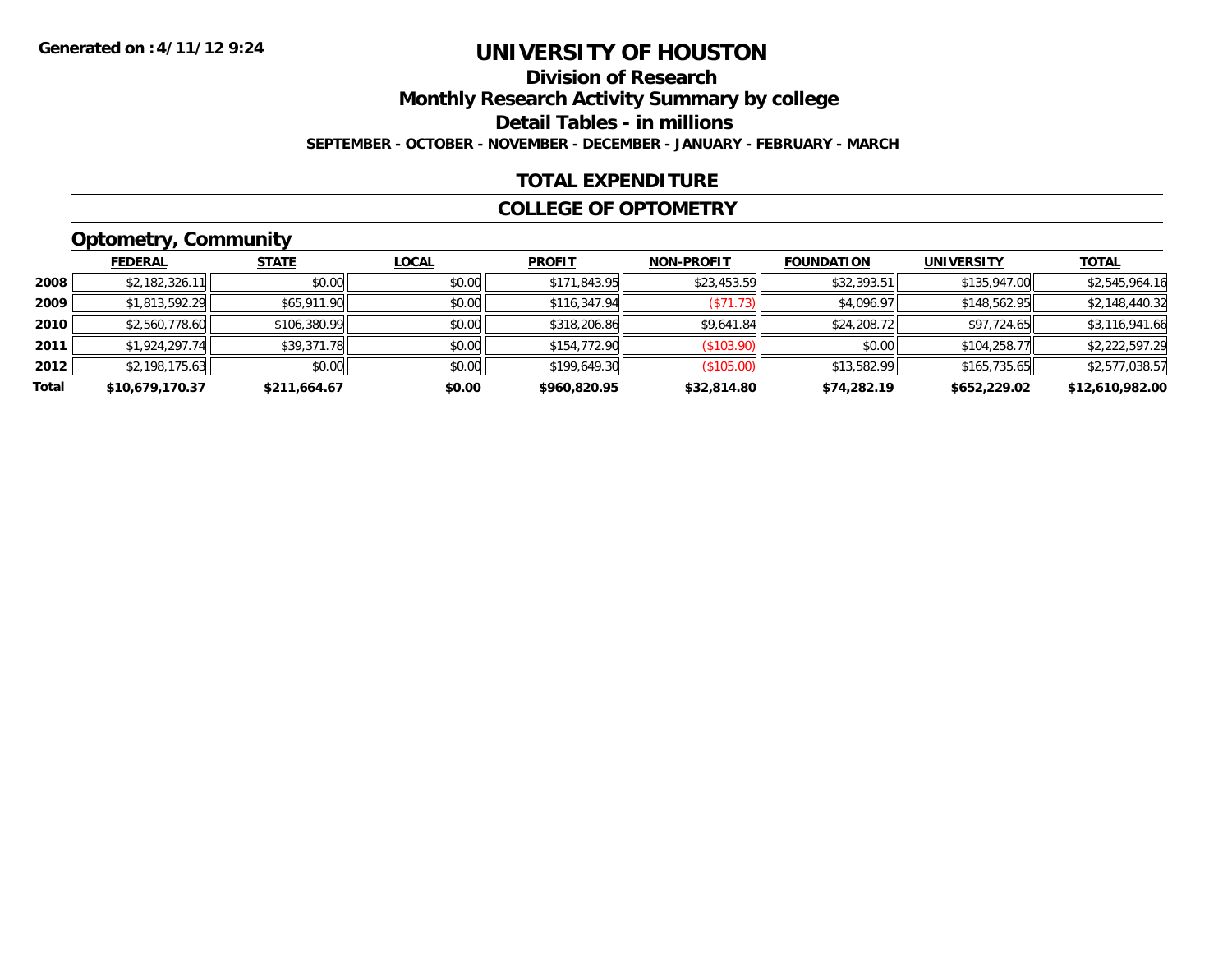### **Division of ResearchMonthly Research Activity Summary by college Detail Tables - in millionsSEPTEMBER - OCTOBER - NOVEMBER - DECEMBER - JANUARY - FEBRUARY - MARCH**

### **TOTAL EXPENDITURE**

### **COLLEGE OF PHARMACY**

## **Clinical Sciences and Administration**

|      | <b>FEDERAL</b> | <u>STATE</u> | <u>LOCAL</u> | <b>PROFIT</b> | <b>NON-PROFIT</b> | <b>FOUNDATION</b> | <b>UNIVERSITY</b> | <b>TOTAL</b> |
|------|----------------|--------------|--------------|---------------|-------------------|-------------------|-------------------|--------------|
| 2008 | \$98,081.79    | \$0.00       | \$0.00       | \$178,950.07  | \$28,532.52       | \$39,107.56       | \$0.00            | \$344,671.94 |
| 2009 | \$98,330.96    | \$0.00       | \$0.00       | \$267,240.24  | \$13,650.41       | \$36,225.49       | \$160.23          | \$415,607.33 |
| 2010 | \$59,146.01    | (\$5,752.46) | \$0.00       | \$196.773.13  | \$111,735.32      | \$4,319.59        | \$1.082.24        | \$367,303.83 |
| 2011 | \$111,127.81   | \$1,750.90   | \$0.00       | \$234,639.07  | \$152,955.02      | \$0.00            | \$24.85           | \$500,497.65 |
| 2012 | \$89,746.56    | \$14,931.88  | \$0.00       | \$237,938.80  | \$47,212.66       | \$11,000.00       | \$0.00            | \$400,829.90 |

### **Dean, Pharmacy**

|      | <b>FEDERAL</b> | <b>STATE</b> | <b>LOCAL</b> | <b>PROFIT</b> | <b>NON-PROFIT</b> | <b>FOUNDATION</b> | <b>UNIVERSITY</b> | <b>TOTAL</b> |
|------|----------------|--------------|--------------|---------------|-------------------|-------------------|-------------------|--------------|
| 2008 | \$0.00         | \$0.00       | \$0.00       | \$0.00        | \$0.00            | \$0.00            | \$0.00            | \$0.00       |
| 2009 | \$0.00         | \$0.00       | \$0.00       | \$0.00        | \$0.00            | \$0.00            | \$0.00            | \$0.00       |
| 2010 | \$0.00         | \$0.00       | \$0.00       | \$0.00        | \$0.00            | \$0.00            | \$0.00            | \$0.00       |
| 2011 | \$0.00         | \$0.00       | \$0.00       | \$0.00        | \$0.00            | \$0.00            | \$0.00            | \$0.00       |
| 2012 | \$0.00         | \$0.00       | \$0.00       | \$0.00        | \$0.00            | \$0.00            | \$0.00            | \$0.00       |

### **Pharmacological and Pharmaceutical Sciences**

|       | <b>FEDERAL</b> | <b>STATE</b> | <b>LOCAL</b> | <b>PROFIT</b>  | <b>NON-PROFIT</b> | <b>FOUNDATION</b> | <b>UNIVERSITY</b> | <u>TOTAL</u>   |
|-------|----------------|--------------|--------------|----------------|-------------------|-------------------|-------------------|----------------|
| 2008  | \$1,096,868.28 | \$0.00       | \$0.00       | \$69,004.79    | \$113,722.80      | \$37,812.88       | \$0.00            | \$1,317,408.75 |
| 2009  | \$997,408.67   | \$42,458.21  | \$0.00       | \$50,355.75    | \$70,258.56       | \$42,048.27       | \$0.00            | \$1,202,529.46 |
| 2010  | \$1,500,740.91 | \$71,844.12  | \$0.00       | (\$1,013.47)   | \$119,258.84      | \$39,216.82       | \$0.00            | \$1,730,047.22 |
| 2011  | \$1,940,765.85 | \$59,217.27  | \$0.00       | \$11,821.89    | \$119,841.98      | \$31,236.68       | \$0.00            | \$2,162,883.67 |
| 2012  | \$950,826.57   | \$0.00       | \$0.00       | \$5,073.40     | \$58,936.47       | \$33,189.88       | \$0.00            | \$1,048,026.32 |
| Total | \$6,943,043.41 | \$184,449.92 | \$0.00       | \$1,250,783.67 | \$836,104.58      | \$274,157.17      | \$1,267.32        | \$9,489,806.07 |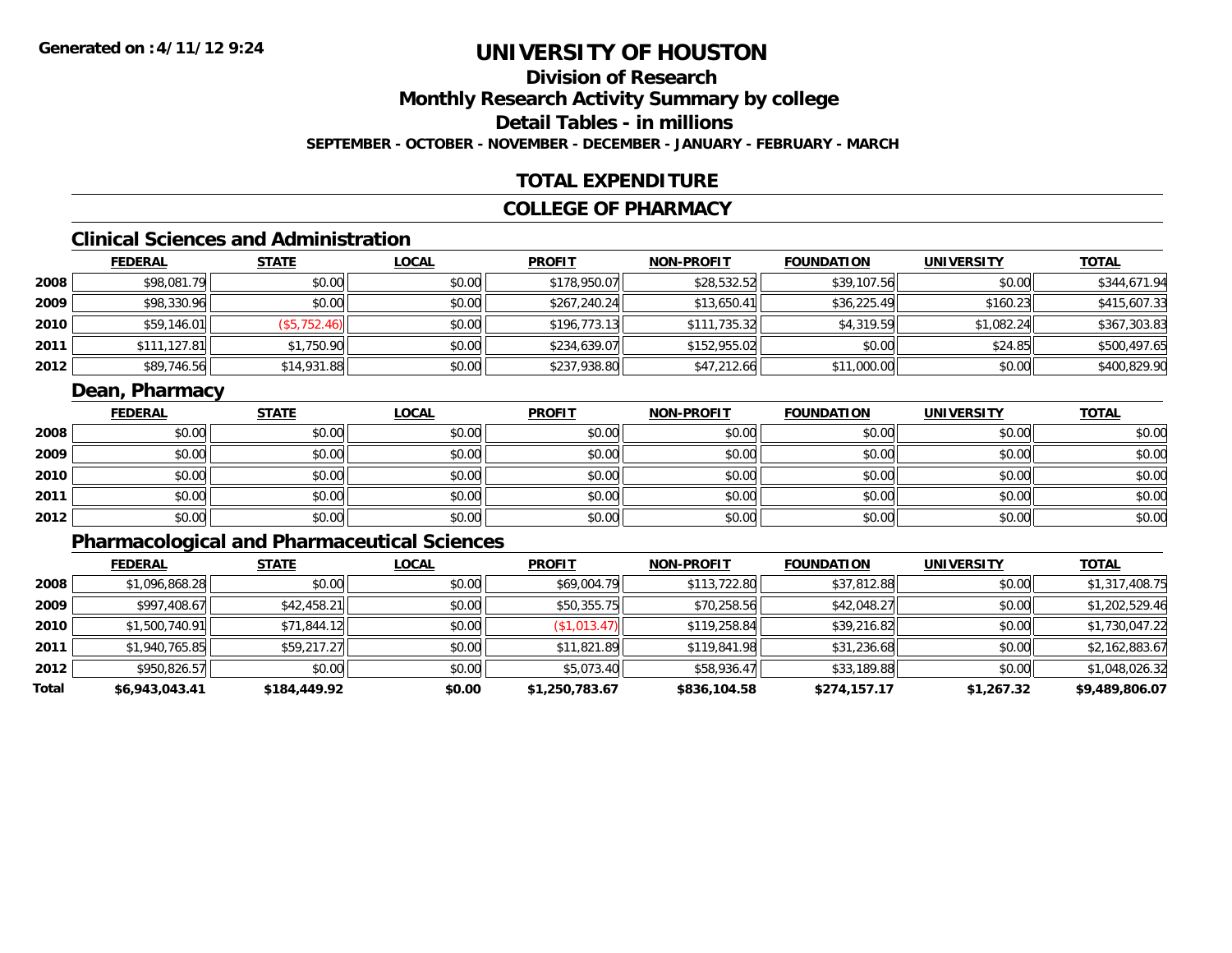# **Division of Research**

**Monthly Research Activity Summary by college**

**Detail Tables - in millions**

**SEPTEMBER - OCTOBER - NOVEMBER - DECEMBER - JANUARY - FEBRUARY - MARCH**

### **TOTAL EXPENDITURE**

### **COLLEGE OF TECHNOLOGY**

### **Center for Life Sciences Technology**

|      | <b>FEDERAL</b> | <b>STATE</b> | <b>LOCAL</b> | <b>PROFIT</b> | <b>NON-PROFIT</b> | <b>FOUNDATION</b> | <b>UNIVERSITY</b> | <b>TOTAL</b> |
|------|----------------|--------------|--------------|---------------|-------------------|-------------------|-------------------|--------------|
| 2008 | \$0.00         | \$0.00       | \$0.00       | \$0.00        | \$0.00            | \$0.00            | \$0.00            | \$0.00       |
| 2009 | \$0.00         | \$0.00       | \$0.00       | \$0.00        | \$0.00            | \$0.00            | \$0.00            | \$0.00       |
| 2010 | \$0.00         | \$0.00       | \$0.00       | \$0.00        | \$0.00            | \$0.00            | \$0.00            | \$0.00       |
| 2011 | \$0.00         | \$0.00       | \$0.00       | \$0.00        | \$0.00            | \$0.00            | \$0.00            | \$0.00       |
| 2012 | \$0.00         | \$0.00       | \$0.00       | \$0.00        | \$0.00            | \$0.00            | \$0.00            | \$0.00       |

### **Center for Technology Literacy**

|      | <b>FEDERAL</b> | <u>STATE</u> | <u>LOCAL</u> | <b>PROFIT</b> | <b>NON-PROFIT</b> | <b>FOUNDATION</b> | <b>UNIVERSITY</b> | <b>TOTAL</b> |
|------|----------------|--------------|--------------|---------------|-------------------|-------------------|-------------------|--------------|
| 2008 | \$0.00         | \$0.00       | \$0.00       | \$0.00        | \$0.00            | \$0.00            | \$0.00            | \$0.00       |
| 2009 | \$0.00         | \$0.00       | \$0.00       | \$0.00        | \$0.00            | \$0.00            | \$0.00            | \$0.00       |
| 2010 | \$8,164.12     | \$0.00       | \$0.00       | \$0.00        | \$0.00            | \$0.00            | \$0.00            | \$8,164.12   |
| 2011 | \$360,161.48   | \$0.00       | \$0.00       | \$0.00        | \$0.00            | \$0.00            | \$0.00            | \$360,161.48 |
| 2012 | \$499,637.99   | \$0.00       | \$0.00       | \$0.00        | \$0.00            | \$0.00            | \$0.00            | \$499,637.99 |

### **Dean, Technology**

|      | <u>FEDERAL</u> | <u>STATE</u> | <u>LOCAL</u> | <b>PROFIT</b> | <b>NON-PROFIT</b> | <b>FOUNDATION</b> | <b>UNIVERSITY</b> | <b>TOTAL</b> |
|------|----------------|--------------|--------------|---------------|-------------------|-------------------|-------------------|--------------|
| 2008 | \$193,503.67   | \$0.00       | \$0.00       | \$0.00        | \$0.00            | \$0.00            | \$0.00            | \$193,503.67 |
| 2009 | \$252,909.75   | \$0.00       | \$0.00       | \$0.00        | \$0.00            | \$0.00            | \$0.00            | \$252,909.75 |
| 2010 | \$133,468.82   | \$0.00       | \$0.00       | \$0.00        | \$0.00            | \$0.00            | \$0.00            | \$133,468.82 |
| 2011 | \$92,958.41    | \$0.00       | \$0.00       | \$0.00        | \$0.00            | \$0.00            | \$0.00            | \$92,958.41  |
| 2012 | \$134,691.34   | \$0.00       | \$0.00       | \$0.00        | \$0.00            | \$0.00            | \$0.00            | \$134,691.34 |

#### **Engineering Technology**

|      | <b>FEDERAL</b> | <b>STATE</b> | <b>LOCAL</b> | <b>PROFIT</b> | <b>NON-PROFIT</b> | <b>FOUNDATION</b> | <b>UNIVERSITY</b> | <b>TOTAL</b> |
|------|----------------|--------------|--------------|---------------|-------------------|-------------------|-------------------|--------------|
| 2008 | \$567,739.00   | \$0.00       | \$0.00       | \$8,254.64    | \$4,999.51        | \$0.00            | \$931.54          | \$581,924.69 |
| 2009 | \$340,517.35   | \$0.00       | \$0.00       | \$14,634.14   | \$41,749.04       | \$0.00            | \$15,851.22       | \$412,751.74 |
| 2010 | \$417,675.04   | \$0.00       | \$0.00       | \$22,553.72   | \$11,072.17       | \$38,694.36       | \$229.32          | \$490,224.61 |
| 2011 | \$209,795.26   | \$0.00       | \$0.00       | \$16,485.25   | \$1,161.51        | \$25,317.90       | \$0.00            | \$252,759.92 |
| 2012 | \$302,995.46   | \$0.00       | \$0.00       | \$26,099.90   | (\$3,366.00)      | \$22,023.95       | \$0.00            | \$347,753.31 |

### **Human Development and Consumer Science**

|      | <b>FEDERAL</b>                    | <b>STATE</b>                       | <b>_OCAL</b>       | <b>PROFIT</b>                  | <b>NON-PROFIT</b>                   | <b>FOUNDATION</b> | <b>UNIVERSITY</b>    | <b>TOTAL</b>                        |
|------|-----------------------------------|------------------------------------|--------------------|--------------------------------|-------------------------------------|-------------------|----------------------|-------------------------------------|
| 2008 | *?9,501.11⊫                       | $0.10,000$ roll<br>40.ZU3.53L      | $\sim$ 00<br>vu.uu | $\sim$ 0.40 $\sim$<br>1,368.10 | $\theta$ $\theta$ $\theta$<br>DU.UU | \$0.00            | $\sim$ 00<br>\$U.UU  | $\sim$<br>1.U7Z.                    |
| 2009 | ሐ へへ<br>$\cdots$<br>.44.3.<br>D∠U | $\sim$ $\sim$<br>$\cdot$ / $\cdot$ | $\sim$ 00<br>JU.UU | .40                            | 0.00<br><b>DU.UU</b>                | \$0.00            | 0.00<br><b>DU.UG</b> | $\sim$ 700.10 $\pm$<br>720. I<br>ັບ |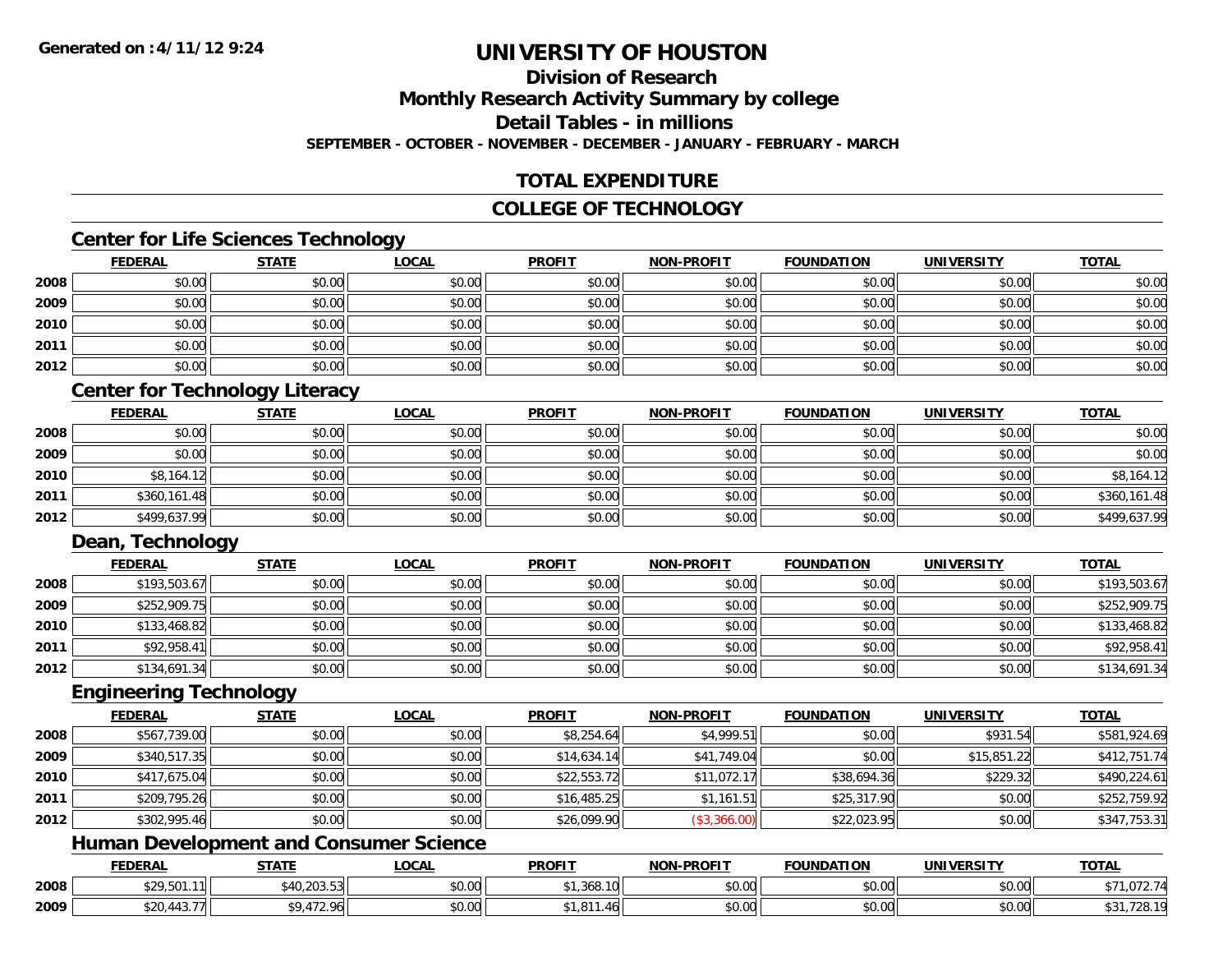### **Division of Research**

**Monthly Research Activity Summary by college**

**Detail Tables - in millions**

**SEPTEMBER - OCTOBER - NOVEMBER - DECEMBER - JANUARY - FEBRUARY - MARCH**

### **TOTAL EXPENDITURE**

### **COLLEGE OF TECHNOLOGY**

### **Human Development and Consumer Science**

|      | <b>FEDERAL</b>                 | <b>STATE</b>   | <u>LOCAL</u> | <b>PROFIT</b> | <b>NON-PROFIT</b> | <b>FOUNDATION</b> | <b>UNIVERSITY</b> | <b>TOTAL</b>                            |
|------|--------------------------------|----------------|--------------|---------------|-------------------|-------------------|-------------------|-----------------------------------------|
| 2010 | <b>AN OFF AN</b><br>\$3.255.U3 | ≮∩ ∩∩<br>JU.UU | \$0.00       | \$10.699.21   | \$0.00            | \$0.00            | \$0.00            | \$13,954.24                             |
| 2011 | \$952.48                       | 0000<br>DU.UG  | \$0.00       | .184.15       | \$0.00            | \$0.00            | \$0.00            | .36.63                                  |
| 2012 | \$241<br>.00                   | \$0.00         | \$0.00       | \$0.00        | \$0.00            | \$0.00            | \$0.00            | 0.11<br>$\alpha$<br>DZ4<br>$\cdot$ . UU |

<u> 1989 - Johann Stoff, deutscher Stoffen und der Stoffen und der Stoffen und der Stoffen und der Stoffen und de</u>

### **Information & Logistics Technology**

|      | <b>FEDERAL</b> | <b>STATE</b> | <u>LOCAL</u> | <b>PROFIT</b> | <b>NON-PROFIT</b> | <b>FOUNDATION</b> | <b>UNIVERSITY</b> | <b>TOTAL</b> |
|------|----------------|--------------|--------------|---------------|-------------------|-------------------|-------------------|--------------|
| 2008 | \$64,068.25    | \$0.00       | \$0.00       | \$0.00        | \$0.00            | \$0.00            | \$0.00            | \$64,068.25  |
| 2009 | \$68,300.36    | \$3,157.65   | \$0.00       | \$404.00      | \$8,562.28        | \$0.00            | \$0.00            | \$80,424.29  |
| 2010 | \$21,370.55    | \$0.00       | \$0.00       | \$0.00        | \$3,109.70        | \$0.00            | \$0.00            | \$24,480.25  |
| 2011 | \$10,848.37    | \$0.00       | \$0.00       | \$0.00        | \$5,273.45        | \$0.00            | \$0.00            | \$16,121.82  |
| 2012 | \$35,204.09    | \$0.00       | \$0.00       | \$0.00        | \$0.00            | \$0.00            | \$0.00            | \$35,204.09  |

### **Texas Manufacturing Assistance Center**

|       | <b>FEDERAL</b> | <b>STATE</b> | <b>LOCAL</b> | <b>PROFIT</b> | <b>NON-PROFIT</b> | <b>FOUNDATION</b> | <b>UNIVERSITY</b> | <b>TOTAL</b>   |
|-------|----------------|--------------|--------------|---------------|-------------------|-------------------|-------------------|----------------|
| 2008  | \$0.00         | \$0.00       | \$0.00       | \$0.00        | \$0.00            | \$0.00            | \$0.00            | \$0.00         |
| 2009  | \$0.00         | \$0.00       | \$0.00       | \$0.00        | \$0.00            | \$0.00            | \$0.00            | \$0.00         |
| 2010  | \$0.00         | \$0.00       | \$0.00       | \$0.00        | \$0.00            | \$0.00            | \$0.00            | \$0.00         |
| 2011  | \$0.00         | \$0.00       | \$0.00       | \$0.00        | \$0.00            | \$0.00            | \$0.00            | \$0.00         |
| 2012  | \$0.00         | \$0.00       | \$0.00       | \$0.00        | \$0.00            | \$0.00            | \$0.00            | \$0.00         |
| Total | \$3,768,402.68 | \$52,834.14  | \$0.00       | \$103,494.57  | \$72,561.65       | \$86,036.21       | \$17,012.08       | \$4,100,341.33 |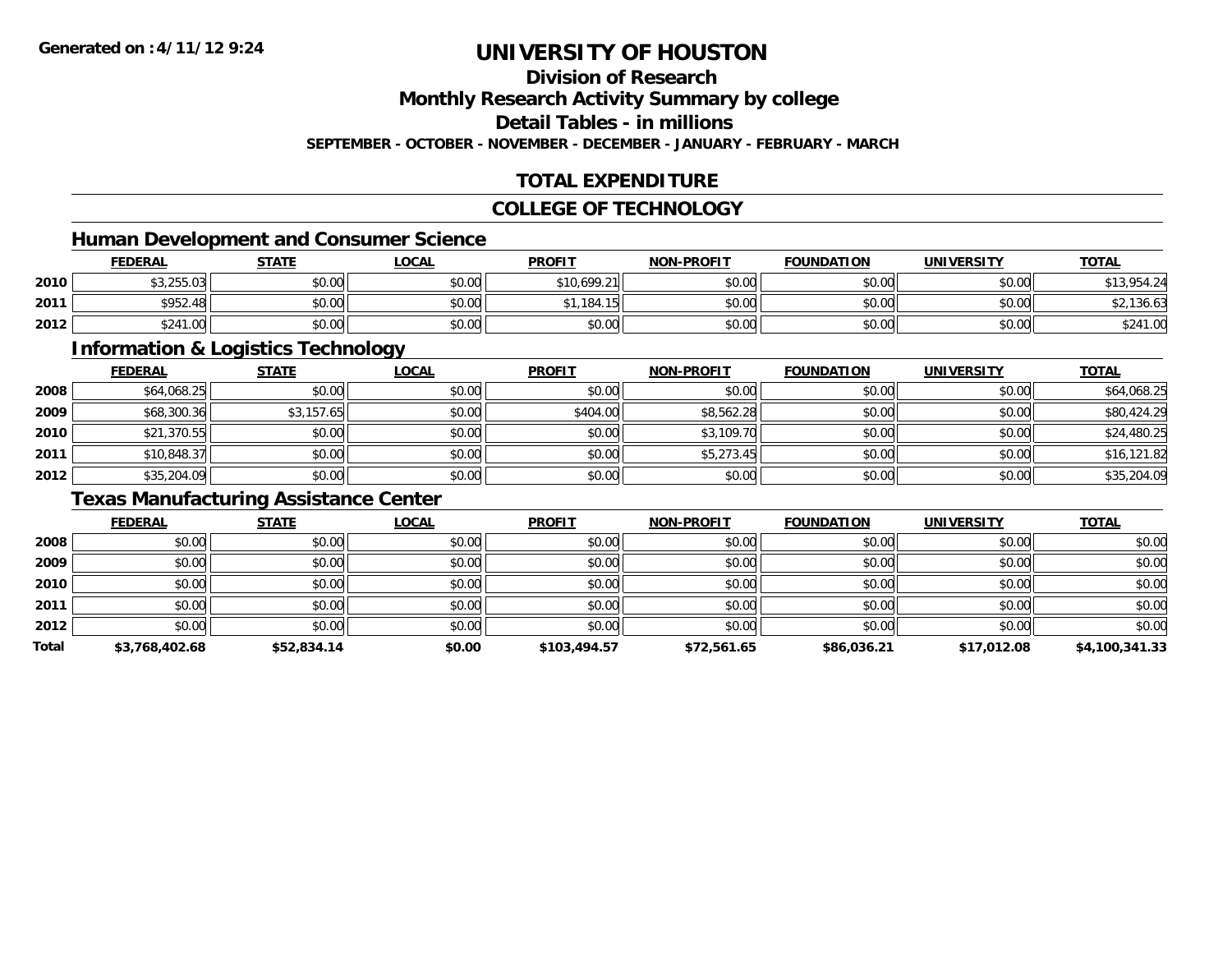# **Division of Research**

**Monthly Research Activity Summary by college**

**Detail Tables - in millions**

**SEPTEMBER - OCTOBER - NOVEMBER - DECEMBER - JANUARY - FEBRUARY - MARCH**

### **TOTAL EXPENDITURE**

### **CULLEN COLLEGE OF ENGINEERING**

### **Biomedical Engineering**

|      | <b>FEDERAL</b> | <b>STATE</b> | <b>LOCAL</b> | <b>PROFIT</b> | <b>NON-PROFIT</b> | <b>FOUNDATION</b> | <b>UNIVERSITY</b> | <b>TOTAL</b> |
|------|----------------|--------------|--------------|---------------|-------------------|-------------------|-------------------|--------------|
| 2008 | \$81,218.69    | \$0.00       | \$0.00       | \$0.00        | \$0.00            | \$72,639.23       | \$0.00            | \$153,857.92 |
| 2009 | \$180,338.87   | \$0.00       | \$0.00       | \$0.00        | \$15,062.72       | \$3,268.70        | \$0.00            | \$198,670.29 |
| 2010 | \$146,882.13   | \$0.00       | \$0.00       | \$0.00        | \$25,449.26       | \$158.            | \$0.00            | \$172,173.28 |
| 2011 | \$137,124.42   | \$0.00       | \$0.00       | \$0.00        | \$0.00            | \$0.00            | \$0.00            | \$137,124.42 |
| 2012 | \$152,953.35   | \$0.00       | \$0.00       | \$0.00        | \$0.00            | \$0.00            | \$0.00            | \$152,953.35 |

### **Center for Innovative Grouting Materials and Tech**

|      | <b>FEDERAL</b> | <b>STATE</b>   | <u>LOCAL</u>  | <b>PROFIT</b>                                        | <b>NON-PROFIT</b> | <b>FOUNDATION</b> | UNIVERSITY | <b>TOTAL</b> |
|------|----------------|----------------|---------------|------------------------------------------------------|-------------------|-------------------|------------|--------------|
| 2010 | 0000<br>DU.UU  | \$0.00         | 0000<br>JU.UU | ≮∩ ∩∩<br><b>SU.UU</b>                                | \$0.00            | \$0.00            | \$0.00     | \$0.00       |
| 2011 | \$0.00         | ≮N UU<br>PU.UU | \$0.00        | $\mathsf{A}\cap\mathsf{A}\cap\mathsf{A}$<br>$-40.06$ | \$0.00            | \$0.00            | \$0.00     | \$0.00       |
| 2012 | \$0.00         | \$0.00         | \$0.00        | ≮N UU<br><b>SU.UU</b>                                | \$0.00            | \$0.00            | \$0.00     | \$0.00       |

#### **Chemical Engineering**

|        | <b>FEDERAL</b> | <u>STATE</u>   | <u>LOCAL</u> | <b>PROFIT</b> | <b>NON-PROFIT</b> | <b>FOUNDATION</b> | <b>UNIVERSITY</b> | <u>TOTAL</u>   |
|--------|----------------|----------------|--------------|---------------|-------------------|-------------------|-------------------|----------------|
| 2008   | \$881,460.26   | \$469,248.85   | \$234,875.38 | \$186,252.18  | \$27,564.05       | \$67,920.30       | \$0.00            | \$1,867,321.02 |
| 2009   | \$888,527.43   | \$2,439,700.91 | \$21,641.00  | \$459,446.57  | \$42,384.34       | \$80,928.15       | \$5,907.65        | \$3,938,536.04 |
| ا 2010 | \$1,916,167.79 | \$1,869,716.93 | \$12,560.20  | \$189,508.66  | \$0.00            | \$59,813.37       | \$85,387.53       | \$4,133,154.48 |
| 2011   | \$2,755,041.86 | \$137,969.21   | \$6,838.80   | \$398,835.89  | \$0.00            | \$57,762.96       | \$86,421.13       | \$3,442,869.85 |
| 2012   | \$2,479,349.56 | \$148,398.84   | \$1,086.31   | \$533,670.11  | \$800.00          | \$73,341.88       | \$0.02            | \$3,236,646.72 |

### **Civil Engineering**

|      | <b>FEDERAL</b> | <u>STATE</u> | <b>LOCAL</b> | <b>PROFIT</b> | <b>NON-PROFIT</b> | <b>FOUNDATION</b> | <b>UNIVERSITY</b> | <b>TOTAL</b>   |
|------|----------------|--------------|--------------|---------------|-------------------|-------------------|-------------------|----------------|
| 2008 | \$901,058.34   | \$182,384.63 | \$28,055.46  | \$20,284.83   | \$22,639.30       | \$1,975.92        | \$0.00            | \$1,156,398.47 |
| 2009 | \$953,727.90   | \$199,166.38 | \$19,810.39  | \$696.26      | \$16,021.41       | \$70,849.63       | \$0.00            | \$1,260,271.97 |
| 2010 | \$595,949.93   | \$205,652.37 | \$76,522.11  | \$41,230.41   | \$31,288.29       | \$95,181.22       | \$0.00            | \$1,045,824.33 |
| 2011 | \$664,341.62   | \$204,848.66 | \$7,479.54   | \$110,086.63  | \$43,453.46       | \$67,887.50       | \$15.995.64       | \$1,114,093.04 |
| 2012 | \$1,395,079.79 | \$227,564.21 | \$46,115.72  | \$52,113.87   | \$31,373.43       | \$20,055.84       | \$0.00            | \$1,772,302.86 |

### **Composites Engineering and Applications Center**

|      | <b>FEDERAL</b>                | CTATI                      | <b>OCAI</b>    | <b>PROFIT</b>                              | <b>DDOFIT</b><br>. | <b>FOUNDATION</b> | UNIVERSITY    | <b>TOTAL</b> |
|------|-------------------------------|----------------------------|----------------|--------------------------------------------|--------------------|-------------------|---------------|--------------|
| 2011 | 0000<br>v.v                   | $\uparrow$ $\uparrow$<br>, | ሐሴ ሰሰ<br>pv.uu | 0000<br>PU.UU                              | vv.vv              | 60.00<br>DU.UU    | 0000<br>vu.vu | \$0.00       |
| 2012 | $\sim$ $\sim$ $\sim$<br>DU.UU | ט. טע                      | ሐሴ ሰሰ<br>PU.UU | $\mathsf{A} \cap \mathsf{A} \cap$<br>JU.UU | vv.vv              | \$0.00            | 0000<br>PO.OO | \$0.00       |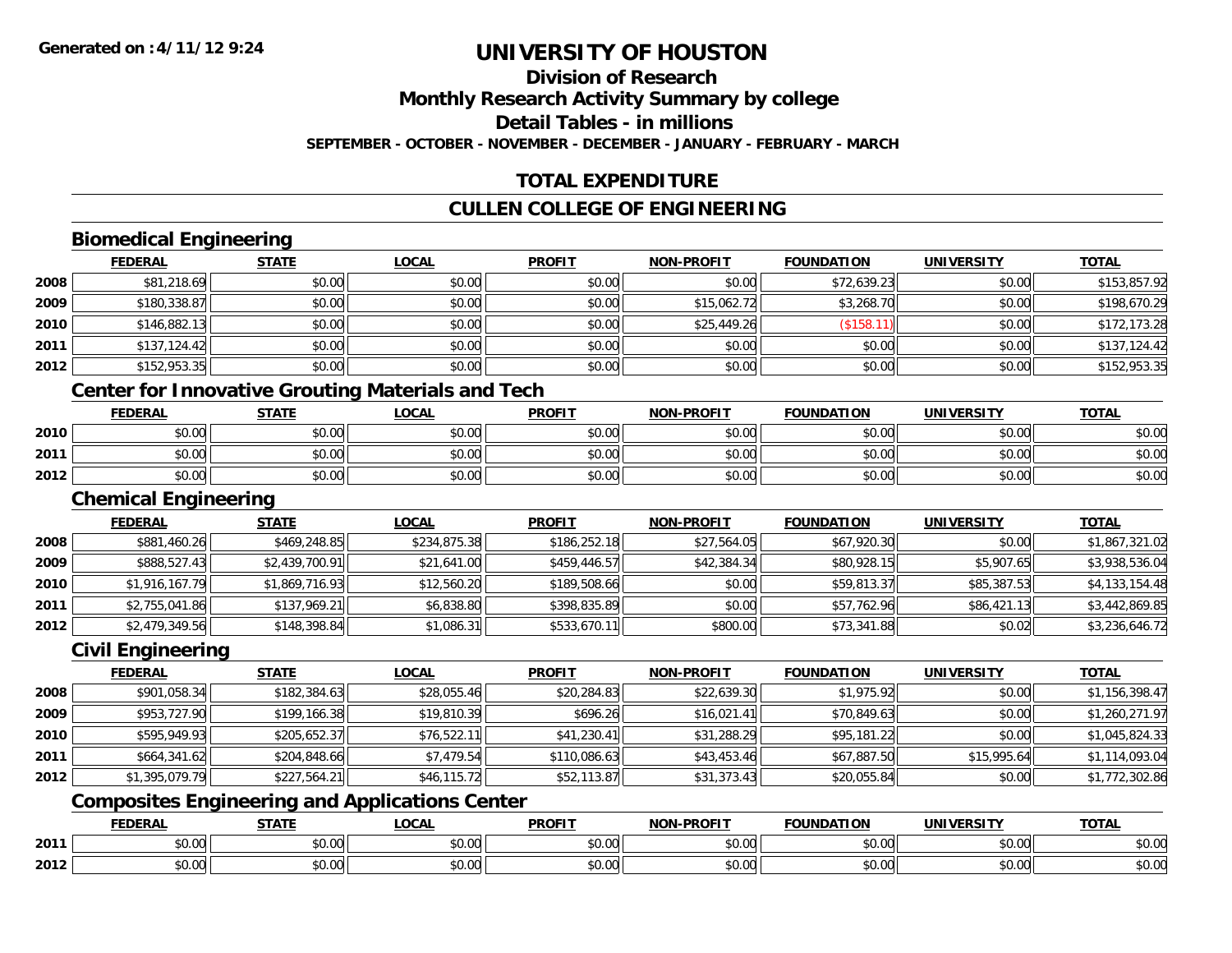#### **Division of Research**

**Monthly Research Activity Summary by college**

**Detail Tables - in millions**

**SEPTEMBER - OCTOBER - NOVEMBER - DECEMBER - JANUARY - FEBRUARY - MARCH**

### **TOTAL EXPENDITURE**

### **CULLEN COLLEGE OF ENGINEERING**

|      | Dean, Engineering             |                                              |              |               |                   |                   |                   |                |
|------|-------------------------------|----------------------------------------------|--------------|---------------|-------------------|-------------------|-------------------|----------------|
|      | <b>FEDERAL</b>                | <b>STATE</b>                                 | <b>LOCAL</b> | <b>PROFIT</b> | <b>NON-PROFIT</b> | <b>FOUNDATION</b> | <b>UNIVERSITY</b> | <b>TOTAL</b>   |
| 2008 | \$153.68                      | \$2,583.20                                   | \$0.00       | \$0.00        | \$0.00            | \$3,805.90        | \$0.00            | \$6,542.78     |
| 2009 | \$14,313.44                   | (\$48.96)                                    | \$0.00       | \$0.00        | \$0.00            | \$0.00            | \$0.00            | \$14,264.48    |
| 2010 | \$82,153.95                   | \$0.00                                       | \$0.00       | \$0.00        | \$0.00            | \$0.00            | \$0.00            | \$82,153.95    |
| 2011 | \$92,240.62                   | \$0.00                                       | \$0.00       | \$0.00        | \$0.00            | \$0.00            | \$0.00            | \$92,240.62    |
| 2012 | \$126,272.28                  | \$0.00                                       | \$0.00       | \$0.00        | \$0.00            | \$0.00            | \$0.00            | \$126,272.28   |
|      | Do Not Use                    |                                              |              |               |                   |                   |                   |                |
|      | <b>FEDERAL</b>                | <b>STATE</b>                                 | <b>LOCAL</b> | <b>PROFIT</b> | <b>NON-PROFIT</b> | <b>FOUNDATION</b> | <b>UNIVERSITY</b> | <b>TOTAL</b>   |
| 2012 | \$0.00                        | \$0.00                                       | \$0.00       | \$0.00        | \$0.00            | \$0.00            | \$0.00            | \$0.00         |
|      |                               | <b>Electrical &amp; Computer Engineering</b> |              |               |                   |                   |                   |                |
|      | <b>FEDERAL</b>                | <b>STATE</b>                                 | <b>LOCAL</b> | <b>PROFIT</b> | <b>NON-PROFIT</b> | <b>FOUNDATION</b> | <b>UNIVERSITY</b> | <b>TOTAL</b>   |
| 2008 | \$1,383,004.00                | \$239,097.79                                 | \$0.00       | \$34,205.53   | \$47,243.73       | (\$12.12)         | \$2,173.60        | \$1,705,712.52 |
| 2009 | \$1,322,756.72                | \$190,658.35                                 | \$0.00       | \$151,682.48  | \$180,634.95      | \$0.00            | \$48,453.96       | \$1,894,186.46 |
| 2010 | \$1,196,991.26                | \$194,010.74                                 | \$0.00       | \$325,743.79  | \$102,166.23      | \$0.00            | \$465.12          | \$1,819,377.14 |
| 2011 | \$2,085,115.48                | \$110,620.17                                 | \$0.00       | \$178,414.32  | \$51,723.30       | \$21,691.48       | \$7,366.32        | \$2,454,931.06 |
| 2012 | \$2,521,957.65                | \$57,013.86                                  | \$0.00       | \$367,110.24  | (\$32,074.48)     | (\$5,482.68)      | \$0.21            | \$2,908,524.80 |
|      | <b>Industrial Engineering</b> |                                              |              |               |                   |                   |                   |                |
|      | <b>FEDERAL</b>                | <b>STATE</b>                                 | <b>LOCAL</b> | <b>PROFIT</b> | <b>NON-PROFIT</b> | <b>FOUNDATION</b> | <b>UNIVERSITY</b> | <b>TOTAL</b>   |
| 2008 | \$20,545.78                   | \$0.00                                       | \$0.00       | \$0.00        | \$0.00            | \$0.00            | \$0.00            | \$20,545.78    |
| 2009 | \$98,857.91                   | \$0.00                                       | \$0.00       | \$2,158.44    | \$0.00            | \$0.00            | \$0.00            | \$101,016.35   |
| 2010 | \$100,906.94                  | \$8,384.33                                   | \$0.00       | \$0.00        | \$0.00            | \$0.00            | \$0.00            | \$109,291.27   |
| 2011 | \$100,046.59                  | \$28,696.15                                  | \$35,982.30  | \$0.00        | \$0.00            | \$0.00            | \$0.00            | \$164,725.04   |
| 2012 | \$73,441.62                   | \$1,287.80                                   | \$38,190.17  | (\$1,387.80)  | \$0.00            | \$0.00            | \$0.00            | \$111,531.79   |
|      | <b>Mechanical Engineering</b> |                                              |              |               |                   |                   |                   |                |
|      | <b>FEDERAL</b>                | <b>STATE</b>                                 | <b>LOCAL</b> | <b>PROFIT</b> | <b>NON-PROFIT</b> | <b>FOUNDATION</b> | <b>UNIVERSITY</b> | <b>TOTAL</b>   |
| 2008 | \$598,324.71                  | \$42,095.12                                  | \$0.00       | \$237,581.98  | \$31,213.76       | \$0.00            | \$159.53          | \$909,375.10   |
| 2009 | \$515,598.71                  | \$47,159.29                                  | \$0.00       | \$249,401.60  | \$73,544.02       | \$0.00            | \$28,379.23       | \$914,082.85   |
| 2010 | \$1,279,508.62                | \$35,166.76                                  | \$0.00       | \$171,556.57  | \$119,709.72      | \$0.00            | \$23,108.57       | \$1,629,050.24 |
| 2011 | \$2,102,429.21                | \$317,743.31                                 | \$0.00       | \$435,084.53  | \$68,306.10       | \$53,686.97       | \$0.00            | \$2,977,250.12 |
| 2012 | \$1,500,793.40                | \$240,428.36                                 | \$0.00       | \$244,043.08  | \$62,574.31       | \$83,557.28       | \$0.00            | \$2,131,396.42 |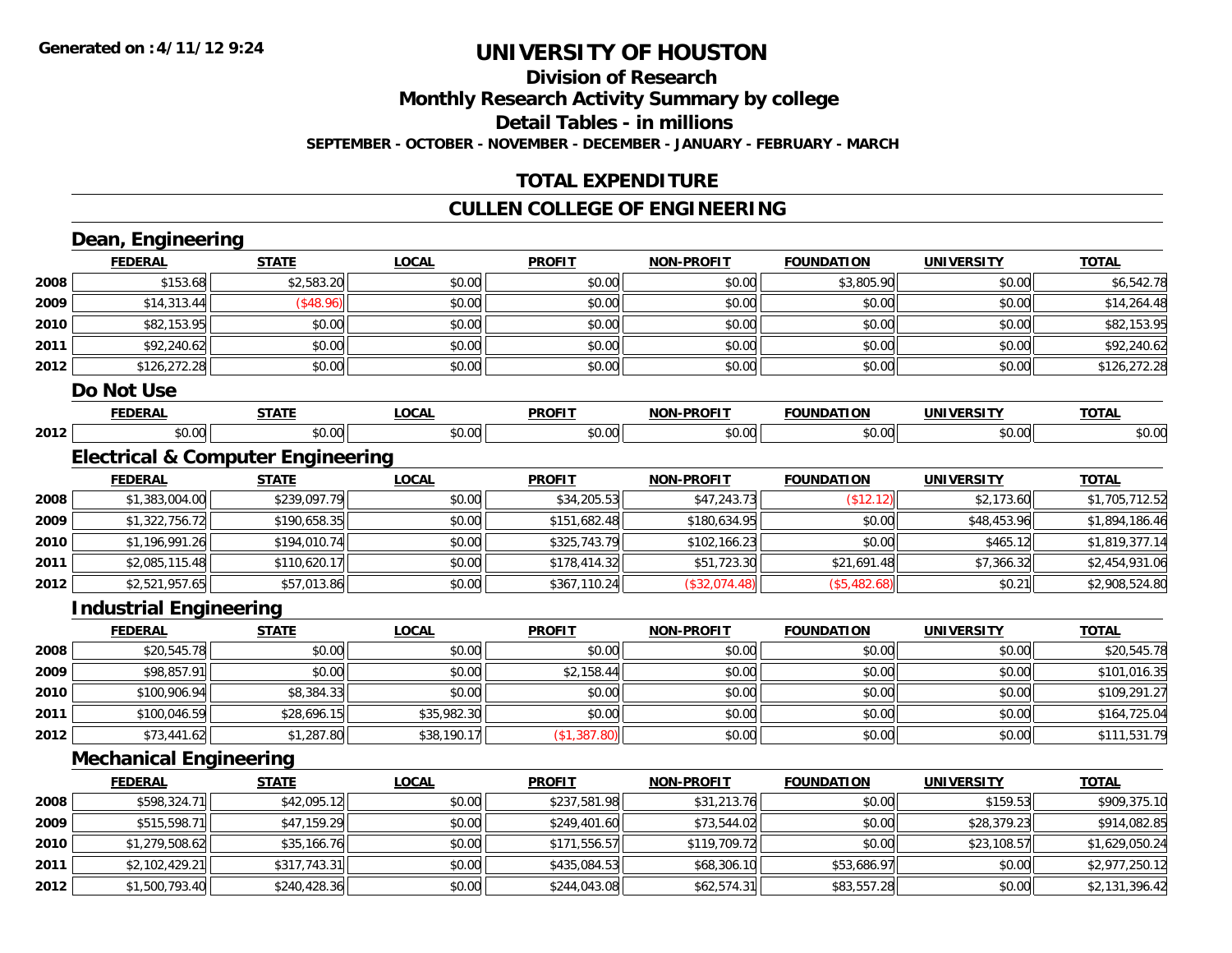**Division of Research**

**Monthly Research Activity Summary by college**

**Detail Tables - in millions**

**SEPTEMBER - OCTOBER - NOVEMBER - DECEMBER - JANUARY - FEBRUARY - MARCH**

### **TOTAL EXPENDITURE**

### **CULLEN COLLEGE OF ENGINEERING**

### **National Wind Energy Center**

|      | ------<br>cr.      | $- - - - -$ | $\sim$<br>UUNI         | <b>PROFIT</b>           | <b>DDAEIT</b><br>81 A B | "ION<br>IDA          | <b><i>INIVERSITY</i></b>         | <b>TOTAL</b> |
|------|--------------------|-------------|------------------------|-------------------------|-------------------------|----------------------|----------------------------------|--------------|
| 2011 | $\cdots$<br>JU.UU  | \$0.00      | $\sim$ $\sim$<br>JU.UU | 0 <sub>n</sub><br>JU.UU | 0000<br>J∪.∪u           | $\sim$ $\sim$<br>טט. | 0.001<br>JU.UU                   | \$0.00       |
| 2012 | $\sim$ 00<br>JU.UU | \$0.00      | ሶስ ሰሰ<br>JU.UU         | 0 <sub>n</sub><br>JU.UU | ስ ለሰ<br>JU.UU           | $\sim$ 00<br>JU.UU   | $\circ$ $\circ$ $\circ$<br>JU.UU | \$0.00       |

### **SW Public Safety Technology Center**

|              | <b>FEDERAL</b>  | <b>STATE</b>   | _OCAL        | <b>PROFIT</b>  | <b>NON-PROFIT</b> | <b>FOUNDATION</b> | UNIVERSITY   | <u>TOTAL</u>    |
|--------------|-----------------|----------------|--------------|----------------|-------------------|-------------------|--------------|-----------------|
| 2008         | \$0.00          | \$0.00         | \$0.00       | \$0.00         | \$0.00            | \$0.00            | \$0.00       | \$0.00          |
| 2009         | \$0.00          | \$0.00         | \$0.00       | \$0.00         | \$0.00            | \$0.00            | \$0.00       | \$0.00          |
| <b>Total</b> | \$29,344,634.49 | \$7,599,547.23 | \$529,157.38 | \$4,387,720.17 | \$961,077.90      | \$828,713.41      | \$303,818.50 | \$43,954,669.09 |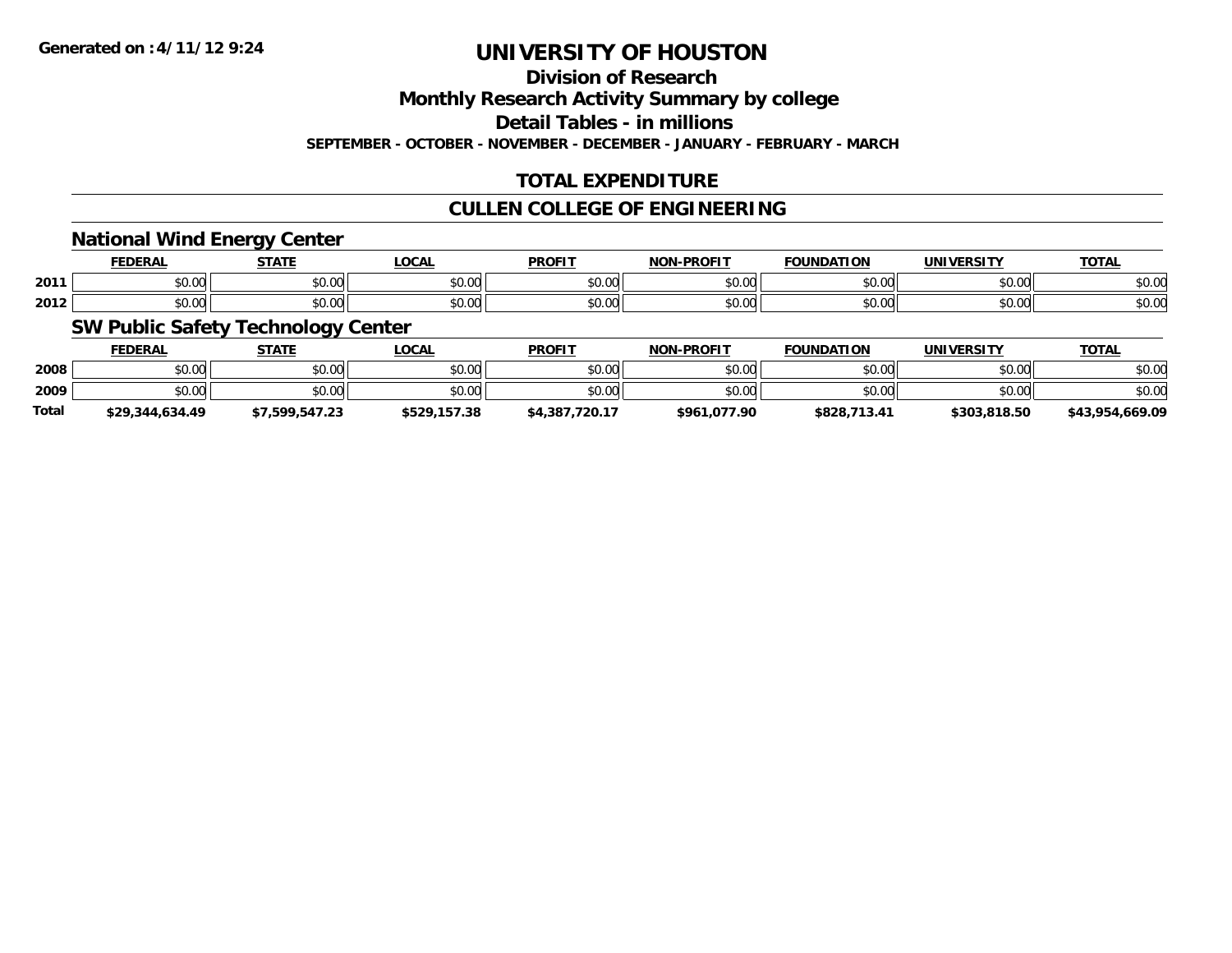### **Division of ResearchMonthly Research Activity Summary by college Detail Tables - in millionsSEPTEMBER - OCTOBER - NOVEMBER - DECEMBER - JANUARY - FEBRUARY - MARCH**

### **TOTAL EXPENDITURE**

### **DIVISION OF RESEARCH**

### **Center for Advanced Materials**

|      | <b>FEDERAL</b> | <b>STATE</b> | <b>LOCAL</b> | <b>PROFIT</b> | <b>NON-PROFIT</b> | <b>FOUNDATION</b> | <b>UNIVERSITY</b> | <b>TOTAL</b> |
|------|----------------|--------------|--------------|---------------|-------------------|-------------------|-------------------|--------------|
| 2008 | \$0.00         | \$0.00       | \$0.00       | \$0.00        | \$0.00            | \$0.00            | \$0.00            | \$0.00       |
| 2009 | \$0.00         | \$0.00       | \$0.00       | \$4,935.22    | \$0.00            | \$0.00            | \$0.00            | \$4,935.22   |
| 2010 | \$0.00         | \$0.00       | \$0.00       | \$0.00        | \$0.00            | \$0.00            | \$0.00            | \$0.00       |
| 2011 | \$0.00         | \$0.00       | \$0.00       | \$0.00        | \$0.00            | \$0.00            | \$0.00            | \$0.00       |
| 2012 | \$0.00         | \$0.00       | \$0.00       | \$0.00        | \$0.00            | \$0.00            | \$0.00            | \$0.00       |

#### **Center for Biomedical & Environmental Genomics**

|      | <b>FEDERAL</b> | <b>STATE</b> | <u>LOCAL</u> | <b>PROFIT</b> | <b>NON-PROFIT</b> | <b>FOUNDATION</b> | <b>UNIVERSITY</b> | <b>TOTAL</b> |
|------|----------------|--------------|--------------|---------------|-------------------|-------------------|-------------------|--------------|
| 2008 | \$0.00         | \$0.00       | \$0.00       | \$0.00        | \$0.00            | \$0.00            | \$0.00            | \$0.00       |
| 2009 | \$0.00         | \$0.00       | \$0.00       | \$0.00        | \$0.00            | \$0.00            | \$0.00            | \$0.00       |
| 2010 | \$0.00         | \$0.00       | \$0.00       | \$0.00        | \$0.00            | \$0.00            | \$0.00            | \$0.00       |
| 2011 | \$0.00         | \$0.00       | \$0.00       | \$0.00        | \$0.00            | \$0.00            | \$0.00            | \$0.00       |
| 2012 | \$0.00         | \$0.00       | \$0.00       | \$0.00        | \$0.00            | \$0.00            | \$0.00            | \$0.00       |

## **Center for Industrial Partnerships**

**2012**

|      | <b>FEDERAL</b>                        | <b>STATE</b> | <b>LOCAL</b>                                             | <b>PROFIT</b> | <b>NON-PROFIT</b> | <b>FOUNDATION</b> | <b>UNIVERSITY</b> | <b>TOTAL</b> |
|------|---------------------------------------|--------------|----------------------------------------------------------|---------------|-------------------|-------------------|-------------------|--------------|
| 2009 | \$0.00                                | \$0.00       | \$0.00                                                   | \$13,364.78   | \$0.00            | \$0.00            | \$0.00            | \$13,364.78  |
|      |                                       |              | <b>Center for Neuromotor &amp; Biomechanics Research</b> |               |                   |                   |                   |              |
|      | <b>FEDERAL</b>                        | <b>STATE</b> | <u>LOCAL</u>                                             | <b>PROFIT</b> | <b>NON-PROFIT</b> | <b>FOUNDATION</b> | <b>UNIVERSITY</b> | <b>TOTAL</b> |
| 2011 | \$0.00                                | \$0.00       | \$0.00                                                   | \$0.00        | \$0.00            | \$0.00            | \$0.00            | \$0.00       |
|      | <b>Division of Research</b>           |              |                                                          |               |                   |                   |                   |              |
|      | <b>FEDERAL</b>                        | <b>STATE</b> | <b>LOCAL</b>                                             | <b>PROFIT</b> | <b>NON-PROFIT</b> | <b>FOUNDATION</b> | <b>UNIVERSITY</b> | <b>TOTAL</b> |
| 2009 | \$2,129.47                            | \$0.00       | \$0.00                                                   | \$0.00        | \$0.00            | \$0.00            | \$0.00            | \$2,129.47   |
| 2010 | \$17,168.18                           | \$0.00       | \$0.00                                                   | \$0.00        | \$0.00            | \$0.00            | \$0.00            | \$17,168.18  |
| 2011 | (\$1,063.42)                          | \$9,602.88   | \$0.00                                                   | \$0.00        | \$0.00            | \$0.00            | \$0.00            | \$8,539.46   |
| 2012 | (50.00)                               | \$373,983.99 | \$0.00                                                   | \$0.00        | \$0.00            | \$0.00            | \$0.00            | \$373,983.99 |
|      | <b>Institute for Molecular Design</b> |              |                                                          |               |                   |                   |                   |              |
|      | <b>FEDERAL</b>                        | <b>STATE</b> | <b>LOCAL</b>                                             | <b>PROFIT</b> | <b>NON-PROFIT</b> | <b>FOUNDATION</b> | <b>UNIVERSITY</b> | <b>TOTAL</b> |
| 2009 | \$0.00                                | \$0.00       | \$0.00                                                   | \$0.00        | \$0.00            | \$0.00            | \$0.00            | \$0.00       |
| 2010 | \$0.00                                | \$0.00       | \$0.00                                                   | \$0.00        | \$0.00            | \$0.00            | \$0.00            | \$0.00       |
| 2011 | \$0.00                                | \$0.00       | \$0.00                                                   | \$0.00        | \$0.00            | \$0.00            | \$0.00            | \$0.00       |

2 | \$0.00 \$0.00 \$0.00 \$0.00 \$0.00 \$0.00 \$0.00 \$0.00 \$0.00 \$0.00 \$0.00 \$0.00 \$0.00 \$0.00 \$0.00 \$0.00 \$0.00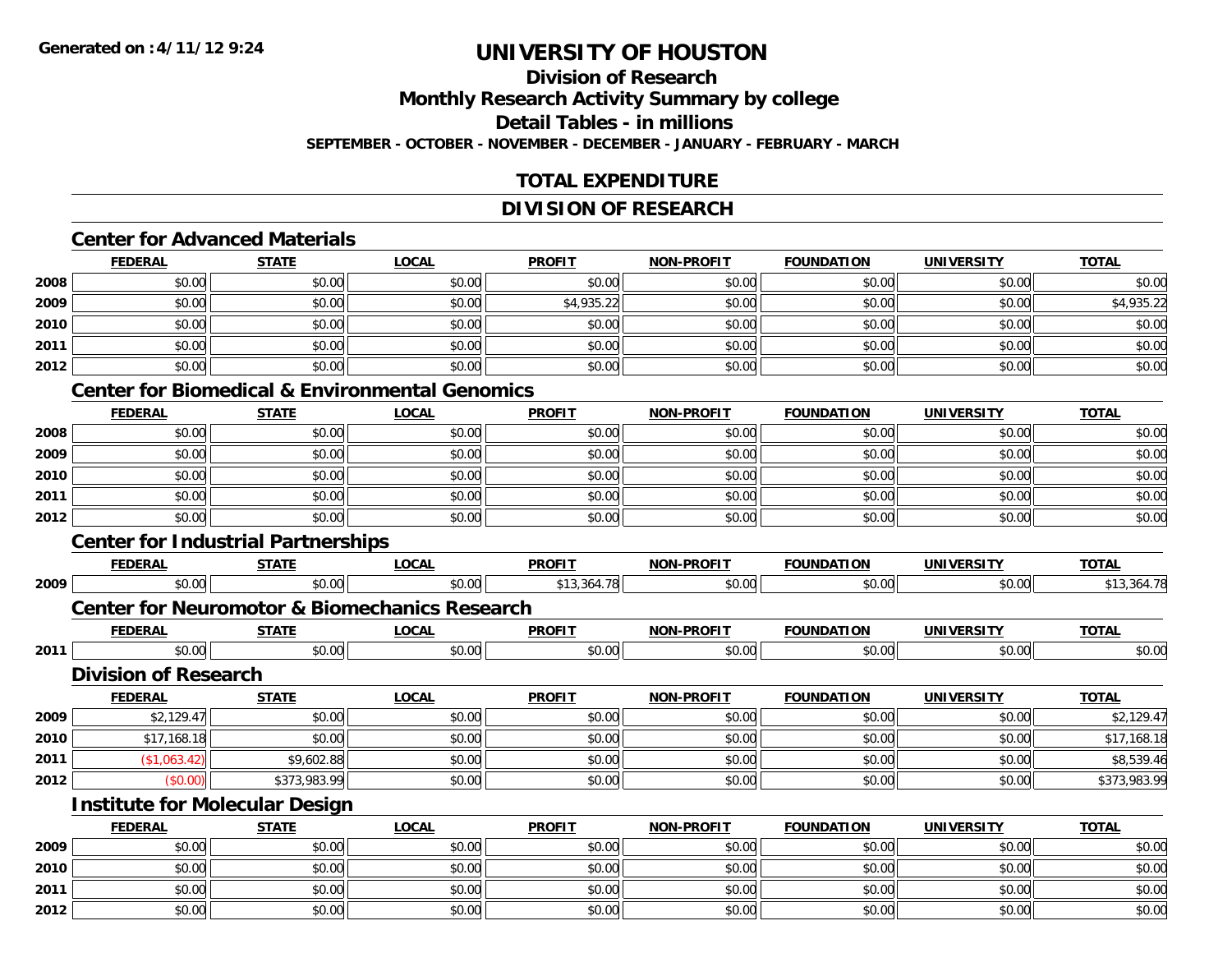### **Division of ResearchMonthly Research Activity Summary by college Detail Tables - in millionsSEPTEMBER - OCTOBER - NOVEMBER - DECEMBER - JANUARY - FEBRUARY - MARCH**

### **TOTAL EXPENDITURE**

### **DIVISION OF RESEARCH**

## **Institute for Nanoenergy**

|      | <b>FEDERAL</b> | <b>STATE</b> | <b>LOCAL</b> | <b>PROFIT</b> | <b>NON-PROFIT</b> | <b>FOUNDATION</b> | UNIVERSITY | <b>TOTAL</b> |
|------|----------------|--------------|--------------|---------------|-------------------|-------------------|------------|--------------|
| 2009 | \$0.00         | \$0.00       | \$0.00       | \$0.00        | \$0.00            | \$0.00            | \$0.00     | \$0.00       |
| 2010 | \$0.00         | \$0.00       | \$0.00       | \$0.00        | \$0.00            | \$0.00            | \$0.00     | \$0.00       |
| 2011 | \$0.00         | \$0.00       | \$0.00       | \$0.00        | \$0.00            | \$0.00            | \$0.00     | \$0.00       |
| 2012 | \$0.00         | \$0.00       | \$0.00       | \$0.00        | \$0.00            | \$0.00            | \$0.00     | \$0.00       |

### **Office of Contracts and Grants**

|      | <u>FEDERAL</u> | <b>STATE</b> | <u>LOCAL</u> | <b>PROFIT</b> | <b>NON-PROFIT</b> | <b>FOUNDATION</b> | <b>UNIVERSITY</b> | <b>TOTAL</b> |
|------|----------------|--------------|--------------|---------------|-------------------|-------------------|-------------------|--------------|
| 2008 | \$0.00         | \$0.00       | \$0.00       | \$0.00        | \$0.00            | \$0.00            | \$0.00            | \$0.00       |
| 2009 | \$0.00         | \$0.00       | \$0.00       | \$0.00        | \$0.00            | \$0.00            | \$0.00            | \$0.00       |
| 2010 | \$0.00         | \$0.00       | \$0.00       | \$0.00        | \$0.00            | \$0.00            | \$0.00            | \$0.00       |
| 2011 | \$0.00         | \$0.00       | \$0.00       | \$0.00        | \$0.00            | \$0.00            | \$0.00            | \$0.00       |
| 2012 | \$0.00         | \$0.00       | \$0.00       | \$0.00        | \$0.00            | \$0.00            | \$0.00            | \$0.00       |

#### **Research Financial Services**

|      | <b>FEDERAL</b> | <b>STATE</b> | <b>LOCAL</b> | <b>PROFIT</b> | <b>NON-PROFIT</b> | <b>FOUNDATION</b> | <b>UNIVERSITY</b> | <b>TOTAL</b> |
|------|----------------|--------------|--------------|---------------|-------------------|-------------------|-------------------|--------------|
| 2008 | \$0.00         | \$0.00       | \$0.00       | \$0.00        | \$0.00            | \$0.00            | \$0.00            | \$0.00       |
| 2009 | \$0.00         | \$0.00       | \$0.00       | \$0.00        | \$0.00            | \$0.00            | \$0.00            | \$0.00       |
| 2010 | \$0.00         | \$0.00       | \$0.00       | \$0.00        | \$0.00            | \$0.00            | \$0.00            | \$0.00       |
| 2011 | \$0.00         | \$0.00       | \$0.00       | \$0.00        | \$0.00            | \$0.00            | \$0.00            | \$0.00       |
| 2012 | \$0.00         | \$0.00       | \$0.00       | \$0.00        | \$0.00            | \$0.00            | \$0.00            | \$0.00       |

### **Research Information Center**

|      | -------  | -----  | $\sim$ $\sim$<br><br>.UUAL | <b>DDOEIT</b><br>πυ | $\cdots$        | ,,,                       |                               | $-2$           |
|------|----------|--------|----------------------------|---------------------|-----------------|---------------------------|-------------------------------|----------------|
| 2008 | $\Omega$ | ,,,,,, | $\sim$<br>ט.טע             | 0000<br>v.vu        | $\mathcal{L}$ . | $\sim$ 00 $\sim$<br>.v.vv | $\sim$ 0.000 $\sim$<br>וטט.טע | 30.00<br>JU.UU |

#### **TcSAM**

|      | <b>FEDERAL</b> | <b>STATE</b> | <u>LOCAL</u> | <b>PROFIT</b> | <b>NON-PROFIT</b> | <b>FOUNDATION</b> | <b>UNIVERSITY</b> | <b>TOTAL</b> |
|------|----------------|--------------|--------------|---------------|-------------------|-------------------|-------------------|--------------|
| 2008 | \$0.00         | \$0.00       | \$0.00       | \$0.00        | \$0.00            | \$0.00            | \$0.00            | \$0.00       |
| 2009 | \$0.00         | \$0.00       | \$0.00       | \$0.00        | \$0.00            | \$0.00            | \$0.00            | \$0.00       |
| 2010 | \$0.00         | \$0.00       | \$0.00       | \$0.00        | \$0.00            | \$0.00            | \$0.00            | \$0.00       |
| 2011 | \$0.00         | \$0.00       | \$0.00       | \$0.00        | \$0.00            | \$0.00            | \$0.00            | \$0.00       |
| 2012 | \$0.00         | \$0.00       | \$0.00       | \$0.00        | \$0.00            | \$0.00            | \$0.00            | \$0.00       |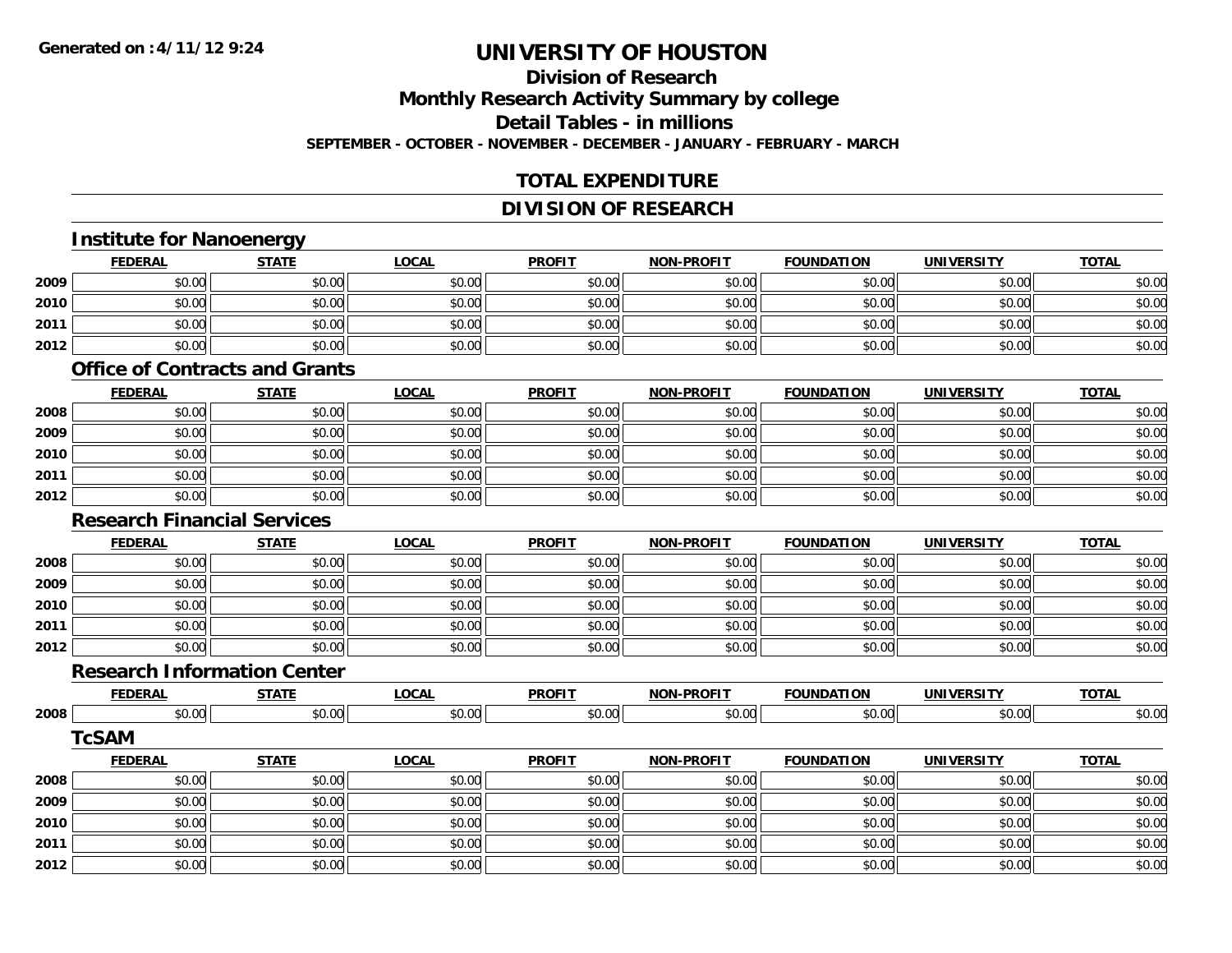### **Division of ResearchMonthly Research Activity Summary by college Detail Tables - in millions SEPTEMBER - OCTOBER - NOVEMBER - DECEMBER - JANUARY - FEBRUARY - MARCH**

### **TOTAL EXPENDITURE**

### **DIVISION OF RESEARCH**

|              | <b>TcSUH</b>                             |              |              |               |                   |                   |                   |                |
|--------------|------------------------------------------|--------------|--------------|---------------|-------------------|-------------------|-------------------|----------------|
|              | <b>FEDERAL</b>                           | <b>STATE</b> | <b>LOCAL</b> | <b>PROFIT</b> | NON-PROFIT        | <b>FOUNDATION</b> | <b>UNIVERSITY</b> | <b>TOTAL</b>   |
| 2008         | \$37,483.52                              | \$0.00       | \$0.00       | (\$554.47)    | \$0.00            | \$47,293.15       | \$0.00            | \$84,222.20    |
| 2009         | \$41,961.96                              | \$0.00       | \$0.00       | \$1,839.00    | \$24,122.40       | \$2,109.30        | \$0.00            | \$70,032.66    |
| 2010         | \$44,086.42                              | \$0.00       | \$0.00       | \$44,277.49   | \$0.00            | \$0.00            | \$0.00            | \$88,363.91    |
| 2011         | \$74,990.83                              | \$0.00       | \$0.00       | \$63,118.56   | \$0.00            | \$0.00            | \$0.00            | \$138,109.39   |
| 2012         | \$136,125.84                             | \$41,708.27  | \$0.00       | \$24,554.81   | \$0.00            | \$0.00            | \$0.00            | \$202,388.92   |
|              | <b>Texas Learning/Computation Center</b> |              |              |               |                   |                   |                   |                |
|              | <b>FEDERAL</b>                           | <b>STATE</b> | <b>LOCAL</b> | <b>PROFIT</b> | NON-PROFIT        | <b>FOUNDATION</b> | <b>UNIVERSITY</b> | <b>TOTAL</b>   |
| 2008         | \$0.00                                   | \$0.00       | \$0.00       | \$0.00        | \$0.00            | \$0.00            | \$0.00            | \$0.00         |
| 2009         | \$0.00                                   | \$0.00       | \$0.00       | \$0.00        | \$0.00            | \$0.00            | \$0.00            | \$0.00         |
| 2010         | \$0.00                                   | \$0.00       | \$0.00       | \$0.00        | \$0.00            | \$0.00            | \$0.00            | \$0.00         |
| 2011         | \$0.00                                   | \$0.00       | \$0.00       | \$0.00        | \$0.00            | \$0.00            | \$0.00            | \$0.00         |
| 2012         | \$0.00                                   | \$0.00       | \$0.00       | \$0.00        | \$0.00            | \$0.00            | \$0.00            | \$0.00         |
|              | <b>Texas Obesity Research Center</b>     |              |              |               |                   |                   |                   |                |
|              | <b>FEDERAL</b>                           | <b>STATE</b> | <b>LOCAL</b> | <b>PROFIT</b> | <b>NON-PROFIT</b> | <b>FOUNDATION</b> | <b>UNIVERSITY</b> | <b>TOTAL</b>   |
| 2011         | \$0.00                                   | \$0.00       | \$0.00       | \$0.00        | \$0.00            | \$0.00            | \$0.00            | \$0.00         |
| 2012         | \$0.00                                   | \$0.00       | \$0.00       | \$0.00        | \$0.00            | \$0.00            | \$0.00            | \$0.00         |
|              | <b>TIMES</b>                             |              |              |               |                   |                   |                   |                |
|              | <b>FEDERAL</b>                           | <b>STATE</b> | <b>LOCAL</b> | <b>PROFIT</b> | NON-PROFIT        | <b>FOUNDATION</b> | <b>UNIVERSITY</b> | <b>TOTAL</b>   |
| 2008         | \$0.00                                   | \$0.00       | \$0.00       | \$0.00        | \$0.00            | \$0.00            | \$0.00            | \$0.00         |
| 2009         | \$2,996.12                               | \$0.00       | \$0.00       | \$0.00        | \$0.00            | \$0.00            | \$13,652.68       | \$16,648.80    |
| 2010         | \$51,303.41                              | \$0.00       | \$0.00       | \$0.00        | \$0.00            | \$0.00            | (\$530.24)        | \$50,773.17    |
| 2011         | \$74,766.52                              | \$0.00       | \$0.00       | \$0.00        | \$0.00            | \$0.00            | \$0.00            | \$74,766.52    |
| 2012         | \$283,062.58                             | \$0.00       | \$0.00       | \$0.00        | \$0.00            | \$0.00            | \$0.00            | \$283,062.58   |
| <b>Total</b> | \$765,011.42                             | \$425,295.14 | \$0.00       | \$151,535.40  | \$24,122.40       | \$49,402.45       | \$13,122.44       | \$1,428,489.25 |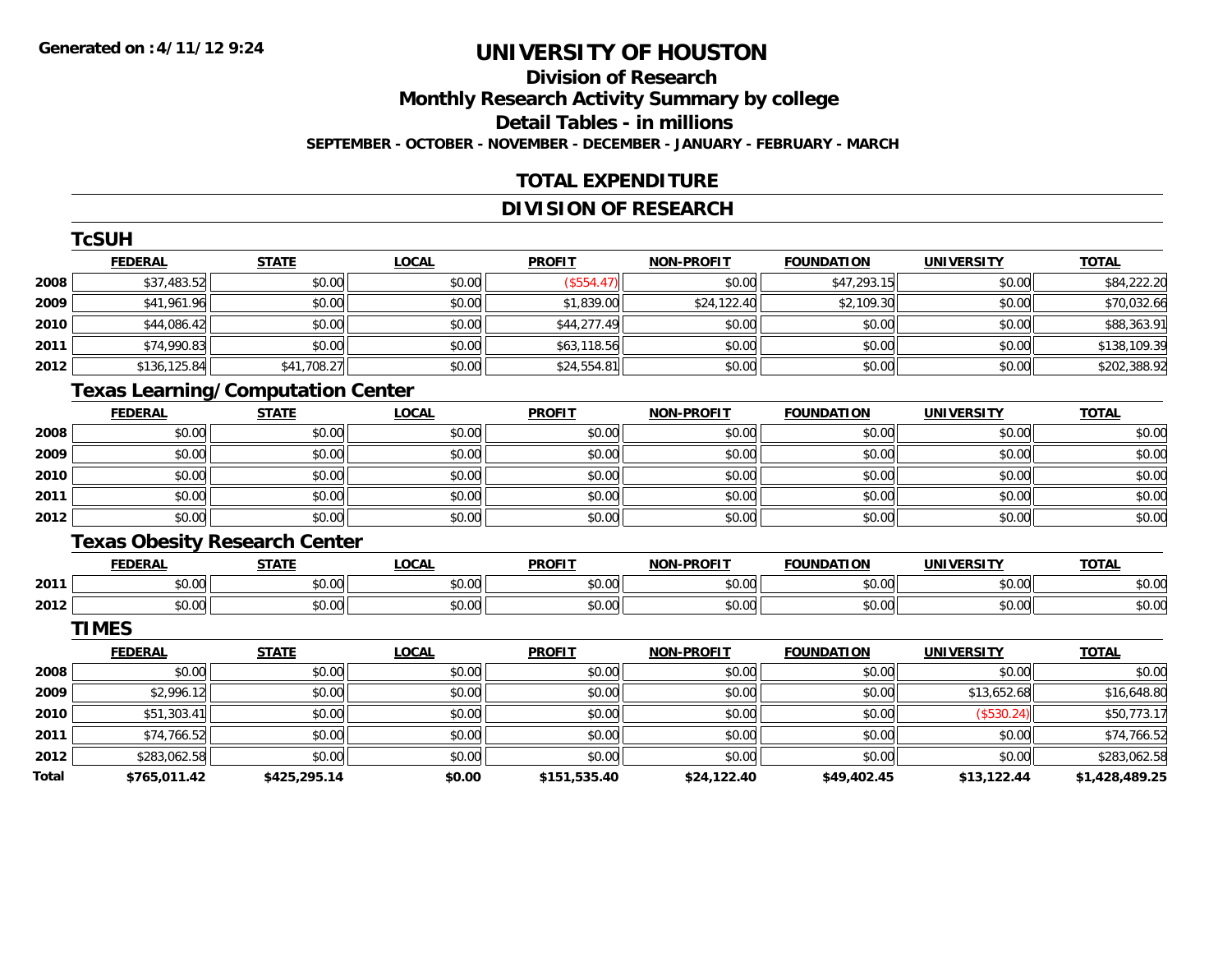**Division of Research**

**Monthly Research Activity Summary by college**

**Detail Tables - in millions**

**SEPTEMBER - OCTOBER - NOVEMBER - DECEMBER - JANUARY - FEBRUARY - MARCH**

### **TOTAL EXPENDITURE**

### **GRADUATE COLLEGE OF SOCIAL WORK**

### **Child & Family for Innovative Research**

|      | <b>FEDERAL</b> | <b>STATE</b> | <u>LOCAL</u> | <b>PROFIT</b> | <b>NON-PROFIT</b> | <b>FOUNDATION</b> | <b>UNIVERSITY</b> | <b>TOTAL</b> |
|------|----------------|--------------|--------------|---------------|-------------------|-------------------|-------------------|--------------|
| 2009 | \$0.00         | \$0.00       | \$0.00       | \$0.00        | \$0.00            | \$0.00            | \$0.00            | \$0.00       |
| 2010 | \$0.00         | \$0.00       | \$0.00       | \$0.00        | \$0.00            | \$0.00            | \$0.00            | \$0.00       |
| 2011 | \$0.00         | \$0.00       | \$0.00       | \$0.00        | \$0.00            | \$0.00            | \$0.00            | \$0.00       |
| 2012 | \$0.00         | \$0.00       | \$0.00       | \$0.00        | \$0.00            | \$0.00            | \$0.00            | \$0.00       |
|      |                |              |              |               |                   |                   |                   |              |

#### **Community Projects - Social Work**

|      | <b>FEDERAL</b> | <b>STATE</b> | <b>LOCAL</b> | <b>PROFIT</b> | <b>NON-PROFIT</b> | <b>FOUNDATION</b> | <b>UNIVERSITY</b> | <b>TOTAL</b> |
|------|----------------|--------------|--------------|---------------|-------------------|-------------------|-------------------|--------------|
| 2008 | \$122,362.19   | \$0.00       | \$0.00       | \$0.00        | \$5,629.21        | \$0.00            | \$0.00            | \$127,991.40 |
| 2009 | \$72,414.71    | \$0.00       | \$0.00       | \$0.00        | \$528.41          | \$0.00            | \$0.00            | \$72,943.12  |
| 2010 | \$0.00         | \$0.00       | \$0.00       | \$0.00        | \$0.00            | \$0.00            | \$0.00            | \$0.00       |
| 2011 | \$0.00         | \$0.00       | \$0.00       | \$0.00        | \$0.00            | \$0.00            | \$0.00            | \$0.00       |
| 2012 | \$456.08       | \$0.00       | \$0.00       | \$0.00        | \$0.00            | \$0.00            | \$0.00            | \$456.08     |

#### **Dean, Social Work**

|      | <b>FEDERAL</b> | <b>STATE</b> | <b>LOCAL</b> | <b>PROFIT</b> | <b>NON-PROFIT</b> | <b>FOUNDATION</b> | <b>UNIVERSITY</b> | <b>TOTAL</b>   |
|------|----------------|--------------|--------------|---------------|-------------------|-------------------|-------------------|----------------|
| 2008 | \$923,056.92   | \$382,387.59 | \$0.00       | \$0.00        | \$47,451.52       | \$0.00            | \$0.00            | \$1,352,896.03 |
| 2009 | \$929,020.20   | \$648,166.24 | \$0.00       | \$0.00        | \$41,352.49       | \$0.00            | \$0.00            | \$1,618,538.93 |
| 2010 | \$1,458,296.22 | \$413,064.61 | \$0.00       | \$0.00        | \$10,371.60       | \$1,006.57        | \$0.00            | \$1,882,739.00 |
| 2011 | \$1,366,632.78 | \$14,040.79  | \$0.00       | \$0.00        | \$0.00            | \$34,237.36       | \$0.00            | \$1,414,910.92 |
| 2012 | \$850,113.68   | (\$107.66)   | \$0.00       | \$28,252.50   | \$0.00            | \$40,367.95       | \$2,109.33        | \$920,735.80   |

### **Drug and Social Policy Research**

|      | <b>FEDERAL</b> | <b>STATE</b> | <u>LOCAL</u> | <b>PROFIT</b> | <b>NON-PROFIT</b> | <b>FOUNDATION</b> | <b>UNIVERSITY</b> | <b>TOTAL</b> |
|------|----------------|--------------|--------------|---------------|-------------------|-------------------|-------------------|--------------|
| 2008 | \$0.00         | \$0.00       | \$0.00       | \$0.00        | \$0.00            | \$0.00            | \$0.00            | \$0.00       |
| 2009 | \$0.00         | \$0.00       | \$0.00       | \$0.00        | \$0.00            | \$0.00            | \$0.00            | \$0.00       |
| 2010 | \$0.00         | \$0.00       | \$0.00       | \$0.00        | \$0.00            | \$0.00            | \$0.00            | \$0.00       |
| 2011 | \$0.00         | \$0.00       | \$0.00       | \$0.00        | \$0.00            | \$0.00            | \$0.00            | \$0.00       |
| 2012 | \$0.00         | \$0.00       | \$0.00       | \$0.00        | \$0.00            | \$0.00            | \$0.00            | \$0.00       |

### **Office for Drug SPR**

|      | <b>FEDERAL</b>     | <b>STATE</b> | <u>LOCAL</u>  | <b>PROFIT</b> | <b>I-PROFIT</b><br>NON- | <b>FOUNDATION</b> | <b>UNIVERSITY</b> | <b>TOTAL</b> |
|------|--------------------|--------------|---------------|---------------|-------------------------|-------------------|-------------------|--------------|
| 2008 | <b>00</b><br>JU.UU | \$0.00       | \$0.00        | \$0.00        | \$0.00                  | \$0.00            | \$0.00            | \$0.00       |
| 2009 | ሶስ ሰሰ<br>PU.UU     | \$0.00       | 0.00<br>ง∪.∪บ | \$0.00        | \$0.00                  | \$0.00            | \$0.00            | \$0.00       |
| 2010 | 0000<br>JU.UU      | \$0.00       | \$0.00        | \$0.00        | \$0.00                  | \$0.00            | \$0.00            | \$0.00       |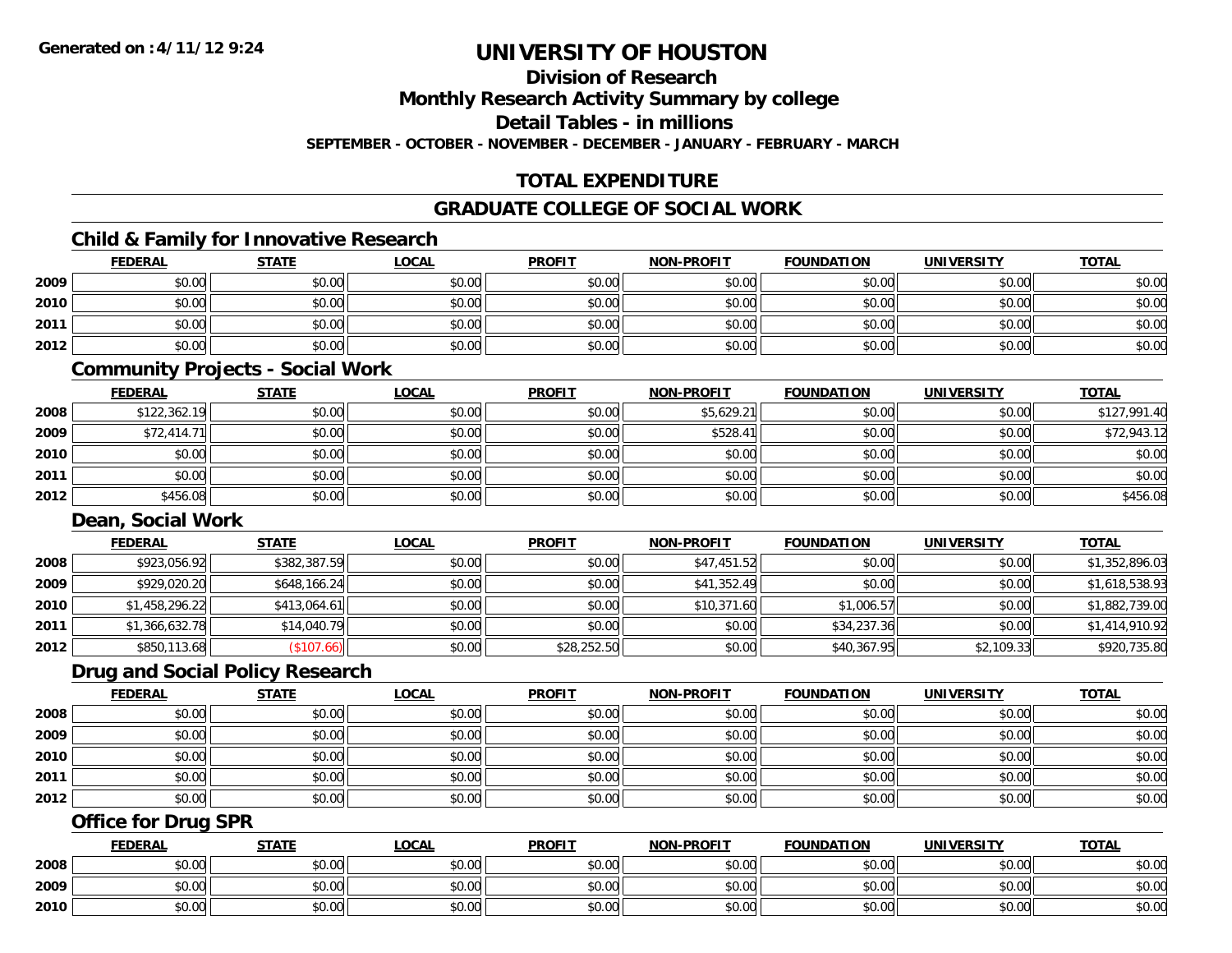**Division of Research**

**Monthly Research Activity Summary by college**

**Detail Tables - in millions**

**SEPTEMBER - OCTOBER - NOVEMBER - DECEMBER - JANUARY - FEBRUARY - MARCH**

### **TOTAL EXPENDITURE**

### **GRADUATE COLLEGE OF SOCIAL WORK**

### **Office for Drug SPR**

|              | FEDERAL        | <b>STATE</b>   | _OCAL  | <b>PROFIT</b> | <b>NON-PROFIT</b> | <b>FOUNDATION</b> | <b>UNIVERSITY</b> | <u>TOTAL</u>   |
|--------------|----------------|----------------|--------|---------------|-------------------|-------------------|-------------------|----------------|
| 2011         | \$0.00         | \$0.00         | \$0.00 | \$0.00        | \$0.00            | \$0.00            | \$0.00            | \$0.00         |
| 2012         | \$0.00         | \$0.00         | \$0.00 | \$0.00        | \$0.00            | \$0.00            | \$0.00            | \$0.00         |
| <b>Total</b> | \$5,722,352.77 | \$1,457,551.57 | \$0.00 | \$28,252.50   | \$105,333.23      | \$75,611.88       | \$2,109.33        | \$7,391,211.28 |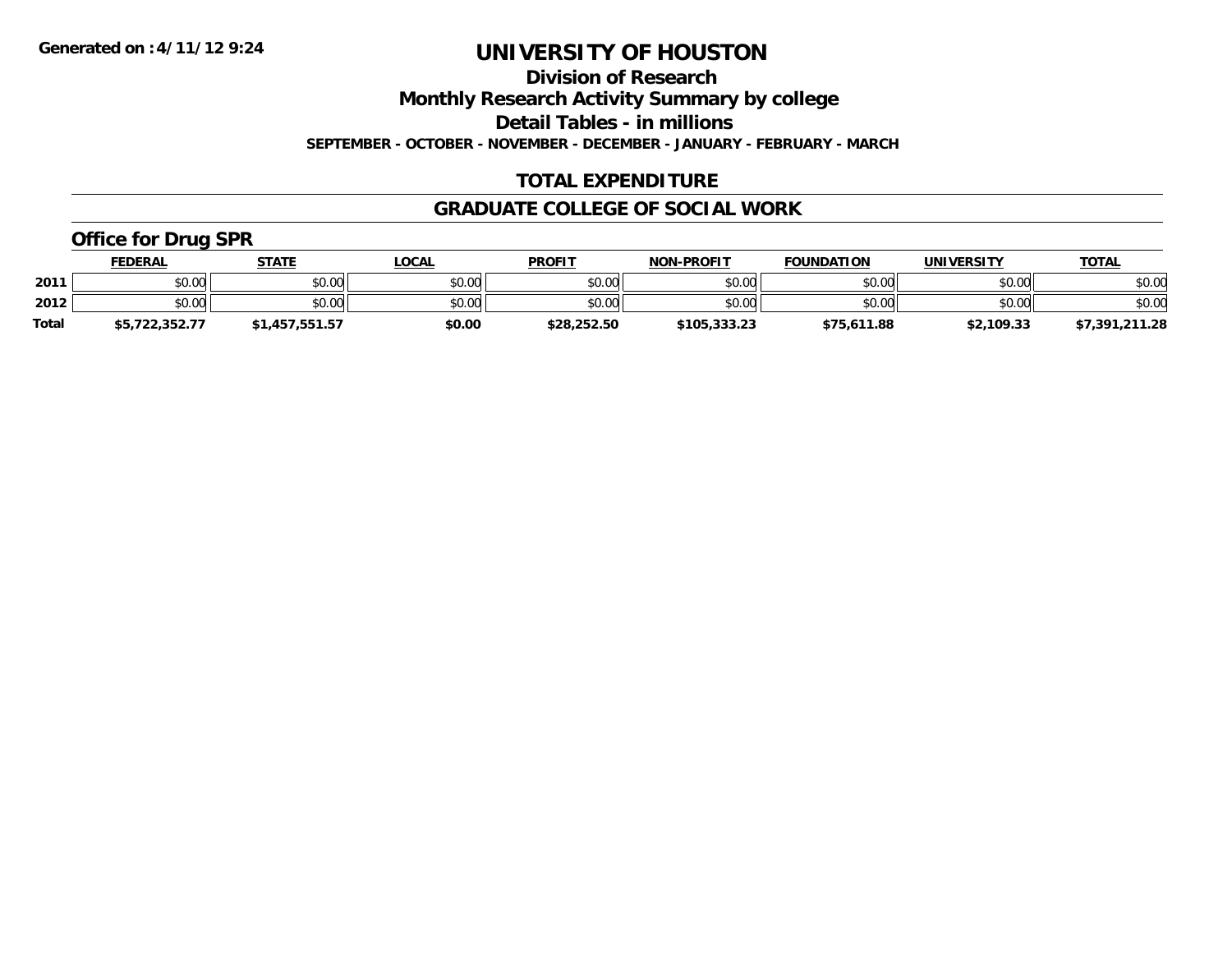### **Division of Research**

**Monthly Research Activity Summary by college**

**Detail Tables - in millions**

**SEPTEMBER - OCTOBER - NOVEMBER - DECEMBER - JANUARY - FEBRUARY - MARCH**

### **TOTAL EXPENDITURE**

### **HILTON COLLEGE OF HOTEL AND RESTAURANT MANAGEMENT**

### **Hotel and Restaurant Management**

|       | <b>FEDERAL</b> | <u>STATE</u> | <b>LOCAL</b> | <b>PROFIT</b> | <b>NON-PROFIT</b> | <b>FOUNDATION</b> | <b>UNIVERSITY</b> | <b>TOTAL</b> |
|-------|----------------|--------------|--------------|---------------|-------------------|-------------------|-------------------|--------------|
| 2008  | \$0.00         | \$3,865.31   | \$0.00       | \$0.00        | \$0.00            | \$0.00            | \$0.00            | \$3,865.31   |
| 2010  | \$0.00         | \$0.00       | \$0.00       | \$0.00        | \$7,417.72        | \$0.00            | \$0.00            | \$7,417.72   |
| 2011  | \$3,337.71     | \$0.00       | \$0.00       | \$0.00        | \$2,183.44        | \$0.00            | \$0.00            | \$5,521.15   |
| 2012  | \$12,030.68    | \$31,935.35  | \$0.00       | \$25.76       | \$8,893.73        | \$0.00            | \$0.00            | \$52,885.52  |
| Total | \$15,368.39    | \$35,800.66  | \$0.00       | \$25.76       | \$18,494.89       | \$0.00            | \$0.00            | \$69,689.70  |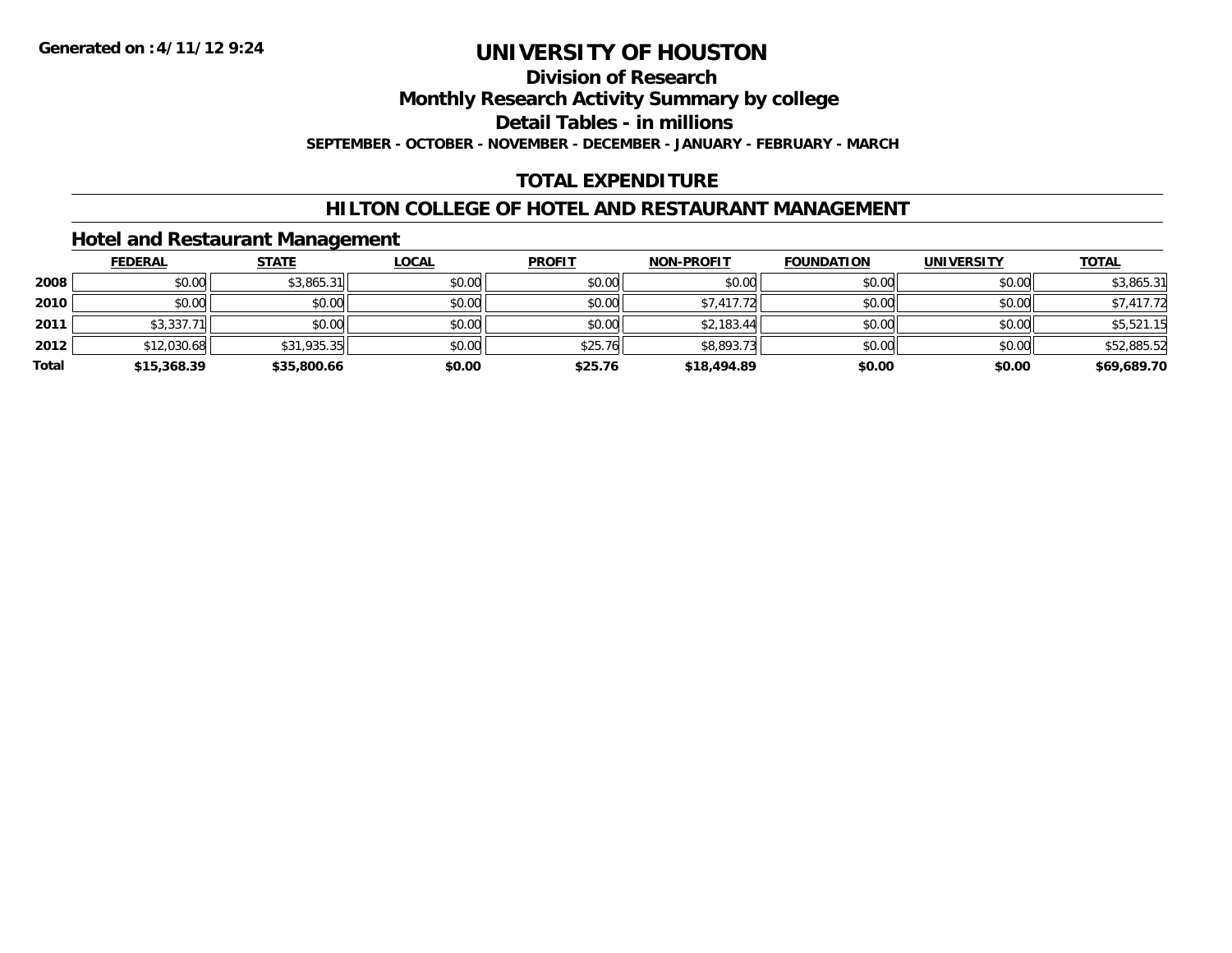### **Division of ResearchMonthly Research Activity Summary by college Detail Tables - in millions SEPTEMBER - OCTOBER - NOVEMBER - DECEMBER - JANUARY - FEBRUARY - MARCH**

### **TOTAL EXPENDITURE**

#### **HONORS COLLEGE**

#### **Houston Teachers Institute**

|       | <b>FEDERAL</b> | <u>STATE</u> | <u>LOCAL</u> | <b>PROFIT</b> | <b>NON-PROFIT</b> | <b>FOUNDATION</b> | <b>UNIVERSITY</b> | <b>TOTAL</b> |
|-------|----------------|--------------|--------------|---------------|-------------------|-------------------|-------------------|--------------|
| 2010  | \$33,289.38    | \$0.00       | \$0.00       | \$0.00        | \$0.00            | \$0.00            | \$0.00            | \$33,289.38  |
| 2011  | \$5,003.31     | \$0.00       | \$0.00       | \$0.00        | \$0.00            | \$0.00            | \$0.00            | \$5,003.31   |
| 2012  | \$12,993.76    | \$0.00       | \$0.00       | \$0.00        | \$10,274.34       | \$0.00            | \$0.00            | \$23,268.10  |
| Total | \$51,286.45    | \$0.00       | \$0.00       | \$0.00        | \$10,274.34       | \$0.00            | \$0.00            | \$61,560.79  |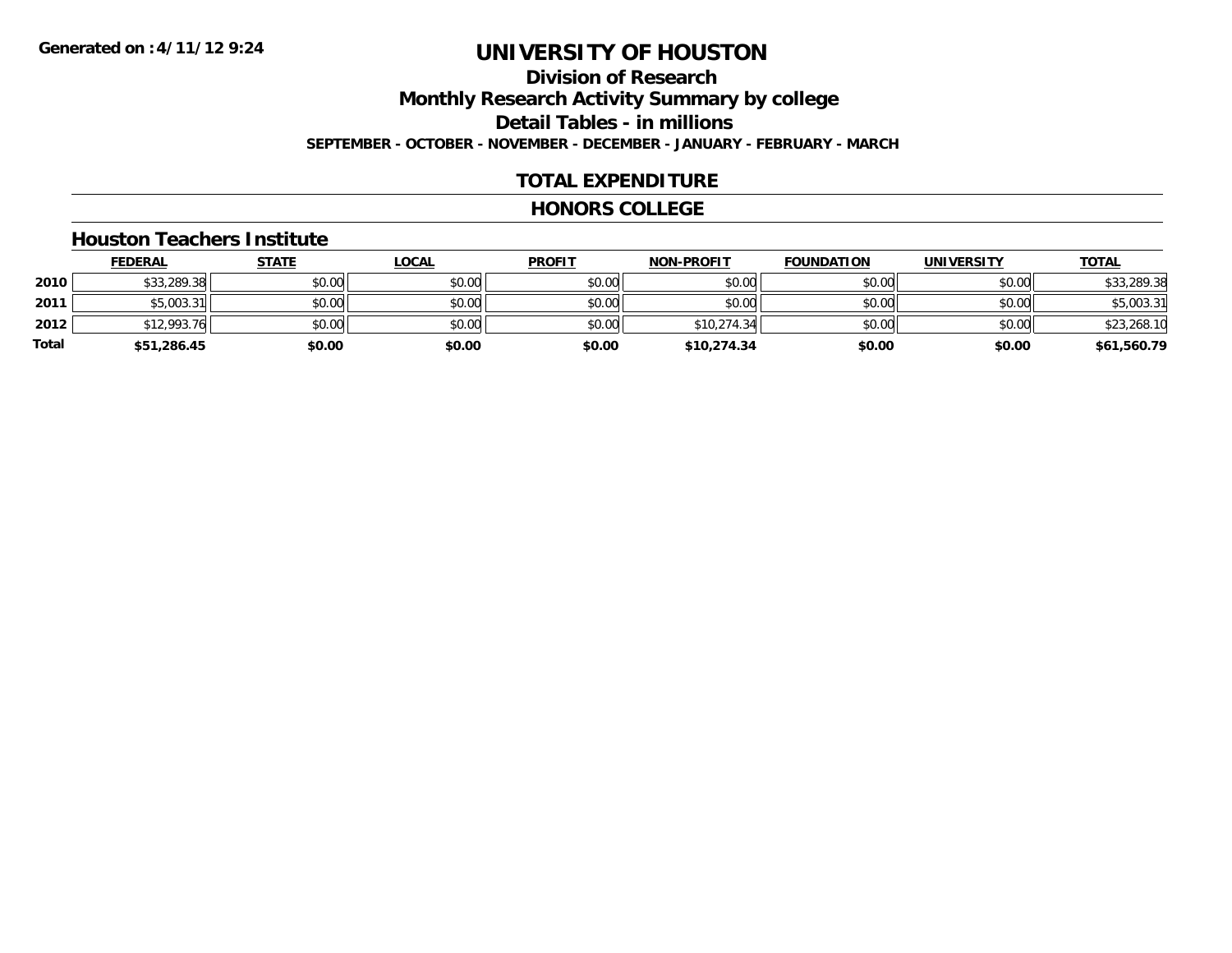### **Division of Research Monthly Research Activity Summary by college Detail Tables - in millions SEPTEMBER - OCTOBER - NOVEMBER - DECEMBER - JANUARY - FEBRUARY - MARCH**

#### **TOTAL EXPENDITURE**

#### **LIBRARY**

### **Administration, Library**

|       | <b>FEDERAL</b> | <b>STATE</b> | <b>LOCAL</b> | <b>PROFIT</b> | <b>NON-PROFIT</b> | <b>FOUNDATION</b> | <b>UNIVERSITY</b> | <b>TOTAL</b> |
|-------|----------------|--------------|--------------|---------------|-------------------|-------------------|-------------------|--------------|
| 2009  | \$20,182.94    | \$0.00       | \$0.00       | \$0.00        | \$0.00            | \$0.00            | \$0.00            | \$20,182.94  |
| 2010  | \$16,724.40    | \$0.00       | \$0.00       | \$0.00        | \$0.00            | \$0.00            | \$0.00            | \$16,724.40  |
| 2011  | \$7,417.18     | \$0.00       | \$0.00       | \$0.00        | \$0.00            | \$0.00            | \$0.00            | \$7,417.18   |
| 2012  | \$43.40        | \$0.00       | \$0.00       | \$0.00        | \$0.00            | \$0.00            | \$0.00            | \$43.40      |
| Total | \$44,367.92    | \$0.00       | \$0.00       | \$0.00        | \$0.00            | \$0.00            | \$0.00            | \$44,367.92  |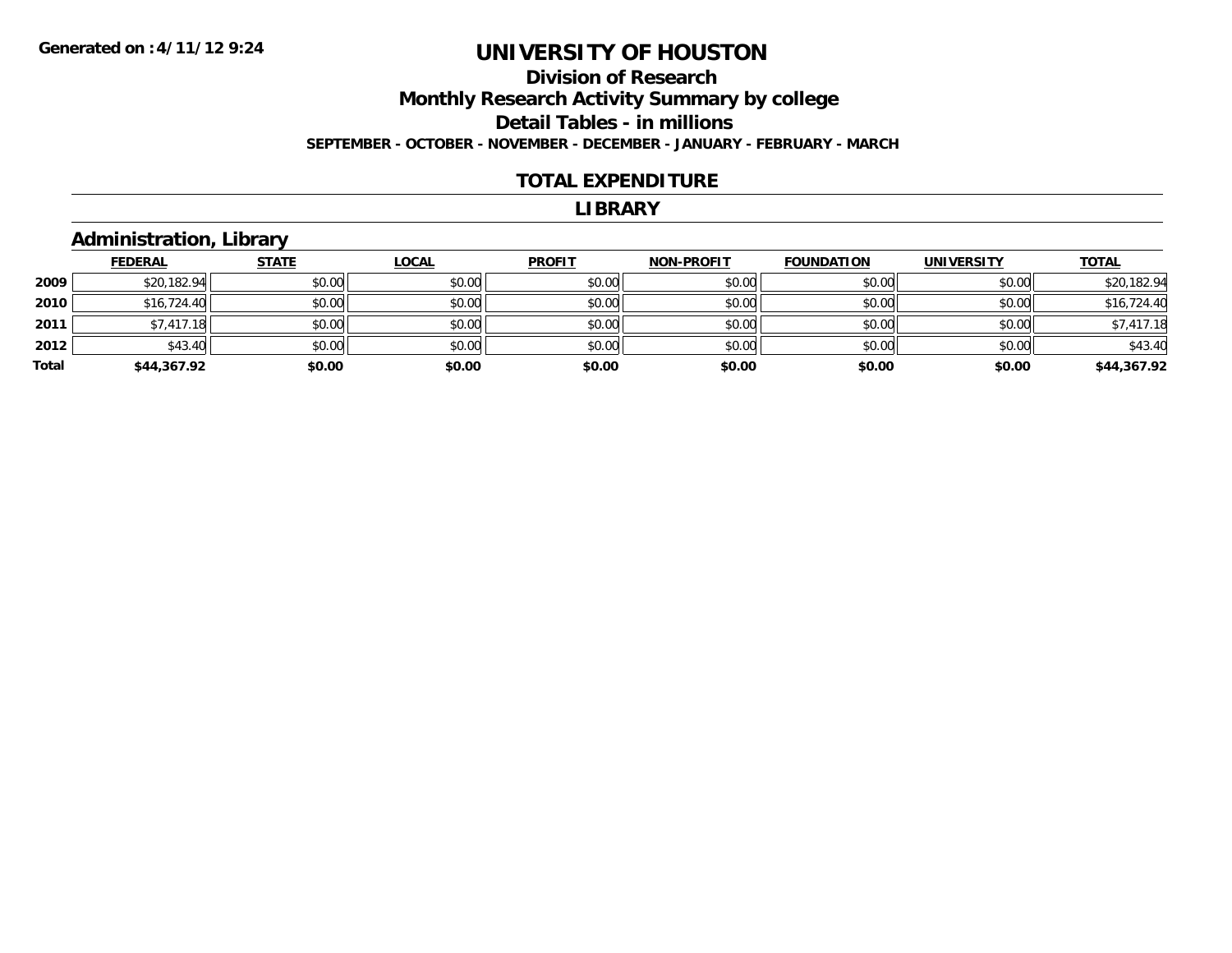### **Division of Research**

**Monthly Research Activity Summary by college**

**Detail Tables - in millions**

**SEPTEMBER - OCTOBER - NOVEMBER - DECEMBER - JANUARY - FEBRUARY - MARCH**

### **TOTAL EXPENDITURE**

### **OTHER OUTSIDE ORGANIZATIONS USED FOR CPHS LOGINS**

### **University of Houston - Clear Lake Campus**

|       | <b>FEDERAL</b> | <b>STATE</b> | <b>LOCAL</b> | <b>PROFIT</b> | <b>NON-PROFIT</b> | <b>FOUNDATION</b> | <b>UNIVERSITY</b> | <b>TOTAL</b> |
|-------|----------------|--------------|--------------|---------------|-------------------|-------------------|-------------------|--------------|
| 2008  | \$0.00         | \$0.00       | \$0.00       | \$0.00        | \$0.00            | \$0.00            | \$0.00            | \$0.00       |
| 2009  | \$0.00         | \$0.00       | \$0.00       | \$0.00        | \$0.00            | \$0.00            | \$0.00            | \$0.00       |
| 2010  | \$0.00         | \$0.00       | \$0.00       | \$0.00        | \$0.00            | \$0.00            | \$0.00            | \$0.00       |
| 2011  | \$0.00         | \$0.00       | \$0.00       | \$0.00        | \$0.00            | \$0.00            | \$0.00            | \$0.00       |
| 2012  | \$0.00         | \$0.00       | \$0.00       | \$0.00        | \$0.00            | \$0.00            | \$0.00            | \$0.00       |
| Total | \$0.00         | \$0.00       | \$0.00       | \$0.00        | \$0.00            | \$0.00            | \$0.00            | \$0.00       |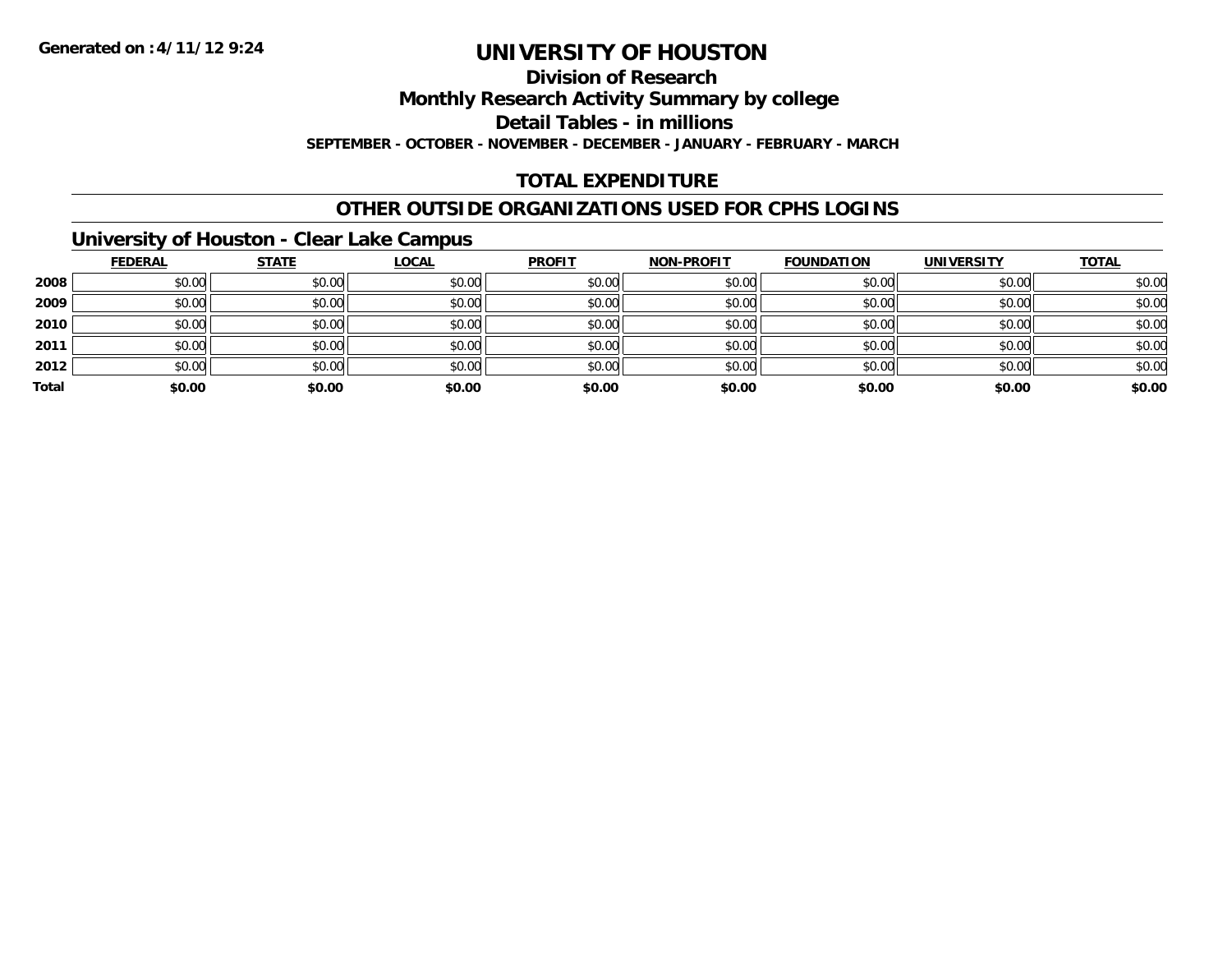### **Division of ResearchMonthly Research Activity Summary by college Detail Tables - in millions SEPTEMBER - OCTOBER - NOVEMBER - DECEMBER - JANUARY - FEBRUARY - MARCH**

#### **TOTAL EXPENDITURE**

#### **PRESIDENT**

#### **Office of the President**

|       | <u>FEDERAL</u> | <b>STATE</b> | <u>LOCAL</u> | <b>PROFIT</b> | <b>NON-PROFIT</b> | <b>FOUNDATION</b> | <b>UNIVERSITY</b> | <u>TOTAL</u> |
|-------|----------------|--------------|--------------|---------------|-------------------|-------------------|-------------------|--------------|
| 2010  | \$0.00         | \$0.00       | \$0.00       | \$0.00        | \$0.00            | \$0.00            | \$0.00            | \$0.00       |
| 2011  | \$0.00         | \$0.00       | \$0.00       | \$0.00        | \$0.00            | \$0.00            | \$0.00            | \$0.00       |
| 2012  | \$0.00         | \$0.00       | \$0.00       | \$0.00        | \$0.00            | \$0.00            | \$0.00            | \$0.00       |
| Total | \$0.00         | \$0.00       | \$0.00       | \$0.00        | \$0.00            | \$0.00            | \$0.00            | \$0.00       |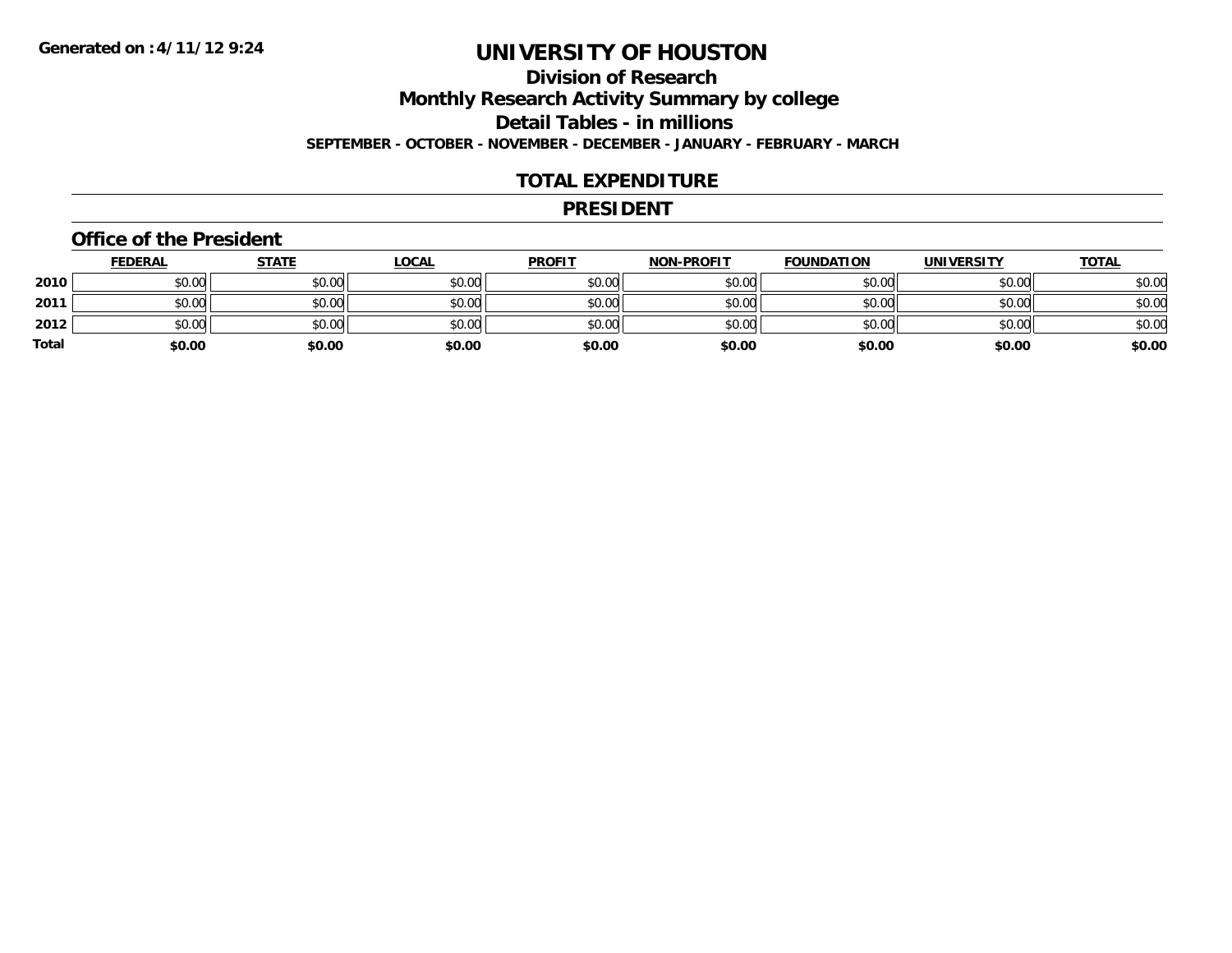**Division of Research**

**Monthly Research Activity Summary by college**

**Detail Tables - in millions**

**SEPTEMBER - OCTOBER - NOVEMBER - DECEMBER - JANUARY - FEBRUARY - MARCH**

### **TOTAL EXPENDITURE**

#### **SENIOR V.P. FOR ACADEMIC AFFAIRS AND PROVOST**

|      | <b>Continuing Education</b>             |              |                                                     |               |                   |                   |                   |                |
|------|-----------------------------------------|--------------|-----------------------------------------------------|---------------|-------------------|-------------------|-------------------|----------------|
|      | <b>FEDERAL</b>                          | <b>STATE</b> | <b>LOCAL</b>                                        | <b>PROFIT</b> | <b>NON-PROFIT</b> | <b>FOUNDATION</b> | <b>UNIVERSITY</b> | <b>TOTAL</b>   |
| 2011 | \$0.00                                  | \$1,068.06   | \$0.00                                              | \$0.00        | \$0.00            | \$0.00            | \$0.00            | \$1,068.06     |
|      | <b>KUHF - Radio</b>                     |              |                                                     |               |                   |                   |                   |                |
|      | <b>FEDERAL</b>                          | <b>STATE</b> | <b>LOCAL</b>                                        | <b>PROFIT</b> | <b>NON-PROFIT</b> | <b>FOUNDATION</b> | <b>UNIVERSITY</b> | <b>TOTAL</b>   |
| 2008 | \$0.00                                  | \$0.00       | \$0.00                                              | \$0.00        | \$467,947.00      | \$0.00            | \$0.00            | \$467,947.00   |
| 2009 | \$0.00                                  | \$0.00       | \$0.00                                              | \$0.00        | \$455,086.00      | \$0.00            | \$0.00            | \$455,086.00   |
| 2010 | \$11,640.00                             | \$0.00       | \$0.00                                              | \$0.00        | \$544,968.70      | \$0.00            | \$0.00            | \$556,608.70   |
| 2011 | \$0.00                                  | \$0.00       | \$0.00                                              | \$0.00        | \$578,146.29      | \$0.00            | \$0.00            | \$578,146.29   |
| 2012 | (\$758.32)                              | \$10,153.66  | \$0.00                                              | \$0.00        | \$2,261,362.61    | \$0.00            | \$0.00            | \$2,270,757.95 |
|      | <b>Learning and Assessment Services</b> |              |                                                     |               |                   |                   |                   |                |
|      | <b>FEDERAL</b>                          | <b>STATE</b> | <b>LOCAL</b>                                        | <b>PROFIT</b> | <b>NON-PROFIT</b> | <b>FOUNDATION</b> | <b>UNIVERSITY</b> | <b>TOTAL</b>   |
| 2008 | \$177,272.48                            | \$67,831.09  | \$0.00                                              | \$0.00        | \$38,989.18       | \$6,664.09        | \$0.00            | \$290,756.84   |
| 2009 | \$168,703.39                            | \$66,842.19  | \$0.00                                              | \$0.00        | \$37,406.94       | \$1,269.90        | \$0.00            | \$274,222.42   |
| 2010 | \$213,712.44                            | \$70,909.51  | \$0.00                                              | \$0.00        | \$38,839.51       | \$2,133.40        | \$0.00            | \$325,594.86   |
| 2011 | \$185,819.10                            | \$76,852.57  | \$0.00                                              | \$0.00        | \$39,635.91       | \$4,481.04        | \$0.00            | \$306,788.62   |
| 2012 | \$183,730.48                            | \$74,123.18  | \$0.00                                              | \$0.00        | \$42,823.62       | \$0.00            | \$0.00            | \$300,677.28   |
|      | <b>Learning Support Services</b>        |              |                                                     |               |                   |                   |                   |                |
|      | <b>FEDERAL</b>                          | <b>STATE</b> | <b>LOCAL</b>                                        | <b>PROFIT</b> | <b>NON-PROFIT</b> | <b>FOUNDATION</b> | <b>UNIVERSITY</b> | <b>TOTAL</b>   |
| 2008 | \$13,842.57                             | \$0.00       | \$0.00                                              | \$0.00        | \$0.00            | \$0.00            | \$0.00            | \$13,842.57    |
| 2009 | \$46,686.63                             | \$0.00       | \$0.00                                              | \$0.00        | \$0.00            | \$0.00            | \$0.00            | \$46,686.63    |
| 2010 | \$51,452.22                             | \$0.00       | \$0.00                                              | \$0.00        | \$0.00            | \$0.00            | \$0.00            | \$51,452.22    |
|      |                                         |              | <b>Senior V.P. for Academic Affairs and Provost</b> |               |                   |                   |                   |                |
|      | <b>FEDERAL</b>                          | <b>STATE</b> | LOCAL                                               | <b>PROFIT</b> | <b>NON-PROFIT</b> | <b>FOUNDATION</b> | <b>UNIVERSITY</b> | <b>TOTAL</b>   |
| 2008 | \$0.00                                  | \$93.78      | \$0.00                                              | \$0.00        | \$0.00            | \$0.00            | \$0.00            | \$93.78        |
| 2009 | (\$110.11)                              | \$5,862.97   | \$0.00                                              | \$0.00        | \$0.00            | \$0.00            | \$0.00            | \$5,752.86     |
| 2010 | \$0.00                                  | \$2,305.89   | \$0.00                                              | \$0.00        | \$0.00            | \$0.00            | \$0.00            | \$2,305.89     |
| 2011 | \$0.00                                  | \$8,533.97   | \$0.00                                              | \$0.00        | \$0.00            | \$0.00            | \$0.00            | \$8,533.97     |
| 2012 | \$0.00                                  | \$5,853.43   | \$0.00                                              | \$36,232.62   | \$0.00            | \$0.00            | \$0.00            | \$42,086.05    |
|      | <b>UH Charter School</b>                |              |                                                     |               |                   |                   |                   |                |
|      | <b>FEDERAL</b>                          | <b>STATE</b> | <b>LOCAL</b>                                        | <b>PROFIT</b> | <b>NON-PROFIT</b> | <b>FOUNDATION</b> | <b>UNIVERSITY</b> | <b>TOTAL</b>   |
| 2012 | \$11,573.17                             | \$450,808.91 | \$0.00                                              | \$0.00        | \$0.00            | \$0.00            | \$0.00            | \$462,382.08   |
|      |                                         |              |                                                     |               |                   |                   |                   |                |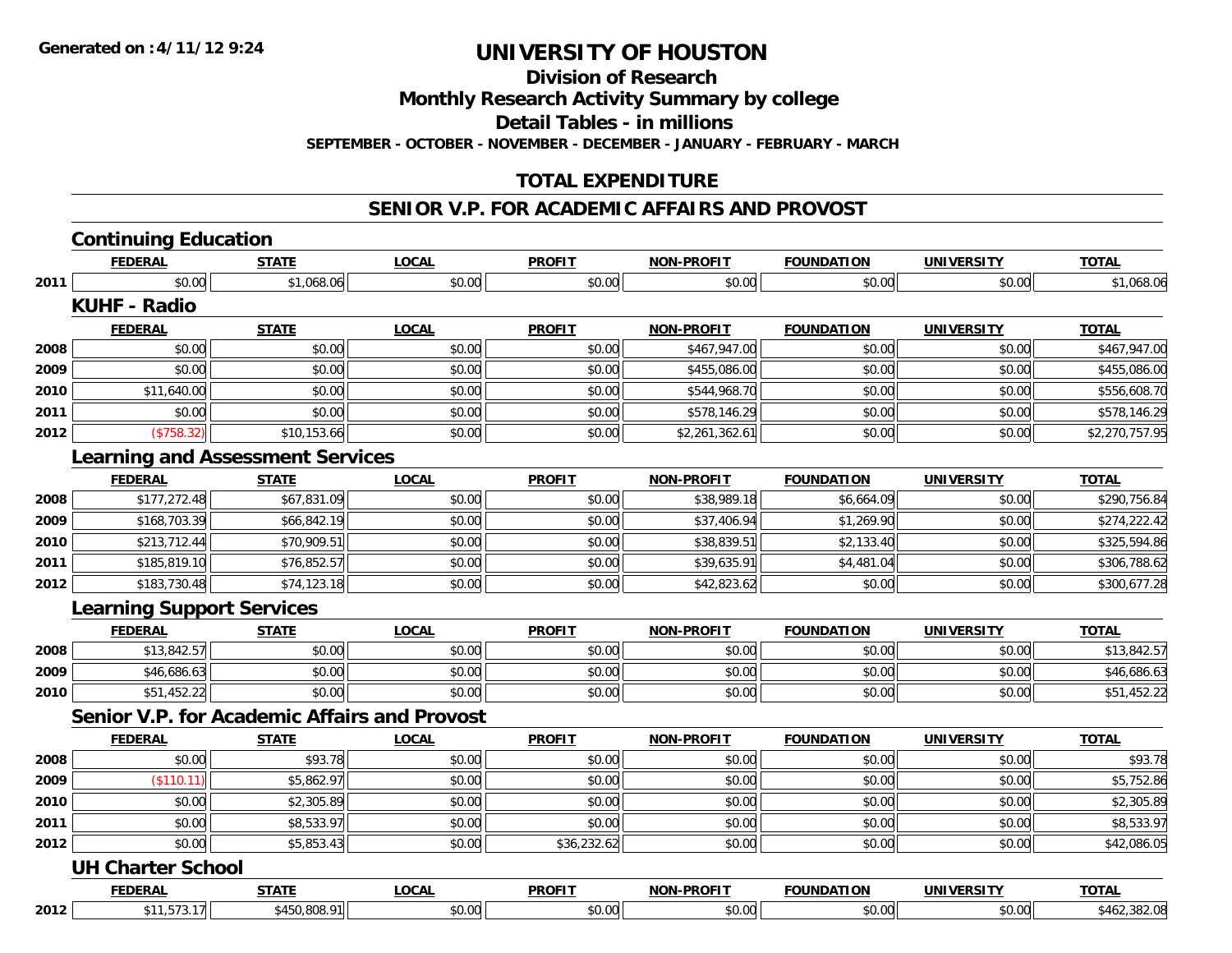### **Division of Research**

**Monthly Research Activity Summary by college**

**Detail Tables - in millions**

**SEPTEMBER - OCTOBER - NOVEMBER - DECEMBER - JANUARY - FEBRUARY - MARCH**

### **TOTAL EXPENDITURE**

#### **SENIOR V.P. FOR ACADEMIC AFFAIRS AND PROVOST**

### **Undergraduate Scholars**

|       | <b>FEDERAL</b> | <b>STATE</b>   | <u>LOCAL</u> | <b>PROFIT</b> | <b>NON-PROFIT</b> | <b>FOUNDATION</b> | <b>UNIVERSITY</b> | <b>TOTAL</b>   |
|-------|----------------|----------------|--------------|---------------|-------------------|-------------------|-------------------|----------------|
| 2009  | \$0.00         | \$3,361.60     | \$0.00       | \$0.00        | \$0.00            | \$0.00            | \$0.00            | \$3,361.60     |
| 2010  | \$0.00         | \$45,960.25    | \$0.00       | \$0.00        | \$0.00            | \$0.00            | \$0.00            | \$45,960.25    |
| 2011  | \$0.00         | \$63,320.87    | \$0.00       | \$0.00        | \$0.00            | \$0.00            | \$0.00            | \$63,320.87    |
| 2012  | \$0.00         | \$86,657.84    | \$0.00       | \$0.00        | \$0.00            | \$0.00            | \$0.00            | \$86,657.84    |
| Total | \$1,063,564.05 | \$1,040,539.77 | \$0.00       | \$36,232.62   | \$4,505,205.76    | \$14,548.43       | \$0.00            | \$6,660,090.63 |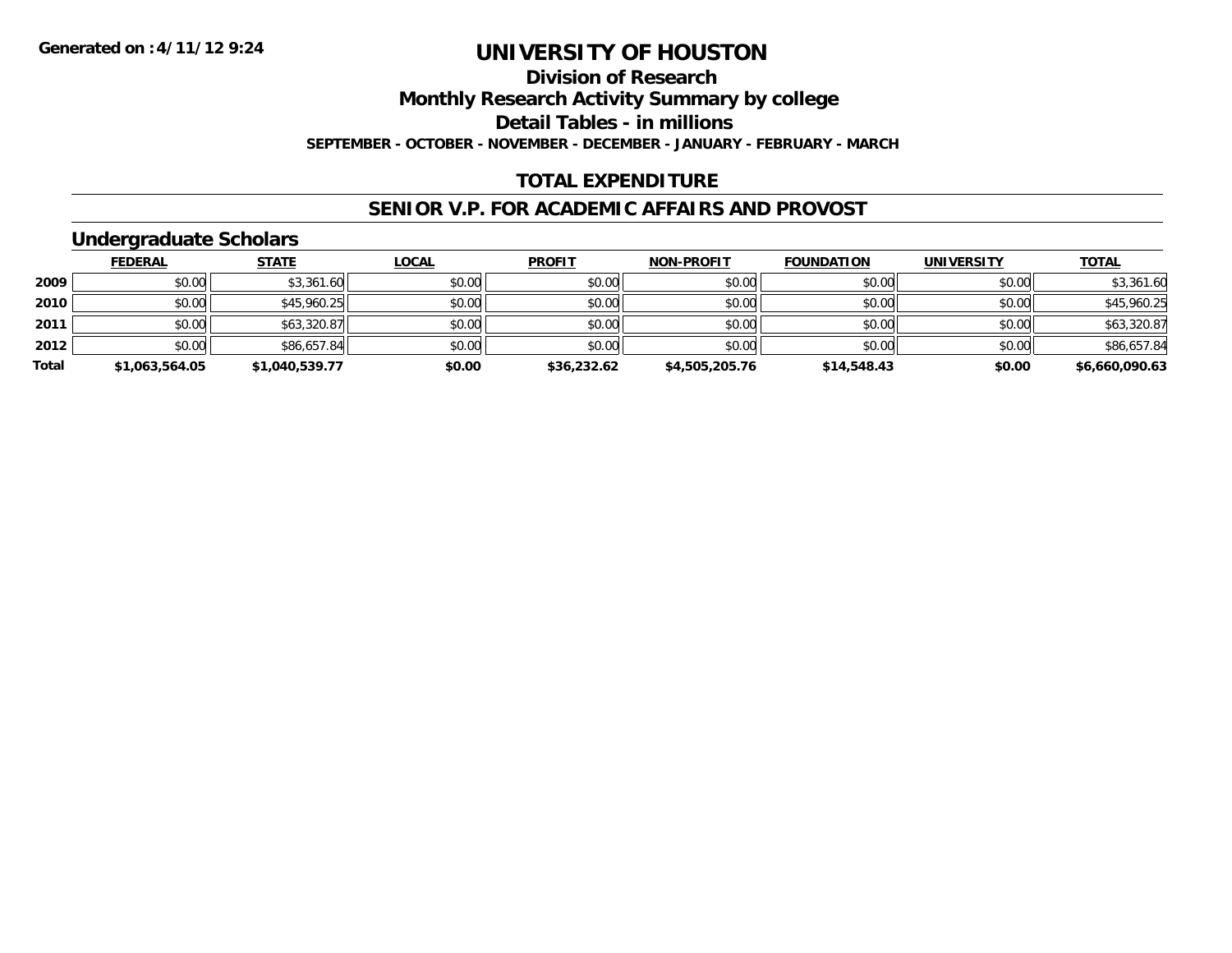### **Division of Research Monthly Research Activity Summary by college Detail Tables - in millions SEPTEMBER - OCTOBER - NOVEMBER - DECEMBER - JANUARY - FEBRUARY - MARCH**

### **TOTAL EXPENDITURE**

#### **UH LAW CENTER**

|       | Dean, Law          |              |              |               |                   |                   |                   |                |
|-------|--------------------|--------------|--------------|---------------|-------------------|-------------------|-------------------|----------------|
|       | <b>FEDERAL</b>     | <b>STATE</b> | <b>LOCAL</b> | <b>PROFIT</b> | <b>NON-PROFIT</b> | <b>FOUNDATION</b> | <b>UNIVERSITY</b> | <b>TOTAL</b>   |
| 2009  | \$27,495.51        | \$0.00       | \$0.00       | \$0.00        | \$0.00            | \$0.00            | \$0.00            | \$27,495.51    |
| 2010  | \$113,165.74       | \$0.00       | \$0.00       | \$0.00        | \$0.00            | \$0.00            | \$0.00            | \$113,165.74   |
| 2011  | \$17,904.64        | \$0.00       | \$0.00       | \$0.00        | \$0.00            | \$0.00            | \$0.00            | \$17,904.64    |
| 2012  | (\$221,005.61)     | \$0.00       | \$0.00       | \$0.00        | \$0.00            | \$0.00            | \$0.00            | (\$221,005.61) |
|       | <b>Law Library</b> |              |              |               |                   |                   |                   |                |
|       | <b>FEDERAL</b>     | <b>STATE</b> | <b>LOCAL</b> | <b>PROFIT</b> | <b>NON-PROFIT</b> | <b>FOUNDATION</b> | <b>UNIVERSITY</b> | <b>TOTAL</b>   |
| 2009  | (\$1.62)           | \$0.00       | \$0.00       | \$0.00        | \$0.00            | \$0.00            | \$0.00            | (\$1.62)       |
|       | <b>Law-UH</b>      |              |              |               |                   |                   |                   |                |
|       | <b>FEDERAL</b>     | <b>STATE</b> | <b>LOCAL</b> | <b>PROFIT</b> | <b>NON-PROFIT</b> | <b>FOUNDATION</b> | <b>UNIVERSITY</b> | <b>TOTAL</b>   |
| 2008  | \$0.00             | \$26,220.30  | \$0.00       | \$0.00        | \$0.00            | \$0.00            | \$0.00            | \$26,220.30    |
| 2009  | \$62,181.18        | \$26,789.55  | \$0.00       | \$0.00        | \$0.00            | \$0.00            | \$0.00            | \$88,970.73    |
| 2010  | \$709.58           | \$197,954.06 | \$0.00       | \$0.00        | \$0.00            | \$0.00            | \$0.00            | \$198,663.64   |
| 2011  | \$52,572.72        | \$63,134.07  | \$0.00       | \$0.00        | \$0.00            | \$45,284.06       | \$0.00            | \$160,990.85   |
| 2012  | \$6,738.17         | \$104,107.69 | \$0.00       | \$0.00        | \$0.00            | \$37,386.61       | \$0.00            | \$148,232.47   |
| Total | \$59,760.31        | \$418,205.67 | \$0.00       | \$0.00        | \$0.00            | \$82,670.67       | \$0.00            | \$560,636.65   |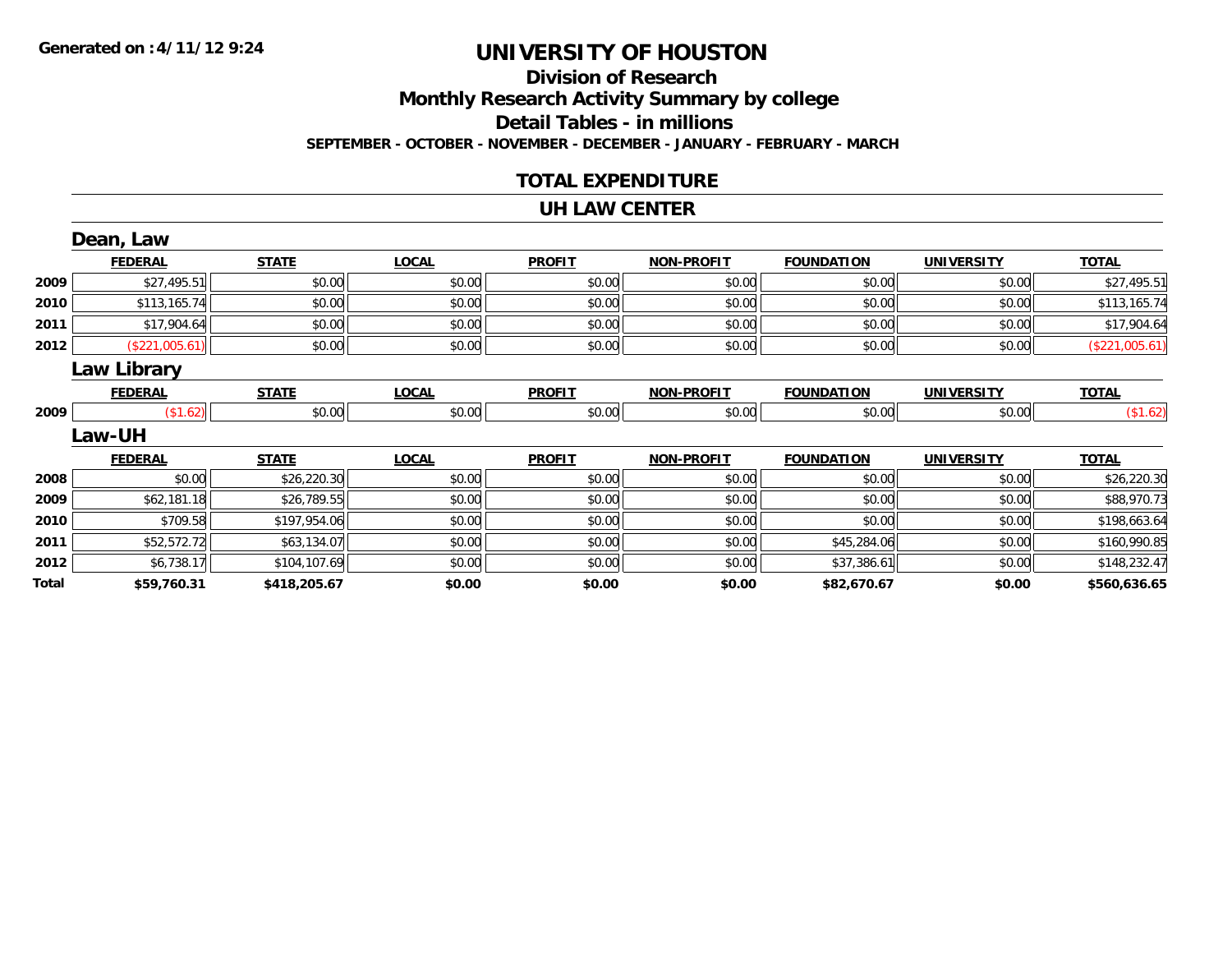### **Division of Research Monthly Research Activity Summary by college Detail Tables - in millions SEPTEMBER - OCTOBER - NOVEMBER - DECEMBER - JANUARY - FEBRUARY - MARCH**

#### **TOTAL EXPENDITURE**

### **UH SYSTEM**

|       | <b>KUHT-TV</b> |              |              |               |                   |                   |                   |                |  |  |  |
|-------|----------------|--------------|--------------|---------------|-------------------|-------------------|-------------------|----------------|--|--|--|
|       | <b>FEDERAL</b> | <b>STATE</b> | <b>LOCAL</b> | <b>PROFIT</b> | <b>NON-PROFIT</b> | <b>FOUNDATION</b> | <b>UNIVERSITY</b> | <b>TOTAL</b>   |  |  |  |
| 2008  | \$0.00         | \$0.00       | \$0.00       | \$0.00        | \$1,310,104.00    | \$0.00            | \$0.00            | \$1,310,104.00 |  |  |  |
| 2009  | \$297,368.39   | \$0.00       | \$0.00       | \$0.00        | \$1,491,085.43    | \$0.00            | \$0.00            | \$1,788,453.82 |  |  |  |
| 2010  | (\$2,503.85)   | \$0.00       | \$0.00       | \$0.00        | \$1,452,729.00    | \$0.00            | \$0.00            | \$1,450,225.15 |  |  |  |
| 2011  | \$0.00         | \$0.00       | \$0.00       | \$0.00        | \$1,606,903.00    | \$0.00            | \$0.00            | \$1,606,903.00 |  |  |  |
| 2012  | \$0.00         | \$0.00       | \$0.00       | \$0.00        | \$0.02            | \$0.00            | \$0.00            | \$0.02         |  |  |  |
| Total | \$294,864.54   | \$0.00       | \$0.00       | \$0.00        | \$5,860,821.45    | \$0.00            | \$0.00            | \$6,155,685.99 |  |  |  |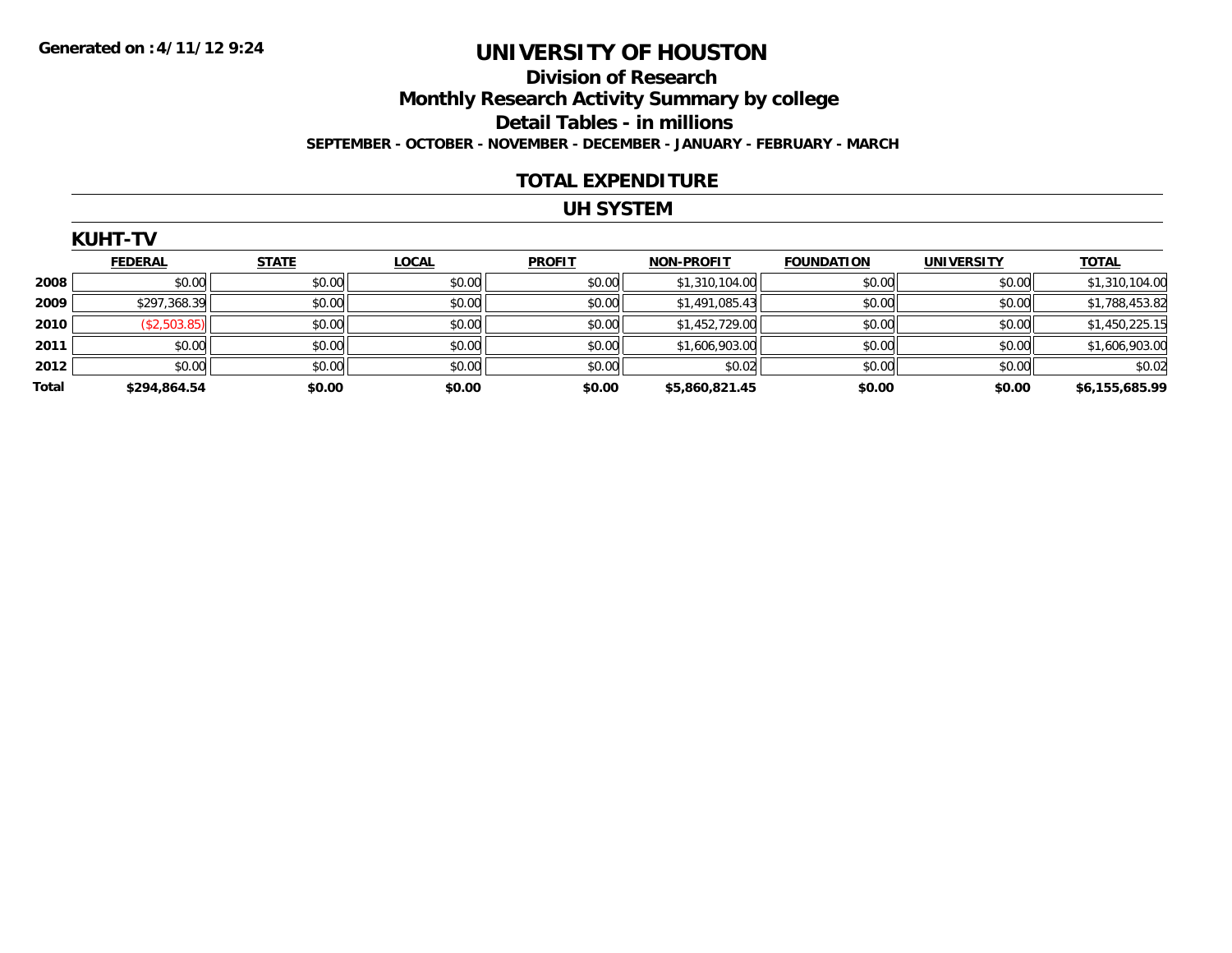### **Division of ResearchMonthly Research Activity Summary by college Detail Tables - in millions SEPTEMBER - OCTOBER - NOVEMBER - DECEMBER - JANUARY - FEBRUARY - MARCH**

### **TOTAL EXPENDITURE**

#### **UKNOWN COLLEGE**

### **Unknown Department**

|      | <b>FEDERAL</b> | <b>STATE</b> | <u>LOCAL</u> | <b>PROFIT</b> | <b>NON-PROFIT</b> | <b>FOUNDATION</b> | <b>UNIVERSITY</b> | <b>TOTAL</b> |
|------|----------------|--------------|--------------|---------------|-------------------|-------------------|-------------------|--------------|
| 2008 | \$16,318.46    | \$0.00       | \$0.00       | \$0.00        | \$0.00            | \$0.00            | \$0.00            | \$16,318.46  |
| 2009 | \$14,162.87    | \$0.00       | \$0.00       | \$0.00        | \$0.00            | \$0.00            | \$0.00            | \$14,162.87  |
| 2010 | \$28,759.86    | \$2,475.25   | \$0.00       | \$0.00        | \$0.00            | \$0.00            | \$0.00            | \$31,235.11  |
| 2011 | \$60,203.02    | \$25,146.09  | \$0.00       | \$8,529.75    | \$0.00            | \$0.00            | \$0.00            | \$93,878.86  |
| 2012 | \$53,999.69    | \$0.00       | \$0.00       | \$0.00        | \$0.00            | \$0.00            | \$0.00            | \$53,999.69  |

# **Wrong Department - Please Dont Select It**

|       | <b>FEDERAL</b>  | <b>CTATI</b>  | <b>.OCAL</b> | <b>PROFIT</b> | <b>LPROFIT</b><br>– NI∩P | <b>NDATION</b> |               | $T^{\sim}$     |
|-------|-----------------|---------------|--------------|---------------|--------------------------|----------------|---------------|----------------|
| 2010  | $\sim$<br>vv.vv | 0.00<br>vv.vv | \$0.00       | \$0.00        | nn nn<br>pu.uu           | 0.00<br>JU.UU  | 0000<br>JU.UU | \$0.00         |
| Total | <b>A201</b>     |               | \$0.00       | 60 ESO 7E     | \$0.00                   | \$0.00         | \$0.00        | 594.99<br>tana |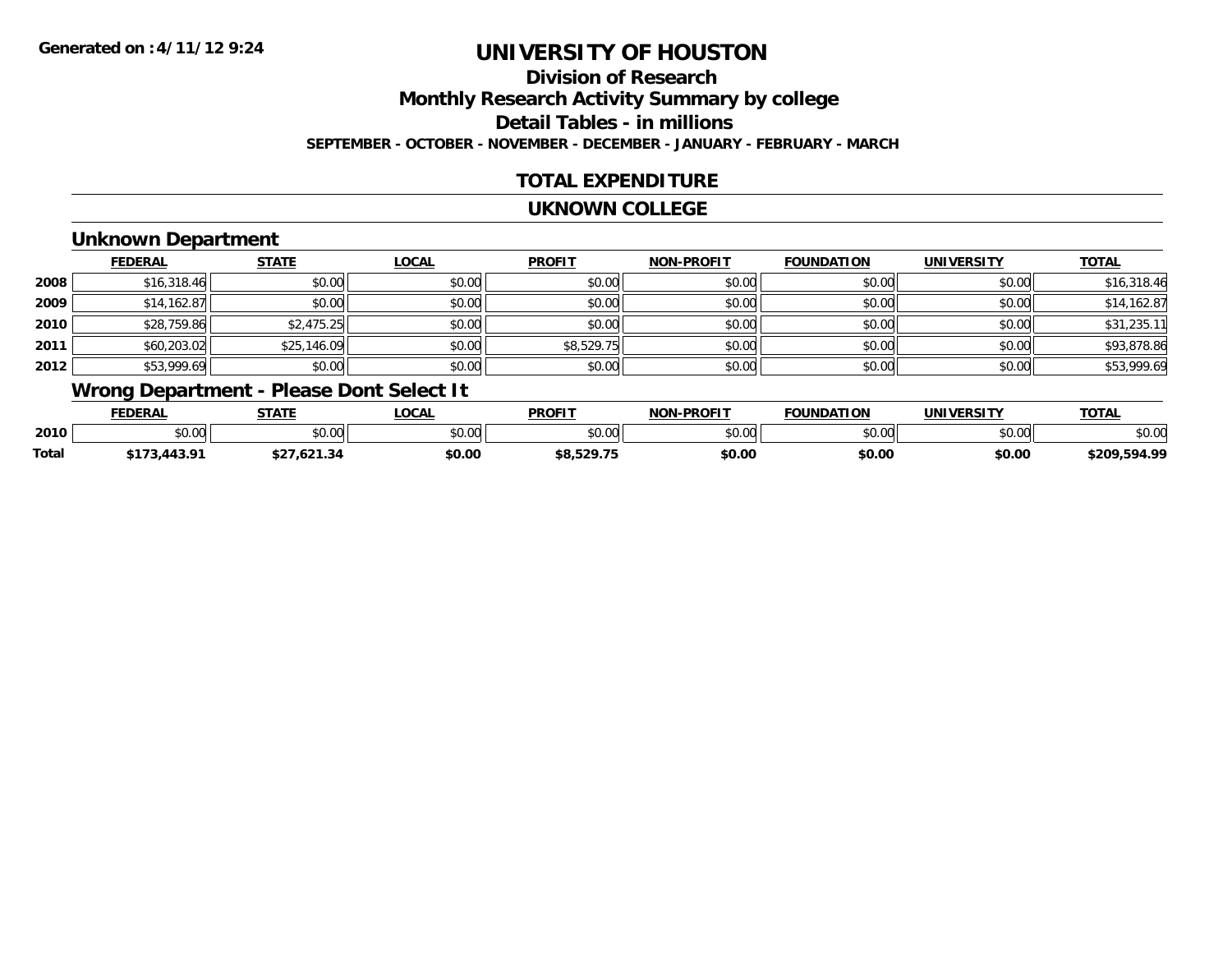**Division of Research**

**Monthly Research Activity Summary by college**

**Detail Tables - in millions**

**SEPTEMBER - OCTOBER - NOVEMBER - DECEMBER - JANUARY - FEBRUARY - MARCH**

### **TOTAL EXPENDITURE**

### **VICE PRESIDENT FOR ADMINISTRATION**

### **UH Police Department**

|       | <b>FEDERAL</b> | <b>STATE</b>   | LOCAI         | <b>PROFIT</b>                   | <b>J-PROFIT</b><br><b>NON</b> | <b>FOUNDATION</b> | <b>UNIVERSITY</b> | <b>TOTAL</b>      |
|-------|----------------|----------------|---------------|---------------------------------|-------------------------------|-------------------|-------------------|-------------------|
| 2009  | 0000<br>vv.vv  | 00000<br>uuu.u | 0000<br>pv.uu | $\circ$ $\circ$ $\circ$<br>ט.טע | \$0.00                        | ደበ በበ<br>,,,,,    | 0000<br>יט.טי     | 00000<br>4,UUU.UL |
| Total | \$0.00         | .000.00        | \$0.OC        | \$0.00                          | \$0.00                        | \$0.00            | \$0.00            | 4,000.00          |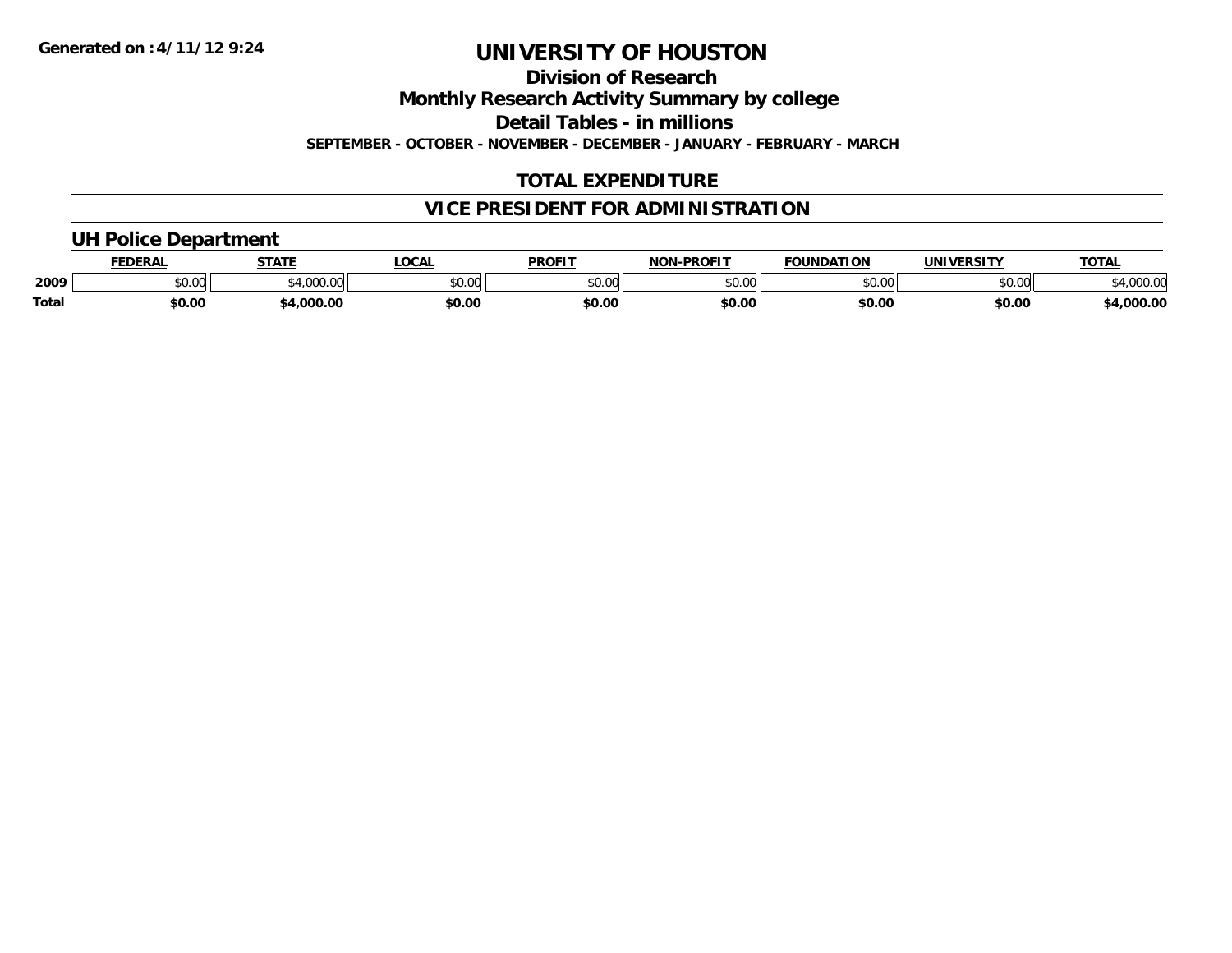# **Division of ResearchMonthly Research Activity Summary by college**

**Detail Tables - in millions**

**SEPTEMBER - OCTOBER - NOVEMBER - DECEMBER - JANUARY - FEBRUARY - MARCH**

## **TOTAL EXPENDITURE**

### **VICE PRESIDENT FOR STUDENT AFFAIRS**

### **Dean, Student Affairs**

|      | <b>FEDERAL</b> | <b>STATE</b> | <b>LOCAL</b> | <b>PROFIT</b> | <b>NON-PROFIT</b> | <b>FOUNDATION</b> | <b>UNIVERSITY</b> | <b>TOTAL</b> |
|------|----------------|--------------|--------------|---------------|-------------------|-------------------|-------------------|--------------|
| 2009 | \$0.00         | \$0.00       | \$0.00       | \$0.00        | \$0.00            | \$0.00            | \$0.00            | \$0.00       |
| 2010 | \$0.00         | \$0.00       | \$0.00       | \$0.00        | \$0.00            | \$0.00            | \$0.00            | \$0.00       |
| 2011 | \$38,493.27    | \$0.00       | \$0.00       | \$0.00        | \$0.00            | \$0.00            | \$0.00            | \$38,493.27  |
| 2012 | \$50,343.38    | \$0.00       | \$0.00       | \$0.00        | \$0.00            | \$0.00            | \$0.00            | \$50,343.38  |

### **Vice President, Student Affairs**

|       | <b>FEDERAL</b> | <b>STATE</b> | <b>LOCAL</b> | <b>PROFIT</b> | <b>NON-PROFIT</b> | <b>FOUNDATION</b> | <b>UNIVERSITY</b> | <b>TOTAL</b> |
|-------|----------------|--------------|--------------|---------------|-------------------|-------------------|-------------------|--------------|
| 2008  | \$94,801.88    | \$0.00       | \$0.00       | \$0.00        | \$0.00            | \$0.00            | \$0.00            | \$94,801.88  |
| 2009  | \$118,933.02   | \$0.00       | \$0.00       | \$0.00        | \$0.00            | \$0.00            | \$0.00            | \$118,933.02 |
| 2010  | \$65,862.00    | \$0.00       | \$0.00       | \$0.00        | \$0.00            | \$0.00            | \$0.00            | \$65,862.00  |
| 2011  | \$108,669.59   | \$0.00       | \$0.00       | \$0.00        | \$0.00            | \$0.00            | \$0.00            | \$108,669.59 |
| 2012  | \$7,866.04     | \$0.00       | \$0.00       | \$0.00        | \$0.00            | \$0.00            | \$0.00            | \$7,866.04   |
| Total | \$484,969.18   | \$0.00       | \$0.00       | \$0.00        | \$0.00            | \$0.00            | \$0.00            | \$484,969.18 |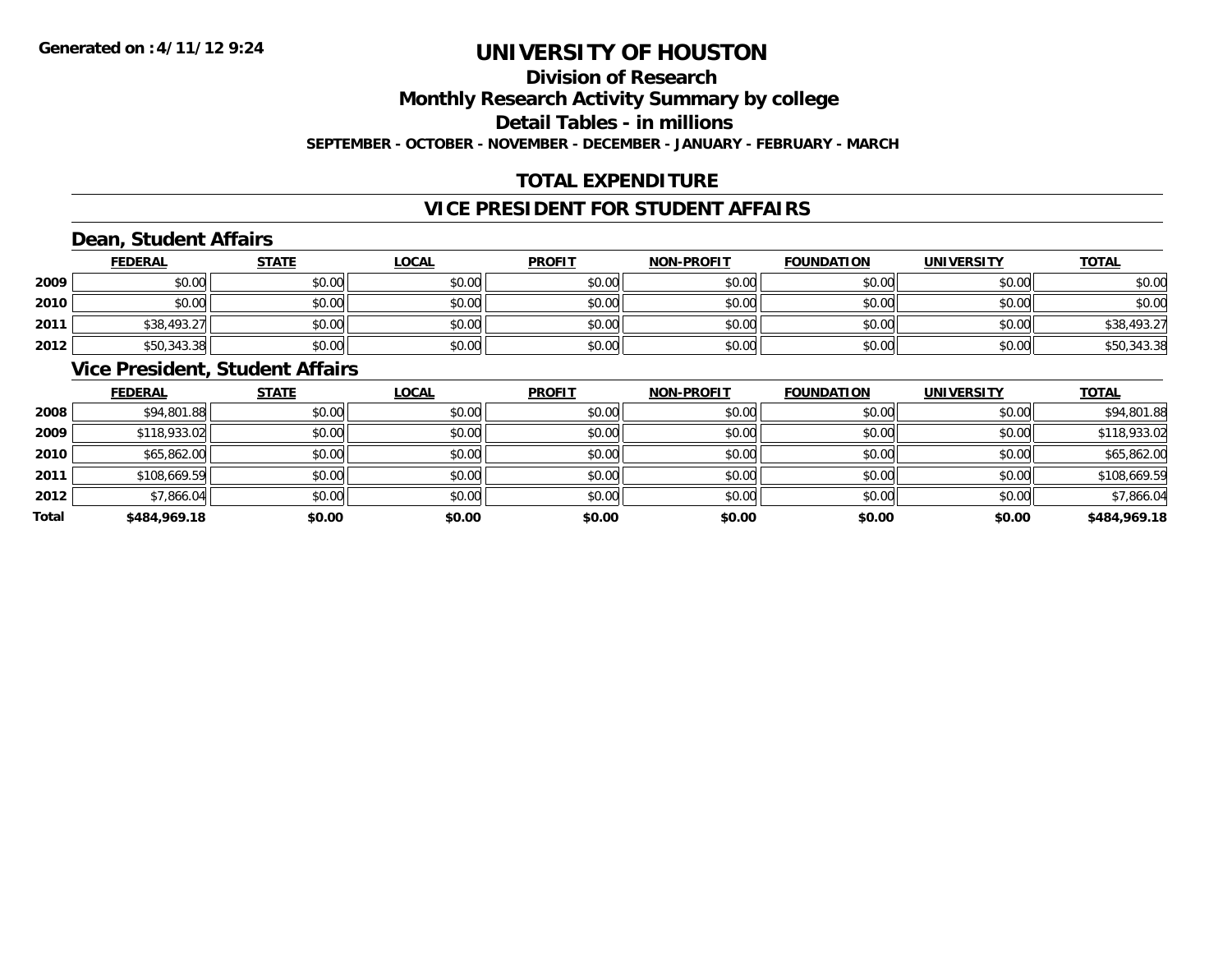**Division of Research**

**Monthly Research Activity Summary by college**

**Detail Tables - in millions**

**SEPTEMBER - OCTOBER - NOVEMBER - DECEMBER - JANUARY - FEBRUARY - MARCH**

### **IDC RECOVERY**

### **C.T. BAUER COLLEGE OF BUSINESS**

#### **Decision and Information Sciences**

|       | <b>FEDERAL</b>                           | <b>STATE</b> | <b>LOCAL</b> | <b>PROFIT</b> | <b>NON-PROFIT</b> | <b>FOUNDATION</b> | <b>UNIVERSITY</b> | <b>TOTAL</b> |
|-------|------------------------------------------|--------------|--------------|---------------|-------------------|-------------------|-------------------|--------------|
| 2008  | \$6,135.58                               | \$0.00       | \$0.00       | \$0.00        | \$0.00            | \$0.00            | \$0.00            | \$6,135.58   |
|       | <b>Finance</b>                           |              |              |               |                   |                   |                   |              |
|       | <b>FEDERAL</b>                           | <b>STATE</b> | <b>LOCAL</b> | <b>PROFIT</b> | <b>NON-PROFIT</b> | <b>FOUNDATION</b> | <b>UNIVERSITY</b> | <b>TOTAL</b> |
| 2008  | \$23,965.34                              | \$0.00       | \$0.00       | \$0.00        | \$0.00            | \$0.00            | \$0.00            | \$23,965.34  |
| 2009  | \$6,632.71                               | \$0.00       | \$0.00       | \$0.00        | \$0.00            | \$0.00            | \$0.00            | \$6,632.71   |
| 2010  | \$54,453.92                              | \$0.00       | \$0.00       | \$0.00        | \$0.00            | \$0.00            | \$0.00            | \$54,453.92  |
| 2011  | \$6,416.24                               | \$0.00       | \$0.00       | \$0.00        | \$0.00            | \$0.00            | \$0.00            | \$6,416.24   |
| 2012  | \$7,035.16                               | \$0.00       | \$0.00       | \$0.00        | \$0.00            | \$0.00            | \$0.00            | \$7,035.16   |
|       | Management                               |              |              |               |                   |                   |                   |              |
|       | <b>FEDERAL</b>                           | <b>STATE</b> | <b>LOCAL</b> | <b>PROFIT</b> | <b>NON-PROFIT</b> | <b>FOUNDATION</b> | <b>UNIVERSITY</b> | <b>TOTAL</b> |
| 2009  | \$0.00                                   | \$0.00       | \$0.00       | \$0.00        | \$0.00            | \$0.00            | \$0.00            | \$0.00       |
| 2010  | \$0.00                                   | \$0.00       | \$0.00       | \$0.00        | \$0.00            | \$0.00            | \$0.00            | \$0.00       |
| 2011  | \$0.00                                   | \$0.00       | \$0.00       | \$0.00        | \$0.00            | \$0.00            | \$0.00            | \$0.00       |
| 2012  | \$0.00                                   | \$0.00       | \$0.00       | \$0.00        | \$0.00            | \$0.00            | \$0.00            | \$0.00       |
|       | <b>Small Business Development Center</b> |              |              |               |                   |                   |                   |              |
|       | <b>FEDERAL</b>                           | <b>STATE</b> | <b>LOCAL</b> | <b>PROFIT</b> | <b>NON-PROFIT</b> | <b>FOUNDATION</b> | <b>UNIVERSITY</b> | <b>TOTAL</b> |
| 2008  | \$49,483.76                              | \$0.00       | \$0.00       | \$0.00        | \$0.00            | \$0.00            | \$0.00            | \$49,483.76  |
| 2009  | \$44,672.14                              | \$0.00       | \$0.00       | \$0.00        | \$0.00            | \$0.00            | \$0.00            | \$44,672.14  |
| 2010  | \$55,001.49                              | \$0.00       | \$0.00       | \$0.00        | \$0.00            | \$0.00            | \$0.00            | \$55,001.49  |
| 2011  | \$47,672.13                              | \$0.00       | \$0.00       | \$0.00        | \$0.00            | \$0.00            | \$0.00            | \$47,672.13  |
| 2012  | \$107,191.33                             | \$0.00       | \$0.00       | \$0.00        | \$0.00            | \$0.00            | \$0.00            | \$107,191.33 |
| Total | \$408,659.80                             | \$0.00       | \$0.00       | \$0.00        | \$0.00            | \$0.00            | \$0.00            | \$408,659.80 |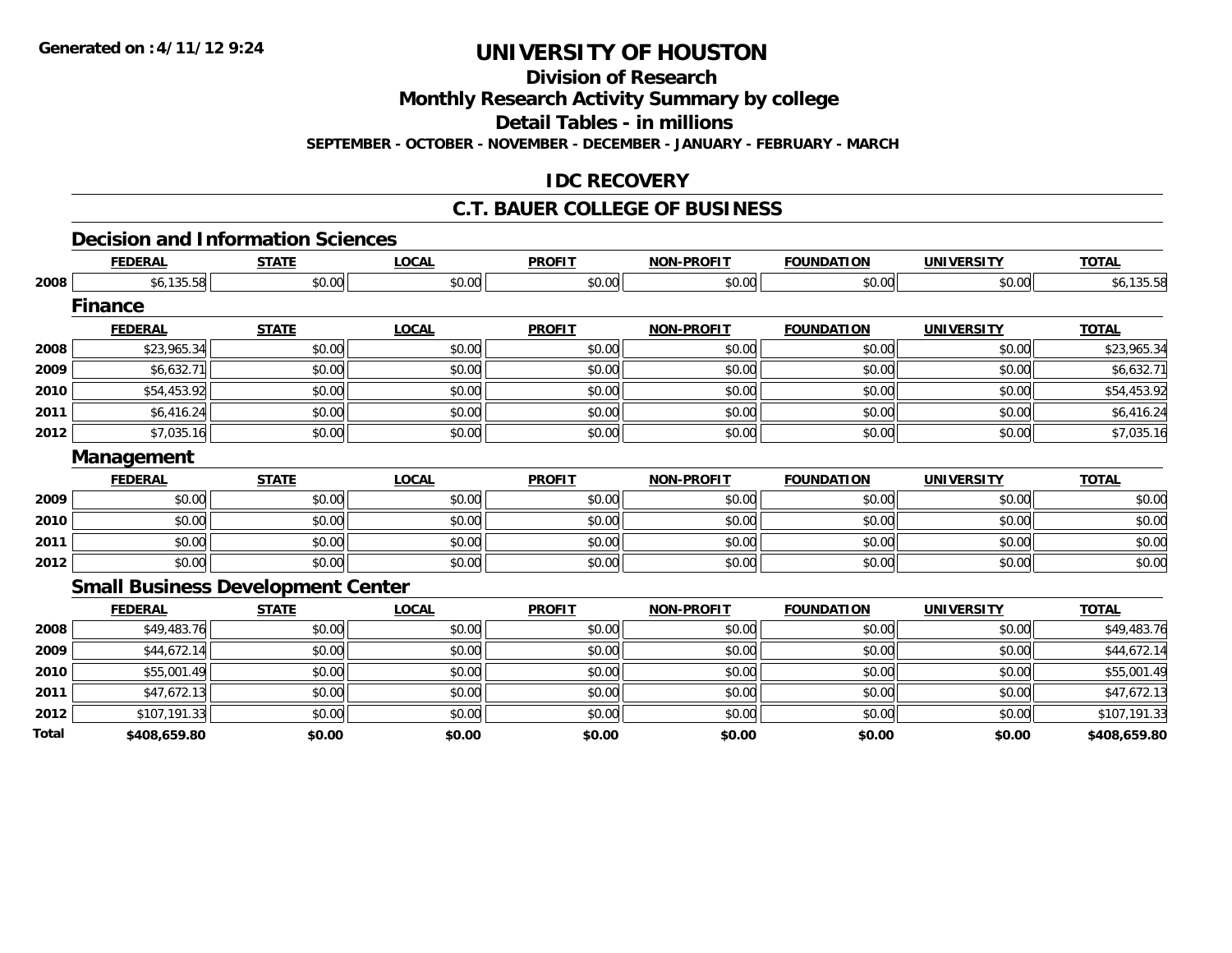**Division of Research**

**Monthly Research Activity Summary by college**

**Detail Tables - in millions**

**SEPTEMBER - OCTOBER - NOVEMBER - DECEMBER - JANUARY - FEBRUARY - MARCH**

### **IDC RECOVERY**

### **COLLEGE OF ARCHITECTURE**

|              | Architecture   |              |              |               |                   |                   |                   |              |  |  |  |  |
|--------------|----------------|--------------|--------------|---------------|-------------------|-------------------|-------------------|--------------|--|--|--|--|
|              | <b>FEDERAL</b> | <b>STATE</b> | <u>LOCAL</u> | <b>PROFIT</b> | <b>NON-PROFIT</b> | <b>FOUNDATION</b> | <b>UNIVERSITY</b> | <b>TOTAL</b> |  |  |  |  |
| 2008         | \$0.00         | \$0.00       | \$0.00       | \$2,143.53    | \$0.00            | \$0.00            | \$0.00            | \$2,143.53   |  |  |  |  |
| 2009         | \$0.00         | \$0.00       | \$0.00       | \$11,338.02   | \$0.00            | \$0.00            | \$0.00            | \$11,338.02  |  |  |  |  |
| <b>Total</b> | \$0.00         | \$0.00       | \$0.00       | \$13,481.55   | \$0.00            | \$0.00            | \$0.00            | \$13,481.55  |  |  |  |  |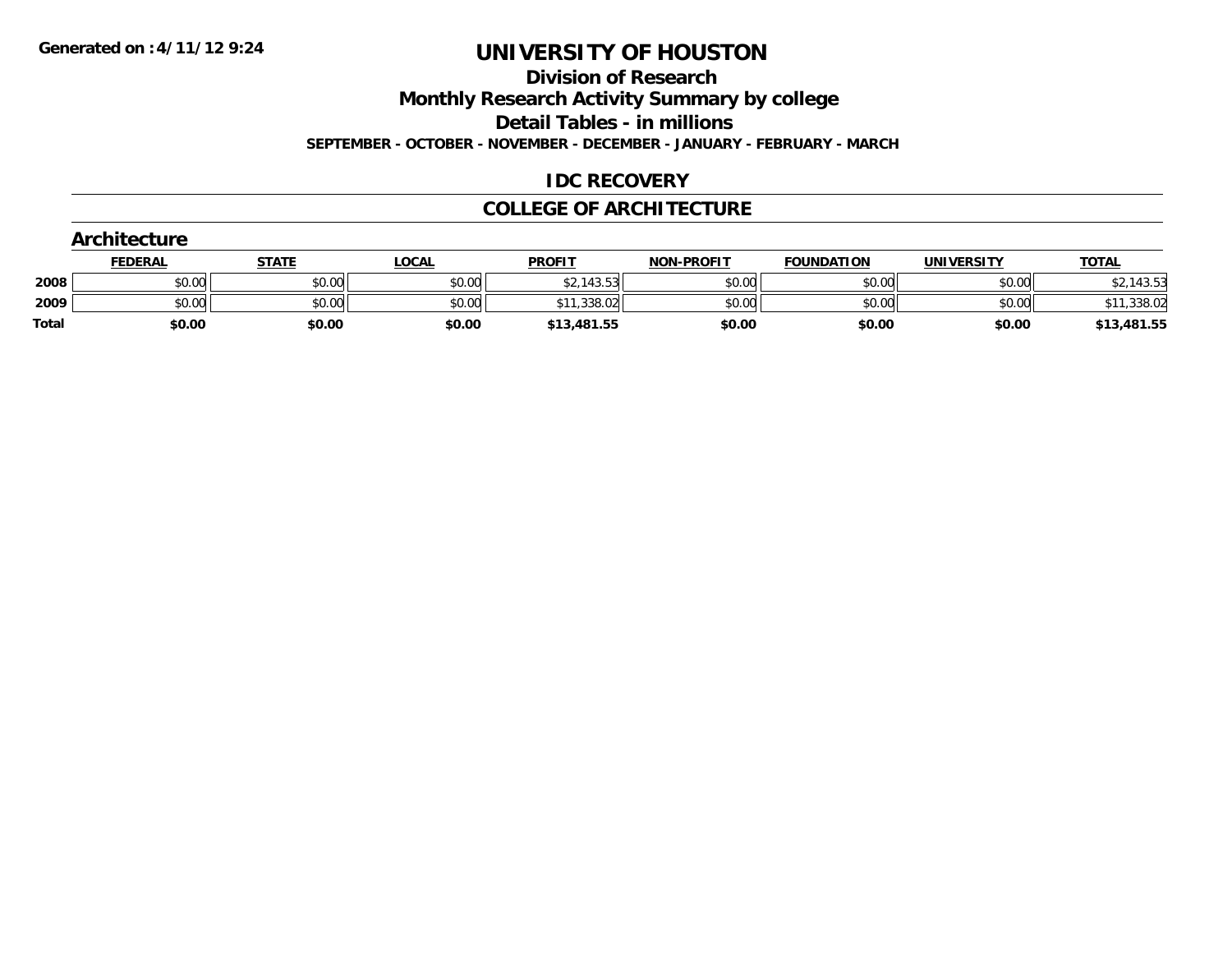### **Division of Research**

**Monthly Research Activity Summary by college**

**Detail Tables - in millions**

**SEPTEMBER - OCTOBER - NOVEMBER - DECEMBER - JANUARY - FEBRUARY - MARCH**

### **IDC RECOVERY**

#### **COLLEGE OF EDUCATION**

<u> 1989 - Andrea Stadt Britain, amerikan bestean ingilang pada sebagai pada sebagai pada sebagai pada sebagai p</u>

### **Consistency Mgmt and Coop Disc**

|      | <b>FEDERAL</b>                                              | <b>STATE</b> | LOCAL  | <b>PROFIT</b> | <b>NON-PROFIT</b> | <b>FOUNDATION</b> | <b>UNIVERSITY</b><br>:r.Ji | <b>TOTAL</b> |
|------|-------------------------------------------------------------|--------------|--------|---------------|-------------------|-------------------|----------------------------|--------------|
| 2010 | ልስ ሰሰ<br>JU.UU                                              | \$0.00       | \$0.00 | \$0.00        | \$0.00            | \$0.00            | \$0.00                     | \$0.00       |
| 2011 | $\mathfrak{g} \cap \mathfrak{g} \cap \mathfrak{g}$<br>DU.UG | \$0.00       | \$0.00 | \$0.00        | \$0.00            | \$0.00            | \$0.00                     | \$0.00       |
| 2012 | \$0.00                                                      | \$0.00       | \$0.00 | \$0.00        | \$0.00            | \$0.00            | \$0.00                     | \$0.00       |

#### **Curriculum and Instruction**

|      | <b>FEDERAL</b> | <b>STATE</b> | <u>LOCAL</u> | <b>PROFIT</b> | <b>NON-PROFIT</b> | <b>FOUNDATION</b> | <b>UNIVERSITY</b> | <b>TOTAL</b> |
|------|----------------|--------------|--------------|---------------|-------------------|-------------------|-------------------|--------------|
| 2008 | \$58,647.40    | \$2,720.16   | \$0.04       | \$0.00        | \$18,748.52       | \$1.04            | \$0.00            | \$80,117.16  |
| 2009 | \$63,579.30    | \$0.00       | \$161.40     | \$0.00        | \$21,810.89       | \$0.00            | \$0.00            | \$85,551.59  |
| 2010 | \$13,698.72    | \$0.00       | \$641.65     | \$0.00        | \$21,798.86       | \$1,435.17        | \$0.00            | \$37,574.40  |
| 2011 | \$32,769.70    | \$0.00       | \$0.00       | \$0.00        | \$5,096.13        | \$5,884.41        | \$0.00            | \$43,750.24  |
| 2012 | \$50,996.10    | \$16,814.50  | \$0.00       | \$0.00        | \$5,361.75        | \$8,757.06        | \$0.00            | \$81,929.41  |

### **Educational Leadership & Cultural Studies**

|      | <b>FEDERAL</b>                                    | <b>STATE</b>   | ne n<br>.UUAI | <b>PROFIT</b>                      | -PROFIT<br>NON- | <b>FOUNDATION</b>      | <b>IINIVERSITY</b> | <b>TOTA</b>            |
|------|---------------------------------------------------|----------------|---------------|------------------------------------|-----------------|------------------------|--------------------|------------------------|
| 2008 | 0000<br>DU.UU                                     | ሶስ ሰሰ<br>JU.UU | 0.00<br>DU.UU | $\hat{r} \hat{r} \hat{r}$<br>JU.UU | 0000<br>JU.UU   | $\sim$ 00<br>JU.UU     | 0000<br>JU.UU      | $\sim$ $\sim$<br>DU.UU |
| 2011 | $\mathsf{A}\cap\mathsf{A}\cap\mathsf{A}$<br>pu.uu |                | 0.00<br>pu.uu | $\sim$ $\sim$<br>vv.v              | 0.00<br>vv.vv   | $\sim$ $\sim$<br>JU.UU | 0000<br>vv.vv      |                        |

### **Educational Psychology**

|      | <b>FEDERAL</b> | <b>STATE</b> | <b>LOCAL</b> | <b>PROFIT</b> | <b>NON-PROFIT</b> | <b>FOUNDATION</b> | <b>UNIVERSITY</b> | <b>TOTAL</b> |
|------|----------------|--------------|--------------|---------------|-------------------|-------------------|-------------------|--------------|
| 2008 | \$10,642.65    | \$9,059.10   | \$0.00       | \$0.00        | \$0.00            | \$7,589.08        | \$0.00            | \$27,290.83  |
| 2009 | \$4,315.70     | \$772.05     | \$0.00       | \$0.00        | \$0.00            | \$15,478.69       | \$0.00            | \$19,022.34  |
| 2010 | \$0.00         | \$135.81     | \$0.00       | \$0.00        | \$435.11          | \$9,430.56        | \$0.00            | \$10,001.48  |
| 2011 | \$3,761.97     | \$2,414.47   | \$0.00       | \$0.00        | \$58.79           | \$10,050.45       | \$0.00            | \$16,285.68  |
| 2012 | \$6,668.68     | \$0.00       | \$0.00       | \$0.00        | \$0.00            | \$0.00            | \$0.00            | \$6,668.68   |

#### **Institute for Urban Education**

|              | <b>FEDERAL</b> | <b>STATE</b> | <b>LOCAL</b> | <b>PROFIT</b> | <b>NON-PROFIT</b> | <b>FOUNDATION</b> | <b>UNIVERSITY</b> | <b>TOTAL</b> |
|--------------|----------------|--------------|--------------|---------------|-------------------|-------------------|-------------------|--------------|
| 2008         | \$0.00         | \$0.00       | \$0.00       | \$0.00        | \$0.00            | \$0.00            | \$0.00            | \$0.00       |
| 2009         | \$0.00         | \$0.00       | \$0.00       | \$0.00        | \$0.00            | \$0.00            | \$0.00            | \$0.00       |
| 2010         | \$0.00         | \$0.00       | \$0.00       | \$0.00        | \$0.00            | \$0.00            | \$0.00            | \$0.00       |
| 2011         | \$0.00         | \$0.00       | \$0.00       | \$0.00        | \$0.00            | \$0.00            | \$0.00            | \$0.00       |
| 2012         | \$0.00         | \$0.00       | \$0.00       | \$0.00        | \$0.00            | \$0.00            | \$0.00            | \$0.00       |
| <b>Total</b> | \$245,080.23   | \$30,351.96  | \$803.09     | \$0.00        | \$73,310.05       | \$58,626.45       | \$0.00            | \$408,171.78 |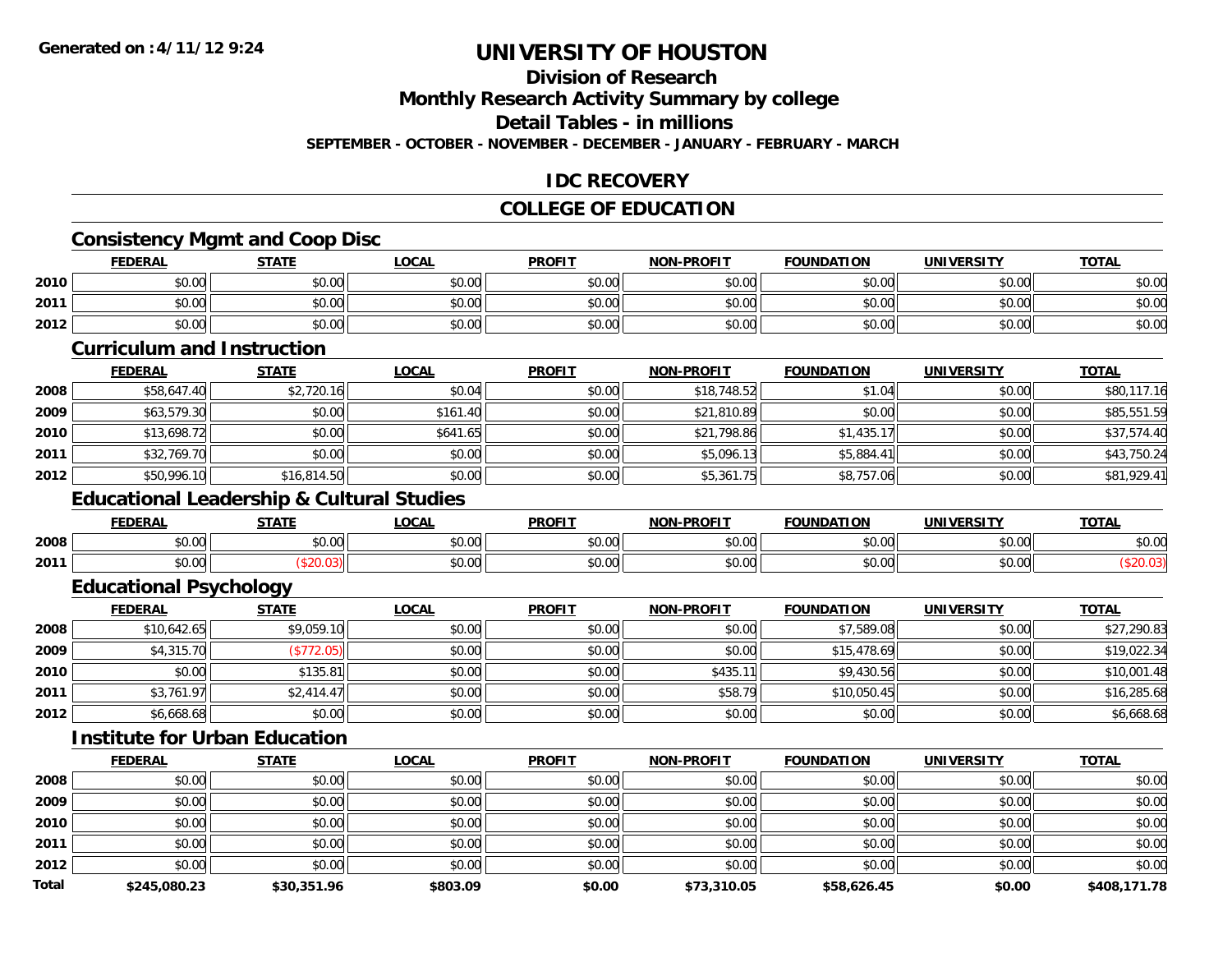#### **Division of Research**

**Monthly Research Activity Summary by college**

**Detail Tables - in millions**

**SEPTEMBER - OCTOBER - NOVEMBER - DECEMBER - JANUARY - FEBRUARY - MARCH**

### **IDC RECOVERY**

#### **COLLEGE OF LIBERAL ARTS AND SOCIAL SCIENCES**

|      | Art                              |                                        |              |               |                   |                   |                   |              |
|------|----------------------------------|----------------------------------------|--------------|---------------|-------------------|-------------------|-------------------|--------------|
|      | <b>FEDERAL</b>                   | <b>STATE</b>                           | <b>LOCAL</b> | <b>PROFIT</b> | NON-PROFIT        | <b>FOUNDATION</b> | <b>UNIVERSITY</b> | <b>TOTAL</b> |
| 2012 | \$285.11                         | \$0.00                                 | \$0.00       | \$0.00        | \$0.00            | \$0.00            | \$0.00            | \$285.11     |
|      | <b>Arte Publico Press</b>        |                                        |              |               |                   |                   |                   |              |
|      | <b>FEDERAL</b>                   | <b>STATE</b>                           | <b>LOCAL</b> | <b>PROFIT</b> | <b>NON-PROFIT</b> | <b>FOUNDATION</b> | <b>UNIVERSITY</b> | <b>TOTAL</b> |
| 2008 | \$0.00                           | \$0.00                                 | \$0.00       | \$0.00        | \$0.00            | \$2,028.83        | \$0.00            | \$2,028.83   |
| 2011 | \$0.00                           | \$0.00                                 | \$0.00       | \$0.00        | \$0.00            | \$3,002.95        | \$0.00            | \$3,002.95   |
|      | <b>Blaffer Gallery</b>           |                                        |              |               |                   |                   |                   |              |
|      | <b>FEDERAL</b>                   | <b>STATE</b>                           | <b>LOCAL</b> | <b>PROFIT</b> | NON-PROFIT        | <b>FOUNDATION</b> | <b>UNIVERSITY</b> | <b>TOTAL</b> |
| 2008 | \$4,480.34                       | \$0.00                                 | \$0.00       | \$0.00        | \$0.00            | \$0.00            | \$0.00            | \$4,480.34   |
| 2009 | \$1,184.35                       | \$0.00                                 | \$0.00       | \$0.00        | \$0.00            | \$0.00            | \$0.00            | \$1,184.35   |
| 2010 | \$5,484.20                       | \$0.00                                 | \$0.00       | \$0.00        | \$0.00            | \$0.00            | \$0.00            | \$5,484.20   |
| 2011 | \$1,431.32                       | \$0.00                                 | \$0.00       | \$0.00        | \$0.00            | \$0.00            | \$0.00            | \$1,431.32   |
|      | <b>Center for Public History</b> |                                        |              |               |                   |                   |                   |              |
|      | <b>FEDERAL</b>                   | <b>STATE</b>                           | <b>LOCAL</b> | <b>PROFIT</b> | <b>NON-PROFIT</b> | <b>FOUNDATION</b> | <b>UNIVERSITY</b> | <b>TOTAL</b> |
| 2012 | \$3,703.25                       | \$0.00                                 | \$0.00       | \$0.00        | \$0.00            | \$0.00            | \$0.00            | \$3,703.25   |
|      | <b>Communication Disorders</b>   |                                        |              |               |                   |                   |                   |              |
|      | <b>FEDERAL</b>                   | <b>STATE</b>                           | <b>LOCAL</b> | <b>PROFIT</b> | NON-PROFIT        | <b>FOUNDATION</b> | <b>UNIVERSITY</b> | <b>TOTAL</b> |
| 2008 | \$0.01                           | \$0.00                                 | \$0.00       | \$0.00        | \$0.00            | \$0.00            | \$0.00            | \$0.01       |
| 2009 | (\$8,832.31)                     | \$0.00                                 | \$0.00       | \$0.00        | \$0.00            | \$0.00            | \$0.00            | (\$8,832.31) |
| 2010 | (\$0.03)                         | \$0.00                                 | \$0.00       | \$0.00        | \$0.00            | \$0.00            | \$0.00            | (\$0.03)     |
| 2011 | \$1,931.06                       | \$0.00                                 | \$0.00       | \$0.00        | \$0.00            | \$0.00            | \$0.00            | \$1,931.06   |
| 2012 | \$1,453.02                       | \$0.00                                 | \$0.00       | \$0.00        | \$0.00            | \$0.00            | \$0.00            | \$1,453.02   |
|      |                                  | <b>Comparative Cultural Studies</b>    |              |               |                   |                   |                   |              |
|      | <b>FEDERAL</b>                   | <b>STATE</b>                           | <b>LOCAL</b> | <b>PROFIT</b> | NON-PROFIT        | <b>FOUNDATION</b> | <b>UNIVERSITY</b> | <b>TOTAL</b> |
| 2008 | (\$171.27)                       | \$0.00                                 | \$0.00       | \$0.00        | \$0.00            | \$0.00            | \$0.00            | (\$171.27)   |
| 2011 | \$0.00                           | \$0.00                                 | \$0.00       | \$151.50      | \$0.00            | \$0.00            | \$0.00            | \$151.50     |
|      |                                  | Dean, Liberal Arts and Social Sciences |              |               |                   |                   |                   |              |
|      | <b>FEDERAL</b>                   | <b>STATE</b>                           | <b>LOCAL</b> | <b>PROFIT</b> | NON-PROFIT        | <b>FOUNDATION</b> | <b>UNIVERSITY</b> | <b>TOTAL</b> |
| 2008 | \$10,170.76                      | \$0.00                                 | \$0.00       | \$0.00        | \$0.00            | \$0.00            | \$0.00            | \$10,170.76  |
| 2009 | \$29,049.85                      | \$0.00                                 | \$0.00       | \$0.00        | \$0.00            | \$0.00            | \$0.00            | \$29,049.85  |
| 2010 | \$495.20                         | \$0.00                                 | \$0.00       | \$0.00        | \$0.00            | \$0.00            | \$0.00            | \$495.20     |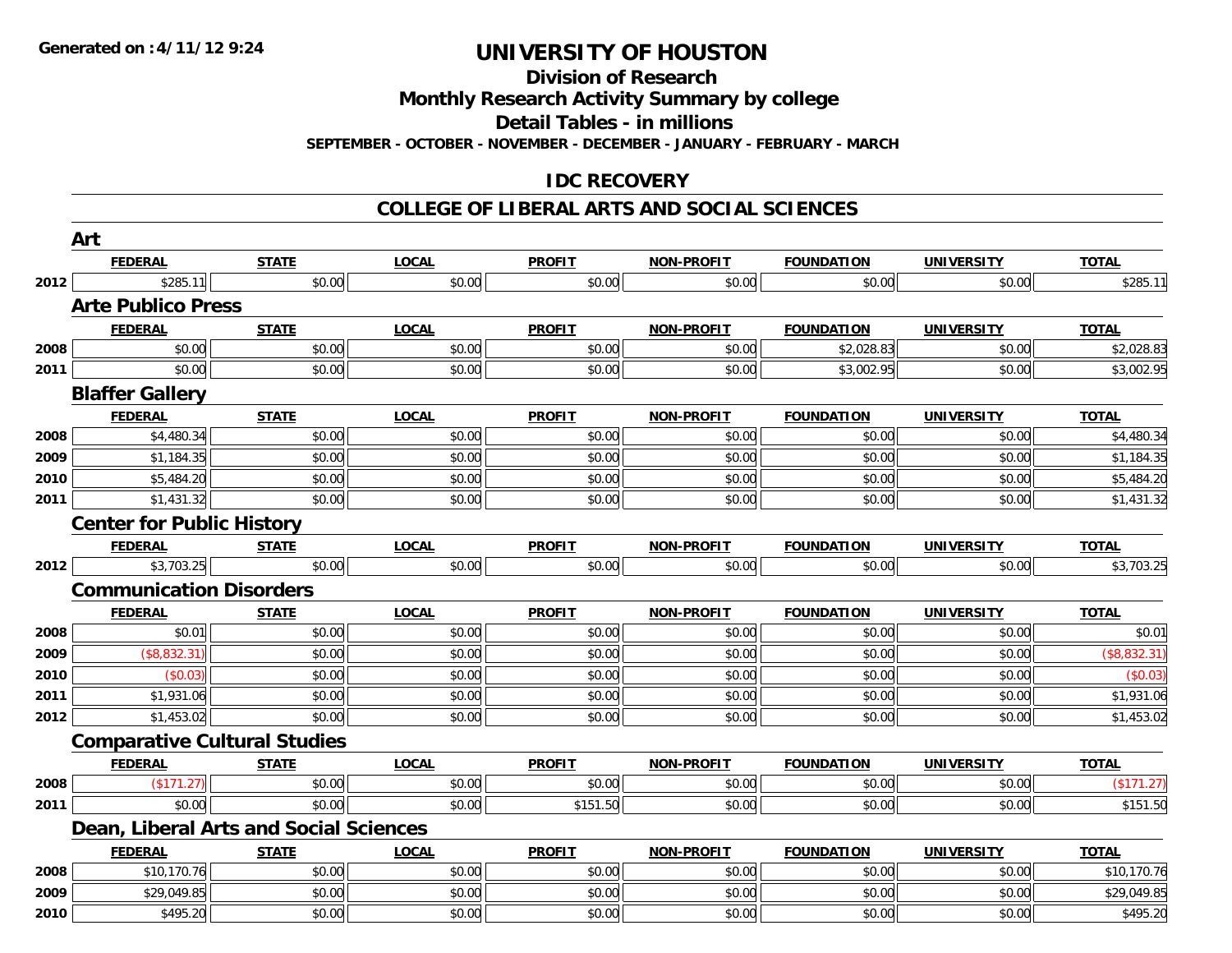**Division of Research**

**Monthly Research Activity Summary by college**

**Detail Tables - in millions**

**SEPTEMBER - OCTOBER - NOVEMBER - DECEMBER - JANUARY - FEBRUARY - MARCH**

### **IDC RECOVERY**

#### **COLLEGE OF LIBERAL ARTS AND SOCIAL SCIENCES**

### **Dean, Liberal Arts and Social Sciences**

|      | <b>FEDERAL</b>                      | <b>STATE</b> | <b>LOCAL</b> | <b>PROFIT</b> | <b>NON-PROFIT</b> | <b>FOUNDATION</b> | <b>UNIVERSITY</b> | <b>TOTAL</b> |
|------|-------------------------------------|--------------|--------------|---------------|-------------------|-------------------|-------------------|--------------|
| 2011 | (\$705.83)                          | \$0.00       | \$0.00       | \$0.00        | \$0.00            | \$0.00            | \$0.00            | (\$705.83)   |
| 2012 | \$0.00                              | \$0.00       | \$0.00       | \$0.00        | \$0.00            | \$0.00            | \$0.00            | \$0.00       |
|      | <b>Economics</b>                    |              |              |               |                   |                   |                   |              |
|      | <b>FEDERAL</b>                      | <b>STATE</b> | <b>LOCAL</b> | <b>PROFIT</b> | <b>NON-PROFIT</b> | <b>FOUNDATION</b> | <b>UNIVERSITY</b> | <b>TOTAL</b> |
| 2008 | \$5,248.17                          | \$0.00       | \$0.00       | \$0.00        | \$0.00            | \$0.00            | \$0.00            | \$5,248.17   |
| 2009 | ( \$2,543.92)                       | \$0.00       | \$0.00       | \$0.00        | \$0.00            | \$0.00            | \$0.00            | (\$2,543.92) |
| 2010 | \$2,425.00                          | \$0.00       | \$0.00       | \$0.00        | \$0.00            | \$0.00            | \$0.00            | \$2,425.00   |
| 2012 | \$472.35                            | \$0.00       | \$0.00       | \$2,157.90    | \$0.00            | \$0.00            | \$0.00            | \$2,630.25   |
|      | English                             |              |              |               |                   |                   |                   |              |
|      | <b>FEDERAL</b>                      | <b>STATE</b> | <b>LOCAL</b> | <b>PROFIT</b> | <b>NON-PROFIT</b> | <b>FOUNDATION</b> | <b>UNIVERSITY</b> | <b>TOTAL</b> |
| 2008 | \$0.00                              | \$0.00       | \$0.00       | \$0.00        | \$0.00            | \$0.00            | \$0.00            | \$0.00       |
| 2009 | \$0.00                              | \$0.00       | \$0.00       | \$0.00        | \$0.00            | \$0.00            | \$0.00            | \$0.00       |
| 2010 | \$0.00                              | \$0.00       | \$0.00       | \$0.00        | \$0.00            | \$0.00            | \$0.00            | \$0.00       |
| 2011 | \$0.00                              | \$0.00       | \$0.00       | \$0.00        | \$0.00            | \$0.00            | \$0.00            | \$0.00       |
| 2012 | \$0.00                              | \$0.00       | \$0.00       | \$0.00        | \$0.00            | \$0.00            | \$0.00            | \$0.00       |
|      | <b>Health and Human Performance</b> |              |              |               |                   |                   |                   |              |
|      | <b>FEDERAL</b>                      | <b>STATE</b> | <b>LOCAL</b> | <b>PROFIT</b> | <b>NON-PROFIT</b> | <b>FOUNDATION</b> | <b>UNIVERSITY</b> | <b>TOTAL</b> |
| 2008 | \$292,844.98                        | \$0.00       | \$0.00       | \$16,137.11   | \$0.00            | \$201.90          | \$0.00            | \$309,183.99 |
| 2009 | \$297,842.06                        | \$0.00       | \$0.00       | \$6,785.83    | \$0.00            | \$1,150.61        | \$0.00            | \$305,778.50 |
| 2010 | \$339,632.51                        | \$0.00       | \$0.00       | \$11,554.10   | \$0.00            | \$958.71          | \$0.00            | \$352,145.32 |
| 2011 | \$260,873.52                        | \$0.00       | \$0.00       | \$37,066.69   | \$0.00            | \$776.35          | \$0.00            | \$298,716.56 |
| 2012 | \$154,036.86                        | \$0.00       | \$0.00       | \$32,354.40   | \$0.00            | \$0.00            | \$0.00            | \$186,391.26 |
|      | <b>History</b>                      |              |              |               |                   |                   |                   |              |
|      | <b>FEDERAL</b>                      | <b>STATE</b> | <b>LOCAL</b> | <b>PROFIT</b> | <b>NON-PROFIT</b> | <b>FOUNDATION</b> | <b>UNIVERSITY</b> | <b>TOTAL</b> |
| 2008 | \$2,206.75                          | \$0.00       | \$0.00       | \$0.00        | \$2,600.44        | \$0.00            | \$0.00            | \$4,807.19   |
| 2009 | \$0.00                              | \$0.00       | \$0.00       | \$0.00        | \$0.00            | \$0.00            | \$0.00            | \$0.00       |
| 2010 | \$0.00                              | \$0.00       | \$0.00       | \$0.00        | \$0.00            | \$0.00            | \$0.00            | \$0.00       |
| 2012 | \$0.00                              | \$0.00       | \$0.00       | \$0.00        | \$0.00            | \$0.00            | \$0.00            | \$0.00       |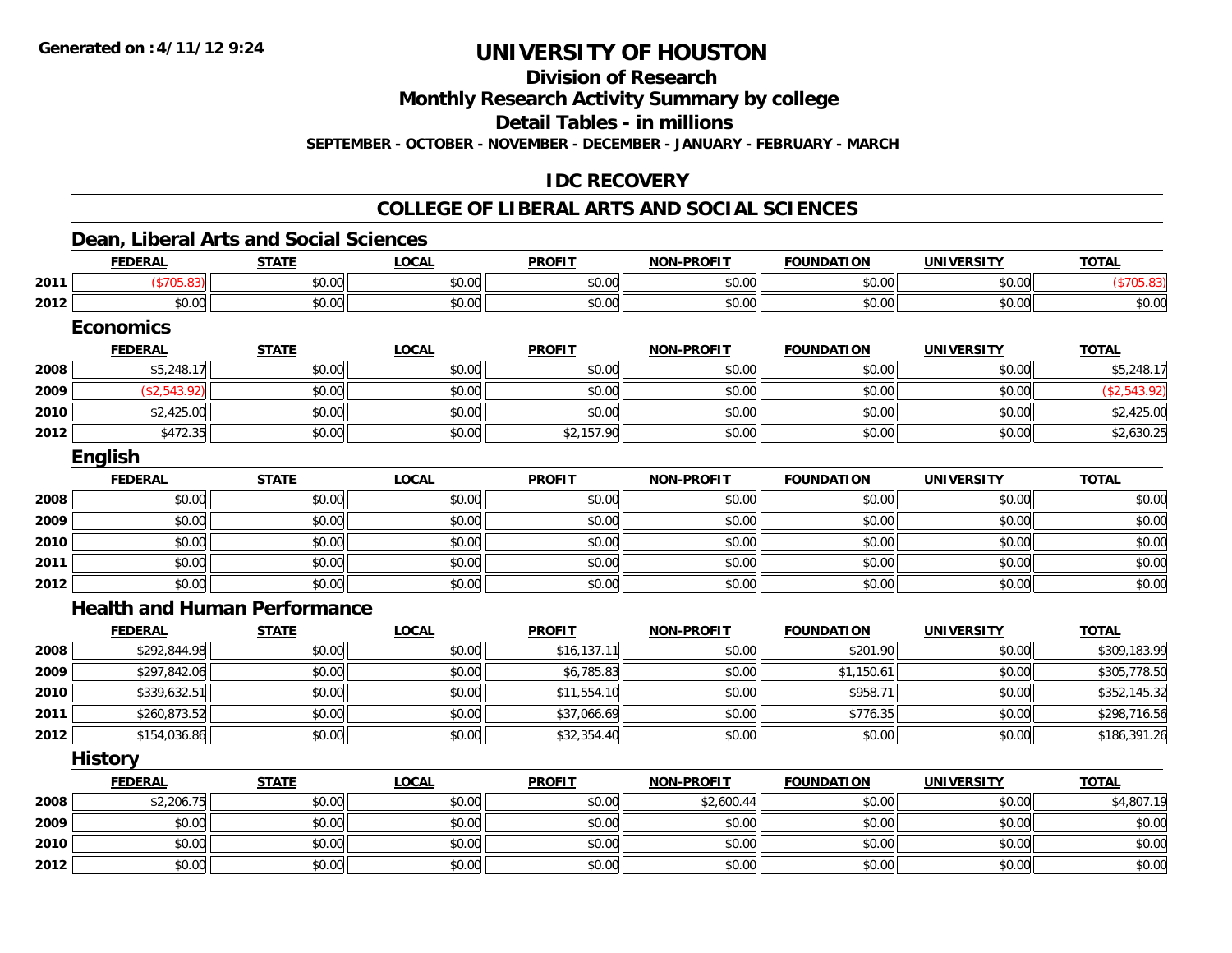### **Division of Research**

**Monthly Research Activity Summary by college**

**Detail Tables - in millions**

**SEPTEMBER - OCTOBER - NOVEMBER - DECEMBER - JANUARY - FEBRUARY - MARCH**

### **IDC RECOVERY**

#### **COLLEGE OF LIBERAL ARTS AND SOCIAL SCIENCES**

### **Hobby Center for Public Policy**

|      | <b>FEDERAL</b>           | <b>STATE</b> | <b>LOCAL</b> | <b>PROFIT</b> | <b>NON-PROFIT</b> | <b>FOUNDATION</b> | <b>UNIVERSITY</b> | <b>TOTAL</b>   |
|------|--------------------------|--------------|--------------|---------------|-------------------|-------------------|-------------------|----------------|
| 2010 | \$4,290.73               | \$0.00       | \$0.00       | \$0.00        | \$0.00            | \$0.00            | \$0.00            | \$4,290.73     |
| 2011 | \$1,711.55               | \$0.00       | \$0.00       | \$0.00        | \$0.00            | \$0.00            | \$0.00            | \$1,711.55     |
|      | Philosophy               |              |              |               |                   |                   |                   |                |
|      | <b>FEDERAL</b>           | <b>STATE</b> | <b>LOCAL</b> | <b>PROFIT</b> | <b>NON-PROFIT</b> | <b>FOUNDATION</b> | <b>UNIVERSITY</b> | <b>TOTAL</b>   |
| 2008 | \$0.00                   | \$0.00       | \$0.00       | \$0.00        | \$0.00            | \$0.00            | \$0.00            | \$0.00         |
| 2009 | \$0.00                   | \$0.00       | \$0.00       | \$0.00        | \$0.00            | \$0.00            | \$0.00            | \$0.00         |
| 2010 | \$0.00                   | \$0.00       | \$0.00       | \$0.00        | \$0.00            | \$0.00            | \$0.00            | \$0.00         |
| 2011 | \$0.00                   | \$0.00       | \$0.00       | \$0.00        | \$0.00            | \$0.00            | \$0.00            | \$0.00         |
| 2012 | \$1,283.70               | \$0.00       | \$0.00       | \$0.00        | \$0.00            | \$0.00            | \$0.00            | \$1,283.70     |
|      | <b>Political Science</b> |              |              |               |                   |                   |                   |                |
|      | <b>FEDERAL</b>           | <b>STATE</b> | <b>LOCAL</b> | <b>PROFIT</b> | <b>NON-PROFIT</b> | <b>FOUNDATION</b> | <b>UNIVERSITY</b> | <b>TOTAL</b>   |
| 2008 | \$1,408.20               | \$0.00       | \$0.00       | \$0.00        | \$0.00            | \$0.00            | \$0.00            | \$1,408.20     |
| 2009 | \$12,481.80              | \$0.00       | \$0.00       | \$0.00        | \$0.00            | \$0.00            | \$3,648.16        | \$16,129.96    |
| 2010 | \$166.49                 | \$0.00       | \$0.00       | \$0.00        | \$0.00            | \$0.00            | \$0.00            | \$166.49       |
| 2011 | \$0.00                   | \$0.00       | \$0.00       | \$0.00        | \$0.00            | \$0.00            | \$0.00            | \$0.00         |
| 2012 | \$0.00                   | \$0.00       | \$0.00       | \$0.00        | \$0.00            | \$0.00            | \$0.00            | \$0.00         |
|      | <b>Psychology</b>        |              |              |               |                   |                   |                   |                |
|      | <b>FEDERAL</b>           | <b>STATE</b> | <b>LOCAL</b> | <b>PROFIT</b> | <b>NON-PROFIT</b> | <b>FOUNDATION</b> | <b>UNIVERSITY</b> | <b>TOTAL</b>   |
| 2008 | \$1,139,220.04           | \$309,924.77 | \$0.00       | \$2,082.86    | (\$711.57)        | \$0.00            | (\$0.07)          | \$1,450,516.03 |
| 2009 | \$603,013.28             | \$65,852.95  | \$1,690.44   | \$5,204.91    | (\$2.14)          | \$2,069.24        | \$0.00            | \$677,828.68   |
| 2010 | \$386,414.56             | \$112,712.80 | \$0.00       | \$4,596.27    | \$0.00            | \$172.63          | \$0.00            | \$503,896.26   |
| 2011 | \$774,649.47             | \$26,867.92  | \$0.00       | \$3,309.78    | \$5,262.92        | \$17,551.50       | \$0.00            | \$827,641.59   |
| 2012 | \$873,174.24             | \$1,113.40   | \$0.00       | \$1,711.56    | \$8,081.84        | \$12,925.14       | (\$3,117.51)      | \$893,888.67   |
|      | Sociology                |              |              |               |                   |                   |                   |                |
|      | <b>FEDERAL</b>           | <b>STATE</b> | <b>LOCAL</b> | <b>PROFIT</b> | <b>NON-PROFIT</b> | <b>FOUNDATION</b> | <b>UNIVERSITY</b> | <b>TOTAL</b>   |
| 2008 | \$14,144.96              | \$0.00       | \$283.20     | \$0.00        | \$0.00            | \$0.00            | \$0.00            | \$14,428.16    |
| 2009 | \$18,123.07              | \$0.00       | \$1,603.34   | \$0.00        | \$0.00            | \$0.00            | \$0.00            | \$19,726.41    |
| 2010 | \$35,150.79              | \$0.00       | \$432.67     | \$0.00        | \$1,480.08        | \$0.00            | \$0.00            | \$37,063.54    |
| 2011 | \$28,553.39              | \$0.00       | \$0.00       | \$0.00        | \$0.00            | \$0.00            | \$0.00            | \$28,553.39    |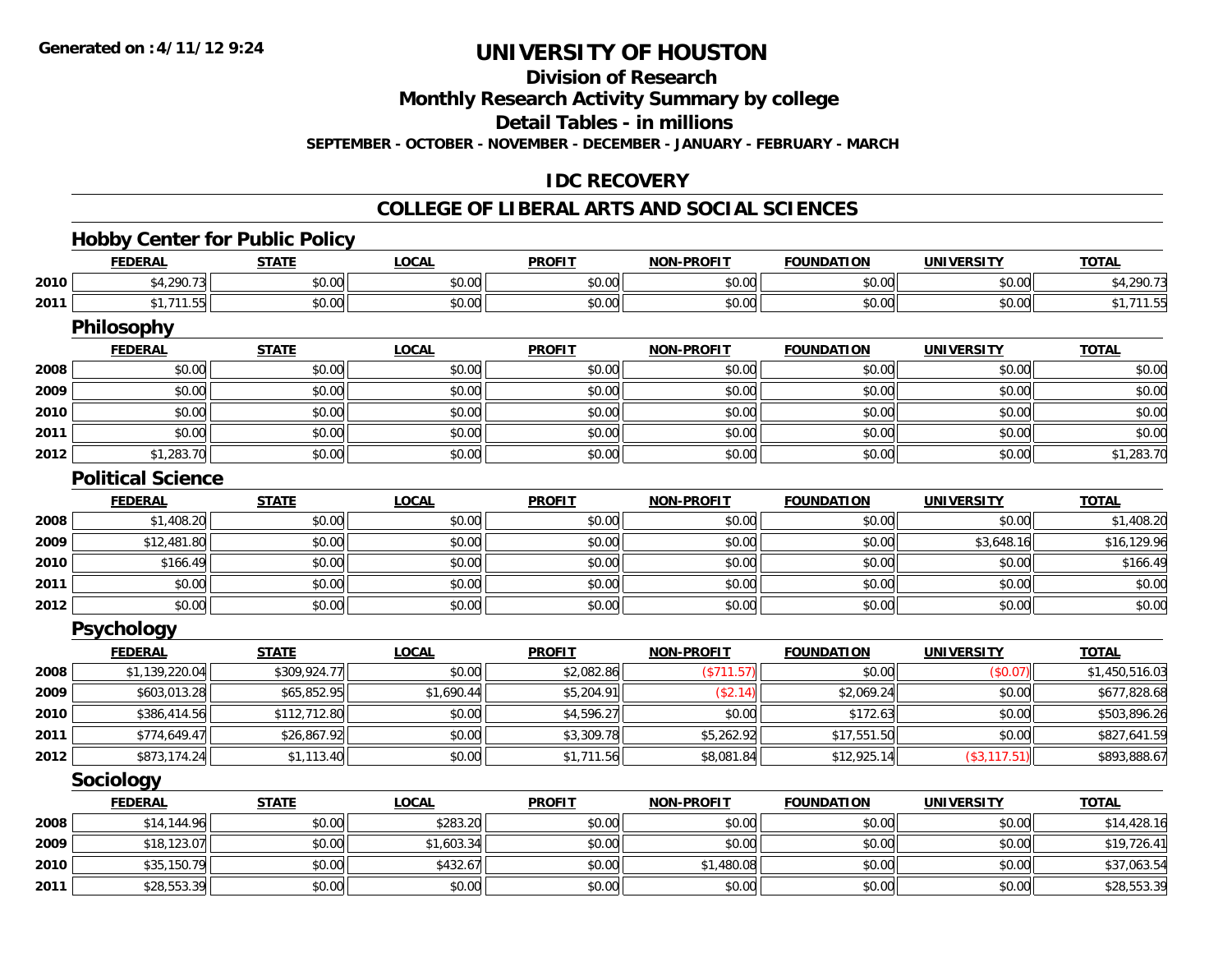**Division of Research**

**Monthly Research Activity Summary by college**

**Detail Tables - in millions**

**SEPTEMBER - OCTOBER - NOVEMBER - DECEMBER - JANUARY - FEBRUARY - MARCH**

### **IDC RECOVERY**

### **COLLEGE OF LIBERAL ARTS AND SOCIAL SCIENCES**

|       | <u>FEDERAL</u> | <b>STATI</b> | _OCAL      | <b>PROFIT</b> | <b>NON-PROFIT</b> | <b>FOUNDATION</b> | <b>UNIVERSITY</b> | <b>TOTAL</b>   |  |  |  |  |
|-------|----------------|--------------|------------|---------------|-------------------|-------------------|-------------------|----------------|--|--|--|--|
| 2012  | <b>12 QE</b>   | \$0.00       | \$0.00     | \$0.00        | \$0.00            | \$0.00            | \$0.00            | 42 OF          |  |  |  |  |
| Total | \$5,297,926.53 | \$516,471.84 | \$4,009.65 | \$123,112.91  | 711.57<br>$*16.$  | \$40,837.86       | \$530.58          | \$5,999,600.94 |  |  |  |  |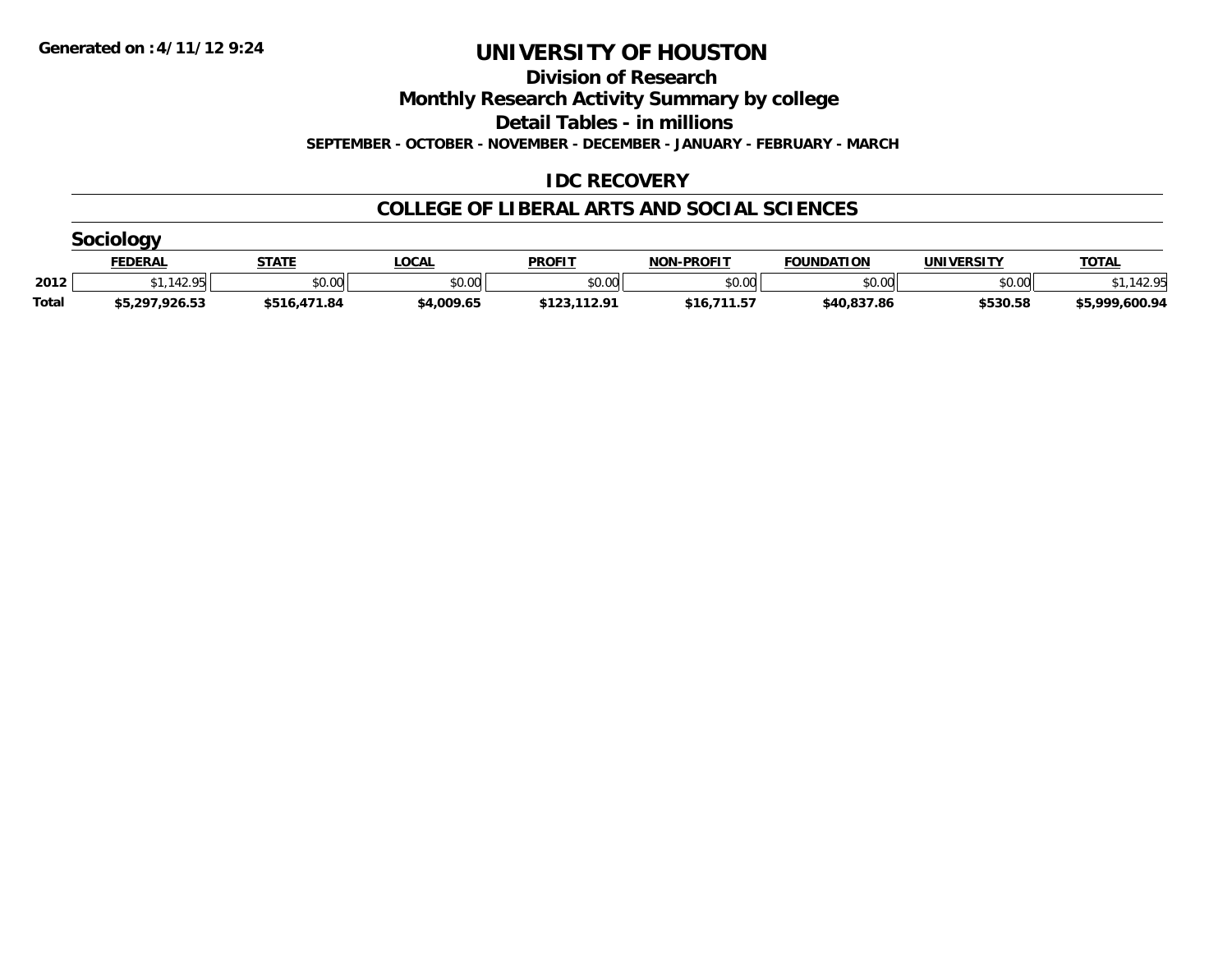### **Division of Research**

**Monthly Research Activity Summary by college**

**Detail Tables - in millions**

**SEPTEMBER - OCTOBER - NOVEMBER - DECEMBER - JANUARY - FEBRUARY - MARCH**

### **IDC RECOVERY**

#### **COLLEGE OF NATURAL SCIENCES AND MATHEMATICS**

<u> 1989 - Johann Stoff, Amerikaansk politiker († 1908)</u>

### **Allied Geophysical Laboratories**

|      | . <i>.</i>            | $- - - - -$        | $\sim$<br>.uuni | <b>PROFI</b>               | <b>.PROFIT</b><br>NON | <b>TON</b><br><b>COUND</b> | <br>JNI)       | <b>TOTAL</b> |
|------|-----------------------|--------------------|-----------------|----------------------------|-----------------------|----------------------------|----------------|--------------|
| 2011 | $\sim$ $\sim$<br>וטט. | $\sim$ 00<br>JU.UU | 0.00<br>JU.UU   | $\sim$ 0.77<br>╯<br>ו שוטי | 0000<br>vv.vv         | 0.00<br>u.uu               | 0.00<br>JU.UU  |              |
| 2012 | $\sim$ $\sim$<br>וטט. | ሶስ ሰሰ<br>JU.UU     | 0.00<br>JU.UU   |                            | 0000<br>JU.UU         | 0000<br>u.uu               | 0000<br>JU.UU. |              |

# **Biology/Biochemistry**

|      | <b>FEDERAL</b> | <u>STATE</u> | <b>LOCAL</b> | <b>PROFIT</b> | <b>NON-PROFIT</b> | <b>FOUNDATION</b> | <b>UNIVERSITY</b> | <u>TOTAL</u> |
|------|----------------|--------------|--------------|---------------|-------------------|-------------------|-------------------|--------------|
| 2008 | \$445,297.40   | \$0.00       | \$0.00       | \$0.00        | \$2,467.35        | \$207.85          | \$0.00            | \$447.972.60 |
| 2009 | \$319,824.54   | \$0.00       | \$0.00       | \$0.00        | \$0.00            | \$1,487.03        | \$0.00            | \$321,311.57 |
| 2010 | \$542,482.51   | \$0.00       | \$0.00       | \$0.00        | \$15,567.82       | \$1,346.49        | \$0.00            | \$559,396.82 |
| 2011 | \$597,912.01   | \$3,070.75   | \$0.00       | \$0.00        | \$17,927.97       | \$0.00            | \$0.00            | \$618,910.73 |
| 2012 | \$523,665.95   | \$12,810.13  | \$0.00       | \$0.00        | \$27,479.72       | \$0.00            | \$0.00            | \$563,955.79 |

### **Center for Applied Geoscience Excellence**

|      | <b>FEDERAL</b> | <b>STATE</b> | <u>_OCAL</u> | <b>PROFIT</b> | <b>NON-PROFIT</b> | <b>FOUNDATION</b> | <b>UNIVERSITY</b> | <b>TOTAL</b> |
|------|----------------|--------------|--------------|---------------|-------------------|-------------------|-------------------|--------------|
| 2008 | \$0.00         | \$0.00       | \$0.00       | \$0.00        | \$0.00            | \$0.00            | \$0.00            | \$0.00       |
| 2009 | \$0.00         | \$0.00       | \$0.00       | \$0.00        | \$0.00            | \$0.00            | \$0.00            | \$0.00       |
| 2010 | \$0.00         | \$0.00       | \$0.00       | \$0.00        | \$0.00            | \$0.00            | \$0.00            | \$0.00       |

### **Center for Nuclear Receptors and Cell Signaling**

|      | <b>FEDERAL</b>        | <b>STATE</b> | <u>LOCAL</u> | <b>PROFIT</b> | <b>NON-PROFIT</b> | <b>FOUNDATION</b> | <b>UNIVERSITY</b> | <b>TOTAL</b>    |
|------|-----------------------|--------------|--------------|---------------|-------------------|-------------------|-------------------|-----------------|
| 2010 | .430.94<br><b>¢01</b> | \$0.00       | \$0.00       | \$0.00        | \$0.00            | \$0.00            | \$0.00            | ,430.94<br>\$91 |
| 2011 | \$191,895.93          | \$457.60     | \$0.00       | \$0.00        | \$0.00            | \$0.00            | \$0.00            | \$192,353.53    |
| 2012 | \$208,021.90          | \$9,229.38   | \$0.00       | \$69,860.94   | \$0.00            | \$0.00            | \$0.00            | \$28            |

#### **Chemistry**

|      | <b>FEDERAL</b> | <b>STATE</b> | <b>LOCAL</b> | <b>PROFIT</b> | <b>NON-PROFIT</b> | <b>FOUNDATION</b> | <b>UNIVERSITY</b> | <b>TOTAL</b> |
|------|----------------|--------------|--------------|---------------|-------------------|-------------------|-------------------|--------------|
| 2008 | \$341,940.75   | (\$0.02)     | \$0.00       | \$5,237.63    | \$6,221.55        | \$0.00            | \$0.00            | \$353,399.91 |
| 2009 | \$253,397.62   | \$0.00       | \$0.00       | \$15,776.30   | \$0.00            | \$0.00            | \$22,577.25       | \$291,751.17 |
| 2010 | \$416,147.05   | \$0.00       | \$0.00       | \$16,618.02   | \$11.01           | \$0.00            | \$39,946.50       | \$472,700.56 |
| 2011 | \$513,409.56   | \$0.00       | \$0.00       | \$793.77      | \$0.00            | \$0.00            | \$13,936.76       | \$528,140.08 |
| 2012 | \$355,075.76   | \$1,336.96   | \$0.00       | \$6,169.73    | \$0.00            | \$0.00            | \$11,452.94       | \$374,035.38 |

#### **Computer Science**

|      | EEDEDAI<br>cucra                                | <b>STATI</b>    | .OCAL              | <b>PROFIT</b> | $\sim$ DDAE!"<br><b>MAN</b> | UNDATION                                      | UNIVERSIT          | <b>TOTA</b>                          |
|------|-------------------------------------------------|-----------------|--------------------|---------------|-----------------------------|-----------------------------------------------|--------------------|--------------------------------------|
| 2008 | $\sim$<br>$\sim$ $\sim$ $\sim$<br>84Z5.<br>.687 | ሖ へ<br>ט.ט      | $\sim$ 00<br>JU.UU | 92.OIL.       | $\sim$ 00<br>ູນບ.ບບ         | \$0.00                                        |                    | $\cdots$<br>700 511<br>וו כ.ץ<br>╜ℸ∠ |
| 2009 | ¢500.021<br>ാധ.<br>7.U.J<br>1.UJ                | $\sim$<br>יש.טע | $\sim$ 00<br>JU.UU | 520.132.00    | $\sim$ 00<br>JU.UU          | $\triangle$ $\triangle$ $\triangle$<br>\$0.00 | $\sim$ 00<br>JU.UU | 1 21 1<br>الد.104<br>ے ت             |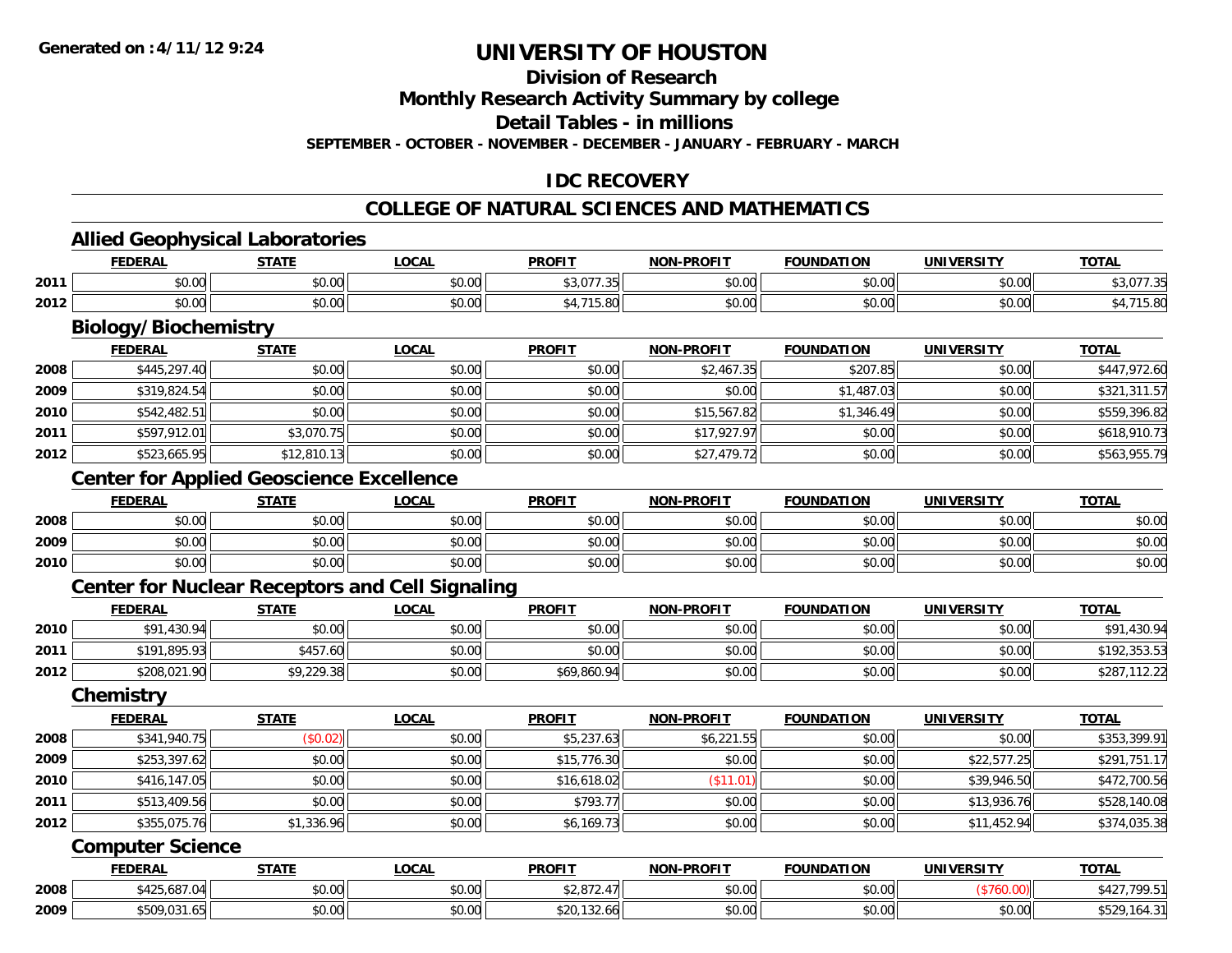### **Division of Research**

**Monthly Research Activity Summary by college**

**Detail Tables - in millions**

**SEPTEMBER - OCTOBER - NOVEMBER - DECEMBER - JANUARY - FEBRUARY - MARCH**

### **IDC RECOVERY**

### **COLLEGE OF NATURAL SCIENCES AND MATHEMATICS**

### **Computer Science**

|      | <b>FEDERAL</b> | <u>STATE</u> | <u>LOCAL</u> | <b>PROFIT</b> | <b>NON-PROFIT</b> | <b>FOUNDATION</b> | <b>UNIVERSITY</b> | <b>TOTAL</b>     |
|------|----------------|--------------|--------------|---------------|-------------------|-------------------|-------------------|------------------|
| 2010 | \$539,742.46   | \$39.85      | \$0.00       | \$11,282.52   | \$0.00            | \$0.00            | \$0.00            | \$551,064.84     |
| 2011 | \$773,922.13   | \$3,540.46   | \$0.00       | \$12,015.20   | \$0.00            | \$0.00            | \$0.00            | 477.80<br>\$789. |
| 2012 | \$372,297.30   | \$2,573.71   | \$0.00       | \$67,909.64   | \$5,707.97        | \$0.00            | \$0.00            | 3,488.62         |

# **Dean, Natural Sciences and Mathematics**

|      | <b>FEDERAL</b> | <b>STATE</b> | <b>LOCAL</b> | <b>PROFIT</b> | <b>NON-PROFIT</b> | <b>FOUNDATION</b> | <b>UNIVERSITY</b> | <b>TOTAL</b> |
|------|----------------|--------------|--------------|---------------|-------------------|-------------------|-------------------|--------------|
| 2008 | \$0.00         | \$0.00       | \$0.00       | \$0.00        | \$0.00            | \$0.00            | \$0.00            | \$0.00       |
| 2009 | \$0.00         | \$0.00       | \$0.00       | \$0.00        | \$0.00            | \$0.00            | \$0.00            | \$0.00       |
| 2010 | \$0.00         | \$0.00       | \$0.00       | \$0.00        | \$0.00            | \$0.00            | \$0.00            | \$0.00       |
| 2011 | \$0.00         | \$0.00       | \$0.00       | \$0.00        | \$0.00            | \$0.00            | \$0.00            | \$0.00       |
| 2012 | \$0.00         | \$0.00       | \$0.00       | \$0.00        | \$0.00            | \$0.00            | \$0.00            | \$0.00       |

#### **Geosciences**

|      | <b>FEDERAL</b> | <b>STATE</b> | <b>LOCAL</b> | <b>PROFIT</b> | <b>NON-PROFIT</b> | <b>FOUNDATION</b> | <b>UNIVERSITY</b> | <b>TOTAL</b> |
|------|----------------|--------------|--------------|---------------|-------------------|-------------------|-------------------|--------------|
| 2008 | \$195,187.47   | \$21,006.12  | \$0.00       | \$60,511.44   | \$8,358.46        | \$0.00            | \$1,824.53        | \$286,888.02 |
| 2009 | \$159,552.33   | \$7,035.77   | \$0.00       | \$113,028.71  | \$40,162.18       | \$0.00            | \$0.00            | \$319,778.99 |
| 2010 | \$137,810.37   | \$25,283.47  | \$0.00       | \$219,789.11  | \$27,986.22       | \$0.00            | \$0.00            | \$410,869.17 |
| 2011 | \$200,179.27   | \$52,118.35  | \$0.00       | \$162,322.92  | \$21,851.26       | \$0.00            | \$0.00            | \$436,471.80 |
| 2012 | \$286,754.27   | \$43,863.88  | \$0.00       | \$214,571.26  | \$20,779.62       | \$0.00            | \$0.00            | \$565,969.03 |

#### **Institute for Multidimensional Air Quality Studies**

|      | <u>FEDERAL</u> | <b>STATE</b> | <u>LOCAL</u> | <b>PROFIT</b> | <b>NON-PROFIT</b> | <b>FOUNDATION</b> | <b>UNIVERSITY</b> | <b>TOTAL</b> |
|------|----------------|--------------|--------------|---------------|-------------------|-------------------|-------------------|--------------|
| 2008 | \$0.00         | \$0.00       | \$0.00       | \$0.00        | \$0.00            | \$0.00            | \$0.00            | \$0.00       |
| 2009 | \$0.00         | \$0.00       | \$0.00       | \$0.00        | \$0.00            | \$0.00            | \$0.00            | \$0.00       |
| 2010 | \$0.00         | \$0.00       | \$0.00       | \$0.00        | \$0.00            | \$0.00            | \$0.00            | \$0.00       |
| 2011 | \$0.00         | \$0.00       | \$0.00       | \$0.00        | \$0.00            | \$0.00            | \$0.00            | \$0.00       |
| 2012 | \$0.00         | \$0.00       | \$0.00       | \$0.00        | \$0.00            | \$0.00            | \$0.00            | \$0.00       |

#### **Mathematics**

|      | <b>FEDERAL</b> | <b>STATE</b> | <u>LOCAL</u> | <b>PROFIT</b> | <b>NON-PROFIT</b> | <b>FOUNDATION</b> | <b>UNIVERSITY</b> | <b>TOTAL</b> |
|------|----------------|--------------|--------------|---------------|-------------------|-------------------|-------------------|--------------|
| 2008 | \$140,300.78   | \$3,115.79   | \$0.00       | \$2,140.34    | \$3,543.01        | \$0.00            | \$0.00            | \$149,099.92 |
| 2009 | \$99,968.83    | \$0.00       | \$0.00       | \$2,230.59    | \$0.00            | \$0.00            | \$0.00            | \$102,199.42 |
| 2010 | \$175,012.97   | \$0.00       | \$0.00       | \$2,935.60    | \$0.00            | \$0.00            | \$0.00            | \$177,948.57 |
| 2011 | \$133,822.77   | \$9,484.28   | \$0.00       | \$11,237.72   | \$25,292.85       | \$0.00            | \$0.00            | \$179,837.61 |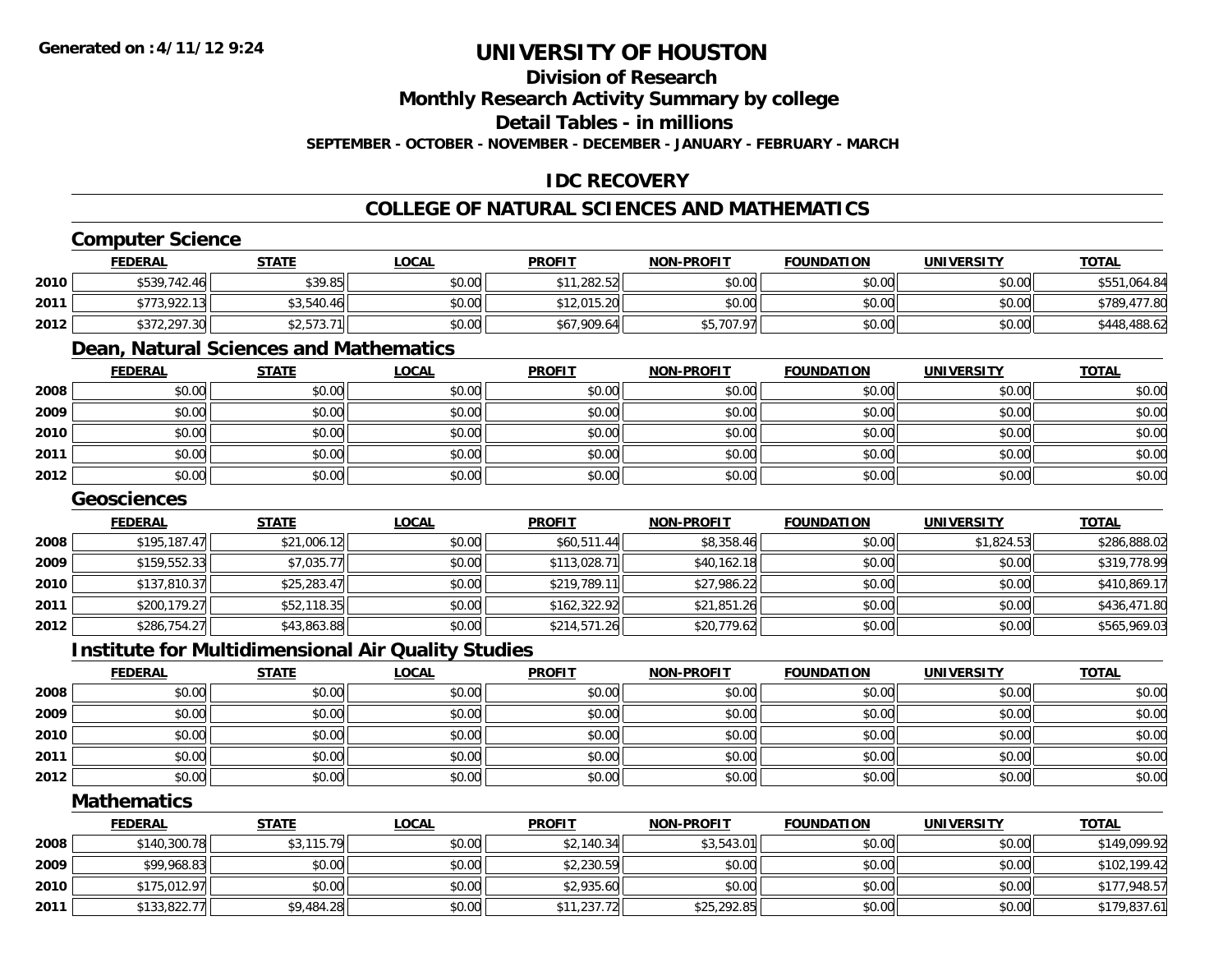#### **Division of Research**

**Monthly Research Activity Summary by college**

**Detail Tables - in millions**

**SEPTEMBER - OCTOBER - NOVEMBER - DECEMBER - JANUARY - FEBRUARY - MARCH**

### **IDC RECOVERY**

#### **COLLEGE OF NATURAL SCIENCES AND MATHEMATICS**

|       | <b>Mathematics</b> |              |              |                |                   |                   |                   |                 |
|-------|--------------------|--------------|--------------|----------------|-------------------|-------------------|-------------------|-----------------|
|       | <b>FEDERAL</b>     | <b>STATE</b> | <b>LOCAL</b> | <b>PROFIT</b>  | <b>NON-PROFIT</b> | <b>FOUNDATION</b> | <b>UNIVERSITY</b> | <b>TOTAL</b>    |
| 2012  | \$117,458.98       | \$13,862.30  | \$0.00       | \$32,518.37    | \$9,667.41        | (\$252.50)        | \$0.00            | \$173,254.55    |
|       | <b>Physics</b>     |              |              |                |                   |                   |                   |                 |
|       | <b>FEDERAL</b>     | <b>STATE</b> | <b>LOCAL</b> | <b>PROFIT</b>  | <b>NON-PROFIT</b> | <b>FOUNDATION</b> | <b>UNIVERSITY</b> | <b>TOTAL</b>    |
| 2008  | \$201,899.91       | \$0.00       | \$0.00       | \$57,946.42    | \$11,005.35       | \$0.00            | \$0.00            | \$270,851.68    |
| 2009  | \$148,002.49       | \$0.00       | \$0.00       | \$108,851.43   | \$8,141.44        | \$0.00            | \$0.00            | \$264,995.35    |
| 2010  | \$266,190.89       | \$0.00       | \$0.00       | \$109,091.54   | \$4,932.69        | \$0.00            | \$0.00            | \$380,215.11    |
| 2011  | \$318,128.73       | \$0.00       | \$0.00       | \$115,332.39   | \$0.96            | \$0.00            | \$0.00            | \$433,462.08    |
| 2012  | \$409,456.79       | \$0.00       | \$0.00       | \$28,005.71    | \$394.22          | \$0.00            | \$0.00            | \$437,856.72    |
| Total | \$10,410,909.35    | \$208,828.77 | \$0.00       | \$1,476,975.55 | \$257,477.04      | \$2,788.87        | \$88,977.98       | \$12,445,957.55 |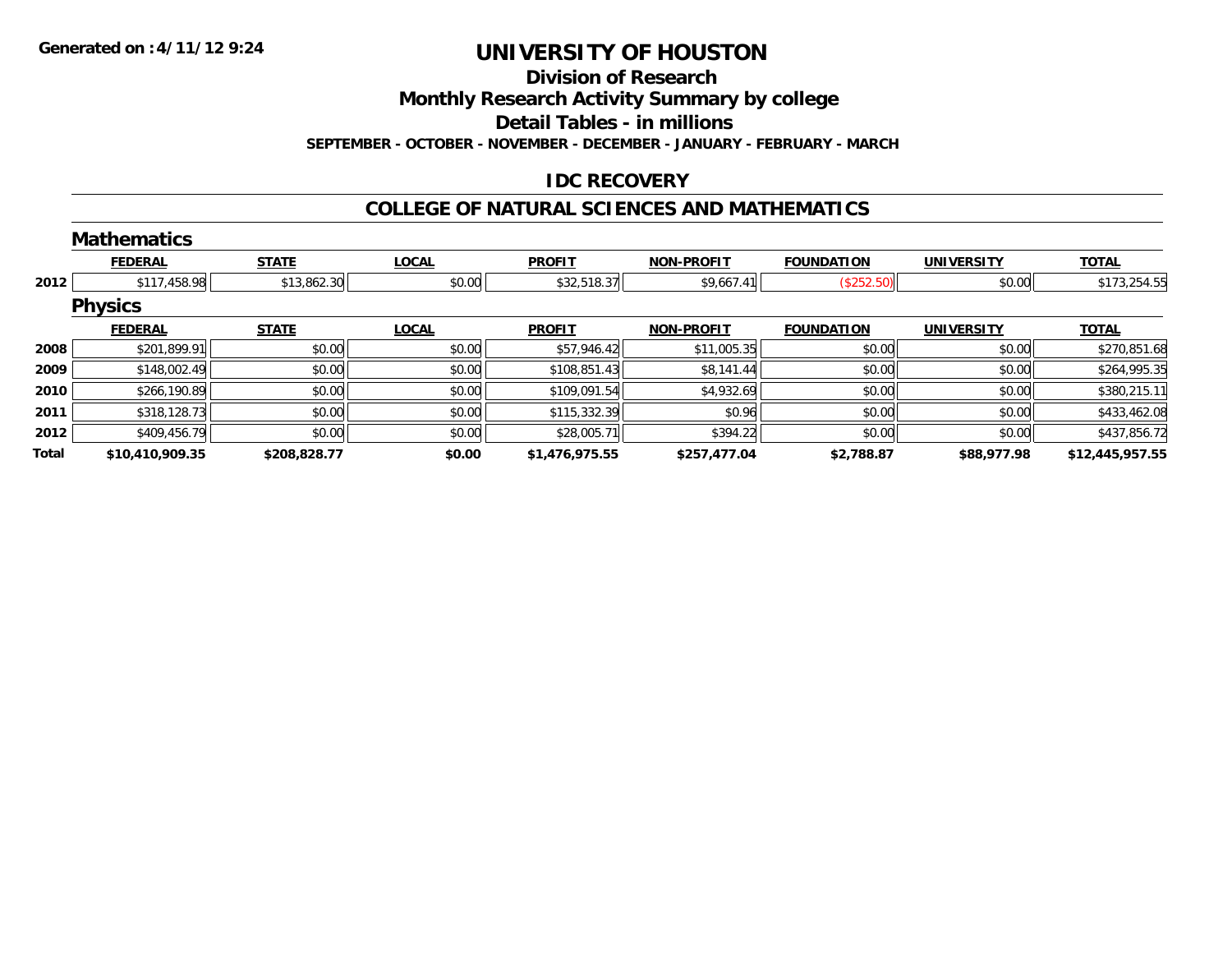# **Division of Research**

**Monthly Research Activity Summary by college**

**Detail Tables - in millions**

**SEPTEMBER - OCTOBER - NOVEMBER - DECEMBER - JANUARY - FEBRUARY - MARCH**

#### **IDC RECOVERY**

#### **COLLEGE OF OPTOMETRY**

### **Optometry, Community**

|       | .              |              |              |               |                   |                   |                   |                |
|-------|----------------|--------------|--------------|---------------|-------------------|-------------------|-------------------|----------------|
|       | <b>FEDERAL</b> | <b>STATE</b> | <b>LOCAL</b> | <b>PROFIT</b> | <b>NON-PROFIT</b> | <b>FOUNDATION</b> | <b>UNIVERSITY</b> | <b>TOTAL</b>   |
| 2008  | \$623,374.09   | \$0.00       | \$0.00       | \$35,323.42   | \$72.54           | \$0.00            | \$26,312.33       | \$685,082.38   |
| 2009  | \$405,308.00   | \$314.82     | \$0.00       | \$21,798.62   | \$0.00            | \$0.00            | \$28,754.12       | \$456,175.56   |
| 2010  | \$653,310.70   | \$1,421.14   | \$0.00       | \$66,380.37   | \$0.00            | \$0.00            | \$18,914.44       | \$740,026.65   |
| 2011  | \$527,861.98   | \$0.00       | \$0.00       | \$31,004.05   | \$0.00            | \$0.00            | \$20,179.12       | \$579,045.15   |
| 2012  | \$624,845.08   | \$0.00       | \$0.00       | \$46,495.60   | \$0.00            | \$0.00            | \$32,077.87       | \$703,418.55   |
| Total | \$2,834,699.85 | \$1,735.96   | \$0.00       | \$201,002.06  | \$72.54           | \$0.00            | \$126,237.88      | \$3,163,748.29 |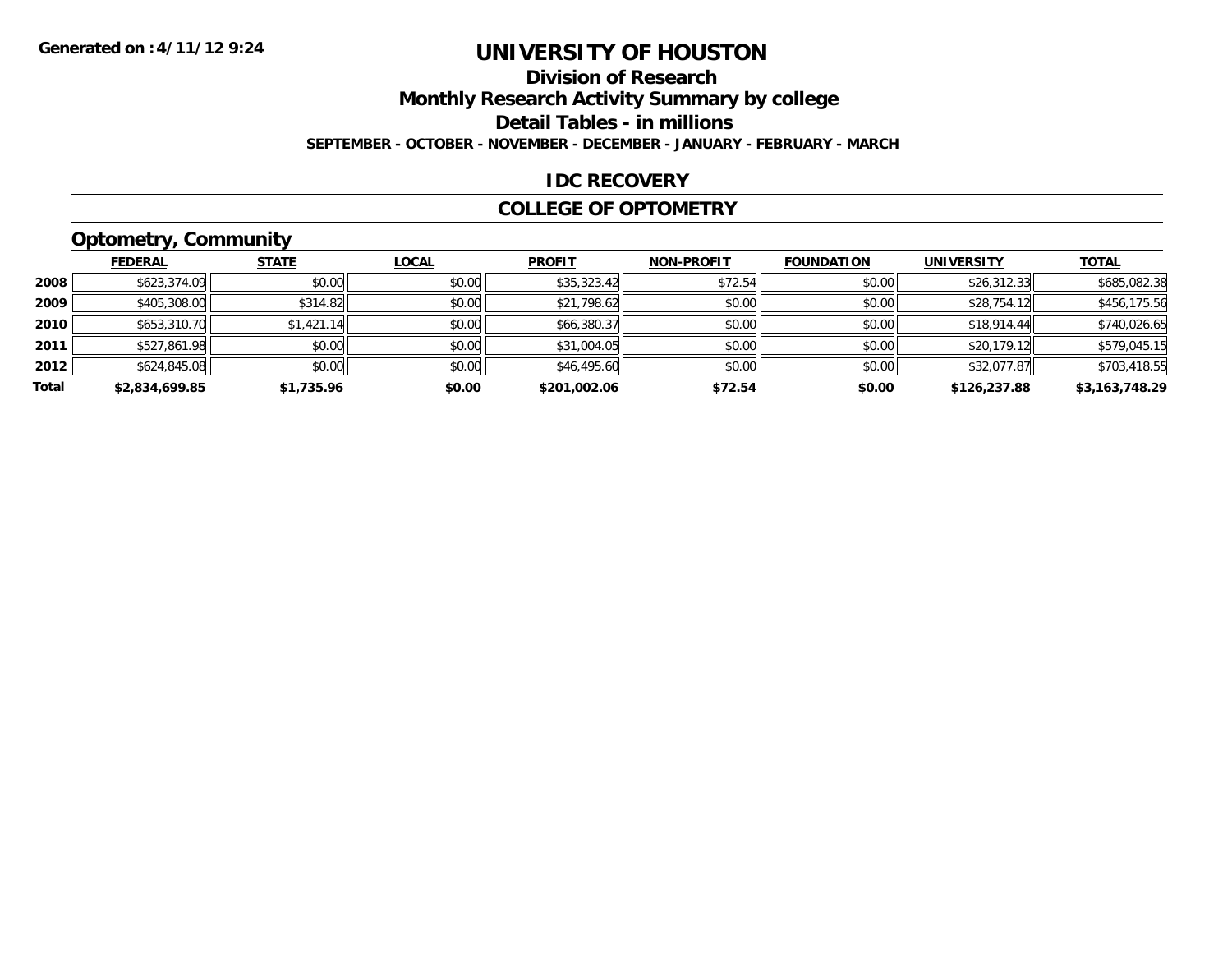# **Division of Research**

# **Monthly Research Activity Summary by college**

### **Detail Tables - in millions**

#### **SEPTEMBER - OCTOBER - NOVEMBER - DECEMBER - JANUARY - FEBRUARY - MARCH**

#### **IDC RECOVERY**

#### **COLLEGE OF PHARMACY**

### **Clinical Sciences and Administration**

|      | <b>FEDERAL</b> | <b>STATE</b> | <b>LOCAL</b> | <b>PROFIT</b> | <b>NON-PROFIT</b> | <b>FOUNDATION</b> | <b>UNIVERSITY</b> | <b>TOTAL</b> |
|------|----------------|--------------|--------------|---------------|-------------------|-------------------|-------------------|--------------|
| 2008 | \$11,130.82    | \$0.00       | \$0.00       | \$33,781.30   | \$0.00            | \$828.20          | \$0.00            | \$45,740.32  |
| 2009 | \$24,168.84    | \$0.00       | \$0.00       | \$53,230.42   | \$35.99           | \$105.38          | \$32.05           | \$77,572.68  |
| 2010 | \$19,450.71    | \$0.00       | \$0.00       | \$38,823.19   | \$8,208.15        | \$0.00            | \$216.46          | \$66,698.51  |
| 2011 | \$36,807.75    | \$0.00       | \$0.00       | \$42,503.04   | \$12,552.62       | \$0.00            | \$4.97            | \$91,868.39  |
| 2012 | \$26,359.05    | \$0.00       | \$0.00       | \$39,588.41   | $($ \$11.27)      | \$0.00            | \$0.00            | \$65,936.19  |

#### **Dean, Pharmacy**

|      | <b>FEDERAL</b> | <b>STATE</b> | <u>LOCAL</u> | <b>PROFIT</b> | <b>NON-PROFIT</b> | <b>FOUNDATION</b> | <b>UNIVERSITY</b> | <b>TOTAL</b> |
|------|----------------|--------------|--------------|---------------|-------------------|-------------------|-------------------|--------------|
| 2008 | \$0.00         | \$0.00       | \$0.00       | \$0.00        | \$0.00            | \$0.00            | \$0.00            | \$0.00       |
| 2009 | \$0.00         | \$0.00       | \$0.00       | \$0.00        | \$0.00            | \$0.00            | \$0.00            | \$0.00       |
| 2010 | \$0.00         | \$0.00       | \$0.00       | \$0.00        | \$0.00            | \$0.00            | \$0.00            | \$0.00       |
| 2011 | \$0.00         | \$0.00       | \$0.00       | \$0.00        | \$0.00            | \$0.00            | \$0.00            | \$0.00       |
| 2012 | \$0.00         | \$0.00       | \$0.00       | \$0.00        | \$0.00            | \$0.00            | \$0.00            | \$0.00       |

### **Pharmacological and Pharmaceutical Sciences**

|       | <b>FEDERAL</b> | <b>STATE</b> | <b>LOCAL</b> | <b>PROFIT</b> | <b>NON-PROFIT</b> | <b>FOUNDATION</b> | <b>UNIVERSITY</b> | <b>TOTAL</b>   |
|-------|----------------|--------------|--------------|---------------|-------------------|-------------------|-------------------|----------------|
| 2008  | \$327,872.84   | \$0.00       | \$0.00       | \$12,046.83   | \$2,362.64        | \$0.00            | \$0.00            | \$342,282.31   |
| 2009  | \$251,737.60   | \$0.00       | \$0.00       | \$7,725.35    | \$5,299.79        | \$3.51            | \$0.00            | \$264,766.25   |
| 2010  | \$444,806.41   | \$0.00       | \$0.00       | (\$422.90)    | \$8,283.30        | \$1,300.39        | \$0.00            | \$453,967.20   |
| 2011  | \$525,432.66   | \$0.00       | \$0.00       | \$0.00        | \$10,894.74       | \$0.00            | \$0.00            | \$536,327.40   |
| 2012  | \$291,966.91   | \$0.00       | \$0.00       | \$0.00        | \$5,357.87        | \$291.71          | \$0.00            | \$297,616.49   |
| Total | \$1,959,733.59 | \$0.00       | \$0.00       | \$227,275.64  | \$52,983.83       | \$2,529.19        | \$253.48          | \$2,242,775.72 |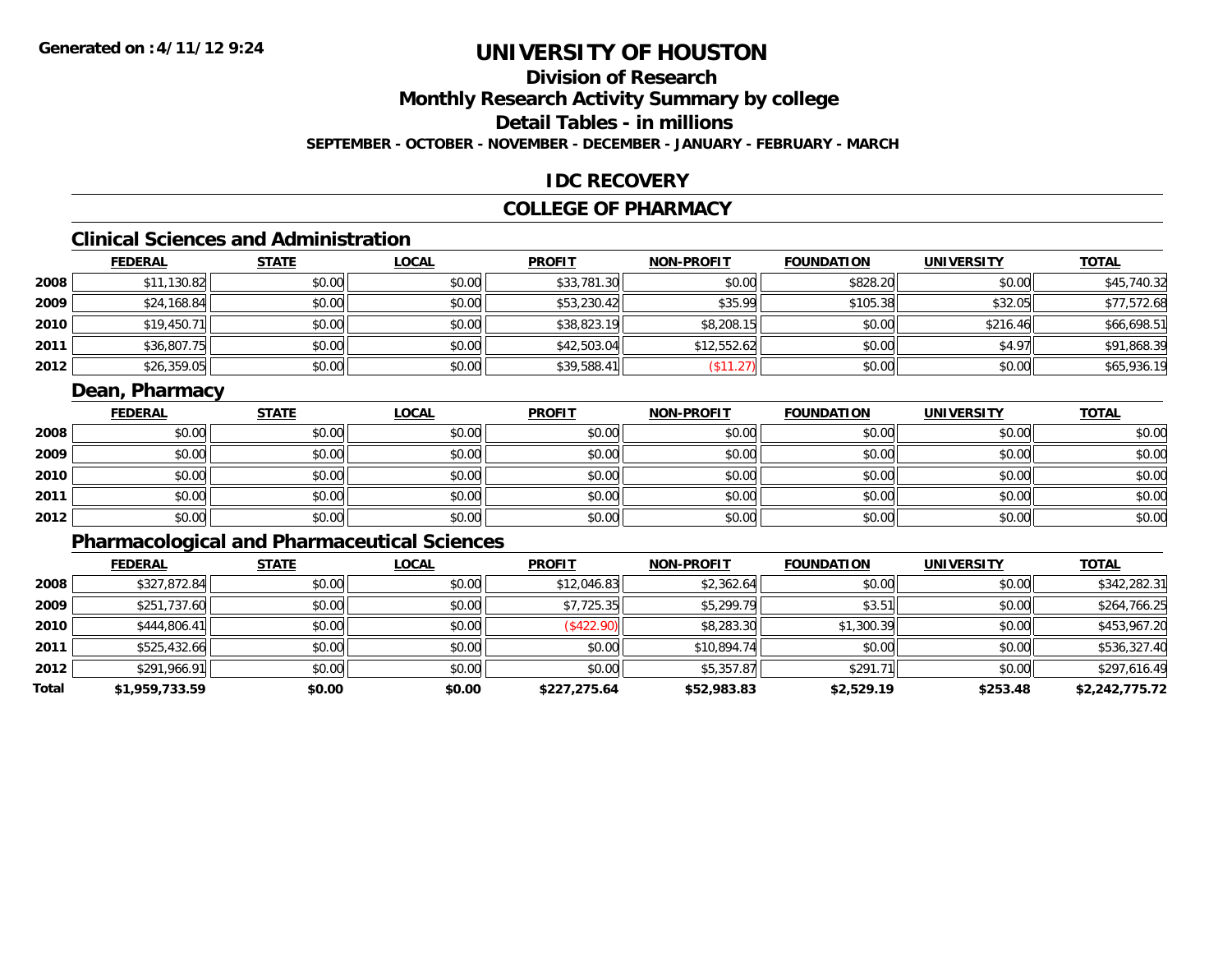**2010**

**2011**

**2012**

# **UNIVERSITY OF HOUSTON**

#### **Division of Research**

**Monthly Research Activity Summary by college**

**Detail Tables - in millions**

**SEPTEMBER - OCTOBER - NOVEMBER - DECEMBER - JANUARY - FEBRUARY - MARCH**

#### **IDC RECOVERY**

#### **COLLEGE OF TECHNOLOGY**

#### **Center for Life Sciences Technology FEDERAL STATE LOCAL PROFIT NON-PROFIT FOUNDATION UNIVERSITY TOTALTOTAL 2008**8 \$0.00 \$0.00 \$0.00 \$0.00 \$0.00 \$0.00 \$0.00 \$0.00 \$0.00 \$0.00 \$0.00 \$0.00 \$0.00 \$0.00 \$0.00 \$0.00 \$0.00 **2009** \$0.00 \$0.00 \$0.00 \$0.00 \$0.00 \$0.00 \$0.00 \$0.00 **2010** $\, \mathsf{0} \, | \qquad \qquad \mathsf{50.00} | \qquad \qquad \mathsf{50.00} | \qquad \qquad \mathsf{50.00} | \qquad \qquad \mathsf{50.00} | \qquad \qquad \mathsf{50.00} | \qquad \qquad \mathsf{50.00} | \qquad \qquad \mathsf{50.00} | \qquad \qquad \mathsf{50.00} | \qquad \qquad \mathsf{50.00} | \qquad \qquad \mathsf{50.00} | \qquad \qquad \mathsf{50.00} | \qquad \qquad \mathsf{50.00} | \qquad \q$ **Center for Technology Literacy FEDERAL STATE LOCAL PROFIT NON-PROFIT FOUNDATION UNIVERSITY TOTAL2010** $\textsf{\textbf{0}} \parallel \textsf{\textbf{0}}$   $\textsf{\textbf{0}}$   $\textsf{\textbf{0}}$   $\textsf{\textbf{0}}$   $\textsf{\textbf{0}}$   $\textsf{\textbf{0}}$   $\textsf{\textbf{0}}$   $\textsf{\textbf{0}}$   $\textsf{\textbf{0}}$   $\textsf{\textbf{0}}$   $\textsf{\textbf{0}}$   $\textsf{\textbf{0}}$   $\textsf{\textbf{0}}$   $\textsf{\textbf{0}}$   $\textsf{\textbf{0}}$   $\textsf{\textbf{0}}$   $\textsf{\textbf{0}}$   $\textsf{\text$ **2011**1 \$90,423.87 \$0.00 \$0.00 \$0.00 \$0.00 \$0.00 \$0.00 \$0.00 \$0.00 \$0.00 \$0.00 \$0.00 \$0.00 \$90,423.87 **2012**2 \$19,282.76 \$0.00 \$0.00 \$0.00 \$0.00 \$0.00 \$0.00 \$0.00 \$0.00 \$0.00 \$0.00 \$0.00 \$0.00 \$0.00 \$79,282.76 **Dean, Technology FEDERAL STATE LOCAL PROFIT NON-PROFIT FOUNDATION UNIVERSITY TOTAL2008**8 \$63,635.72 \$63,635.72 \$0.00 \$0.00 \$0.00 \$0.00 \$0.00 \$0.00 \$0.00 \$0.00 \$0.00 \$0.00 \$0.00 \$63,635.72 **2009** \$83,171.66 \$0.00 \$0.00 \$0.00 \$0.00 \$0.00 \$0.00 \$83,171.66 **2010** $\textsf{[0]} \quad \textsf{[0]} \quad \textsf{[0]} \quad \textsf{[0]} \quad \textsf{[0]} \quad \textsf{[0]} \quad \textsf{[0]} \quad \textsf{[0]} \quad \textsf{[0]} \quad \textsf{[0]} \quad \textsf{[0]} \quad \textsf{[0]} \quad \textsf{[0]} \quad \textsf{[0]} \quad \textsf{[0]} \quad \textsf{[0]} \quad \textsf{[0]} \quad \textsf{[0]} \quad \textsf{[0]} \quad \textsf{[0]} \quad \textsf{[0]} \quad \textsf{[0]} \quad \textsf{[0]} \quad \textsf{[0]} \quad \textsf{$ **2011**1 \$30,065.28 \$0.00 \$0.00 \$0.00 \$0.00 \$0.00 \$0.00 \$0.00 \$0.00 \$0.00 \$0.00 \$0.00 \$0.00 \$0.00 \$30,065.28 **2012**2 \$32,927.26 \$0.00 \$0.00 \$0.00 \$0.00 \$0.00 \$0.00 \$0.00 \$0.00 \$0.00 \$0.00 \$0.00 \$0.00 \$12,927.26 **Engineering Technology FEDERAL STATE LOCAL PROFIT NON-PROFIT FOUNDATION UNIVERSITY TOTALTOTAL 2008**8 \$91,461.79 \$0.00 \$0.00 \$0.00 \$0.00 \$0.00 \$0.00 \$611.44 \$0.00 \$0.00 \$0.00 \$0.00 \$155.26 \$155.26 \$92,228.49 **20099** \$14,528.21 \$0.00 \$0.00 \$0.00 \$0.00 \$0.00 \$91.30 \$91.30 \$2,361.19 \$2,361.19 \$2,641.87 \$19,622.57 **2010** \$30,605.51 \$0.00 \$0.00 \$630.64 \$0.00 \$12,724.99 \$38.22 \$43,999.36 **2011** \$66,973.49 \$0.00 \$0.00 \$0.00 \$0.00 \$8,326.02 \$0.00 \$75,299.51 **2012**2 \$56,048.30 \$0.00 \$0.00 \$0.00 \$0.00 \$0.00 \$1,427.29 \$4,427.29 \$0.00 \$0.00 \$0.00 \$0.00 \$0.00 \$60,475.59 **Human Development and Consumer Science FEDERAL STATE LOCAL PROFIT NON-PROFIT FOUNDATION UNIVERSITY TOTALTOTAL 2008**8 \$3,625.71 \$4,325.45 \$4,325.45 \$0.00 \$0.00 \$264.79 \$264.79 \$0.00 \$0.00 \$0.00 \$0.00 \$0.00 \$8,215.95 **2009**

**9** \$6,637.40 \$0.00 \$0.00 \$0.00 \$0.00 \$0.00 \$350.61 \$350.61 \$0.00 \$0.00 \$0.00 \$0.00 \$0.00 \$6,988.01

\$617.04 \$0.00 \$0.00 \$415.56 \$0.00 \$0.00 \$0.00 \$1,032.60

\$213.79 \$0.00 \$0.00 \$136.23 \$0.00 \$0.00 \$0.00 \$350.02

2 | \$127.81|| \$0.00|| \$0.00|| \$0.00|| \$0.00|| \$0.00|| \$0.00|| \$0.00|| \$0.00|| \$0.00|| \$127.81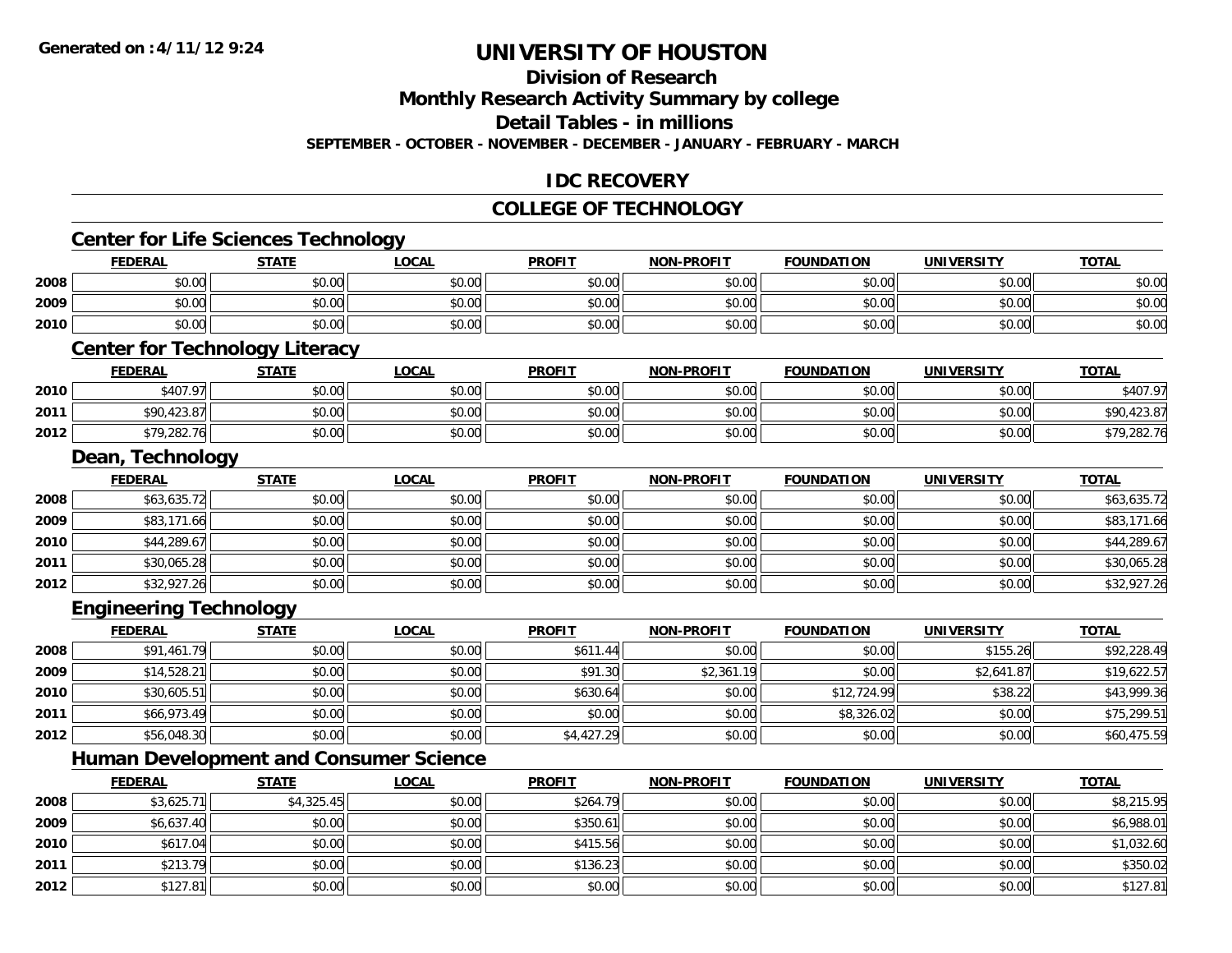# **Division of Research**

**Monthly Research Activity Summary by college**

**Detail Tables - in millions**

**SEPTEMBER - OCTOBER - NOVEMBER - DECEMBER - JANUARY - FEBRUARY - MARCH**

### **IDC RECOVERY**

#### **COLLEGE OF TECHNOLOGY**

### **Information & Logistics Technology**

|      | <b>FEDERAL</b> | <b>STATE</b> | <b>LOCAL</b> | <b>PROFIT</b> | <b>NON-PROFIT</b> | <b>FOUNDATION</b> | <b>UNIVERSITY</b> | <b>TOTAL</b> |
|------|----------------|--------------|--------------|---------------|-------------------|-------------------|-------------------|--------------|
| 2008 | \$6,355.50     | \$0.00       | \$0.00       | \$0.00        | \$0.00            | \$0.00            | \$0.00            | \$6,355.50   |
| 2009 | \$8,691.35     | \$0.00       | \$0.00       | \$0.00        | \$0.00            | \$0.00            | \$0.00            | \$8,691.35   |
| 2010 | \$1,978.67     | \$0.00       | \$0.00       | \$0.00        | \$0.00            | \$0.00            | \$0.00            | \$1,978.67   |
| 2011 | \$100.4        | \$0.00       | \$0.00       | \$0.00        | \$0.00            | \$0.00            | \$0.00            | (\$100.40)   |
| 2012 | \$8,863.65     | \$0.00       | \$0.00       | \$0.00        | \$0.00            | \$0.00            | \$0.00            | \$8,863.65   |

### **Texas Manufacturing Assistance Center**

|       | <b>FEDERAL</b> | <b>STATE</b> | <b>LOCAL</b> | <b>PROFIT</b> | <b>NON-PROFIT</b> | <b>FOUNDATION</b> | <b>UNIVERSITY</b> | <b>TOTAL</b> |
|-------|----------------|--------------|--------------|---------------|-------------------|-------------------|-------------------|--------------|
| 2008  | \$0.00         | \$0.00       | \$0.00       | \$0.00        | \$0.00            | \$0.00            | \$0.00            | \$0.00       |
| 2009  | \$0.00         | \$0.00       | \$0.00       | \$0.00        | \$0.00            | \$0.00            | \$0.00            | \$0.00       |
| 2010  | \$0.00         | \$0.00       | \$0.00       | \$0.00        | \$0.00            | \$0.00            | \$0.00            | \$0.00       |
| 2011  | \$0.00         | \$0.00       | \$0.00       | \$0.00        | \$0.00            | \$0.00            | \$0.00            | \$0.00       |
| Total | \$720,831.99   | \$4,325.45   | \$0.00       | \$6,927.86    | \$2,361.19        | \$21,051.01       | \$2,835.35        | \$758,332.84 |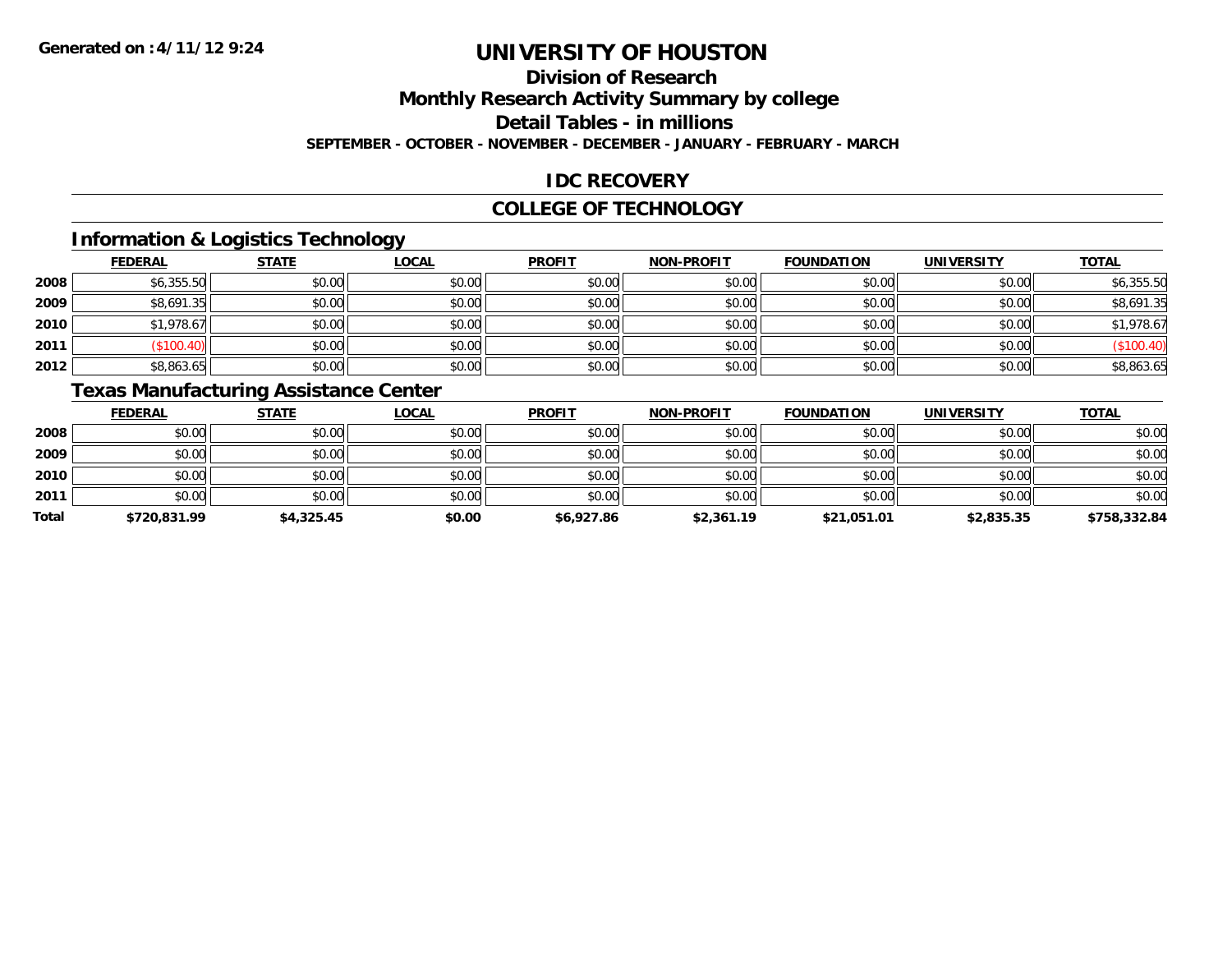### **Division of Research**

**Monthly Research Activity Summary by college**

**Detail Tables - in millions**

**SEPTEMBER - OCTOBER - NOVEMBER - DECEMBER - JANUARY - FEBRUARY - MARCH**

#### **IDC RECOVERY**

### **CULLEN COLLEGE OF ENGINEERING**

### **Biomedical Engineering**

|      | <b>FEDERAL</b> | <b>STATE</b> | <u>LOCAL</u> | <b>PROFIT</b> | <b>NON-PROFIT</b> | <b>FOUNDATION</b> | <b>UNIVERSITY</b> | <b>TOTAL</b> |
|------|----------------|--------------|--------------|---------------|-------------------|-------------------|-------------------|--------------|
| 2008 | \$17,408.07    | \$0.00       | \$0.00       | \$0.00        | \$0.00            | \$11,048.20       | \$0.00            | \$28,456.27  |
| 2009 | \$15,136.32    | \$0.00       | \$0.00       | \$0.00        | \$0.00            | \$544.78          | \$0.00            | \$15,681.10  |
| 2010 | \$44,712.78    | \$0.00       | \$0.00       | \$0.00        | \$0.00            | (\$26.35)         | \$0.00            | \$44,686.43  |
| 2011 | \$39,640.95    | \$0.00       | \$0.00       | \$0.00        | \$0.00            | \$0.00            | \$0.00            | \$39,640.95  |
| 2012 | \$55,175.60    | \$0.00       | \$0.00       | \$0.00        | \$0.00            | \$0.00            | \$0.00            | \$55,175.60  |
|      | $\sim$<br>.    | .            |              |               |                   |                   |                   |              |

#### **Center for Innovative Grouting Materials and Tech**

|      | <u>FEDERAL</u> | <b>STATE</b> | <u>LOCAL</u>  | <b>PROFIT</b> | <b>NON-PROFIT</b> | <b>FOUNDATION</b> | UNIVERSITY | <b>TOTAL</b> |
|------|----------------|--------------|---------------|---------------|-------------------|-------------------|------------|--------------|
| 2010 | \$0.00         | \$0.00       | 0000<br>JU.UU | \$0.00        | \$0.00            | \$0.00            | \$0.00     | \$0.00       |
| 2011 | \$0.00         | \$0.00       | \$0.00        | \$0.00        | \$0.00            | \$0.00            | \$0.00     | \$0.00       |
| 2012 | \$0.00         | \$0.00       | \$0.00        | \$0.00        | \$0.00            | \$0.00            | \$0.00     | \$0.00       |

#### **Chemical Engineering**

|      | <b>FEDERAL</b> | <u>STATE</u>    | <u>LOCAL</u> | <b>PROFIT</b> | <b>NON-PROFIT</b> | <b>FOUNDATION</b>         | <b>UNIVERSITY</b> | <u>TOTAL</u> |
|------|----------------|-----------------|--------------|---------------|-------------------|---------------------------|-------------------|--------------|
| 2008 | \$265,030.93   | \$28,605.07     | \$2,247.82   | \$60,421.56   | \$0.00            | \$90.00                   | \$0.00            | \$356,395.38 |
| 2009 | \$248,154.84   | \$181,583.18    | \$4,188.58   | \$119,160.28  | \$0.00            | \$1,594.03                | \$0.00            | \$554,680.91 |
| 2010 | \$408,292.95   | (\$45,551.26)   | \$3,945.37   | \$50,062.47   | \$0.00            | \$901.27                  | \$30,015.05       | \$447,665.85 |
| 2011 | \$439,065.04   | (\$404, 840.66) | \$1,411.18   | \$105,237.84  | \$0.00            | $($ \$219.31) $\parallel$ | \$28,807.05       | \$169,461.13 |
| 2012 | \$455,620.24   | \$3,275.56      | \$224.16     | \$171,398.93  | \$0.00            | \$105.41                  | \$0.02            | \$630,624.32 |

#### **Civil Engineering**

|      | <b>FEDERAL</b> | <u>STATE</u> | <u>LOCAL</u> | <b>PROFIT</b> | <b>NON-PROFIT</b> | <b>FOUNDATION</b> | <b>UNIVERSITY</b> | <b>TOTAL</b> |
|------|----------------|--------------|--------------|---------------|-------------------|-------------------|-------------------|--------------|
| 2008 | \$118,383.20   | \$11,358.10  | \$9,226.30   | \$6,638.27    | \$7,416.05        | \$0.00            | \$0.00            | \$153,021.92 |
| 2009 | \$117,657.00   | \$10,981.08  | \$6,514.83   | \$226.46      | \$5,268.78        | \$0.00            | \$0.00            | \$140,648.14 |
| 2010 | \$72,573.66    | \$15,311.31  | \$25,164.99  | \$11,860.65   | \$10,289.43       | \$0.00            | \$0.00            | \$135,200.04 |
| 2011 | \$148,003.61   | \$12,437.98  | \$0.00       | \$36,239.52   | \$13,478.15       | \$0.00            | \$5,260.31        | \$215,419.57 |
| 2012 | \$135,508.09   | \$12,253.17  | \$23,911.21  | \$16,971.29   | \$9,824.65        | \$0.00            | \$0.00            | \$198,468.41 |

### **Composites Engineering and Applications Center**

|      | <b>CENEDAI</b> | $   -$                    | $\bigcap$<br>$\cdots$ | <b>PROFIT</b> | ------<br>----                                               | <b>FAURIBATIAN</b> | UNIVERSITY             | <b>TOTAL</b> |
|------|----------------|---------------------------|-----------------------|---------------|--------------------------------------------------------------|--------------------|------------------------|--------------|
| 2011 | 0000<br>,u.uu  | 0000<br>40.0              | 0000<br>vv.vv         | 0.00<br>JU.U  | $\triangle$ $\triangle$ $\triangle$<br>$v \circ \mathcal{L}$ | 0.00<br>DU.UU      | $\sim$ $\sim$<br>JU.UU | \$0.00       |
| 2012 | \$0.00         | $\sim$<br>$\sim$<br>JU.UL | $\sim$ 00<br>vu.vu    | 0000<br>JU.UU | vv.vv                                                        | 0000<br>DU.UU      | 0000<br>JU.UU          | \$0.00       |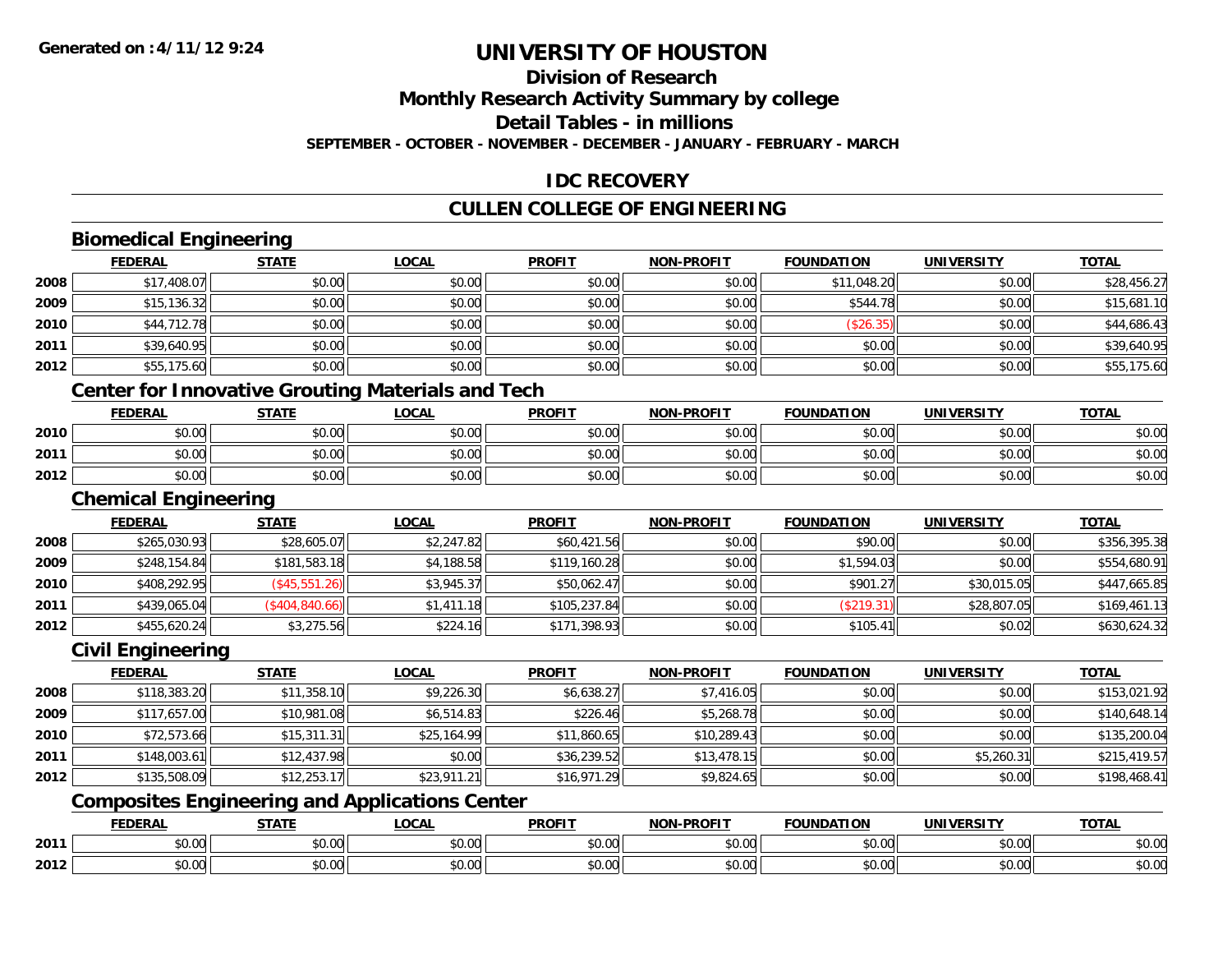#### **Division of Research**

**Monthly Research Activity Summary by college**

**Detail Tables - in millions**

**SEPTEMBER - OCTOBER - NOVEMBER - DECEMBER - JANUARY - FEBRUARY - MARCH**

#### **IDC RECOVERY**

### **CULLEN COLLEGE OF ENGINEERING**

|      | Dean, Engineering                            |              |              |               |                   |                   |                   |              |
|------|----------------------------------------------|--------------|--------------|---------------|-------------------|-------------------|-------------------|--------------|
|      | <b>FEDERAL</b>                               | <b>STATE</b> | <b>LOCAL</b> | <b>PROFIT</b> | <b>NON-PROFIT</b> | <b>FOUNDATION</b> | <b>UNIVERSITY</b> | <b>TOTAL</b> |
| 2009 | \$0.00                                       | \$0.00       | \$0.00       | \$0.00        | \$0.00            | \$0.00            | \$0.00            | \$0.00       |
| 2010 | \$2,858.23                                   | \$0.00       | \$0.00       | \$0.00        | \$0.00            | \$0.00            | \$0.00            | \$2,858.23   |
| 2011 | \$2,879.76                                   | \$0.00       | \$0.00       | \$0.00        | \$0.00            | \$0.00            | \$0.00            | \$2,879.76   |
| 2012 | \$2,569.79                                   | \$0.00       | \$0.00       | \$0.00        | \$0.00            | \$0.00            | \$0.00            | \$2,569.79   |
|      | Do Not Use                                   |              |              |               |                   |                   |                   |              |
|      | <b>FEDERAL</b>                               | <b>STATE</b> | <b>LOCAL</b> | <b>PROFIT</b> | <b>NON-PROFIT</b> | <b>FOUNDATION</b> | <b>UNIVERSITY</b> | <b>TOTAL</b> |
| 2012 | \$0.00                                       | \$0.00       | \$0.00       | \$0.00        | \$0.00            | \$0.00            | \$0.00            | \$0.00       |
|      | <b>Electrical &amp; Computer Engineering</b> |              |              |               |                   |                   |                   |              |
|      | <b>FEDERAL</b>                               | <b>STATE</b> | <b>LOCAL</b> | <b>PROFIT</b> | <b>NON-PROFIT</b> | <b>FOUNDATION</b> | <b>UNIVERSITY</b> | <b>TOTAL</b> |
| 2008 | \$345,316.51                                 | \$15,625.81  | \$0.00       | \$11,182.76   | \$949.83          | \$0.00            | \$362.26          | \$373,437.18 |
| 2009 | \$204,168.42                                 | \$13,194.33  | \$0.00       | \$32,807.88   | \$19,023.61       | \$0.00            | \$6,164.36        | \$275,358.61 |
| 2010 | \$254,844.85                                 | \$8,498.12   | \$0.00       | \$55,197.58   | \$8,829.71        | \$0.00            | \$89.18           | \$327,459.44 |
| 2011 | \$372,282.86                                 | \$15,050.13  | \$0.00       | \$40,311.40   | \$4,648.54        | \$0.00            | \$2,455.44        | \$434,748.36 |
| 2012 | \$390,566.88                                 | \$864.78     | \$0.00       | \$67,925.97   | (\$3,369.47)      | (\$16, 163.66)    | \$0.21            | \$439,824.71 |
|      | <b>Industrial Engineering</b>                |              |              |               |                   |                   |                   |              |
|      | <b>FEDERAL</b>                               | <b>STATE</b> | <b>LOCAL</b> | <b>PROFIT</b> | <b>NON-PROFIT</b> | <b>FOUNDATION</b> | <b>UNIVERSITY</b> | <b>TOTAL</b> |
| 2008 | \$5,452.91                                   | \$0.00       | \$0.00       | \$0.00        | \$0.00            | \$0.00            | \$0.00            | \$5,452.91   |
| 2009 | \$21,379.66                                  | \$0.00       | \$0.00       | \$2,158.44    | \$0.00            | \$0.00            | \$0.00            | \$23,538.10  |
| 2010 | \$19,417.87                                  | \$762.21     | \$0.00       | \$0.00        | \$0.00            | \$0.00            | \$0.00            | \$20,180.08  |
| 2011 | \$16,335.41                                  | \$1,517.54   | \$11,994.11  | \$0.00        | \$0.00            | \$0.00            | \$0.00            | \$29,847.06  |
| 2012 | \$18,145.62                                  | \$2.80       | \$12,730.07  | (\$102.80)    | \$0.00            | \$0.00            | \$0.00            | \$30,775.69  |
|      | <b>Mechanical Engineering</b>                |              |              |               |                   |                   |                   |              |
|      | <b>FEDERAL</b>                               | <b>STATE</b> | <b>LOCAL</b> | <b>PROFIT</b> | <b>NON-PROFIT</b> | <b>FOUNDATION</b> | <b>UNIVERSITY</b> | <b>TOTAL</b> |
| 2008 | \$139,233.93                                 | \$0.00       | \$0.00       | \$61,672.75   | \$3,431.71        | \$0.00            | \$0.00            | \$204,338.39 |
| 2009 | \$152,376.69                                 | \$0.00       | \$0.00       | \$79,701.97   | \$20,069.48       | \$0.00            | \$0.00            | \$252,148.14 |
| 2010 | \$337,661.07                                 | \$0.00       | \$0.00       | \$47,754.61   | \$22,785.12       | \$0.00            | \$0.00            | \$408,200.80 |
| 2011 | \$484,357.08                                 | \$0.00       | \$0.00       | \$134,755.10  | \$11,670.41       | \$6,149.93        | \$0.00            | \$636,932.52 |
| 2012 | \$357,981.91                                 | \$0.00       | \$0.00       | \$59,186.38   | \$15,735.92       | \$16,751.61       | \$0.00            | \$449,655.82 |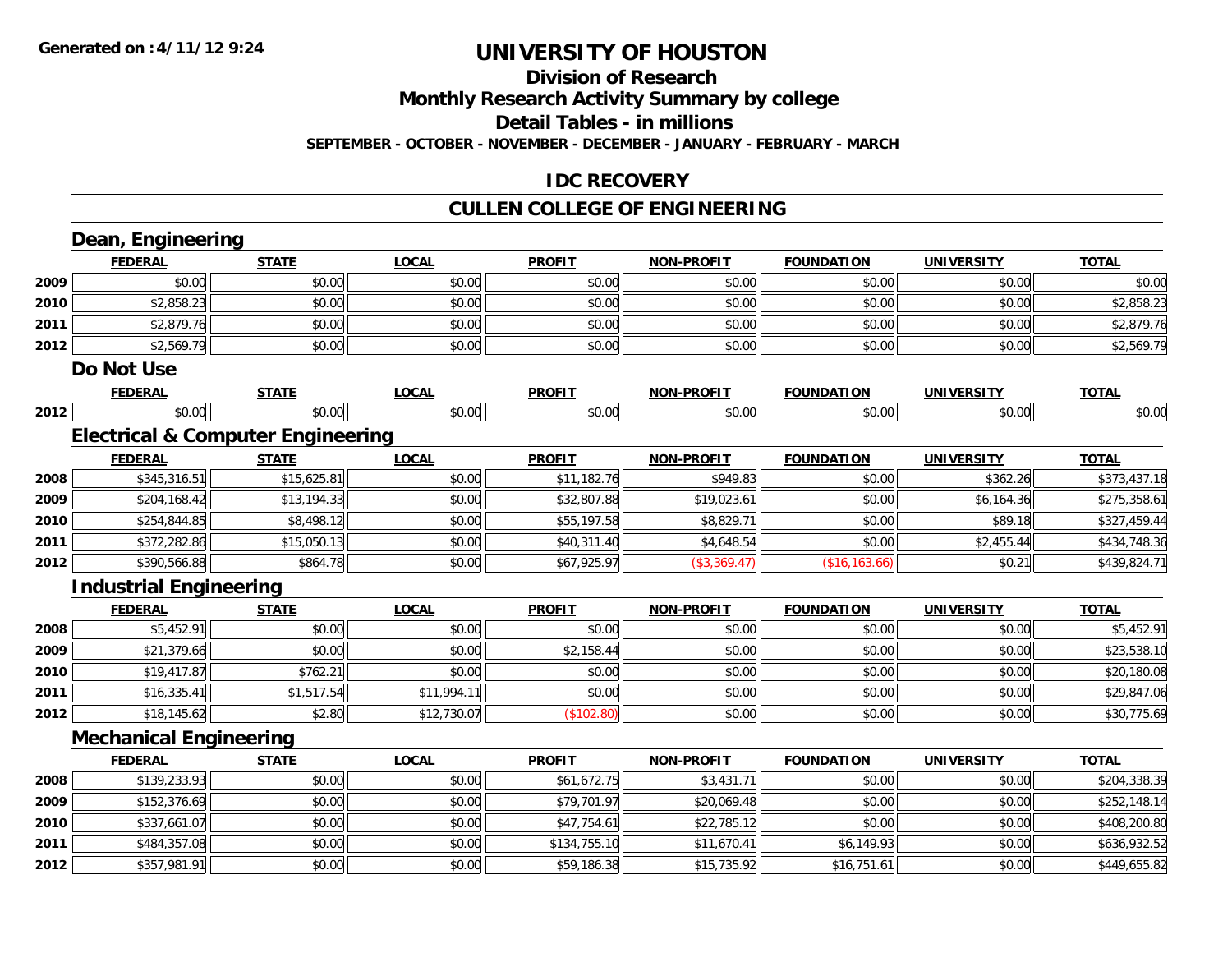### **Division of Research**

**Monthly Research Activity Summary by college**

**Detail Tables - in millions**

**SEPTEMBER - OCTOBER - NOVEMBER - DECEMBER - JANUARY - FEBRUARY - MARCH**

#### **IDC RECOVERY**

#### **CULLEN COLLEGE OF ENGINEERING**

#### **National Wind Energy Center**

|      | ------<br>. rv | $- - - - -$ | $\sim$<br>uum | <b>PROFIT</b> | <b>DDOEIT</b><br>81 A B | וסו<br>nΔ     | <b>INIVE</b><br><b>DCITY</b> | <b>TOTAL</b> |
|------|----------------|-------------|---------------|---------------|-------------------------|---------------|------------------------------|--------------|
| 2011 | $\sim$ $\sim$  | 0000        | $\sim$ $\sim$ | 0000          | $\sim$ $\sim$           | $\sim$ $\sim$ | 0.001                        | ሶስ ሰሰ        |
|      | JU.UU          | 0U.U.U.     | י טיש         | JU.UU         | וט.טי                   | טט.           | PU.UU                        | DU.UG        |
|      | $\sim$ 00      | 0000        | $\sim$ 00     | 0000          | $\sim$ $\sim$           | $\sim$ 00     | 0000                         | $\sim$ 00    |
| 2012 | vv.vv          | uu          | vv.vv         | JU.UU         | ,u.uu                   | טט.           | PU.UU                        | <b>JU.UU</b> |

#### **SW Public Safety Technology Center**

|              | <b>FEDERAL</b> | <b>STATE</b>      | <u>LOCAL</u> | <b>PROFIT</b>  | <b>NON-PROFIT</b> | <b>FOUNDATION</b> | <b>UNIVERSITY</b> | <b>TOTAL</b>   |
|--------------|----------------|-------------------|--------------|----------------|-------------------|-------------------|-------------------|----------------|
| 2008         | \$0.00         | \$0.00            | \$0.00       | \$0.00         | \$0.00            | \$0.00            | \$0.00            | \$0.00         |
| 2009         | \$0.00         | \$0.00            | \$0.00       | \$0.00         | \$0.00            | \$0.00            | \$0.00            | \$0.00         |
| <b>Total</b> | \$5,708,192.73 | $($ \$119,070,76) | \$101.558.62 | \$1,170,769.32 | \$150,051.92      | \$20,775.91       | \$73,153.88       | \$7,105,431.63 |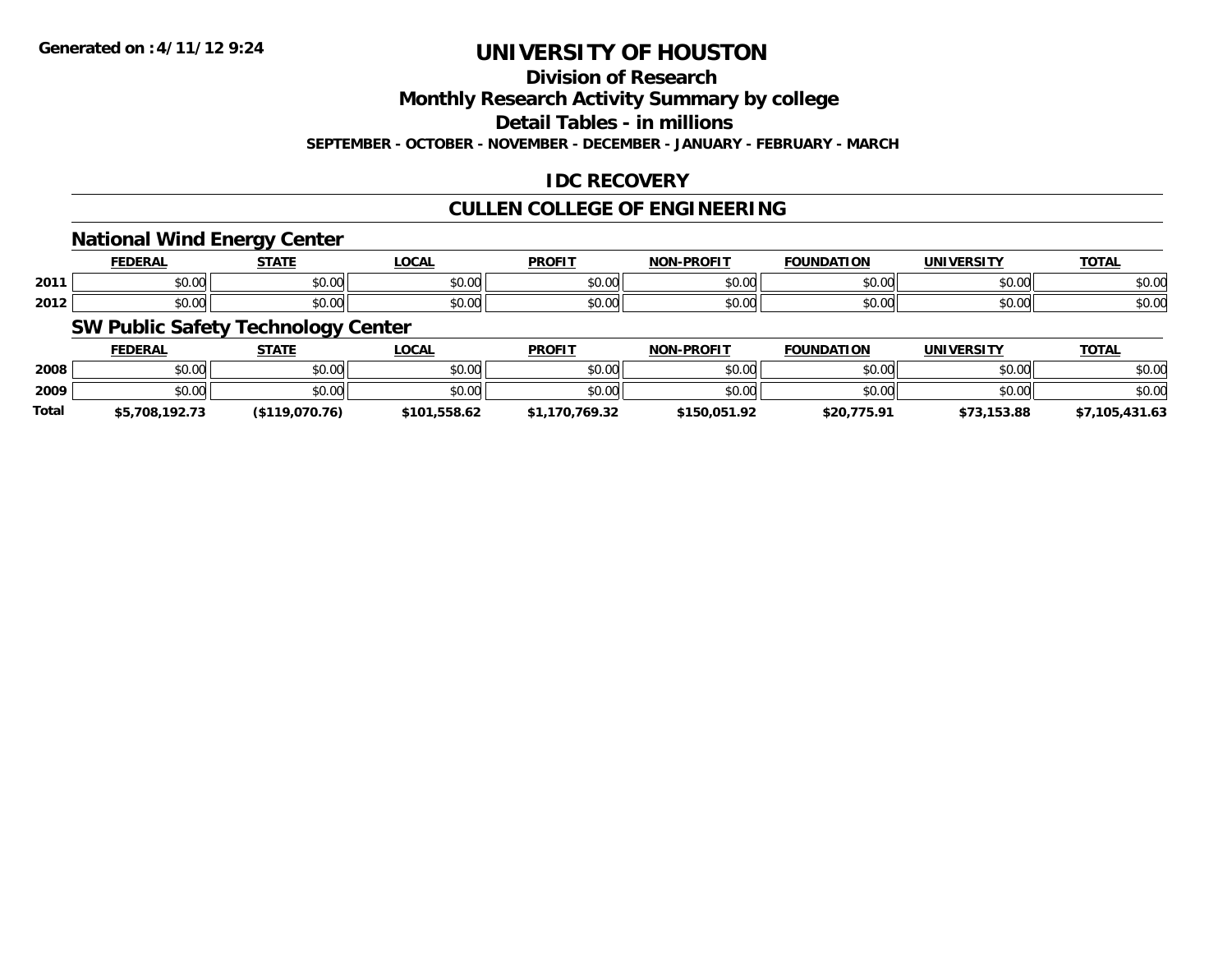# **Division of Research**

**Monthly Research Activity Summary by college**

**Detail Tables - in millions**

**SEPTEMBER - OCTOBER - NOVEMBER - DECEMBER - JANUARY - FEBRUARY - MARCH**

#### **IDC RECOVERY**

#### **DIVISION OF RESEARCH**

### **Center for Advanced Materials**

|      | <b>FEDERAL</b> | <b>STATE</b> | <b>LOCAL</b> | <b>PROFIT</b> | <b>NON-PROFIT</b> | <b>FOUNDATION</b> | <b>UNIVERSITY</b> | <b>TOTAL</b> |
|------|----------------|--------------|--------------|---------------|-------------------|-------------------|-------------------|--------------|
| 2008 | \$0.00         | \$0.00       | \$0.00       | \$0.00        | \$0.00            | \$0.00            | \$0.00            | \$0.00       |
| 2009 | \$0.00         | \$0.00       | \$0.00       | \$4,935.22    | \$0.00            | \$0.00            | \$0.00            | \$4,935.22   |
| 2010 | \$0.00         | \$0.00       | \$0.00       | \$0.00        | \$0.00            | \$0.00            | \$0.00            | \$0.00       |
| 2011 | \$0.00         | \$0.00       | \$0.00       | \$0.00        | \$0.00            | \$0.00            | \$0.00            | \$0.00       |
| 2012 | \$0.00         | \$0.00       | \$0.00       | \$0.00        | \$0.00            | \$0.00            | \$0.00            | \$0.00       |

#### **Center for Biomedical & Environmental Genomics**

|      | <u>FEDERAL</u> | <u>STATE</u> | <u>LOCAL</u> | <b>PROFIT</b> | <b>NON-PROFIT</b> | <b>FOUNDATION</b> | <b>UNIVERSITY</b> | <b>TOTAL</b> |
|------|----------------|--------------|--------------|---------------|-------------------|-------------------|-------------------|--------------|
| 2008 | \$0.00         | \$0.00       | \$0.00       | \$0.00        | \$0.00            | \$0.00            | \$0.00            | \$0.00       |
| 2009 | \$0.00         | \$0.00       | \$0.00       | \$0.00        | \$0.00            | \$0.00            | \$0.00            | \$0.00       |
| 2010 | \$0.00         | \$0.00       | \$0.00       | \$0.00        | \$0.00            | \$0.00            | \$0.00            | \$0.00       |
| 2011 | \$0.00         | \$0.00       | \$0.00       | \$0.00        | \$0.00            | \$0.00            | \$0.00            | \$0.00       |
| 2012 | \$0.00         | \$0.00       | \$0.00       | \$0.00        | \$0.00            | \$0.00            | \$0.00            | \$0.00       |

### **Center for Industrial Partnerships**

**2012**

|      | <b>FEDERAL</b>                        | <b>STATE</b> | <b>LOCAL</b>                                             | <b>PROFIT</b> | <b>NON-PROFIT</b> | <b>FOUNDATION</b> | <b>UNIVERSITY</b> | <b>TOTAL</b> |
|------|---------------------------------------|--------------|----------------------------------------------------------|---------------|-------------------|-------------------|-------------------|--------------|
| 2009 | \$0.00                                | \$0.00       | \$0.00                                                   | \$2,586.73    | \$0.00            | \$0.00            | \$0.00            | \$2,586.73   |
|      |                                       |              | <b>Center for Neuromotor &amp; Biomechanics Research</b> |               |                   |                   |                   |              |
|      | <b>FEDERAL</b>                        | <b>STATE</b> | <b>LOCAL</b>                                             | <b>PROFIT</b> | <b>NON-PROFIT</b> | <b>FOUNDATION</b> | <b>UNIVERSITY</b> | <b>TOTAL</b> |
| 2011 | \$0.00                                | \$0.00       | \$0.00                                                   | \$0.00        | \$0.00            | \$0.00            | \$0.00            | \$0.00       |
|      | <b>Division of Research</b>           |              |                                                          |               |                   |                   |                   |              |
|      | <b>FEDERAL</b>                        | <b>STATE</b> | <b>LOCAL</b>                                             | <b>PROFIT</b> | <b>NON-PROFIT</b> | <b>FOUNDATION</b> | <b>UNIVERSITY</b> | <b>TOTAL</b> |
| 2009 | \$436.68                              | \$0.00       | \$0.00                                                   | \$0.00        | \$0.00            | \$0.00            | \$0.00            | \$436.68     |
| 2010 | \$4,792.41                            | \$0.00       | \$0.00                                                   | \$0.00        | \$0.00            | \$0.00            | \$0.00            | \$4,792.41   |
| 2011 | \$1,040.61]                           | \$479.87     | \$0.00                                                   | \$0.00        | \$0.00            | \$0.00            | \$0.00            | (\$560.74)   |
| 2012 | (\$0.00)                              | \$10,448.32  | \$0.00                                                   | \$0.00        | \$0.00            | \$0.00            | \$0.00            | \$10,448.32  |
|      | <b>Institute for Molecular Design</b> |              |                                                          |               |                   |                   |                   |              |
|      | <b>FEDERAL</b>                        | <b>STATE</b> | <b>LOCAL</b>                                             | <b>PROFIT</b> | <b>NON-PROFIT</b> | <b>FOUNDATION</b> | <b>UNIVERSITY</b> | <b>TOTAL</b> |
| 2009 | \$0.00                                | \$0.00       | \$0.00                                                   | \$0.00        | \$0.00            | \$0.00            | \$0.00            | \$0.00       |
| 2010 | \$0.00                                | \$0.00       | \$0.00                                                   | \$0.00        | \$0.00            | \$0.00            | \$0.00            | \$0.00       |
| 2011 | \$0.00                                | \$0.00       | \$0.00                                                   | \$0.00        | \$0.00            | \$0.00            | \$0.00            | \$0.00       |

2 | \$0.00 \$0.00 \$0.00 \$0.00 \$0.00 \$0.00 \$0.00 \$0.00 \$0.00 \$0.00 \$0.00 \$0.00 \$0.00 \$0.00 \$0.00 \$0.00 \$0.00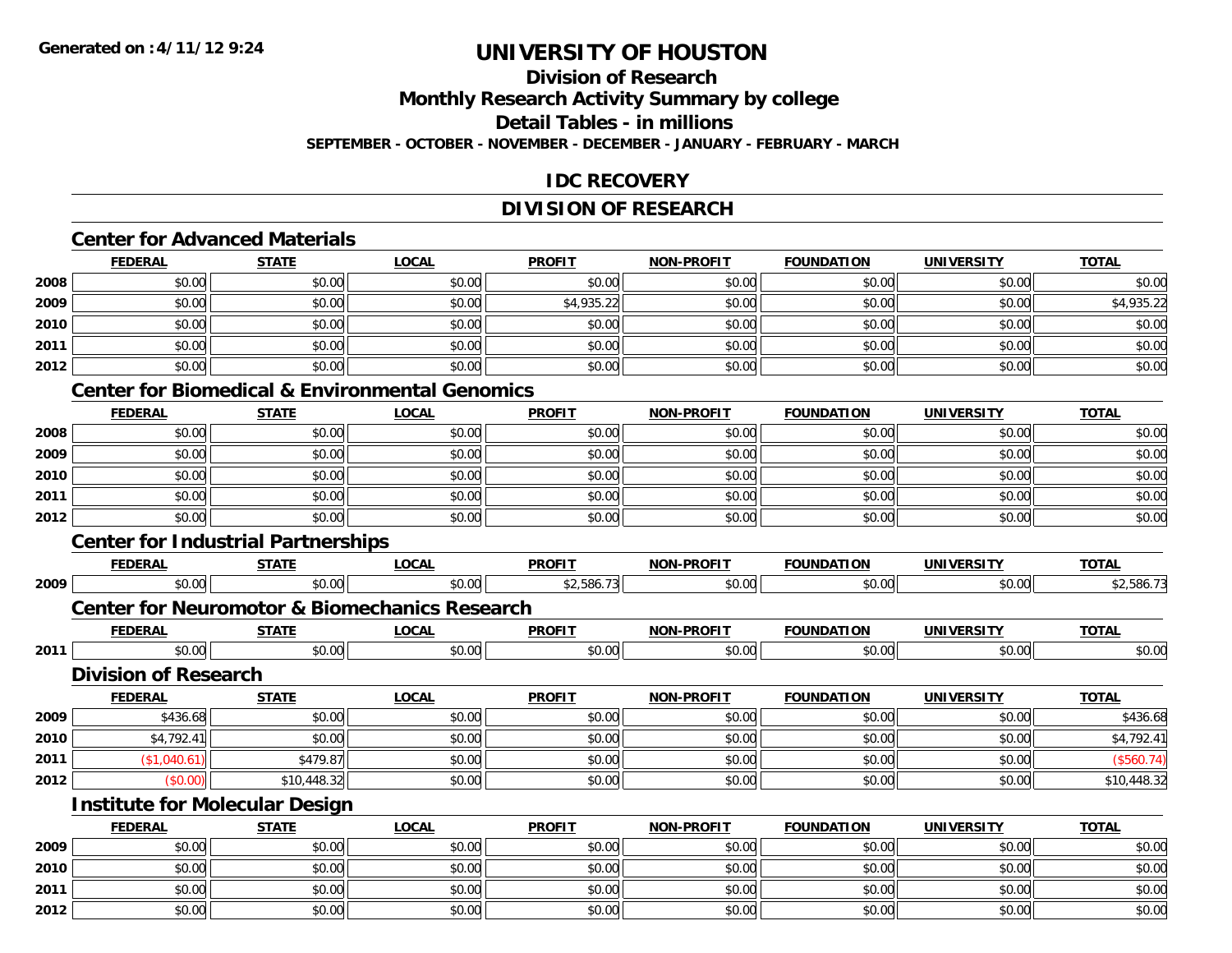# **Division of Research**

**Monthly Research Activity Summary by college**

**Detail Tables - in millions**

**SEPTEMBER - OCTOBER - NOVEMBER - DECEMBER - JANUARY - FEBRUARY - MARCH**

#### **IDC RECOVERY**

### **DIVISION OF RESEARCH**

|      | <b>Institute for Nanoenergy</b>       |              |              |               |                   |                   |                   |              |
|------|---------------------------------------|--------------|--------------|---------------|-------------------|-------------------|-------------------|--------------|
|      | <b>FEDERAL</b>                        | <b>STATE</b> | <b>LOCAL</b> | <b>PROFIT</b> | <b>NON-PROFIT</b> | <b>FOUNDATION</b> | <b>UNIVERSITY</b> | <b>TOTAL</b> |
| 2009 | \$0.00                                | \$0.00       | \$0.00       | \$0.00        | \$0.00            | \$0.00            | \$0.00            | \$0.00       |
| 2010 | \$0.00                                | \$0.00       | \$0.00       | \$0.00        | \$0.00            | \$0.00            | \$0.00            | \$0.00       |
| 2011 | \$0.00                                | \$0.00       | \$0.00       | \$0.00        | \$0.00            | \$0.00            | \$0.00            | \$0.00       |
| 2012 | \$0.00                                | \$0.00       | \$0.00       | \$0.00        | \$0.00            | \$0.00            | \$0.00            | \$0.00       |
|      | <b>Office of Contracts and Grants</b> |              |              |               |                   |                   |                   |              |
|      | <b>FEDERAL</b>                        | <b>STATE</b> | <b>LOCAL</b> | <b>PROFIT</b> | <b>NON-PROFIT</b> | <b>FOUNDATION</b> | <b>UNIVERSITY</b> | <b>TOTAL</b> |
| 2008 | \$0.00                                | \$0.00       | \$0.00       | \$0.00        | \$0.00            | \$0.00            | \$0.00            | \$0.00       |
| 2009 | \$0.00                                | \$0.00       | \$0.00       | \$0.00        | \$0.00            | \$0.00            | \$0.00            | \$0.00       |
| 2010 | \$0.00                                | \$0.00       | \$0.00       | \$0.00        | \$0.00            | \$0.00            | \$0.00            | \$0.00       |
| 2011 | \$0.00                                | \$0.00       | \$0.00       | \$0.00        | \$0.00            | \$0.00            | \$0.00            | \$0.00       |
| 2012 | \$0.00                                | \$0.00       | \$0.00       | \$0.00        | \$0.00            | \$0.00            | \$0.00            | \$0.00       |
|      | <b>Research Financial Services</b>    |              |              |               |                   |                   |                   |              |
|      | <b>FEDERAL</b>                        | <b>STATE</b> | <b>LOCAL</b> | <b>PROFIT</b> | <b>NON-PROFIT</b> | <b>FOUNDATION</b> | <b>UNIVERSITY</b> | <b>TOTAL</b> |
| 2008 | \$0.00                                | \$0.00       | \$0.00       | \$0.00        | \$0.00            | \$0.00            | \$0.00            | \$0.00       |
| 2009 | \$0.00                                | \$0.00       | \$0.00       | \$0.00        | \$0.00            | \$0.00            | \$0.00            | \$0.00       |
| 2010 | \$0.00                                | \$0.00       | \$0.00       | \$0.00        | \$0.00            | \$0.00            | \$0.00            | \$0.00       |
| 2011 | \$0.00                                | \$0.00       | \$0.00       | \$0.00        | \$0.00            | \$0.00            | \$0.00            | \$0.00       |
| 2012 | \$0.00                                | \$0.00       | \$0.00       | \$0.00        | \$0.00            | \$0.00            | \$0.00            | \$0.00       |
|      | <b>Research Information Center</b>    |              |              |               |                   |                   |                   |              |
|      | <b>FEDERAL</b>                        | <b>STATE</b> | <b>LOCAL</b> | <b>PROFIT</b> | <b>NON-PROFIT</b> | <b>FOUNDATION</b> | <b>UNIVERSITY</b> | <b>TOTAL</b> |
| 2008 | \$0.00                                | \$0.00       | \$0.00       | \$0.00        | \$0.00            | \$0.00            | \$0.00            | \$0.00       |
|      | <b>TcSAM</b>                          |              |              |               |                   |                   |                   |              |
|      | <b>FEDERAL</b>                        | <b>STATE</b> | <b>LOCAL</b> | <b>PROFIT</b> | <b>NON-PROFIT</b> | <b>FOUNDATION</b> | <b>UNIVERSITY</b> | <b>TOTAL</b> |
| 2008 | \$0.00                                | \$0.00       | \$0.00       | \$0.00        | \$0.00            | \$0.00            | \$0.00            | \$0.00       |
| 2009 | \$0.00                                | \$0.00       | \$0.00       | \$0.00        | \$0.00            | \$0.00            | \$0.00            | \$0.00       |
| 2010 | \$0.00                                | \$0.00       | \$0.00       | \$0.00        | \$0.00            | \$0.00            | \$0.00            | \$0.00       |
| 2011 | \$0.00                                | \$0.00       | \$0.00       | \$0.00        | \$0.00            | \$0.00            | \$0.00            | \$0.00       |
| 2012 | \$0.00                                | \$0.00       | \$0.00       | \$0.00        | \$0.00            | \$0.00            | \$0.00            | \$0.00       |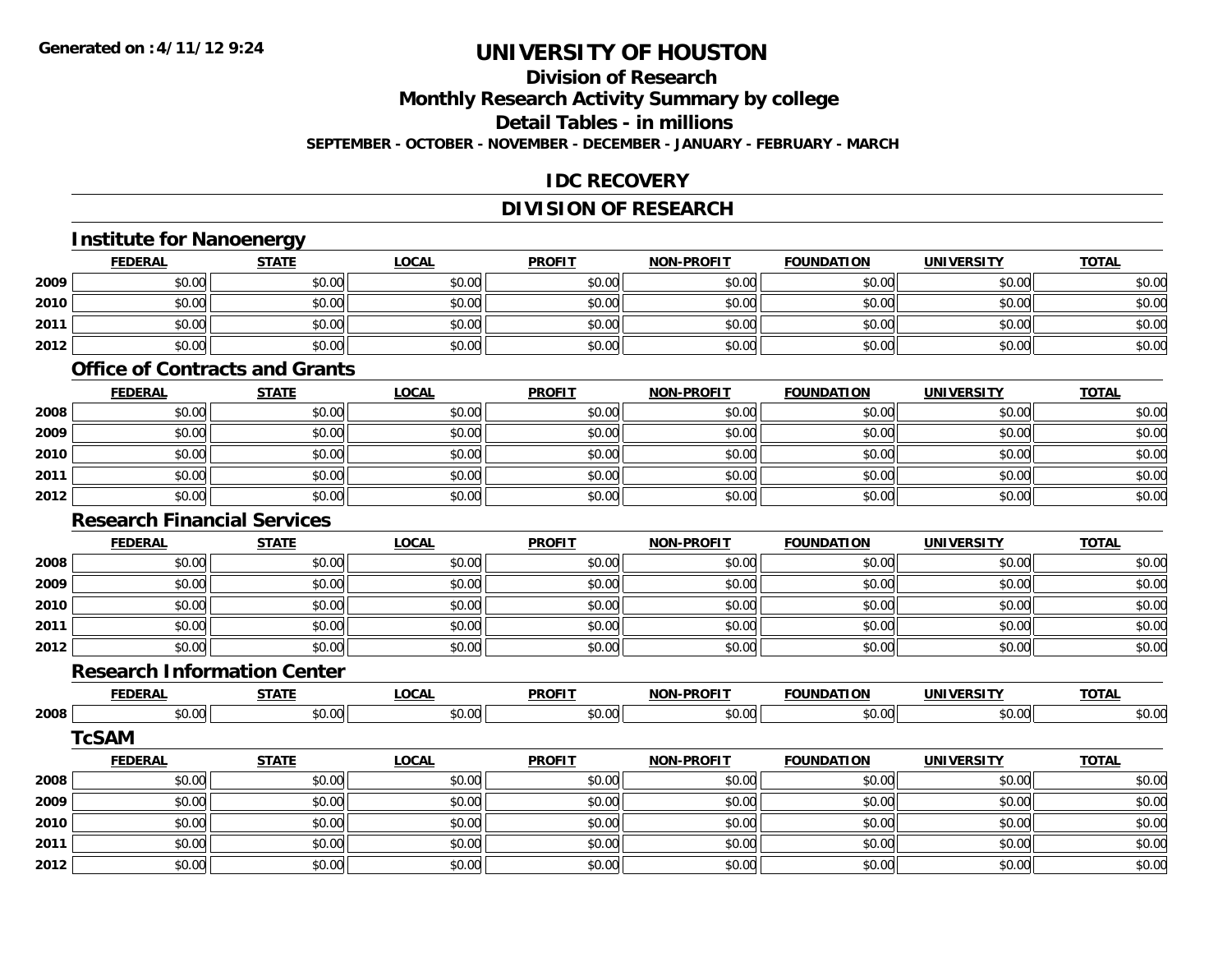### **Division of ResearchMonthly Research Activity Summary by college Detail Tables - in millions**

**SEPTEMBER - OCTOBER - NOVEMBER - DECEMBER - JANUARY - FEBRUARY - MARCH**

#### **IDC RECOVERY**

### **DIVISION OF RESEARCH**

|       | <b>TcSUH</b>                             |              |              |               |                   |                   |                   |              |
|-------|------------------------------------------|--------------|--------------|---------------|-------------------|-------------------|-------------------|--------------|
|       | <b>FEDERAL</b>                           | <b>STATE</b> | <b>LOCAL</b> | <b>PROFIT</b> | <b>NON-PROFIT</b> | <b>FOUNDATION</b> | <b>UNIVERSITY</b> | <b>TOTAL</b> |
| 2008  | \$12,322.69                              | \$0.00       | \$0.00       | (\$181.08)    | \$0.00            | \$0.00            | \$0.00            | \$12,141.61  |
| 2009  | \$12,179.50                              | \$0.00       | \$0.00       | \$613.00      | \$0.00            | \$0.00            | \$0.00            | \$12,792.50  |
| 2010  | \$14,483.37                              | \$0.00       | \$0.00       | \$14,759.17   | \$0.00            | \$0.00            | \$0.00            | \$29,242.53  |
| 2011  | \$18,356.38                              | \$0.00       | \$0.00       | \$19,182.91   | \$0.00            | \$0.00            | \$0.00            | \$37,539.28  |
| 2012  | \$31,050.54                              | \$1,297.18   | \$0.00       | \$12,394.05   | \$0.00            | \$0.00            | \$0.00            | \$44,741.76  |
|       | <b>Texas Learning/Computation Center</b> |              |              |               |                   |                   |                   |              |
|       | <b>FEDERAL</b>                           | <b>STATE</b> | <b>LOCAL</b> | <b>PROFIT</b> | <b>NON-PROFIT</b> | <b>FOUNDATION</b> | <b>UNIVERSITY</b> | <b>TOTAL</b> |
| 2008  | \$0.00                                   | \$0.00       | \$0.00       | \$0.00        | \$0.00            | \$0.00            | \$0.00            | \$0.00       |
| 2009  | \$0.00                                   | \$0.00       | \$0.00       | \$0.00        | \$0.00            | \$0.00            | \$0.00            | \$0.00       |
| 2010  | \$0.00                                   | \$0.00       | \$0.00       | \$0.00        | \$0.00            | \$0.00            | \$0.00            | \$0.00       |
| 2011  | \$0.00                                   | \$0.00       | \$0.00       | \$0.00        | \$0.00            | \$0.00            | \$0.00            | \$0.00       |
| 2012  | \$0.00                                   | \$0.00       | \$0.00       | \$0.00        | \$0.00            | \$0.00            | \$0.00            | \$0.00       |
|       | <b>Texas Obesity Research Center</b>     |              |              |               |                   |                   |                   |              |
|       | <b>FEDERAL</b>                           | <b>STATE</b> | <b>LOCAL</b> | <b>PROFIT</b> | <b>NON-PROFIT</b> | <b>FOUNDATION</b> | <b>UNIVERSITY</b> | <b>TOTAL</b> |
| 2011  | \$0.00                                   | \$0.00       | \$0.00       | \$0.00        | \$0.00            | \$0.00            | \$0.00            | \$0.00       |
| 2012  | \$0.00                                   | \$0.00       | \$0.00       | \$0.00        | \$0.00            | \$0.00            | \$0.00            | \$0.00       |
|       | <b>TIMES</b>                             |              |              |               |                   |                   |                   |              |
|       | <b>FEDERAL</b>                           | <b>STATE</b> | <b>LOCAL</b> | <b>PROFIT</b> | <b>NON-PROFIT</b> | <b>FOUNDATION</b> | <b>UNIVERSITY</b> | <b>TOTAL</b> |
| 2008  | \$0.00                                   | \$0.00       | \$0.00       | \$0.00        | \$0.00            | \$0.00            | \$0.00            | \$0.00       |
| 2009  | \$553.42                                 | \$0.00       | \$0.00       | \$0.00        | \$0.00            | \$0.00            | \$2,730.54        | \$3,283.96   |
| 2010  | \$17,665.44                              | \$0.00       | \$0.00       | \$0.00        | \$0.00            | \$0.00            | \$162.29          | \$17,827.73  |
| 2011  | \$22,043.15                              | \$0.00       | \$0.00       | \$0.00        | \$0.00            | \$0.00            | \$0.00            | \$22,043.15  |
| 2012  | \$58,734.22                              | \$0.00       | \$0.00       | \$0.00        | \$0.00            | \$0.00            | \$0.00            | \$58,734.22  |
| Total | \$191,577.16                             | \$12,225.37  | \$0.00       | \$54,289.99   | \$0.00            | \$0.00            | \$2,892.83        | \$260,985.35 |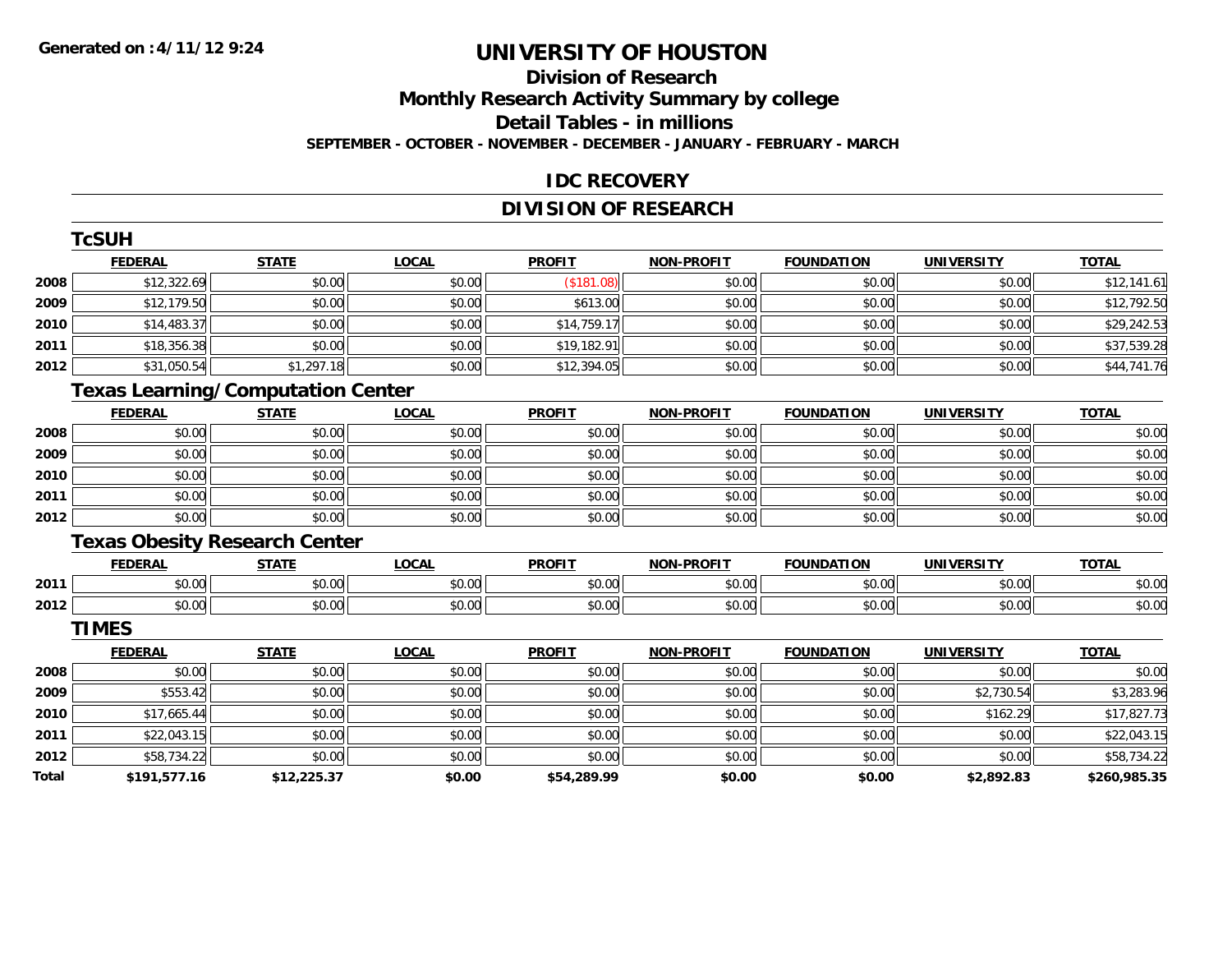#### **Division of Research**

**Monthly Research Activity Summary by college**

**Detail Tables - in millions**

**SEPTEMBER - OCTOBER - NOVEMBER - DECEMBER - JANUARY - FEBRUARY - MARCH**

#### **IDC RECOVERY**

#### **GRADUATE COLLEGE OF SOCIAL WORK**

#### **Child & Family for Innovative Research**

|      | <b>FEDERAL</b>                 | <b>STATE</b> | <b>LOCAL</b> | <b>PROFIT</b> | <b>NON-PROFIT</b> | <b>FOUNDATION</b> | <b>UNIVERSITY</b> | <b>TOTAL</b> |
|------|--------------------------------|--------------|--------------|---------------|-------------------|-------------------|-------------------|--------------|
| 2009 | \$0.00                         | \$0.00       | \$0.00       | \$0.00        | \$0.00            | \$0.00            | \$0.00            | \$0.00       |
| 2010 | \$0.00                         | \$0.00       | \$0.00       | \$0.00        | \$0.00            | \$0.00            | \$0.00            | \$0.00       |
| 2011 | \$0.00                         | \$0.00       | \$0.00       | \$0.00        | \$0.00            | \$0.00            | \$0.00            | \$0.00       |
| 2012 | \$0.00                         | \$0.00       | \$0.00       | \$0.00        | \$0.00            | \$0.00            | \$0.00            | \$0.00       |
|      | Community Projects Social Work |              |              |               |                   |                   |                   |              |

#### **Community Projects - Social Work**

|      | <u>FEDERAL</u> | <u>STATE</u> | <b>LOCAL</b> | <b>PROFIT</b> | <b>NON-PROFIT</b> | <b>FOUNDATION</b> | <b>UNIVERSITY</b> | <b>TOTAL</b> |
|------|----------------|--------------|--------------|---------------|-------------------|-------------------|-------------------|--------------|
| 2008 | \$11,020.80    | \$0.00       | \$0.00       | \$0.00        | \$511.75          | \$0.00            | \$0.00            | \$11,532.55  |
| 2009 | \$13,655.92    | \$0.00       | \$0.00       | \$0.00        | \$48.04           | \$0.00            | \$0.00            | \$13,703.96  |
| 2010 | \$0.00         | \$0.00       | \$0.00       | \$0.00        | \$0.00            | \$0.00            | \$0.00            | \$0.00       |
| 2011 | \$0.00         | \$0.00       | \$0.00       | \$0.00        | \$0.00            | \$0.00            | \$0.00            | \$0.00       |
| 2012 | \$33.78        | \$0.00       | \$0.00       | \$0.00        | \$0.00            | \$0.00            | \$0.00            | \$33.78      |

#### **Dean, Social Work**

|      | <b>FEDERAL</b> | <b>STATE</b> | <u>LOCAL</u> | <b>PROFIT</b> | <b>NON-PROFIT</b> | <b>FOUNDATION</b> | UNIVERSITY | <b>TOTAL</b> |
|------|----------------|--------------|--------------|---------------|-------------------|-------------------|------------|--------------|
| 2008 | \$126,712.06   | \$28,325.01  | \$0.00       | \$0.00        | \$1,130.32        | \$0.00            | \$0.00     | \$156,167.39 |
| 2009 | \$195,138.15   | \$51,044.85  | \$0.00       | \$0.00        | \$2,024.53        | \$0.00            | \$0.00     | \$248,207.53 |
| 2010 | \$266,827.17   | \$30,775.24  | \$0.00       | \$0.00        | \$0.00            | \$107.85          | \$0.00     | \$297,710.25 |
| 2011 | \$253,624.77   | \$1,040.07   | \$0.00       | \$0.00        | \$0.00            | \$129.39          | \$0.00     | \$254,794.23 |
| 2012 | \$148,514.66   | \$0.00       | \$0.00       | \$5,829.88    | \$0.00            | \$0.00            | \$0.00     | \$154,344.54 |

### **Drug and Social Policy Research**

|      | <b>FEDERAL</b> | <b>STATE</b> | <u>LOCAL</u> | <b>PROFIT</b> | <b>NON-PROFIT</b> | <b>FOUNDATION</b> | <b>UNIVERSITY</b> | <b>TOTAL</b> |
|------|----------------|--------------|--------------|---------------|-------------------|-------------------|-------------------|--------------|
| 2008 | \$0.00         | \$0.00       | \$0.00       | \$0.00        | \$0.00            | \$0.00            | \$0.00            | \$0.00       |
| 2009 | \$0.00         | \$0.00       | \$0.00       | \$0.00        | \$0.00            | \$0.00            | \$0.00            | \$0.00       |
| 2010 | \$0.00         | \$0.00       | \$0.00       | \$0.00        | \$0.00            | \$0.00            | \$0.00            | \$0.00       |
| 2011 | \$0.00         | \$0.00       | \$0.00       | \$0.00        | \$0.00            | \$0.00            | \$0.00            | \$0.00       |
| 2012 | \$0.00         | \$0.00       | \$0.00       | \$0.00        | \$0.00            | \$0.00            | \$0.00            | \$0.00       |

#### **Office for Drug SPR**

|      | <b>FEDERAL</b>     | <b>STATE</b> | <u>LOCAL</u>  | <b>PROFIT</b> | <b>I-PROFIT</b><br>NON- | <b>FOUNDATION</b> | <b>UNIVERSITY</b> | <b>TOTAL</b> |
|------|--------------------|--------------|---------------|---------------|-------------------------|-------------------|-------------------|--------------|
| 2008 | <b>00</b><br>JU.UU | \$0.00       | \$0.00        | \$0.00        | \$0.00                  | \$0.00            | \$0.00            | \$0.00       |
| 2009 | ሶስ ሰሰ<br>PU.UU     | \$0.00       | 0.00<br>ง∪.∪บ | \$0.00        | \$0.00                  | \$0.00            | \$0.00            | \$0.00       |
| 2010 | 0000<br>JU.UU      | \$0.00       | \$0.00        | \$0.00        | \$0.00                  | \$0.00            | \$0.00            | \$0.00       |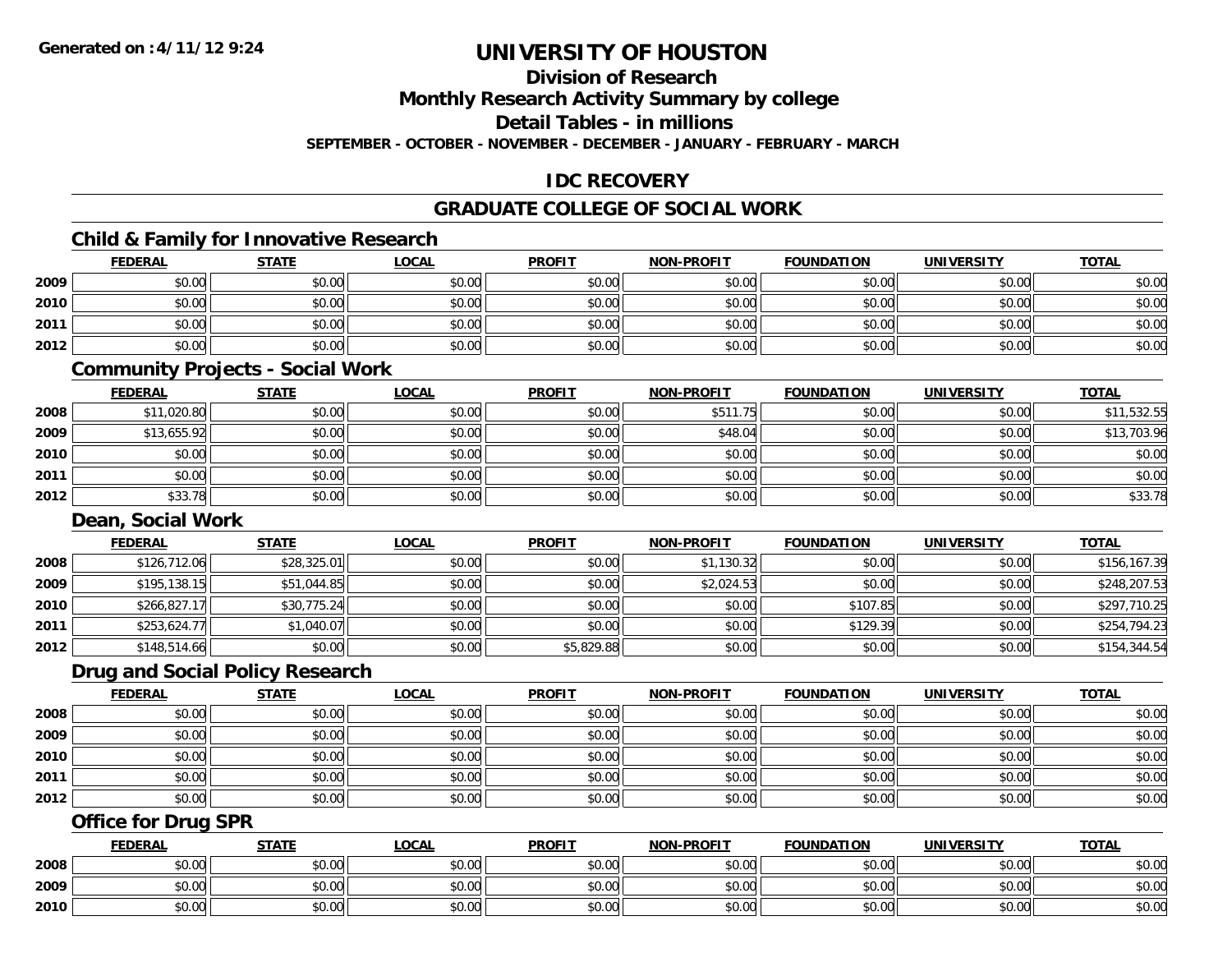**Division of Research**

**Monthly Research Activity Summary by college**

**Detail Tables - in millions**

**SEPTEMBER - OCTOBER - NOVEMBER - DECEMBER - JANUARY - FEBRUARY - MARCH**

#### **IDC RECOVERY**

#### **GRADUATE COLLEGE OF SOCIAL WORK**

#### **Office for Drug SPR**

|              | <u>FEDERAL</u> | <b>STATE</b>     | LOCAL  | <b>PROFIT</b> | <b>NON-PROFIT</b> | <b>FOUNDATION</b> | UNIVERSITY | <b>TOTAL</b>   |
|--------------|----------------|------------------|--------|---------------|-------------------|-------------------|------------|----------------|
| 2011         | \$0.00         | \$0.00           | \$0.00 | \$0.00        | \$0.00            | \$0.00            | \$0.00     | \$0.00         |
| 2012         | \$0.00         | \$0.00           | \$0.00 | \$0.00        | \$0.00            | \$0.00            | \$0.00     | \$0.00         |
| <b>Total</b> | \$1,015,527.31 | .185.17<br>\$111 | \$0.00 | \$5,829.88    | \$3,714.64        | \$237.24          | \$0.00     | \$1,136,494.24 |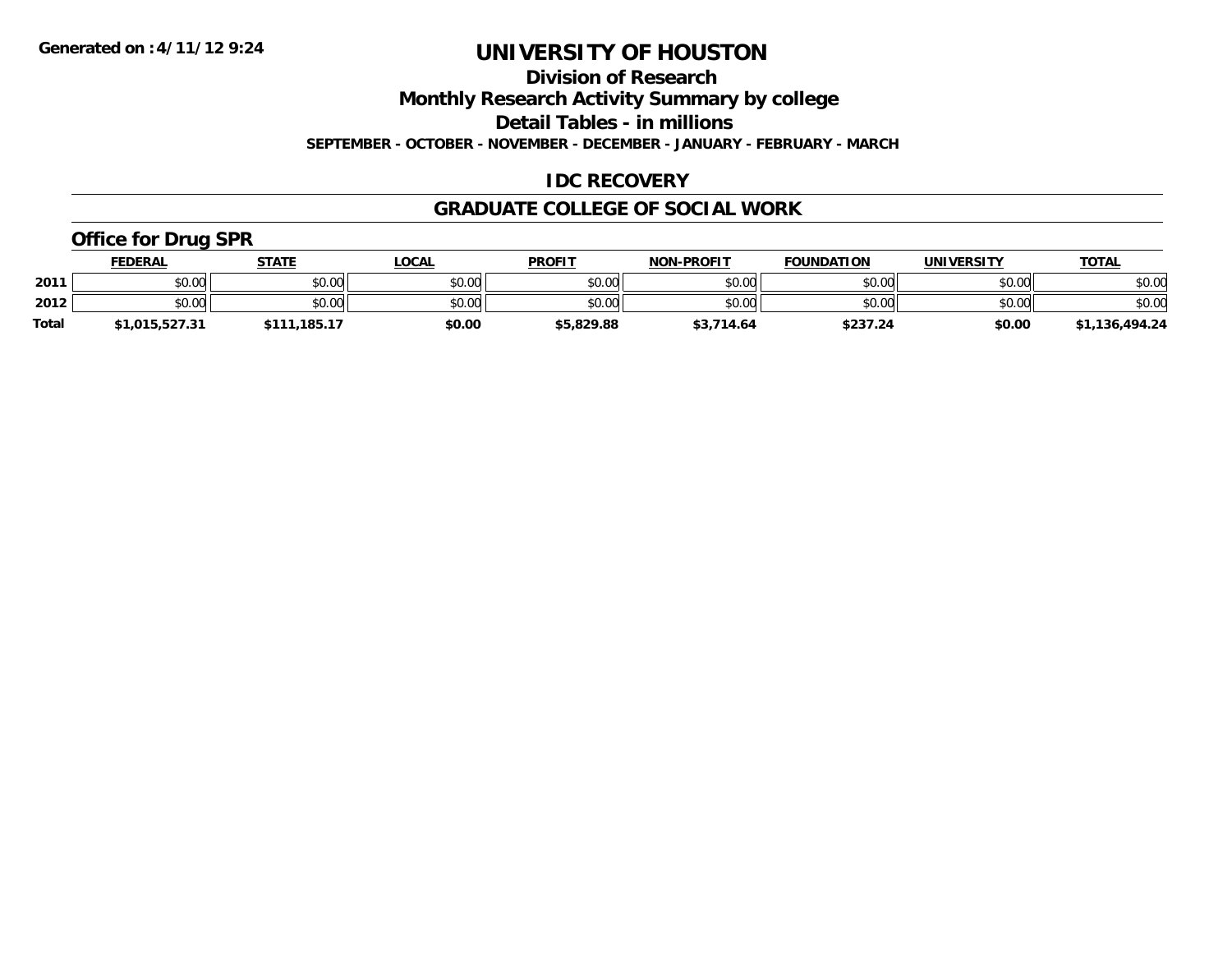### **Division of Research**

**Monthly Research Activity Summary by college**

**Detail Tables - in millions**

**SEPTEMBER - OCTOBER - NOVEMBER - DECEMBER - JANUARY - FEBRUARY - MARCH**

#### **IDC RECOVERY**

#### **HILTON COLLEGE OF HOTEL AND RESTAURANT MANAGEMENT**

#### **Hotel and Restaurant Management**

|       | <b>FEDERAL</b> | <b>STATE</b> | <u>LOCAL</u> | <b>PROFIT</b> | <b>NON-PROFIT</b> | <b>FOUNDATION</b> | <b>UNIVERSITY</b> | <b>TOTAL</b> |
|-------|----------------|--------------|--------------|---------------|-------------------|-------------------|-------------------|--------------|
| 2008  | \$0.00         | \$360.60     | \$0.00       | \$0.00        | \$0.00            | \$0.00            | \$0.00            | \$360.60     |
| 2010  | \$0.00         | \$0.00       | \$0.00       | \$0.00        | \$1,236.29        | \$0.00            | \$0.00            | \$1,236.29   |
| 2011  | \$654.24       | \$0.00       | \$0.00       | \$0.00        | \$550.27          | \$0.00            | \$0.00            | \$1,204.51   |
| 2012  | \$2,584.12     | \$10,573.92  | \$0.00       | \$8.59        | \$2,944.75        | \$0.00            | \$0.00            | \$16,111.38  |
| Total | \$3,238.36     | \$10,934.52  | \$0.00       | \$8.59        | \$4,731.31        | \$0.00            | \$0.00            | \$18,912.78  |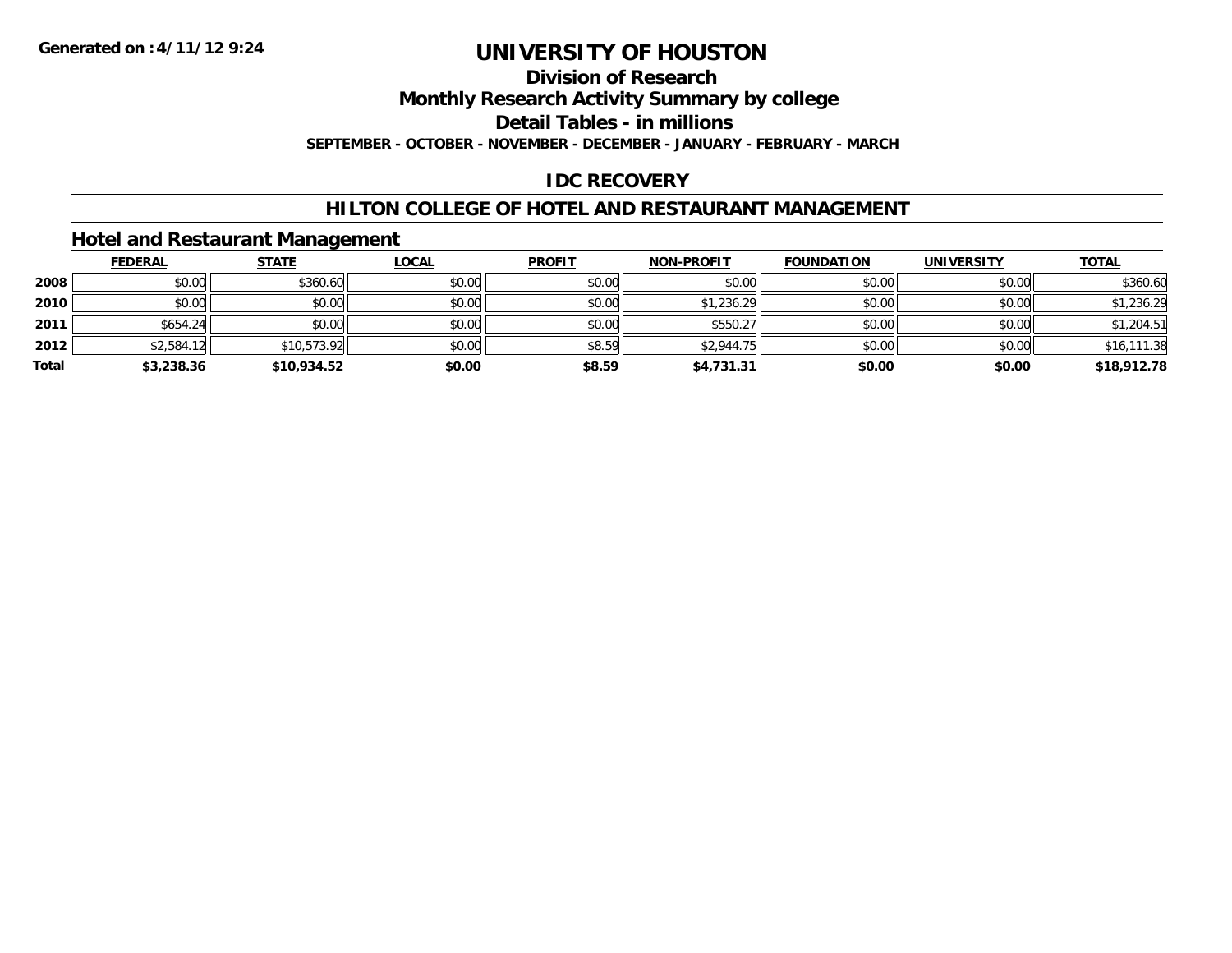### **Division of ResearchMonthly Research Activity Summary by college Detail Tables - in millions SEPTEMBER - OCTOBER - NOVEMBER - DECEMBER - JANUARY - FEBRUARY - MARCH**

#### **IDC RECOVERY**

#### **HONORS COLLEGE**

#### **Houston Teachers Institute**

|       | <b>FEDERAL</b> | <b>STATE</b> | <b>LOCAL</b> | <b>PROFIT</b> | <b>NON-PROFIT</b> | <b>FOUNDATION</b> | <b>UNIVERSITY</b> | <b>TOTAL</b> |
|-------|----------------|--------------|--------------|---------------|-------------------|-------------------|-------------------|--------------|
| 2010  | \$8,886.30     | \$0.00       | \$0.00       | \$0.00        | \$0.00            | \$0.00            | \$0.00            | \$8,886.30   |
| 2011  | \$1,636.68     | \$0.00       | \$0.00       | \$0.00        | \$0.00            | \$0.00            | \$0.00            | \$1,636.68   |
| 2012  | \$4,277.63     | \$0.00       | \$0.00       | \$0.00        | \$3,424.78        | \$0.00            | \$0.00            | \$7,702.41   |
| Total | \$14,800.61    | \$0.00       | \$0.00       | \$0.00        | \$3,424.78        | \$0.00            | \$0.00            | \$18,225.39  |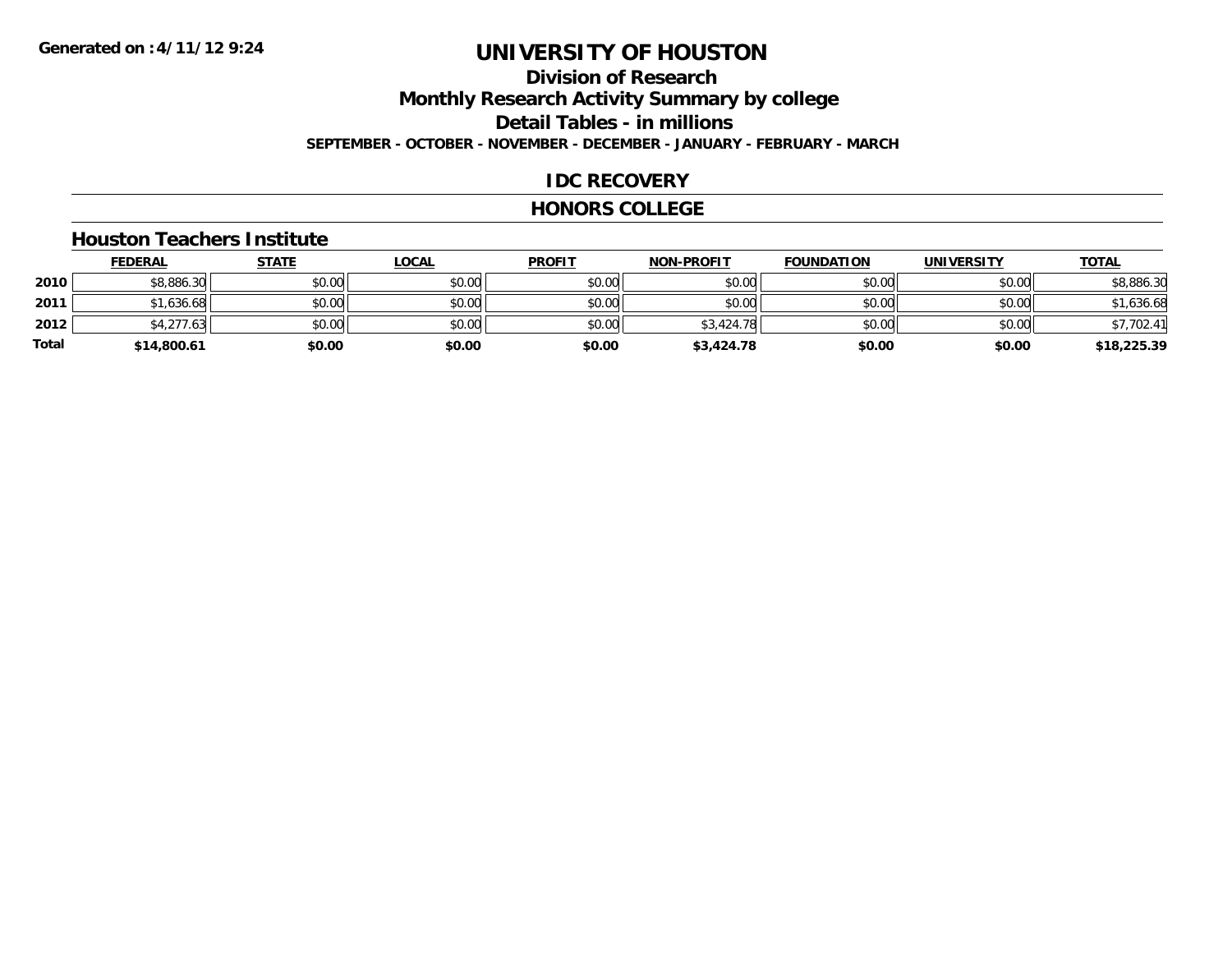#### **Division of Research Monthly Research Activity Summary by college Detail Tables - in millions SEPTEMBER - OCTOBER - NOVEMBER - DECEMBER - JANUARY - FEBRUARY - MARCH**

#### **IDC RECOVERY**

#### **LIBRARY**

#### **Administration, Library**

|       | <b>FEDERAL</b> | <u>STATE</u> | <u>LOCAL</u> | <b>PROFIT</b> | <b>NON-PROFIT</b> | <b>FOUNDATION</b> | <b>UNIVERSITY</b> | <b>TOTAL</b> |
|-------|----------------|--------------|--------------|---------------|-------------------|-------------------|-------------------|--------------|
| 2009  | \$6,637.35     | \$0.00       | \$0.00       | \$0.00        | \$0.00            | \$0.00            | \$0.00            | \$6,637.35   |
| 2010  | \$5,499.96     | \$0.00       | \$0.00       | \$0.00        | \$0.00            | \$0.00            | \$0.00            | \$5,499.96   |
| 2011  | \$718.08       | \$0.00       | \$0.00       | \$0.00        | \$0.00            | \$0.00            | \$0.00            | \$718.08     |
| Total | \$12,855.39    | \$0.00       | \$0.00       | \$0.00        | \$0.00            | \$0.00            | \$0.00            | \$12,855.39  |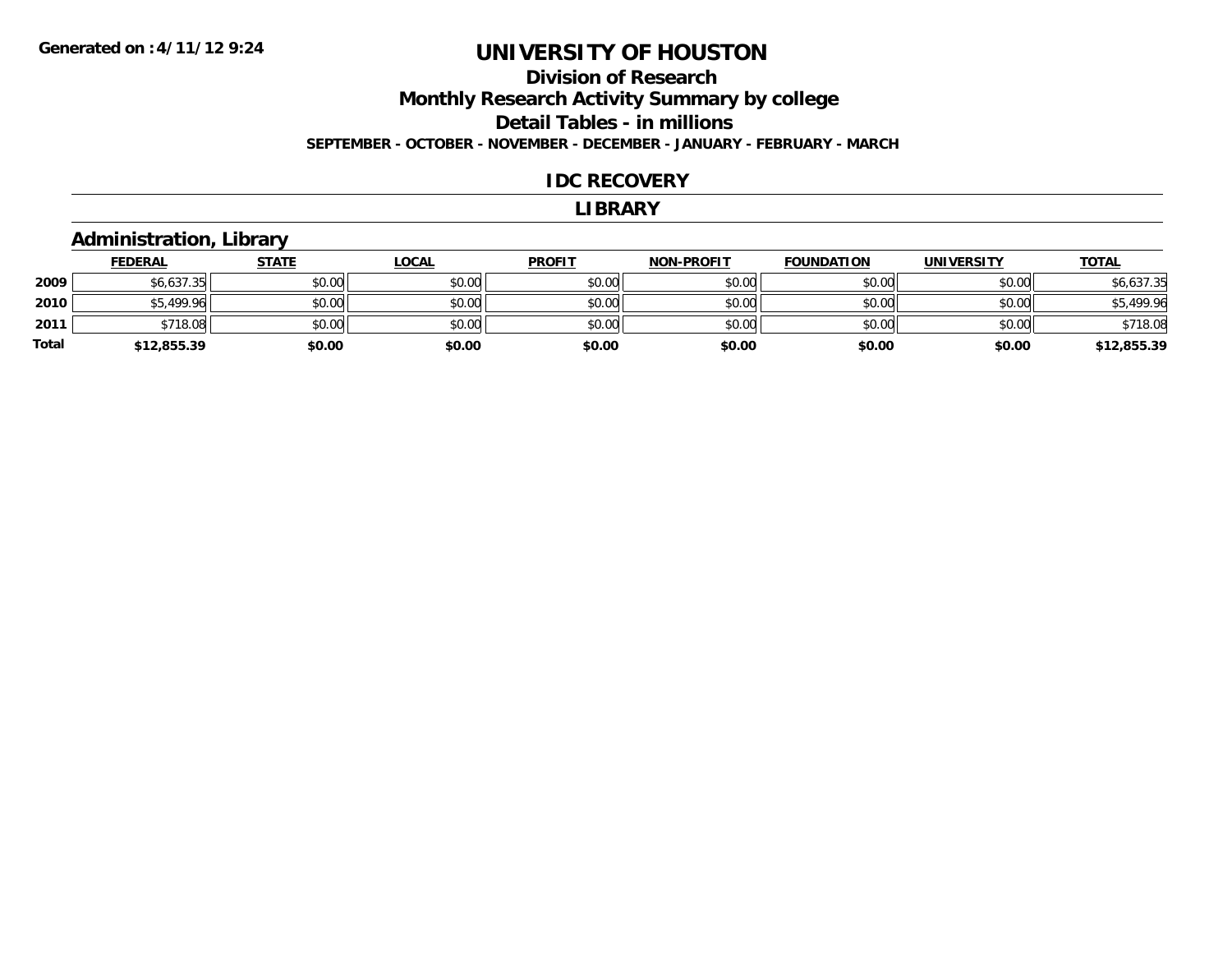### **Division of Research**

**Monthly Research Activity Summary by college**

**Detail Tables - in millions**

**SEPTEMBER - OCTOBER - NOVEMBER - DECEMBER - JANUARY - FEBRUARY - MARCH**

#### **IDC RECOVERY**

#### **OTHER OUTSIDE ORGANIZATIONS USED FOR CPHS LOGINS**

#### **University of Houston - Clear Lake Campus**

|       | <b>FEDERAL</b> | <b>STATE</b> | <b>LOCAL</b> | <b>PROFIT</b> | <b>NON-PROFIT</b> | <b>FOUNDATION</b> | <b>UNIVERSITY</b> | <b>TOTAL</b> |
|-------|----------------|--------------|--------------|---------------|-------------------|-------------------|-------------------|--------------|
| 2008  | \$0.00         | \$0.00       | \$0.00       | \$0.00        | \$0.00            | \$0.00            | \$0.00            | \$0.00       |
| 2009  | \$0.00         | \$0.00       | \$0.00       | \$0.00        | \$0.00            | \$0.00            | \$0.00            | \$0.00       |
| 2010  | \$0.00         | \$0.00       | \$0.00       | \$0.00        | \$0.00            | \$0.00            | \$0.00            | \$0.00       |
| 2011  | \$0.00         | \$0.00       | \$0.00       | \$0.00        | \$0.00            | \$0.00            | \$0.00            | \$0.00       |
| 2012  | \$0.00         | \$0.00       | \$0.00       | \$0.00        | \$0.00            | \$0.00            | \$0.00            | \$0.00       |
| Total | \$0.00         | \$0.00       | \$0.00       | \$0.00        | \$0.00            | \$0.00            | \$0.00            | \$0.00       |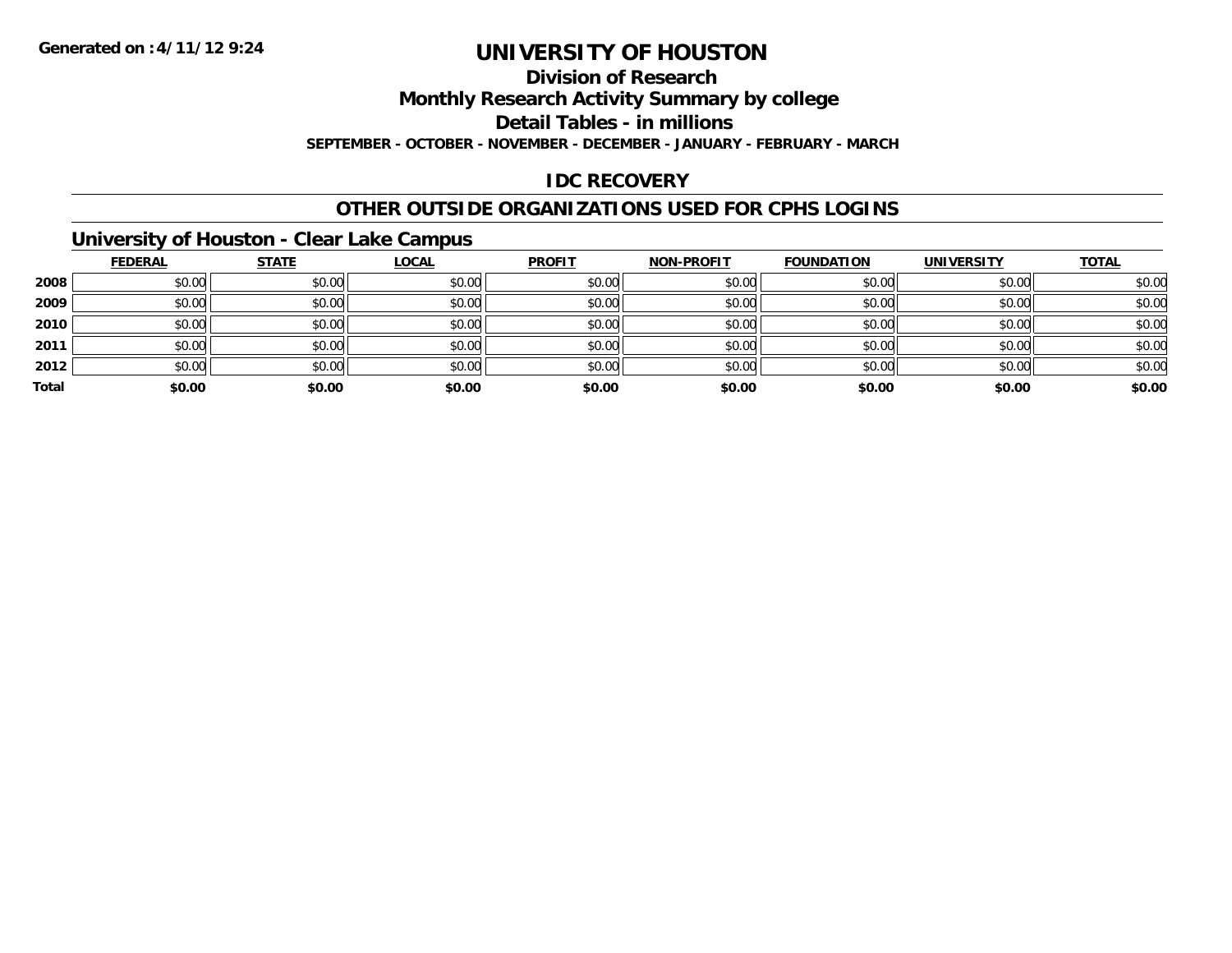**Division of Research**

**Monthly Research Activity Summary by college**

**Detail Tables - in millions**

**SEPTEMBER - OCTOBER - NOVEMBER - DECEMBER - JANUARY - FEBRUARY - MARCH**

#### **IDC RECOVERY**

### **SENIOR V.P. FOR ACADEMIC AFFAIRS AND PROVOST**

|       | <b>Continuing Education</b>                  |              |              |               |                   |                   |                   |              |
|-------|----------------------------------------------|--------------|--------------|---------------|-------------------|-------------------|-------------------|--------------|
|       | <b>FEDERAL</b>                               | <b>STATE</b> | <b>LOCAL</b> | <b>PROFIT</b> | <b>NON-PROFIT</b> | <b>FOUNDATION</b> | <b>UNIVERSITY</b> | <b>TOTAL</b> |
| 2011  | \$0.00                                       | \$79.12      | \$0.00       | \$0.00        | \$0.00            | \$0.00            | \$0.00            | \$79.12      |
|       | <b>Learning and Assessment Services</b>      |              |              |               |                   |                   |                   |              |
|       | <b>FEDERAL</b>                               | <b>STATE</b> | <b>LOCAL</b> | <b>PROFIT</b> | <b>NON-PROFIT</b> | <b>FOUNDATION</b> | <b>UNIVERSITY</b> | <b>TOTAL</b> |
| 2008  | \$13,131.29                                  | \$5,024.54   | \$0.00       | \$0.00        | \$0.00            | \$0.00            | \$0.00            | \$18,155.83  |
| 2009  | \$12,496.53                                  | \$4,943.56   | \$0.00       | \$0.00        | \$0.00            | \$0.00            | \$0.00            | \$17,440.09  |
| 2010  | \$15,830.54                                  | \$5,252.55   | \$0.00       | \$0.00        | \$0.00            | \$0.00            | \$0.00            | \$21,083.09  |
| 2011  | \$13,764.38                                  | \$5,692.78   | \$0.00       | \$0.00        | (\$102.24)        | \$0.00            | \$0.00            | \$19,354.92  |
| 2012  | \$13,609.67                                  | (\$121.33)   | \$0.00       | \$0.00        | \$0.00            | \$0.00            | \$0.00            | \$13,488.34  |
|       | <b>Learning Support Services</b>             |              |              |               |                   |                   |                   |              |
|       | <b>FEDERAL</b>                               | <b>STATE</b> | <b>LOCAL</b> | <b>PROFIT</b> | <b>NON-PROFIT</b> | <b>FOUNDATION</b> | <b>UNIVERSITY</b> | <b>TOTAL</b> |
| 2009  | \$5,139.47                                   | \$0.00       | \$0.00       | \$0.00        | \$0.00            | \$0.00            | \$0.00            | \$5,139.47   |
| 2010  | \$9,978.56                                   | \$0.00       | \$0.00       | \$0.00        | \$0.00            | \$0.00            | \$0.00            | \$9,978.56   |
|       | Senior V.P. for Academic Affairs and Provost |              |              |               |                   |                   |                   |              |
|       | <b>FEDERAL</b>                               | <b>STATE</b> | <b>LOCAL</b> | <b>PROFIT</b> | <b>NON-PROFIT</b> | <b>FOUNDATION</b> | <b>UNIVERSITY</b> | <b>TOTAL</b> |
| 2009  | (\$35.46)                                    | \$0.00       | \$0.00       | \$0.00        | \$0.00            | \$0.00            | \$0.00            | (\$35.46)    |
| Total | \$83,914.98                                  | \$20,871.22  | \$0.00       | \$0.00        | (\$102.24)        | \$0.00            | \$0.00            | \$104,683.96 |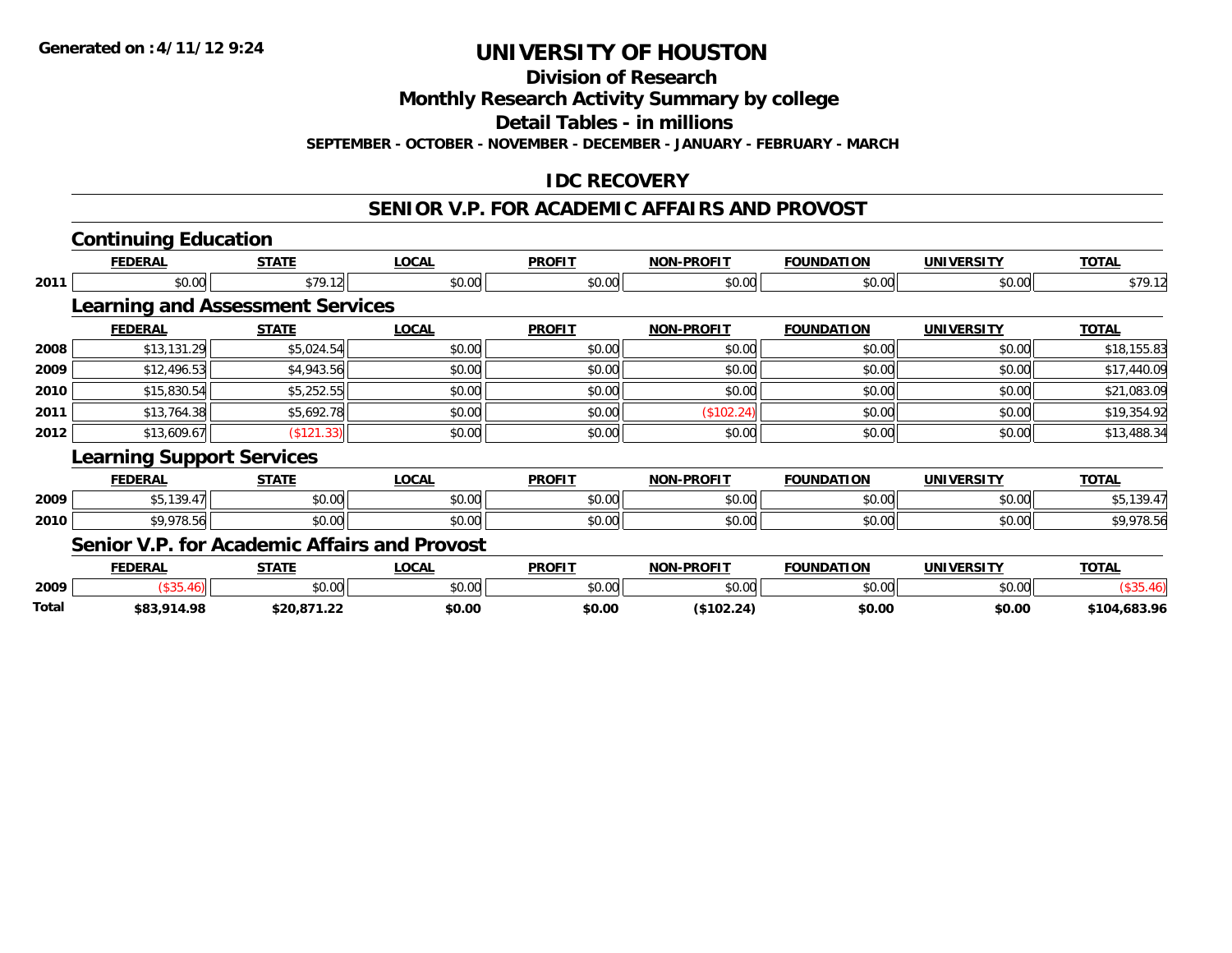#### **Division of Research Monthly Research Activity Summary by college Detail Tables - in millions SEPTEMBER - OCTOBER - NOVEMBER - DECEMBER - JANUARY - FEBRUARY - MARCH**

#### **IDC RECOVERY**

#### **UH LAW CENTER**

|       | Dean, Law      |              |              |               |                   |                   |                   |               |
|-------|----------------|--------------|--------------|---------------|-------------------|-------------------|-------------------|---------------|
|       | <b>FEDERAL</b> | <b>STATE</b> | <b>LOCAL</b> | <b>PROFIT</b> | <b>NON-PROFIT</b> | <b>FOUNDATION</b> | <b>UNIVERSITY</b> | <b>TOTAL</b>  |
| 2009  | \$3,670.71     | \$0.00       | \$0.00       | \$0.00        | \$0.00            | \$0.00            | \$0.00            | \$3,670.71    |
| 2010  | \$37,721.93    | \$0.00       | \$0.00       | \$0.00        | \$0.00            | \$0.00            | \$0.00            | \$37,721.93   |
| 2011  | \$5,968.23     | \$0.00       | \$0.00       | \$0.00        | \$0.00            | \$0.00            | \$0.00            | \$5,968.23    |
| 2012  | (\$70,357.42)  | \$0.00       | \$0.00       | \$0.00        | \$0.00            | \$0.00            | \$0.00            | (\$70,357.42) |
|       | Law Library    |              |              |               |                   |                   |                   |               |
|       | <b>FEDERAL</b> | <b>STATE</b> | <b>LOCAL</b> | <b>PROFIT</b> | <b>NON-PROFIT</b> | <b>FOUNDATION</b> | <b>UNIVERSITY</b> | <b>TOTAL</b>  |
| 2009  | (\$0.29)       | \$0.00       | \$0.00       | \$0.00        | \$0.00            | \$0.00            | \$0.00            | (\$0.29)      |
|       | <b>Law-UH</b>  |              |              |               |                   |                   |                   |               |
|       | <b>FEDERAL</b> | <b>STATE</b> | <b>LOCAL</b> | <b>PROFIT</b> | <b>NON-PROFIT</b> | <b>FOUNDATION</b> | <b>UNIVERSITY</b> | <b>TOTAL</b>  |
| 2009  | \$20,448.84    | \$0.00       | \$0.00       | \$0.00        | \$0.00            | \$0.00            | \$0.00            | \$20,448.84   |
| 2010  | \$2,668.04     | \$0.00       | \$0.00       | \$0.00        | \$0.00            | \$0.00            | \$0.00            | \$2,668.04    |
| 2011  | \$17,524.24    | \$2,755.67   | \$0.00       | \$0.00        | \$0.00            | \$4,116.74        | \$0.00            | \$24,396.65   |
| 2012  | \$1,235.07     | \$0.00       | \$0.00       | \$0.00        | \$0.00            | \$1,910.09        | \$0.00            | \$3,145.16    |
| Total | \$18,879.35    | \$2,755.67   | \$0.00       | \$0.00        | \$0.00            | \$6,026.83        | \$0.00            | \$27,661.85   |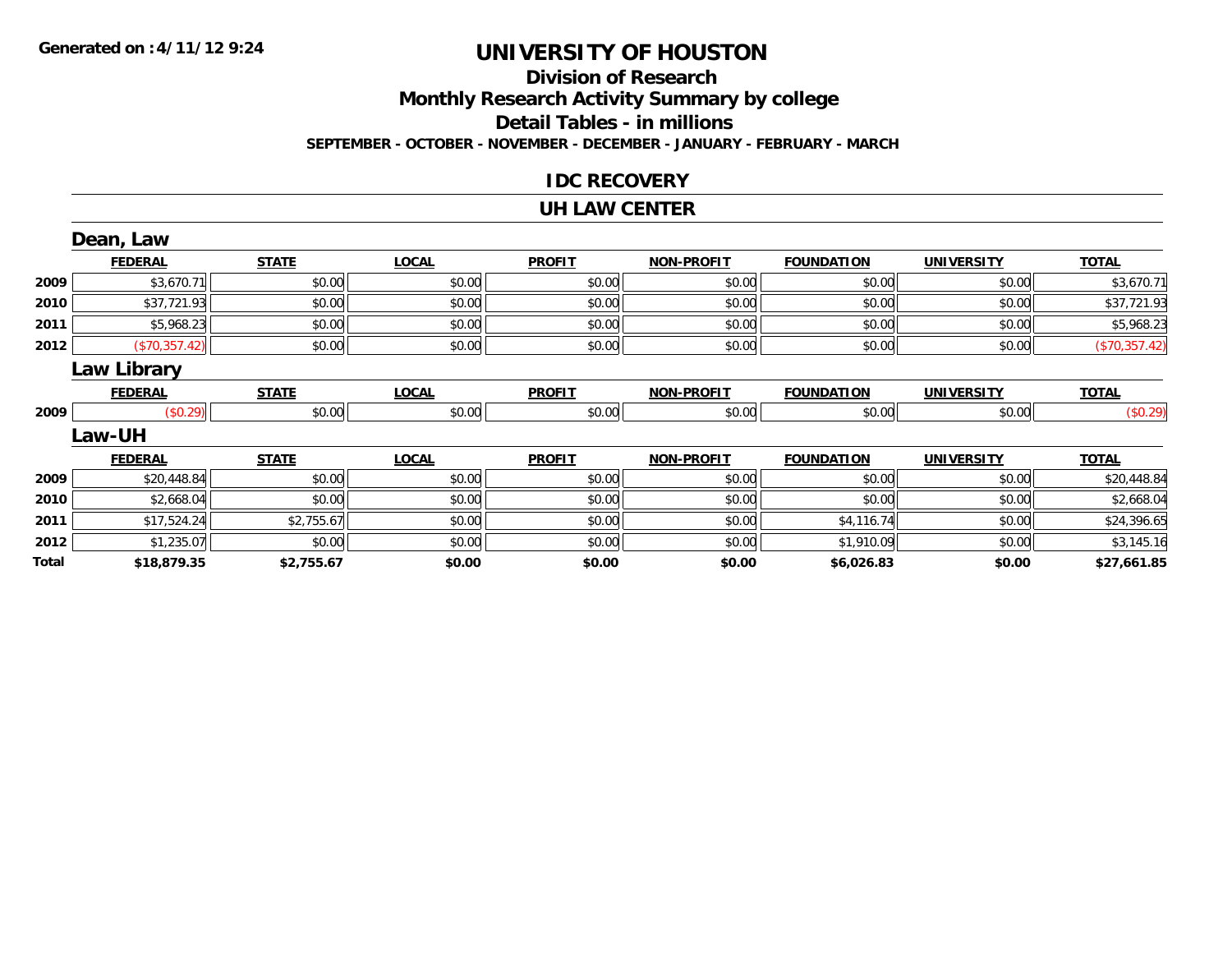### **Division of Research**

**Monthly Research Activity Summary by college**

**Detail Tables - in millions**

**SEPTEMBER - OCTOBER - NOVEMBER - DECEMBER - JANUARY - FEBRUARY - MARCH**

#### **IDC RECOVERY**

#### **UH SYSTEM**

|              | <b>KUHT-TV</b> |              |              |               |                   |                   |            |              |
|--------------|----------------|--------------|--------------|---------------|-------------------|-------------------|------------|--------------|
|              | <u>FEDERAL</u> | <b>STATE</b> | <u>LOCAL</u> | <b>PROFIT</b> | <b>NON-PROFIT</b> | <b>FOUNDATION</b> | UNIVERSITY | <b>TOTAL</b> |
| 2009         | \$35.46        | \$0.00       | \$0.00       | \$0.00        | \$0.00            | \$0.00            | \$0.00     | \$35         |
| 2010         | (\$2,503.85)   | \$0.00       | \$0.00       | \$0.00        | \$0.00            | \$0.00            | \$0.00     |              |
| <b>Total</b> | (\$2,539.31)   | \$0.00       | \$0.00       | \$0.00        | \$0.00            | \$0.00            | \$0.00     | (\$2,539.31) |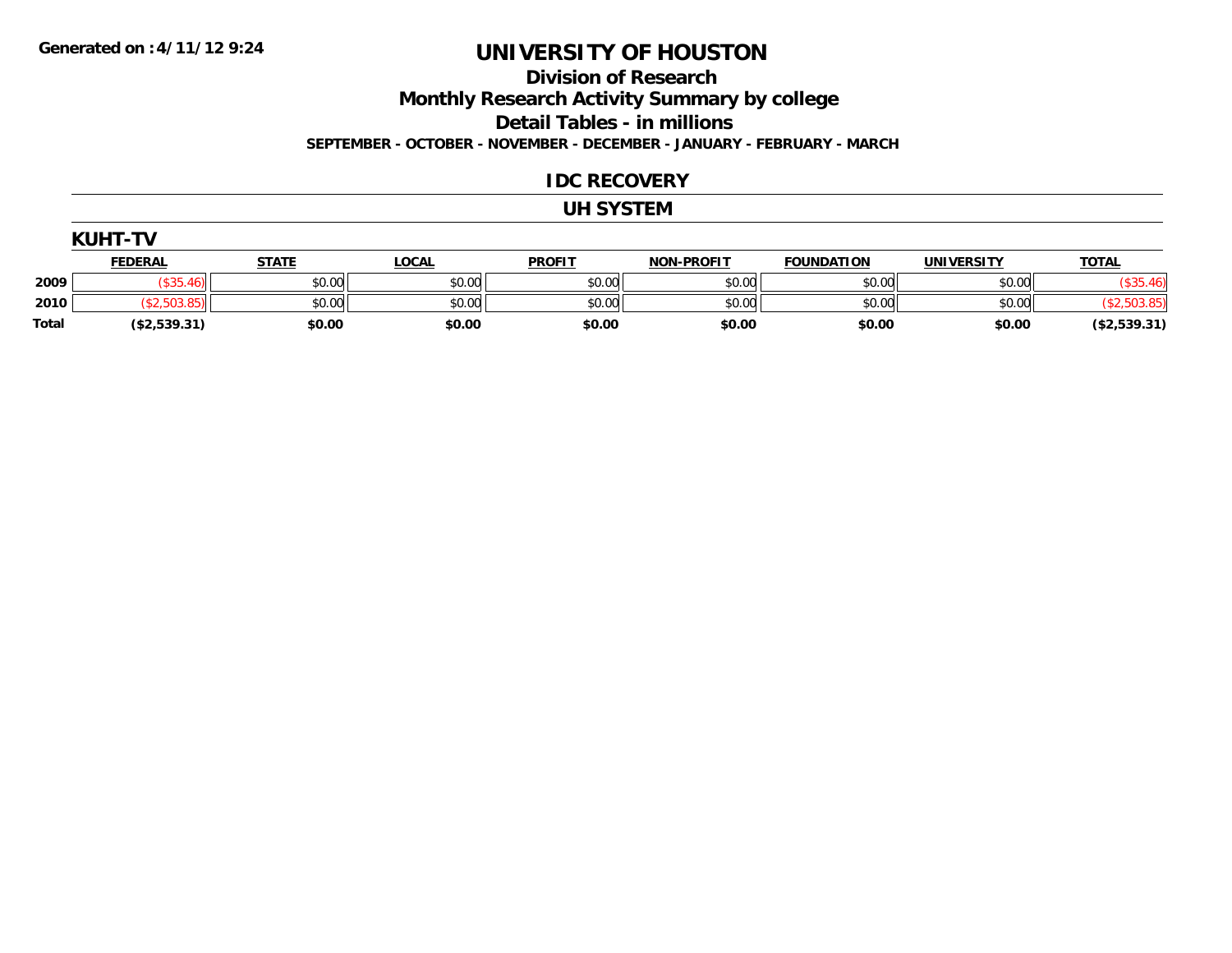### **Division of ResearchMonthly Research Activity Summary by college Detail Tables - in millions SEPTEMBER - OCTOBER - NOVEMBER - DECEMBER - JANUARY - FEBRUARY - MARCH**

#### **IDC RECOVERY**

#### **UKNOWN COLLEGE**

### **Unknown Department**

|       | <b>FEDERAL</b> | <b>STATE</b> | LOCAL  | <b>PROFIT</b> | <b>NON-PROFIT</b> | <b>FOUNDATION</b> | <b>UNIVERSITY</b> | <b>TOTAL</b> |
|-------|----------------|--------------|--------|---------------|-------------------|-------------------|-------------------|--------------|
| 2008  | \$5,329.60     | \$0.00       | \$0.00 | \$0.00        | \$0.00            | \$0.00            | \$0.00            | \$5,329.60   |
| 2009  | \$4,625.59     | \$0.00       | \$0.00 | \$0.00        | \$0.00            | \$0.00            | \$0.00            | \$4,625.59   |
| 2010  | \$9,586.64     | \$825.08     | \$0.00 | \$0.00        | \$0.00            | \$0.00            | \$0.00            | \$10,411.72  |
| 2011  | \$20,067.68    | \$8,382.03   | \$0.00 | \$2,843.25    | \$0.00            | \$0.00            | \$0.00            | \$31,292.96  |
| 2012  | \$17,999.91    | \$0.00       | \$0.00 | \$0.00        | \$0.00            | \$0.00            | \$0.00            | \$17,999.91  |
| Total | \$57,609.40    | \$9,207.12   | \$0.00 | \$2,843.25    | \$0.00            | \$0.00            | \$0.00            | \$69,659.77  |